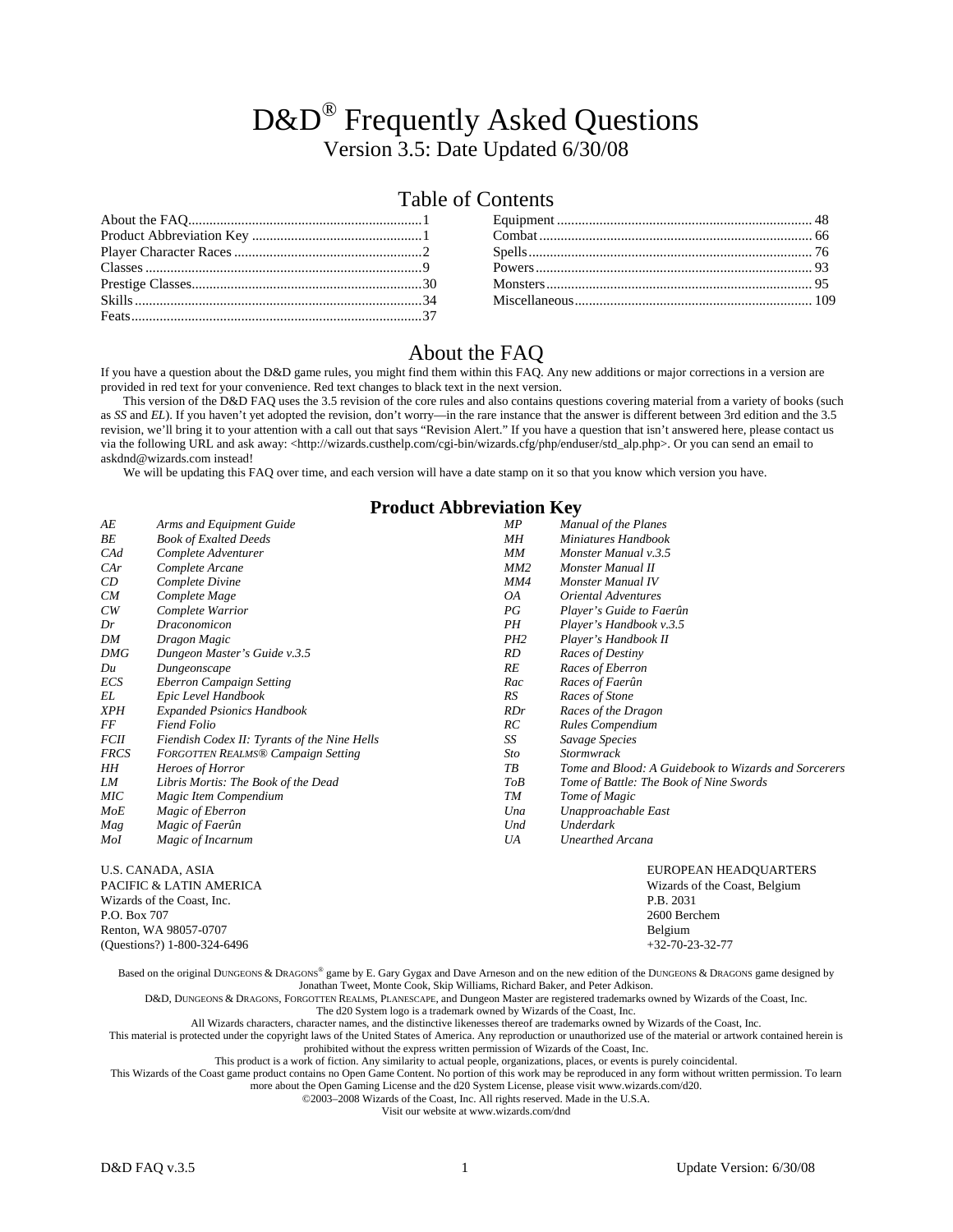# Player Character Races

**I'd like to know just how intelligent a human character with an Intelligence score of 3 is. What is the character's approximate IQ? Is the character considered mentally handicapped or just slow? Can he carry a normal conversation or does he have problems speaking?** 

 A character with an Intelligence score of 3 is smarter that most animals, but only barely. Any creature with an Intelligence score of 3 or higher can understand at least one language (*MM* 7). A human with an Intelligence score of 3 can speak Common but doesn't have a good vocabulary (perhaps a few hundred one- and two-syllable words), and the character doesn't have a good grasp of syntax and grammar. The character speaks and understands only simple subject-verb sentences and probably has problems with things such as past and future tense.

 Intelligence also affects memory and reasoning, so the example character doesn't have much of a head for facts, and the character is not very good at arithmetic.

 Ten points of IQ per point of Intelligence is a good rule of thumb, so your example character has an IQ of about 30. How others perceive and treat the example character depends on social conditions in the campaign. Most cultures in a D&D world are pretty tolerant—they have to be just so they can get along in a place that contains the wide variety of creatures that inhabit most D&D worlds. In such cultures, terms such as "dull" and "slow" probably don't get much use, at least in respect to a person's mental capacity. When your own Intelligence is about average (10) you're "slow" compared to a dragon, beholder, mind flayer, or other creature that might live right next door or lurk beyond the next valley. Still, elitism and a sense of superiority can exist just about anywhere.

 It is a good bet, however, that the example characters' associates, relatives, and neighbors know the character's mental limitations, and that they adjust their expectations for that character accordingly.

#### **Does the powerful build racial trait allow a character to take advantage of feats for size Large or larger creatures, such as Awesome Blow? Would a half-dragon goliath qualify as Large for determining whether it has wings?**

 No and no. The powerful build racial trait (found in the goliath entry in *RS* and the half-giant entry in *XPH*) spells out exactly when the character is treated as one size larger than normal:

 1. Whenever subjected to a size modifier or special size modifier for an opposed check. This includes grapple checks, bull rush attempts, and trip attempts.

 2. When determining whether a creature's special attacks based on size can affect him. This includes improved grab and swallow whole.

 3. When determining what size of weapons the character can use.

 That's it. The character isn't treated as one size larger when determining space, reach, Hide check penalty, or for the purpose of qualifying for anything that requires size.

 Some feats, prestige classes, or other game elements can specifically allow a Medium character with powerful build to qualify as if he were Large. Such examples are specific and intentional exceptions to the normal rule.

 **Does the powerful build racial trait change the damage the character deals with unarmed strikes and natural weapons?** 

 No. The powerful build racial trait allows the character to "use weapons designed for a creature one size larger without penalty" but doesn't say anything about changing the damage dealt by his unarmed strikes or natural weapons.

#### **Okay, I'm confused by the current alphabet soup of abbreviations dealing with exactly how tough a monster or a character is. What are character level, class level, EL, ECL, and CR? How do they relate to each other? Are they interchangeable? If not, what are they used for?**

 The terms are not interchangeable. You can find definitions of most of these terms in the *PH* glossary or in *SS,* but here's an overview.

 **Class Level:** The total number of levels you have in a particular class. A 5th-level fighter has 5 class levels in fighter. A 5th-level fighter/5th-level wizard has 5 class levels in fighter and 5 class levels in wizard. Class level affects so many things it would be tedious to list them all in detail. The most important include number of Hit Dice (1 per class level), base attack bonus, base saving throw bonuses, and number of skill points, all as shown in the description for the class. If a class gives you bonus feats, it's your class level that determines when you get them.

 In addition, most level-based variables for a class feature depend on your class level, as does any level-based variable for a spell you cast as a member of that class. Powers from clerical domains are class features, and any level-based variables they have depend on your level in the class that gives you access to the domain.

 **Character Level:** The total number of class levels you have in all your classes, plus any racial Hit Dice you have. A human 5th-level fighter/5th-level wizard has 10 character levels. An ogre 5th-level fighter/5th-level wizard has 14 character levels (because it has 4 racial Hit Dice). Character levels determine when you gain feats and ability score increases (see Table 3–2: Experience and Level-Dependent Benefits in the *PH*). Any feat you get by virtue of your character level is in addition to any bonus feats from your class levels.

 In addition, your character level determines how much experience you earn when you defeat a foe and how many experience points you need to gain your next class level.

 **Effective Character Level (ECL):** Effective character level is character level plus the level adjustment for the character's race. Races that are more powerful than the standard races in the *PH* have level adjustments to help promote some equity among the player characters in a campaign, and to help DMs decide how much danger a party containing members of those races can handle. For example, a drow has a level adjustment of +2. Many people (and even one or two rulebooks) say "ECL" when they really mean "level adjustment."

 Use the character's ECL to determine starting equipment and how the character earns and benefits from experience (including when he gains an epic attack and save bonus; *DMG* 209), as noted on page 5 of *SS.* Use the actual character level for everything else.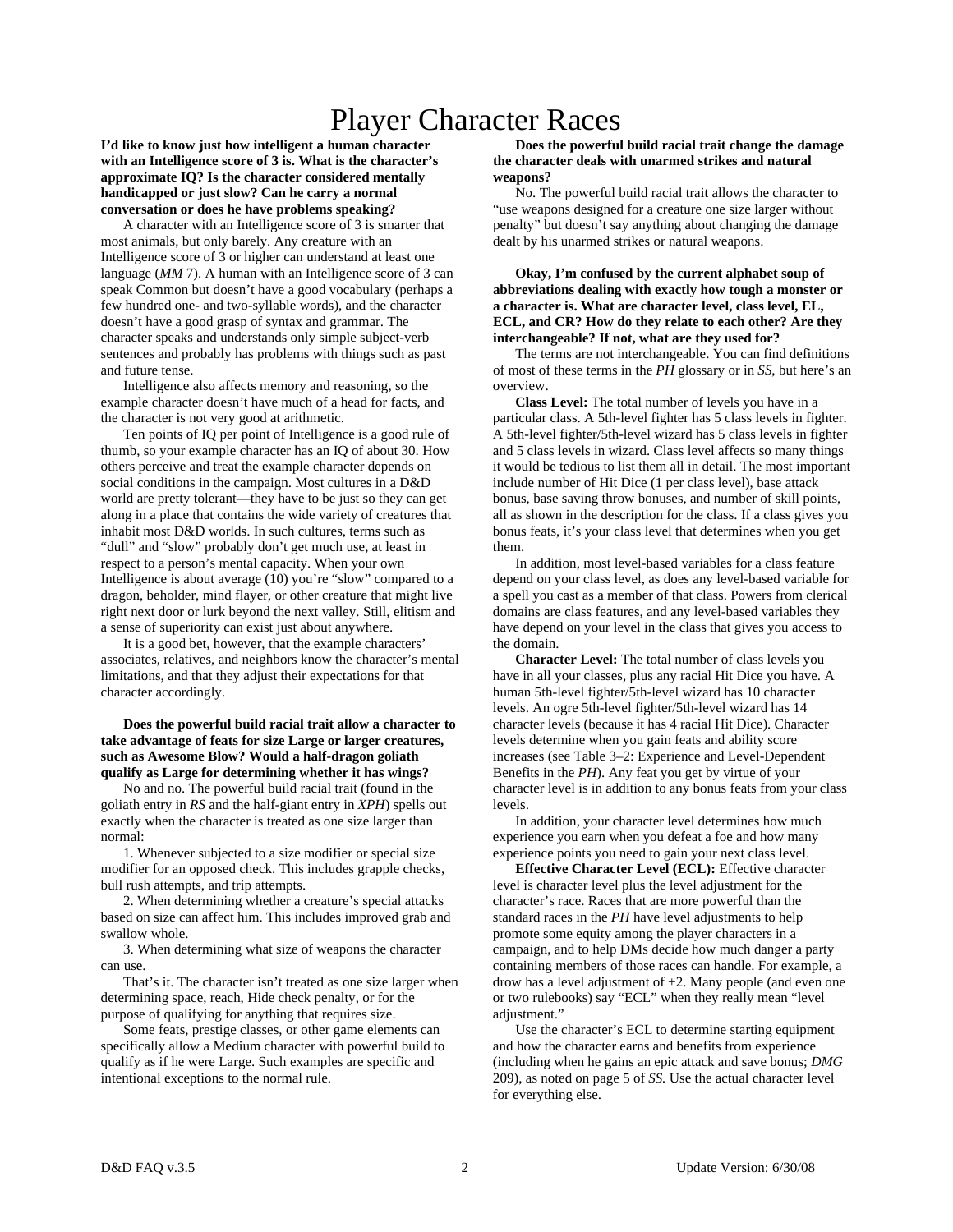**Encounter Level (EL):** Encounter Level is strictly a tool for the DM to use when deciding if a particular encounter is too easy, about right, or too hard for a particular group of characters. It has no real effect on play. Some people think that Encounter Level determines how much experience characters gain from an encounter, but that's not so (read on).

 **Challenge Rating (CR):** Challenge Rating reflects a game designer's best judgment about how tough a monster will prove in a fight. The CRs of all the creatures in an encounter help to determine the encounter's EL (see Chapter 4: Adventures in the *DMG*). When characters defeat a creature, its CR determines the basic experience award, which in turn is adjusted according to the party's character levels or ECLs (see Chapter 7: Rewards in the *DMG).* 

 It is perhaps unfortunate that an NPC who belongs to a standard *PH* race has a CR equal to her character level, because it implies that CR, character level, and ECL are the same. They aren't—CR and character level just happen to have the same values sometimes. CR and ECL have nothing to do with each other, because they measure two different things. See the next question.

 **I have been flipping through** *SS,* **and I have become confused about the use of ECL. Would a 1st-level mind flayer wizard be an appropriate challenge for a party of 16th-level characters or for a party of 8th-level characters?** 

 Effective character level (ECL) is a measurement of a character's impact as a player character in a campaign, and that usually differs from how dangerous it is as an NPC during a single encounter.

 To determine the challenge your example character presents, ignore ECL and use the rules for determining NPC Challenge Ratings in Chapter 7: Rewards of the *DMG.* The example character has a CR of 9 (base CR of 8 for a mind flayer, +1 for its character level). All by itself, the example character is a challenge for a party of four 9th-level player characters.

 The example character's ECL, however, is a whopping 16 (racial HD  $8 +$  character level  $1 +$  level adjustment 7). Why the difference?

 It has to do with the impact the character would have on a campaign as an ongoing PC, as opposed to the much lower impact it has during a single encounter (which is what CR measures). A party of four 9th-level PCs can reasonably expect to dispatch the mind flayer wizard NPC in a few rounds. As a player character, however, the mind flayer is much more powerful, since it uses its *mind blast,* psionics, and deadly tentacles against a succession of foes, encounter after encounter, adventure after adventure.

#### **When is a monster character considered epic level? Do you "go epic" when your total class levels equal 20 or when your total Hit Dice equal 20? Is a monster character eligible for epic-level feats (such as Epic Toughness) when its character level is 21+ or when its ECL is 21+?**

 A monster becomes an epic-level character when its character level hits 21, just like any other character. A monster's character level equals its racial Hit Dice + class levels. (See the second sidebar on page 25 of the *EL.*)

 A creature's ECL has no effect on when it becomes an epic character, although once it becomes an epic character, its ECL continues to affect how much experience it earns and when it can add a new level.

 **The text for level adjustments on page 11 of** *SS* **says that if the monster gains multiple attacks in a single round before a fighter of equal level, or if the attacks deal more damage than a one-handed martial weapon, then this is a level adjustment of at least +1. By "multiple attacks," do you mean two claws, or two claws and a bite, such as the Multiattack feat requires? Say a monster has two claws, each dealing 1d4 points of damage. Would that still be a +0 level adjustment, since the two claws do not exceed the damage a longsword can deal?** 

Having more than one natural attack gets you  $a + 1$  level adjustment (no matter how much damage those natural weapons can deal) if a fighter of equivalent level does not have as many attacks. If you have one natural weapon that deals more damage than you could deal with a one-handed simple or martial weapon (more than 1d8 for a Medium creature), you also have a level adjustment of at least +1.

 **Do anthropomorphic felines lose their pounce abilities?**  Yes; see the Special Attacks entry on page 215 of *SS.* 

 **If you make a character with the reptilian template and the base creature is a human, do you still get the extra feat and extra 4 skill points at 1st level, or do you lose these due to the benefits gained from the template? I suppose this applies to any template.** 

 When applying any template, treat racial traits as special qualities. If a template says the new creature retains the special qualities of the base creature, then any racial traits also are retained. Humans retain their extra feats and skill points, elves retain their skill bonuses and weapon proficiencies, dwarves retain their saving throw bonus, and so on. Thus, when you apply the reptilian template to a human, the base creature retains its human racial traits: an extra feat and 4 extra skill points.

 **How do racial Hit Dice factor into the computation of a multiclass character's uneven class and a favored class? Are they ignored completely? For example, a thri-kreen has 2 racial Hit Dice (thus 2 levels of the thri-kreen monster class) and has a favored class of ranger (as listed in** *SS***). If a thri-kreen character wished to take rogue class levels, would this cause an automatic –20% experience point penalty when the 4th level of rogue was taken because of the existing 2 levels of thri-kreen?** 

 Ignore racial Hit Dice completely when calculating experience penalties for multiclass characters. The example character has no experience penalty.

#### **How do you determine the starting gold for a 1st-level monster class character (such as from** *SS***)?**

 The easiest method is simply to assign standard starting gold for any character who doesn't have a value already listed. The Sage recommends 4d4 x 10 gp (or 100 gp average).

 If you want some variety between the monster-class characters in your game, try assigning a starting gold value for a *PH* class that's similar to the monster in flavor. An ogre or minotaur, for instance, is pretty similar to a barbarian (4d4 x 10 gp), but a mind flayer is more like a sorcerer (3d4 x 10 gp). Ultimately, it doesn't matter much—the difference between the various values in the *PH* disappear within a couple of adventures when compared to the character's overall wealth.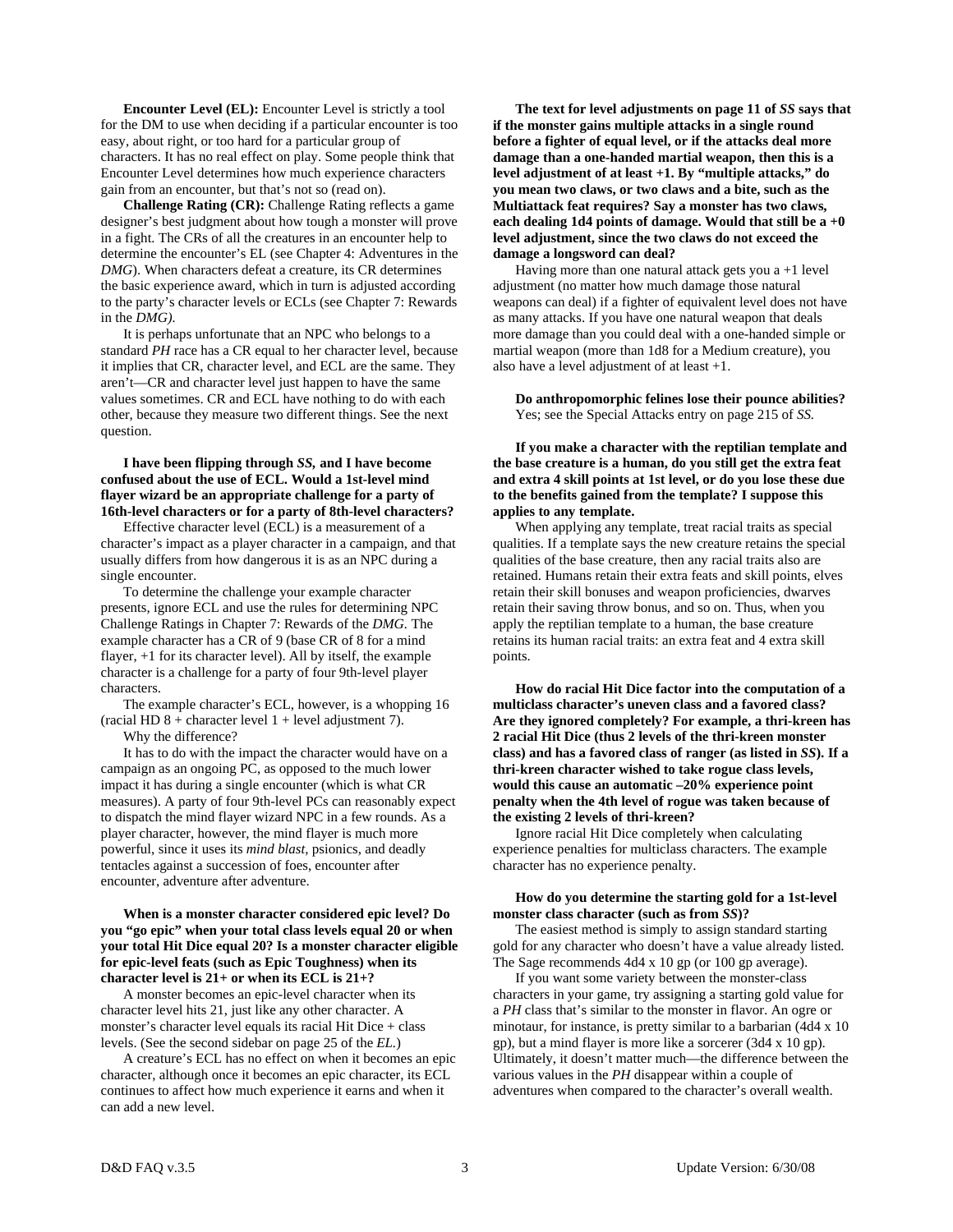#### **If a half-elf mates with a human, what race would the child be? What about other half-humanoid races?**

 While the most common origin of a half-elf mentioned in the *PH* is a union between a human and an elf, it also mentions that "second-generation" half elves are possible—"the children of parents who themselves are partly human and partly elf" (*PHB* 18). The Sage thinks it reasonable to conclude that any half-elf parent is capable of parenting a half-elf child when mating with a human (or with an elf, for that matter).

 Similar language doesn't appear in the half-orc description, but it seems a reasonable extrapolation for that and other, similar races. Two half-orcs likely have half-orc children, and a half-orc mating with either a human or an orc probably also generates half-orc offspring.

 Of course, the DM is free to rule that one side or the other occasionally breeds true—that two half-elves might have an elf child or a human child, for example.

## Changeling

#### **Can a changeling take the form of a warforged?**

 The changeling's minor change shape supernatural ability uses the rules for *disguise self*. This spell allows a human caster to look "like any . . . human-shaped bipedal creature," so it stands to reason that a changeling could take on the appearance of a warforged (within the normal size limitation of the *disguise self* spell). Of course, the changeling wouldn't gain any of the actual benefits of being a warforged, even though the racial trait isn't an illusory effect.

### Doppelganger

**Does a PC who uses the doppelganger monster class from**  *RD* **receive a +4 racial bonus on Bluff and Disguise checks and additional disguise bonuses from the change shape and detect thoughts abilities?** 

 Yes; since the bonuses from change shape and detect thoughts abilities are both circumstance bonuses (*RD* 95), the bonuses stack. Keep in mind that with the detect thoughts ability, your target must first fail the Will save on the third round of using the ability in order for you to gain the bonus (as the *detect thoughts* spell, *PH* 220).

### Dragon

**I was reading** *SS,* **and its discussion of caster level confused me with the example of a young gold dragon. If you are a young gold dragon, you have spells as a 1st-level sorcerer and can also pick clerical spells (and some spells from some domains) and cast them as arcane spells. Suppose you then take 3 levels in sorcerer.** *SS* **explains that you derive spells per day, spells known, and caster level from the sum of your caster level as a dragon (1st) plus your caster level as a sorcerer (3rd), so you are a 4th-level caster. My question focuses on the cleric spells you can learn as arcane spells. Can you take 2nd-level cleric spells and cast them as arcane spells because you are a dragon? Also, is your caster level for the cleric spells you can cast as a dragon 4th or 1st? Can the dragon cast any cleric spell as an arcane spell? What about monsters that cast spells as clerics? What would happen if the dragon added cleric levels?** 

 When a dragon, or any other creature that can cast spells as a sorcerer, adds sorcerer levels, those levels stack when determining how the character casts sorcerer spells.

 The example dragon casts spells as a 4th-level sorcerer. The dragon's innate caster level doesn't stack with its sorcerer levels for other class features. If the example dragon has a

familiar, the familiar has abilities from a 3rd-level master as shown in Table 3–19: Familiar Special Abilities in the *PH.* 

 A dragon that can cast cleric spells as arcane spells casts such spells as though they were part of the sorcerer class list. If the example dragon wanted to cast *cure moderate wounds,* it would have to choose *cure moderate wounds* as one of the 2ndlevel spells it knows. It would cast the spell as a 4th-level caster (and heal 1d8+4 points of damage when casting it). It cannot simply cast any 1st- or 2nd-level cleric spell.

 If the example dragon adds a level of cleric, it would cast sorcerer spells as a 4th-level sorcerer (including any cleric spells it has added to its list of spells known) and would prepare and cast cleric spells and turn undead as a 1st-level cleric. When preparing cleric spells, it could choose any 1stlevel cleric spell, just as any other 1st-level cleric could.

 **Are the epic rules for advancement by prestige classes different for dragons? Some prestige classes for dragons in**  *Dr* **effectively require the dragon to be epic but still list base attack bonus and base save progressions. Are those values used instead of the epic attack and save bonus progressions described in the** *DMG***? And if so, does this let dragon characters (or half-dragon characters) break the normal limit of base attack and save bonuses?** 

 The prestige classes in *Dr* are special exceptions to the normal limits on base attack and save bonuses listed in the *DMG*. While they are designed for monsters, any character of the dragon type who meets the prerequisites is technically allowed to take levels in these classes, and thus exceed the normal limit on base attack and save bonuses.

 DMs who want to avoid this headache are encouraged to adopt either or both of the following house rules:

 1. The classes are available only to true dragons (not simply to creatures of the dragon type); or

 2. The base attack and base save bonus progressions listed apply only to characters who haven't already reached ECL 20. In some cases (such as the bloodscaled fury, which requires the creature to already have a base attack bonus above +20), this means that the entire progression is effectively eliminated.

#### Drow/Duergar

**Can a duergar or drow gain the Aberrant Dragonmark feat?** 

 Yes. The Aberrant Dragonmark feat is available to any character with one of the dragonmarked races as a subtype, even if that character is a member of a subrace.

#### **Do drow and other creatures with light sensitivity or light blindness count as "creatures to which sunlight is harmful or unnatural" for the purpose of** *sunbeam* **and**  *sunburst***?**

 The Sage is leery of extending the definitions of light sensitivity and light blindness beyond the wording of those two qualities. Each one specifically states its effect, and arbitrarily adding corner-case effects usually isn't in the best interest of game play (it tends to create arguments and slow down the action).

 That said, it seems like a reasonable house rule to say that sunlight is "unnatural" to a creature with light sensitivity or light blindness. It's certainly not unbalancing to the game.

#### Dwarf

**Can a dwarf wearing medium or heavy armor or carrying a medium or heavy load use the Tumble skill?**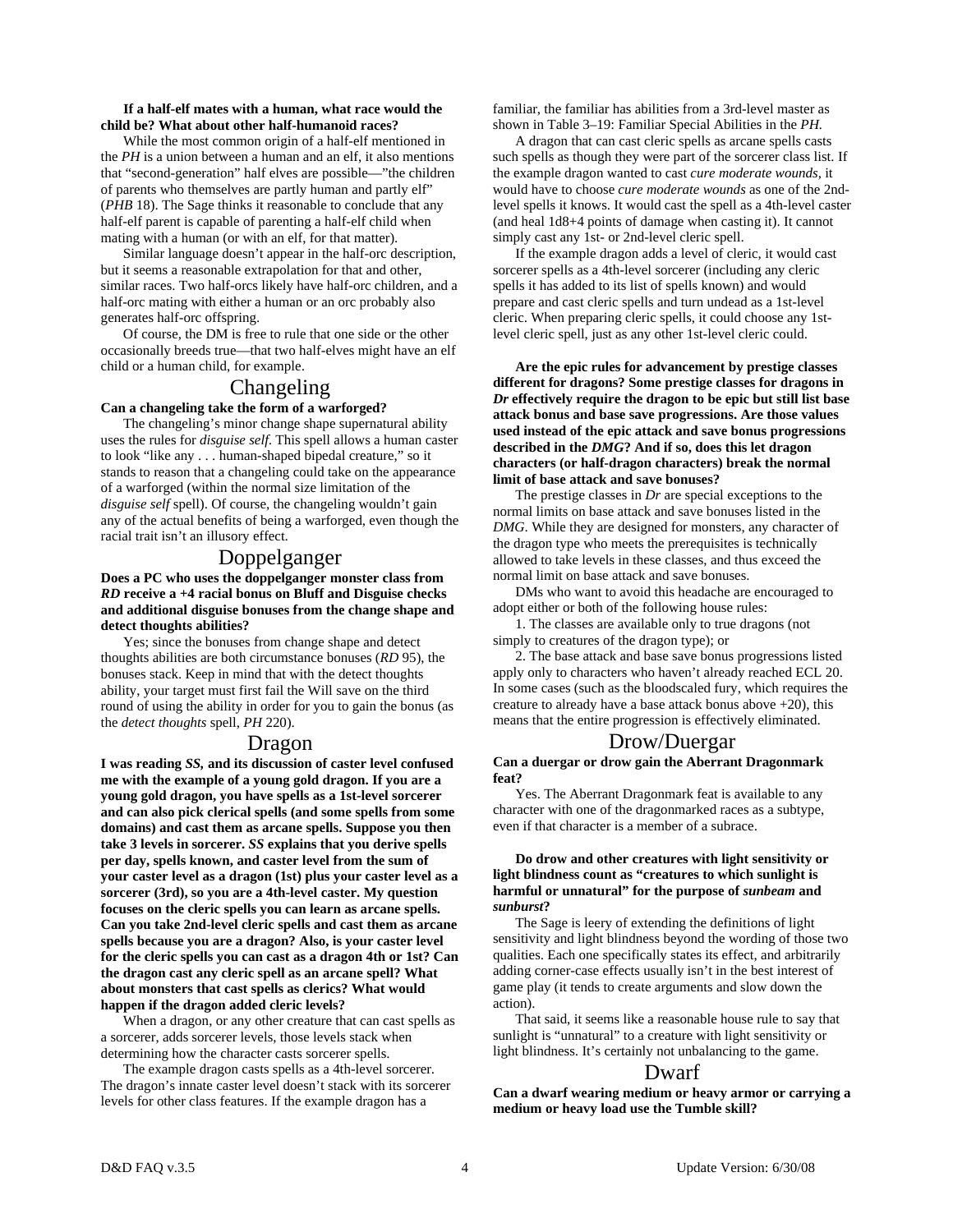Yes. Thanks to the dwarven racial ability to move at full speed even when armored or encumbered, the character's speed hasn't been "reduced by armor, excess equipment, or loot" (*PH* 84), so he's free to use the Tumble skill. Of course, he still suffers an armor check penalty for either the armor or the load (whichever is worse).

#### **My dwarf character fell into a pit of alchemist fire. Although he survived, the fire burned his beard away. Does dwarf facial hair re-grow at the same rate as human facial hair?**

 While a dwarf's facial hair grows at roughly the same rate as human facial hair, a dwarf's beard is cultivated from the time a young dwarf's first facial hair sprouts on his chin. It can take a decade or more of careful care and grooming for a beard to feel (or be recognized by other dwarves) as full as it once was.

## Goliath

#### **Do goliaths (from** *RS***) have darkvision? The** *MM* **says that monstrous humanoids have darkvision unless stated otherwise, but** *RS* **doesn't say one way or the other.**

 Yes. Ideally, the goliath description should have reiterated this, but since it doesn't state otherwise, you can assume that goliaths have darkvision.

## Minotaur

**A player of mine wants to create a minotaur character. The average party level is 15. He says he can just make a 1stlevel barbarian/14th-level fighter minotaur and be equal to the other player characters. I say he can have only a 7thlevel character (say 1 barbarian level and 6 fighter levels) because of the minotaur's ECL of 8 (8 minotaur + 1 barbarian + 6 fighter = 15th level). Who's right?** 

 You're on the right track. You've figured out the right number of class levels the character can have, but a minotaur has 6 racial Hit Dice and a +2 level adjustment. Your example minotaur character does have an ECL of 15 (6 HD, 7 class levels, and a +2 level adjustment), but it is a 13th-level character with skill points, base saves, feats, and ability score increases as a 13th-level character. The minotaur character starts with 15th-level equipment, however, and earns experience as a 15th-level character.

## Warforged

#### **Is a warforged considered to be wearing armor for the purpose of using special abilities, such as a monk's fast movement?**

 The composite plating of a typical warforged doesn't count as armor. Certain warforged feats, such as Adamantine Body (*ECS* 50) specifically state that the character is considered to be wearing armor, and thus would limit use of such abilities.

#### **Can a warforged swim? Should I double its armor check penalty when applying it to Swim checks?**

 Although slightly denser than most other characters, warforged can swim about as well as any other race. A warforged has a penalty on Swim checks, but this isn't an "armor check penalty" and thus isn't doubled for such checks.

#### **Can a warforged go to any depth underwater?**

 A warforged has no need to breathe (and can thus survive underwater without drowning). However, warforged are just as vulnerable to the pressure exerted by deep water as any other

character. See "Water Dangers" on page 304 of the *DMG* for details on this hazard.

#### **How long can a warforged run? How long can it hustle? How long can it make a forced march?**

 A warforged can't run any longer than a normal character (*PH* 144).

 A warforged suffers all the effects of hustling (*PH* 164) except for the fatigue (since warforged are by definition immune to fatigue). Unless the warforged has access to healing, eventually it can hustle itself to negative hit points.

 The same is true of a warforged making a forced march. While it can't become fatigued, it still suffers the nonlethal damage caused by a failed Constitution check.

#### **Do warforged have a scent?**

 The rules are silent on whether constructs (and by extension living constructs such as the warforged) interact any differently than other creatures with the scent special quality. For ease of play, the Sage recommends that warforged be treated as having a scent just like any other creature.

 If the Sage were an oenophile, he might describe this scent as woody, with a hint of warm, rain-spattered iron, and a pleasant gravelly finish.

Thankfully, he isn't, so he won't.

#### **Is it possible to salvage any materials from the body of a warforged? What if it has a feat such as Adamantine Body?**

 The rules are silent on this issue, but it has been suggested in other sources that materials stripped from the body of a warforged quickly degrade and become useless. The Sage strongly recommends that the DM adopt this as a house rule, as treating fallen warforged as repositories for special materials is rather distasteful, to say the least.

#### **Does a warforged take the Constitution damage of a wounding weapon every round, even though it doesn't have blood?**

 Yes. Warforged are not immune to Constitution damage, nor are they immune to critical hits (which, as the wounding property states, provides immunity to its effect). Even though a warforged isn't a "flesh and blood" creature, its body still shares many of the physical qualities of such creatures. It's not clear, for instance, that the "fibrous bundles" that make up the body of a warforged wouldn't ooze some sort of life-giving fluid when damaged.

 A warforged who reaches 2nd level in the warforged juggernaut prestige class is immune to the effect of a wounding weapon, since it is now immune to critical hits.

#### **Is a warforged with the Adamantine Body feat (***ECS* **50) able to bypass adamantine damage reduction with its natural attacks?**

 The Adamantine Body feat does not turn the warforged character's slam attacks (or any other natural weapons) into adamantine weapons.

#### **How would the various warforged "Body" feats (such as Adamantine Body) affect a warforged's weight?**

 These feats (found in the *ECS* and in *RE*) do not list any effect on a warforged character's weight.

 That said, in the "Dragonshards" web column found at **wizards.com**, *ECS* coauthor Keith Baker suggested some (optional) weight variants for such characters. DMs interested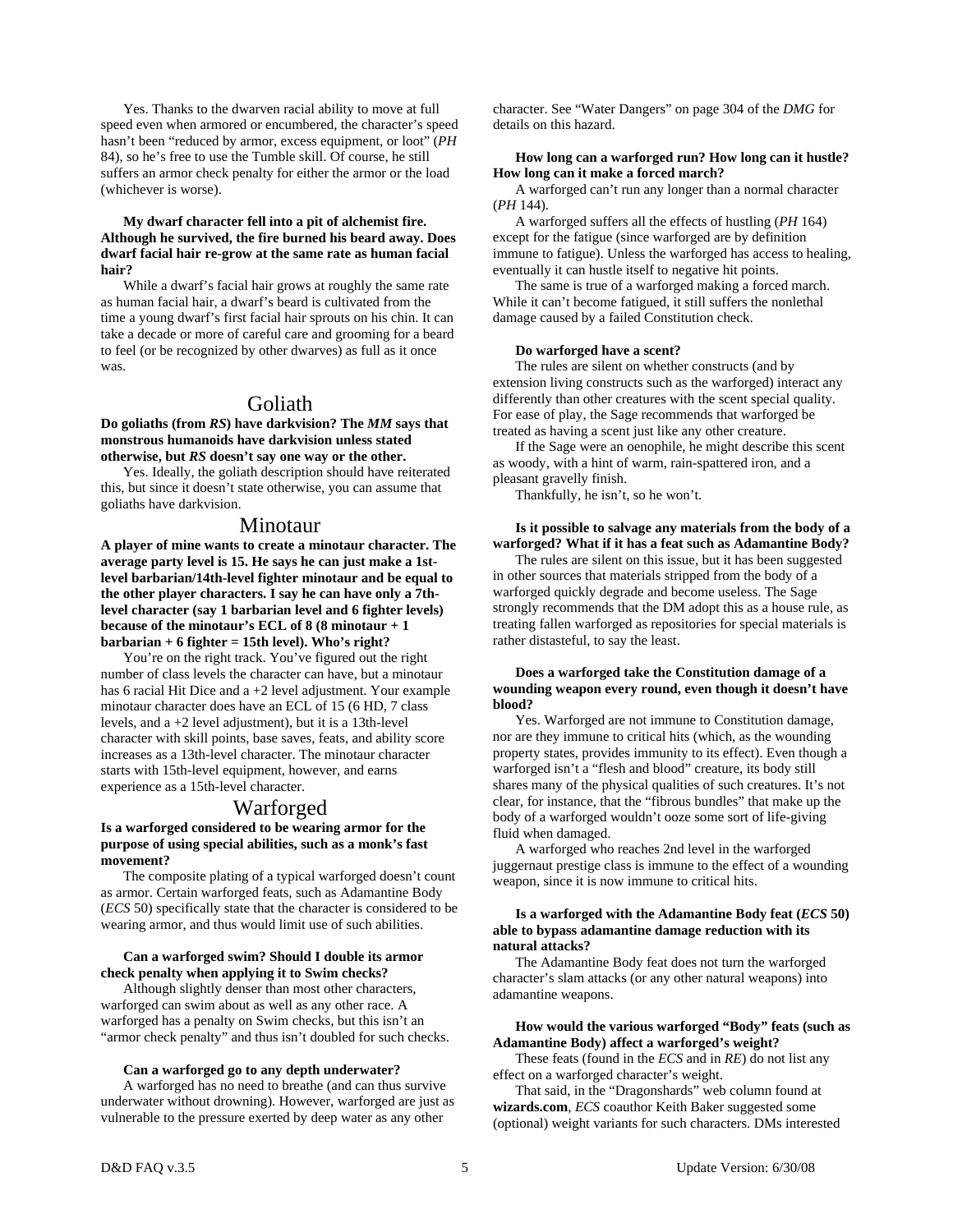in adding some variety to their warforged characters might find these useful as a house rule.

| Feat                   | <b>Base Weight</b> | <b>Weight Modifier</b> |
|------------------------|--------------------|------------------------|
| <b>Adamantine Body</b> | 320 lbs.           | ×б                     |
| Darkwood Body          | 180 lbs.           | ×2                     |
| Mithral Body           | 180 lbs.           | $\times$               |
| <b>Unarmored Body</b>  | 225 lbs.           | $\times$ 3             |

#### **Is a dead warforged character's body subject to sunder attacks, since it is now just an object of wood and metal?**

 A dead body of any creature (warforged, human, dragon, whatever) is treated as an object, and thus it can be damaged using the rules for "Smashing an Object" (*PH* 165).

 There are no rules for determining the hardness or hit points of a corpse. Most dead bodies don't have a hardness score, but the creature's DR (if any) should continue to apply against attacks. Use Table 9–9: Substance Hardness and Hit Points and Table 9–11: Object Hardness and Hit Points in the *PH* to estimate hit point values for corpses should such situations arise in your game.

#### **Since a warforged paladin is much heavier than a fullyarmored human paladin, what paladin mounts do warforged get to choose from?**

 A warforged paladin can choose any mount available to a normal paladin. Be sure to consult your prospective mount's carrying capacity to ensure that it can carry your character.

 Without gear, an average warforged character weighs about 300 pounds, or about 75 pounds more than an average male human character wearing full plate armor. A heavy warhorse can carry up to 300 pounds as a light load, 600 pounds as a medium load, and 900 pounds as a heavy load. That means that, fully equipped, the warforged paladin probably qualifies as a medium load for the heavy warhorse.

#### **No bonus languages are listed in the racial description of the warforged. What bonus languages are available to a warforged character with a high Intelligence score?**

 None. According to the *PH,* bonus languages from a high Intelligence score are selected from the list found in your race's description (page 12). Since the warforged has no such languages listed, it cannot gain bonus languages from a high Intelligence score.

 Some classes offer bonus language options over and above those granted by your race. A warforged cleric, for example, could choose Abyssal, Celestial, and Infernal as bonus languages if it had a high Intelligence score.

#### **Does a warforged taking racial substitution levels for paladin or fighter get only the listed class skills (with standard class skills being counted as cross-class for these three levels)?**

 Yes. (In those cases, it was easier to present a complete list of the substitution level's class skills than describe what the character didn't get from the normal class list.)

#### **Does the Improved Fortification feat (***ECS* **55) and the 2nd-level ability of the juggernaut prestige class (***ECS* **84) grant a warforged immunity to coup de grace, sneak attacks, and similar effects as well?**

 Yes. The wording's not as clear as it could be, but immunity to "extra damage from critical hits" means the same as "immunity to critical hits" for the purpose of the sneak attack class feature, as well as similar abilities that don't function against creatures immune to critical hits (such as the coup de grace action).

#### **Is a warforged juggernaut affected by the class features of the quori nightmare prestige class (***RE* **148)?**

 At 3rd level, the warforged juggernaut becomes immune to all mind-affecting abilities (due to his construct perfection II class feature). As the disturbing touch, nightmare touch, terror, and embodiment of nightmare class features of the quori nightmare are mind-affecting abilities, the warforged juggernaut becomes immune to them beginning at 3rd level.

 Note that since warforged characters do not sleep, they are by definition immune to the harmful effect of nightmare touch (which requires its victim to attempt to sleep).

 **Can a warforged juggernaut gain levels in the reforged prestige class (***RE* **161)? If so, what happens to a warforged juggernaut's class features if that character chooses to advance through all three levels of reforged? What about going the other direction (a reforged becoming a warforged juggernaut)?** 

 There's nothing stopping a warforged juggernaut from qualifying for the reforged prestige class. In general, the class features from both prestige classes would apply normally, but note that the character would lose his Adamantine Body feat upon reaching 3rd level as a reforged.

 The only tricky interaction is between the 3rd-level warforged juggernaut's healing immunity class feature and the reforged's magical healing class feature. In this case, the warforged juggernaut's immunity takes precedence. That's because the reforged's class feature is an adjustment to the normal warforged limit to magical healing, while the warforged juggernaut is a blanket immunity to all such effects.

 As far as a reforged becoming a warforged juggernaut, the character could do so but would have to begin progression as a juggernaut before reaching 3rd level as a reforged. That's because at 3rd level, a reforged loses any warforged feats he possesses, including the Adamantine Body feat required for the warforged juggernaut. Thus, such a character could never qualify for the warforged juggernaut prestige class.

 If the character already had one or more levels in warforged juggernaut before reaching 3rd level as a reforged, he would retain all warforged juggernaut class features (even the armor spikes gained at 1st level, since these aren't the result of a warforged feat) but could not gain any additional levels in the prestige class.

#### **Can a warforged have its brain extracted by a mind flayer?**

 Yes. His brain might not look like the illithid's normal meal, but a warforged is a living creature and thus is just as vulnerable to that dreaded attack as any human or dwarf. (That said, the Sage expects that warforged brain likely isn't a commonly appreciated meal among mind flayers. Probably an acquired taste at best.) The same is true of other effects that might not apply to constructs (such as a vorpal weapon, which doesn't have much effect against most constructs), unless otherwise stated in the living construct subtype.

#### **Does a warforged barbarian become fatigued at the end of a rage?**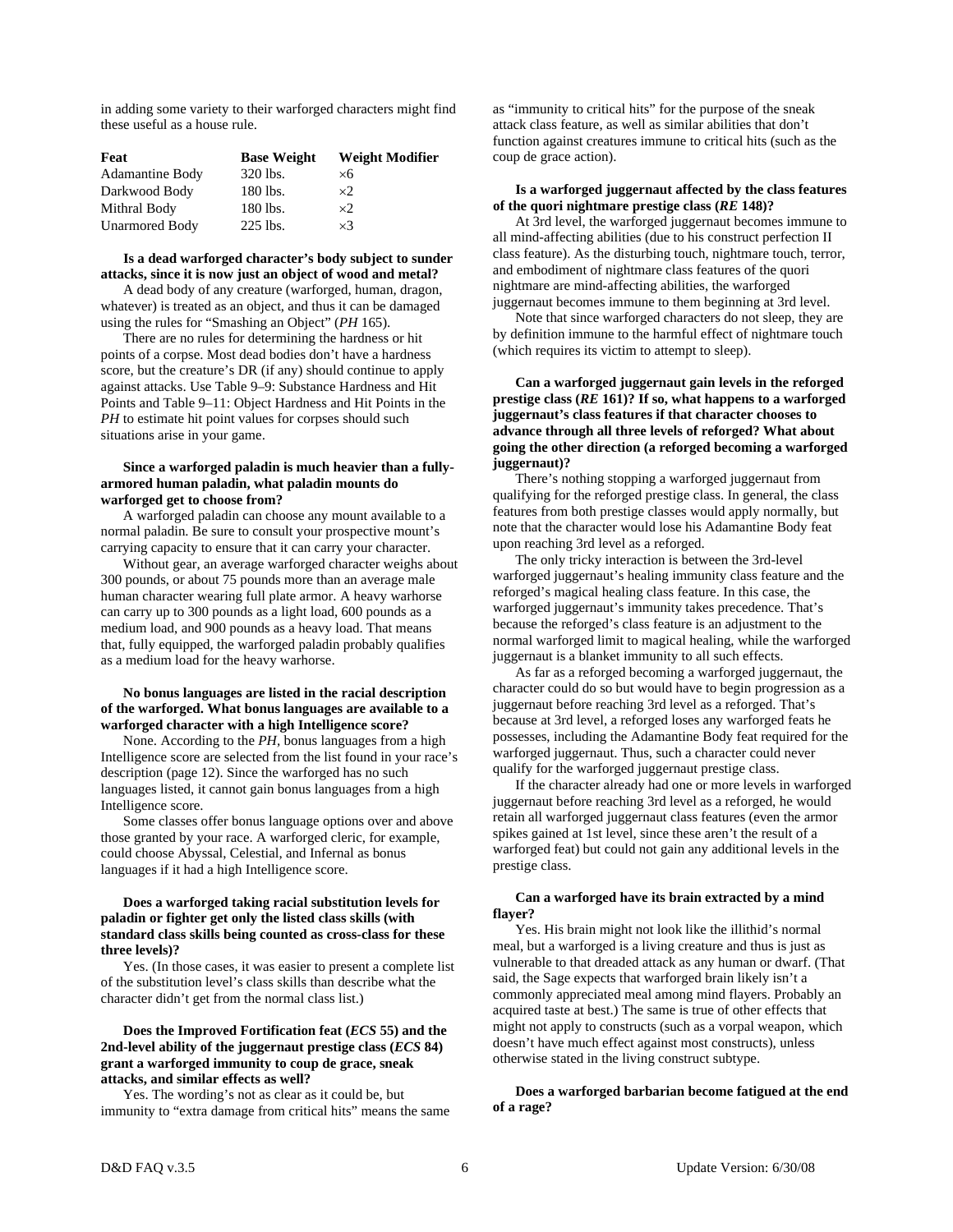No. Since all warforged are immune to fatigue, a warforged barbarian doesn't become fatigued when the duration of his rage ends.

#### **Can a warforged character use a graft, such as those in**  *MoE***?**

 Yes. Unless a particular graft states otherwise, any creature capable of paying the sacrifices (if any) required to accept it (such as the Constitution sacrifice for the deathless flesh graft; *MoE* 128) can use a graft.

#### **Does a warforged with the Adamantine Body feat need to have Heavy Armor Proficiency in order to avoid suffering penalties for wearing heavy armor?**

 No. The Adamantine Body feat resembles heavy armor in many ways, but it doesn't require you to have any special proficiency.

#### **What, if any, templates can a warforged have applied? Does it lose any of its racial traits when its template changes its type?**

 As a general rule, if a template can be applied to a construct, it can be applied to a warforged. Thus, most of the templates in the *MM* are out.

 Three notable exceptions are the half-celestial, half-dragon, and half-fiendish templates, which can be added to "any living, corporeal creature." Technically, that excludes most constructs, since creatures without a Con score aren't considered living creatures. However, a warforged has a Constitution score and is thus considered living (as suggested by the "living construct" subtype it has).

 A warforged with one of these templates changes its type (to outsider or dragon, depending on the template), but retains the living construct subtype (and all features and traits thereof). It gains the traits of its new type, and it would lose any construct traits it possessed. However, since the living construct subtype basically supercedes the construct type, the warforged doesn't really have any construct traits to lose.

 A warforged that changes its type wouldn't lose its racial traits (such as its composite plating or slam attack), just like a half-dragon human retains his bonus feat and bonus skill points.

#### **Can a warforged become a dragonborn of Bahamut, and if so what are the racial traits it keeps from the warforged list?**

 Despite the misleading entry in the dragonborn racial traits that suggests that all dragonborn are humanoids, the only prerequisites for being reborn in this manner are a non-evil alignment and an Intelligence of 3 or better. Thus, there's nothing stopping a warforged from undergoing this ritual and dedicating himself to the service of Bahamut.

 A warforged who becomes a dragonborn would be a construct with the living construct and dragonblood subtypes. He'd retain his warforged ability score modifiers and favored class.

 He'd also retain all traits derived from the living construct subtype, including immunity to poison, sleep effects, paralysis, disease, nausea, fatigue, exhaustion, and energy drain; inability to heal damage naturally; vulnerability to certain metal- or wood-affecting spells; and half effect from healing spells. He'd still become inert at  $-1$  to  $-9$  hp, and he still wouldn't need to eat, sleep, or breathe.

 However, he would lose his composite plating, light fortification, and slam attack.

 The next logical question, of course, is whether the dragonborn warforged can select feats that would improve his now-absent composite plating. Technically, these feats don't list composite plating as a prerequisite, so it appears the answer would be yes.

 The Unarmored Body feat (*RE* 120) supports this ruling, as it indicates that other feats that adjust the character's armor bonus could be selected later, even though he technically doesn't have the composite plating's armor bonus any more.

#### **What would happen to a warforged who wanders into an** *antimagic field***? Paralysis? Instant Death?**

 The Sage can't help but wonder if a warforged has been kicking your cat or stealing your newspaper—it's a pretty big leap from *antimagic field* to instant death.

 Sorry to disappoint you, but an *antimagic field* doesn't have any special effect on a warforged. Any magical effects on the warforged (active spells, magic items, and so on) would be suppressed as normal, but he'd still remain fully functional.

#### **Do brilliant energy weapons affect warforged?**

 Yes. Warforged are living creatures, despite their appearance, and are thus affected normally by brilliant energy weapons. Of course, the warforged wouldn't gain the armor bonus normally granted by its composite plating, since the brilliant energy weapon property ignores armor bonuses to AC.

#### **Is a warforged considered to be wearing gauntlets, and therefore always armed?**

 A warforged always threatens squares within its reach, but not because it's considered to be wearing gauntlets. A warforged has a natural slam attack, and thus always threatens squares within its reach (just like any other creature with a natural attack). These are slam attacks, however, not gauntlet attacks.

#### **Does a warforged benefit from the** *vigor* **spells in** *Spell Compendium***?**

 Yes, but the warforged would get only half the normal value of fast healing, rounded down. Thus, the *lesser vigor* spell would be useless to a warforged (fast healing 1 halved, rounded down, is fast healing 0). *Vigor* or *vigorous circle* would provide a warforged with fast healing 1, while *greater vigor* would grant fast healing 2 to the warforged.

#### **Can a warforged be animated as or transformed into an undead?**

 A warforged isn't immune to necromancy effects, so it can be animated as or transformed into an undead, as long as the effect, template, or monster description doesn't otherwise bar it. For example, only humanoids and monstrous humanoids can become vampire spawn (according to the vampire's create spawn special attack), so a warforged couldn't become a vampire spawn. Another example: The zombie template states that it "can be added to any corporeal creature . . . that has a skeletal system." (*MM* 265) A warforged is certainly a corporeal creature, but it doesn't seem like a warforged has a skeletal system, so it couldn't be animated as a zombie.

#### **Can a warforged be afflicted by lycanthropy? Warforged are immune to disease but it never specifies in the** *MM* **that lycanthropy is a disease.**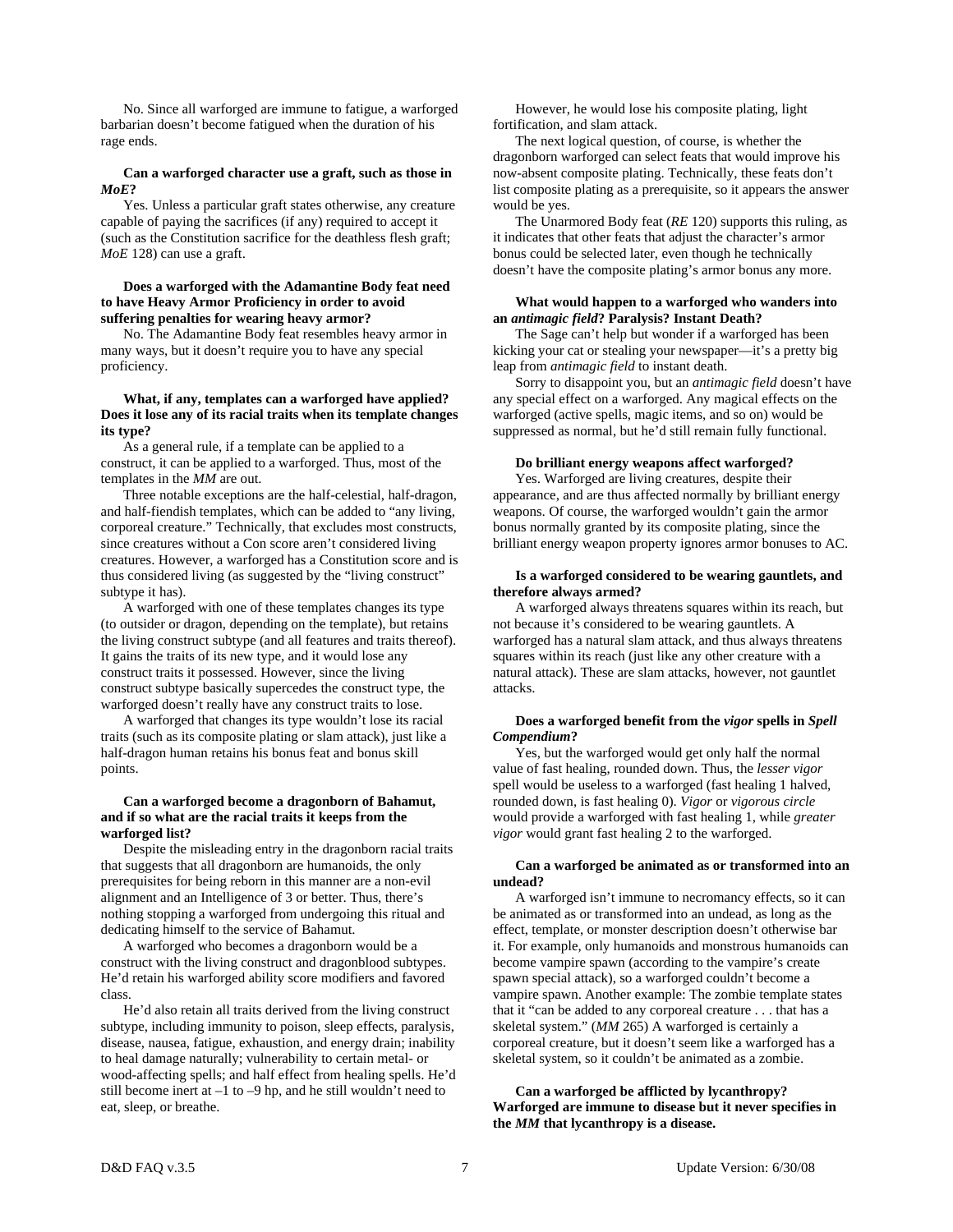No, they can't. Though not technically a disease (it is a curse that acts like an affliction in some ways), only humanoids and giants can be afflicted with lycanthropy (see "Creating a Lycanthrope" *MM* 175). Warforged are neither, as they're living constructs.

#### **Does a warforged monk deal extra damage with his unarmed strikes?**

 No. Even though a warforged has a slam attack, that's a particular kind of natural weapon, not simply a replacement for your unarmed strike damage. A warforged monk deals the same damage with his unarmed strikes as any other monk of his level.

#### **Is a warforged character affected by exposure to extreme weather?**

 In general, warforged suffer the same effects from extreme weather as any other character. For example, they're just as prone to suffering nonlethal damage from heat or cold as anyone else. Of course, the normal warforged immunities still apply. For example, a warforged doesn't become fatigued due to nonlethal damage from heat or cold, since they're immune to fatigue.

#### **Does a warforged druid using wild shape look like a warforged version of an animal?**

 No. A halfling druid and a human druid who both take the form of a wolf both look just like a wolf, and so would a warforged druid.

#### **Can a warforged use the Craft skill to recover ability damage?**

 No. A successful Craft skill check can repair hit point damage suffered by a warforged, but not any other kind of damage or injury.

#### **Can a warforged character attach an armor augment crystal (***MIC* **221) to his own body?**

 Yes, but only if the warforged A) has some sort of composite plating (either the base version or an augmented version from a feat such as Adamantine Body), and B) that plating has a sufficient enhancement bonus to accept the crystal. For example, a warforged whose plating has  $a + 1$ enhancement bonus could attach a least or lesser augment crystal to his own body. Without at least  $a + 1$  enhancement bonus, the warforged couldn't even use least armor augment crystals, since his body isn't considered a masterwork suit of armor.

#### **When applying a template to a warforged, what are they treated as?**

 A warforged is a construct with the subtype living construct, and it selects templates as a construct. For the most part, any template that can be used by a construct can also be used by a warforged. A few templates such as half-dragon require a living corporeal creature. Normal constructs are not living so they cannot select this template, but a warforged could—thanks to the fact that they are living constructs.

## Wild Elf

#### **Can a wild elf gain a dragonmark available to elves (such as the Mark of Shadow)?**

 No. In the *ECS,* subraces are not eligible to select a specific dragonmark associated with the parent race. Since these

dragonmarks appear only among the members of "one large extended family" (*ECS* 63), subraces are considered too unrelated to manifest such marks. For example, despite having the human subtype, illumians (from *RD*) are not eligible to select any of the dragonmarks available to humans (Mark of Finding, Mark of Handling, Mark of Passage, and Mark of Sentinel).

 Only hill dwarves (known in the FORGOTTEN REALMS as shield dwarves) can select the Mark of Warding.

 Only high elves (known in the FORGOTTEN REALMS as moon elves) can select the Mark of Shadow.

 Only rock gnomes can select the Mark of Scribing. Only lightfoot halflings can select the Mark of Healing or the Mark of Hospitality.

 Only half-elves of high elf parentage can select the Mark of Detection or Mark of Storm.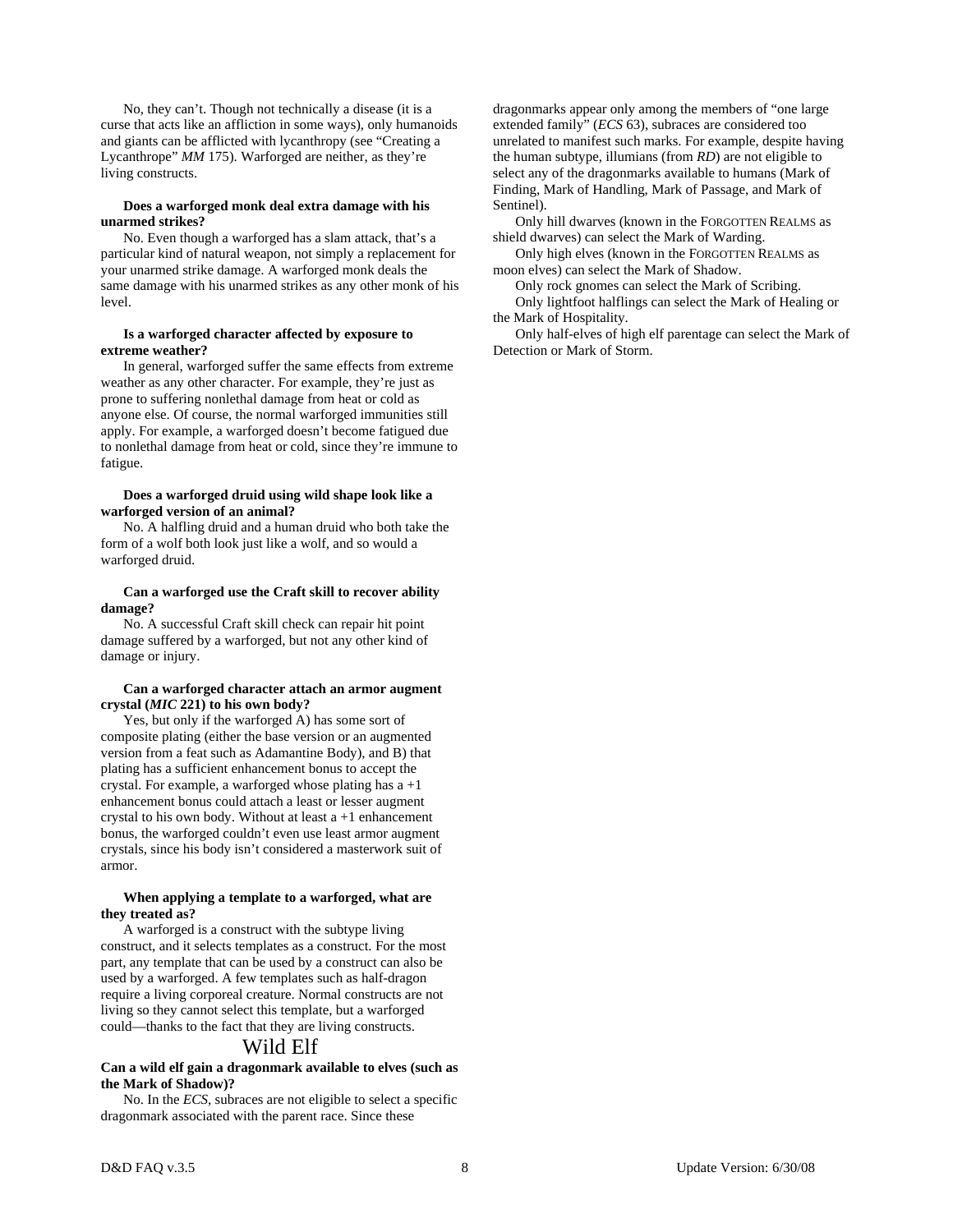# Classes

**What class features do my character's bloodline levels (from** *UA***) stack with? Do they stack with only one class or with all my classes? Do they stack with other class levels for the purpose of meeting prerequisites?** 

 Your bloodline levels stack with your normal class levels "when calculating any character ability based on . . . class levels" (*UA* 19). The key word here is "calculate"—it means when you use the level as part of some mathematical determination of the class feature's power or uses. Abilities that say "add your class level" count, but abilities that say "a character of level X gains this effect" don't.

 Examples from the *PH* where bloodline levels would stack with normal class levels include the bard's bardic knowledge and uses of bardic music per day; the cleric and paladin's effective turning level; the druid and ranger's wild empathy; the druid's HD limit for wild shape; the monk's wholeness of body, abundant step, diamond soul, quivering palm, and empty body; the paladin's smite evil and lay on hands; and perhaps most importantly, caster level.

 Many class features improve as you gain levels but aren't specifically calculated with class level. A rogue's sneak attack, for example, improves at a fixed rate, but it doesn't specifically use your class level to calculate its value in the way that the abilities listed above do. The same is true of a monk's unarmed damage, AC bonus, and unarmored speed bonus, of a barbarian's number of rages per day, and so on. Similarly, it doesn't add to the power of your animal companion, familiar, or special mount.

 Your bloodline levels never actually grant you new class features. A 2nd-level bard with one bloodline level doesn't gain inspire competence (although he can use his bardic music three times per day).

 Your bloodline levels stack with all of your class levels for this purpose. A 2nd-level cleric/2nd-level druid with one bloodline level has a caster level of 3rd for both classes, turns undead as a 3rd-level cleric, and adds +3 (plus his Charisma modifier) to wild empathy checks just as a 3rd-level druid.

 Bloodline levels don't stack with class levels for the purpose of meeting prerequisites (such as the minimum fighter level for selecting Weapon Specialization).

#### **Does uncanny dodge protect a character from losing his Dexterity bonus to AC to a successful feint?**

 No. Uncanny dodge doesn't protect you from all situations that would deny you your Dexterity bonus to AC. It only lets you retain your Dexterity bonus if "caught flat-footed or struck by an invisible attacker." A feint doesn't render a target flatfooted, it just doesn't allow him to use his Dexterity bonus to AC against your next melee attack made on or before your next turn.

#### **If my character gains evasion from two different classes, does he now have improved evasion?**

 No. A 2nd-level rogue/2nd-level monk has evasion from two different sources, but does not have improved evasion.

**Can a meldshaper bind a single soulmeld to more than one chakra at a time to gain multiple chakra bind benefits?** 

 No. A soulmeld can be bound only to the chakra it occupies. Even if a soulmeld lists more than one chakra, it occupies only one at a time (chosen when you shape your soulmelds), and it can be bound only to that chakra.

 The totemist class provides a specific exception to this rule. Since soulmelds can't occupy the totem chakra (*MoI* 51), a soulmeld bound to the totem chakra must actually occupy a different chakra (and can't be bound to both chakras until the totemist reaches 11th level).

#### **Can the weapon created by the incarnate weapon soulmeld be enhanced like a normal weapon?**

 No. An incarnate weapon is a manifestation of magical energy, not a real weapon. Its enhancement bonus depends entirely on the quantity of essentia invested in it.

#### **Can a soulmeld or its chakra bind allow you to meet the prerequisites for a feat or the requirements for a prestige class?**

 Yes, but you only gain the benefits of the feat or prestige class as long as you continue to meet its requirements. If you unshape the meld or change the chakra bind, you would lose the feat or prestige class benefits and wouldn't be able to advance further in the prestige class.

#### **Does the soulmeld count as a magic weapon for the purpose of overcoming damage reduction?**

 Yes. As long as the attack granted by the soulmeld has an enhancement bonus of +1 or greater, it counts as a magic weapon for overcoming DR.

#### **What exactly is the difference between the ninja's sudden strike ability and the rogue's sneak attack?**

Sudden strike is almost the same as sneak attack . . . except for one very important difference. Flanking an opponent, or attacking an opponent that is denied his Dexterity bonus to Armor Class, allows you to use your sneak attack damage. With sudden strike, you can use it only if the target of your attack is denied his Dexterity bonus against your attack—so flanking would not allow a ninja to use sudden strike.

#### **Does the Armor Class bonus ability from the monk, swordsage, and ninja stack?**

 No, each of these abilities provides the same bonus. You are not able to benefit from multiple sources that have the same name more then once.

## Archivist

 **The archivist's prayerbook ability (***HH* **83) states, "An archivist can also add spells found on scrolls containing divine spells to his prayerbook." Does this include domain spells found on scrolls?** 

 Yes. The archivists are masters of drawing power from esoteric holy sources. By definition, there are few things more esoteric than a cleric's domain spells.

 **Can an archivist (***HH* **82) use a scroll from the druid spell list without making a Use Magic Device check?**  In the Sage's opinion, the archivist should be treated as having a spell list that includes all cleric spells as well as any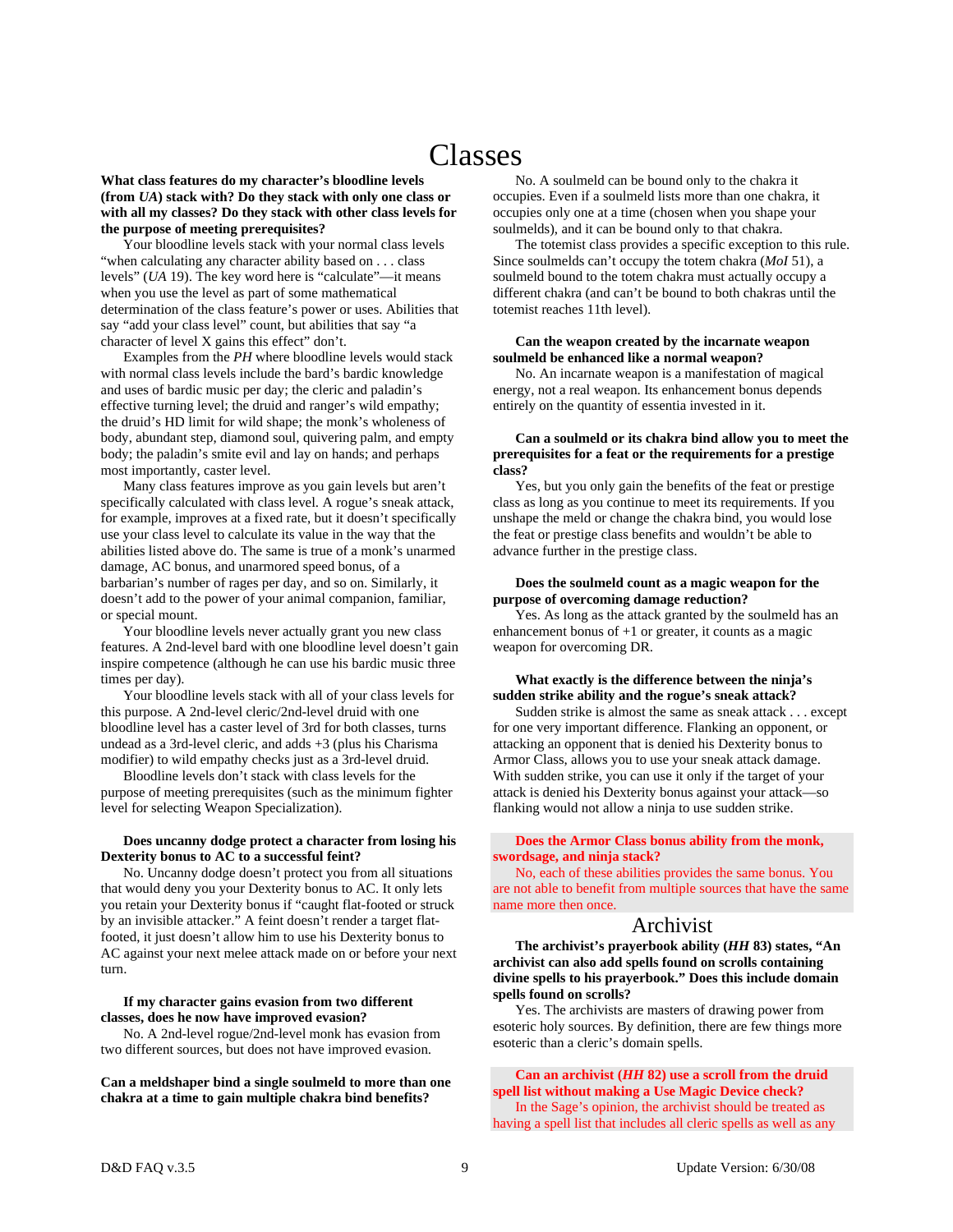spell he has added to his prayer book. So, if he had obtained a scroll and was able to add it to his prayer book, he would not have to make a Use Magic Device check. However, if he had not learned the spell previously, he would have to make that check just like any other character.

## Artificer

#### **When an artificer scribes a scroll, is it an arcane scroll, a divine scroll, or neither?**

Actually, it's neither.

 According to the official errata for the EBERRON campaign setting, the magic items crafted by an artificer are neither arcane nor divine. This has no bearing on the artificer's ability to use the scroll, but it means that the scroll is useless to any other character without a successful Use Magic Device check.

#### **Are artificers required to use arcane material components or arcane foci for infusions that simulate spells? What about a divine focus?**

 No. An artificer is neither an arcane spellcaster nor a divine spellcaster, and thus isn't required to use a material component or focus that's normally required only of casters of those types.

 The artificer can ignore any component listed as an "arcane material component," and can ignore any focus listed as an "arcane focus" or "divine focus." For example, even though the 1st-level artificer infusion *identify* is listed with M (indicating material component), the artificer need not supply the component as part of imbuing the infusion, since that spell lists the component as an "arcane" material component.

 Effectively, this allows the artificer to ignore any "Components" line listed as "F/DF" or "M/DF" (see "Components," on page 174 in the *PH,* for an explanation of these entries).

#### **Can an artificer craft psionic items?**

 No. The artificer doesn't gain any of the "psionic" item creation feats as bonus feats and doesn't have any ability to emulate the manifester level prerequisites for those feats. The psionic artificer variant class (*MoE* 42) gains psionic item creation feats in place of the normal item creation feats and can emulate psionic powers rather than spells.

#### Barbarian

#### **The barbarian's fast movement does not list a bonus type. Is it meant to stack with other movement-increasing effects?**

 Yes. The barbarian's increase to speed is an untyped bonus, and thus it stacks with all other effects that improve speed.

#### **Does a raging barbarian lose the effects of his rage (including the extra hit points from his increased Constitution) when he falls unconscious?**

 No. Nothing in the rage class feature indicates that the effect ends if the barbarian is rendered unconscious. The Sage shudders to think how many more dead barbarians would be lying around the battlefield if being reduced to –1 hp meant that the barbarian instantly lost additional hp equal to twice his HD!

 As a general rule, activated effects remain active even if the activating character is rendered incapable of acting (paralyzed, unconscious, dead, and so on) unless the effect stipulates otherwise.

#### **Does a dwarf barbarian wearing heavy armor retain the fast movement ability?**

 No. The class feature only cares about the type of armor you wear (light, medium, or heavy), not whether your speed is actually reduced by the armor. A barbarian wearing heavy armor—whether a dwarf, human, or frost giant—loses the fast movement gained from that class ability.

## Bard

#### **Can a bard use bardic knowledge anytime a Knowledge skill check called for?**

 Bardic knowledge is not a substitute for Knowledge checks. The *PH* doesn't give a lot of detail about this class feature, indicating only that a bard can make the check "to see whether he knows some relevant information about local notable people, legendary items, or noteworthy places."

 By its nature, bardic knowledge represents stray knowledge and random bits remembered from stories, not encyclopedic details. Compare that to the definition of a Knowledge skill, which describes it as "a study of some body of lore, possibly an academic or even scientific discipline." This is a narrow distinction, but one that the DM should keep in mind.

 Asking the DM if your bard knows anything about the demon prince Orcus (whose cult the PCs are fighting), or what the local duke's favorite delicacy is, or if there are particularly interesting legends concerning the so-called haunted forest just outside town, are all reasonable uses of bardic knowledge.

 Bardic knowledge wouldn't, on the other hand, enable the bard to provide details regarding a particular demon's vulnerabilities, rattle off a complete list of all the kings and queens who have ruled a particular country, or identify a particular species of fern—all those answers would be more appropriately derived by Knowledge checks.

 If the vagueness of bardic knowledge doesn't suit your tastes, the bardic knack variant class feature (*PH2* 35) provides a much clearer way to mimic a wide range of minor talents and knowledge.

#### **Can a bard use oratory, that is speaking and storytelling, for his bardic abilities?**

 Yes. The bardic music class feature (*PH* 29) lists a variety of options other than singing, and while oratory isn't specifically listed, it's close enough to "reciting poetry" that it's an acceptable option.

#### **If my bard has the rage ability, can he use bardic music while raging?**

 You can't use any ability that requires concentration while raging, nor can you use any Charisma-based skill other than Intimidate (so Perform is out). Thus, only a few of the bardic music abilities are available to a raging bard:

- Countersong: No (Perform check required).
- Fascinate: No (Perform check required).
- Inspire Courage: Yes.
- Inspire Competence: Only lasts 1 round per use (concentration required).
- Suggestion: No, because you can't use fascinate.
- Inspire Greatness: Yes.
- Song of Freedom: No (requires concentration).
- Inspire Heroics: Yes.
- Mass Suggestion: No, because you can't use fascinate.

 **How many times can a bard use the suggestion ability against a creature he has fascinated?**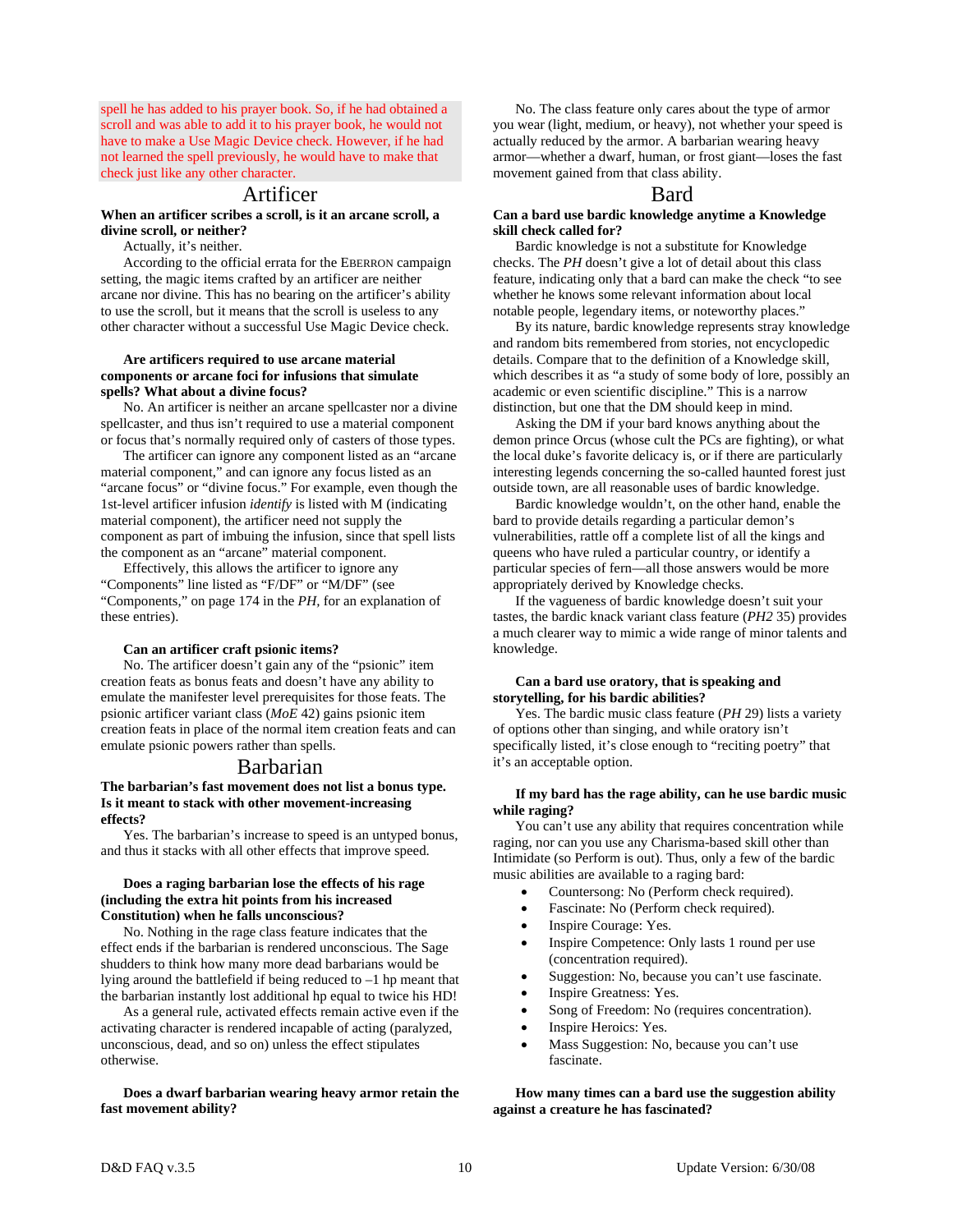The suggestion entry in the bardic music class feature doesn't appear to list any limit to its use, which suggests that the bard could use it as often as he wished while the fascinate effect lasted.

#### **Do bards have the Armor Proficiency (Medium) feat? The class description and feat description don't agree.**

 No, they don't. The class description takes precedence over the feat description.

#### **What type of action does it take for a bard to keep singing or reciting poetry?**

 Unless the ability states that it requires concentration (a standard action), it doesn't require any kind of action to maintain a bardic music effect. Technically, a bard incapable of taking any actions wouldn't be able to maintain a bardic music effect, so it's probably safest to describe it as a free action (like talking).

## Beguiler

#### **The beguiler's surprise casting class feature (***PH2* **7) states that the beguiler must "remain in melee with the target." What does that mean?**

 The beguiler must remain adjacent to the target from the time he feints until the time he makes the attack or casts the spell to be affected. If either the beguiler or the target moves so that they are no longer adjacent, the beguiler loses the benefit of surprise casting.

#### **The beguiler (***PHB II***, 6) has 0-level spell slots but no 0 level spell list. How do they learn 0-level spells?**

 The beguiler's spell list appears on page 11, and it includes 0-level spells. The spell list on page 97 only includes new spells presented in the *PH2*.

#### **How obvious are the beguiler's verbal and somatic spell components? Can he cast spells without looking or sounding suspicious?**

 The beguiler's verbal and somatic spell components are the same as any other caster's. If your beguiler wants to avoid drawing suspicion, he'd best cast his spells from hiding. Later (under charm spells in the Spells section), the Sage answers the question of whether a character can conceal such components as normal gestures. (Short Answer: No.)

#### **At 20th level, the beguiler (***PHB II***, 6) automatically overcomes the spell resistance of a foe denied its Dexterity bonus to AC. Does this allow him to overcome spell immunity as well?**

 Ah, the old irresistible force versus immovable object argument rears its head once again. In this case, the Sage must come down on the side of the immovable object—spell immunity trumps the beguiler's class feature.

 **How does the ignore arcane spell failure class feature of the spellsword prestige class (***CW* **79) interact with the armored mage class feature of the beguiler (***PHB II***, 6) and other classes? For example, can the former class feature reduce an armor's arcane spell failure chance low enough that it qualifies as light armor for the latter?** 

 The two abilities don't have any cumulative effect when combined—they're really two different ways of accomplishing a similar effect.

 For example, a beguiler/spellsword can either take advantage of his armored mage class feature (and ignore the arcane spell failure chance of light armor) or his ignore arcane spell failure class feature (and reduce the total arcane spell failure chance of his armor and shield by 10%), but having both doesn't do anything extra.

 He can't, for example, put on a breastplate, reduce its arcane spell failure chance by 10%, and then argue that because it's down to 15% it becomes the equivalent of wearing studded leather armor.

## Cleric

#### **If a cleric's turning check results in a "Most Powerful Undead Affected" Hit Dice of 0 or less, does that mean the cleric's turn attempt failed, or is 1 HD always the minimum?**

 There is no minimum HD result of a turning check. If a 1stlevel cleric rolls a total turning check of 9 or less, he can't turn any undead (since the most powerful undead affected would be 0 HD). In general, unless the rules specifically state that a minimum value exists, it doesn't.

#### **How do I know when my cleric can prepare spells? Does he need to rest first?**

 Divine spellcasters who prepare spells (such as clerics and druids) choose and prepare their spells at a particular time of day. Unless the character's deity or faith specifies a particular time, the character can choose his spell preparation time when he first gains the ability to cast divine spells. Dawn, dusk, noon, and midnight are common choices. If something prevents the character from praying for his spells at the proper time, he must do so as soon as possible or else wait until the next day to prepare his spells. Unlike wizards, divine spellcasters need not rest before preparing spells.

#### **My DM says that my cleric has to drop his morningstar to cast spells. Is he right?**

 Yes and no. To cast a spell with a somatic (S) component, you must gesture freely with at least one hand. (*PH* 140) A cleric (or any caster, for that matter) who holds a weapon in one hand and wears a heavy shield on the other arm doesn't have a hand free to cast a spell with a somatic component (which includes most spells in the game). To cast such a spell, the character must either drop or sheathe his weapon.

 Another simple option is for the cleric to carry a buckler or light shield instead of a heavy shield. The buckler leaves one hand free for spellcasting, and you don't even lose the buckler's shield bonus to AC when casting with that hand. The light shield doesn't give you a free hand for spellcasting, but since you can hold an item in the same hand that holds the light shield, you could switch your weapon to that hand to free up a hand for spellcasting. (You can't use the weapon while it's held in the same hand as your shield, of course.) The rules don't state what type of action is required to switch hands on a weapon, but it seems reasonable to assume that it's the equivalent of drawing a weapon (a move action that doesn't provoke attacks of opportunity).

 **Can a cleric turn undead while under the effects of**  *greater invisibility***? Page 159 of the** *PH* **says only that the cleric must present his holy weapon to attempt to turn undead. Does "present" imply that the holy symbol must be visible or just held forth?**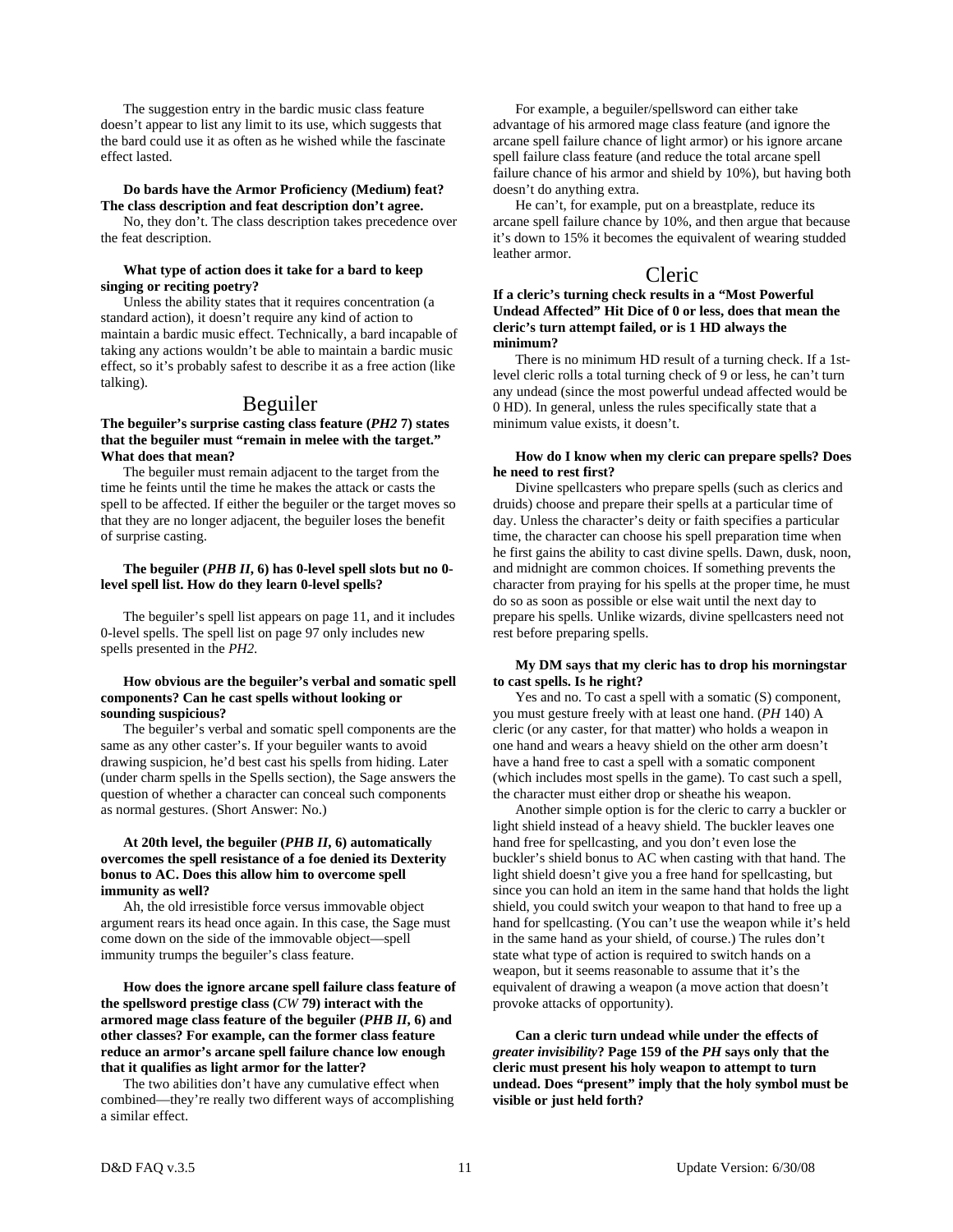Concealment is irrelevant when determining whether a creature is affected by a turning check: "You don't need line of sight to a target" (*PH* 159). Just as an invisible lich could be affected by a visible cleric, a visible vampire could be turned by an invisible cleric.

 It bears mentioning that turning or rebuking undead counts as an attack for the purpose of ending an *invisibility* spell. Of course, using a turn/rebuke attempt for some other purpose such as powering a divine feat (see some examples in *CD*) might or might not count as an attack, depending on the effect of the feat.

#### **I assume that my lawful good cleric of a lawful neutral deity must opt to turn undead and not rebuke. If he later becomes lawful neutral, can he opt to start rebuking instead of turning? What if he then becomes lawful evil? What if he is a lawful good cleric of Wee Jas who becomes lawful neutral?**

 You can't voluntarily change whether your character turns or rebukes undead. If your new alignment would require a change—such as a turning cleric who becomes evil, or a LG cleric of Wee Jas who becomes LN—the change is applied automatically.

#### **When a cleric has a temporary bonus to his Charisma score, does it affect his turning check or turning damage? Does it change the number of times he can turn or rebuke per day?**

 Unless otherwise stated, a temporary bonus to an ability score has the same effect as a permanent one. For example, a cleric with a temporary +4 enhancement bonus to Charisma (such as from *eagle's splendor*) adds 2 to his turning check and to his turning damage while the spell was in effect, since his Charisma modifier is 2 points higher than it was before.

 Things get a little stickier when talking about powers with daily limits, such as turn/rebuke undead or lay on hands. (Hold on, because this gets worse before it gets better.) In this case, a change to the key ability score indeed affects the daily limit in the example above, the cleric would gain 2 additional turn/rebuke attempts per day—but these aren't just "free" uses. Here's why:

 Assume the cleric above has a normal Charisma score of 12, granting him 4 turn attempts per day  $(3 + 1)$  for Cha bonus). Casting *eagle's splendor* increases his Charisma to 16, which would grant 6 attempts per day. At the end of the spell, however, his daily limit would drop back down to 4 attempts. At that point, the player must compare the number of daily uses expended to the daily limit to see if any still remain.

 Here's how that might work in play. Our cleric turns undead twice, then casts *eagle's splendor* right before a big fight with a horde of zombies. During the duration of the spell, he makes four more turning checks. When the spell ends, he compares his new daily limit (4) to the number of attempts used (6)—whoops, no turns left. Hope all the undead have been destroyed, because even if the cleric cast *eagle's splendor* again, he wouldn't have any more turning attempts available, since he's already used all 6 of his allotted attempts. If he could increase his Charisma to 18, he'd "gain" one more turning attempt (since he has now used 6 out of his allotted 7 daily attempts), usable only during the duration of the Charismaboosting effect.

 The same is true of the paladin's lay on hands ability. If the paladin gains a temporary Charisma boost, her total capacity of healing via lay on hands improves accordingly, but she must

keep track of the healing "used up" to see if any remains after the boost ends.

 Temporary ability reductions (such as penalties or damage) work similarly. When applying a reduction, do the math as if a bonus had just elapsed to see if any daily uses are left, and reverse that when the reduction goes away to see what (if anything) the character regains. If our cleric is hit by *touch of idiocy* and suffers a –4 penalty to Charisma, his daily limit of turning attempts is reduced from 4 to 2; if he's already used 2 or more, he has none available as long as the spell's effect lasts.

 This seems more complicated than it actually is. As long as you remember that the important number to track is not uses remaining, but uses expended, everything else should fall into place.

#### **Can a cleric/wizard lose a prepared wizard spell to spontaneously cast a** *cure* **spell?**

 No. The cleric or druid's spontaneous casting option applies only to spells from the same class.

#### **Does the +1 caster level bonus from such domains as Good, Knowledge, and Law apply to all spells (of the appropriate school, subschool, or descriptor), to divine spells, or only to cleric spells?**

 Unless the domain's granted power specifically states that it applies only to a limited range of spells, the bonus applies to all spells the cleric casts, regardless of their source.

#### **If a cleric commands a shadow, and that shadow then spawns other shadows, is the cleric also in control of the newly spawned shadows?**

 Strictly speaking, the cleric does not have "mental control" over any shadows spawned by the one he commands (and so on down the chain), since he didn't use rebuke undead to command them. He can indirectly control these undead by issuing instructions to the one he does command, but if that creature isn't present, the cleric would have no influence over the newly spawned shadows.

 This trick shouldn't allow a cleric to bypass the normal limits for commanded undead. The Sage sees two reasonable house rules for handling this situation:

 1. Count these indirectly influenced undead toward the cleric's limit of HD commanded (*PH* 159); relinquishing command of such a creature renders it no longer under control of its creator.

 2. Rule that newly created spawn aren't under the control of the commanded undead; they're immediately free-willed.

### Crusader

**If a crusader (***ToB* **8) has damage reduction, does that apply before or after damage goes into my steely resolve damage pool?** 

 Apply damage reduction or any other effect that would reduce the incoming damage before it goes into the damage pool. If your DR reduces the incoming damage to 0, no damage goes into your damage pool.

#### **If my crusader (***ToB* **8) receives more healing from an effect that he needs to return to maximum hit points, do I have to apply the remainder to my damage pool?**

 No. You can split the amount of incoming healing between your hit points and damage pool however you wish. You can even apply more healing than you need to either category.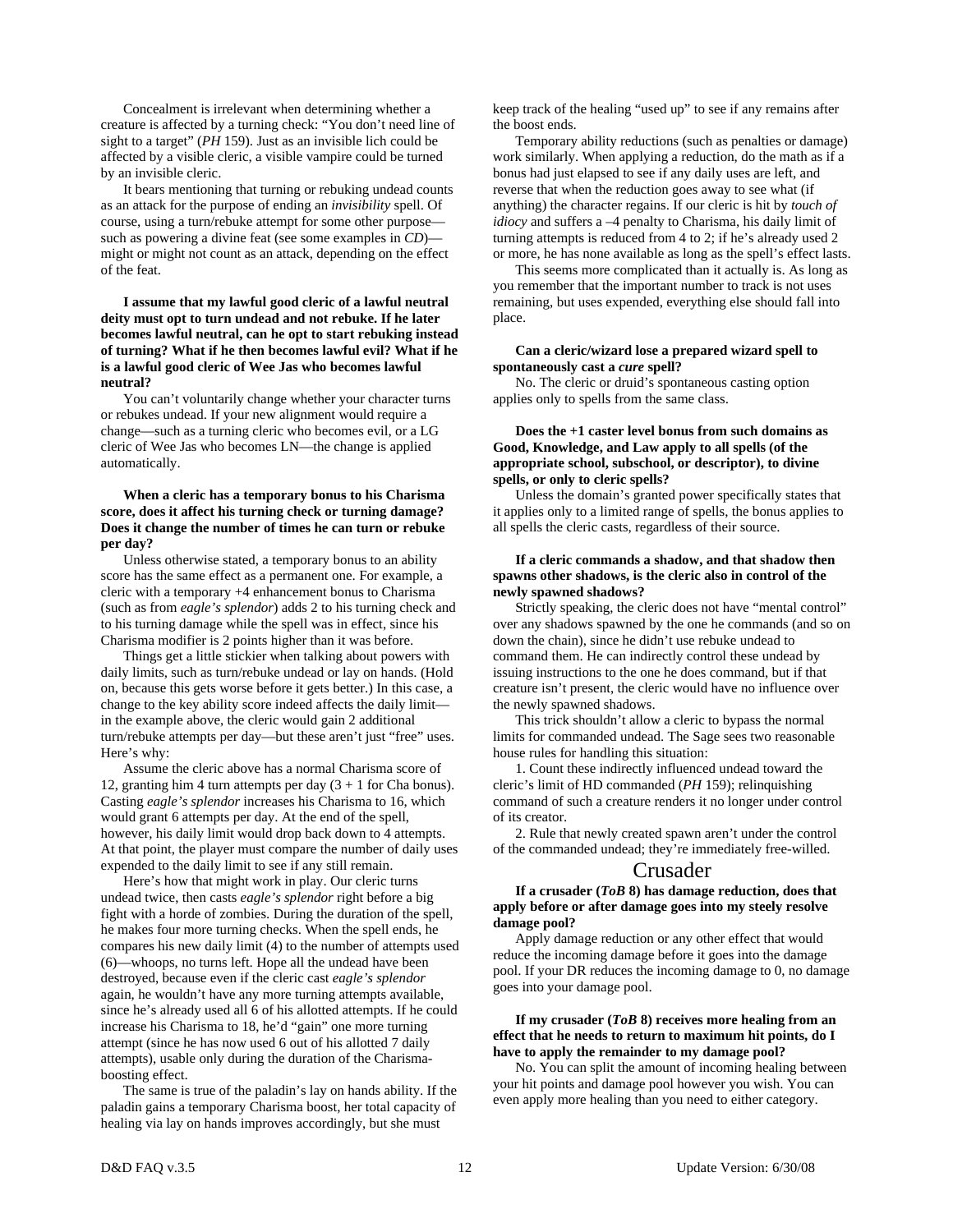For example, imagine if you had 26 points of damage and 10 points in your damage pool, and the cleric cast *cure critical wounds* to restore 28 hit points. Since reducing your damage pool by even a point would lessen your furious counterstrike bonus, you could apply all 28 points of healing to your hit points, even though 2 points of that healing is wasted.

#### **Could a crusader (***ToB* **8) choose to learn or ready fewer maneuvers than he or she would be entitled to?**

 No. You must learn and ready the full number of maneuvers entitled to you by your level. Otherwise, you'd be able to cycle through your favorites faster, which defeats the purpose of the crusader's unique recharge mechanic.

#### **Can a crusader (***ToB* **8) delay learning a new stance to a later level? If not, how can he ever learn an 8th- or 9th-level stance, since his last stance is gained at only 14th level?**

 As a general rule, you can't ever delay gaining any feature that comes from reaching a new level, whether that's a feat, skill points, class feature, or anything else. The crusader's stances are no different; at 14th level, the crusader must select a new stance of 7th level or less. However, at 15th level the crusader could select the Martial Stance feat (page 31) in order to choose an 8th-level stance. At 18th level, he could use that feat to choose a 9th-level stance.

#### **When a crusader's maneuver recovery mechanic (***ToB*  **9) activates, what happens to any maneuvers he still had ready and granted?**

 If at the end of the crusader's turn he cannot be granted a maneuver because he has no withheld maneuvers remaining, the process starts over from scratch. All maneuvers (whether expended or not) once again become withheld, and two of those maneuvers are randomly granted.

#### **If a crusader (***ToB* **8) of a good-aligned deity were to "fall" and become a blackguard, would he gain blackguard powers in a manner analogous to a fallen paladin who becomes a blackguard?**

 That falls squarely into the domain of "house rules." It certainly seems like a cool variant of that aspect of the blackguard, but you would need to work with your DM to come up with appropriate changes to the list of special blackguard features to make them match the crusader class.

#### Dragon Shaman

#### **Can my dragon shaman (***PH2* **11) choose a totem dragon that isn't included on the provided list, such as a shadow dragon or planar dragon?**

 The list of true dragons provided on page 13 is intended as the only options available in a normal D&D campaign, although DMs wishing to alter this list are, of course, free to do so in their home campaigns.

 The Sage recommends against simply creating entries for every true dragon in the game. Not only does that dilute the different "flavors" of dragon shaman by creating too many options, but some dragons don't lend themselves to filling out the various totem-related class features. For example, the shadow dragon from *Dr* doesn't have an energy type associated with its breath weapon, and giving the PC a negative-levelbestowing breath weapon is likely too powerful.

#### **Can a dragon shaman use his touch of vitality (***PH2***14) to restore a level lost to energy drain?**

 No. The touch of vitality can remove a negative level (at a cost of 20 points of healing), but once a negative level has become permanent (that is, resulted in actual level loss), touch of vitality can't help.

#### **If two dragon shamans (***PHB II***, 11) both project the same draconic aura, do the effects stack?**

 No. This is an example of two identical effects being in place simultaneously, and only the higher bonus applies to any character with the area of both auras.

 **When a dragon shaman (***PHB II***, 11) gains the ability to project an additional draconic aura from another source (such as the dragon lord prestige class;** *DM* **38), would the new aura use the same bonus as his existing auras? Could he project an aura from each class simultaneously?** 

 The new aura would use whatever bonus is described for it in the text of the source that grants it. In the case of the dragon lord prestige class, it indicates the bonus of the aura. Contrast this with the Draconic Aura feat (*DM* 16), which indicates that the new aura's bonus scales with the dragon shaman's level.

 Such a character couldn't project two different draconic auras separately. Each time a character learns a new draconic aura, it's simply added to the list of options that he has (possibly with a different bonus).

 A 6th-level dragon shaman/1st-level dragon lord knows six total auras: five from his dragon shaman class levels (each of which grants a bonus of  $+2$ ) and one from his dragon lord class levels (which grants a bonus of +1).

#### **If two dragon shamans (***PHB II***, 11) both project the same draconic aura, do the effects stack?**

 No. This is an example of two identical effects being in place simultaneously, and only the higher bonus applies to any character with the area of both auras.

#### **Does an attacker have to damage a dragon shaman (***PHB II***, 11) to be affected by the energy shield draconic aura, or just hit him? And if so, if the attack roll is enough to hit his touch AC, should that also trigger the energy shield?**

 The attack must hit the dragon shaman successfully—that is, the attack roll must equal or exceed your AC—to trigger the effect of the energy shield. Dealing damage isn't necessary.

 If the attack is a melee touch attack, it need only hit your touch AC, but a normal attack that hits your touch AC but not your normal AC doesn't trigger the energy shield.

#### **Does the dragon shaman's power draconic aura (***PHB II***, 13) affect nonweapon attacks? What about attacks that deal ability score damage?**

 Yes and yes. The draconic aura text doesn't limit the effect to melee weapon attacks, nor does it apply only to attacks that deal hit point damage.

#### **Does the dragon shaman's vigor draconic aura (***PHB II***, 13) affect warforged? Is the healing halved?**

 Yes and yes. The draconic aura is a supernatural ability, and warforged gain only half the normal healing from supernatural abilities that heal hit point or ability score damage.

 This means that a warforged is completely unaffected by the vigor aura until its bonus reaches 2 (since half of 1 rounded down is 0). While damage rolls and hit point rolls have a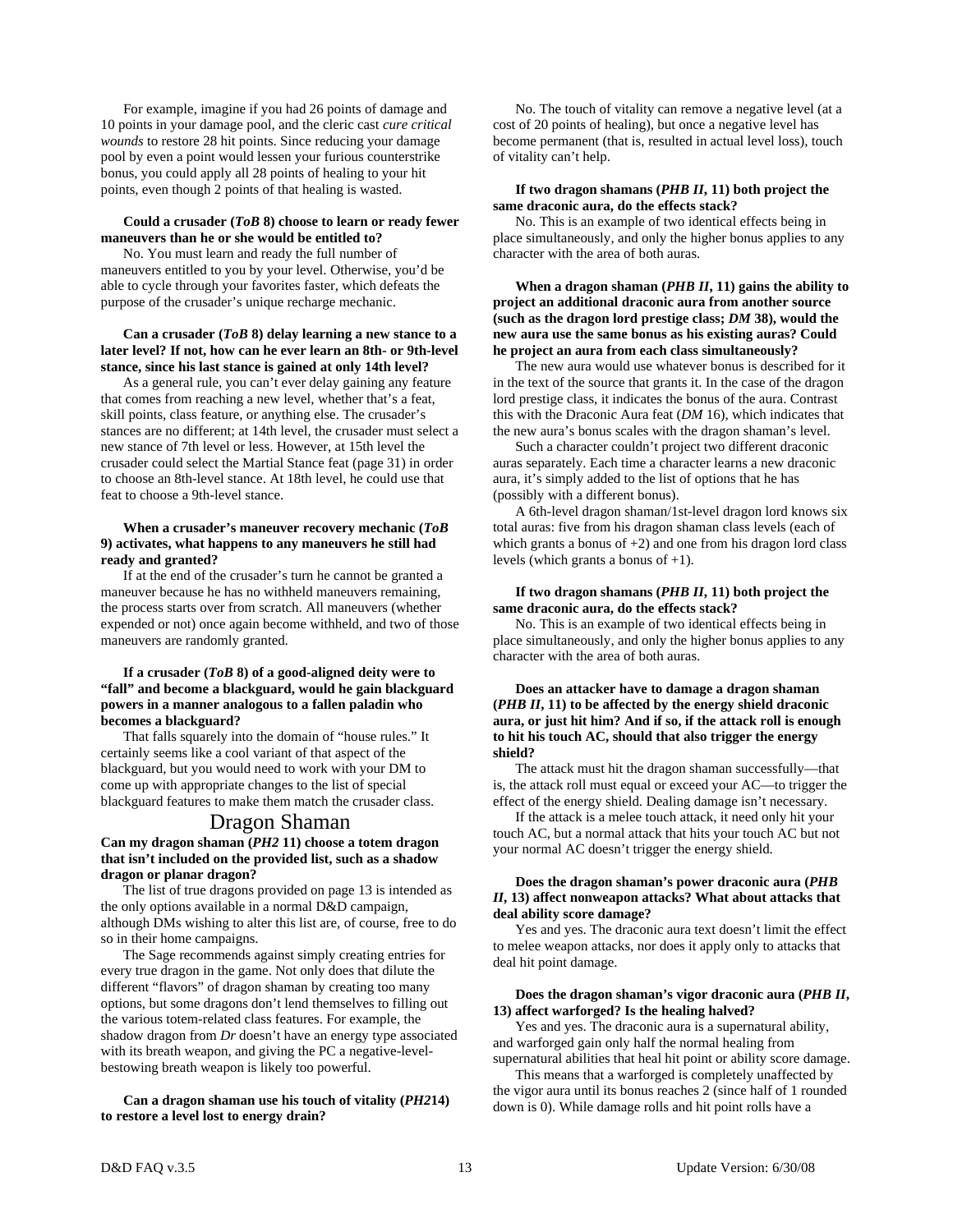minimum of 1 (*PHB*, 304: "Rounding Fractions"), no such general rule applies to healing effects.

## Dragonfire Adept

#### **Do dragonfire adepts (***DM* **24) gain breath effects when they take levels in a prestige class that gives them caster levels, like pact-bound adept (***DM* **46)?**

 Dragonfire adepts do not gain any breath effects when taking prestige classes that give bonuses to caster level, but they do gain several other benefits. These are discussed in the sidebar on page 24 of *Dragon Magic*.

#### **Can dragonfire adepts (***DM* **24) use the Breath Channeling feats (***RDr* **101) or the Metabreath feats (***Dr* **66)?**

 A dragonfire adept can't use a Metabreath feat with his breath weapon because it does not have a recharge time. Having a recharge time is one of the prerequisites for Metabreath feats. They can use the Breath Channeling feats as long as they meet all other prerequisites for the feat.

#### **Can a Dragonfire Adept (***DM* **24) use his breath weapon while in a grapple?**

 Page 60 of the *Rules Compendium* outlines a series of maneuvers that can be used while you are in a grapple. Unfortunately, using a supernatural attack is not one of them. Some Dungeon Masters might allow you to use your breath weapon in the same way you would cast a spell while in a grapple, but you will need to check with your DM to see how they want to handle it.

#### **Can the dragonfire adept (***DM* **24) use any of his noncombat invocations such as Draconic Knowledge, Energy Immunity, or Aquatic Adaptation?**

 Buffing invocations such as Draconic Knowledge, Energy Immunity, and Aquatic Adaption can give the dragonfire adept himself a bonus, but this bonus can't be given to others.

#### **Can a dragonfire adept (***DM* **24) apply her breath effects to breath weapons other than the breath weapon gained from the dragonfire adept class?**

 The dragonfire adept section assumes you have only that breath weapon when discussing breath effects. In the Sage's opinion, you would use the dragonfire adept breath effects only with the breath weapon granted by the dragonfire adept class.

## Druid

**When you add Hit Dice to a druid's (or ranger's) animal companion as the master's level goes up, does the animal get any bigger? For instance, when a druid has a wolf companion, the wolf starts out with the standard 2 Hit Dice and is size Medium. By the time the druid is 3rd level, the wolf has 2 bonus Hit Dice. According to the wolf entry in the** *MM***, an "advanced" wolf with 4 Hit Dice would be Large. Is the example companion wolf also Large?** 

 An animal companion doesn't get bigger when it adds extra Hit Dice for the master's levels. The advancement entries for creatures, and the rules for advancing monsters, refer to unusually powerful specimens that are simply tougher (and perhaps bigger) than normal for their kinds.

 **In 3.5, it appears that druids lose their abilities only when using metal armor or shields, but not when wielding** 

#### **nondruid weapons (as was previously true). Is this the case? For instance, could a barbarian/druid wield a greataxe without losing his abilities?**

 Beginning with version 3.5 of the D&D rules, druids have no restriction regarding which weapons they can wield. A druid could wield a greatsword, halberd, or repeating crossbow without any ill effect (other than the normal penalty for nonproficiency). This is a specific change from previous versions of the game.

#### **The** *PH* **says that a druid loses his abilities if he "carries a prohibited shield." Can a druid carry such an item (say, in a backpack) without actually using it and not lose druid abilities?**

 The druidic restriction against using certain kinds of armor or shields applies only to wearing or carrying them in a functional manner. Simply holding such an item, or carrying it in a backpack or *bag of holding,* has no effect on the druid's abilities.

 **In the animal companion sidebar (***PH* **36), it says that animal companions have good Fortitude and Reflex saves, which are also the good saves for all regular animals. However, dire animals have good progression in all three saves. Thus, what happens when a dire animal becomes a druid's animal companion?** 

 The line in question simply reiterates the normal rule for animals for ease of play. Dire animals use their normal good saves, even after becoming animal companions.

#### **My druid wants to take an animal companion that isn't listed in the** *PH***. How can I figure out what druid level is required for the animal I want?**

 The list of eligible animals in the *PH* isn't exhaustive, even if you include only the animals from the *MM*. (Plenty of weak animals, such as the bat or raven, aren't included because they are such poor choices for animal companions.) If you want to select an animal that isn't included, compare your animal to other animals to find the closest equivalent then place it at the same level as the equivalent creature. As long as your new animal isn't strictly better than the best other option(s) at that level, you're probably okay.

 If your animal is strictly better—that is, its hit points, attack modifier, damage, and other statistics are generally better than any others at the same level—consider bumping it up to the next-higher level (such as from 7th to 10th). Conversely, if it seems much worse than all other creatures available at the same level, consider dropping it to the next-lower level, such as from 7th to 4th, but only if this doesn't make it the best choice of that level. (It's better for a new choice to be a little bit worse than existing choices than a little bit better, since that prevents it from becoming the default option of all druids.)

 For example, the dire toad is a CR 3 animal from *MM2*. It's clearly better than the druid's best choices for 1st level (such as the wolf), so let's start by comparing it to 4th-level options. Its hit points and AC (15 and 26) are similar to the ape (14 and 29), boar (16 and 25), and crocodile (15 and 22). Its attack bonus (+5) is also comparable to other creatures in that category, although its damage (1d4) is pretty low in comparison. However, its bite has a potent poison (1d6 Con/1d6 Con), which more than makes up for this low damage. It also has improved grab, just like the crocodile. That suggests that 4th level might be a good minimum level for a druid to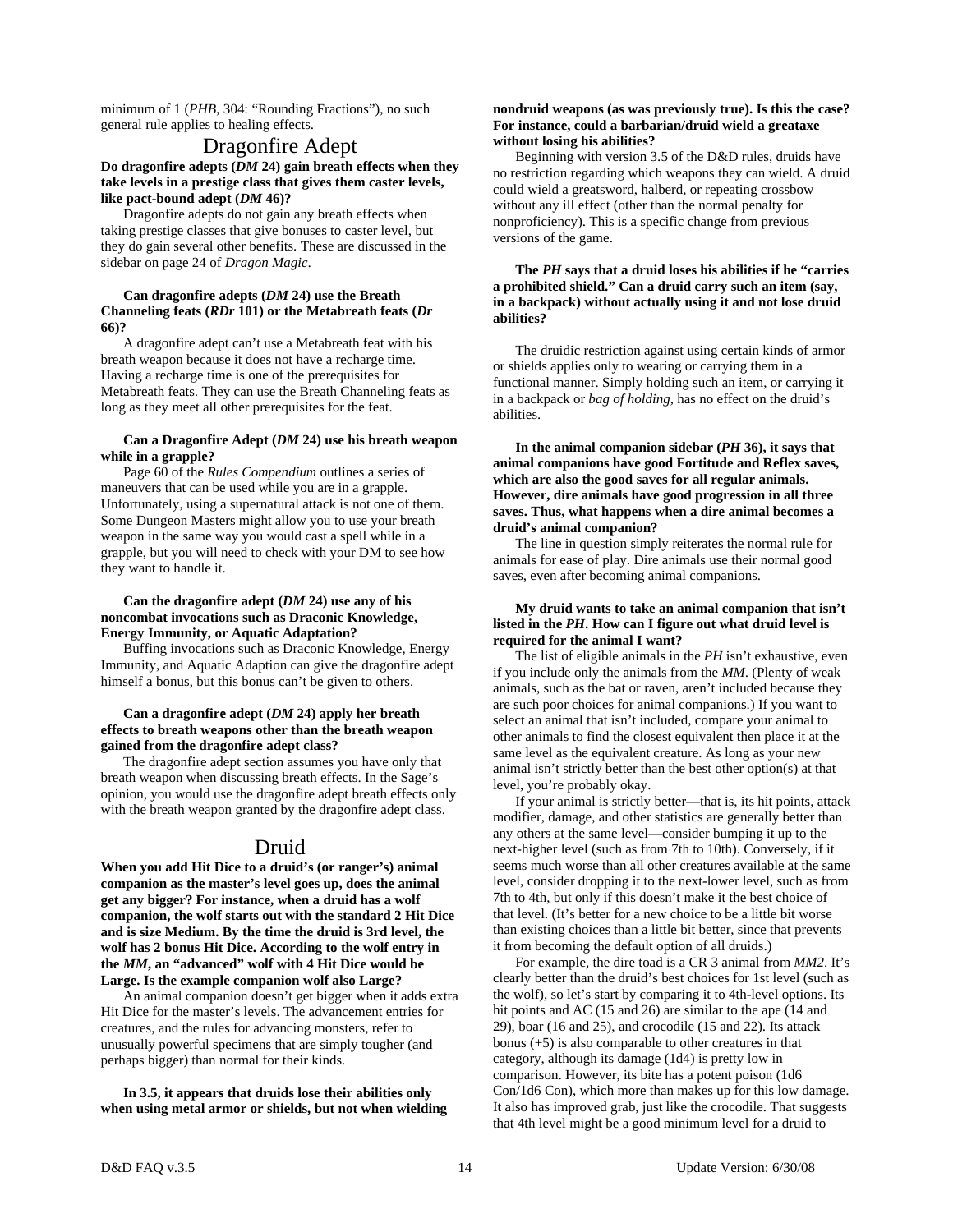select a dire toad as an animal companion. It's definitely too weak to make a 7th-level option (compare its statistics to the brown bear, dire ape, or tiger).

 As with any instance when the DM makes a judgment call, review the decision after a few sessions. The animal might be far better (or worse) than the original evaluation indicated, and the DM should feel free to adjust a previous ruling.

**When a druid reaches the equivalent of 3rd level, does his wolf animal companion grow to Large size (with all of the benefits and penalties associated with size increase)? Does the wolf continue to gain bonus Hit Dice, even though a wolf's advancement normally maxes out at 6 Hit Dice? Finally, does a wolf automatically become Large if your druid of 3rd or higher level acquires it as an animal companion, granting it bonus Hit Dice?** 

 The animal companion rules—or, for that matter, pretty much any other effect that grants a creature bonus Hit Dice don't use the monster improvement rules presented in Chapter 4 of the *MM*. The rules in *MM* are for creating tougher versions of existing monsters, not for increasing the statistics of creatures who gain Hit Dice.

 An animal's normal advancement line has absolutely nothing to do with the benefits it gains from being an animal companion, and vice versa. A wolf animal companion doesn't become size Large when its Hit Dice increases to 4, nor is it limited to the "normal" Hit Dice cap for wolves.

#### **Can a druid cast** *awaken* **on a plant that isn't a tree? What about on a shambling mound, treant, or other creature with the plant type?**

 No to both, as revealed by the "Target" line of the spell's entry on page 202 in the *PH*. The spell clearly states that it affects only the "animal or tree touched," and plant creatures by definition are not trees.

#### **Can a druid cast** *awaken* **on an already** *awakened* **tree?**

 Yes, although the effect of a second *awaken* spell doesn't stack. The tree would use the better result of the Intelligence, Wisdom, and Charisma scores rolled by the two *awaken* spells. Note that the caster can't know the result of these rolls until after the Will save required by the effect has been determined (which means that the spell might unintentionally reduce the tree's mental faculties).

#### **Are the additional languages an** *awakened* **tree or animal gains based on the Intelligence of the caster or on the new Intelligence score of the** *awakened* **creature?**

 The number of languages gained is based on the *awakened* creature's Intelligence score, although it can select only from languages that the caster already knows. This might result in the *awakened* creature being unable to fill all of its known languages slots (if its Intelligence score is too high).

#### **Can a druid (or other character) take an** *awakened* **tree or animal as a cohort using the Leadership feat? If so, how do I figure out how powerful the cohort is in terms of level?**

 To select an *awakened* creature as a cohort, the player must work with the DM to set a level adjustment (LA) to add to the *awakened* creature's Hit Dice to find its effective character level (ECL). Most animals have better-than-average ability score modifiers, so level adjustments of 1 or higher should be the norm. Compare the *awakened* creature to other creatures with similar Hit Dice, attack modifiers, damage, and special

abilities to find starting values and work from there, remembering that setting a level adjustment is as much art as science.

*SS* has more information on setting LAs for unusual creatures.

#### **If an** *awakened* **animal's type permanently changes back to animal (from magical beast), can it then become an animal companion, familiar, or special mount?**

 Two very large obstacles stand in the way of this request. First of all, there aren't any simple methods of changing a magical beast's type to animal. By definition, an animal has an Intelligence of 1 or 2, both of which are outside the range of Intelligence scores granted by the *awaken* spell. Even permanently reducing the *awakened* animal's Intelligence score to 2 or less doesn't automatically change its type (note that several magical beasts have Intelligence scores of 2 or less).

 Second of all, unless the DM grants special permission, you can use only "stock" versions of creatures animal companions, familiars, or special mounts. A druid, for example, can't voluntarily take a 4-Hit Dice wolf as an animal companion, nor could a wizard claim that the cat she's using as a familiar was the beneficiary of several *wish* spells from a previous owner and therefore possesses ability scores beyond the norm. Even if an *awakened* animal somehow qualified to become an animal once again, it would have a higher Charisma score and more Hit Dice than a typical animal of its kind, making it ineligible for such use.

#### **If a druid casts** *awaken* **on her animal companion, can the** *awakened* **animal take levels in place of the Hit Dice it would normally gain when the druid then goes up in level?**

Actually, if a druid casts *awaken* on her animal companion, the creature ceases to be an animal and becomes a magical beast. A druid cannot have a magical beast as an animal companion, so at this point the creature is freed of the bond and loses all benefits of being an animal companion. However, the druid could keep the *awakened* creature as a cohort if she takes the Leadership feat.

#### **Does a druid's trackless step ability function even when she's using wild shape? What about her other nonspellcasting class abilities, such as woodland stride or resist nature's lure?**

 The recent errata to the druid's wild shape states that it functions like the alternate form special ability (*MM,* page 305), which asserts that the creature "retains the special qualities of its original form." Nature sense, trackless step, woodland stride, resist nature's lure, and venom immunity are all special qualities, so the druid would retain these even while wild shaped.

#### **A druid with trackless step doesn't leave tracks. Is this because she doesn't exert any weight on the surface she walks on, and if so does this mean she wouldn't break through thin ice or similar surfaces?**

 No. Trackless step only allows you to avoid being tracked—it doesn't have any other effect.

 The Sage imagines this as the grass springing instantly back after the druid lifts her foot away, or branches returning unbroken to their original position after being pushed aside.

 **Is the benefit granted to an 18th-level shifter druid with the beast spirit class feature (***RE* **127) cumulative with the**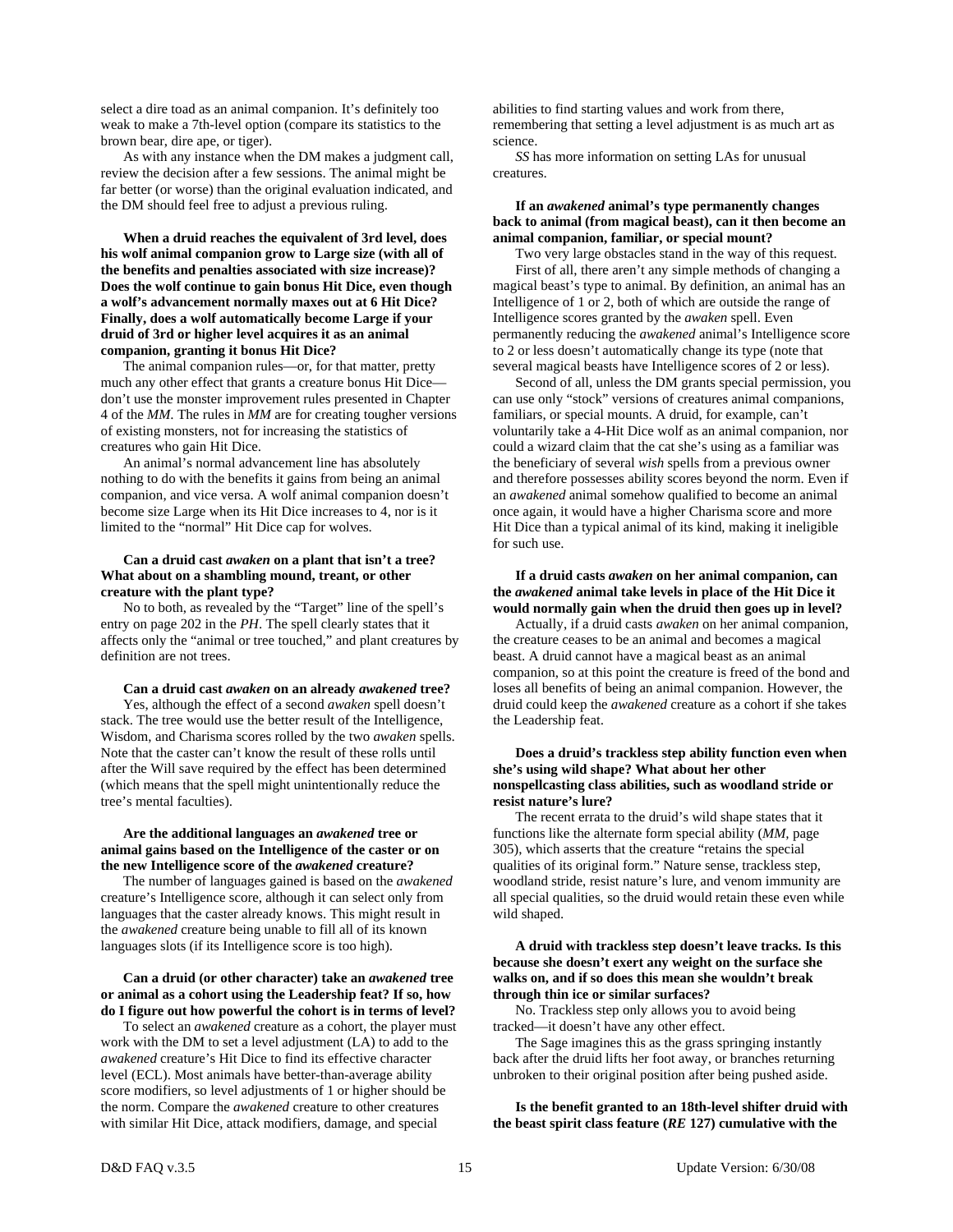#### **9th-level class feature of the moonspeaker prestige class (***RE* **143)? If the character had already taken the Extra Shifter Trait feat (***ECS* **53), would she then have four shifter traits?**

Yes and yes.

 At 18th level, a druid who has selected shifter druid 1 as a racial substitution level gains the Extra Shifter Trait feat as a bonus feat (even if the character already has it).

 At 9th level, the moonspeaker prestige class also grants the Extra Shifter Trait feat as a bonus feat (even if the character already has it).

 Remember that only one temporary ability score bonus (from the character's first shifter trait) applies while shifting.

#### **As per the errata for wild shape, despite an altered Constitution score the character's hit points do not change accordingly. Does this mean that regardless of Constitution changes while wild shaped a character's hit points are unaffected?**

No. Any changes to a wild shaped character's Constitution score that occur after the change (such as a timely *bear's endurance* spell or a Constitution-damaging poison) would have the full normal effect (including altering hit points).

#### **If a wild shaped character takes Constitution damage or drain, which Con score do I use to determine when the character is killed by being reduced to 0 Con—the original score or the new one?**

Use the character's current Constitution score, just as you would for any other character. If a 6-Con druid wild shapes into a 17-Con dire badger and takes 8 points of Constitution damage and/or drain while in that form, the character would instantly die upon returning to normal form.

#### **How does the animal companion advance for a druid after she obtains epic levels?**

 As described in the official errata for the *DMG,* the animal companion continues to increase in power as the druid gains levels above 20th. "At every three levels higher than 18th (21st, 24th, 27th, and so on), the companion gains +2 bonus Hit Dice, its natural armor increases by  $+2$ , its Strength and Dexterity increase by +1, and it learns one additional bonus trick."

#### **If a druid takes the shapeshift alternative class feature in** *PHB II***, does he get additional attacks as his BAB goes up?**

 No. A high base attack bonus doesn't grant extra natural weapon attacks, so an 8th-level druid shapeshifted into a wolf would still only get one bite attack.

#### **Does the duration of the druid's wild shape class feature apply to each form separately, or to the entire ability as a whole?**

 It applies to each form separately. A 6th-level druid could take the form of a wolf for up to 6 hours, then later in the day take the form of a badger for up to 6 hours. She could even take the same form more than once in the day, though each use counts as one of her daily limit.

 **The errata for the druid's wild shape class feature indicates that you don't get the new form's special qualities. Does this mean that a druid wildshaped into a bat would not have blindsense or low-light vision?** 

 Correct. The druid's wild shape ability allows him to take the form of an animal, but doesn't allow for the perfect mimicry of all of that animal's capabilities. A druid who wants access to blindsense (an awfully potent ability to grant as a side effect of wild shape) must acquire it via a feat (such as the Blindsense feat in *CAd*), spell, or magic item.

#### **Can a druid have more than one animal companion?**

 No. A druid is only allowed one animal companion. (In previous versions of the rules, druids were allowed multiple animal companions, but in practice this generally leads to one player taking way too much time at the table.)

#### **Can a druid currently wild shaped as a wolf change directly into another animal form (such as a bear)?**

 The druid can go straight from one animal form (or plant form, or elemental form, depending on her level) to another. She doesn't need to wild shape back to her normal form first.

## Duskblade

#### **I am probably just thick-skulled, but does the duskblade gain only one new spell per level?**

 Well, the Sage can't really answer the first part of your question, but thankfully he can help with the second part.

 It's true that the duskblade learns one new spell every time he gains a level. This spell can be of any level that he can cast, chosen from the duskblade spell list (*PHB II*, p. 19).

 In addition, at 5th level and every odd-numbered level thereafter, the duskblade can learn a second new spell in place of a spell he already knows.

#### *PH2* **says that the duskblade casts spells from the duskblade spell list. But the example starting package characters have spells from the general wizard/sorcerer list that are not on the duskblade list. What gives?**

 It's easy to miss, but the actual duskblade class spell list is on page 24. The spell list that appears in Chapter 4 includes only new spells presented in *PH2* (just like all the other spell lists appearing in that chapter).

#### **If a duskblade scores a critical hit when channeling a spell through a melee attack, is the spell's damage multiplied just like the weapon's?**

 The rules aren't as clear as they could be, but the Sage is inclined to say no. Here's the key sentence, from the *PHB II*, page 20: "If the attack is successful, the attack deals damage normally; then the effect of the spell is resolved."

 If you score a critical hit, the attack deals the normal (critical) damage. Then the spell resolves normally, but it's just a rider effect applied due to the successful attack roll—you're not actually using the spell in the normal manner, so it can't score a critical hit.

#### **Can a duskblade channel divine spells with arcane channeling? What about arcane spells gained from other classes?**

Yes and yes.

#### **Can a duskblade (***PH2* **20) using arcane channeling channel ranged touch spells through his weapon attack or is the ability limited to melee touch spells only?**

 "Touch" spell refers to spells that require a melee touch attack to deliver. The duskblade can't use arcane channeling to deliver a spell that requires a ranged touch attack.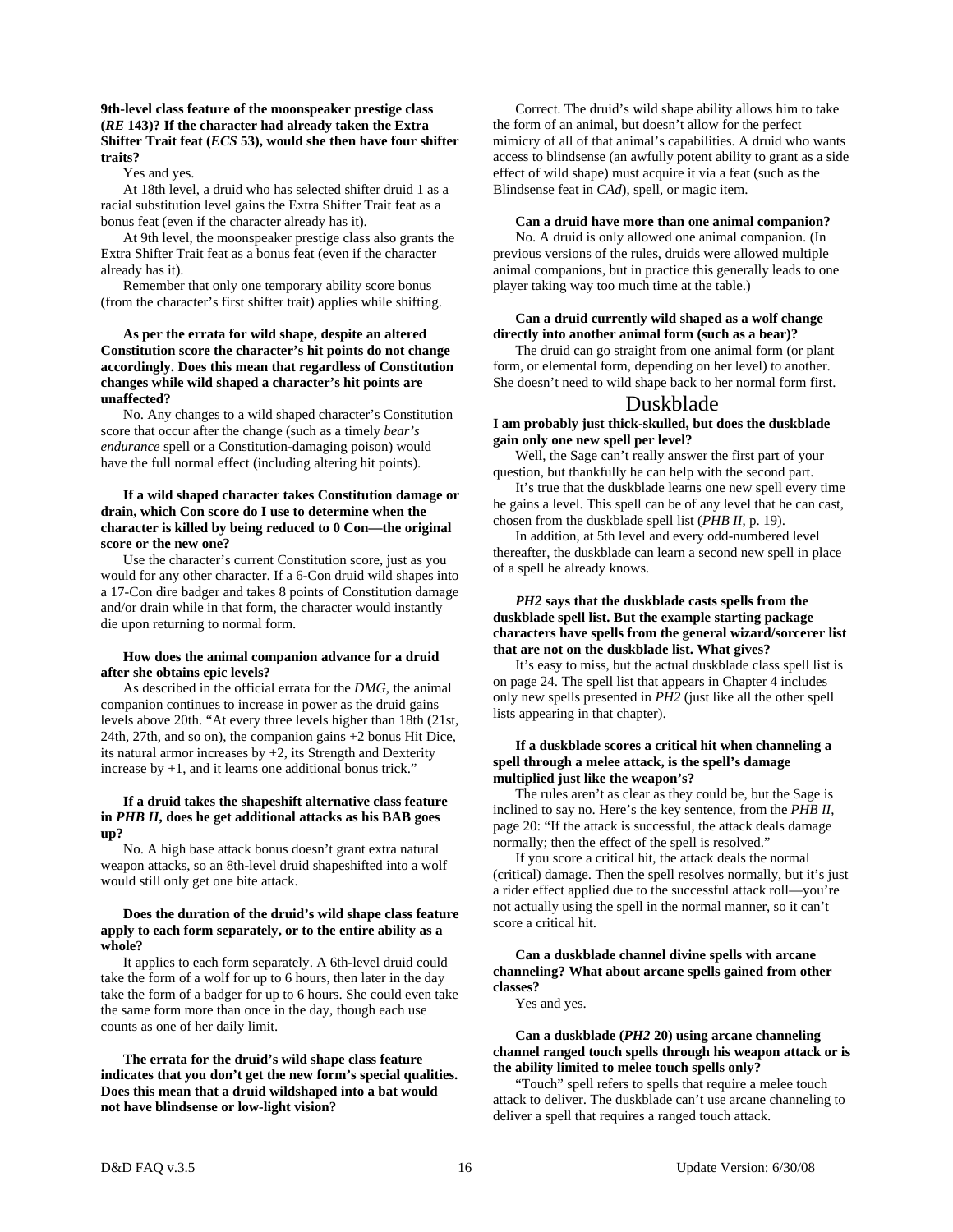#### **When a duskblade (***PH2* **20) uses arcane channeling to deliver a spell but misses with the weapon attack, is the spell discharged or can he try to deliver the spell again on his next turn?**

 This follows the normal rule for touch spells; that is, a melee touch spell that misses its target is not discharged.

 However, when using the improved version of this class feature gained at 13th level, the spell is discharged at the end of the round regardless of whether you hit or not (as described on page 20).

#### **How does the duskblade's arcane channeling class feature (***PH2* **20) work with spells that allow multiple touch attacks, such as** *chill touch***?**

 For a spell that allows you to make multiple touch attacks against separate creatures (such as *chill touch*), you only channel one touch of the spell through your weapon attack, regardless of the number of touches allowed by the spell. If the spell's duration is instantaneous (as *chill touch*), its effect is expended by a single weapon attack, even if the spell would normally allow multiple simultaneous touches.

 If the spell allowed you to make multiple simultaneous touch attacks against the same target, treat it as if you had targeted the enemy struck by your weapon with all the eligible attacks.

 **At 13th level, the duskblade's arcane channeling class feature (***PH2* **20) says "you can cast any touch spell you know as part of a full attack action, and the spell affects each target you hit in melee combat that round." If you hit the same creature more than once during the full attack action, does the spell affect it each time you hit?** 

No. The spell affects each target only once.

**If a 13th-level duskblade (***PH2* **20) applied a metamagic feat to the touch spell he channeled through his weapon, would the feat's effect apply to each successful attack made as part of the full attack action?** 

 Yes. Unless somehow indicated otherwise by the spell or effect, the full effect of the spell (including metamagic feats and any other effects) would apply to each and every target hit as part of the full attack action.

#### **The duskblade's armored mage class feature (***PH2* **20) allows you to cast spells while wearing a shield with no arcane spell failure. If the duskblade has a sword in one hand and a shield in the other, can they still cast spells? If not, why carry a shield?**

 You need a free hand to cast a spell with a somatic component, and to cast a spell with a material or focus component, you need that component at hand (which usually means you need a free hand to manipulate it). The buckler and light shield both allow you to use your shield hand for such activities.

 A duskblade using a heavy shield and holding a weapon or other object in his other hand can only cast spells that don't include the components listed above, despite the fact that he ignores the arcane spell failure chance for the heavy shield.

#### **When a duskblade uses arcane channeling to deliver a touch spell with a somatic component, does he require one hand free?**

 According to a strict interpretation of the rules, the duskblade would still need to perform any components required by the spell. If the spell had somatic components, the duskblade would need a hand free.

#### Factotum

**When playing a factotum (***Du* **14), what happens to inspiration points unspent at the end of the encounter?** 

 Unspent inspiration points are replaced when the factotum returns to his full number of points once an encounter ends.

#### **Does the factotum (***Du* **14) meet the requirements for activating spell trigger or spell completion items, such as wands and scrolls?**

The factotum lacks a spell list. While he chooses spells from the sorcerer/wizard lists, this is not the same as having a true class spell list. Thus, a factotum cannot use spell trigger or spell completion items without Use Magic Device or some similar ability.

#### **Can a factotum (***Du* **14) use his "cunning insight" to boost his save outside of combat (for example, against a poison trap)?**

 Yes, you can use such abilities outside of combat. An "encounter" is more than a combat, but it also includes any other significant event in the game such as stopping to bash down a door, navigating a rickety bridge, or dealing with a trap. If the characters have a minute or two to catch their breath and rest, assume that the last encounter has ended and all per encounter abilities refresh.

 **I have two questions related to the factotum (***Du* **14) and sneak attack:** 

 **1. Can a factotum spend more than one inspiration point on cunning strike to gain more than 1d6 points of sneak attack damage?** 

 **2. Can a factotum of 19th level use cunning brilliance to emulate a rogue's sneak attack ability?** 

Answering your questions in order:

 1. Yes, you can use multiple inspiration points to gain additional sneak attack damage.

 2. It's reasonable to assume that sneak attack is an extraordinary ability. When in doubt, the DM should decide if an unmarked ability qualifies. Anything that lacks a clear, supernatural element should be fair play.

#### **How many spells does the factotum (***Du* **14) get per day? The table seems to list just the maximum spell level he can prepare/cast, but not the number of spells that can be prepared or cast per day.**

 The wording of text for arcane dilettante seems to imply that the factotum can prepare and cast each spell chosen no more than once per day but that he gets to use the spell as a spell-like ability if he chooses to use 1 inspiration point. Is this correct?

 The factotum gains 1 spell per day at 2nd level, 2 at 4th, and so on. The number of spells is hidden under the Special header of table 1-1, page 15 of *Du*. The arcane dilettante ability is listed again each time the factotum gains another spell.

 To use a spell, you must spend 1 inspiration point. Once you use a spell in this manner, you cannot use it again for the day. A factotum always uses his spells granted by arcane dilettante as spell-like abilities.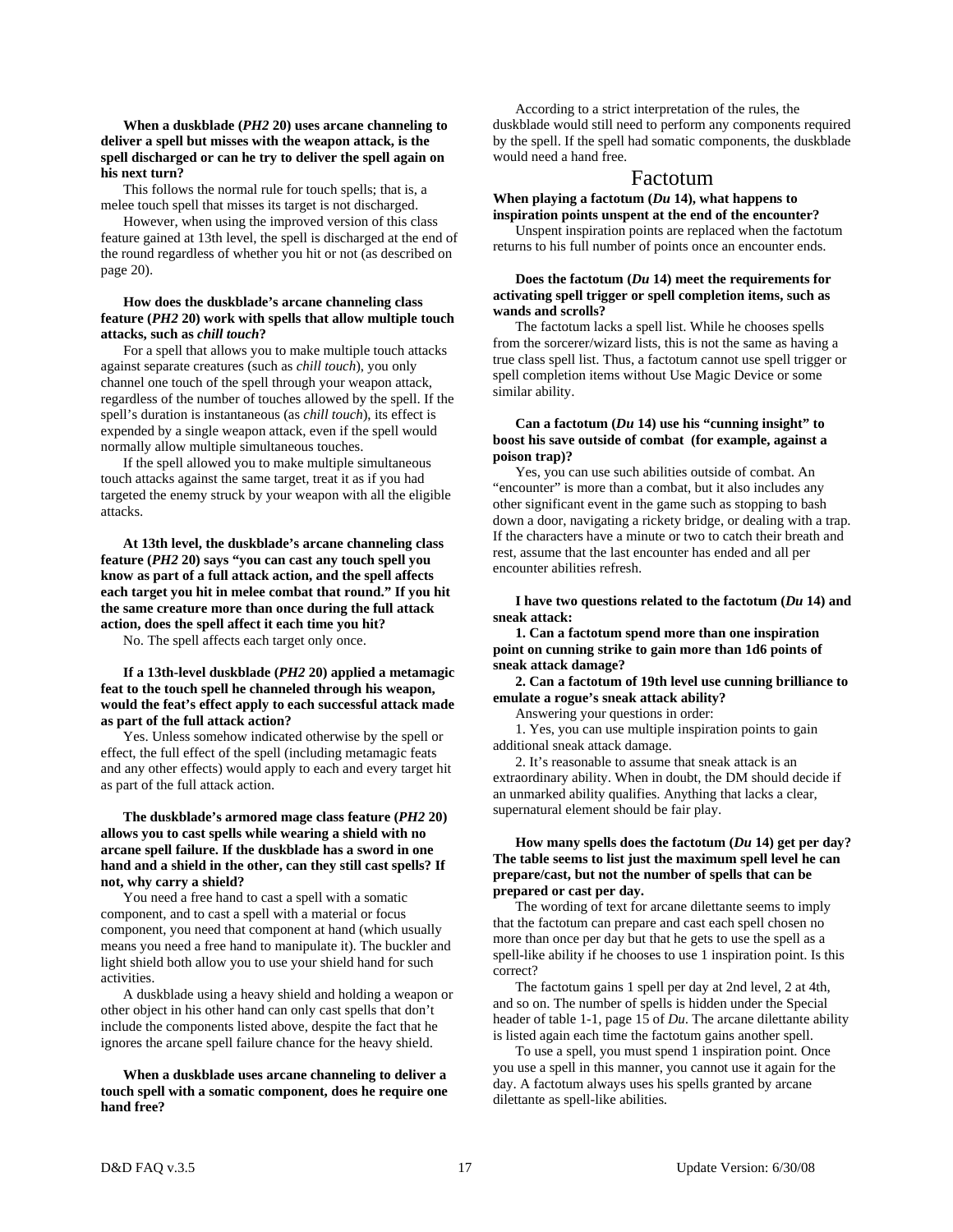## Favored Soul

#### **How does a favored soul or other spontaneous divine spellcaster ready his spells for the day?**

 Unless stated otherwise in the class description, favored souls, shugenjas, and other purely spontaneous divine spellcasters ready spells each day just as sorcerers do, and they require 8 hours of rest beforehand and 15 minutes of concentration.

 The spirit shaman's spellcasting entry (*CD* 16) states that the character needs only 1 hour of quiet meditation at a particular time each day to regain her spells (much like a cleric).

 (This is a correction to an earlier Sage Advice answer, which erroneously stated that spirit shamans required rest to ready her spells.)

#### **Does the favored soul's resistance to energy class feature stack with resistance to energy gained as a racial trait?**

 No. Resistance to energy from multiple sources doesn't stack—it's simply a set value. A 5th-level aasimar favored soul who chooses resistance to acid would have resistance to acid 10 from his class levels and resistance to acid 5 from his race, so he'd use the higher value.

 It's theoretically possible for a special ability (whether from a class, race, or other source) to improve a character's existing resistance to energy, but it would have to state that specifically as the effect.

## Hexblade

**Can you clarify the effect of the mettle class feature of the hexblade (***CW***)? For example, would the hexblade's mettle eliminate both the stunning effect and the damage of** *sound burst***? What about** *chaos hammer***? Does it differ at all from the mettle ability gained by the pious templar (***CD***)?** 

 If a character with the mettle class feature succeeds on a Fortitude or Will save against an effect that allows a save to reduce it, the effect is negated instead of merely reduced. Essentially, any saving throw entry of Fortitude half or Fortitude partial becomes "Fortitude negates," while any save entry of Will half or Will partial becomes "Will negates."

 A hexblade with mettle who successfully saves against *sound burst* would not only avoid being stunned but would also take no damage from the spell. A successful save against *chaos hammer* would negate the slow effect and also negate the damage.

 The mettle ability works the same way regardless of the class that grants it.

#### **If my hexblade gains mettle again from another class, are the abilities cumulative in some way?**

 No. You either have mettle or you don't—gaining this class feature a second time has no additional effect.

#### Incarnate

#### **When my incarnate activates the bloodwar gauntlets' arms chakra bind power, the meld unshapes. When can I reshape the meld?**

 It doesn't matter how or why a soulmeld becomes unshaped; you can't shape it again until you have a clear mind (8 hours of sleep) and meditate for 1 hour (*MoI* 49).

 You can't even use your rapid meldshaping power to reshape your bloodwar gauntlets, since the power only allows you to unshape a meld and reshape a new one. (You could

unshape a second meld and reshape it as your expended bloodwar gauntlets, but you're still down one meld total.)

## Knight

**The knight's code (***PH2* **27) says that a knight cannot strike a flat-footed foe, but aren't all foes flat-footed in the first round of combat if their initiative is lower than yours? Does this mean that a knight cannot strike an opponent in the first round without violating his code?** 

Yes and yes. A knight who routinely rolls high initiative scores should consider readying attacks to be triggered by an enemy's action. Once the enemy's turn has begun, he's no longer flat-footed (even if your readied action interrupts the first action of his turn).

#### **If a knight (***PH2* **24) gains the sneak attack class feature by multiclassing, is there any way he can use it without breaking the knight's code?**

 A knight can deliver sneak attack damage when flanking an enemy without breaking the knight's code. (Even though the knight doesn't gain the normal bonus on attack rolls due to flanking, he's still considered flanking for all other purposes.)

#### **What exactly does the knight's bulwark of defense class feature (***PH2* **28) do? Does an adjacent enemy have to make a Balance check to remain standing?**

 This class feature simply makes it difficult for an adjacent foe to move around you, since all squares you threaten are considered difficult terrain (and thus cost 1 extra square of movement to enter). The most significant benefit is that an enemy that begins its turn in a square threatened by you can't use a 5-foot step to move to another square threatened by you.

 It doesn't prevent an enemy from backing away from you normally (assuming you don't have extraordinary reach), and it certainly doesn't require any special skill checks to navigate the affected squares.

#### **Does the knight's shield ally class feature (***PH2* **28) apply only to one attack or does it mean he takes damage from every attack on his ally? And what does "physical" attacks mean?**

 Once you've activated shield ally, it applies to all attacks made against the chosen ally before the start of your next turn. You don't even have to activate it in response to an attack you can activate it literally at any time you want during the round. The phrase "physical attacks" is a poor one; it means to say that shield ally only allows you to absorb half the damage from weapon attacks (whether manufactured or natural), but not from spells, supernatural abilities, or other nonweapon attacks.

 **If a knight makes a fighting challenge (***PH2* **25) to an opponent, will that opponent get in harm's way to get to the knight? If the enemy stands behind a portcullis, would he raise the portcullis to attack even if it would mean letting the knight and his allies inside the room where he is well protected?** 

 First of all, the fighting challenge doesn't provoke an opponent to attack you—it just grants you a bonus on Will saves, attack rolls, and damage rolls against the target.

 Technically speaking, even the test of mettle (*PHB II*, 26) doesn't force a foe to attack you—it just forces the foe to attack you "in preference over other available targets." Specifically,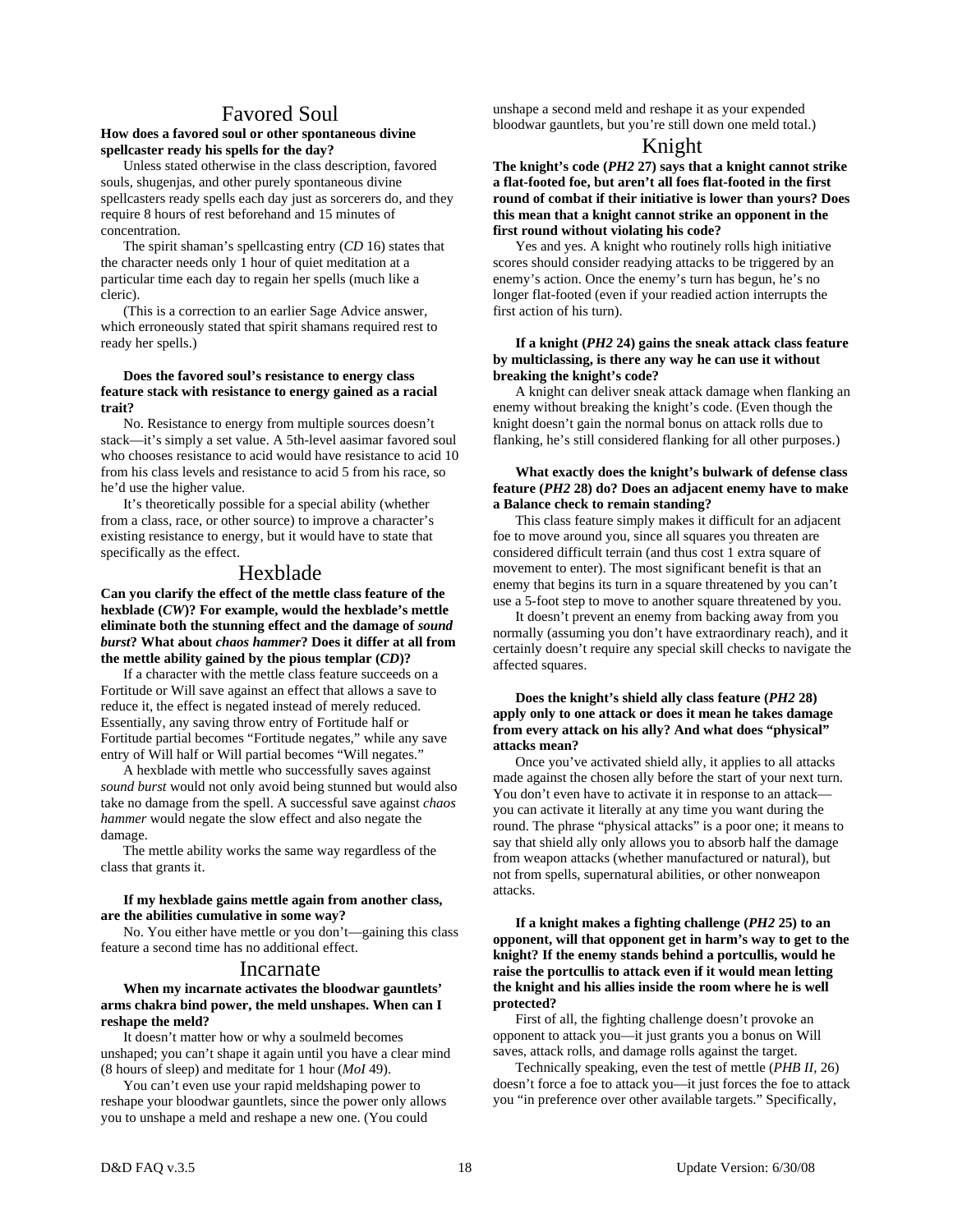this means that if the target attacks, he must target you with the attack or include you in the effect's area.

 If the target doesn't want to attack you, he doesn't have to attack at all.

 Alternatively, the enemy in your example could just pull out a ranged weapon and attack you—melee attacks aren't mandated by the test of mettle.

#### Lurk

**Does the additional sneak attack option available from the 1st-level lurk augment class feature (***Complete Psionic***, page 14) apply only if you already have the sneak attack class feature?** 

 Yes. That means that this option is useless to a 1st-level lurk (but becomes quite useful at 2nd level, when the lurk gains psionic sneak attack.

 **The list of lurk augments (***Complete Psionic***, page 15) includes "Reach Attack," but no definition of that augment exists. What does it do?** 

No such augment exists. Ignore the reference on the list.

### Monk

**I've been reading the new** *PH,* **and I'm confused about the monk. The new monk class description says a monk gets an extra attack from the flurry of blows ability by taking –2 on all of her attacks. Additionally, she gets an additional attack at her full attack bonus at 11th level. The table for flurry attacks shows this progression through 3rd level, but then the progression breaks down. At 5th level, the monk's base attack is identical to 4th level, but her attack bonuses for her flurry attacks increase by one, and this keeps happening. Also, is the additional attack at 11th level taken at the monk's full base attack bonus? Or is it taken at base attack –2, as with the other flurry attacks? Assuming the text and not the table is to be followed, a 20th-level monk should either attack at +13/+13/+13/+8/+3 or +15/+13/+13/+8/+3. Which is correct?** 

 All the extra attacks a monk gets as part of a flurry are at the monk's highest attack bonus, less any penalty the flurry imposes. The penalty starts at  $-2$  at 1st level, drops to  $-1$  at 5th level, and drops to 0 at 9th level (see the Flurry of Blows section in the monk class description). Table 3–10 in the *PH* gives the correct attack bonus for a flurry at each level. The numbers on the table reflect both the extra attacks the monk gets from the flurry and the correct flurry penalty (or lack thereof).

 A 20th-level monk using a flurry attacks 5 times at a basic bonus of  $+15/+15/+15/+10/+5$ , just as shown on the table. A base attack bonus of  $+15$  gives three attacks at  $+15/+10/+5$ . A flurry grants two extra attacks at the monk's highest attack bonus of  $+15$  (for being level  $11+$ ), and there is no attack penalty for the flurry (for being level 9+).

 **Exactly how often can a monk attack with a single manufactured weapon when using the flurry of blows ability? For example, if I have a** *+1 alchemical silver dagger,* **and I'm allowed three attacks in a flurry, how many of those attacks can be dagger attacks? What if I have two daggers? How about with natural weaponry, such as a claw or bite? For example, if I have a vampire monk, can I flurry with a slam attack and drain energy multiple times from one living foe? If natural weaponry doesn't work with a flurry, why not?** 

 You can't use a dagger with a flurry of blows at all. When you use the flurry ability, you must attack with either unarmed strikes or with special monk weapons. Only six of the latter are included in the *PH* (kama, nunchaku, quarterstaff, sai, shuriken, and siangham). A natural weapon (any natural weapon) is neither an unarmed strike nor a special monk weapon, so you can't use it along with a flurry.

 If you have one (or two) special monk weapons, you can freely substitute attacks with those weapons with unarmed attacks in the flurry (see the flurry of blows description on page 46 of the *PH*). If you're allowed three attacks in a flurry, and you have a *+1 alchemical silver sai* (or other special monk weapon), you could use the sai up to three times in the flurry. The examples given in the flurry of blows entry don't make that completely clear because they don't cover all the combinations of weapon attacks and unarmed strikes that are possible.

 If you have two special monk weapons to use, you can use either or both of them in the flurry. For example, if you're entitled to three attacks using flurry of blows, and you're armed with a *+1 alchemical silver sai* and a cold iron sai, you can make three attacks with one sai and no attacks with the other, two attacks with one sai and one attack with the other, one attack with each sai and one unarmed attack, or any other combination of three attacks. Note that having a sai in each hand won't prevent a monk from making unarmed attacks. A monk with her hands full can still make her full complement of unarmed strikes (see the unarmed strike entry on page 41 of the *PH*).

 It might seem a tad strange that you cannot use a natural weapon, such as a slam or a claw when you can use a monk weapon such as a sai or a kama. However, natural weaponry isn't as handy as manufactured weaponry. You never get extra attacks from a high base attack bonus with natural weaponry, and the monk's flurry ability is another way to get extra attacks from your base attack bonus. Please note that a vampire monk using its unarmed strike ability is not using its slam attack and cannot drain energy.

#### **The description of the flurry of blows ability says there's no such thing as a monk attacking with an off-hand weapon during a flurry of blows. What does that mean, exactly? Can the monk make off-hand attacks in addition to flurry attacks?**

 Actually, the text to which you refer appears in the entry for unarmed strikes. When a monk uses her unarmed strike ability, she does not suffer any penalty for an off-hand attack, even when she has her hands full and attacks with her knees and elbows, using the flurry of blows ability to make extra attacks, or both.

 The rules don't come right out and say that a monk can't use an unarmed strike for an off-hand strike (although the exact wording of the unarmed strike ability suggests otherwise), and no compelling reason why a monk could not do so exists. When using an unarmed strike as an off-hand attack, the monk suffers all the usual attack penalties from two-weapon fighting (see Table 8–10 in the *PH*) and the monk adds only half her Strength bonus (if any) to damage if the off-hand unarmed strike hits.

 To add an off-hand attack to a flurry of blows, stack whatever two-weapon penalty the monk has with the penalty (if any) from the flurry. Attacks from the flurry have the monk's full damage bonus from Strength, but the off-hand attack gains only half Strength bonus to damage. If the off-hand attack is a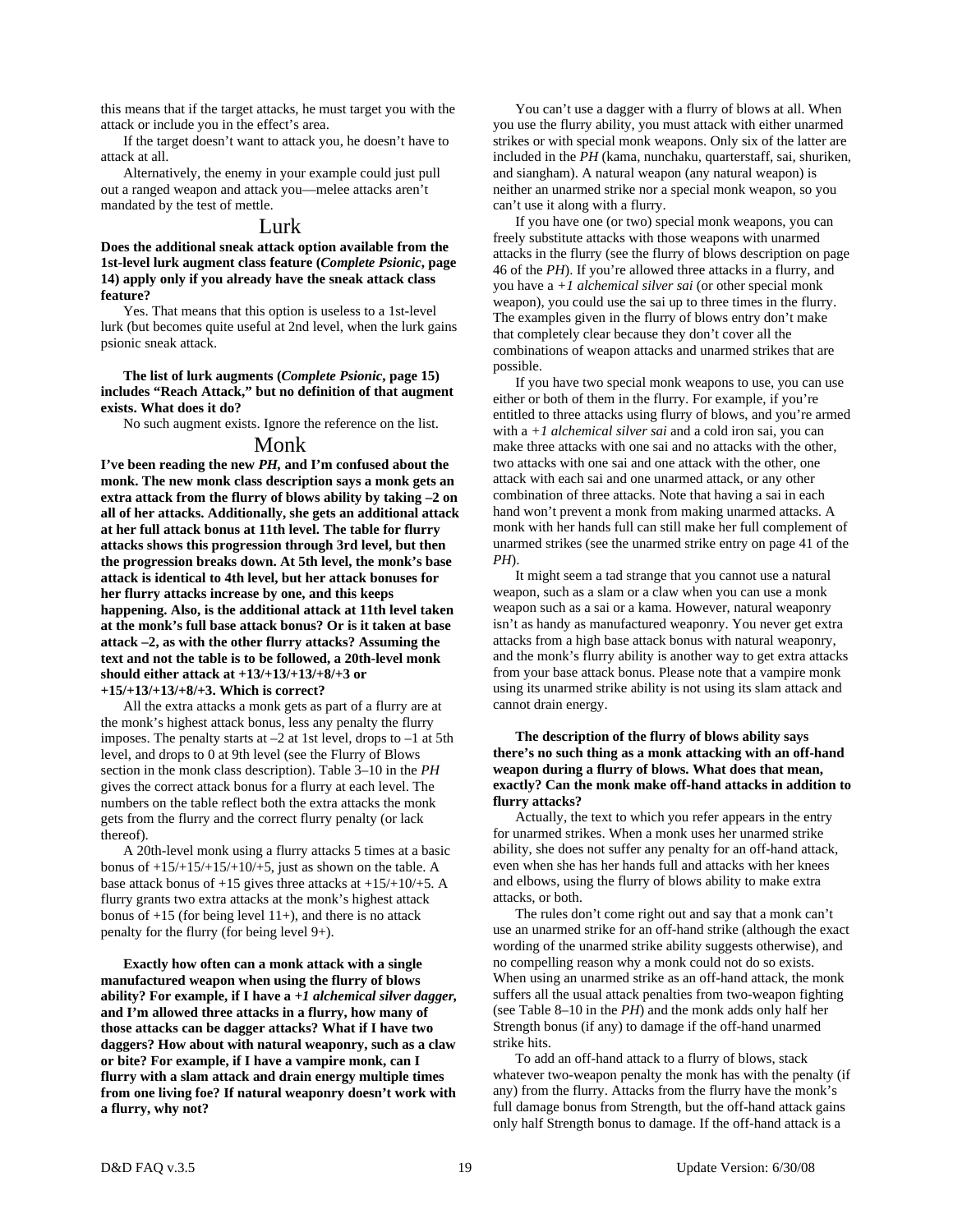weapon, that weapon isn't available for use in the flurry (if it can be used in a flurry at all, see the previous question). For example, a 4th-level monk with the Two-Weapon Fighting feat and a Strength score of 14 decides to use a flurry of blows and decides to throw in an off-hand attack as well. The monk has a base attack bonus of  $+3$  and a  $+2$  Strength bonus. With a flurry, the character can make two attacks, each at  $+3$  (base  $+3$ ,  $-2$ ) flurry, +2 Strength). An unarmed strike is a light weapon, so the monk suffers an additional –2 penalty for both the flurry and the off-hand attack, and the monk makes three attacks, each at an attack bonus of  $+1$ . The two attacks from the flurry are primary attacks and add the monk's full Strength bonus to damage of +2. The single off-hand attack adds half the monk's Strength bonus to damage (+1).

 If the monk in our example has two sais to use with the flurry, plus the off-hand attack, she can use both in the flurry (in which case she must make the off-hand attack with an unarmed strike) or one sai for the off-hand attack and one with the flurry. The sai used in the off-hand attack is not available for the flurry and vice versa.

#### **Can a monk fight with two weapons? Can she combine a two-weapon attack with a flurry of blows? What are her penalties on attack rolls?**

 A monk can fight with two weapons just like any other character, but she must accept the normal penalties on her attack rolls to do so. She can use an unarmed strike as an offhand weapon. She can even combine two-weapon fighting with a flurry of blows to gain an extra attack with her off hand (but remember that she can use only unarmed strikes or special monk weapons as part of the flurry). The penalties for twoweapon fighting stack with the penalties for flurry of blows.

 For example, at 6th level, the monk Ember can normally make one attack per round at a +4 bonus. When using flurry of blows, she can make two attacks (using unarmed strikes or any special monk weapons she holds), each at  $a + 3$  bonus. If she wants to make an extra attack with her off hand, she has to accept a –4 penalty on her primary hand attacks and a –8 penalty on her off-hand attacks (assuming she wields a light weapon in her off hand).

 If Ember has Two-Weapon Fighting, she has to accept only a –2 penalty on all attacks to make an extra attack with her off hand. Thus, when wielding a light weapon in her off hand during a flurry of blows, she can make a total of three attacks, each at a total bonus of  $+1$ . At least one of these attacks has to be with her off-hand weapon.

 A 20th-level monk with Greater Two-Weapon Fighting can make eight attacks per round during a flurry of blows. Assuming she wields a light weapon in her off hand, her three off-hand weapon attacks are at  $+13/+8/+3$ , and she has five attacks (at  $+13/+13/+13/+8/+3$ ) with unarmed strikes or any weapons she carries in her primary hand. If the same monk also has Rapid Shot and throws at least one shuriken as part of her flurry of blows (since Rapid Shot can be used only with ranged attacks), she can throw one additional shuriken with her primary hand, but all of her attacks (even melee attacks) suffer a –2 penalty. Thus, her full attack array looks like this:  $+11/+11/+11/+11/+6/+1$  primary hand (two must be with shuriken) and  $+11/+6/+1$  off hand.

 **I have a question about the unarmed damage of an enlarged 20th-level human monk who has Empty Hand Mastery (from** *Oriental Adventures***). In my understanding, this monk deals the same damage as a Huge monk. My** 

#### **question is how much damage does a Huge monk deal with her unarmed strike?**

 A monk's unarmed strike damage follows the normal rules for weapon damage when the wielder's size varies from the normal range, as described in Table 2–2 and Table 2–3 (*DMG* 28)*.* A Huge 1st-level monk deals 2d6 points of damage with her unarmed strike, since her size category is increased two steps from Medium, the baseline for damage values.

 A 20th-level monk with Empty Hand Mastery deals 4d8 points of damage with her unarmed strikes, and 6d8 points of damage when enlarged.

#### **I wish to make a monk/soulknife, and I am wondering if the damage from the monk's unarmed strike stacks with the damage of the mind blade. If not, why not?**

 A soulknife's mind blade is not an unarmed strike. It is treated as a weapon and has its own game statistics (*XPH* 27). The monk's unarmed strike damage doesn't stack with a mind blade any more than it stacks with the damage from a quarterstaff or any other weapon wielded by the monk.

#### **Can a monk who has natural weapon attacks (such as a centaur monk) attack unarmed and still use his natural weapons? For example, let's say he's a 4th-level monk. Can he use a flurry of blows and attack at +5/+5/+0 unarmed (plus other bonuses) and then at +0/+0 for 2 hooves?**

 If the creature normally is allowed to make both weapon attacks and natural weapon attacks as part of the same full attack routine, the monk can do the same (making unarmed strikes in place of weapon attacks). Since a centaur can make two hoof attacks in addition to his longsword attack, a centaur monk can make two hoof attacks in addition to his unarmed strike attack (or attacks, depending on his base attack bonus). The monk can't use his natural weapon attacks as part of a flurry of blows, but he can make natural weapon attacks in addition to his flurry. Such attacks suffer the same –2 penalty as the monk's flurry attacks in addition to the normal –5 penalty for secondary natural attacks.

 An 4th-level centaur monk has a base attack bonus of +7 (+4 from his 4 monstrous humanoid Hit Dice, and +3 from his 8 monk levels). If he performs a flurry of blows, he makes three unarmed strikes, at  $+5/+5/+0$ . He can add two hoof attacks at  $-2/-2$  (-5 as secondary weapons, and  $-2$  from the flurry).

#### **Can a monk make disarm, sunder, and trip attacks during her flurry of blows? What about grapple checks? What about bull rushes, overruns, or other special combat maneuvers?**

 As long as every attack is made with one of the monk's special weapons (that is, weapons allowed as part of a flurry), the monk can perform any special attack that takes the place of a normal attack. She's free to disarm, sunder, trip, and grapple to her heart's content.

 She couldn't bull rush or overrun (since those don't use special monk weapons), nor could she aid another (which requires a standard action) or feint (which requires a move action).

 **If a creature with multiple natural attacks (such as the standard two claws and a bite array) takes levels of monk, how do flurry of blows and its natural attack progression interact?**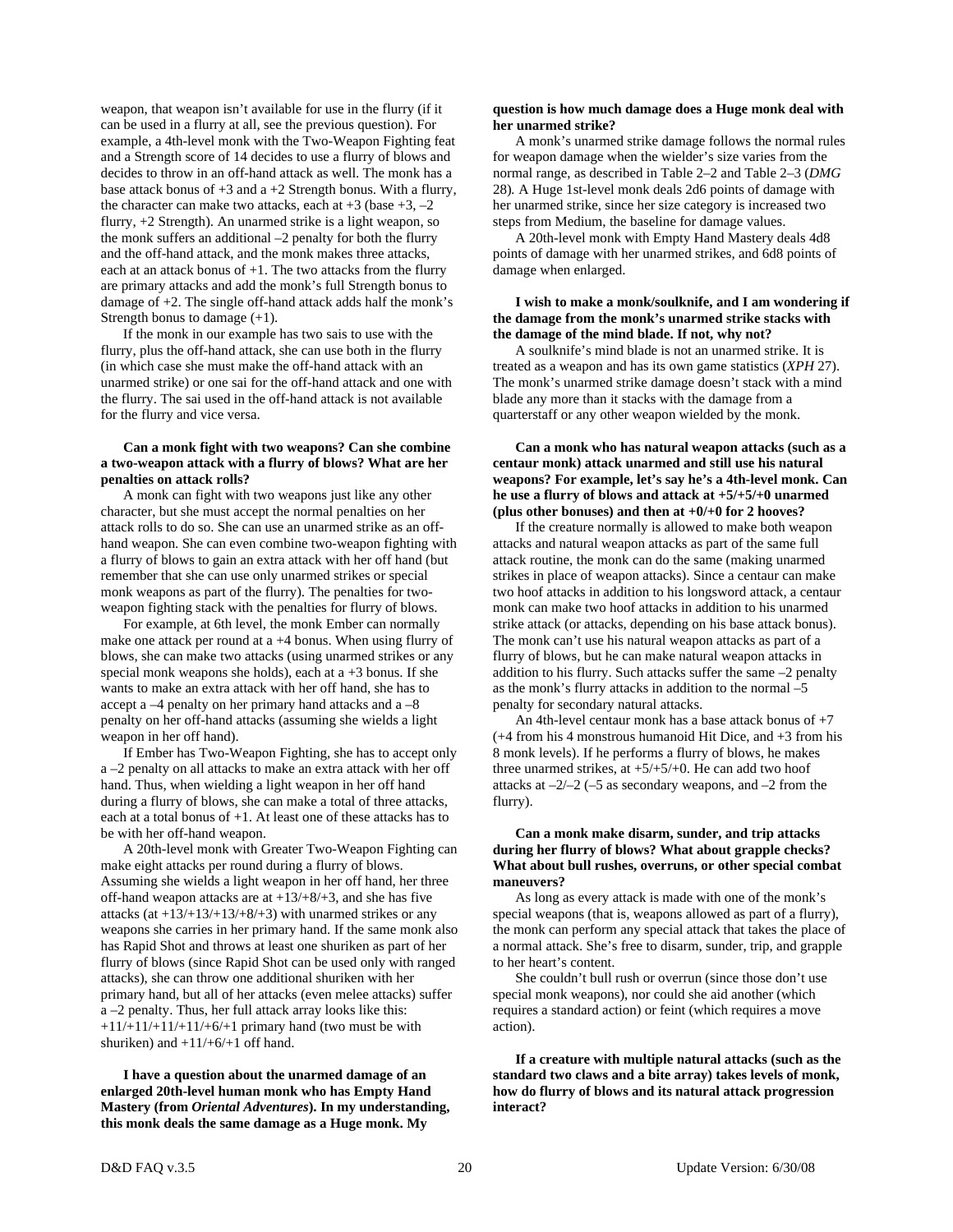You can't use a natural weapon (claw, bite, or whatever) as part of a flurry of blows—only unarmed strikes and special monk weapons can be used in a flurry of blows.

 If a creature can use one of its natural weapons as a secondary attack in conjunction with manufactured weapon attacks, it can do the same with that natural weapon in conjunction with a flurry of blows. Any penalty assessed on attacks by the flurry of blows would also apply to the natural weapon attack.

 For example, a typical lizardfolk can attack with a club and its bite as part of a full attack. Normally, a creature would take a –5 penalty on an attack roll made with a secondary weapon, but since the lizardfolk has Multiattack, the penalty on the attack roll is reduced to –2 and adds only half the lizardfolk's Strength bonus on the damage roll.

 If it were a 1st-level monk, it could make a flurry of blows (using unarmed strikes, not claw attacks), then add a bite attack as a secondary attack. Each unarmed strike would have  $a - 2$ penalty (from flurry of blows), and the bite attack would have a  $-4$  penalty ( $-2$  from flurry of blows and  $-2$  from being a secondary weapon, reduced from –5 by Multiattack).

#### **Does the monk's** *ki* **strike (magic) only allow her to overcome damage reduction or does it make her natural attacks count as magic weapons for all effects (such as affecting incorporeal opponents)?**

 The *PH* states that *ki* strike affects the monk's unarmed strikes "for the purpose of dealing damage to creatures with damage reduction," but says nothing about any other effects. Thus, the monk's unarmed attacks aren't considered magic weapons for any other purpose, including affecting incorporeal foes.

#### **Does the monk's spell resistance class feature stack with spell resistance gained as a racial trait?**

 No. Spell resistance from multiple sources doesn't stack it's simply a set value. A 13th-level drow monk would have SR 23 from her monk levels and SR 24 from her drow race, so she'd use the higher value.

 It's theoretically possible for a special ability (whether from a class, race, or other source) to improve a character's existing spell resistance, but it would have to state that specifically as the effect.

#### **When a monk reaches 20th level and becomes an outsider, does she stop aging? Does she still die when she reaches the maximum character age or does she live forever?**

 Outsiders aren't necessarily immortal or ageless, so a 20thlevel monk still ages as normal for her race.

#### **Can a monk get her unarmed strike enhanced as a magic weapon?**

 No. Even a magic gauntlet or spiked gauntlet isn't the ideal answer, since these aren't listed as special monk weapons (and therefore aren't as versatile as unarmed strikes).

 The *amulet of mighty fists* (*DMG* 246) grants the wearer an enhancement bonus on unarmed and natural weapon attacks, which would include the monk's unarmed strike.

#### **Does a monk/soulblade deal her unarmed strike damage with the mindblade, or do the damage values stack?**

 No, no, and no. A monk/soulblade deals unarmed strike damage with her unarmed strikes, and mindblade damage with her mindblades. The two attacks don't add to each other at all. Unless the monk gains some ability to treat a weapon of the mindblade's equivalent (such as a short sword, for the basic mind blade) as a special monk weapon, she can't use flurry of blows with the mindblade.

#### **When I use flurry of blows, how many attacks do I get?**

 A 6th-level monk gains one extra attack when using flurry of blows, and all her attacks take a –1 penalty. Thus, your character would have five attacks  $(+16/+16/+11/+6/+1,$  plus other modifiers).

#### **How would a monk's unarmed damage be modified by natural attacks, or vice versa?**

 A monk's natural weapons (claws, bite, and so on) don't have any effect on the damage dealt by her unarmed strikes, nor does a character's unarmed strike damage have any effect on her natural weapon attacks. A razorclaw shifter monk could deal either claw damage with a claw attack or unarmed strike damage with an unarmed strike, but couldn't combine the two.

#### **Can a monk use a** *+5 gauntlet* **in an unarmed attack, gaining all of her class benefits as well as the +5 bonus on attack rolls and damage rolls from the gauntlet?**

 Gauntlets are indeed a weapon. If a monk uses any weapon not listed as a special monk weapon, she does not gain her better attack rate. She would, however, gain the increased damage for unarmed attacks.

#### **Does the monk's fast movement class feature apply to all forms of movement?**

 Since the entry doesn't limit the bonus to just the character's land speed, it's fair to apply it to all speeds the character possesses.

#### **Do wearing** *bracers of armor* **prevent a monk from using her AC bonus class feature?**

 No. *Bracers of armor* grant an armor bonus to AC, but they don't count as armor worn and thus don't interfere with a monk's special abilities. The phrase you cite simply explains what an armor bonus is, pointing out that you don't get the AC bonus from the *bracers* and also from armor you wear.

 Does a monk with a *monk's belt* and the Superior Unarmed Strike feat benefit from both, or does just the highest benefit apply?

 In this case, the better benefit will prevail. These effects technically do not have a bonus, so they would not use the stacking rules. One effect will end up overshadowing the other.

## Ninja

**Can a good-aligned ninja use poison without violating her alignment? In other words, is using poison considered an evil act?** 

 Nothing in the alignment information in the *PH* or the poison entry in the *DMG* specifically describes the use of poison as an evil act. Of course, the purpose to which you put the poison might well be an evil act: Using poison to murder the local constable is just as evil as knifing him in a back alley.

 It's possible that using poison might violate a character's personal moral code, or the moral code of his faith or cause. For example, if local laws restrict the use of poison, its use would be considered an unlawful act, which would violate a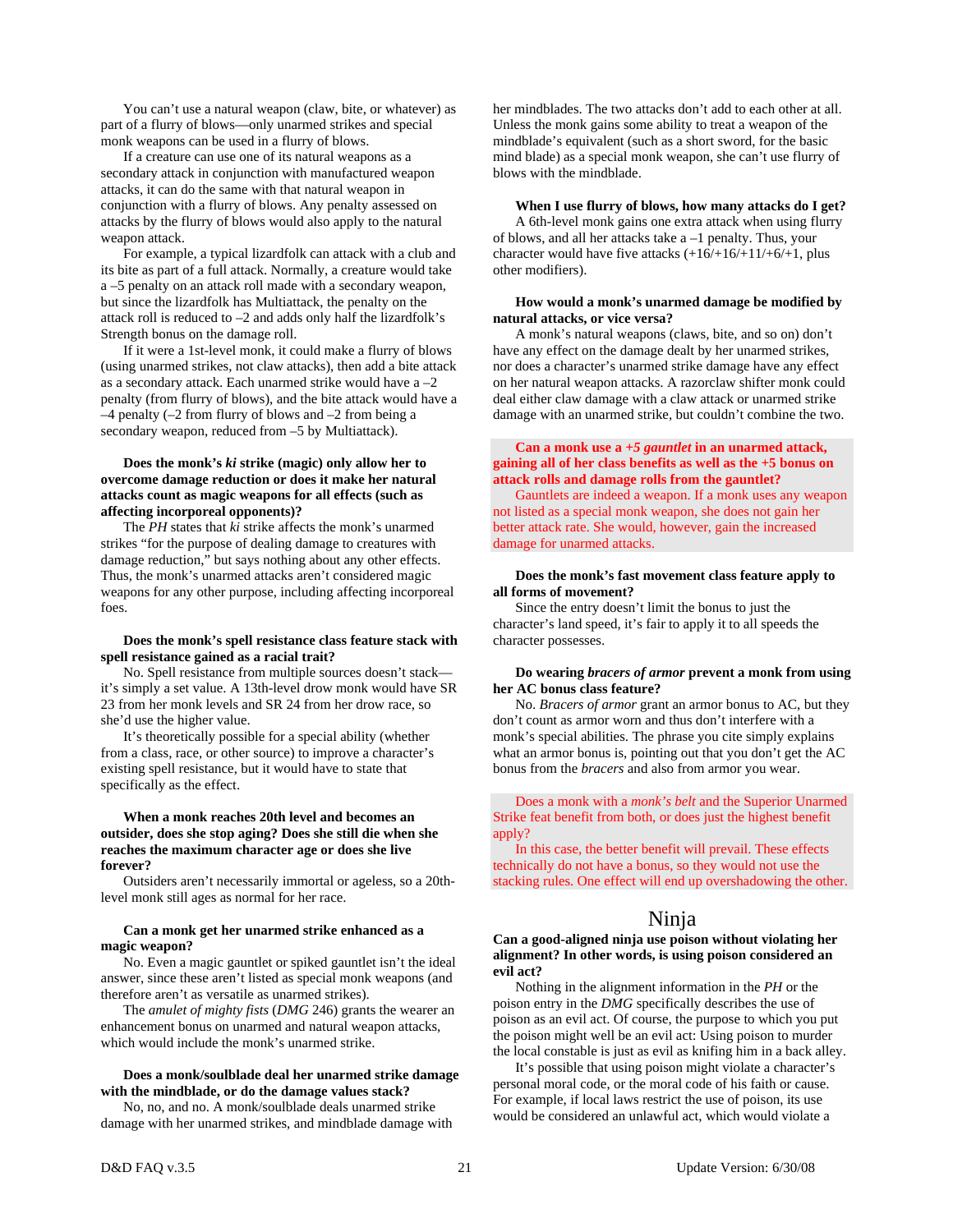paladin's code (which includes "respect [for] legitimate authority"). The DM is the ultimate arbiter of what is or isn't legal in his campaign.

 Remember, a character's alignment isn't a set of rules to follow—it's a player's declaration of an intent to play a character a certain way. Declaring your ninja is lawful good doesn't mean she can't act in a manner considered either unlawful or evil (or both). Repeated behavior of this sort can and should be construed as a decision on your part that your character's actual alignment—that is, the way you've chosen to play the character—doesn't match her stated alignment. In this case, the DM is fully within his rights to suggest or even impose an alignment change on your character. For most characters, this has minimal mechanical impact, although some classes impose alignment restrictions.

#### **How does the ghost step ability of the ninja (***CAd***) work? Does the invisibility effect end if the ninja attacks, like with the** *invisibility* **spell, or does it continue after an attack, like with the** *greater invisibility* **spell?**

 The invisibility granted by the ninja's ghost step class feature lasts until the start of the ninja's next turn, regardless of whether she attacks or not. Thus, it's more like *greater invisibility* than like the normal *invisibility* spell.

#### **Can a ninja use her** *ki* **dodge ability to require the miss chance roll after an attack hits, or does she have to activate it before the attack?**

The ninja's *ki* dodge ability (*CAd* 8) is used as a swift action, so it can be used only during your turn. The opening description of the ability is a bit misleading as it implies that you can use it on an opponent's turn.

#### **I was curious about the speed climb class ability for the ninja (***CAd* **9). When you are using that ability, would a person need to roll a Climb check to travel up the surface?**

The speed climb ability changes only the speed at which you climb; it does not remove the need to make the appropriate Climb check. The climbing rules (*PHB* 69 or *RC* 90) normally allow a character to move a quarter of her normal speed while climbing (or possibly half her normal speed if she uses the accelerated climbing option).

#### **When a ninja expends a** *ki* **use to become invisible for 1 round, does that invisibility immediately expire upon the ninja's first attack just like the spell would?**

Unlike the *invisibility* spell, the ghost step ability does not state that you lose the invisibility when making an attack, so the ninja could make a full attack action and remain invisible. You use the rules for invisibility presented in the *DMG* 295.

#### **Can a ninja use a** *gnome battle cloak* **without penalty, or will she still lose her AC bonuses?**

If a ninja were to wear a *gnome battle cloak* (*RS* 155), she would indeed lose her AC bonus from high Wisdom and the bonus gained at 5th, 10th, 15th, and 20th level. The *gnome battle cloak* does count as a shield, so it cancels the AC bonus (and several other abilities of the ninja class). Anything that counts as armor or a shield would have the same drawback. *Shadow veil* and *ghost shroud* (*LM* 76) also cancel these bonuses in the same way that the *gnome battle cloak* does, except they count as armor instead of as a shield. Look for something such as *bracers of armor* (*DMG* 250), which provide an armor bonus but do not actually count as armor.

## Ogre Mage

**In looking over the ogre mage class in** *SS,* **I noticed that regeneration is listed twice in the class advancement chart. Is there a separation of what abilities the ogre mage derives from advancement? The text on the regeneration class feature doesn't say if the character gains** 

#### **all the abilities of regeneration at 6th level (for example reattaching limbs) or at 11th level. Help!**

 At 6th level an ogre mage has regeneration 1; at 11th level an ogre mage has regeneration 2, just as shown on the class chart.

 That is, an ogre mage character regenerates 1 hit point per round starting at level 6, and 2 hit points per round starting at level 11. Starting at 6th level, an ogre mage character gets all the general benefits of regeneration, including the ability to reattach or regrow organs and limbs.

## Paladin

**Does a** *cloak of Charisma,* **an** *eagle's splendor* **spell, or other Charisma enhancements increase the saving throw bonus from a paladin's divine grace class feature?** 

 Yes, use the paladin's current Charisma modifier, whatever it might be. Temporary Charisma increases also increase the saving throw bonus from divine grace. On the other hand, temporary Charisma decreases reduce the saving throw bonus from divine grace as well.

 **Do I have to use the Leadership feat or the Dragon Cohort feat for my 15th-level paladin to gain a juvenile celestial bronze dragon (CR 9 + 2 with celestial template) as his mount? Or can I gain a draconic mount without making him a cohort?** 

 There's nothing stopping your DM from allowing you to gain a draconic mount (or any other kind of cohort, follower, or ally) without spending a feat. The feats are there to provide mechanical guidelines for DMs and players who aren't comfortable adjudicating such things on the fly.

#### **Does a paladin's mount share the paladin's nonspell special abilities, such as immunity to fear?**

 No. A paladin's mount can use the paladin's base save bonuses, and the paladin can have any spell (but not any spelllike ability) she casts on herself also affect the mount, but this doesn't extend to other special abilities.

#### **Does a paladin turning undead use his paladin level or his turning level (three below his paladin level) to see if he destroys undead?**

 For all effects related to turning, a paladin is treated as a cleric of three levels lower than her paladin level. To destroy a 2-HD zombie with a turn undead attempt, a paladin must be at least 7th level (and thus effectively a 4th-level cleric).

#### **Regarding a paladin's lay on hands: the name of this ability implies a paladin must have both hands free to use it. The description does not make this clear, though; it implies the paladin just needs one hand free. Could you please clarify this?**

 The description states, "a paladin . . . can heal wounds (her own or those of others) by touch." Despite the literal name of the ability, we presume the touch can be delivered by a single hand (or for that matter, through a gauntlet, and so on). Thus,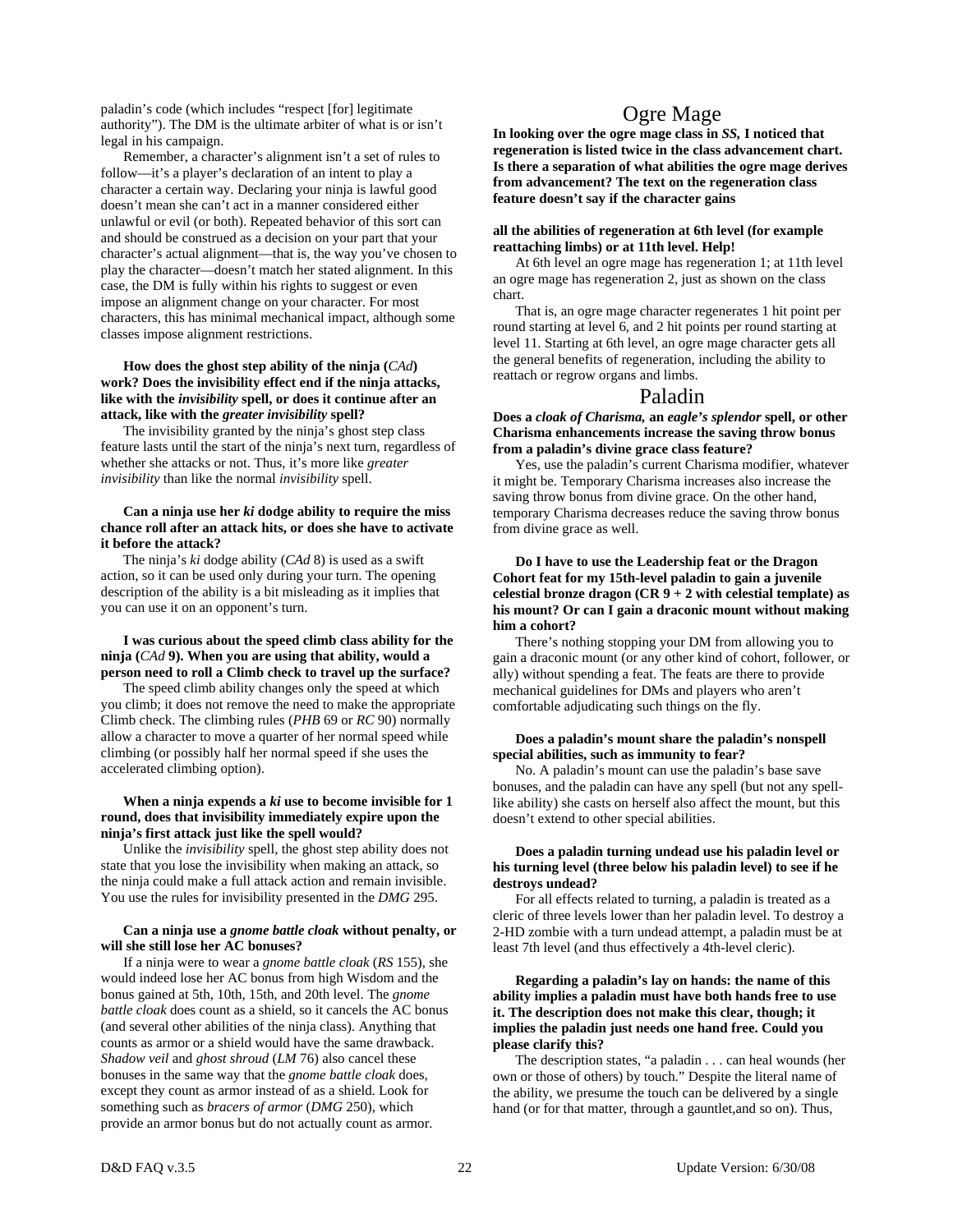one-armed paladins are no less effective in this regard than their two (or more!) armed brethren.

#### **Does a paladin who gains a special mount other than a warhorse (such as a hippogriff or unicorn) need to train the creature for combat with the Handle Animal skill, or is the special mount automatically considered combat trained?**

 According to page 75 in the *PH,* you can't use Handle Animal on a creature with an Int higher than 2, so it's impossible for the paladin to use this skill to train her special mount (since they typically have an Int of 6 or higher). Instead, such creatures are intelligent enough to follow your commands by normal communication. You don't have to train a creature of this Intelligence for combat; you can simply ask it to do what's needed.

#### Ranger

**Does a ranger still deal extra damage to a favored enemy immune to critical hits (such as constructs or undead)?**  Yes.

 **If the ranger uses the Manyshot feat against a favored enemy, does the favored enemy damage bonus apply to all arrows fired in the attack?** 

Yes.

#### **Can a ranger take lycanthropes or humanoids (shapechangers) as a favored enemy?**

 Yes and no. A ranger who takes favored enemy humanoid (human) gets its favored enemy bonus against humanoid lycanthropes that have the human subtype, and a ranger who takes favored enemy giant gets the bonus on lycanthropes that are of that type, and so on, but there is no type or subtype combination available to rangers that encompasses all lycanthropes.

#### **I'm DM'ing a campaign where a ranger recently turned to an evil alignment. I then allowed him to cast** *charm animal* **on a hell hound. He's an 8th-level ranger, and since he still has no animal companion, he wanted to know if he could use the hell hound—is this possible?**

Strictly by the rules, a hell hound could not be charmed with *charm animal* in the first place because it is not an animal, it is an outsider. Along the same line, a hell hound could not be turned into an animal companion because it is not an animal. However, if you're making an exception to this rule, you'll want to look over the stats and abilities of the hell hound to determine which level grouping for alternate animal companions (*PHB* 36) it would belong in. Comparing it to other creatures, it might either fall into the 7th level or higher group, or the 10th level or higher group. In the end, you'll need to make the decision on whether or not this is balanced for your campaign.

## Rogue

**Can a rogue deal nonlethal damage with a sneak attack using a normal weapon if she takes a –4 penalty on her attack roll? What if the rogue tries to deal lethal damage with a normally nonlethal weapon; can she make a sneak attack then?** 

 You cannot make a sneak attack to deal nonlethal damage with a weapon that normally deals lethal damage; see the sneak attack entry in the rogue class description. You can deal

nonlethal damage with a sneak attack with an unarmed strike or if you use a weapon that normally deals nonlethal damage, such as a sap.

 If you choose to deal nonlethal damage with a weapon that normally deals lethal damage, such as a sword, you're assumed to wield the weapon in a less-than-efficient manner, such as striking with the flat of the blade or swinging a blunt weapon with less than the usual force (*PH* 146). Such methods prevent sneak attacks, which require especially well-aimed blows.

 You can make a sneak attack when you use a weapon that normally deals nonlethal damage to deal lethal damage. The penalty for doing so is –4, but in this case, it represents the difficulty you have finding and hitting a vulnerable area (*PH*  146). This extra exactness in your attack doesn't interfere with sneak attacks.

 **One of my players, who has a rogue character, was reading the rogue class description and found an explanation of a rogue using a sap or unarmed strike in a sneak attack to deal nonlethal damage. He was wondering, since a sap is a martial weapon, should it have been listed as one of the martial weapons that a rogue is proficient with, or should it be listed as a simple weapon? Or, is it assumed in the class description that the rogue took the Martial Weapon Proficiency (sap) feat? What happens if a rogue isn't proficient with a sap and tries to make a sneak attack with it? Do you have to be proficient with the weapon you're using to make sneak attacks?** 

 A sap is a martial weapon and proficiency with a sap is indeed a feature of the rogue class (as noted in the *PH* errata file).

 The sap is mentioned in the sneak attack description primarily to make it clear that you can make sneak attacks with nonlethal weapons (such as saps and unarmed strikes), even though you cannot make sneak attacks when you decide to deal nonlethal damage with a weapon that normally deals lethal damage (see the previous question).

 While a sneak attack requires deadly accuracy, you don't have to be proficient with a weapon to make a sneak attack with it. A rogue can suffer the  $-4$  penalty for using a weapon with which she is not proficient and make a sneak attack. The situation here differs slightly from the one examined in the previous question. When you aren't proficient with a weapon, you have difficulty using it well, but you aren't deliberately using it in a less than optimal manner (as you are when trying to deal nonlethal damage with a lethal weapon). The two situations both impose a penalty of the same size, but for different reasons. Note that the two penalties stack. If you're aren't proficient with a weapon that normally deals lethal damage, and you try to deal nonlethal damage with it, you suffer a –8 penalty on attack rolls.

#### **I have a multiclass barbarian/rogue. I was wondering if he can sneak attack while raging?**

 Yes, provided the character's attack meets the requirements for a sneak attack—you must have the foe flanked or the foe must somehow be denied its Dexterity bonus (if any) to Armor Class against your attack. A sneak attack requires precision (see the two previous questions), but not much in the way of patience or concentration.

 **How many Hit Dice does my 1st-level pixie rogue have? What would his effective character level be?**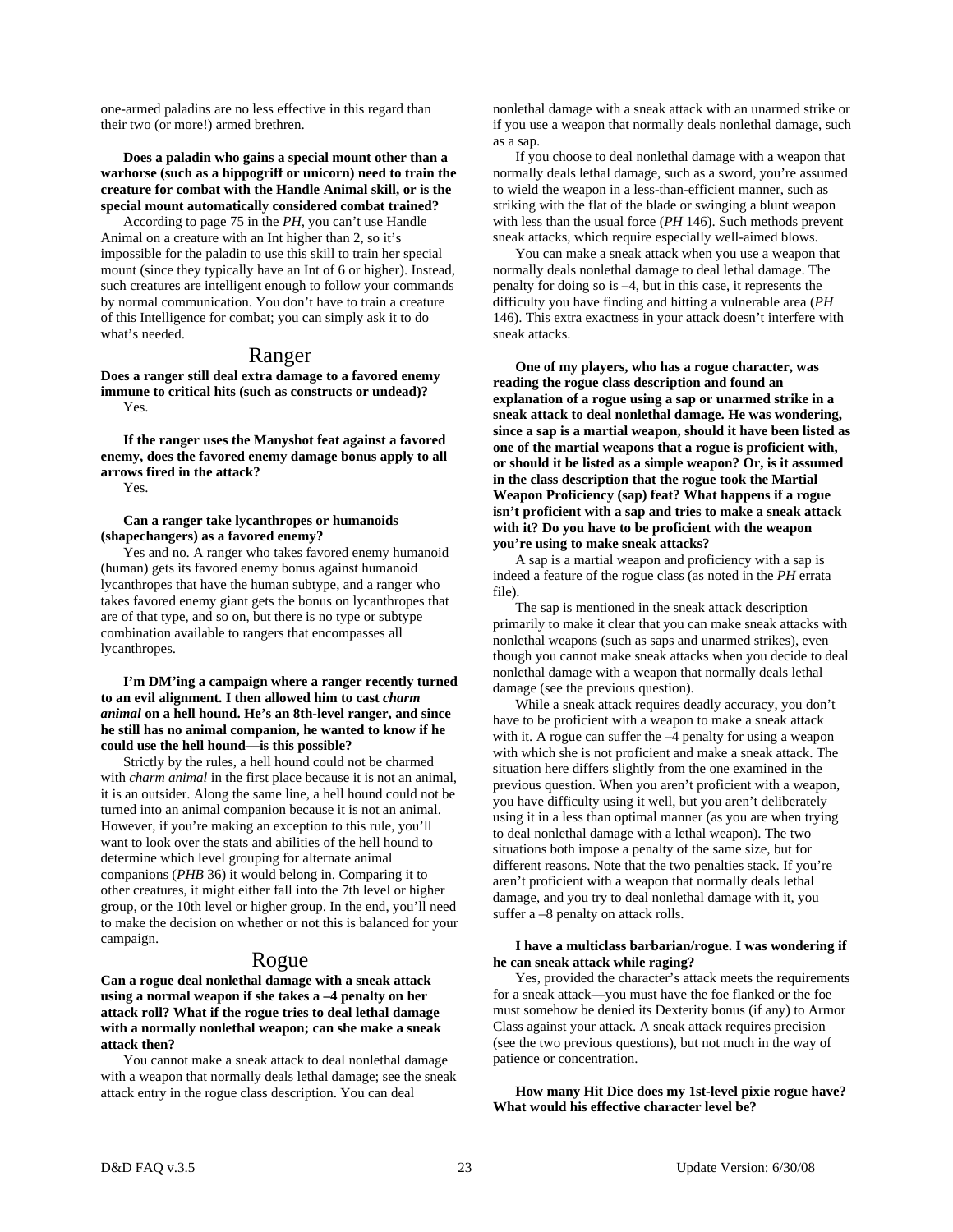Unless noted otherwise, all 1-HD creatures lose their racial HD when they gain class levels. Thus, your pixie would have 1 HD (from his rogue level).

 His effective character level (ECL) would be 5 (1 for his HD, plus 4 for his level adjustment), unless he also possessed the *Otto's irresistible dance* spell-like ability, in which case his ECL would be 7 (1 HD +6 level adjustment). This value shows how powerful a pixie is in campaign play (and is used to determine how many XP he needs to gain levels, as well as the pixie PC's starting wealth), but it has no bearing on most ingame effects.

#### **If a rogue gets multiple attacks in a round (such as from a high base attack bonus or the Rapid Shot feat), can she make sneak attacks for all of them?**

 Yes, but only if each attack meets a requirement to be a sneak attack. For instance, a rogue who flanks an enemy can deliver a sneak attack with every melee attack she makes. A rogue under the effect of a *greater invisibility* spell treats every attack as a sneak attack, since she remains invisible despite attacking. If later attacks in a round no longer meet any requirement to be a sneak attack, they aren't sneak attacks. For example, a rogue under the effect of an *invisibility* spell would deal sneak attack damage only with her first attack in a round, because she turns visible as soon as she makes the attack.

#### **Can a rogue feint in combat, take a 5-foot step, and use a ranged attack against the target of his feint in order to make a sneak attack?**

 No. The rules specifically state that a feint only applies to your next "melee attack" (*PH* 155).

#### **Can a rogue with skill mastery take 10 on a Use Magic Device check?**

 No. The rogue's skill mastery class feature states that "she can take 10 even if stress and distractions would normally prevent her from doing so." This only applies to skills that allow a character to take 10 in nonstressful situations; if a skill simply doesn't allow a character to take 10 under any circumstances (such as Use Magic Device), skill mastery provides no benefit.

#### **Does a rogue apply sneak attack damage when throwing alchemist fire or casting a spell such as** *acid splash***?**

 Yes. The bonus damage from sneak attack, skirmish, or sudden strike applies to any attack that requires an attack roll, even touch attacks.

#### **Can a rogue deliver lethal damage in a sneak attack using an unarmed strike?**

 No, unless she is otherwise capable of dealing lethal damage with an unarmed strike (for instance, if she has the Improved Unarmed Strike feat).

#### **Would a sneak attack work on a creature affected by the** *blink* **spell?**

 Yes. *Blink* doesn't provide concealment, so sneak attack functions normally against a target affected by that spell (though such attacks would have a 50% miss chance, as normal for the spell).

#### **When a rogue with the Telling Blow feat (***PHB II* **83) deals a critical hit against a flat-footed enemy, does she add her sneak attack damage twice?**

 No. The feat simply adds another criteria that "activates" your sneak attack or skirmish damage; it doesn't allow either of those values to be added twice.

#### **If a rogue has successfully hidden behind some bushes and fires an arrow at a target less than 30 feet away from her, does she deal sneak attack damage?**

 Yes. The rules don't come right out and say this, but a character who has successfully hidden from an opponent is considered invisible for the purpose of rendering that foe flatfooted, and thus deals sneak attack damage.

#### **Since uncanny dodge doesn't prevent you from being flat-footed, does that mean that a rogue can use sneak attack against a flat-footed character who has uncanny dodge?**

 No. Rogues don't get to use sneak attack because a target is flat-footed, they get to use sneak attack because the target is *denied its Dexterity bonus to AC* (italics added), which is a normal side effect of being flat-footed. A barbarian (or any other character) with uncanny dodge retains his Dexterity bonus to AC when flat-footed or struck by an invisible attacker. Therefore, being flat-footed doesn't render a foe vulnerable to enemy sneak attack.

#### **Can a rogue who has been swallowed whole by a monster use sneak attack against it? And does this damage apply to the monster's normal hit points?**

 Yes and yes, though that first yes has a qualification attached. Since a creature that has used swallow whole to gulp down a foe is effectively denied its Dexterity bonus to AC, it's potentially vulnerable to a sneak attack. (Intuitively speaking, this makes pretty good sense. It's hard to imagine a better place to attack a monster's vulnerable parts than from inside the monster itself.)

 However, keep in mind that the inside of a stomach is almost certainly pitch-black, and therefore the critter has total concealment against attacks. The rules indicate that a rogue can't use sneak attack against a creature with concealment, so unless she's packing a light source in there she's probably out of luck vis-à-vis sneak attack. (The Sage imagines that most DMs ignore the 50% miss chance in such situations, which seems like a reasonable house rule.)

 Damage done to a creature to cut your way out is applied to its hit points as normal.

#### **Can a rogue/monk deal sneak attack damage while unarmed?**

 A rogue (even one who hasn't multiclassed as a monk) can deal sneak attack damage with any attack that requires an attack roll, including unarmed strikes. The extra damage from the sneak attack is of the same kind (lethal or nonlethal) as the unarmed strike itself. For example, a normal person would deal nonlethal damage with a sneak attack with an unarmed strike; a monk could deal either lethal or nonlethal (depending on the kind of damage she chose for that unarmed strike).

#### **Can you use a sneak attack while grappling?**

 You can't use a sneak attack in conjunction with a grapple check (such as a grapple check made to damage your opponent), since that isn't an attack roll. You also can't deliver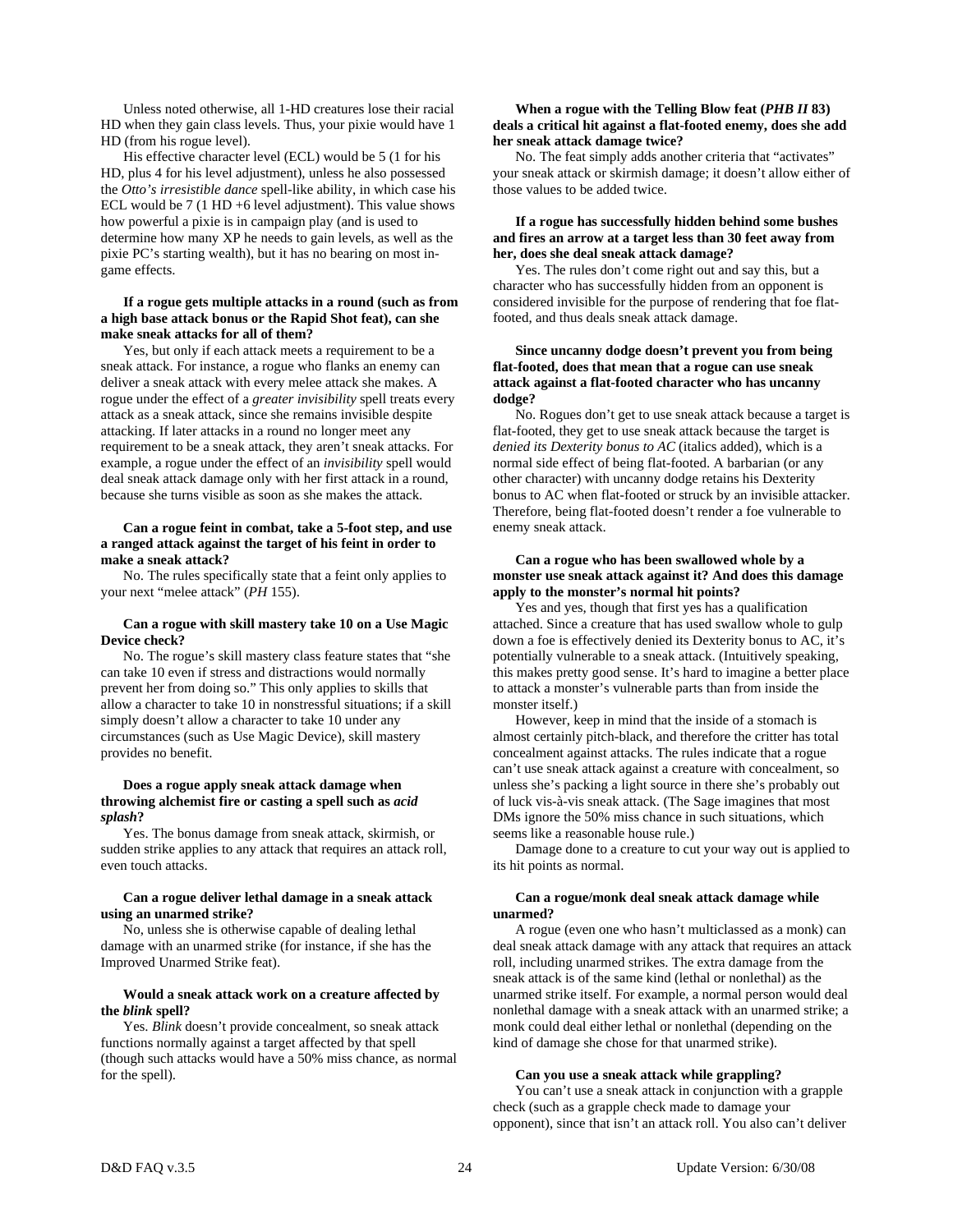a sneak attack with the touch attack made to grab the target, since that attack doesn't deal any damage. If, however, you make an attack roll while in a grapple (for instance, to attack your opponent with an unarmed strike, light weapon, or natural weapon), you'd deal sneak attack damage if your attack met the normal criteria for delivering a sneak attack. Remember that grappling characters lose their Dexterity bonus to AC only against opponents they aren't grappling, so a rogue grappling with another foe wouldn't benefit from that.

#### **If a rogue delivered a sneak attack with the v***ampiric touch* **spell, would the extra damage from the sneak attack also give her extra hit points? And could the sneak attack dice allow her to exceed the maximum damage allowed by the spell?**

 Yes and yes. The spell simply says that you "gain temporary hit points equal to the damage you deal." The spell doesn't seem to care how you get to that value (Empower Spell, sneak attack, and so on), so a rogue who delivered 50 points of damage with *vampiric touch* would gain 50 temporary hit points. The maximum damage listed for the spell only applies to the damage gained by your caster level; it doesn't take into account any other benefits the character might have, such as sneak attack damage.

#### **Suppose a rogue intends to poison a glass of wine with arsenic. This rogue is not an assassin yet, so he has a 5% chance of exposing himself to a poison when readying it for use. If he did expose himself, how would that work?**

 It is still possible to poison yourself with an ingested poison while getting it ready for use. I would imagine the rogue accidentally wiped some on his face or carelessly licked his fingers. (Or perhaps, thirsty from his work, he absentmindedly sips from the wine . . . okay, perhaps not.)

#### Scout

**A scout has trapfinding but not Disable Device as a class skill. Was this intentional?** 

The errata to *CAd* (found at

**http://www.wizards.com/default.asp?x=dnd/welcome**) indicates that Disable Device should be considered a class skill for the scout.

## Soulknife

**Can a soulknife (***XPH* **26) with the shape mind blade ability (page 28) create his mind blade as one of the alternative forms, or must he first create it as a short sword and then spend a full-round action to shape it?** 

 When the soulknife spends a move action to create his mind blade, it appears as a short sword regardless of whether he also has the shape mind blade ability. Once created, a soulknife with shape mind blade can then use a full-round action to change the mind blade's shape. He can't initially create it in any other shape.

 **Does the soulknife's psychic strike ability (***XPH* **28) apply separately to both mind blades if he has used shape mind blade to create two short-sword-sized mind blades?** 

 Yes. Each blade is imbued separately with psychic energy (requiring two separate move actions).

 If a soulknife with a psychically imbued mind blade uses shape mind blade to separate it into two mind blades, only one (the soulknife's choice) would be so imbued. Similarly, if the soulknife turned his two mind blades back into one, that

weapon would be imbued with psychic strike if either of the original weapons were.

#### **When a soulknife uses** *bladewind* **(***XPH* **29) with a mind blade imbued with psychic strike, how many targets take the psychic strike damage?**

 Only one blade is imbued with psychic strike, so only one target takes the psychic strike damage (chosen by you before you roll the attacks).

#### **What if the soulknife also has the Mind Cleave feat (***Complete Psionic* **56) and drops a foe with one of the bladewind attacks? Wouldn't he get to apply the psychic strike damage again?**

Yes he would, since Mind Cleave automatically recharges psychic strike when you drop a foe.

#### **Does the bonus damage from the soulknife's psychic strike class feature (***XPH* **28) bypass damage reduction?**

 No. Psychic strike adds to the damage dealt by the weapon itself (and thus shares its damage type). Creatures immune to mind-affecting effects are immune to the damage dealt by psychic strike.

## Spellthief

## **Can a spellthief steal divine spells?**

 Yes. A spellthief can steal a spell from his target regardless of the target's casting class.

#### **If the divine spell a spellthief steals requires a divine focus, does he need to use the same holy symbol as the original caster?**

 Not exactly. The steal spell class feature states that you must supply the same focus required for the spell. It's easiest to rule this as meaning "you need a holy symbol—any holy symbol—for cleric or paladin spells, or a sprig of mistletoe or holly for druid or ranger spells." Spellthieves are masters at cheating the system; it's not crazy to suppose they can use another deity's divine focus to cast a rival's cleric's spell.

 Of course, if the player likes the idea of his character running around with thick chain of holy symbols and other divine focuses (a la Beni from *The Mummy*), that's fun too.

#### **Can a spellthief steal spells from a creature immune to sneak attacks?**

 No. A creature that is not vulnerable to sneak attacks is also not vulnerable to any special abilities activated by you scoring a sneak attack on it (since you can't do so).

## Spirit Shaman

**Can a spirit shaman (***CD* **14) chastise a quori? If so, can she chastise such a creature that has control over a host body?** 

Quori are considered spirits for the purpose of being affected by the spirit shaman's powers, as well as by any spells or effects that affect spirits. However, a quori spirit within another creature (such as an Inspired host) is immune to all powers that affect spirits except for exorcism.

## Swordsage

**As part of his discipline focus class feature, the swordsage (***ToB* **16) gains the benefit of the Weapon Focus feat for a set of weapons. Does he also gain proficiency in the listed weapons?**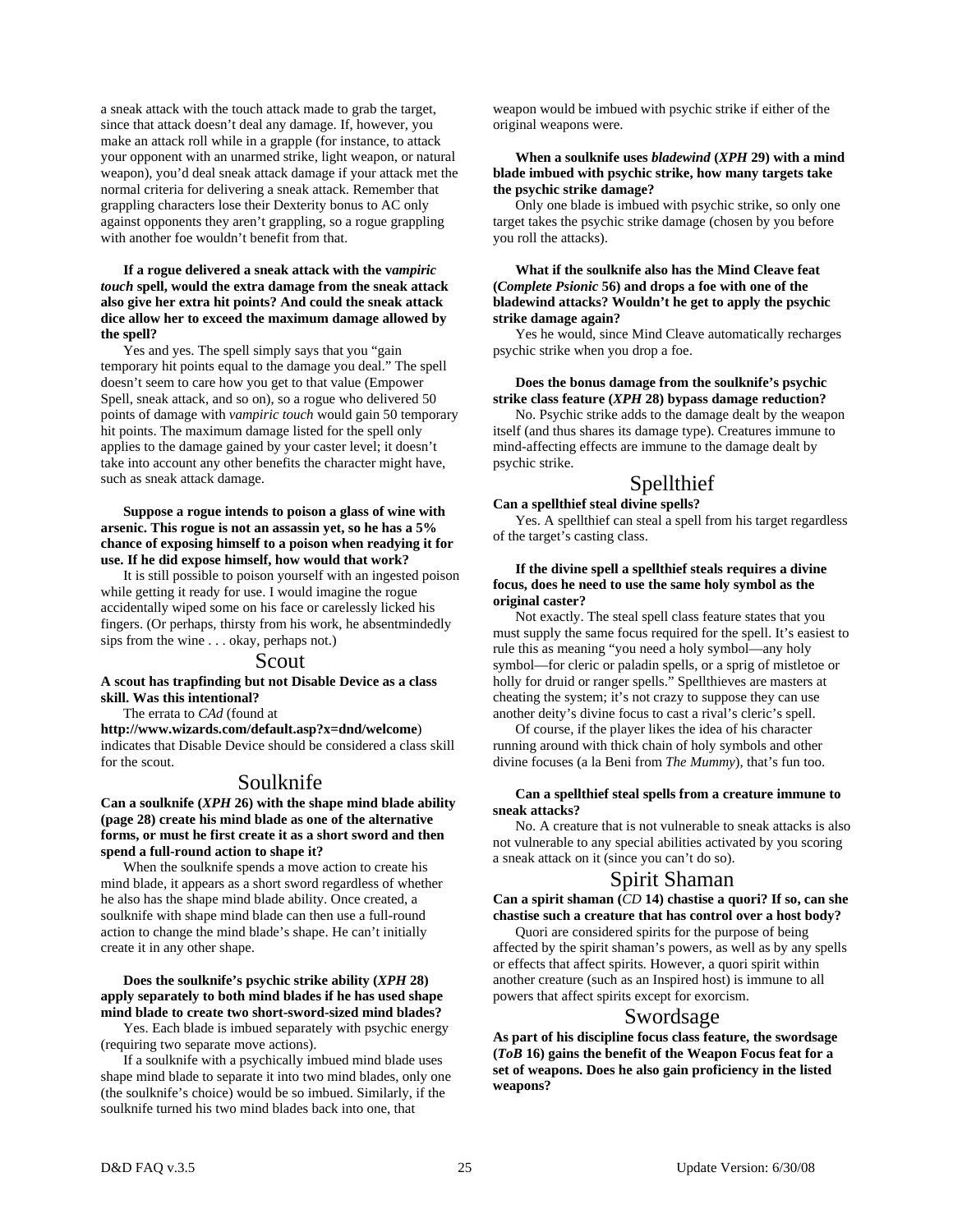According to a strict reading of the rules, no. A swordsage who wants to avoid the nonproficiency penalty for such weapons must gain proficiency in those weapons normally.

#### **Does the discipline focus class feature of the swordsage (***ToB* **16) apply just to maneuvers gained from that class?**

 No. The benefits of this class feature apply to all maneuvers of the chosen discipline, regardless of how you acquired the maneuver.

#### **Can the swordsage (***ToB* **16) apply the insightful strike benefit of his discipline focus class feature to the same discipline twice?**

 No. When you gain this benefit a second time at 12th level, you must apply this to a second, different discipline.

#### **How often can a swordsage (***ToB* **16) use his Sense Magic class feature on a particular weapon or armor?**

 A swordsage can use Sense Magic on a particular armor or weapon only once. You can think of this as similar to using a Spellcraft check to identify a spell that's already in place, or to identify a potion. At the DM's discretion, you can try again after you gain a new level.

#### **Can my swordsage attack while using ring of fire maneuver (***ToB* **55)? What if I have the dervish dance class feature (***CW* **26)?**

 Almost certainly not. The ring of fire maneuver requires a full-round action, so the only other actions you could take in conjunction would be free actions and up to one swift action. Thus, making any kind of attack while using the ring of fire maneuver would be extremely difficult. The dervish dance also requires a full-round action (because that's what a full attack action requires), so you can't use both simultaneously.

#### Warblade

**Can a warblade's weapon aptitude class feature (***ToB* **22) be applied to . . .** 

 **1) The Weapon Supremacy feat (***PHB2,* **page 85)?** 

 **2) The Weapon Focus benefit gained by a swordsage via discipline focus (***ToB,* **page 16)?** 

 **3) The Axe Focus racial substitution level benefit (***RS* **147)?** 

 1) Yes. Weapon Supremacy is a feat that "applies only to a single weapon" so it can be affected by weapon aptitude.

 2) Yes. Discipline focus grants the swordsage multiple iterations of the Weapon Focus feat, and any or all of them can be changed by the weapon aptitude class feature.

 3) No. This benefit doesn't actually grant the Weapon Focus feat, it just says that it counts as the feat for the purpose of requirements or prerequisites.

## Warlock

#### **Since the warlock's powers are innate, does he still have to train every level to gain his invocations (like a wizard learning new spells) or does he just get them automatically when he gains a level?**

 DUNGEONS & DRAGONS assumes that all characters are constantly training in their abilities, and that new class features, spells, feats, and so on are automatically gained upon reaching a new level without the need for special training costs. The *DMG* provides options for DMs who wish to require formalized training for characters to improve their abilities (*DMG* 197). It's perfectly reasonable to require a warlock to

train in order to master a newly gained spell-like ability just like any other arcane caster. Ultimately, however, it's up to the DM to decide how to apply this optional rule to classes not found in the *PH*.

#### **Are all of a warlock's invocations "self only," or can a warlock use his beneficial invocations on allies?**

 Most invocation descriptions indeed refer to "you" or "yourself," indicating that the invocation only affects the warlock. A warlock can't use *devil's sight* to grant another creature the effect of that invocation, for example. Obviously, not all invocations only affect the warlock. *Baleful utterance*, for example, affects any object or area as the *shatter* spell—the warlock doesn't have to target himself.

#### **When a warlock's invocation emulates two different spell effects with different durations (such as with** *entropic warding***), what duration should the invocation use?**

 Apply each duration separately, just as the spell emulated by the invocation. A 10th-level warlock who uses *entropic warding* gains the *entropic shield* effect for 10 minutes, but gains the *pass without trace* effect for 10 hours. (Since the warlock can use his invocations at will, this duration isn't really significant unless he's prevented from using the invocation again.)

#### **Can a warlock dismiss an invocation that emulates a spell that can't normally be dismissed?**

 Normally, a warlock can dismiss any invocation "just as a wizard can dismiss a spell" (*CAr,* page 8). The quoted text indicates that the warlock must follow the same rules as a wizard (or, one would assume, any other normal spellcaster).

 This strongly suggests that a warlock can't dismiss an invocation that emulates a spell that can't normally be dismissed (such as *curse of despair,* which references *bestow curse* in its effect, or any invocation with an instantaneous duration).

#### **A warlock's invocations include "relatively simple" somatic components. Can you use them while grappling? What about while your hands are full or bound?**

 No and no. Even though the somatic components are simple enough to allow a warlock to ignore arcane spell failure while wearing light armor, they're still considered somatic components. Thus, you can't use an invocation while in a grapple or while pinned (because you can't cast spells with somatic components in those situations; *PHB* 170). Since you must have one hand free to cast a spell with a somatic component (*PHB* 174), you can't use an invocation if your hands are full, tied, or otherwise occupied.

#### **Does a warlock lose one of his highest level invocations while suffering the effects of a negative level?**

 No. Though a spellcaster effectively loses one spell slot while afflicted by a negative level, a warlock doesn't have spell slots to lose. The warlock's effective level is still reduced by 1 for the purpose of calculating caster level and the like.

#### **How often can the warlock (from** *CAr***) use his** *eldritch blast***?**

 The warlock can use his *eldritch blast* at will. He has no daily limit to its use (nor to his other spell-like abilities).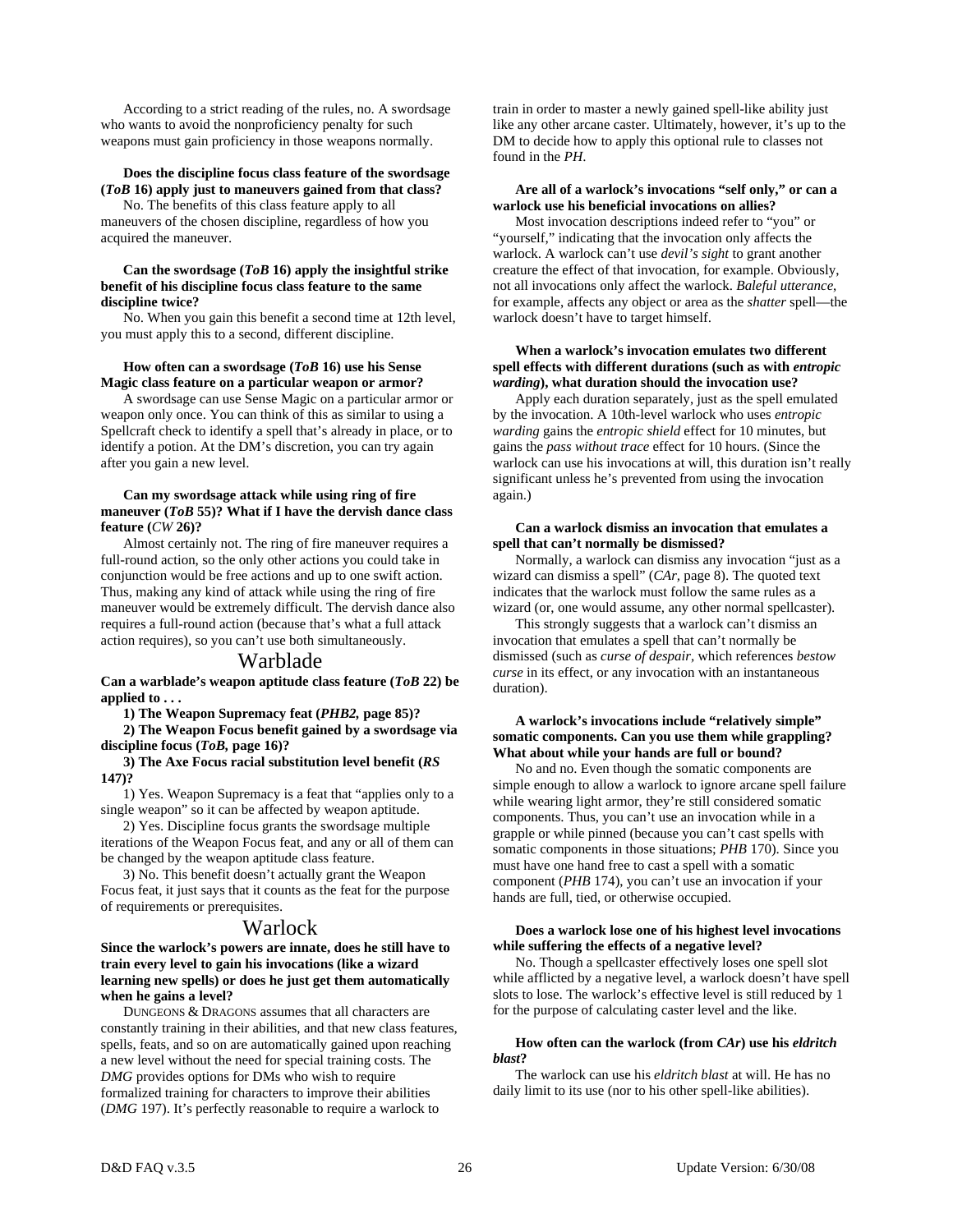#### **Does the warlock's** *eldritch blast* **require a standard action to use or does it take the place of an attack (thus making it possible to fire multiple** *eldritch blasts* **in a round if you have multiple attacks)?**

 As a spell-like ability, an *eldritch blast* requires a standard action to use. Having a base attack bonus of +6 or greater does not allow the warlock to use his *eldritch blast* multiple times per round.

#### **Can a warlock use Rapid Shot to fire two** *eldritch blasts* **simultaneously?**

 No. Using *eldritch blast* requires a standard action, not an attack action (unlike using a weapon). If something requires a standard action (as opposed to an attack action) to use, you can't use the full attack action to gain extra uses of that ability, even with the Rapid Shot feat.

#### **Can a warlock use his** *eldritch blast* **in conjunction with Shot on the Run? What about** *hideous blow* **and Spring Attack?**

 No and no. Using *eldritch blast* requires a standard action. The Shot on the Run and Spring Attack feats only let you use an attack action (that is, a specific kind of standard action) in conjunction with their allowed movement, not any kind of standard action.

#### **What kind of damage does the warlock's** *eldritch blast* **deal? Does damage reduction or resistance or immunity to energy protect against the blast?**

 In its basic form, the *eldritch blast's* damage has no type. Since it is a spell-like ability, damage reduction does not protect against the *eldritch blast*. Since it does not deal energy damage, resistance or immunity to energy has no effect on the *eldritch blast's* damage.

 Certain eldritch essence invocations change the type of damage dealt by the *eldritch blast*. For example, *brimstone blast* makes the *eldritch blast* deal fire damage, which means that resistance or immunity to fire would apply against this *eldritch blast's* damage (as would vulnerability to fire, such as that possessed by a frost giant).

#### **Does** *eldritch blast* **damage count as "weapon damage" for the purpose of inspire courage and other effects that add to weapon damage rolls?**

 No. Even though the *eldritch blast* is treated as "weaponlike" for the purpose of certain feats, it's not a weapon.

#### **The warlock's** *eldritch blast* **description states that it causes half damage to objects. Can a wielded weapon or worn armor be the target of an** *eldritch blast***? Does an**  *eldritch blast* **cause half damage to constructs?**

 The *eldritch blast* can target an object, including a wielded weapon or suit of armor. A construct is a creature, not an object, and thus suffers normal damage from the *eldritch blast*.

#### **What kind of action is required to apply an eldritch essence invocation or blast shape invocation to the warlock's** *eldritch blast***? How long do these invocations last once applied?**

 No action is required to apply an eldritch essence or blast shape invocation to the *eldritch blast;* it's done as part of using the *eldritch blast* itself.

 Eldritch essence and blast shape invocations affect only the *eldritch blast* to which they are applied. The warlock can apply them again to later blasts as desired.

#### **Is the warlock's** *eldritch blast* **considered a natural weapon? After all, it's derived from his fiendish heritage.**  No. A warlock's *eldritch blast* is not a natural weapon; it's a spell-like ability.

#### **A warlock's** *eldritch blast* **is treated like a spell in all regards, and is also a ray. Thus, could a warlock use the Split Ray metamagic feat to hit two opponents instead of one?**

 No. First of all, a warlock's *eldritch blast* isn't "treated like a spell in all regards"—it's a spell-like ability that also shares some special characteristics of a spell (for instance, being subject to arcane spell failure and requiring somatic components). As *CAr* points out, the warlock can't apply metamagic feats to his invocations; however, he can apply feats that emulate metamagic effects specifically for spell-like abilities, such as Empower Spell-Like Ability (*CA* 7). Thus, you can't use Split Ray to affect an eldritch blast.

#### **Does the** *eldritch blast* **of a warlock give off a flash of light or other noticeable visual effect?**

 The rules are silent on this issue (just as they are for most magical effects), so it's up to the DM to determine how obvious the effect of an *eldritch blast* is. The Sage recommends that the *eldritch blast* be easily visible to any onlooker. The precise nature of the visual effect isn't terribly important, but a warlock should have a very hard time indeed in camouflaging his *eldritch blast* attack.

#### **Are golems immune to the warlock's** *eldritch blast***?**

 Since it is a spell-like ability that allows spell resistance, golems are immune to the warlock's *eldritch blast*. The warlock who faces a clay golem with nothing but his *eldritch blast* is in just as much trouble as the sorcerer with nothing but *magic missile* and *lightning bolt* in his arsenal. The *vitriolic blast* eldritch essence invocation (*CAr,* page 136) allows the warlock to overcome this problem, since *vitriolic blast* ignores spell resistance.

#### **Does a warlock's** *hideous blow* **invocation (***CAr,* **page 134) require one standard action to use the** *hideous blow* **and another round to strike with a melee weapon, or can the** *hideous blow* **and the melee weapon attack be done as a single standard action?**

 Making an attack with *hideous blow* is considered part of the same standard action as using the *hideous blow* invocation (much like the casting of a touch spell allows an attack to be made as part of the spell's casting).

#### **A warlock using** *fell flight* **(***CAr* **134) gains a fly speed equal to his land speed. If an effect later increases (or decreases) the warlock's land speed, does his fly speed change as well?**

 Yes. For example, a human warlock under the effect of *fell flight* who activates *boots of speed* could fly at a speed of 60 feet (rather than his normal land speed of 30 feet) for as long as the boots' effect lasted. If that same warlock were in a later encounter affected by a *slow* spell, both his land speed and fly speed would drop to 15 feet (half the normal 30 feet). If he then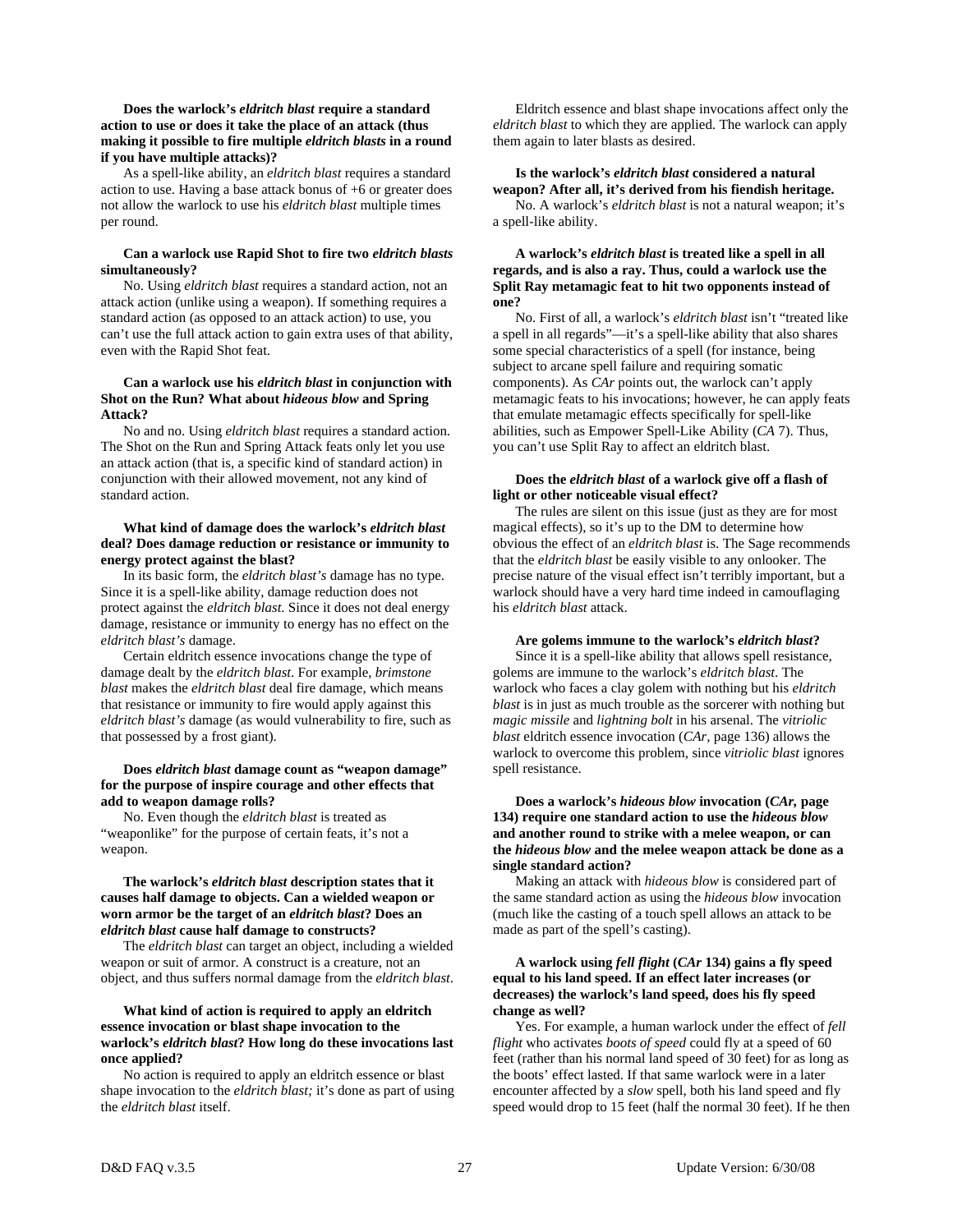picked up a heavy chest (bringing his encumbrance to heavy), he'd walk or fly at a speed of 10 feet (half the normal 20 feet).

#### **Does** *hideous blow* **provoke an attack of opportunity?**

 Yes. As a spell-like ability, using *hideous blow* provokes attacks of opportunity just as any other spell-like ability would. A warlock who relies on this invocation should consider investing ranks in the Concentration skill so that he can use it defensively.

 Note that the act of using the invocation, not the act of making the attack, draws the attack of opportunity, since the warlock delivering *hideous blow* is considered "armed" (just like a spellcaster delivering a touch spell).

#### **The warlock's deceive item class feature (***CAr* **8) allows him to take 10 on Use Magic Device checks "even if distracted or threatened," but the Use Magic Device skill says you can't ever take 10, regardless of distraction. Does deceive item also let the warlock ignore this restriction?**

 This class feature really does two things. First, it allows the warlock to take 10 on Use Magic Device skill checks (a boon all by itself). Second, it allows him to take 10 on such checks even in conditions where that would normally not be possible.

#### **Since a warlock does not possess spell slots, can he qualify for the epic feats Master Staff and Master Wand (***CAr* **192)?**

 Having spell slots is not a prerequisite to select either of these feats, so the warlock is free to choose them if he meets the prerequisites. However, since using either feat requires the character to expend spell slots, these feats are useless to the warlock. Just because you meet the prerequisites of a feat is no guarantee that you can use the feat to any beneficial effect. (For example, Empower Spell has no prerequisites, but a character who can't cast spells of at least 2nd level will find it useless.)

#### **What effect would the Practiced Spellcaster feat (***CAr*  **82) have on a warlock?**

 A strict reading of the feat's benefit indicates that the warlock would gain no benefit from Practiced Spellcaster. The warlock is not a spellcasting class for normal purposes—the exception noted on page 18 of *CAr* applies only to prestige class benefits—and thus it could not be selected as the class to be affected by this feat.

#### **Can a warlock qualify for the Supernatural Transformation feat (***SS* **39) and change one of his invocations into a supernatural ability?**

 No. The warlock's spell-like abilities are learned (from class levels), not innate (that is, part of his racial traits).

#### **What happens to a warlock who changes his alignment to LG, LN, NG, or N?**

 A warlock who isn't evil or chaotic can't gain any further levels as a warlock, but doesn't lose any class features or suffer any other penalty.

#### **If a warlock is using** *spiderwalk* **to climb a wall, can he stop climbing and free up a hand to use** *eldritch blast* **or another invocation, or does** *spiderwalk/spider climb* **require you to have both hands on the wall even if you're not climbing?**

 A warlock using *spiderwalk* or a spellcaster using *spider climb* needs to have both hands free only in order to move at the granted climb speed. That said, a warlock could use an *eldritch blast* or other invocation while clinging to the wall (as long as the warlock wasn't also somehow climbing as part of the same action).

#### **I am trying to understand the mechanics of using**  *eldritch blast* **and applying a shape (or essence) invocation. In** *CAr***, it states that** *eldritch blast* **requires a standard action, and that each invocation requires a standard action. Does this mean that if a shape and essence is applied to an**  *eldritch blast***, it will require three standard actions? Or can a warlock imbue his** *eldritch blast* **with both an essence and shape as part of his standard action** *eldritch blast***?**

 The entry for applying a shape or essence invocation to a warlock's *eldritch blast* does state that these invocations are standard actions, but more accurately they happen as a part of the same standard action that it takes to use an *eldritch blast*. So a warlock could apply an essence invocation and a shape invocation to an *eldritch blast*, and still use the *eldritch blast* all as part of the same standard action.

#### **Since a warlock's** *eldritch blast* **is a ranged touch attack, can it deny the foe a Dexterity bonus and allow sneak attack damage if the warlock has levels of rogue?**

 Using a ranged touch attack does not deny a foe the ability to apply his/her Dexterity bonus to their armor class—in fact, the Dexterity bonus is one of the few things that is applied to a character's touch armor class. In order to use an *eldritch blast* and still gain sneak attack, the warlock's target would need to be within 30 feet and something else would need to be denying the target its Dexterity bonus, such as being grappled or paralyzed.

#### **As I've read and interpreted the description, a warlock's** *hideous blow* **shape allows you to release** *eldritch blast* **with a melee attack. Does this mean that when you make a melee attack with the warlock's weapon, he or she can choose to release the blow energy into the attack, or does he have to prepare the** *hideous blow* **and then make the melee attack to deliver the extra damage?**

*Hideous blow* is a shape invocation that you apply to your *eldritch blast* in the same standard action that it takes you to use the *eldritch blast*. So the warlock uses *hideous blow* to shape the *eldritch blast* and then makes the melee attack with that *eldritch blast* in the same standard action.

 It should be noted that even though *hideous blow* allows you to make a melee attack, using an *eldritch blast* in this way still provokes an attack of opportunity from any enemy that threatens you.

#### **Can a warlock make a critical hit with an** *eldritch blast***?**  Yes—just like a spell or spell-like ability that requires an

attack roll, a warlock can critically hit with an *eldritch blast*.

## Warmage

#### **The warmage class description in** *CAr* **indicates that he gains Sudden Enlarge as a bonus feat at 10th level, but the feat isn't in the book. Where can I find this feat?**

 Sudden Enlarge first appeared on page 28 of the *MH* and was erroneously left out of *CAr* when the warmage was included in that book.

 The feat allows you to apply the Enlarge Spell feat to any spell you cast, once per day, without increasing the level of the spell or specially preparing it ahead of time.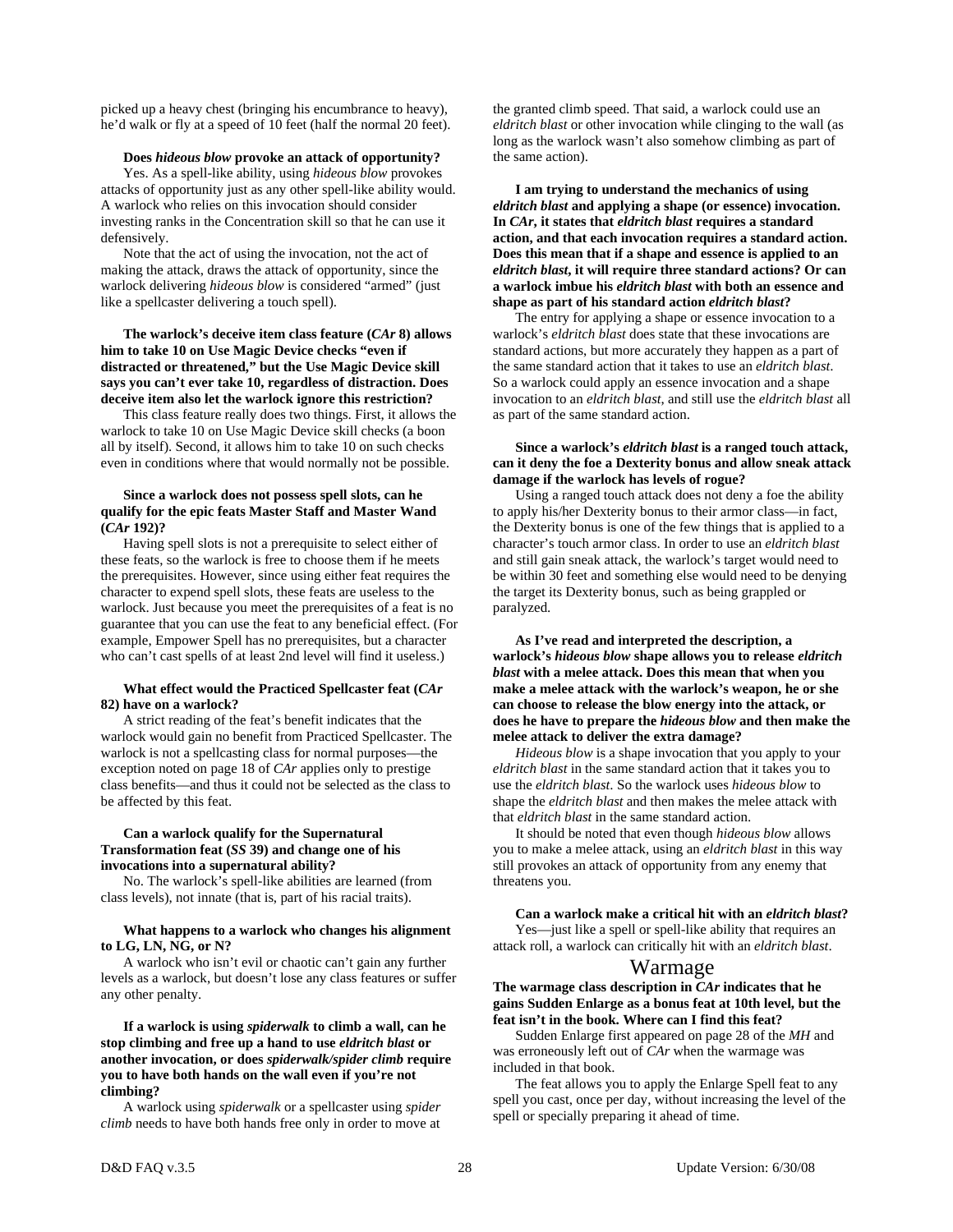#### **If a warmage (***CAr* **10) gains access to all the cleric spells though the rainbow servant prestige class (***CD* **54), does he really have all those spells to choose from each time he casts a spell?**

 If a warmage takes ten levels of rainbow servant, he adds all of the spells from the cleric spell list to his own spell list and can choose from all of them when he casts spells.

#### **Can the warmage (***CAr***) benefit from the Extra Spell feat?**

 No. Extra Spell lets you add one spell to your list of spells known, but the spell must be taken from your class spell list. Since the warmage already knows all the spells on his class spell list, this feat has no effect.

#### Wilder

**Can a wilder (***XPH***) under the effect of** *timeless body* **use his wild surge ability? If yes, is he still overcome by psychic enervation?** 

 No. A wilder under the effect of timeless body "ignores all harmful (and helpful) effects," which would include both the benefit and potential drawback of wild surge.

#### Wizard

**Can a wizard cast a spell directly from his spellbook? If so what effects on the spellbook are there?** 

 No, you cannot use a spellbook like a scroll. A spellbook contains notes for preparing a spell, but it's not a precast spell just waiting to be activated as a scroll is.

#### **Can a wizard carry her familiar, or must they be at least three size categories apart to share the same space? How do I determine if the familiar is affected by an attack against the master?**

 The rule against two creatures sharing the same space doesn't apply in any situation where one creature is carrying the other, whether that's a horse carrying a knight or an elf wizard carrying her raven familiar. As clarified by the answer to the "Which square is a rider in when on horseback?" question, a familiar carried by its master is treated as sharing the master's space. However, the familiar is in no danger of being accidentally struck by a melee or ranged attack made against the master. If the familiar is visible to an attacker, the attacker could choose to target it with an attack as if it is a carried object (see the sunder rules, *PH* 158); the familiar should use either its own Dexterity modifier or its master's, whichever is better.

 Of course, as long as the familiar is Tiny or smaller, a wizard doesn't have to carry her familiar at all. Tiny and smaller creatures can enter or share the space occupied by a Small or larger creature (they must do so to attack, after all). This is a specific exception to the normal restriction against two creatures sharing the same space.

 (Technically, a Tiny or smaller creature can also occupy a square occupied by another Tiny or smaller creature, but in such a case they aren't really occupying the same space they're occupying fractions of the overall square. If you have a lot of Tiny vs. Tiny combats in your game, consider subdividing any square occupied by such creatures into four quarter-squares to help visualize this.)

#### **If my character's familiar dies (and my character loses experience points for it) but a cleric resurrects the familiar, does my character get back the XP he lost?**

 No. On the bright side, you do get your beloved Fluffy back.

 **The** *PH* **says a wizard can scribe a spell from a spellbook or scroll into her spellbook. Can she scribe a spell from an arcane scroll that isn't on the wizard's spell list?**  No. A wizard's spellbook is limited to spells from the wizard class spell list.

 **Does the wizard's instant daze alternative class feature (***PH2* **70) render an attacking creature dazed before its attack is completed, making it incapable of finishing the attack?** 

Yes.

 **If a specialist wizard gains levels in a different spellcasting class, does her choice of forbidden spells affect her spell choice for the new class?** 

 No. Though the School Specialization sidebar (*PH* 57) is not explicit, the forbidden schools pertain only to spells gained from the wizard class.

 **Can a wizard prepare and cast arcane spells that are not on her spell list?** 

 To learn a spell, it must appear on your class's spell list, so a wizard can add only spells from that list to her spellbook.

## Wu Jen

**Some of the wu jen spells in** *CAr,* **such as** *commune with lesser spirit* **and** *spirit binding,* **refer to "spirit creatures." What are spirit creatures?** 

 The simplest answer is that a spirit creature is a creature with the spirit subtype. The spirit subtype is a creature subtype introduced in *OA* (the original source of the wu jen class).

 The spirit shaman class in *CD* expanded the definition of spirit creatures to also include incorporeal undead, fey, elementals, and a few other specific creatures (such as the spirit folk and telthor from page 74 of *Una*). If you have access to that book, use that definition.

## Multiclassing

#### **How does a multiclassed druid/ranger determine the statistics for her animal companion?**

 Use the sum of the character's "effective druid level" for the purpose of determining animal companion statistics. A druid's effective level is her class level, while a ranger's is equal to one-half his class level.

 A 5th-level druid/6th-level ranger, for example, would have an animal companion as if she were an 8th-level druid (5 plus one-half of 6).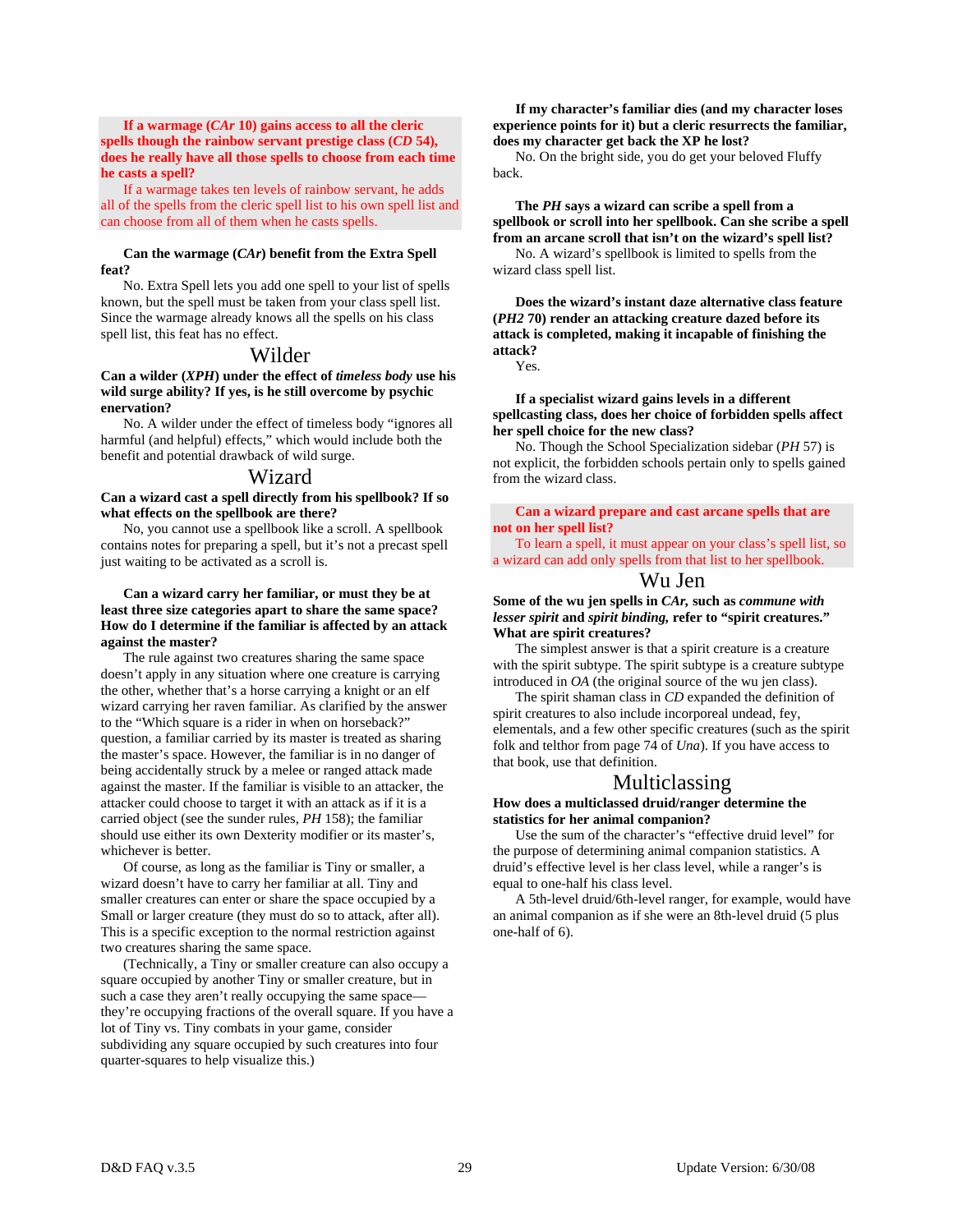# Prestige Classes

**In the previous version of the D&D game, having levels in a prestige class never caused you to pay the experience penalty for being a multiclass character without uneven class levels. (The prestige class levels didn't count when checking to see if you had a penalty.) The section on prestige classes in the new** *DMG* **no longer mentions that you don't suffer an experience penalty for having levels in a prestige class. Is this a change or an error?** 

 It's an error. Having levels in a prestige class won't give you an experience penalty.

 **If a prestige class doesn't specify whether an increase in spellcasting applies to an arcane or divine spellcasting class, is the player free to choose? For example, if my cleric/rogue/wizard takes a level of arcane trickster, am I free to apply the increased caster level to his cleric spellcasting ability, even though it was his wizard spellcasting ability that qualified him for the prestige class in the first place?** 

 Yes. If the prestige class does not limit the type of spellcasting you can improve, you are free to choose any of your spellcasting classes.

 **Can a character use a psi-like ability to qualify for a prestige class that requires: a) the ability to manifest a particular psionic power, b) the ability to manifest psionic powers of a particular level, or c) a manifester level?** 

A) Yes, B) no, and C) yes. *XPH* doesn't clearly describe how psi-like abilities interact with game prerequisites. However, the discussion of spell-like abilities on page 72 of *CAr* provides a useful precedent:

 *"[S]pell-like abilities that generate the relevant effect meet the requirements for specific spell knowledge."* 

 Thus, a psi-like ability allows you to qualify for a prestige class that requires the ability to manifest that power.

 *"[R]equirements for feats and prestige classes based on specific levels of spells cast . . . cannot be met by spell-like abilities."*

 Simply having the ability to manifest a 5th-level psi-like power doesn't meet the requirement of being able to manifest 5th-level psionic powers.

 *"For feats or prestige classes requiring a minimum caster level, creatures that use spell-like abilities . . . instead of spells use…their fixed caster level . . . to determine qualification."*

 A psionic mind flayer has a manifester level of 9th, so it would meet any prerequisite that required manifester level 9th.

#### **Does a 1st-level wizard/4th-level rogue with Practiced Spellcaster qualify for a prestige class that requires "Spellcaster level 5th"?**

 No. This prestige class requirement doesn't refer to your caster level (a value which can be modified by many feats, class features, and even temporary effects) but to your actual level in a spellcasting class. (If it helps, you can think of this requirement as "Spellcaster, 5th level.")

 The same applies for characters whose caster level is less than their class level. A 5th-level paladin meets the "Spellcaster level 5th) requirement, even though her actual caster level is only 2nd.

#### **Does the rainbow servant (***CD* **54) and sacred fist (***CD* **59) gain spellcasting levels for every level of the class or just levels shown on their table?**

 In the Sage's opinion, these classes gain spellcasting as their tables indicate. Normally, if there is a difference between what a table says and what the ability indicates in its written explanation, we suggest you use the written rules. This exception, however, maintains a good game balance for these classes within the larger game.

#### **Does the anoint ancestral weapon class feature of the anointed knight prestige class (***BE* **49) stack with other special weapons, such as an ancestral relic or a kensai's signature weapon?**

Unless one system or the other indicates that such combinations would be forbidden, they should work just fine in conjunction with one another. For example, since the effects created by the anointed knight don't have a gp value, they don't have any impact on the maximum relic value for the Ancestral Relic feat (*BoED* 39). They also don't have an enhancement value, so they don't limit what a kensai (*CW* 49) can do with his signature weapon class feature.

 On the other hand, the rules for legacy weapons (*Weapons of Legacy*) indicate that the weapon's powers can't be enhanced except by temporary effects, so the anointed knight's class feature shouldn't have any effect on such a weapon.

#### **What can or can't an assassin do while studying a victim for his death attack ability?**

 The assassin's death attack indicates that he can undertake other actions while studying a target. No specific action is required to maintain the study (for example, it doesn't require concentration), although the class feature lists two rather vague restrictions placed on the 3 rounds of study. Both of these require DM adjudication.

 1. The assassin's attention must remain focused on the target. The assassin has to keep his victim in view, but can perform any other action he wishes (as long as the action doesn't break the second restriction). The assassin could even attack another creature while studying a target!

 2. The target might not detect the assassin or recognize him as a threat. Note that detection isn't limited to vision only; being invisible isn't enough if the target hears the assassin sneaking up behind him. Similarly, if a hidden assassin cast a spell that was overheard or otherwise detected by the victim, the studying would be wasted.

#### **What happens when an assassin becomes non-evil?**

 A character who no longer meets the requirements of his prestige class not only can't advance any further in that class, but he also "loses the benefit of any class features or other special abilities granted by the class." (*CW* 16) You retain Hit Dice (and the hit points derived from), base attack bonus, and base save bonuses granted by the prestige class.

 The rules don't specifically list skill points (and class skills) as falling into either category; the Sage recommends that the character retain these functions even if he no longer meets the class requirements.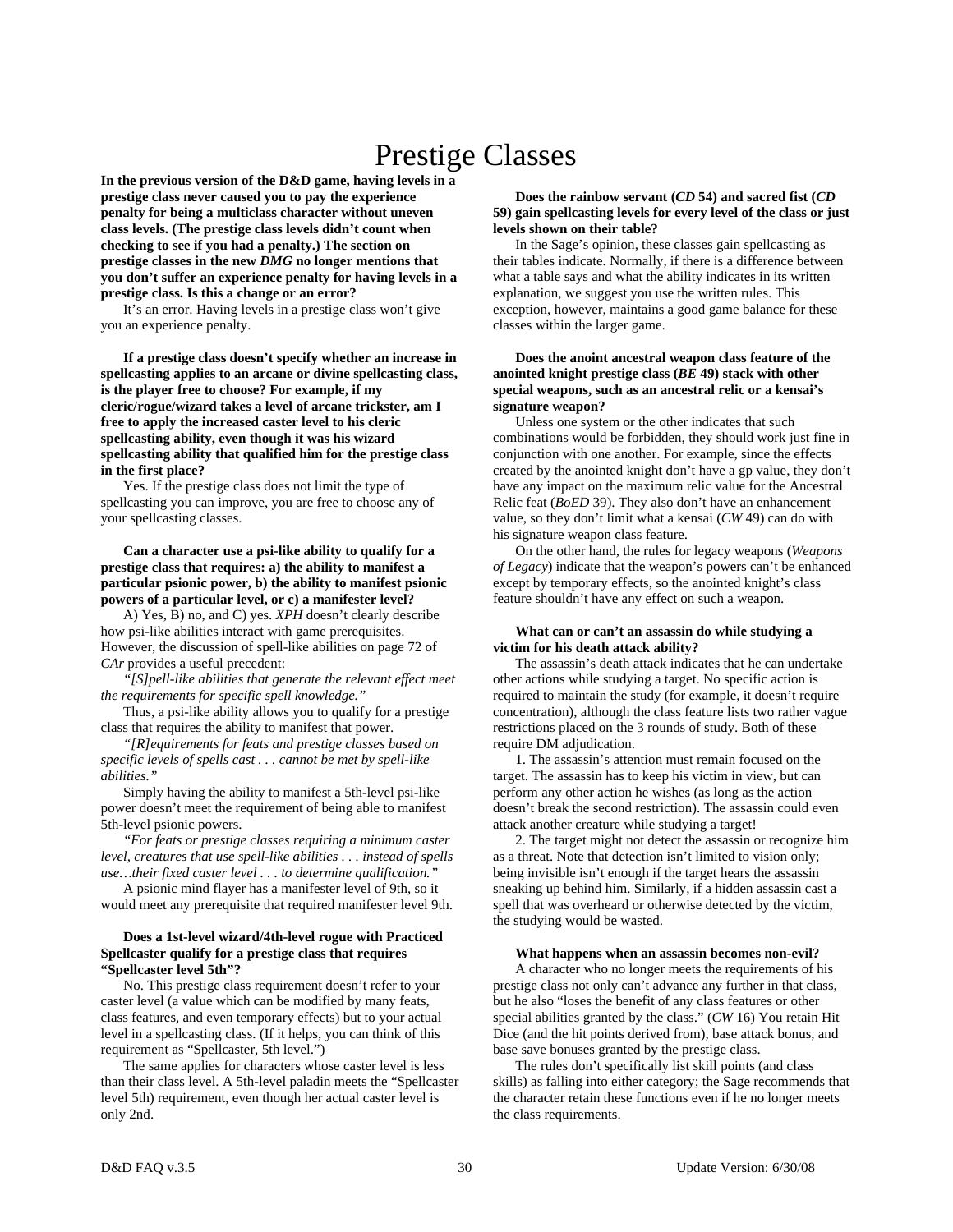So your repentant assassin would lose his sneak attack, death attack, poison use, save bonus against poison, uncanny dodge, improved uncanny dodge, and hide in plain sight class features, as well as his assassin spellcasting and any weapon and armor proficiencies gained from the class. He'd keep the skill ranks he bought with his assassin levels, as well as the hit points, base attack, and base save bonuses gained from those class levels. He also couldn't gain any more assassin levels until his alignment returned to evil (at which point he'd also regain the various features he lost when his alignment changed to non-evil).

#### **If my character becomes an assassin, then later changes his alignment from evil to neutral, can he still use the skills he learned as an assassin?**

 A character who no longer meets the requirements of his prestige class not only can't advance any further in that class, but he also "loses the benefit of any class features or other special abilities granted by the class," (*CW* 16). You retain Hit Dice (and the hit points derived from those Hit Dice), base attack bonus, and base save bonuses granted by the prestige class.

 The rules don't specifically list skill points (and class skills) as falling into either category; the Sage recommends that the character retain these functions even if he no longer meets the class requirements. So your repentant assassin would lose his sneak attack, death attack, poison use, save bonus against poison, uncanny dodge, improved uncanny dodge, and hide in plain sight class features, as well as his assassin spell casting and any weapon and armor proficiencies gained from the class. He'd keep the skill ranks he bought with his assassin levels, as well as the hit points, base attack, and base save bonuses gained from the class levels. He also couldn't gain any more assassin levels until his alignment returned to evil (at which point he'd also regain the various features he lost when his alignment changed to non-evil).

#### **According to** *Complete Scoundrel***, assassination can be the last resort of even the most righteous character. So why must an assassin prestige class be evil?**

 There is a vast difference between using assassination as a last resort and making a career out of it. The alignment system generally accepts that you will occasionally have to do something outside of your alignment but becoming an assassin is completely different.

#### **Does the "mysteries/spellcasting" class feature of the child of night and noctumancer prestige classes (***TM* **117 and 125) allow you to qualify for access to the initiate or master mysteries?**

 Yes. The text isn't entirely clear, but the intent is that a character advancing in these prestige classes continues to improve their mystery-casting abilities as if they were advancing as a shadowcaster.

#### **Does the deepwarden's Stone Warden ability (***RS* **105) still have a maximum Dexterity bonus to his Armor Class, and does that maximum still apply to his Constitution?**

 The maximum Dexterity bonus should be treated as the maximum ability bonus given by the armor, so if you were playing a deepwarden wearing full plate, you would only add 1 to your Armor Class from your Constitution.

 **One of my players plays a half-celestial sorcerer, and he wants to take the dragon disciple prestige class. What happens to his character's creature type when he reaches the 10th level of dragon disciple? Is he still an outsider (from his template), is he a dragon, is he both, or is he something else? Should he gain a level adjustment from becoming a half-dragon?** 

 A creature can have only one type (although some templates retain a creature's original type as an "augmented" subtype). The dragon disciple prestige class has no limitations on the character's type other than "can't be dragon," so it's perfectly acceptable for a half-celestial character (or any other outsider who qualifies) to take levels in the class. At 10th level, the character's type would normally change to dragon. According to page 143 of *SS,* the outsider type applied by the half-celestial template overrides the dragon type applied by the prestige class, so the character's type would remain outsider. The character still gains all the class features of the dragon disciple prestige class though, so this is mostly just an issue of nomenclature.

 A dragon disciple ignores the normal level adjustment applied from the half-dragon template; in effect, he's already "paid" for the template through the 10 levels of his prestige class. This is true of any prestige class that applies a template or otherwise changes the character's type or subtype.

#### **Does the scorn earth class feature of the elocator prestige class (***XPH* **142) allow her to avoid taking damage from a fall?**

 Actually, the character wouldn't fall at all. An elocator is effectively in a constant state of levitation (as the psionic levitate power). An elocator could walk out over an open pit without falling (though her speed would be reduced to 10 feet per round). Even a trap door opening beneath her feet wouldn't drop her—she'd just hang in space, levitating as if she'd intentionally stepped out over the pit.

 The class feature suggests strongly that its effect is created voluntarily: "she *can* float a foot above the ground" (*EPH* 143, italics added). Thus, if for some reason she didn't have this effect active, she'd be as vulnerable to falling as anyone else. As a supernatural ability, it requires a standard action to activate scorn earth, so she probably wouldn't have time to save herself from a (short) fall.

#### **The enlightened fist prestige class (***CAr,* **page 34) allows the character to improve certain monk class features. Does the class grant the character the monk's increasing number of attacks with flurry of blows? The list of class features not gained doesn't include this item.**

 The improved monk abilities gained by the enlightened fist are limited to the list of abilities affirmatively described in the first sentence of the class feature (class-based AC bonus, unarmed damage, unarmored speed bonus, and uses of Stunning Fist). The second paragraph specifically uses the phrases "such as" and "or other special abilities" to indicate that it isn't providing a definitive or complete list of other notimproved class features, it is merely providing examples.

 **I have two questions about the** *warding* **class feature of the initiate of the sevenfold veil (***CAr,* **page 44).** 

 **1.** *Personal warding* **says that it affects "any creature striking at" the initiate. Does the attacker have to hit the initiate for this effect to occur?**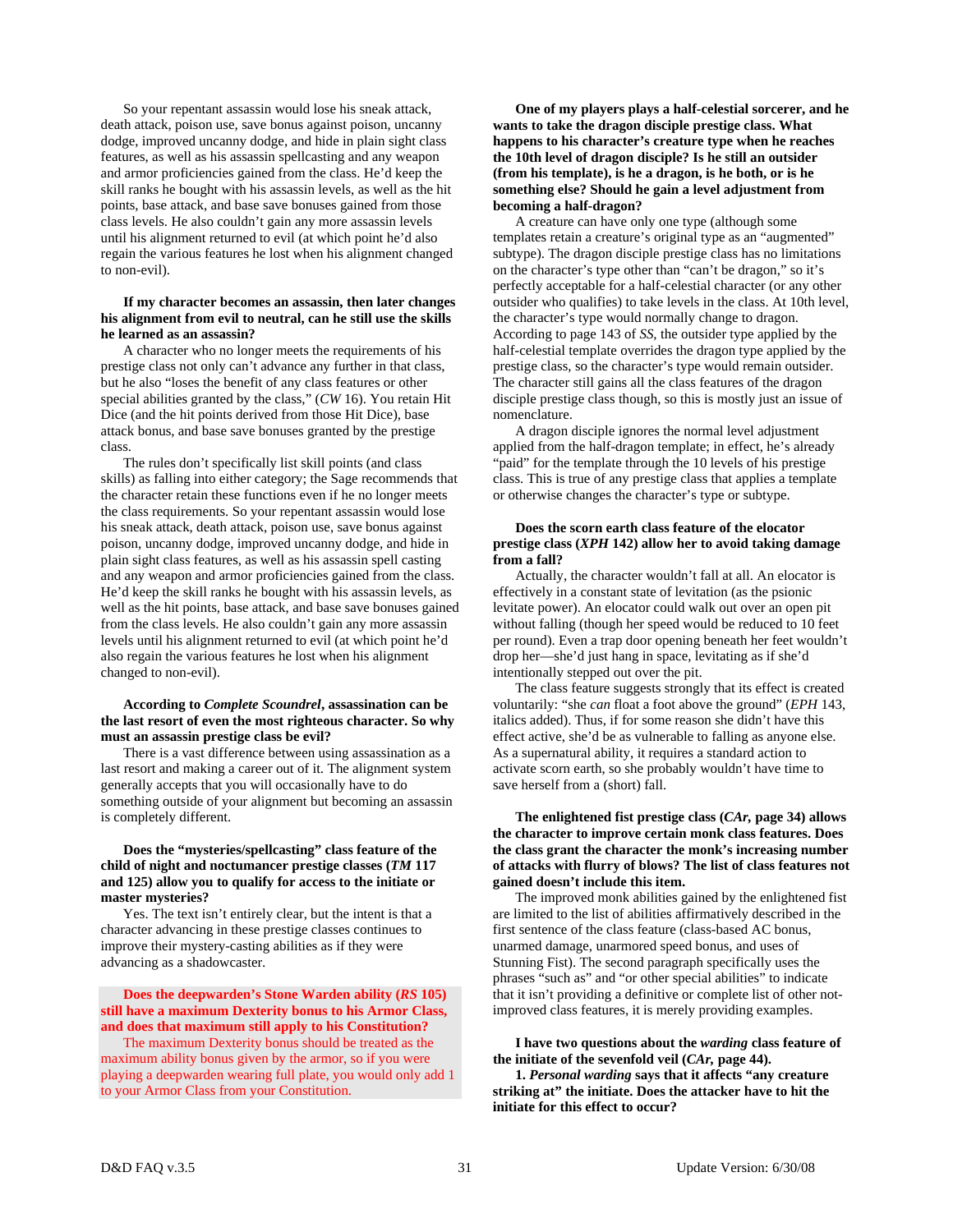#### **2.** *Area warding* **says it affects any creature entering the**  *warding***. What about creatures who remain inside—does it affect them every round?**

 1. No. "Striking at" means "attacking," so any melee attack against the initiate would trigger the *personal warding's* effect.

 2. No. It affects a creature only as it enters the *warding*. Once inside, it doesn't suffer the same ill effect each round. However, once inside and adjacent to the initiate, the creature is then protected by the ward.

#### **Can a kensai (***CW* **49) select unarmed strike as his signature weapon? If so, does this allow him to take Vow of Poverty while still retaining all the benefits of his signature weapon class feature?**

 A kensai can select unarmed strike as a signature weapon. The class feature even includes guidelines for how to adjudicate such a choice (see "Imbuing Natural Weapons" on page 51).

 As far as both abilities working together, a strict reading of the rules would appear to allow it. (Of course, the enhancement bonus of the exalted strike ability from the Vow of Poverty wouldn't stack with any enhancement bonus granted by the signature weapon class feature.)

 That said, the Sage would fully support any DM who felt this to be an unfair abuse of the spirit of the Vow of Poverty. One of the reasons that *BE* is a "mature audiences" book is that many of its options are intended to allow players to create interesting roleplaying opportunities while not unduly hindering their characters' ability to participate in adventures, not as avenues of abuse to create the most powerful character imaginable. If the DM felt that the kensai in question was trying to take advantage of the wording of Vow of Poverty to subvert its spirit, he'd be well within his rights to disallow the character from selecting the feat.

 A better solution, though, would be for the DM to work with the player to find a middle ground that both can find fair and reasonable. As a start, the character might give up the exalted strike benefit of the Vow of Poverty (since he still "owns" a magic weapon, in a manner of speaking, and doesn't need that benefit). If the weapon granted other abilities that overlapped or resembled benefits derived from the Vow of Poverty, it's probably fair for the character to give up those benefits as well. As long as the character doesn't seem to be netting significantly more from the combination of signature weapon and Vow of Poverty than a typical character would get from the vow alone, it's probably okay.

 The same is true of any character whose identity or class features are largely defined by a single possession. If, for example, a samurai from *OA* wished to pursue a life of poverty but didn't want to dishonor her family by discarding her ancestral daisho, it seems reasonable for the DM to work with the player to find a reasonable middle ground (as described in the previous paragraph).

#### **If a kensai (***CW* **49) selects a weapon as his signature weapon, and that weapon already has an enhancement bonus, do the bonuses stack? What if it already has other magical properties?**

 A weapon's existing enhancement bonus doesn't stack with the effect of the kensai's signature weapon class feature. The weapon bonus appearing on the "Signature Weapons" table on page 50 of *CW* indicates the maximum effective enhancement bonus of the signature weapon.

A 5th-level kensai who chooses a *+3 keen longsword* as his

signature weapon could increase the weapon to a *+4 keen longsword*, but no higher (since his maximum weapon bonus at that level is  $+5$ ). He'd pay the difference in XP cost between a +4 weapon (the weapon's existing effective enhancement bonus) and a +5 weapon (the end result), which is 360 XP.

#### **Can a kensai select a legacy weapon as his signature weapon? Can he select an ancestral relic? What about a legendary weapon or item familiar from** *UA***?**

 *Weapons of Legacy* indicates that a legacy weapon's powers can't be increased by any "regular process" (see page 11), which strongly suggests that a kensai couldn't use his signature weapon class feature to improve a legacy weapon.

 The Ancestral Relic feat (*BE* 39) provides an alternative method for improving on a weapon's powers; as long as the character obeyed both the maximum relic value indicated for the feat and the maximum enhancement bonus for the signature weapon as indicated by the prestige class, it seems that these two methods would be compatible.

 The legendary weapons and item familiar variant rules from *UA* aren't designed to work with other systems of enhancing weapons. For these systems (and indeed, for any other alternative method of improving weapons), the DM must use his best judgment to ensure that a character isn't gaining benefits without paying a reasonable cost (either in gold, XP, or any other resource available—which might include feats or class levels, for example).

#### **Can a warlock/kensai select** *eldritch blast* **as his signature weapon?**

 The Sage advises no. *CAr* indicates that "weaponlike" spells or spell-like abilities (such as the warlock's *eldritch blast*) can benefit from certain combat-enhancing feats (such as Weapon Focus). The book is silent on other combat-enhancing benefits, so there's no clear support for treating the *eldritch blast* as a weapon in such cases. Therefore, it falls to the DM to adjudicate such corner cases based on the intent and flavor of the benefit.

 The intent of the kensai prestige class seems clearly to indicate that a real, physical weapon is required for the signature weapon ability (even if it's a natural weapon, such as a claw). Thus, it seems inappropriate to treat the *eldritch blast* as an eligible choice.

#### **What is the duration of the wild shape class feature of the master of many forms prestige class (***CAd* **59)? What about the maximum Hit Dice of the form?**

 Technically speaking, the master of many forms doesn't grant the wild shape class feature; it only improves the character's pre-existing wild shape class feature. Thus, the character would use the normal rules from whichever class she got her wild shape class feature (probably from the druid class) to determine duration and similar effects. Her prestige class levels stack with class levels from the original source for determining both the duration of the effect and the maximum HD of the assumed form.

#### **What kind of action is required for the assume equipment class feature of the psion uncarnate prestige class (***XPH* **148)?**

 This doesn't require any action at all. You can change the designation of which equipment is affected whenever you want, even when activating the shed body feature.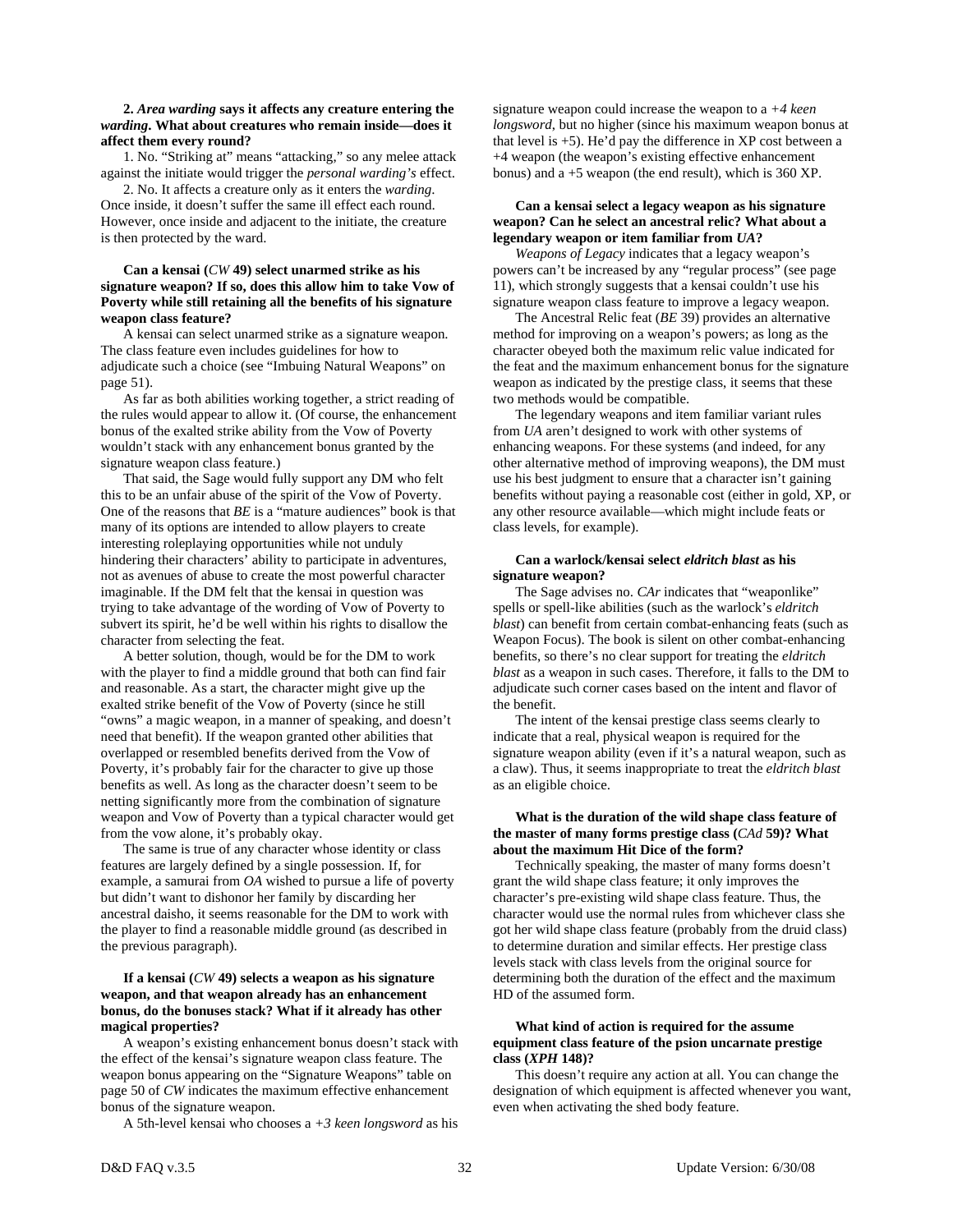**Is the sacred fist (***CD***) supposed to wear armor? None of the class abilities are inhibited by wearing light armor, and as long as he's wearing armor he might as well carry a shield, too, since he'd be losing his AC bonus only.** 

 You've correctly determined that the sacred fist is allowed (even encouraged) to wear light armor. Whether or not a specific sacred fist wears light armor probably depends on what class features he might have from other classes. For instance, a sacred fist with monk levels (a strong likelihood) gives up his AC bonuses (including his Wis bonus to AC), his flurry of blows, and his fast movement. Still, for a sacred fist with only one or two monk levels, that might be worthwhile—his light armor's AC bonus might make up for the lost AC bonuses from the monk class, and he hasn't yet gained a speed bonus. As to whether the sacred fist might as well carry a shield, that's up to the character. Some sacred fists might prefer having their off hand free (such as for climbing). Also, a sacred fist's AC bonus applies even against touch attacks, which is more than can be said for a shield's bonus to AC.

#### **When a war mind (***XPH* **155) uses his sweeping strike class feature, does he roll separately for each of the two creatures attacked, or does the same roll apply to each?**

 Resolve each attack completely separately, applying modifiers as appropriate for each. For example, you might be flanking one target but not the other; you'd only get the  $+2$ bonus on the attack roll against the flanked foe.

#### **Does the sweeping strike class feature of the war mind prestige class (***XPH* **155) apply to martial maneuvers from**  *ToB***? What if the maneuver already allows multiple attacks (such as the flashing sun maneuver)?**

 Yes. Each and every time the war mind makes an attack, the attack applies to creatures in two adjacent squares. A maneuver that allows more than one attack would apply this effect to each attack allowed by the maneuver.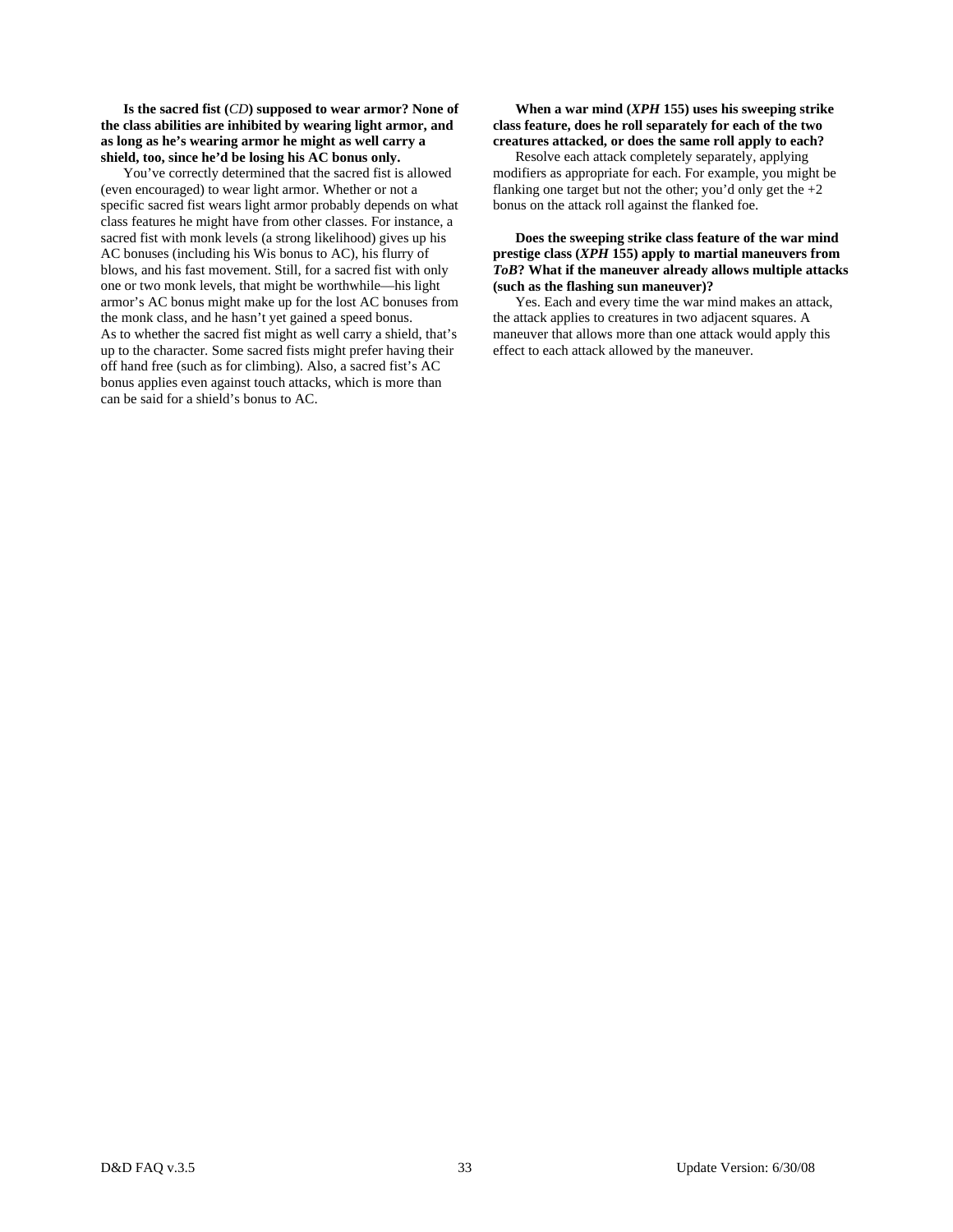# Skills

**Are there no skills that are exclusive to certain classes in new version of the D&D game? For instance Decipher Script and Use Magical Device were exclusive to the rogue in the earlier version of the game.** 

Exclusive skills are a thing of the past.

 **If a character levels up after taking Intelligence damage does the number of skill points he receives for the new level depend on his normal Intelligence score or his damaged score? What if he takes ability drain instead of damage? What happens to his existing skill ranks?** 

 As noted on page 58 of the *PH,* only permanent changes to Intelligence affect the number of skill points you gain when taking a new level. A character with Intelligence damage gains skill points based on his normal (undamaged) Intelligence score, while a character with Intelligence drain gains skill points based on the adjusted score.

 Either way, this has no effect on his existing skill ranks. Permanent changes to Intelligence don't retroactively change your number of skill ranks from previous levels.

#### **Suppose I have a 1st-level wizard/1st-level rogue with 4 ranks of Tumble. When I reach 3rd level and take another level of wizard, how many additional ranks of Tumble can I purchase and how many skill points does that cost?**

 The maximum ranks that a multiclassed character can have in any class skill (regardless of which of his classes has that class skill) is equal to his character level +3. A 2nd-level wizard/1st-level rogue can have up to 6 ranks in any wizard or rogue class skill. Since Tumble is a rogue class skill, your character can purchase up to 2 additional ranks in that skill (for a total of 6 ranks).

 Whenever a multiclassed character purchases skill ranks, he spends skill points using the class and cross-class skill lists of a character of the class level he has just gained. In this case, your wizard/rogue who gains another wizard level must spend his skill points using the wizard's class and cross-class skill lists. Since Tumble is a cross-class class skill for wizards, each rank costs 2 skill points, for a total of 4 skill points for your 2 ranks.

#### **How can I tell whether or not I can take 20 on a check, and what constitutes "failure" on a check?**

 Taking 20 is simply a time-saving short-cut that avoids requiring a player to roll and roll until he gets a 20 on a check that everyone knows he'll simply retry until he either succeeds or is convinced he can't.

 Ultimately, whether or not you can take 20 relies on only three criteria:

 • The check allows you to try again. Each skill has a "Try Again" entry that lists whether you can attempt the same task again. If you can't retry the task, you can't take 20 (since taking 20 involves retrying the task). You can't retry a Decipher Script check, so taking 20 is out of the question.

 • Failure does not carry an inherent penalty (that is, a consequence). If something bad happens when you fail a check, you can't take 20, since the DM needs to know exactly when or how often failure occurs. When you're halfway up a wall and fail a Climb check, you might fall and take damage. That's an inherent consequence, so you can't normally take 20 on Climb checks.

 • You have available time equal to making the check 20 times. If you have only 1 minute until the walls of the room slide together and crush you, you obviously can't take 20 on a Search check to find the hidden off switch (since that takes 20 rounds).

 There's no perfect list of which checks do or don't allow taking 20. For example, you can retry Spot checks, and it doesn't seem like a failed Spot check carries any inherent consequence. Does that mean you can take 20 on Spot checks when keeping watch for monsters sneaking up on your campsite?

 Well, yes and no. If you stare at the same sight for 2 minutes, you can absolutely take 20 on a Spot check to get a really good look at it. But if an assassin is sneaking through the shadows toward you, he's probably not there for that whole 2 minutes. Thus, you couldn't take 20, since you don't actually have available time equal to making the check 20 times against that enemy. You'd have to roll your Spot check normally (opposed by the assassin's Hide check) to notice the enemy.

 Similarly, if a check's success or failure depends on another character's opposed roll, both sides have to roll when that opposition occurs—you can't take 20 and "save up" the maximum result. If you hide in the bushes to attack a group of orcs that will walk by later, you can't take 20 on the Hide check, since the success or failure of your Hide check isn't resolved until the orcs make their Spot checks. You can't take 20 on a Use Rope check to tie someone up, since you don't really know how successful you've been until that enemy tries to struggle free.

 If you're having trouble with the concept, try ignoring it and instead allow characters to retry failed skill checks until they roll 20. You'll soon recognize what checks are appropriate for taking 20—they're the ones during which everyone sits around bored while one player rolls and rolls and rolls.

Imagine a game without the "take 20" rule:

 • After defeating hordes of monsters, the PCs stand before a strong wooden door blocking entry to the treasure room. The break DC is 23, which the 20-Strength Regdar shouldn't have too much trouble getting eventually. The DM knows that there's nothing left in the dungeon to harm the characters, so time (and noise) isn't an issue. However, everyone has to sit around and wait until Regdar's player rolls an 18 or better on the d20.

 • Once inside, the PCs discover a locked chest. Wary of a trap, Lidda's player rolls a 16 on her Search check. She finds nothing, but that doesn't allay her suspicion, so she wants to keep rolling her Search check until she gets a 20. (She might as well, since the party has plenty of time and nothing bad happens to her if she fails the Search check.) If she's lucky, this takes only a few rolls, but we've all played with players who couldn't roll a 20 with a hundred tries.

 • After finally determining that the chest seems safe, Lidda now turns to the lock. Her first Open Lock check garners a d20 roll of 11, which fails to open the lock even with her prodigious +14 modifier. Again, the party has plenty of time, so she tries again but rolls a 6. The DM knows the DC 30 lock is well within Lidda's ability to unlock, but has to wait until she rolls a 16 or better on the d20. Meanwhile, the rest of the players are wandering off to check what's on TV.

 In the Sage's experience, over 90% of all "take 20" checks are made for one of the following four reasons. Even if you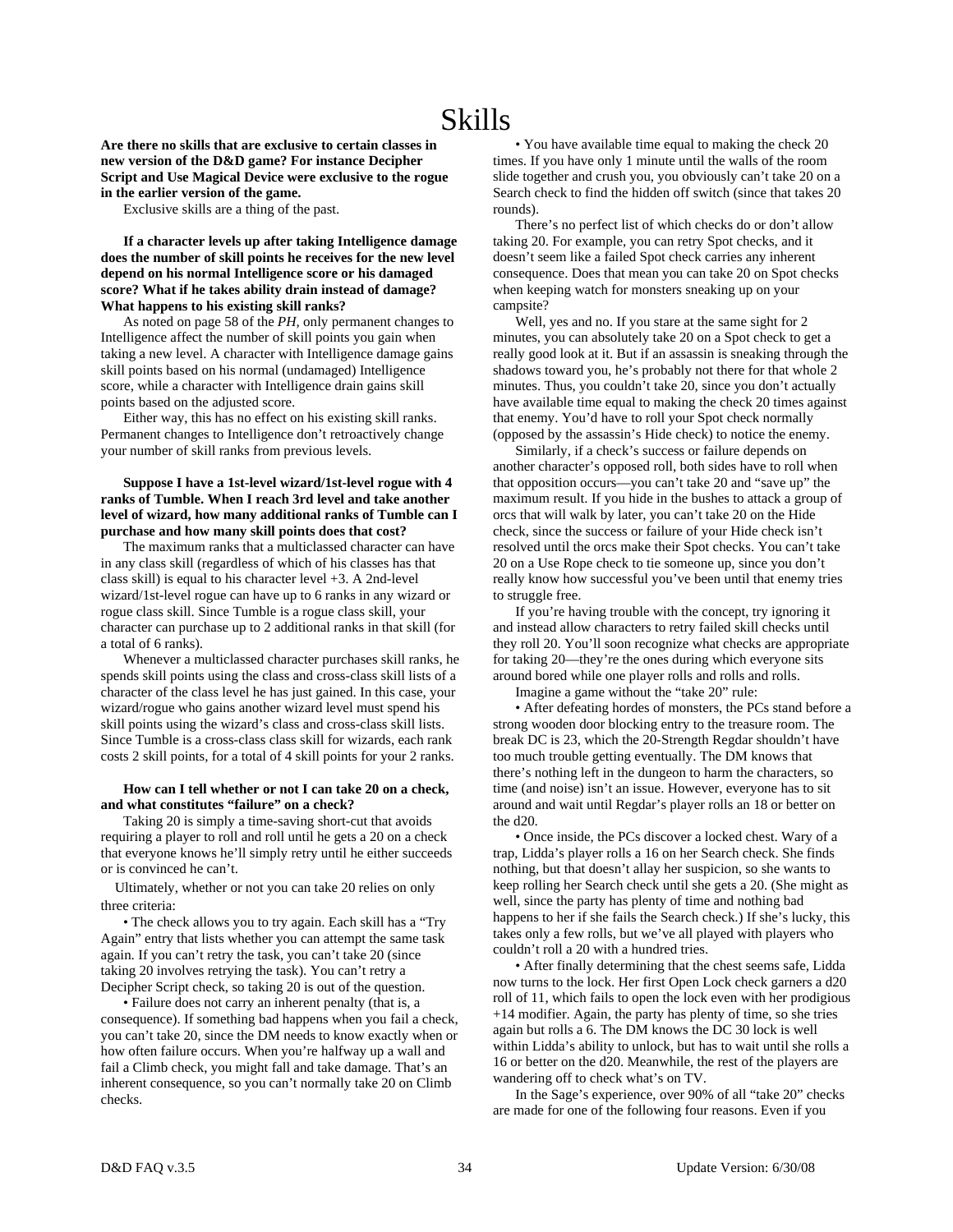only limit yourself to these few examples, you'll save valuable game time:

 Strength checks to open doors Listen checks at closed doors Open Lock checks Search checks

 **The text for synergy under the Diplomacy skill on page 72 of the** *PH* **states: "If you have 5 or more ranks in Bluff, Knowledge (nobility and royalty), or Sense Motive, you get a +2 bonus on Diplomacy checks." I'm assuming that means if a character has 5 ranks in Bluff, Knowledge (nobility and royalty), and Sense Motive that the character would receive only a +2 synergy bonus on Diplomacy checks. Or would the character receive a +6 synergy bonus (+2 for each)?** 

 The bonuses listed in the synergy section of a skill description are unnamed and so they stack. (There's no such thing as a synergy bonus in the current edition of the D&D game.) The character in your example would receive  $a + 6$ bonus on Diplomacy checks.

 **How does the Disable Device skill work? Say my rogue has spotted what looks like a pressure plate. How does he go about disabling it? How can you disable a trap if you don't know what it does? Or is figuring out the trap part of disabling it?** 

 In play, Disable Device works just like any other skill: You make a skill check and you succeed if your check result meets or exceeds the check DC; if you fail badly when attempting to disable a trap, you might trigger the trap (see the Disable Device skill description in the *PH*).

 The DM is free to decide exactly how much information you get about a trap you're trying to disable. In most cases, you'll discover just enough about the trap's workings to disable it. In the case of the pressure plate in your example, you'll discover that the plate triggers a reaction of some type if depressed, and a successful Disable Device check allows you to somehow jam the plate so that it cannot be depressed or it is otherwise rendered nonfunctional. It's best to assume that a successful Disable Device check cripples the trap in the simplest and most straightforward way possible. With a pressure plate, that probably means using some kind of wedge to keep the plate from moving. You can certainly disarm a trap in this manner without ever figuring out exactly what the trap does.

 A Disable Device check does reveal a trap's workings if the check beats the Disable Device DC by 10 or more. Even so, you might not completely understand the trap's workings, but you'll know what kind of nastiness the trap can dish out and exactly where the trap dishes it out. That knowledge can allow you to bypass the trap without triggering it.

#### **Can a character use Disable Device to sabotage nonmechanical items? For instance, could he rig armor so that straps break the next time the wearer is hit, or a bowstring so it snaps the next time the bow is drawn?**

 The Disable Device skill specifically states that it applies to a "fairly simple or fairly small mechanical device" which suggests that nonmechanical devices are beyond its reach. You can't sabotage a piece of parchment, or a shirt, or a pane of glass—you can only break them.

 That said, the two items you describe are most certainly "mechanical devices"—most suits of armor include buckles, clasps, and the like (comparable to locks), while a bow is expressly designed to convert potential energy into kinetic energy (perhaps the very definition of a simple mechanical device).

 Ultimately, the Sage thinks it'd be fair to use Disable Device to sabotage pretty much any item with moving parts. Treat them as either simple or tricky devices, determined by comparison to the examples given in the Disable Device skill.

 However, you couldn't time the failure as precisely as you describe in your question. The Disable Device skill suggests that you could rig such items to fail after 1d4 rounds or minutes of use, so it'd be up to the DM to determine exactly when failure occurs.

 **When using a Ride skill check to claim cover from your mount, exactly when do you start claiming cover from your mount? When must you stop claiming cover from your mount? The skill description says you react instantly to claim cover, and it doesn't take an action. Does that mean you can do so anytime, even when it's not your turn? The skill description says you can't attack or cast spells while claiming cover. Why is that significant if you can claim cover anytime without using an action?** 

 You can make a Ride check to claim cover from your mount anytime, even when it's not your turn. Make the check before your opponent makes his attack roll. If your check succeeds, you have cover against your opponent's attacks. If several different opponents attack you during the same place in the initiative order, one Ride check determines if you have cover against all those attacks. If you're attacked again, you must make another Ride check to claim cover again. You cannot claim cover while you're casting a spell or making any kind of attack. So, for example, if you cast a spell while mounted, you can't use your mount as cover against any attack of opportunity you might provoke. You also cannot claim cover from your mount while making a charge attack (not even during the movement portion of your charge).

#### **Can a character use the Tumble skill from a prone position? Specifically, if my character is prone, can he use Tumble to move out of a threatened square without provoking an attack of opportunity?**

 According to a strict reading of the rules, no. The key phrase in the Tumble skill description is this: "Tumble at onehalf speed as part of normal movement. . . ." You can't move "normally" while prone, thus you can't use Tumble in this manner while prone.

 The only "normal" movement allowed while prone is to crawl 5 feet as a move action that provokes attacks of opportunity. I don't think it stretches the rules unreasonably to allow a character to use Tumble while crawling, but since you can't crawl at half speed (half of 5 feet is less than a full square), you'd have to take the –10 penalty on the Tumble check for using accelerated tumbling. Thus, a character could make a "crawling Tumble"—think of it as an "action roll" if you prefer—to move 5 feet as a move action without provoking attacks of opportunity; such an action would require a DC 15 Tumble check with a –10 penalty.

 **When a character tumbles (at half speed) during a move action, does that mean he is moving at half speed for the whole move, or just in the squares where tumbling?** 

 Although it's easiest to apply the half-speed penalty to the entire move action, it's not strictly necessary to do so.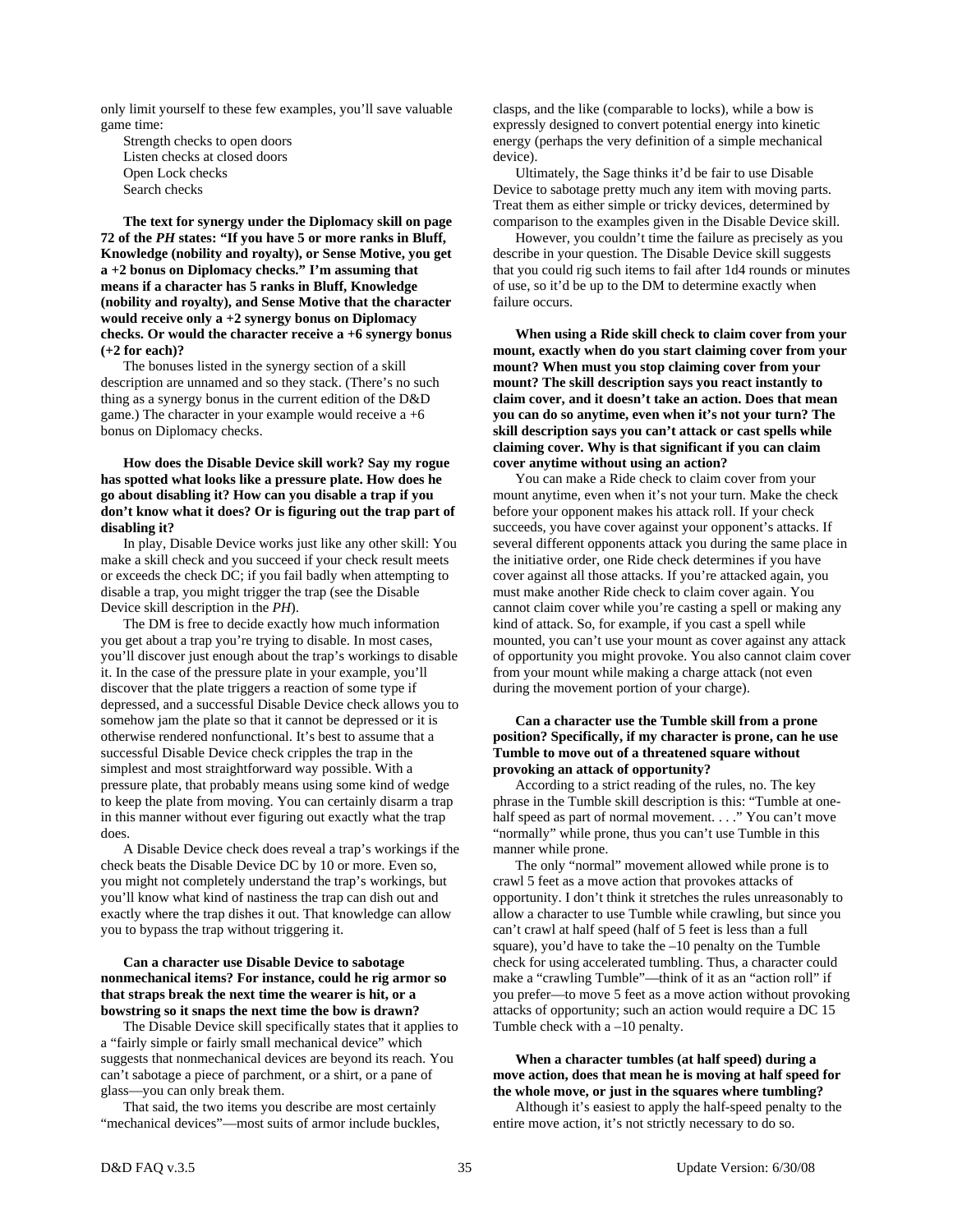If the player and DM can handle this additional level of complexity, it's perfectly okay to rule that you pay an extra movement cost only for each square that you use Tumble to exit without provoking an attack of opportunity (as well as for each square of an enemy's space that you enter using Tumble).

 For example, imagine Ember begins her turn 10 feet from an orc and wants to use Tumble to move through its space and end up 15 feet away on the opposite side.

- Her first square of movement wouldn't provoke attacks of opportunity (since she's not leaving a threatened square), so she doesn't use Tumble or move at half speed.
- Her second and third squares of movement take her through the orc's space, so these effectively cost twice normal (that is, they each cost 1 extra square of movement), and this movement requires a DC 25 Tumble check. (If you're using this system, it's much easier to think of tumbling as costing extra squares of movement rather than actually changing your speed.) Ember has now paid a total of 5 squares of movement (out of the 8 allotted to her for her speed of 40 feet).
- Assuming that check succeeds, Ember now moves from a threatened square (adjacent to the orc), which requires a DC 15 Tumble check and costs twice normal (or 1 extra square of movement). She's now paid a total of 7 squares of movement.
- Finally, Ember moves one last square, ending up 15 feet from the orc on the opposite side from where she began. She's not leaving a threatened square, so she doesn't use Tumble or pay any extra movement. Ember has paid for 8 squares (40 feet) of movement, and has covered a linear distance of 5 squares (25 feet).

#### **Can you tumble during a charge to avoid an attack of opportunity?**

 As per the rules on page 27 of the *RC*, you can tumble during a charge as long as you continue to meet all the other criteria for making the charge.

 **Does the benefit of jumping down (from the Jump skill) and the falling from Tumble stack?** 

 The Jump check and the Tumble check to avoid taking falling damage do stack. So if a character makes both, he/she would effectively reduce the distance fallen by 20 feet as far as damage is concerned.

 **In my campaign, a rogue (with the Tumble skill) who has been knocked prone uses it to instantly stand up again to move out of the way. When using the Tumble, does she incur an attack of opportunity? Is there a Tumble DC check needed to get out of the threatened area without incurring an attack of opportunity?** 

 A character can use Tumble to stand up without provoking an attack of opportunity only if they have an ability that allows them to do so. Back on Your Feet and Nimble Stand, skill tricks out of *CS*, are two ways a character can do this. Using either of these skill tricks does not require any Tumble check and does not provoke an attack of opportunity.

#### **Are the effects of tumbling and the effects of hindering terrain stacked? That is, if someone is tumbling in light forest (sparse forest, which has light undergrowth and the squares costs 2 points of movement, thus raising the Tumble DC by 2) does a square cost 4 points, or 2?**

Tumbling does not normally bypass the penalties caused by moving through rough terrain. So with this example, it would cost the rogue 4 points of movement to tumble through each square of rough terrain unless she wanted to take the –10 penalty to tumble at normal speed. In that case, the rogue would apply only the movement penalty of the rough terrain and use 2 points of movement for each square of rough terrain through which she tumbled.

#### **If a character has 5 ranks in the Tumble skill, he gains a benefit to AC when fighting defensively and in total defense. Is there any benefit when using the feat Combat Expertise?**

Tumble does not give any bonus to the Combat Expertise feat. However, keep in mind that the bonus from Combat Expertise stacks with the bonus from fighting defensively, which can be enhanced if you have 5 or more ranks in Tumble.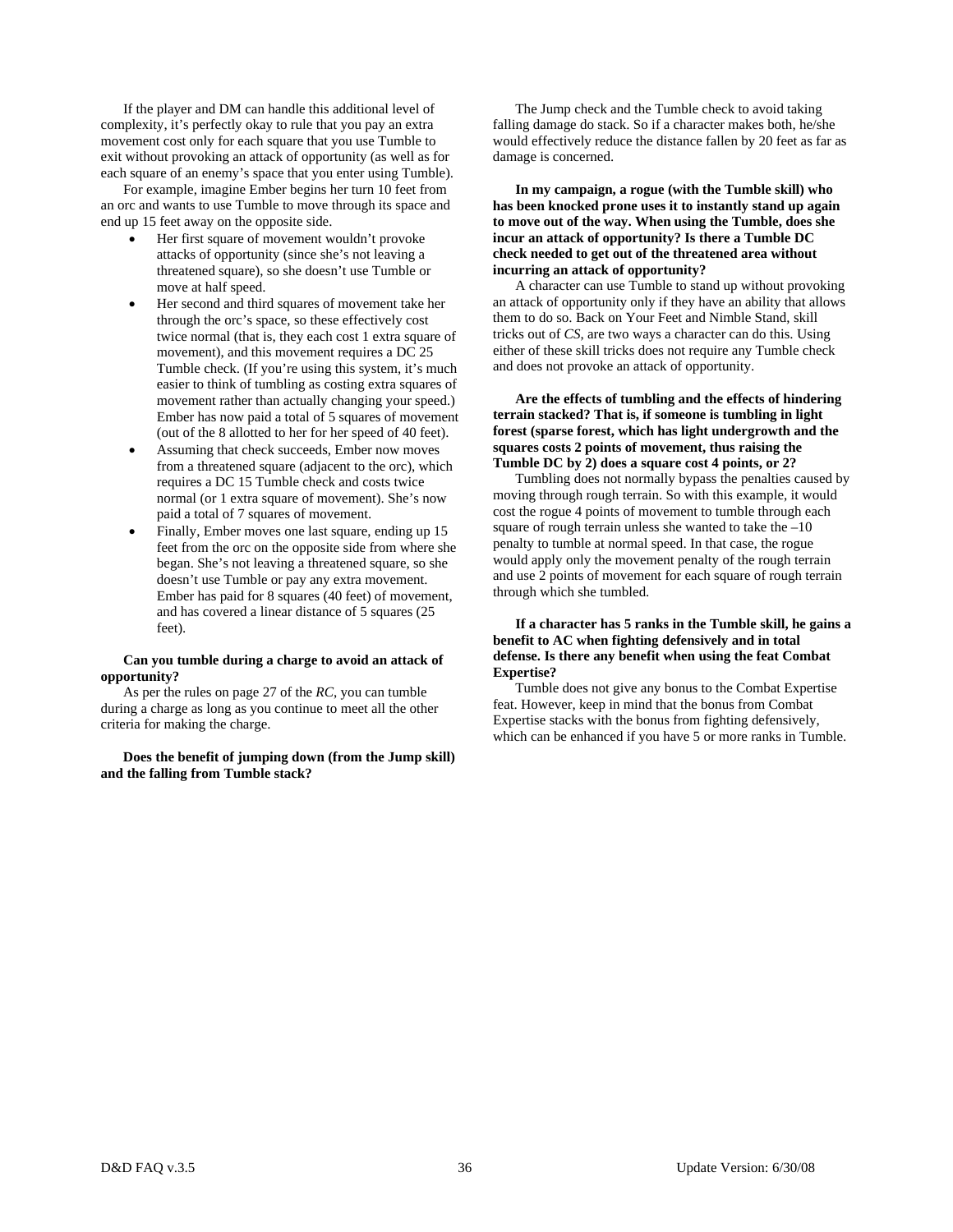# **Page 39 of** *BE* **it states that exalted feats are supernatural abilities and not extraordinary abilities like other feats. Does that mean that I lose the benefits from my exalted feats in an** *antimagic field***?**

 Correct. Unless specifically stated otherwise, the benefits granted by exalted feats are considered supernatural abilities and thus don't function in areas of antimagic.

 Some of the special abilities granted by the Vow of Poverty (and described under "Voluntary Poverty" on pages 29–31) are specifically described as extraordinary (such as the natural armor bonus gained at 8th level). These abilities are retained in areas of antimagic, even if other abilities from the same feat (or from other exalted feats) are not.

# **Can any of these feats (Psionic Shot, Psionic Fist, Psionic Weapon) be attached to powers or spells? For example touch spells/powers/effects? Ranged touch spells/powers/effects? If so, what type of damage is it?**

 In general, the rule of thumb for such things is that the most recent effect applied takes the place of any previous effect, unless specifically noted otherwise (such as the hunter of the dead's smite undead ability, which is specifically noted to work with his smite evil ability on the same swing). *But*, a DM might decide to allow two effects to work together if it seems reasonable for her game, even if not specifically noted.

# **Are psionic feats available to creatures with a power point reserve who can't manifest psionic powers (such as an élan fighter)?**

 Yes. Effectively, there are three ways of meeting the basic requirement of all psionic feats:

- Ability to manifest a psionic power;
- Ability to manifest a psi-like ability;
- A power point reserve.

A creature that meets at least one of those requirements can select psionic feats.

# **How does a reserve feat (***CM***) work with spontaneous casters since they could have a** *fireball* **as a known 3rd-level spell but they might use that spell slot for a different spell?**

 As long as the spontaneous caster knows an appropriate spell and has at least one unused spell slot of that spell's level or higher, he gains the full benefit of the reserve feat.

 A sorcerer with the Fiery Burst feat who knows *fireball* can use its primary benefit as long as he has at least one unused spell slot of 3rd level or higher.

# **The reserve feats (***CM***) allow you to use their ability as long as you have a spell of a particular type and minimum level prepared. So if I have a maximized** *fireball* **prepared, does that mean the Fiery Burst feat deals 6d6 damage since it is now in a 6th-level spell slot?**

 No. Even though a metamagic feat changes the level of the slot occupied by the spell, it doesn't actually change the spell's level (except for the Heighten Spell feat, or any other effect that specifically changes the spell's actual level). The reserve feats care about the spell's actual level, not the spell slot it occupies.

 **A sorcerer needs at least a full-round action to cast any spell modified by a metamagic feat. Does this mean the spell** 

#### **takes effect in the following round, or does it go off at the end of the round in which it is cast?**

 Despite the similarity in wording, a spell that requires a "full-round action" to cast (such as that required by a metamagic-affected sorcerer spell) isn't the same as a spell with a "1-round casting time" (such as that of a *summon monster* spell). The former takes your entire turn to complete, while the latter takes your entire turn as well as the time between the end of your turn and the start of your next turn.

 A full-round action, such as the run action or the withdraw action, requires an entire round to complete but ends on the same turn that it began (although you can split it between two consecutive turns, as described under the "Start/Complete Full-Round Action" entry on page 142 in the *PH*). Thus, a spell that requires a full-round action to cast is completed at the end of the caster's turn.

# **If a spontaneous spellcaster applies two metamagic feats to a spell does the casting time increase to 2 rounds?**

 Applying additional metamagic feats to a spell does not further increase the casting time of the spell. A sorcerer casting a still, silent *fireball* requires only a single full-round action to cast the spell.

# **Do Empower Spell and Maximize Spell affect d20 rolls made as part of a spell's effect (such as an attack roll or dispel check)?**

 No. Any attack roll, saving throw, skill check, dispel check, or any other d20 roll required to adjudicate a spell's success or failure is not considered a "variable, numeric effect" of the spell and thus is unaffected by feats such as Empower Spell or Maximize Spell.

# **Back in** *Dragon* **Magazine #308 you suggested that a sorcerer could make use of the Heighten Spell and Improved Counterspell feats to counter just about any spell. A sorcerer couldn't use any spell modified by metamagic as a counterspell, could he? A sorcerer needs a full-round action to cast such a spell, and you couldn't prepare such an action, could you?**

 The Sage didn't do his homework on that question and you caught him. A sorcerer needs at least a full-round action to cast any spell modified with a metamagic feat, and that makes the spell useless for counterspelling. As you point out, you can't ready a full-round action and you must ready a counterspell ahead of time.

 A sorcerer can work around this problem in a couple of ways. The Spell Preparation feat from the *FRCS* and the old *TB*  book let sorcerers and bards prepare spells and cast them with their normal casting time, even with metamagic feats applied. The Reactive Counterspell feat from *Mag* allows you to counter a spell without preparing an action. A sorcerer or bard using this feat can use Improved Counterspell and Heighten Spell to counter a spell, but need a full-round action to do so.

 **If my wizard applies Energy Admixture (***CAr,* **page 78) and Maximize Spell to the same spell, does he get a spell that deals double its maximized damage (maximum normal damage in two different energy types)? If he also applied the Twin Spell feat (***CAr,* **page 84) to the same spell would it duplicate the entire effect?**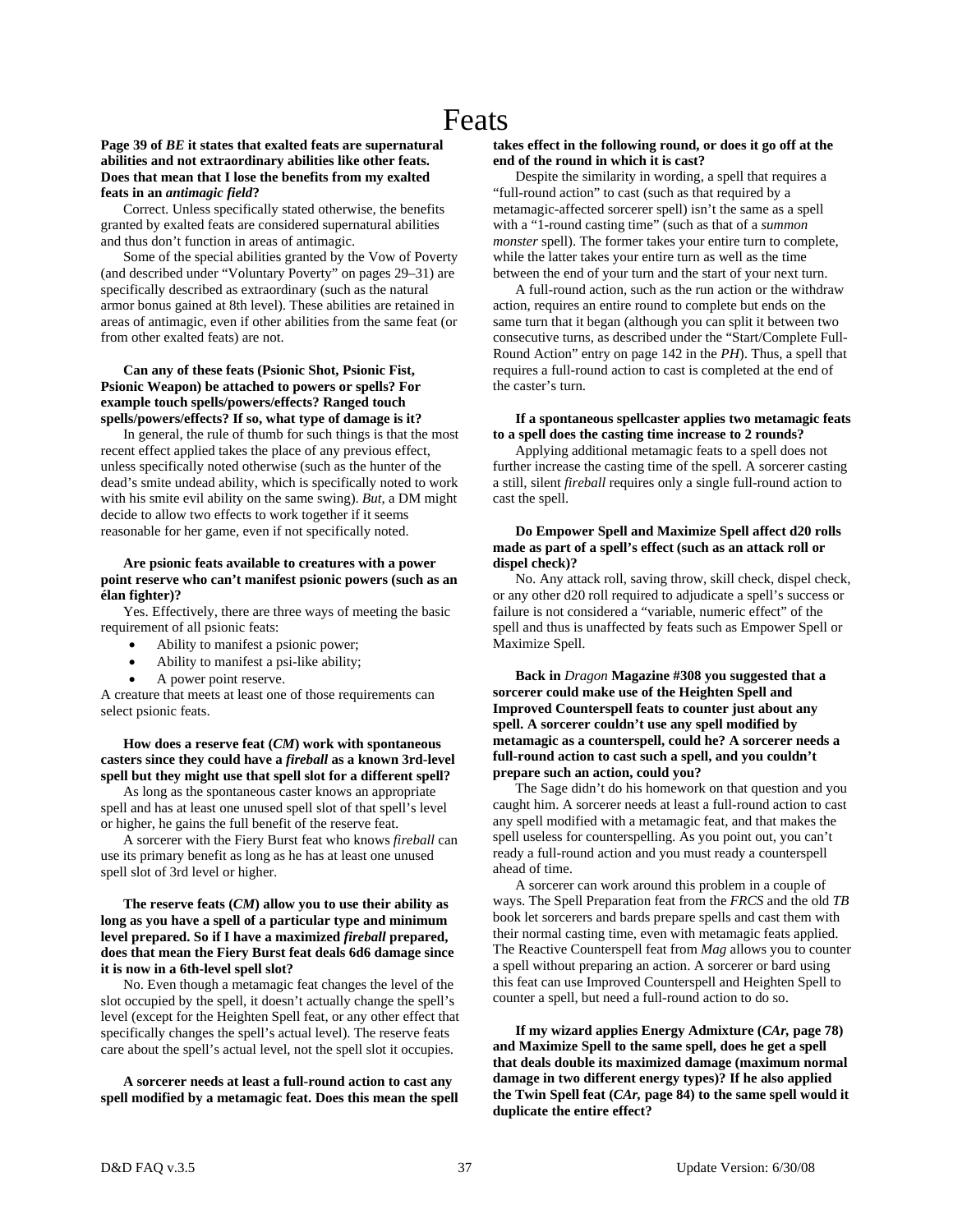Yes and yes. Assuming your character can cast 13th-level spells—the slot required by a 2nd-level spell affected by these metamagic feats—a *scorching ray* so affected would create two sets of three rays each, with each ray dealing 24 points of fire damage (4d6, maximized) and 24 points of a second energy type (as appropriate for your Energy Substitution feat), for a grand total of 288 points of damage . . . assuming all six rays hit their target.

# **Can I use my normal 3rd-level** *fireball* **to counterspell a**  *fireball* **spell to which the caster applied a metamagic feat, or would I need to use a version of the spell with the same metamagic feats applied to it?**

 Your normal *fireball* works just fine to counter a metamagic-affected *fireball* (and vice versa). As stated on page 170 of the *PH,* metamagic feats "are not taken into account when determining whether a spell can be countered."

 This also applies when using the Improved Counterspell feat (*PH* 95): Only each spell's original level is used when determining the success of the counterspell attempt. A heightened, maximized *fireball* still counts only as a 3rd-level spell (both for the caster and the counterspelling character).

# **Can I counterspell a quickened spell? What if I use the Reactive Counterspell feat (***PG* **42)?**

 Yes. A quickened spell isn't any more difficult to identify than a normal spell, despite its reduced casting time. As long as you've readied an action to counterspell (or you have the Reactive Counterspell feat, which allows you to counterspell without having readied an action), you can counterspell a quickened spell as normal.

# **Can a warlock apply Empower Spell-Like Ability or Quicken Spell-Like Ability (***MM* **303–304) to his** *eldritch blast***? What level would he have to be to do so?**

 Thanks to the official errata for *CAr* (which established that an *eldritch blast* is "the equivalent of a 1st-level spell"), the answer to this question is yes.

 The chart on page 304 of the *MM* describes the caster level required to empower or quicken a spell-like ability. A warlock needs to have a caster level of 6th to empower his *eldritch blast,* or a caster level of 10th to quicken it.

 If the warlock applies an *eldritch essence* or *blast shape* invocation to his *eldritch blast,* the blast's level equivalent (and thus the required caster level) increases. Empowering an *eldritch cone* (the equivalent of a 5th-level spell) requires the warlock to be 14th level, while quickening a *frightful blast* (the equivalent of a 2nd-level spell) requires a 12th-level warlock.

# **I noticed that the Ability Focus feat in** *SS* **is listed as a general feat instead of a monstrous feat. To me, that implies that some class abilities are considered special attacks. Which qualify, if this isn't a typo?**

 You can use the Ability Focus feat with pretty much anything that you can use to hurt or hinder a foe and that allows a saving throw. A short list includes the monk's stunning attack, the assassin's death attack, and the bard's fascinate ability. Things that don't allow saving throws, such as sneak attacks, aren't affected.

 **If a warlock selects Ability Focus (***MM* **303) and chooses for it to affect his** *eldritch blast,* **does it still apply when he uses a** *blast shape* **or** *eldritch essence* **invocation?** 

 Yes. Whether the warlock is using a *frightful blast,* an *eldritch cone,* or an *utterdark eldritch doom,* Ability Focus (eldritch blast) increases the save DC by  $+2$ .

## **Does the Ability Focus feat (***MM* **303) apply to spell-like abilities?**

 Yes, although each selection of the feat applies only to a single spell-like ability. A dretch could select Ability Focus (*scare*) or Ability Focus (*stinking cloud*).

#### **Can a character with Acrobatic Strike (***PH2* **71) claim the +4 bonus against multiple targets in the same round if she uses Tumble to avoid attacks of opportunity from more than one enemy?**

 Yes, as long as the attack roll takes place before the end of your current turn.

 For example, a dervish (*CW* 26) could gain the +4 bonus on attack rolls against each enemy that she attacked during a dervish dance, as long as she had successfully used Tumble to avoid attacks of opportunity from that enemy during that turn.

# **Can a character with the Adaptive Flanker feat (***PH2* **73) and a spiked chain flank an enemy all by himself (since he can choose to count as occupying the square opposite the enemy as well as his own square)?**

 No. This feat doesn't let you get around the basic rule of flanking, which is that you need an ally to accomplish it—it just lets you pretend to occupy an extra space when figuring out if you're actually flanking an enemy with your ally.

# **If a character uses the Adaptive Style feat (***ToB* **28) after he has expended some of his readied maneuvers, does he choose new readied maneuvers equal to the maximum number he can ready, or equal to the number he hasn't yet expended?**

 Using the Adaptive Style feat completely resets the character's readied maneuvers, making them all available for use. If you're a crusader, you also reset your granted maneuvers.

# **Can epic-level characters benefit from the Ancestral Relic feat (***BE***), and if so, what is the maximum relic value for such characters?**

 Since the rules are silent on the issue, extending the chart beyond 20th level would be purely up to the DM. As long as you're playing epic-level characters, though, the Sage sees no harm in allowing the character to continue to benefit from this feat.

 As far as the maximum relic value goes, note that this value is exactly one-half the expected character wealth for that level. Thus, if one were to extend the chart beyond 20th level, the Sage would advise continuing that progression by consulting "Creating Characters Above 20th Level" on page 209 of the *DMG*. For example, a 21st-level PC with the feat should have a maximum relic value equal to one-half of 975,000 gp, or 487,500 gp.

# **If a character with Arcane Thesis (***PH2* **74) applies multiple metamagic feats to the chosen spell, is the spell's slot reduced by one level, or by one level per metamagic feat applied?**

 Arcane Thesis reduces the total spell level of a metamagicaffected spell by one, regardless of the number of metamagic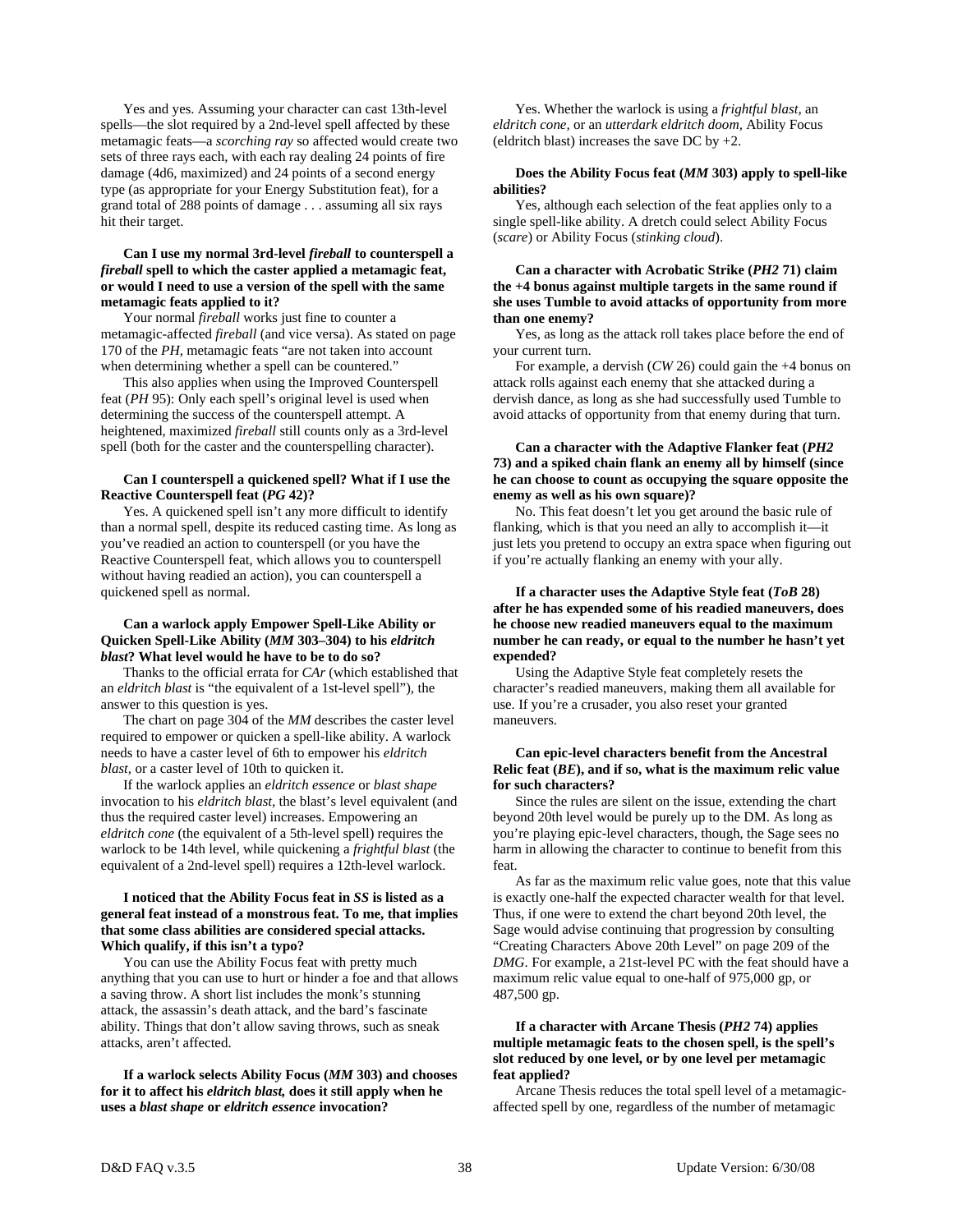feats applied. An empowered (+2 levels), still (+1 level), silent (+1 level) *fireball* would be 6th level.

 **Can the Arcane Thesis feat (***PH2* **74) reduce a spell's level below the normal level for the spell?**  No.

 **If I have the Arcane Thesis feat for the** *fireball* **spell and memorize it using Energy Substitution (cold), what level spell slot does the "***frostball***" use?** 

 The intent is to make adding metamagic feats to your favorite spell easier, not to reduce the level of the spell. In the Sage's opinion, the Arcane Thesis feat will not allow you to reduce the spell slot for a spell lower then the spell's level. So the "*frostball*" discussed above would still use a 3rd-level spell slot.

#### **What effect does the Augment Healing feat (***CD* **79) have on** *lesser vigor* **(***CD* **186) and similar spells?**

 Augment Healing adds twice the spell's level to the total healing it provides. The simplest method is to have the spell apply the extra healing to the first round of fast healing. Thus, *lesser vigor* (a 1st-level spell) would cure an extra 2 hp of damage in the first round, for a total of 3 hit points. Each round thereafter it would heal the normal 1 hp of damage. *Mass lesser vigor* (a 3rd-level spell) would cure an extra 6 hp of damage to each target in the first round (for a total of 7 hit points), and would heal 1 hp of damage each round thereafter as normal.

# **Can you use the Chain Spell metamagic feat on a spell with the ray effect type?**

 To use the Chain Spell metamagic feat, the spell you are applying it to must have a target entry in its spell description. Most rays do not have a target entry and cannot have the feat applied to them.

# **The Cleave feat states that the extra attack is "at the same bonus as the attack that dropped the previous creature." Does this really mean that all bonuses and penalties on the first attack roll—aid another, smite evil, flanking, true strike, and so on—apply to the second?**

 The "bonus" referred to by Cleave means "base attack bonus," not "total bonus." If a 6th-level fighter drops a foe with his second attack, he makes the extra attack using his base attack bonus –5 (the same "bonus" as he used for his second attack).

 If you aren't flanking the new foe, it's absurd to claim that you'd get a +2 bonus on the attack roll just because you were flanking the dropped foe. Any lasting bonuses or penalties such as from the *bless* spell, a high or low Strength score, being fatigued, or the like—apply to the extra attack just as they would to any other attack you make.

# **When a character with 0 hp and the Cleave feat drops a foe with an attack, does he drop to –1 hp before or after he makes the extra attack? What if he has Great Cleave?**

 The extra attack granted by the Cleave feat counts as part of the same action used to drop the foe. Therefore, the character can make the extra attack before he drops to –1 hp. If this extra attack also drops a foe and the character has Great Cleave, the additional extra attack is still part of the same action and can be made before the character drops to –1 hp.

## **If an attack of opportunity drops a foe, can the attacker then make a follow-up Cleave attack?**

 Yes. The Cleave feat doesn't say anything about the attack that triggers it having to be made on the attacker's turn.

 **The Clinging Breath feat (***Dr* **67) states it can be applied multiple times to the same breath weapon, and each time it increases the duration of the breath by 1 round. How does this affect the time until the dragon breathes again? Does the dragon have to take the feat more than once for this to work?** 

 A dragon with Clinging Breath can choose for its breath weapon to cling for 1 or more rounds after it is used. This number must be chosen at the time the breath weapon is used. Each round of clinging damage adds +1 to the number of rounds the dragon must wait before using the breath weapon again. For example, a dragon that chose for its breath weapon to cling for 3 rounds would roll 1d4+3 to determine the number of rounds it must wait before breathing again.

 The dragon need not take the feat more than once to add more than 1 round of clinging damage. In fact, it's not possible to take the feat more than once (a standard rule for feats unless stated otherwise).

 **When fighting with two weapons, does the Combat Expertise feat apply to both weapons individually or together? For example, do I take a –2 on attack rolls for both weapons to add +2 Armor Class? Or do I take –2 on attack rolls for both weapons for a +4 bonus to Armor Class?** 

 You get the AC bonus once. The attack penalty applies to all attacks you make until your next turn. If you use two weapons to make extra attacks, the penalty applies to the attacks from both weapons. It also applies to any attacks of opportunity you make before your next turn.

# **When using Combat Expertise or Power Attack, does the penalty you take also apply to opposed attack rolls (such as when you are involved in a disarm or sunder attempt)? What about on grapple checks?**

 Yes and no. Anything described as an attack roll (even an opposed attack roll) can be affected by Combat Expertise or Power Attack. A grapple check isn't an attack roll, so you can't use Combat Expertise or Power Attack in conjunction with it.

# **Does the Deadeye Shot feat (***PH2* **78) trigger when a particular ally's strike is successful or when any ally's strike versus the named enemy is successful? If the ally misses his attack, does the enemy use its normal AC?**

 Your readied ranged attack is triggered by any ally striking the particular target.

 If the ally misses the attack, your readied ranged attack is not triggered. Since you're not making the ranged attack, the target's AC against that attack is moot.

 **Deflect Arrows requires that you be "aware" of the attack. What qualifies as "aware?" Hearing the attack? Hearing and pinpointing the attack? (And what's the DC to Listen for a twanging bowstring?) Seeing the arrow just as it leaves an invisible attacker's possession or just as it exits an area of total darkness?** 

 In general, any time you see the phrase "aware of the attack" it simply means you must not be flat-footed against the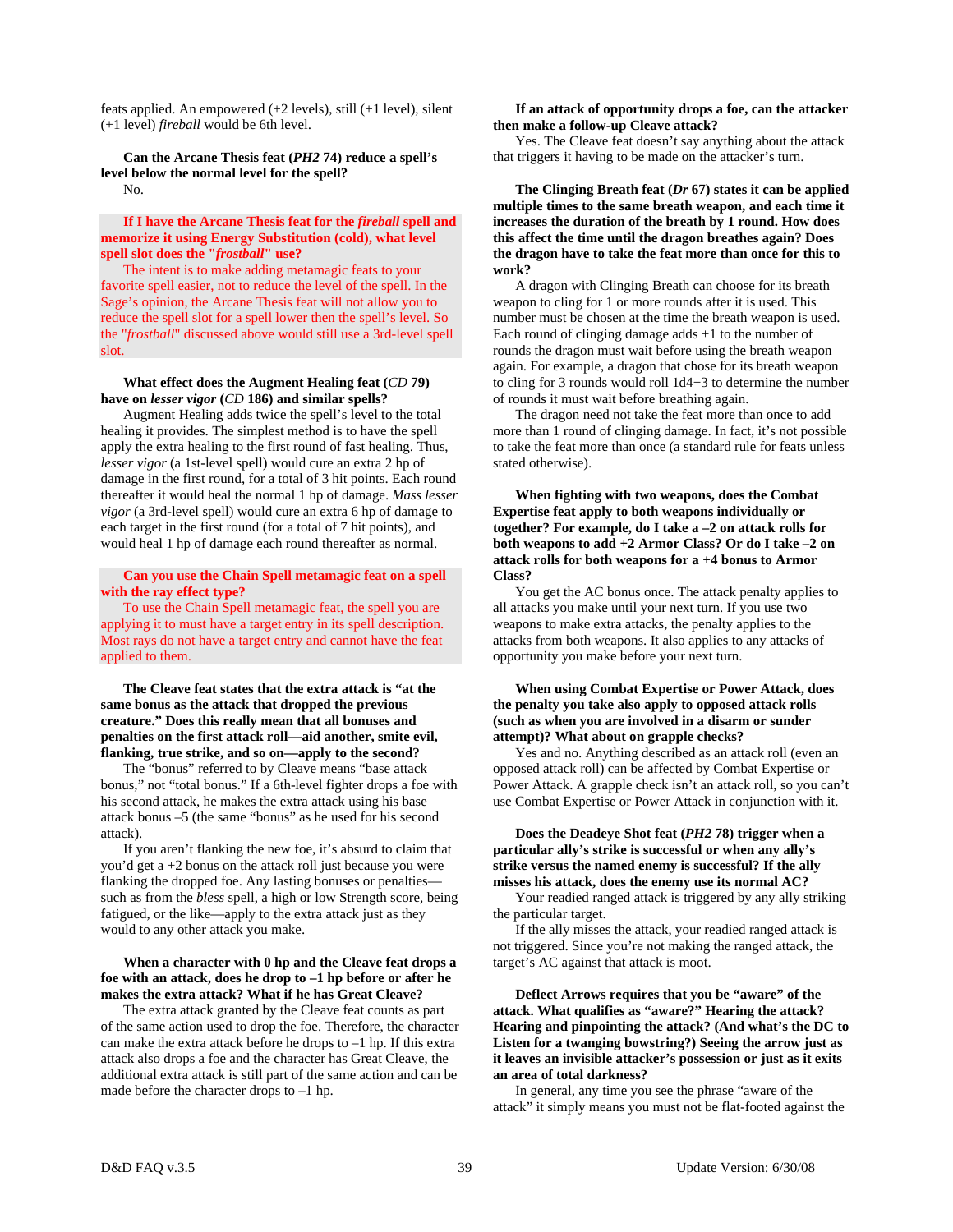attack. Hearing an invisible bowstring isn't enough if you can't see the attacker.

 In the case of Deflect Arrows, the phrase is redundant (since it's followed by "and not flat-footed").

# **Can a cleric with Divine Metamagic feat apply a metamagic effect to a spell whose level would ordinarily be too high to gain the metamagic effect from his metamagic feat?**

 Yes—applying a metamagic effect in this manner has no effect on the spell's level. For example, a 9th-level cleric with Divine Metamagic (Empower Spell) could spend four turn/rebuke undead attempts to empower a flame strike spell, even though empowered *flame strike* would normally require an 8th-level spell slot to cast.

# **Can the turning abilities granted by the Air, Earth, Fire, Plant, and Water domains be used to power Divine Metamagic (***CD* **80) or other divine feats?**

 No. Unless stated otherwise, a divine feat requires (and can be powered only by) the ability to turn or rebuke undead. Some feats (such as Elemental Smiting, *CD* 81) use elemental turning (rather than undead turning); these are specific exceptions to the general rule.

# **Can you use the Divine Metamagic feat to create a scroll or wand with the metamagic effect without changing the spell level? If so, how much would it cost to make?**

 You can use Divine Metamagic in item creation; the cost to create the item is just as if you used the regular metamagic feat. For instance, using your Divine Metamagic feat to create a *scroll of empowered flame strike* costs as much as a scroll of a 7th-level spell (which is what an empowered *flame strike* is). The act of creating the scroll or wand expends three daily uses of your turn/rebuke undead ability, just as if you had cast the empowered *flame strike spell* using Divine Metamagic, but you don't have to expend a 7th-level spell slot (only the normal, 5th-level *flame strike*).

## **Do you need to have the specific metamagic feat you wish to apply to a spell to use the Divine Metamagic feat? For example, to quicken a spell with Divine Metamagic do you need to have the Quicken Spell feat?**

 Yes. This was clarified by the official errata to *CD* published in September, 2004, (new text underlined): "When you take this feat, choose a metamagic feat that you have. This feat applies only to that metamagic feat." You can find all official errata at <www.wizards.com/dnd>.

#### **Does the ability to spontaneously cast domain spells granted by the Domain Spontaneity feat (***CD***) fulfill the spell requirement of the reserve feats from** *CM***?**

 Not technically. Since you don't have a list of spells known, only a list of spells prepared and the ability to cast some spells spontaneously, having the ability to spontaneously cast domain spells that fulfill the requirements for reserve feats does not fulfill the reserve feat requirements.

 That said, there's probably no harm in allowing it, and an unflinching DM confident in his ability to challenge you at every turn can have no problem hand-waving the technicality away.

 **When you create an astral construct using an Ectopic Form feat (***Complete Psionic* **50), does this replace the** 

#### **normal menu choices allowed when creating an astral construct?**

 Yes. For example, a character with Ectopic Form (Agile Loper) can use the astral construct power either to create an agile loper astral construct, which uses the base astral construct statistics adjusted as listed for the agile loper entry of that level, or to create a normal astral construct (selecting options from the menus as appropriate).

## **Can I use the Expanded Knowledge feat (***XPH* **46) to select a power from another class's list if it's also on my class's list at a different level?**

 Yes. You'd manifest the power at the selected level, not the normal level for your class. For example, if a 5th-level psion used Expanded Knowledge to select *body adjustment* from the 2nd-level list of psychic warrior powers, he'd manifest it as a 2nd-level power, paying 3 power points to do so.

#### **The** *vigor* **series of spells (***CD***) raise an interesting question. Does the built-in maximum duration of each spell limitation override the effect of the Extend Spell feat?**

 Yes. Extend Spell still increases the spell's duration, but only up to the spell's listed maximum duration. Use either the normal maximum duration or the doubled duration, whichever is less. If a 7th-level druid used Extend Spell on her *vigor* spell, the duration could not increase beyond 25 rounds.

#### **Can you take spells from spell lists other than your own with the Extra Spell feat (***CAr* **79)?**

 The Extra Spell feat allows you to choose a new spell, but it does not remove the restrictions of how you would normally pick your spells—so they must be picked from your own spell list.

# **Can you use** *sanctum* **to pick a higher level spell than normal with the Extra Spell feat?**

 No, you would need to use your class's spellcasting progression when picking the new spell learned via the Extra Spell feat, not including the benefit of the *sanctum* spell or similar effects.

# **Page 282 of the** *DMG* **says an item that requires a specific class or alignment to use cuts the cost of the item by 30%. The Extraordinary Artisan feat (***ECS* **53) says when determining the cost when creating an item, reduce the base price by 25%. Do these reductions stack?**

 Effectively, yes. Extraordinary Artisan cares only about the actual base price of the item, however the DM has determined it. It doesn't care how that value was determined.

 If the DM determined that a new magic item would normally have a price of 10,000 gp, but that by adding a restriction on its use its appropriate price dropped to 7,000 gp, a character would normally have to spend 3,500 gp of raw materials in order to create that item. A character with Extraordinary Artisan would spend raw materials as if the base price were 25% lower than 7,000 gp (or 5,250 gp), which would result in only 2,625 gp of raw material cost.

 Remember that the *DMG* only provides pricing guidelines, not strict rules. The sidebar on page 282 suggests a few rough adjustments that might help in finding an appropriate price, but whenever you create a new magic item, be sure its price is reasonable based on comparison to other magic items of similar power level and utility. The DM is strongly encouraged to adjust the price of any player-created magic item to ensure that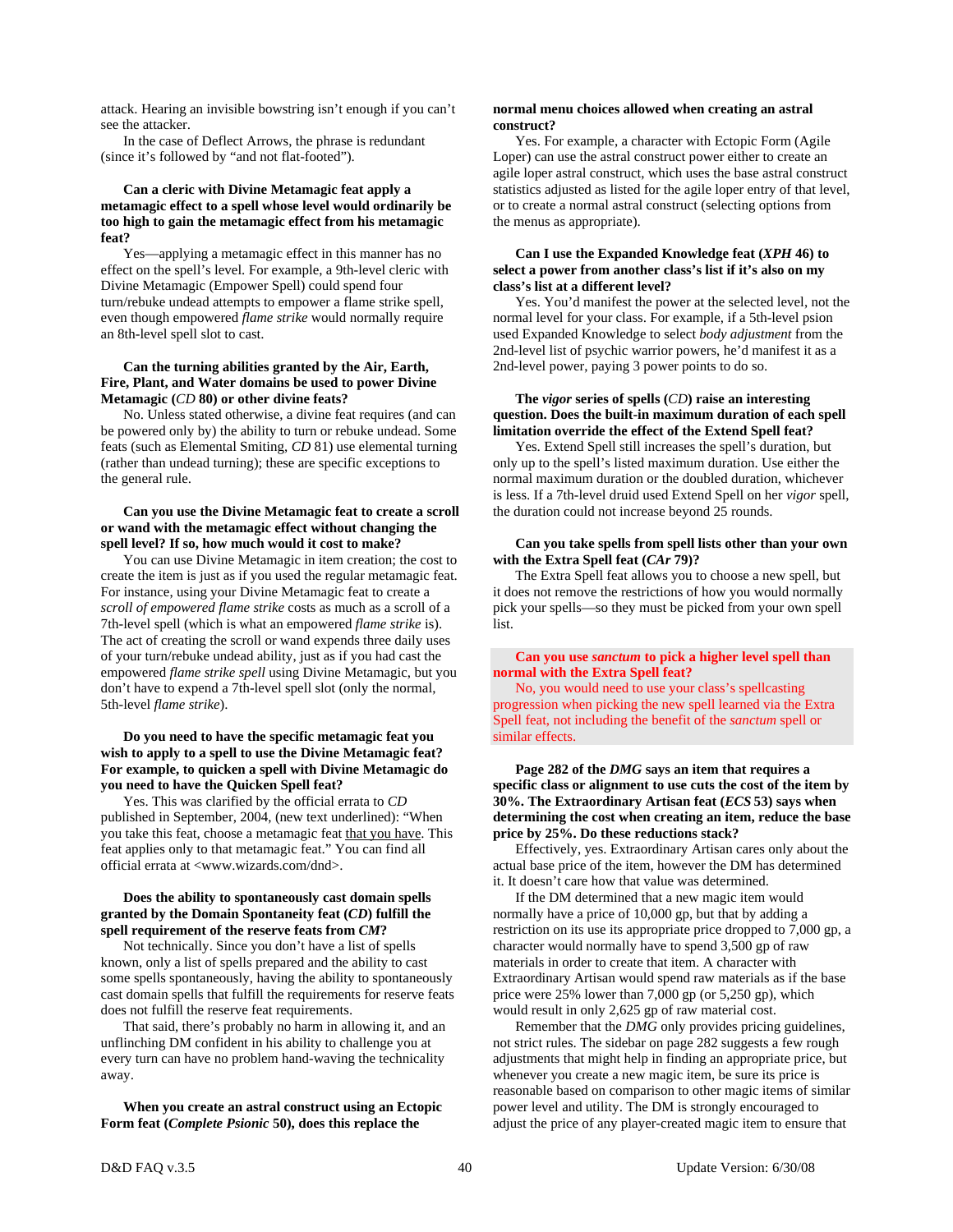it is appropriate for the campaign. This is particularly true of player-created items with a restriction on who can use them, since that restriction often isn't significant in play. (Creating a magic rod that works only for good-aligned characters doesn't really prevent it from being passed around in the party as needed, so it probably shouldn't result in much—if any—price reduction.)

# **If I use a reach weapon to strike someone who has activated the Fiery Ki Defense feat (***PH2* **79), do I still take the 1d6 points of fire damage?**

 Yes. While this feat's effect is similar in many ways to *fire shield,* it does not include that specific exception.

 **Does using the Fiery Ki Defense feat (***PH2,* **79) also activate the Fiery Fist feat (***PH2* **79), since your entire body is covered in flames, including hands and feet?** 

No. Each feat must be activated separately.

## **The Holy Ki Strike feat (***BE* **44) lists "Ki strike (holy)" as a prerequisite, but that ability doesn't exist in the book. Is that a typo or is it in a different book?**

 This looks like an error, since no such ability exists. Sanctify Ki Strike (page 46), a prerequisite for Holy Ki Strike, lists "Ki strike (lawful)" as a prerequisite. This suggests that Holy Ki Strike's prerequisite should be the same. While no official errata for *BE* exists, this seems like a reasonable conclusion for DMs who use the feat.

 **The Improved Manyshot feat appears to have absolutely no benefit over Manyshot, and I need clarification. Manyshot has a maximum of four arrows at base attack +16 and higher. Improved Manyshot limits the number of arrows only by your base attack bonus: two arrows plus one arrow for every 5 points of base attack bonus above +6. Page 6 of the** *EL* **says base attack bonus does not increase after level 20. That means the maximum base attack bonus any character could possibly have is +20. With a +20 base attack bonus, Improved Manyshot is still limited to four arrows.** 

 Your epic attack bonus improves your base attack bonus for all purposes except your number of attacks with the full attack action. Add your base attack bonus and your epic attack bonus when using Improved Manyshot. If, for example, you have a base attack bonus of +20 and an epic attack bonus of +10, you can shoot six arrows as a standard action.

# **If an ultimate magus (***CM***) with the ability to cast 9thlevel spells as both a wizard and a sorcerer takes the Improved Spell Capacity feat (***EL***), does he gain a 10thlevel spell slot as a wizard, as a sorcerer, or in both classes?**

 The Improved Spell Capacity feat applies to only a single class. You'd choose to improve either your wizard spellcasting or your sorcerer spellcasting with each selection of the feat.

# **If I use Mighty Throw (***ToB* **73) or another maneuver that allows me to trip a foe, does the Improved Trip feat grant me an extra attack against that opponent?**

 Yes. The Improved Trip feat applies any time you trip a foe in melee combat, even if that trip comes from a special power.

 **Is the force attack produced by the Invisible Needle reserve feat (***CM***) actually invisible? If so, does that mean the target is flat-footed and the attack gains a +2 bonus on** 

# **the attack roll? Nothing in the feat's description indicates this, but the name of the feat suggests it.**

 The feat description is unclear as to the precise visual effect accompanying its primary benefit, so on that topic you're free to decide either way. Regardless of your decision on the visual effect, however, the force attack doesn't gain any benefits of invisibility (unless the attacker himself is invisible, of course). The visibility or invisibility of a magical effect doesn't have any bearing on whether the defender is flat-footed. A visible attacker who casts a spell without a visible effect doesn't render his target flat-footed.

 Note: For a discussion of the visual effects of spells, you might consult the *Design & Development* website article: Proud Nails Feedback.

# **Can a monk take Improved Natural Attack (***MM* **304) to improve his unarmed strike?**

 Yes. As stated on page 41 of the *PH,* a monk's unarmed strike "is treated as both a manufactured weapon and a natural weapon for the purpose of spells and effects that enhance or improve either" which includes feats such as Improved Natural Attack.

 Barring multiclassing, the earliest a monk could take this feat would be at 6th level (due to the base attack bonus prerequisite), at which point her unarmed strike damage would improve from 1d8 to 2d6 (which represents an average increase of +2.5 points of damage). The same monk at 20th level would deal 4d8 points of damage with her unarmed strike.

 **Suppose a character with the Improved Trip feat uses the Bluff skill to successfully feint in combat and uses his next melee attack to trip the duped opponent. It seems clear that the character ignores that opponent's Dexterity bonus to Armor Class for the touch attack to initiate the trip. Assuming that the trip attempt is successful, Improved Trip provides an additional attack as if the character hadn't used her attack for the trip attempt. Does this mean that the character continues to ignore the tripped opponent's Dexterity bonus to Armor Class for the additional attack granted by Improved Trip feat? How do other "next attack only" effects (like the true strike spell) work with the Improved Trip feat?** 

 In each case, the initial attack in trip attempt is the "next attack," not the extra attack that you get from the Improved Trip feat. That is, if you've made a successful feint, your foe is denied any Dexterity bonus to Armor Class when you make the initial melee touch attack to start your trip attempt, but not when you attack him after a successful trip. Likewise, if you use the true strike spell, the +20 attack bonus applies to the touch attack, not to the free attack.

 The Improved Trip feat description says that you get an extra attack after a successful trip attempt "as though you hadn't used your attack for the trip attempt." That, however, is just a shorthand way of explaining what part of your normal attack routine you use for the extra attack; it's not meant to imply that you enter some kind of strange time warp when you make trip attacks.

# **Both** *CAr* **and** *PG* **include a feat named Innate Spell, but the prerequisites and uses per day differ. Which version is correct?**

 Unless stated otherwise, any time that a rule appears in two different sourcebooks (other than the *PH, DMG,* and *MM*), the most current sourcebook is considered correct and all previous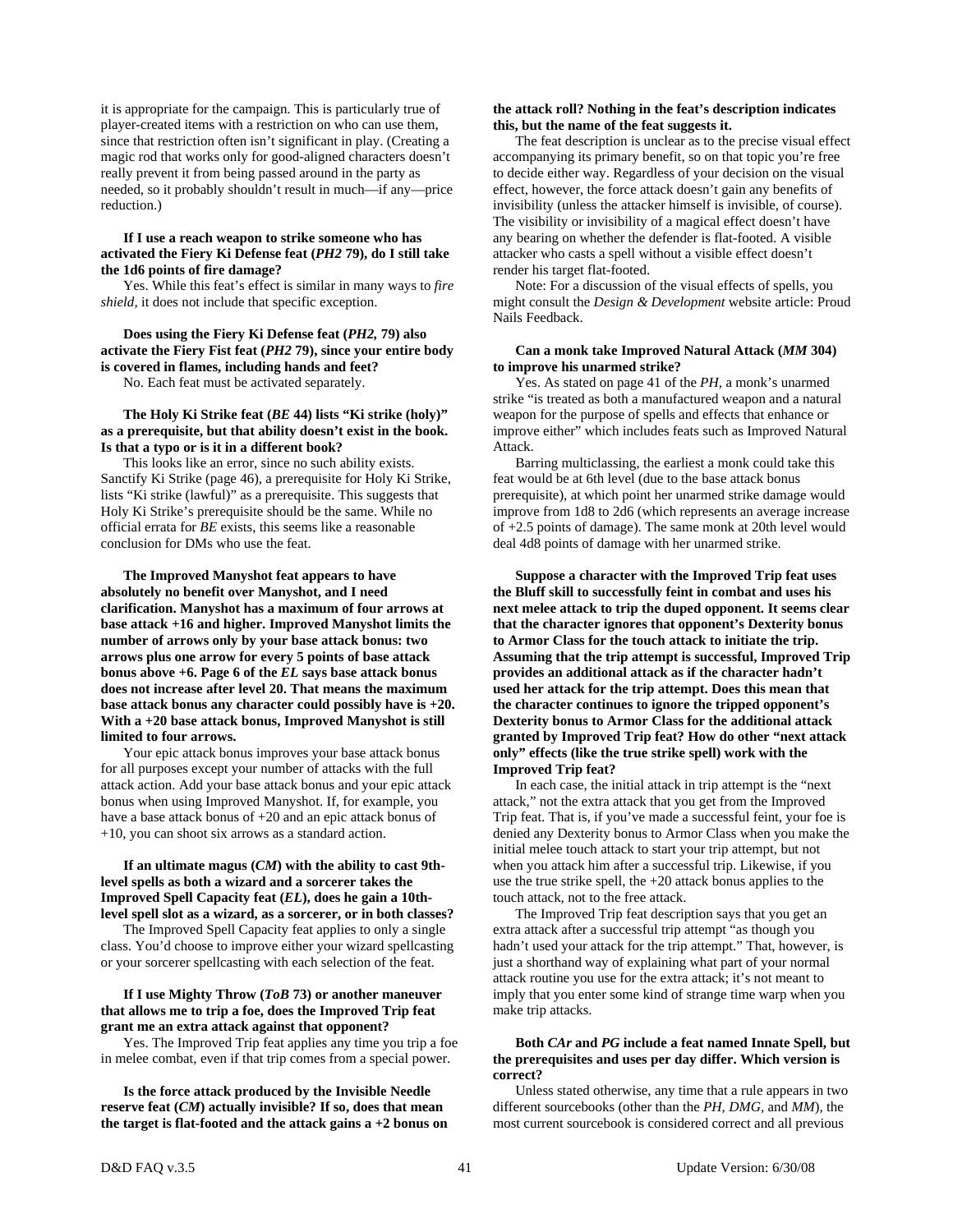sources are superseded. A book's credits page lists its publication date (typically near the bottom of the page).

 In this case, *CAr* (published in November 2004) supersedes *PG* (published in March 2004), and thus its version of Innate Spell should be considered the official version.

# **Can I apply the Innate Spell feat to a spell improved by another metamagic feat?**

 No. Innate Spell applies only to actual spells, not to spells affected by metamagic feats and the like. Just because you're capable of applying, say, the Empower Spell feat to a *fireball* spell, that doesn't make "empowered *fireball*" a spell. The spell is still "*fireball*" and thus Innate Spell applies only to the normal version of that spell.

# **If a character uses the Linked Power feat (***Complete Psionic* **63) to manifest powers from two different classes, which manifester level should he use to determine the maximum number of power points he can spend?**

 Use your highest manifester level as the maximum total of power points you can spend on the linked powers. Of course, each power still uses the manifester level from that class as its limit.

 **When do I activate Mad Foam Rager (***PH2* **80)—before or after I know the effect that I'm delaying?** 

 After. Effectively, activating the feat "interrupts" the effect, delaying it until the end of your next turn.

# **Does activating Mad Foam Rager (***PH2* **80) allow me to delay rolling a saving throw (which might let me activate some effect that grants a bonus on the save)?**

 No. The feat doesn't delay the save, just the effect of the save's success or failure.

 If an enemy cleric casts *sound burst* next to you, you'd roll the save normally, then choose whether or not to activate Mad Foam Rager to delay the effect of the spell until the end of your next turn.

 **The Mage Slayer feat (***CAr,* **page 81) states that acquiring this feat drops your caster level by 4. Is this only for arcane caster levels or also for divine caster levels? If it also applies to divine caster levels, why? Why would a paladin or cleric be less in tune with his or her deity by being better at attacking arcane spellcasters?** 

 The drawback of the Mage Slayer feat applies to the caster level for all spells, both arcane and divine (and to spell-like abilities). Despite the feat's name, the benefits apply against both arcane and divine spellcasters—this feat isn't specifically intended for use by divine casters against arcane casters.

 **One of the players in a campaign that I run took the Manyshot feat from the** *EL.* **His character gets three attacks if he takes the full attack action, from a base attack bonus of +6/+1 and the Rapid Shot feat. He claims that with Manyshot he can fire six arrows as a full-round action. I say he can't, since the feat applies only to standard actions. I think that the feat allows him to fire two shots during a standard action as opposed to the usual single shot that is allowed. Does Manyshot apply to full attack as well as standard actions? I would greatly appreciate it if you could shed some light on the situation.** 

 You're right about Manyshot. It allows the character to shoot two or more arrows as a standard action. It does not allow the character to fire two or more arrows in place of a single attack. Standard actions can't be combined with full attacks, nor are they part of a full attack.

The example character has a base attack bonus of  $+6$ ; with the Rapid Shot and Manyshot feats, the character has the following options:

Fire one arrow as a standard action (at  $+6$ ).

Fire two arrows as a standard action (at  $+2$ —the second printing of the *EL* says the penalty for Manyshot is –4, not –2 as stated in the first printing).

• Fire two arrows as a full-round action  $(+6/+1)$ .

Fire three arrows as a full-round action  $(+4/4/4)$ , with Rapid Shot)

#### **What is considered as "precision-based damage" for the purpose of the Manyshot feat?**

 Unfortunately, "precision-based" isn't a term defined in the rules, so this answer relies on extrapolation from the example given in the feat's description (sneak attack damage).

 Comparing the language of sneak attack with the language of various other special abilities that increase damage, two abilities stand out as being extremely similar: skirmish and sudden strike (appearing in the scout and ninja classes, respectively, from *CAd*). All three abilities require the attacker to strike a "vital spot." More importantly, they rely on some level of precise visual perception of the target: both sneak attack and sudden strike don't apply if the target has concealment, and skirmish says that you "must be able to see the target well enough to pick out a vital spot."

Whenever extrapolating in this manner, it's best to err on the side of being conservative. When in doubt, the answer should be "no, this doesn't count as precision-based damage."

#### **Can an Order of the Bow initiate (***CW* **68) use Manyshot (***PH* **97) in conjunction with his ranged precision class feature?**

 No. Both of these options require a standard action to use, and thus can't be used in conjunction with one another.

# **When you use Manyshot, does your Strength bonus from a mighty composite bow apply to each arrow's damage?**

Yes, as would the enhancement bonus from a magic bow.

#### **Can you use Manyshot with a sneak attack? If so, do all the arrows deal sneak attack damage?**

 You can sneak attack with Manyshot. If you do, only one arrow in the volley deals sneak attack damage.

#### **Does the bonus from Melee Weapon Mastery (***PH2* **81) stack with bonuses from Weapon Focus and Weapon Specialization?**

 Yes. A character with Weapon Focus (longsword), Weapon Specialization (longsword), and Melee Weapon Mastery (slashing) would have  $a +3$  bonus on attack rolls and  $a +4$ bonus on damage rolls with longswords, and a +2 bonus on attack and damage rolls with all other slashing weapons.

 **If a weapon deals two different types of damage (such as a dagger), could I take Melee Weapon Mastery (***PH2* **81) for both types of damage? And if I did, would both bonuses apply when using a weapon that dealt both of those types of damage simultaneously (such as a morningstar)?**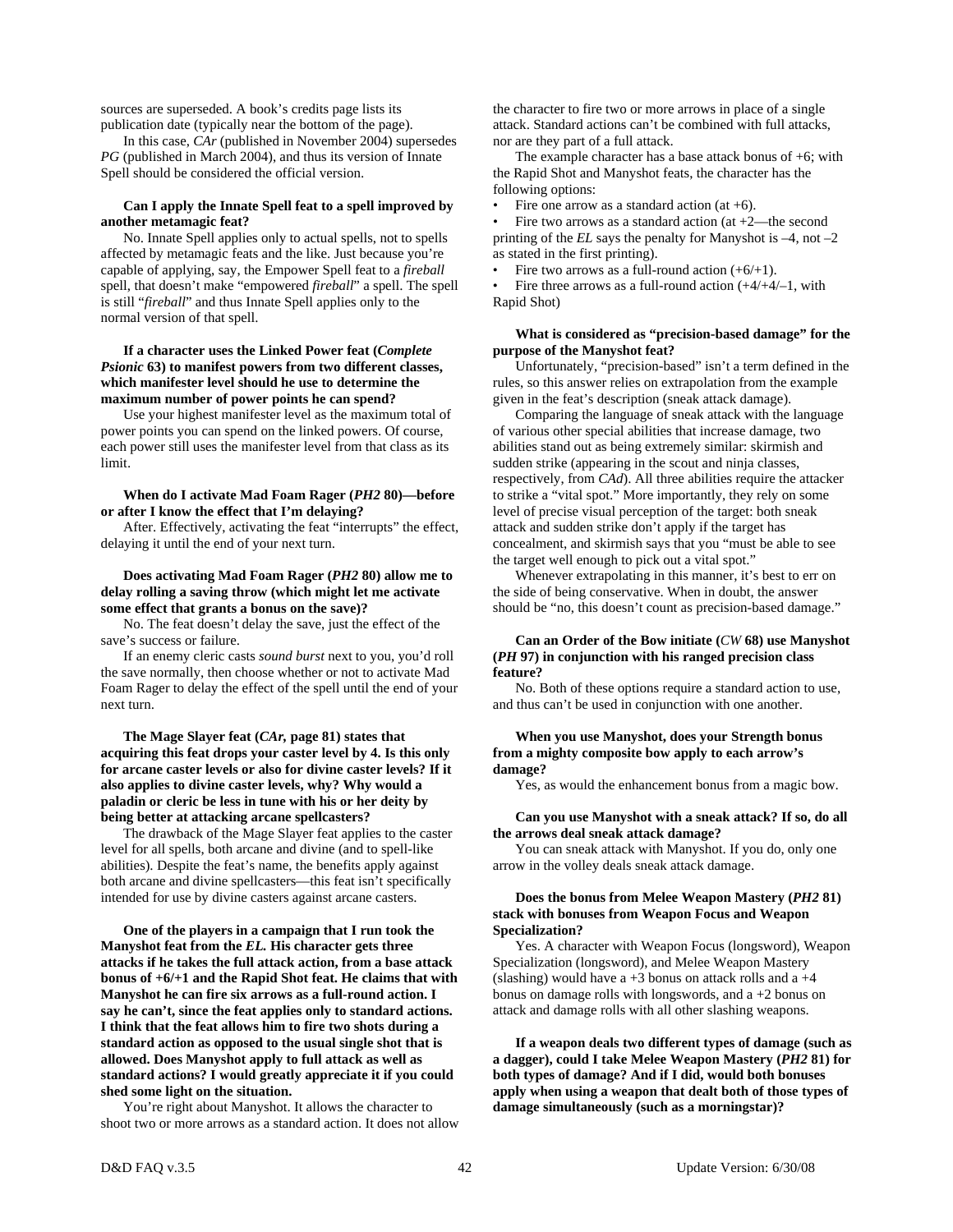Yes and no. A character with Weapon Focus (morningstar) and Weapon Specialization (morningstar) could take Melee Weapon Mastery with either bludgeoning weapons or piercing weapons (since the morningstar deals both types of damage), or he could take it once for each.

 The feat's bonus wouldn't stack with itself, however, even if the weapon deals both types of damage simultaneously.

# **Does the Pierce Magical Protection feat remove Armor Class granted by your new Dexterity when you have** *cat's grace* **cast on you?**

 No. The Pierce Magical Protection feat eliminates only the Armor Class granted by a spell. *Cat's grace* is granting a higher Dexterity score and that higher Dexterity score gives a higher Armor Class. For the Pierce Magical Protection feat to eliminate Armor Class, the spell must directly give a bonus to Armor Class, such as *mage armor* or *shield*.

#### **Can I use Power Attack when fighting with two weapons? How does it work if my off-hand weapon is light?**

You can use Power Attack or similar feats when fighting with two weapons. Whenever you choose to use Power Attack (or Combat Expertise, or any similar effect that applies a penalty on your attack rolls), the penalty applies on all attacks with both weapons made until the start of your next turn, even if the benefit doesn't apply to one of your weapons.

 For example, a fighter wielding a longsword and short sword who chooses to take a –2 penalty on attack rolls from his Power Attack feat applies that penalty to all his longsword attacks and all his short sword attacks until the start of his next turn. However, the bonus on damage rolls applies only to his longsword attacks, since a light weapon can't benefit from Power Attack (see page 98 in the *PH*). This can make Power Attack a poor choice for a fighter using two weapons.

# **Does the bonus to caster level from the Practiced Spellcaster feat (from** *CAr* **and** *CD***) apply before or after other caster level bonuses (such as those from the Good or Healing domains)?**

 The bonus from Practiced Spellcaster applies whenever it would be most beneficial to the caster. A 4th-level cleric/4thlevel fighter with the Healing domain and Practiced Spellcaster would cast Conjuration (Healing) spells as a 9th-level caster (base caster level 4th, +4 from Practiced Spellcaster, +1 from the Healing domain). A 4th-level cleric/4th-level rogue with Practiced Spellcaster who activates a *bead of karma* (from a strand of *prayer beads*) would cast her spells as a 12th-level caster (base 4, +4 from Practiced Spellcaster, +4 from *bead of karma*).

# **How does Practiced Spellcaster interact with the wild magic class feature of the wild mage (from** *CAr***)?**

The  $-3$  penalty and  $+1d6$  bonus to the wild mage's caster level are applied as a single step in the process of determining the wild mage's caster level. Since Practiced Spellcaster's bonus is always applied when it is most beneficial to the character (see previous answer), a wild mage with Practiced Spellcaster would typically apply the wild magic class feature first (subtracting 3 and adding 1d6 to her caster level) and then add the Practiced Spellcaster benefit, up to a maximum value equal to her character level.

 For example, if a 5th-level wizard/4th-level wild mage with Practiced Spellcaster rolled a 1 on the 1d6 bonus to her caster level, her caster level for that spell would be 9th (base 9th, –3

from wild magic penalty, +1 from wild magic bonus, +4 from Practiced Spellcaster up to a maximum equal to her character level). If she rolled a 6, her caster level would be 12th (base 9th, –3 from wild magic penalty, +6 from wild magic bonus; the Practiced Spellcaster bonus would not apply since it would increase her caster level above her character level).

 On the other hand, imagine a wild mage whose caster level (before applying the effects of the wild magic class feature) is less than her character level, such as a wild mage with levels of rogue or other non-spellcasting class. She might well choose to apply the Practiced Spellcaster bonus first, before applying the wild magic modifiers. A rogue 4/wizard 5/wild mage 4 would have a base caster level of 9th before any other modifiers are applied. Adding Practiced Spellcaster's bonus would increase this to 13th, at which point the penalty and bonus from wild magic would be applied. The Sage recommends that players averse to frequently recalculating caster level avoid playing a character with this combination, as it is likely to cause headaches.

# **I have a sorcerer 1/wizard 3 with the Practiced Spellcaster feat affecting his sorcerer spells, which gives him a sorcerer caster level of 4. He gains a level in ultimate magnus. Which class counts as the lowest level arcane class for purposes of the +1 spellcasting bonus?**

 The ultimate magnus allows you to add a caster level and spells known to your class with the lowest caster level. In this example, your wizard caster level would be 3 and your sorcerer level would be 4, so you would add the bonus to your wizard class.

# **Can other feats like Precise Shot and Rapid Shot be used in connection with Manyshot?**

 Precise Shot, yes; Rapid Shot, no. The latter requires the full attack action, and using Manyshot is a standard action.

# **If a 1st-level character takes the Precocious Apprentice feat, can he cast 2nd-level spells for the purposes of qualifying for a prestige class or meeting the prerequisites of a feat?**

 In the Sage's opinion, the Precocious Apprentice feat would not help you qualify for a prestige class or feat because it gives you a *chance* at casting a 2nd-level spell, not the inherent ability to cast 2nd-level spells.

# **Can you use the Psionic Weapon feat with a thrown melee weapon? What about a soulknife that throws his mind blade?**

No. The Psionic Weapon feat functions only for melee attacks. A thrown melee weapon is a ranged attack.

# **Does Quick Draw (***PH* **page 98) allow you to sheathe a weapon as a free action?**

 No. Quick Draw clearly states that it allows you to "draw a weapon as a free action." Nowhere does it suggest anything about sheathing a weapon more quickly than normal (a move action).

 You might be confusing Quick Draw with the ability of any character with a base attack bonus of +1 or better to draw or sheathe a weapon as a free action as part of movement (*PH* 142). While these functions are similar and overlap to some extent, they are different.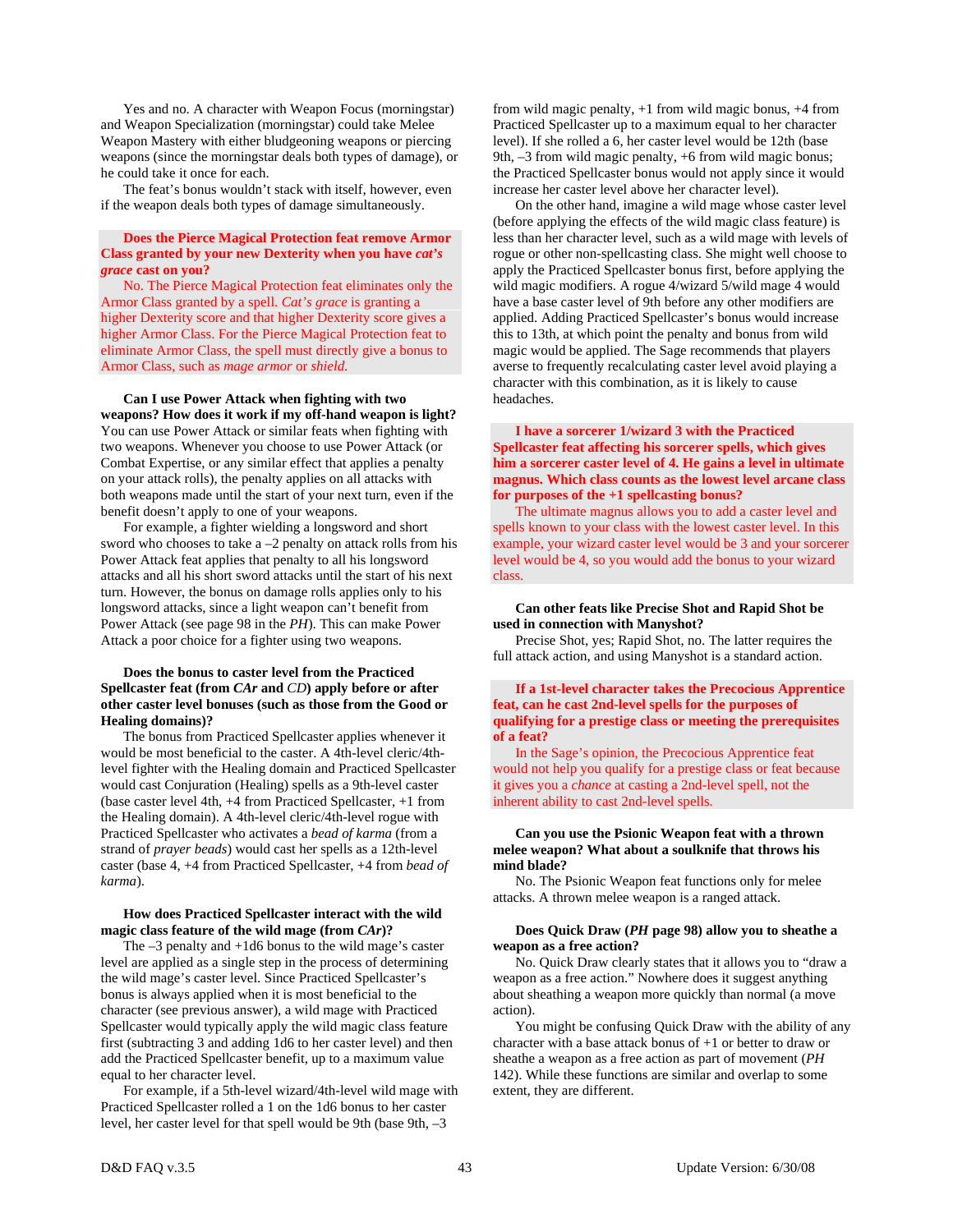**Can a character with Quick Draw and a base attack bonus of +6 or better make a melee attack with one weapon and a ranged attack with another weapon in the same round? What if the melee weapon requires two hands to wield?** 

 Yes. There's nothing inherent in the full attack action that requires all the attacks to be made as the same kind of attack or with the same kind of weapon.

 A character with a base attack bonus of +6 or better holding a longsword, for example, could make a melee attack with the longsword (using his full base attack bonus), drop the longsword (a free action), use Quick Draw to draw a dagger (another free action), then throw the dagger (using his base attack bonus –5). If the character had both hands free (for instance, if he didn't carry a light or heavy shield in his off hand), he could even use Quick Draw to draw a bow (free action), draw and nock an arrow (free action) and then shoot the bow (using his base attack bonus –5).

 This situation is actually improved if the melee weapon is a two-handed weapon. A character can hold a two-handed weapon in one hand; he just can't attack with it while it's held like that. Thus, he wouldn't even have to drop the weapon in order to draw and throw the dagger. If Krusk the 6th-level barbarian had Quick Draw, he could swing his greataxe (using his full base attack bonus), then leave the axe in his off-hand while drawing a javelin with his primary hand (free action), and finally throw the javelin (using his base attack bonus –5). If Krusk were drawing a ranged weapon that required two hands to use (such as a bow), he'd have to drop his greataxe.

 **Is it possible to use the Shot on the Run feat in conjunction with the Manyshot feat? Some people I know insist that you must use the attack action with Shot on the Run, and they further claim that Manyshot is a standard action and not the attack action. But there isn't any such thing as an attack action, is there? The text on actions in Chapter 8 of the** *PH* **(page 138) describes many kinds of actions (standard actions, move actions, full-round actions, and free actions); it even describes things that are not actions and mentions restricted activity. Nowhere, however, do the rules describe attack actions. So, what's the correct answer?** 

 No, you cannot use Shot on the Run and Manyshot together.

 It is true that no category of actions is called "attack actions" in the D&D game, but there is an action called attack—it's the first action described under Standard Actions on page 139 in the *PH.*

 It might seem that the folks who say no Manyshot with Shot On the Run are slicing the baloney a little thin, but the letter of the rules is on their side, and so is the intent behind the letter of the rules. The Manyshot feat description could say you fire multiple arrows with the attack action, but it doesn't.

Manyshot is a standard action, not a variant on the attack action (see the feat description on page 97 in the *PH*).

 Likewise, the Shot on the Run feat could allow you to make any kind of ranged attack while moving, but it doesn't. When using Shot on the Run, you must use the attack action with a ranged weapon (see the feat description on page 100 in the *PH*). This rules out using spells, most magic items, or special standard actions such as the Manyshot feat when making a Shot on the Run. That's because casting a spell would require the cast a spell action (described on page 140 of the *PH*), using any magic item except for some use-activated items would require

the activate magic item action (*PH* 142), and, as already noted here, using the Manyshot feat is a standard action. Most magic weapons are use activated and don't require any action to activate at all (see page 213 in the *DMG*), so you can use these weapons along with the attack action. For example, you could use a  $+1$  *longbow* or  $+1$  *arrow* (or both) with the attack action, and thus you also could use these items with Shot on the Run.

## **Can Silent Spell be used when attempting to remain quiet as well as to bypass the effects of a** *silence* **spell?**

 Yes. Silent Spell does not require that a caster be incapable of speaking—it simply removes the verbal component of the spell.

 **Can I apply the Skill Focus feat to a cross-class skill?**  Yes. The same is true of Acrobatic, Alertness, and any other skill-boosting feat, unless the feat specifically states otherwise.

#### **Can a monk use the Snap Kick feat (***ToB* **32) as part of a flurry of blows?**

 Yes. Apply both penalties to all attack rolls made during the flurry of blows.

#### **Can a wizard with the Southern Magician feat qualify for prestige classes that require you to be able to cast a divine spell?**

 The Southern Magician feat does not allow you to cast divine spells *per se*. It only allows you to change the spells into divine spells once they have been cast. Thus, you won't qualify for prestige classes that require you to be able to cast a divine spell. The Southern Magician feat only gives the bonuses specifically listed in the feat's description.

#### **Does Speed of Thought (***XPH* **51) increase all my speeds, or just my land speed?**

 The insight bonus granted by this feat applies to all modes of movement.

#### **Does Spell Focus increase the DCs of spell-like abilities? Can I apply metamagic feats or effects to spell-like abilities? What if the feat doesn't change the spell's level?**

 No. Although spell-like abilities function mechanically like spells (a *fireball* spell-like ability duplicates the mechanical effect of a *fireball* spell), they are not spells and don't benefit from feats or other effects that specifically affect spells. This is true even if the metamagic feat effect doesn't change the spell's level (such as the metamagic rods from the *DMG*). Sudden metamagic feats are a specific exception to this, as detailed on page 71 in *CAr.*

 Feats specifically designed to add metamagic effects to spell-like abilities appear in the *MM* (Empower Spell-Like Ability and Quicken Spell-Like Ability) and *CAr* (Heighten Spell-Like Ability and Maximize Spell-Like Ability).

# **Do feats that grant spell-like abilities, such as Spell Hand (***CAr,* **page 83), have to be taken at 1st level? If not, how is this rationalized in game terms—how does a character suddenly learn to use spell-like abilities?**

 No. If this were the case, the feat's description would clearly state it (see Precocious Apprentice on page 181 for an example). As for explaining it in terms of the game world, the Sage advises thinking of it as a sudden manifestation of a latent (but until-now unknown) ability—only now has the character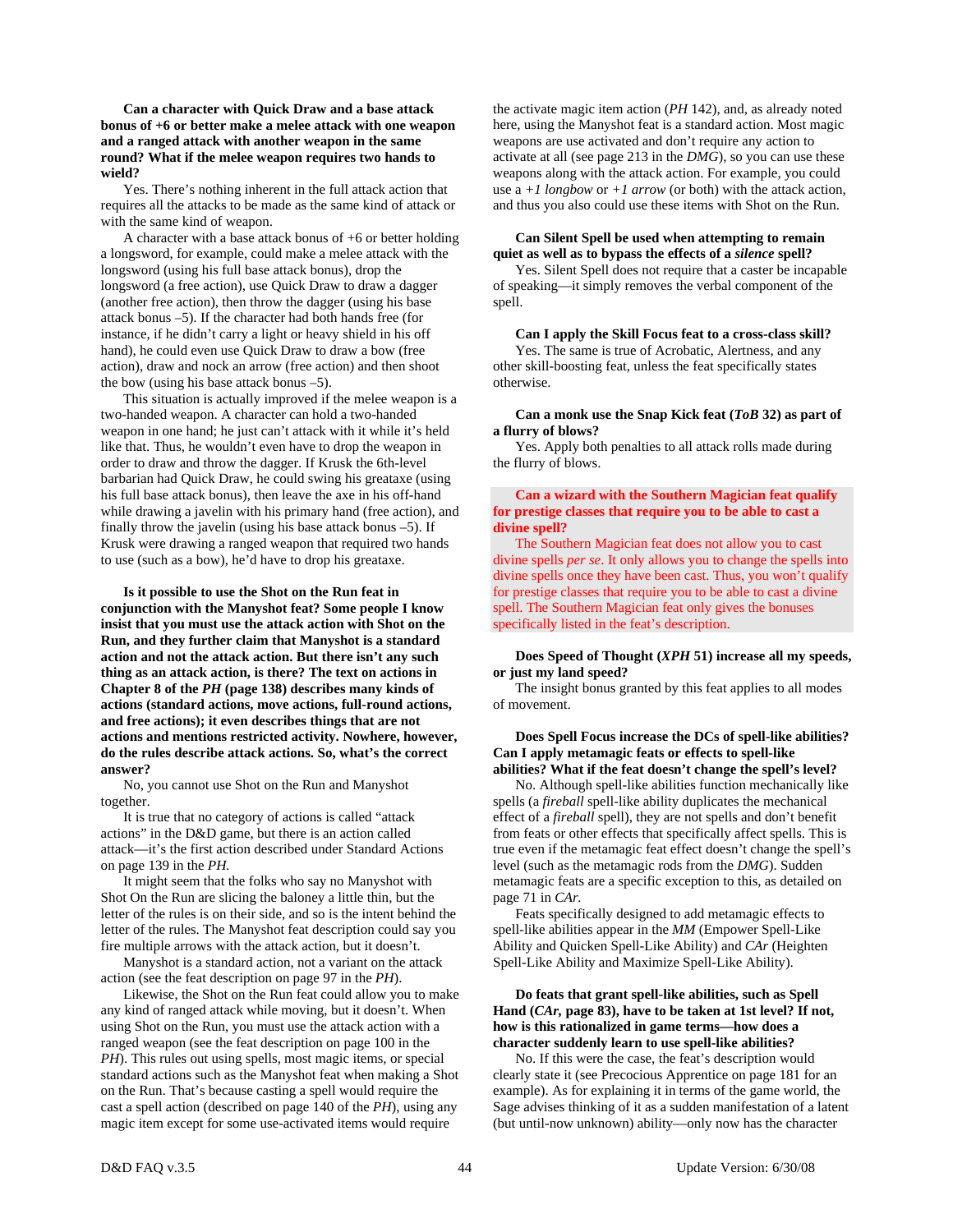realized his innate magical talents, even though they were present and hidden beforehand.

# **Can a character with Spring Attack who begins her turn hidden move up to a foe, attack him, then return to a position of hiding? Is she considered to be hiding (that is, invisible to the foe) when she makes the attack? What if the character has the camouflage or hide in plain sight class features?**

 Normally, a character can't make a Hide check right after attacking a foe, since that foe's attention is now focused on her (even if the attacker started her turn hidden or invisible). The sniping option (on page 76 in the *PH*) allows a character to make a move action to hide immediately after making a ranged attack against a foe at least 10 feet away, but this doesn't apply to melee attacks (even those made with reach). Even if the character has Spring Attack, she simply can't make a Hide check while she is being observed.

 As far as your second question goes, unless the character's approach remains entirely in an area where she can hide (that is, an area with sufficient cover or concealment to attempt a Hide check), the character is not considered to be hidden still when she makes the attack. Conceivably, your character might begin her turn hidden in overgrowth, move up through the undergrowth to attack a target, then move back to a hiding place within the plants, having never left the area of concealment. In this case, she'd be considered hidden when she made the attack, although she'd have a –20 penalty on her Hide check.

 The third part of your question changes the situation entirely. Separately, both the camouflage and hide in plain sight class features make this tactic more useful, but together, they're incredibly effective.

 A character with the hide in plain sight class feature (described on page 48 in the *PH*) can make a Hide check even if she's being observed. This doesn't require any extra action to accomplish (unlike the sniping maneuver). The character could attack a foe, then move to a place with sufficient cover or concealment to allow a Hide check, making the Hide check as part of movement. The character doesn't need Spring Attack to pull this off, although that feat would allow her to move (potentially from a place of hiding, although that's not necessary), make an attack, and then move again to a place of hiding. Still, unless the character has cover or concealment for her approach, she's not considered to be hidden when she delivers the attack.

 The camouflage class feature (also on page 48 in the *PH*) allows the character to make a Hide check in any sort of natural terrain, even if it doesn't provide cover or concealment. This means that the character could begin hidden, move up to a target across open terrain, and make an attack while still being considered hidden (although she'd still suffer the –20 penalty on her Hide check). Even if the character has Spring Attack and moves away after the attack, she can't make a Hide check to hide after the attack.

 Put all three of these elements together—such as in the hands of a high-level sneaky ranger—and here's what you get:

 1. The character begins his turn hidden (as long as he's in natural terrain, he doesn't even need cover or concealment).

 2. He moves up to a foe across natural terrain and makes an attack (making a Hide check with a –20 penalty to be considered hiding when he attacks).

 3. He then moves back from the foe and makes a new Hide check to disappear from view (again, he doesn't need cover or

concealment while in natural terrain).

4. The foe then, if still standing, says, "Hey, what hit me?!"

 **Can a rogue using Spring Attack to . . . 1) Gain an extra attack against his foe in the middle of his move?** 

#### **2) Deal sneak attack damage on both attacks if his target is caught by surprise or flanked?**

 While it is certainly possible to use the Spring Attack feat to put your opponent into a position where you might sneak attack them (whether they are flat-footed or flanked), you could take only a single attack as a part of this action, since Spring Attack specifies that it is done "using the attack action." You can't make a full attack as part of a Spring Attack, nor can you even use any standard action—you can make only a single attack.

# **Can Still Spell be used when entangled to allow the caster to avoid a Concentration check to cast the spell?**

 No. Being entangled makes it difficult to cast a spell, but the condition says nothing about it applying only to spells with somatic components. Thus, Still Spell doesn't make casting while entangled any easier.

# **What does "innate spell-like ability" mean for the purpose of qualifying for the Supernatural Transformation feat (***SS* **39)? Does the Innate Spell feat create an innate spell-like ability?**

 "Innate," for the purpose of the Supernatural Transformation feat, means "gained normally as part of the creature's race, type, subtype, or kind."

 A duergar's *enlarge person* and *invisibility* spell-like abilities, a tanar'ri's *summon tanar'ri* spell-like ability, and a juvenile gold dragon's *bless* spell-like ability are all "innate" spell-like abilities. A warlock's invocations, a paladin's ability to call her special mount, and any spell-like abilities gained from your class, feats, or similar sources are not.

 Despite its name, even the Innate Spell feat doesn't create an "innate" spell-like ability for the purpose of the Supernatural Transformation feat. This is simply an unfortunate case of the same word being used for two different purposes.

# **If a character with the Telling Blow feat (***PH2* **83) scores a critical hit against an enemy in a situation where his skirmish or sneak attack damage would already apply, does he get to add that damage twice?**

 No. You only get to add your skirmish or sneak attack damage once, even if you meet more than one prerequisite for adding it. (For example, a rogue who flanks a flat-footed enemy doesn't get to add sneak attack damage twice.)

 **If you have the Trample feat, and you perform a mounted overrun, your target cannot choose to avoid you, and if you knock your opponent prone with the overrun, your mount can make one hoof attack against your opponent. Suppose you're mounted on something other than a horse. Should the mount get one attack with its primary natural weapon (a hoof attack is the horse's primary attack), or does a creature without a hoof attack get no free attack to attack against the trampled and prone opponent?** 

 The free attack for the mount in a trample represents the mount literally knocking down the foe and stepping on him as he falls underneath the mount's churning feet. The feat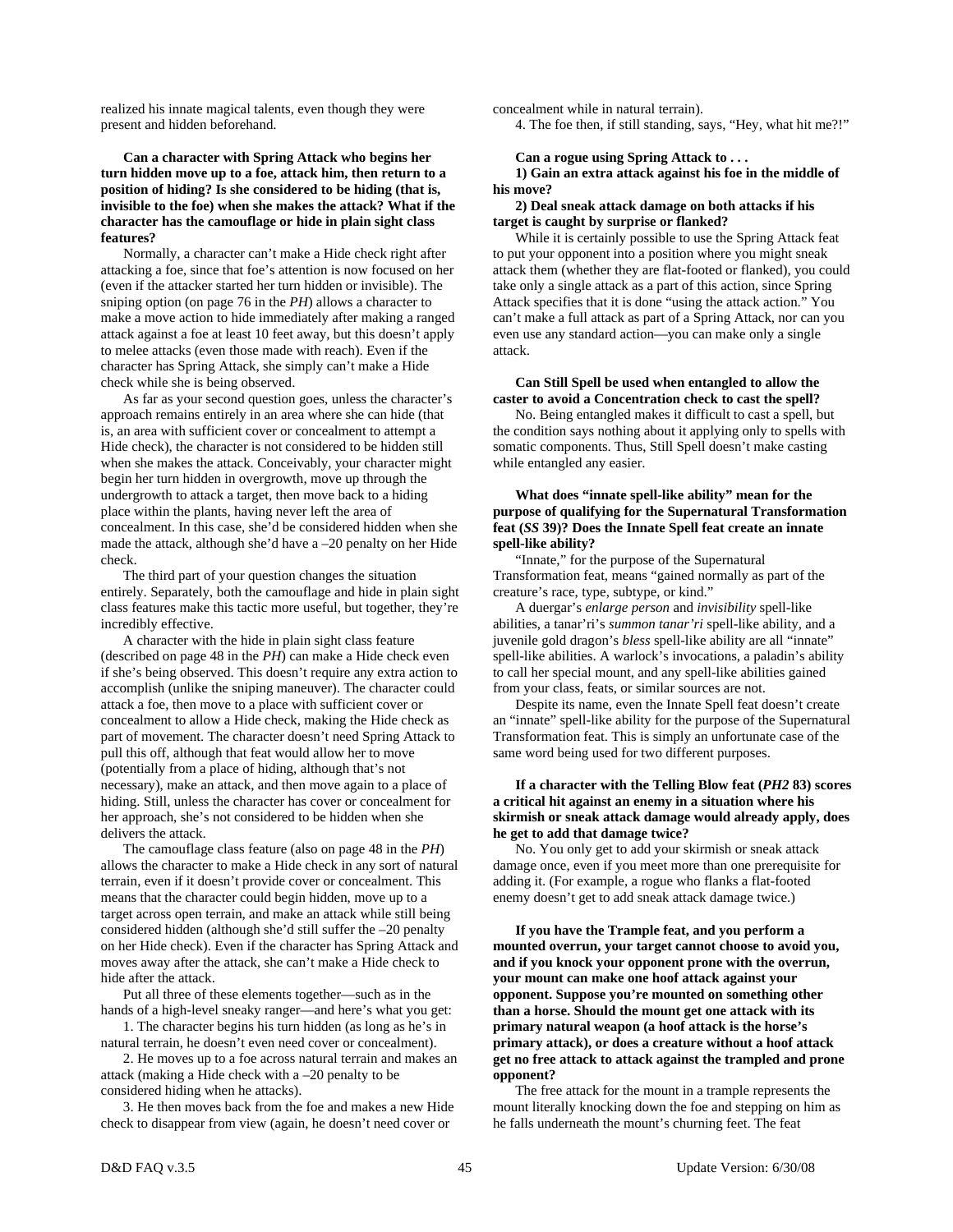description specifies a hoof attack, but the kind of natural weapon is not limited only to hoof attacks. Any attack that is delivered with a foot, such as a claw or slam attack, also works. If the quadruped mount has natural weaponry on all four feet, use the weapon on the front feet. (For example, if your mount is a big cat, use the claw attack for a trample, not the rake.) Mounts that don't attack with their feet don't get the free attack. For example, if your mount is a riding dog, it won't get a free attack from a trample; it can't use its bite, and it has no natural weaponry on its front feet.

#### **If I use the Twin Spell metamagic feat (***CAr,* **page 84), do I use up twice the normal material components or XP component?**

 No. The feat causes the spell to take effect twice, but it doesn't actually require you to cast it twice. Thus, you only expend the spell's components once.

## **A feat sometimes requires you to have a certain ability score, which is the case with Two-Weapon Fighting (it requires Dex 15). A character has, say, Dex 13, but wears an item, in this case** *gloves of Dexterity +2***, and now her Dex score is 15. Can she take the feat and have it be active only when she wears the item?**

 Actually yes, she could take the feat, but she would lose the use of the feat if, for whatever reason, she loses the bonus from the item.

# **Can a sorcerer combine Versatile Spellcasting with a metamagic feat to cast a spell whose level is higher than the level of spells he'd normally be able to cast?**

 This *is* possible. For example, a 1st-level sorcerer using the Versatile Spellcaster feat can give up two 1st-level spells to cast *extended shield*.

# **What exactly is a "pain effect" as described by the Vow of Nonviolence feat (***BE* **47)? Would the Pain Touch feat (***CW* **103) count as a pain effect?**

 Although Vow of Nonviolence uses the phrase "pain effects" in limiting the character's options, that term is (unfortunately) not defined in the game rules. Thus, it's up to the DM to determine what effects fall into that category. At the simplest level, the Sage would suggest that any ability whose name includes the word pain, or whose flavor or rules text clearly spell out the infliction of pain, should fall into that category. Examples would include the *symbol of pain* spell ("each creature . . . suffers wracking pains;" *PH* 290) and, yes, the Pain Touch feat ("victims . . . are subject to such debilitating pain").

 For example, a monk with Pain Touch who chooses to take Vow of Nonviolence has voluntarily forbidden herself from using her stunning attack against humanoid or monstrous humanoid foes (since her vow requires her to abstain from causing harm or suffering to such creatures), even if the attack itself deals only nonlethal damage.

 When in doubt, ask yourself, "does the effect 'have the immediate potential to cause death, suffering, or great harm'" (the definition given in the Vow of Nonviolence feat)? If the answer is yes, the effect is off-limits to the character with Vow of Nonviolence.

# **I have a monk with the Vow of Poverty feat (***BE***). Does the exalted strike bonus apply to grapple, sunder, disarm, and trip attempts?**

 The exalted strike bonus gained by a character who has taken Vow of Poverty applies only on attack and damage rolls. Unless something is described as an attack roll or a damage roll, the bonus doesn't apply.

- The touch attack made to start a grapple is an attack roll (so the bonus would apply to this roll), but a grapple check is not an attack roll, and thus the bonus wouldn't apply to the grapple check. Likewise, the touch attack made to start a trip attack would gain the bonus, but the Strength check you make to trip the defender is not an attack roll and wouldn't gain the bonus.
- To attempt a disarm attack or a sunder attack, you make an attack roll opposed by the defender's attack roll, so the exalted strike bonus would apply.

## **How do the equipment restrictions put on a character by the Vow of Poverty feat affect class-defining items? (Examples include a cleric's holy symbol, a wizard's familiar, a samurai's daisho, and a paladin's mount.)**

 The Vow of Poverty feat is very specific about the items that a character can own while gaining the benefits of the feat (*BE* 48). It specifically disallows ownership of masterwork or magic weapons, and thus a samurai who chooses this feat must give up the possession of his daisho (his pair of masterwork weapons). A holy symbol does not appear on the list of eligible items, and thus a strict reading of the feat would disallow the item.

 A familiar, special mount, or animal companion isn't a material possession, and thus a character with Vow of Poverty isn't restricted from gaining the benefits of such creatures.

 Remember that the Vow of Poverty feat, like most of the material found in *BE,* is intended for mature campaigns that are capable of handling difficult role-playing issues—it's not intended for most hack-and-slash games. A cleric who must give up his holy symbol (effectively preventing him from turning undead or casting any spell that requires a divine focus) could be a very interesting challenge for a player who's "done it all" and wants to try something unusual.

# **Can a character avoid breaking the Vow of Poverty feat's restrictions by declaring his weapon to be an ancestral relic, signature weapon, legacy weapon, or other special kind of weapon?**

 No. The Vow of Poverty feat (*BE* 48) very clearly states that you cannot own or use any material possessions, with exceptions listed in the feat's description.

 The Sage strongly suggests that if you're trying to find ways around the various Vow feats in *BoED*, you might be missing the point of the feats. (The book doesn't bear the mature audiences warning just for subject matter, but also for approach to character creation.) These feats are intended to open up interesting roleplaying opportunities without unduly punishing a character's playability. In the case of the Vow of Poverty, the intent is to allow what would otherwise be a severely underpowered character (one without possessions) to retain viability in the game. Finding ways to retain one's possessions while still benefiting from the feat defeats the entire purpose of the feat!

 **How does Vow of Poverty apply to a tattooed monk (***CW* **82)? Are tattoos considered material possessions or are they more like spell-like abilities?**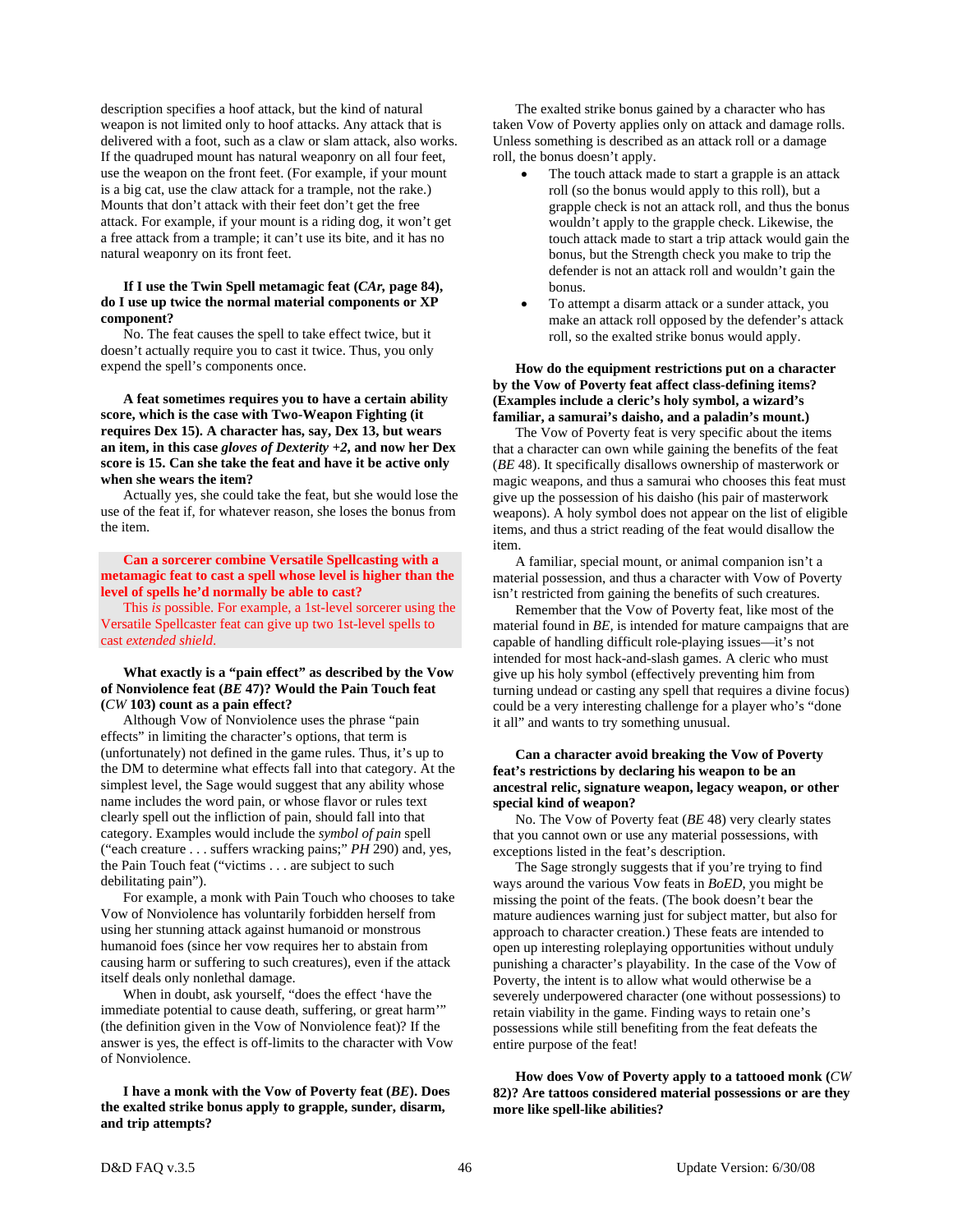Despite their physical "presence" on the body, the tattoos of a tattooed monk are class features, not possessions, and thus not restricted by Vow of Poverty in any way (just as a rogue's evasion class feature or a barbarian's fast movement class feature).

# **Do grafts (such as those from** *FF***) count as possessions for the purpose of taking a Vow of Poverty? If so, what happens to a creature with grafts who wants to take the feat? Should he cut off his arm or leg in order to take the feat?**

 The Sage recommends that grafts be considered "possessions" for the purpose of adjudicating the Vow of Poverty (to avoid abusing the spirit of the vow). Some grafts specifically describe how they can be removed (such as the aboleth grafts on page 208). In other cases, physical removal of the graft—which might well require amputation or the like—is almost certainly necessary.

 For a variety of reasons, the game rules don't go into detail about the effects of such "surgery." Unless the DM is comfortable creating a set of house rules to handle such situations, the Sage recommends that the DM not worry about the grisly details, instead assuming that the PC survives the procedure without any long-term effects other than the obvious (a character without eyes is blind, for example, while a character missing a hand can't wield a two-handed weapon). Of course, a *regenerate* spell solves even these problems.

 **Normally, you have to use a light weapon to benefit from the Weapon Finesse feat. You can also use a rapier or a spiked chain with Weapon Finesse. You cannot use the Power Attack feat with a light weapon. Can you use a spiked chain or a rapier and benefit from both Weapon Finesse and Power Attack at the same time?** 

 Yes. A rapier or a spiked chain made for a creature of your size is not a light weapon, even when you're using the weapon with the Weapon Finesse feat. If you have both feats and use a rapier or a spiked chain, you can manage power and finesse in the same attack.

 **Do you gain the benefits of Weapon Finesse (***PH* **102) while fighting with two light weapons simultaneously? What if you wield a light weapon and a one-handed weapon (such as a short sword and longsword) simultaneously?** 

Weapon Finesse applies to all qualified weapons you wield

(including all your natural weapons, such as claws) regardless of how many you wield. It doesn't matter if you also wield weapons that don't qualify for the benefit—while the benefit of Weapon Finesse doesn't apply to such weapons, it still applies to any light weapons or other weapons that qualify (such as rapiers).

# **Does a spear count as a melee weapon or a ranged weapon for the purpose of qualifying for the Weapon Mastery feats (***PH2* **81–82)?**

 Both, actually, although you can gain the benefit of only one feat or the other at any one time, and only when using the weapon in the appropriate manner.

 For example, if you have Melee Weapon Mastery (piercing), you'd apply the feat's benefit only when using the spear in melee, not when throwing it.

# **The Weapon Supremacy feat (***PH2* **85) lists Weapon Mastery as a prerequisite. Does this mean Melee Weapon Mastery or Ranged Weapon Mastery?**

 Weapon Supremacy requires either Melee Weapon Mastery or Ranged Weapon Mastery, depending on whether the weapon is a melee weapon or ranged weapon, respectively.

 A character who wishes to select Weapon Supremacy (longsword) must have Melee Weapon Mastery (slashing); to take Weapon Supremacy (longbow) you'd need Ranged Weapon Mastery (piercing).

# **Do feats that affect damage, such as Weapon Specialization, increase the amount of ability damage done with an attack such as a shadow's touch attack?**

 Although they do use the same word, damage and ability damage are completely different. Feats and other sources that give bonuses to damage do not affect ability damage unless they specifically say so.

# **Can a character wearing heavy armor use Whirlwind Attack (***PH* **102)? A character cannot use Spring Attack (***PH* **100), a prerequisite for this feat, in heavy armor.**

 Just because you're barred from benefiting from a feat doesn't mean that you don't have it any more. A character incapable of using Spring Attack due to wearing heavy armor still has the feat, and thus still meets the prerequisites for Whirlwind Attack.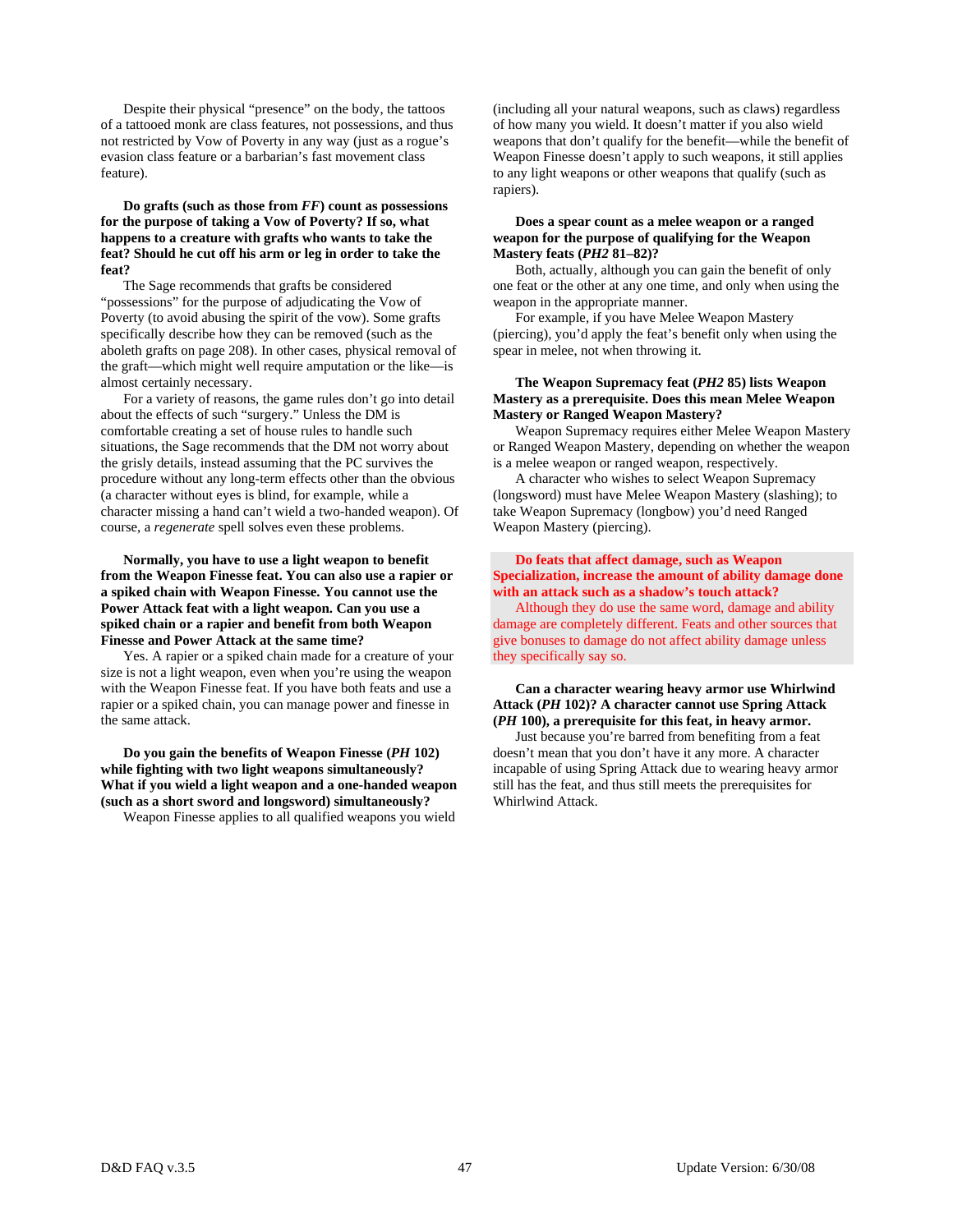# Equipment

Each equipment question falls into one of several categories, starting with general questions about items (including magic items), then following with specific equipment questions. Questions about specific items fall under the same subcategories that you find in the *DMG* and are alphabetized by the item's name where possible.

# General Equipment

**The equipment section in the** *PH* **says hemp rope can be burst with a successful DC 23 Strength check. Does this mean that a bound character, no matter how cleverly tied up, can simply escape by making a DC 23 Strength check? A character with a Strength score of at least 16 (+3 bonus) could do that automatically by "taking 20" on the check.** 

 The DC to burst a single strand of rope is 23. If one is tied up, one is dealing with multiple strands of rope and not in the best position to exert leverage. Though the rope's ability to resist breakage would be a factor if someone were trying to break bonds, the skill with which the character was bound is more important.

 A quick look at the Escape Artist skill description shows that escaping from bonds requires an Escape Artist check opposing the Use Rope check from whoever tied up the prisoner, and the character that tied the bonds gets a +10 bonus. If the prisoner just tries to break out through sheer Strength, add the break DC for rope (23) to the Use Rope check instead of +10.

 If you use this method, it's possible (though not likely) for a truly inept captor to tie bonds that have a break DC of less than 23. That's somewhat realistic, because any knot, especially when badly tied, can weaken a rope.

 **To activate a spell completion or spell trigger item, the spell in the item must appear on your class spell list. How do you handle a cleric's domain spells? Most deities have three or four domains, but a cleric chooses only two of them. Are only the spells from the domains the cleric has chosen on his class spell list for the purpose of activating these items? Or are the spells for all domains associated with the cleric's deity on his class spell list? Also, which spells are on a specialist wizard's class spell list? Do all wizard spells remain on the wizard class spell list, even when the wizard has chosen a specialty and his prohibited schools?** 

 If you're a cleric, spells from the domains you have selected are part of your class spell list. Spells from domains you could have selected, but did not, are not part of your class spell list (unless you get them on your class spell list some other way, such as by gaining another domain or adding another class).

 Spells from a specialist wizard's prohibited schools are not part of his class spell list.

 **The section on page 159 of the** *PH* **that covers using a weapon to make a trip attack says some weapons can be used for tripping, and then it lists a few weapons. Is the list the complete list of weapons that you can use to make trip attacks, or are there others? Can a character use, say, a quarterstaff to trip?** 

 The list on page 159 is not intended to be a complete list; you can use several weapons described in Chapter 7 for trip attacks, and new weapons get added to the game from time to time. To determine if any particular weapon is useful for tripping, read the weapon's description. If you can use the weapon to make trip attacks, its description will say so. If a weapon's description does not specifically say you can make trip attacks with it, you cannot make trip attacks with it. Weapons from the *PH* you can use to make trip attacks are bolas, spiked chains, dire flails, heavy flails, flails, guisarmes, halberds, gnome hooked hammers, kamas, scythes, sickles, and whips.

 You cannot use a quarterstaff to make a trip attack, because tripping isn't one of a quarterstaff's properties.

 In the D&D game, a trip attack involves grabbing a foe and somehow yanking him off balance. All the *PH* weapons that allow trip attacks have some kind of hook that can snag a foe or some flexible portion that you can wrap around an opponent's limb or body.

# **Suppose I have a weapon that is bane vs. constructs and it is not made of adamantine. If I attack an iron golem with this weapon, does the weapon bypass the golem's damage reduction? In general, will a bane weapon bypass damage reduction when you use it to attack a designated foe?**

 The bane property doesn't bypass damage reduction. If you hit a designated foe, however, the extra damage you deal helps you overcome any damage reduction the foe has. For example, if you have a Strength score of 16 and you hit an iron golem with a *+1 construct bane longsword*, you'll deal  $1d8 + 1$  (base damage from the  $+1$  sword)  $+2$  (extra enhancement bonus against your designated foe from the bane property)  $+3$  $(Strength bonus) + 2d6 (bonus damage against your designated)$ foe). On average you'll deal 17 or 18 points of damage to the golem, which is enough to get a few points of damage past the golem's damage reduction of 15/adamantine.

 **You can get a host of benefits from wielding a twohanded weapon, such as 1–1/2 times your Strength bonus on damage (and twice your damage bonus from the Power Attack feat) and a +4 bonus on your opposed attack roll if someone tries to disarm you. So when is a weapon "twohanded?" For example, a lance is a two-handed weapon, right? But you can wield it in one hand when you're mounted. Since the weapons table shows that a lance is a two-handed weapon, I get all the two-handed benefits no matter how I wield the lance, right?** 

 Wrong. Table 7–5 in the *PH* lists weapons as light, onehanded, or two-handed strictly as a matter of convenience. These size categories are always relative to the wielder's size, as explained in some detail in the section on weapon size on page 113 in the *PH* (also see next question).

 When the combat rules speak of "two-handed" weapons, they're referring to how the weapon is being used. A Medium character using a Medium longsword in two hands is using a "two-handed" weapon. The same character using a Medium lance in one hand while mounted is using a one-handed weapon. Light weapons are an exception. If you wield a light weapon in two hands you get no advantage on damage (see page 113 in the *PH*). Likewise, you always take a –4 penalty on your opposed roll when you're wielding a light weapon in a disarm attempt (when someone tries to disarm you or you try to disarm someone) regardless of whether you wield it one- or two-handed.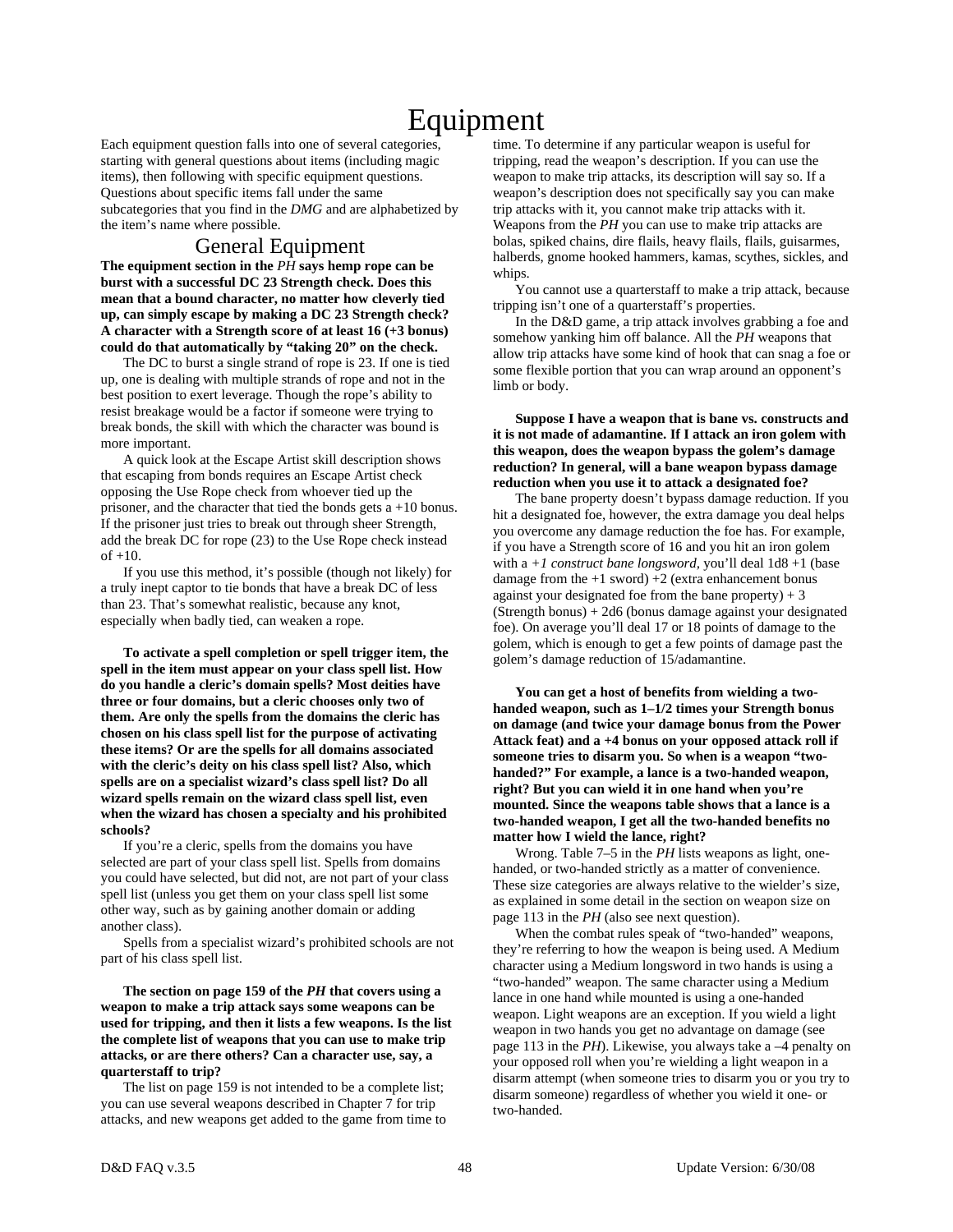**Do flasks of holy water hurt tieflings? Would a bane weapon against evil outsiders get its increased enhancement bonus against tieflings and deal extra damage against tieflings?** 

 An outsider is "evil" if it has any evil alignment (chaotic evil, neutral evil, or lawful evil). For the purpose of resolving any effect whose results depend on subject's alignment, an outsider also is "evil" if it has the evil subtype, no matter what its alignment actually is (see the evil subtype description in the Glossary of the *MM*).

 Holy water deals damage to undead and to evil outsiders that it strikes. An evil outsider bane weapon is more potent against evil outsiders. Since a tiefling is an outsider with the native subtype, it is susceptible to holy water or to the increased effects from an evil outsider bane weapon only if it has an evil alignment.

 **How long does it take to activate a scroll with an** *identify* **spell on it? How about a scroll with any of the** *summon monster* **spells or a** *wand of summon monster***? This has been a serious debate for some of us. Page 213 of the** *DMG,* **under Using Magic Items, says "Activating a magic item is a standard action unless the item description indicates otherwise. However, the casting time of a spell is the time required to activate the same power in an item, whether it's a scroll, a wand, or a pair of boots, unless the item description specifically states otherwise." Yet, the very next section (spell completion items) states: "This is the activation method for scrolls . . . Activating a spell completion item is a standard action and provokes attacks of opportunity exactly as casting a spell does." The** *PH* **section on scrolls also says it's a standard action, yet the**  *DMG* **spell storing weapon ability on page 225 says "This special ability is an exception to the general rule that casting a spell from an item takes at least as long as casting that spell normally." Which set of rules is correct?** 

 Activating any magic item is a standard action, unless the item duplicates a spell effect that has a longer casting time or unless the item description specifies a different casting time. The sections on spell completion and spell trigger items should include the caveat that activating the item takes as long as casting the stored spell would take. Thus, it takes 1 hour to activate a scroll with an *identify* spell on it. A scroll or a wand with any of the *summon monster* spells in it takes a full round to activate, just as casting a *summon monster* spell does.

 A command word item takes a standard action to activate, no matter what the casting time of the spell it duplicates. In general, command word items don't duplicate spells with long casting times.

 Use-activated items typically don't have any activation times (because they function continually or because you activate them automatically as part of the action you take to use the item). Like command word items, use-activated items usually don't duplicate spells with long casting times. Activating a scroll (or any other spell completion item) is "like casting a spell for purposes of arcane spell failure (such as from armor)" (see "Activation" on page 238 of the *DMG*). An armored rogue who activates a scroll with Use Magic Device suffers the normal arcane spell failure chance.

 **I'm trying to find out if my rogue, wearing leather armor, can make a Use Magic Device check to trigger a wand containing an arcane spell. What is the DC for doing**  **so? It appears from the rules that the armor will cause a 10% chance of arcane spell failure, if the spell being cast has a somatic (S) component (***PH* **122). Is it true that casting a spell from a spell-trigger item, such as a wand, removes the requirement for the somatic component, and thereby eliminates this 10% chance of failure?** 

 The Use Magic Device skill is for using magic items that you normally could not otherwise activate. Activating a wand has a DC of 20, as shown on the table in the Use Magic Device skill description. However, this assumes that you already know what spell the wand stores. If you don't, you have to activate the wand blindly (DC 25). If you successfully activate a wand blindly, you know what spell it contains, and your subsequent attempts to activate that particular wand are at DC 20.

 There's no arcane spell failure chance for activating a spell trigger item, for a command word item, or for a use-activated item. There is an arcane spell failure chance for activating a scroll (a spell completion item), provided the spell stored on the scroll has a somatic component.

 **Who can use a wand or other item that is activated with a spell trigger? I would think that you would have to be able to cast the stored spell. That is, you must have levels in a class that can cast the spell, have enough levels in that class to cast the stored spell, and have an ability score sufficient to cast that spell. If you're a fighter with an Intelligence score of 9, you can't just pick up a level of wizard and start using a** *wand of fireball,* **can you? Wands and other spell trigger items are for dedicated spellcasters who use them to carry around a few extra spells in case they run out, right? These are not items that allow dabblers to mimic true spellcasting ability. Still, some of my friends insist that you can use any spell trigger item (wand or staff) if you have at least one level in a class that could possibly cast the spell. They point to the term "spell list" in the description of spell trigger items in the** *DMG.* **Surely, that refers to the list of spell you can conceivably cast, not to a class's entire spell list. After all, the** *DMG* **does not use the term "class spell list" when talking about spell trigger items. Please preserve play balance in our local campaign by telling me that I'm right.** 

 Sorry, but your friends are correct. If you're a member of a class that has spellcasting ability, you can use any spell trigger item that stores a spell that's on your class's spell list, even when you don't have the class level or the ability score to cast the stored spell. This even applies when you don't have enough class levels to cast any spells at all. For example, a paladin of 1st, 2nd, or 3rd level has not yet gained any spellcasting ability, but she still can use spell trigger items that store spells on the paladin class list. If you're a specialist wizard, spells from your opposition schools aren't part of your class spell list, and you can't use spell trigger items that store those spells.

 It's true that the spell trigger text on page 213 in the *DMG* does not use the words "class spell list," but it should because having a spell on your class spell list is what's required to use spell trigger items. Membership in a class gives you a smattering of magical knowledge, and that is sufficient to use a spell trigger item, even when you could not hope to cast the spell on your own or even read it correctly from a scroll—the character who made the spell trigger item has done all the hard work for you.

 Your example fighter/wizard could indeed lob fireballs out of a wand (provided the character is not a specialist wizard with evocation as an opposition school). Doing so isn't much of a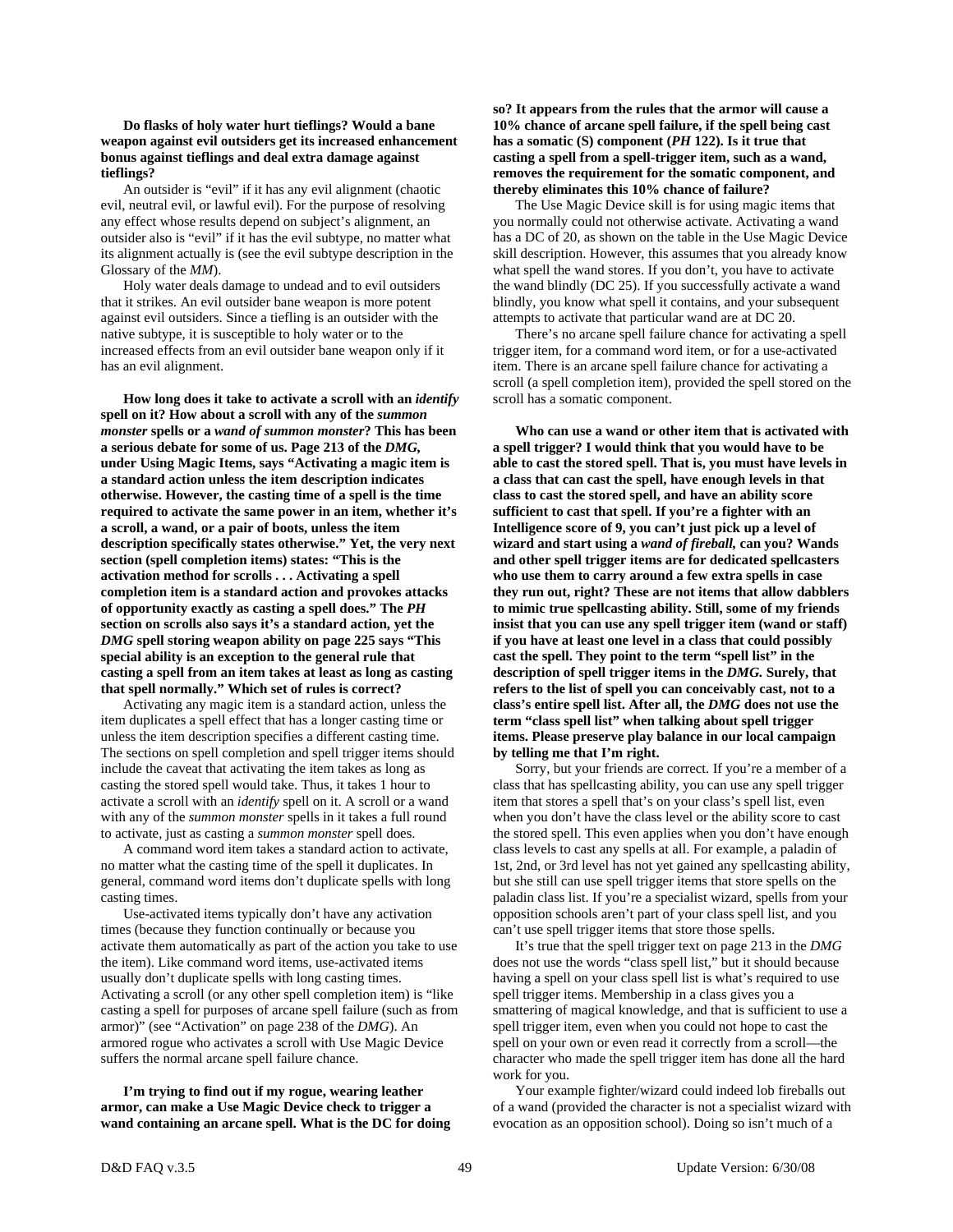threat to the play balance in a campaign, nor will it make single-classed wizards or sorcerers in your world irrelevant. *Fireball* spells from dedicated spellcasters will, on the whole, deal more damage, penetrate spell resistance more readily, have higher save DCs, and have better range than fireballs from wands. The D&D game also includes other balancing factors, such as the experience penalty for multiclassing (although one can get around that by choosing the right race). Someone also has to make or pay for the wand, and that will prove an impediment to characters if the DM follows the *DMG* guidelines for character wealth and awarding treasure. Your example character would be far better off packing wands that boost fighting abilities (*shield* and *true strike* are some the Sage's favorites here).

# **Is a character wielding a two-handed reach weapon (such as a longspear) and wearing spiked armor threatening all squares within 10 feet? Assuming he has Combat Reflexes, can he make an attack of opportunity with his longspear and then with his armor spikes in the same round?**

 A character wearing spiked armor threatens all squares within his normal reach (5 feet away). If he also wields a longspear, he would also threaten all squares 10 feet away.

 Any time a character wielding more than one weapon is allowed an attack of opportunity, he can use any weapon that threatens the opponent who has provoked the attack. In this case, imagine an enemy who charged the character and then tried to disarm him. The charge attack would provoke an attack of opportunity from the longspear as the enemy moved out of a threatened square (in order to move adjacent to the character and deliver the charge attack). Then, the disarm attempt would provoke another attack of opportunity (assuming the enemy didn't have Improved Disarm). This attack of opportunity could be made only with the armor spikes, since the longspear doesn't threaten an adjacent enemy.

 **On page 217 of the** *DMG,* **it states that "the cost of the masterwork quality and any magical enhancement remains the same" regardless of a creature's unusual size or shape. Adamantine and mithral both state that items made from such material are masterwork quality and the masterwork cost is part of the material cost listed. How much would a set of mithral chainmail barding for my warhorse cost?** 

 A strict reading of the rules indicates that in such a case the masterwork cost for armor should be subtracted from the special material price before applying the multiplier for any unusual size or shape of the intended wearer.

 For example, according to the Armor for Unusual Creatures chart on page 123 of the *PH,* a set of chainmail barding for a warhorse (a Large nonhumanoid creature) would normally cost 600 gp (four times the normal cost of 150 gp). A set of mithral chainmail barding would cost 16,000 gp: 600 gp for the chainmail barding plus 15,400 gp (the cost of mithral medium armor [4,000 gp], minus the masterwork cost for armor [150 gp], times 4).

 **The description of the game effects of thinaun (***CW* **136) suggests that it would work as long as the person was in contact with the alloy when death occurred. This implies that if (for example) a ring were made of thinaun, and the wearer of the ring died, his soul would go into the thinuan ring. What would the cost of a thinaun nonweapon object be?** 

 The effects of thinaun apply only to weapons touching a creature when it dies. Other items made from thinaun have no effect.

#### **Can a kalashtar soulknife use quori embedded shards (***ECS* **264)? The shards draw on the bearer's psychic energy—which both kalashtar and soulknives demonstrate.**

 A kalashtar soulknife has no manifester levels and thus can't use quori embedded shards. Neither the kalashtar's *mindlink* psi-like ability nor the soulknife's mental powers actually grant a manifester level, and thus the character is ineligible to use quori-embedded shards.

#### **Can you activate magic items within the area of a**  *silence* **spell?**

 A *silence* spell or similar effect prevents the activation of any magic items that require a command word or other verbal form of communication. In general, an item's entry indicates whether a command word is required, although a few categories of items bear special mention.

 Scrolls and other spell completion items require you to "perform the simple, finishing parts of the spellcasting (the final gestures, words, and so on)" (*DMG* 213). It's reasonable to conclude that any scroll of a spell that has a verbal component requires spoken words to activate, and thus wouldn't work in the area of a *silence* spell.

 Staffs and wands are spell trigger items, which require "a single word that must be spoken" to activate (*DMG* 213). Thus, they don't work in areas of *silence*.

# **If I attack from inside an** *antimagic field* **(***PH* **200) using a magic weapon, do I gain the benefit of the weapon if the target is outside the** *antimagic field***? What about if I attack from outside against a target inside?**

 In neither case does the weapon's benefit apply. Both the attacker and the target must be outside the *antimagic field* for any magic of the weapon (or other effects) to apply. (If you made a ranged attack across an *antimagic field*—that is, from outside the area, across some part of the spell's area, against another target outside the area—the attack would resolve normally.)

# **How many darts, arrows, and so on, does one dose of poison cover?**

 One dose of poison affects a single weapon—longsword, dagger, dart, arrow, whatever. The weapon's size doesn't matter (no, this isn't entirely realistic, but it's significantly easier for gameplay purposes).

# **When a character applying poison to a weapon exposes himself to the poison, does it waste the poison?**

 No. A poisoned weapon retains its toxicity until it scores a hit or the poison is wiped off (*DMG* 296). Exposing yourself to the poison during application doesn't "use up" that dose of poison.

 You didn't ask about what happens if the character accidentally poisons himself with the weapon (by rolling a natural 1 on the attack and failing the DC 15 Reflex save), but the Sage believes the answer is the same. Again, you haven't technically "scored a hit" on yourself (you don't damage yourself with the weapon, for example), so this accidental poisoning appears to be a freebie.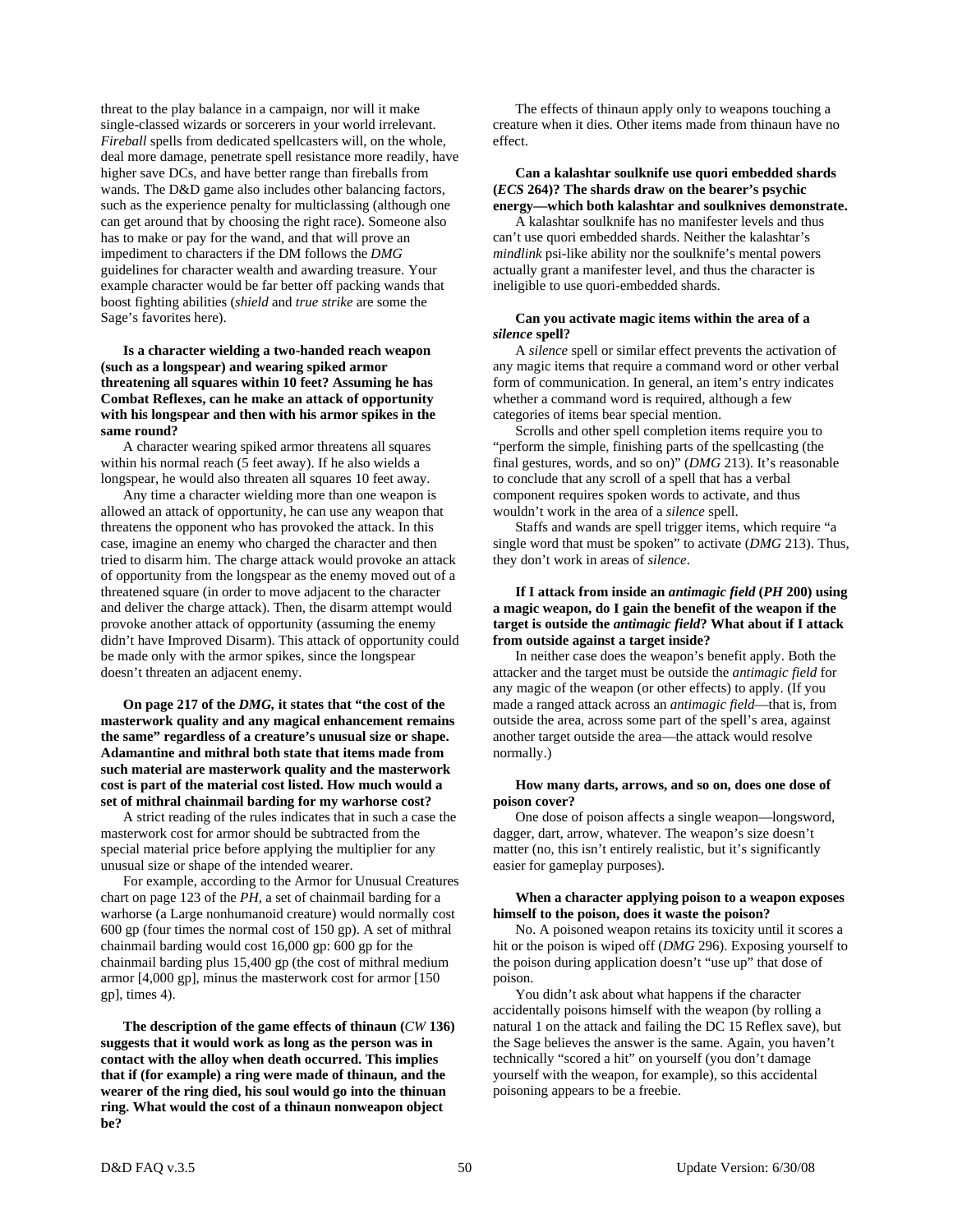# **When do "add-on" effects such as poison occur? For example, if an assassin delivers a death attack with a weapon bearing wyvern poison, does the poison take effect first, thus potentially reducing the target's Fortitude save against the death attack?**

 As a general guideline, whenever the rules don't stipulate an order of operations for special effects (such as spells or special abilities), you should apply them in the order that's most beneficial to the "controller" of the effect.

 In this case, the assassin is the "controller" of both the poison and the death attack, so he'd most likely choose for the poison to take effect first, and then the death attack.

#### **If a PC wants to use multiple doses of an ingested poison, do their effects stack? Are multiple saves needed, or does this just increase the save DC or damage dealt?**

 Ingested poisons follow the general rules for poisons (*DMG* 296). They differ only in their method of application. Each dose of a digested poison requires its own saving throw and does its own damage.

# **Do mind-affecting spells work against intelligent magic items?**

 No. Technically speaking, any intelligent magic item can be considered a creature (*DMG* 268). The book doesn't specifically list what type of creature an intelligent magic item is, but it seems safe to consider them constructs, which makes them immune to all mind-affecting effects.

# **What's the difference between a magic item and a psionic item? How does the former interact with** *detect psionics* **and the latter with** *detect magic***?**

 Items created with the item creation feats requiring spellcaster levels, or that use spells as prerequisites, are typically called "magic items." Items created with item creation feats requiring manifester levels, or that use psionic powers as prerequisites, are normally called "psionic items." Mechanically, however, there's really no difference between the two categories of items.

 Both magic and psionic items interact with *detect magic* and *detect psionics* in the same way. A psionic item reveals its discipline to such effects, while a magic item reveals its school. If you create an item that uses both spells and powers as prerequisites, you should decide whether its aura is identifiable as a school of magic or a discipline of powers.

# **What kind of magic item slots does a dire wolf or rhinoceros have? I've heard animals can wear amulets and sometimes even cloaks. Would it be able to wear boots? If so, would it only need one pair of boots or would it need two pairs (like horseshoes)?**

An animal can wear whatever items the Dungeon Master deems appropriate for his or her campaign. Necklaces and amulets seem to be the most common since it's easy for most of us to picture animals wearing something akin to a collar. With barding in the game, armor for animals is also feasible. Plus, bracers or bracelets are fairly easy to imagine on a creature. I would suggest drawing the line here, since it keeps things simple and prevents people from worrying too much about equipping their animal companions. However, if you have a player who wants to focus on her animal companion, or you have an idea for a heavily equipped animal NPC, there's no reason why you couldn't adjust magic items to have animalspecific versions of magic gloves, boots, cloaks, and so on.

#### **Can you counterspell a spell cast from a wand, stave, or scroll with a spell?**

 Generally, you cannot use the rules for counterspelling against magic items. That said, because of the unique rules for casting spells from a scroll, you can counter a spell cast from a scroll the same way you would any other spell.

# **Do effects that allow you to use larger than normal weapons, such as the Monkey Grip feat or the Powerful Build racial trait, stack with each other?**

 These effects do not stack with each other. If you have an effect that allows you to use a weapon one size category larger than you and then gain the same benefit from another source, you are still limited to weapons one size category larger than you.

# Armor

**Does the armor check penalty for nonproficiency with armor and shields stack with the standard armor check penalty for wearing the armor or shield, or with the check penalty for encumbrance?** 

 No. The armor check for nonproficiency overrides the normal armor check penalty (effectively adding Open Lock, Ride, and Use Rope to the list of penalized skills), while also applying an equal penalty on Strength checks, Dexterity checks, and attack rolls.

 If you have a check penalty from encumbrance that is higher than your armor check penalty, use the encumbrance's check penalty on skills penalized by armor check penalty, and the nonproficiency penalty on all other checks and attack rolls.

 For example, if Devis (Str 10) wore a breastplate and carried a total of 100 pounds of gear, he'd suffer a –6 penalty on Balance, Climb, Escape Artist, Hide, Jump, Move Silently, Sleight of Hand, and Tumble checks (and a –12 penalty on Swim checks) from his heavy load of encumbrance, but only a –4 penalty on attack rolls, Strength checks, Dexterity checks, and other Strength- or Dexterity-based skill checks (from his nonproficiency with medium armor). If he carried no more than 66 pounds (a medium load), he'd just suffer the –4 penalty on attack rolls and on all Strength-based and Dexterity-based ability and skill checks (or –8 on Swim checks).

# **The description of the magical bashing property for shields says it can be added only to light or heavy shields. Does this exclude shields with shield spikes? That is, can you have a** *+2 spiked light shield of bashing***?**

 You can add the bashing property to a spiked shield. If you do, the damage dealt by the shield bash increases from normal by 3 steps (2 for the bashing property and 1 for the shield spikes), and the weapon becomes a martial piercing weapon. The example *+1 spiked light shield of bashing,* if made for a Medium character, would deal 1d8 points of piercing damage from the bash. (Normally a light shield bash deals 1d3 points of damage, but the spikes improve that to 1d4 and the bashing enhancement increases that to 1d8.)

 **What happens when you make a shield from adamantine or mithral? The adamantine description says you can make a shield from the metal, but there's no cost given. What is the price for an adamantine shield? What benefits do you get from an adamantine shield? Do you get damage reduction? If so, how much? What if you have an**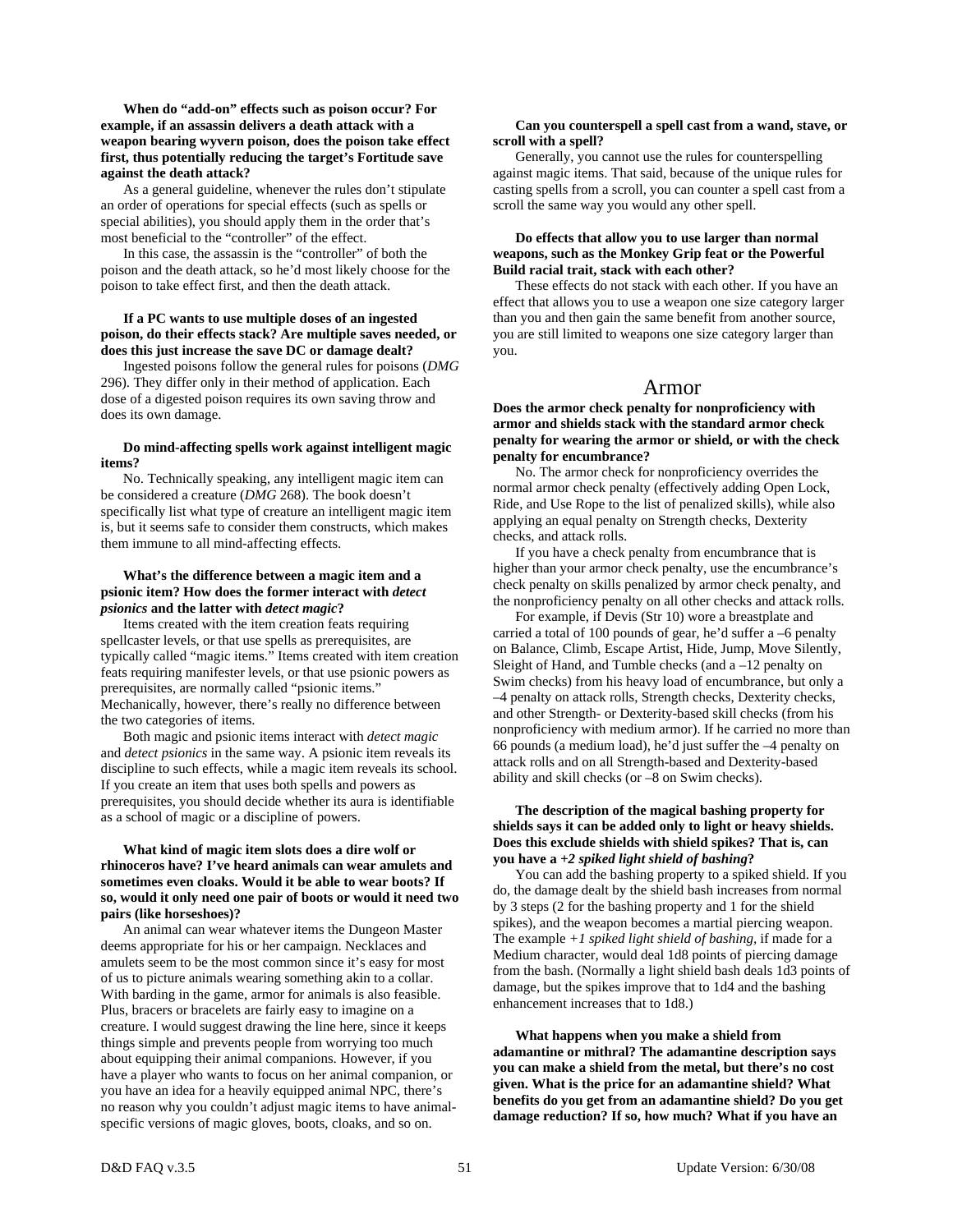**adamantine shield and adamantine armor? Does the damage reduction stack? When you make a shield from mithral, what benefits do you get? If you had a mithral heavy shield, would it have the properties of a light metal shield? (A light shield's weight lets you carry other items in that hand, although you cannot use weapons with it.) What would the damage rating be for a shield bash with a heavy mithral shield? Also, the mithral heavy shield listed on page 220 in the** *DMG* **weighs 5 pounds, less than half of what a heavy steel shield weighs. The text for mithral on page 284 says a mithral item weighs half what a normal item weighs. Which one is correct?** 

 An adamantine shield costs an extra 5,000 gp (the same as the extra cost for adamantine light armor). Adamantine armor gives you some damage reduction (how much depends on the kind of armor; see page 283 in the *DMG*) but an adamantine shield does not. An adamantine shield is always a masterwork shield, so its armor check penalty is reduced by  $1$  (-0 for a buckler or light shield, –1 for a heavy shield). An adamantine shield also has a hardness of 20 and one third more hit points than normal (6 for a buckler, 13 for a light shield, 26 for a heavy shield). A tower shield is made from wood, so you can't make one from adamantine.

 The basic properties of a mithral shield remain unchanged. For example, a mithral heavy shield is still a heavy shield. If you're size Medium and you shield bash with a heavy mithral shield, you deal 1d4 points of damage (or 1d6 if the shield has a shield spike). You can't use your shield hand for anything else when you're using a heavy mithral shield.

 Any mithral item is masterwork, but the –3 armor check reduction for a mithral item already includes the adjustment for a masterwork item. Any mithral item has a hardness of 15, but it has no extra hit points.

 In general, mithral items weigh half what their normal counterparts weigh. When you find a specific listing for a mithral shield or armor, however, use the weight listed for it, not what the formula gives you. A mithral chain shirt, for example, weighs only 10 pounds (see page 20 of the *DMG*), not 12 1/2 pounds (half the normal weight of 25 pounds).

#### **Can one use a tower shield while mounted?**

 Nothing in the tower shield description implies that you can't use it while mounted. If you claim cover from the shield, your mount gets no benefit.

#### **Can a character make a shield bash attack using the shield as a primary weapon or can it be used only as an offhand weapon?**

 While the rules describe a shield bash as an off-hand weapon, that's simply an assumption (that your primary hand is holding a weapon). There's nothing stopping you from declaring your shield bash as your primary weapon. Of course, that means that any attack you make with your other hand becomes a secondary weapon.

 **If you don't have the Tower Shield Proficiency feat, you suffer the shield armor check penalty (–10) on all your attack rolls. The tower shield description, however, says anyone using the shield as a normal shield has a –2 penalty on attack rolls. If you're not proficient with the shield, do you get the –10 penalty instead of the –2?** 

 Penalties in the D&D game stack. Whenever you use a tower shield, you suffer a –2 on attack rolls. If you aren't

proficient with the shield, you suffer the armor check penalty (– 10) as well, for a total penalty of –12.

# **Ghost touch armor is supposed to protect you from attacks by incorporeal foes, but all these creatures have incorporeal touch attacks, and touch attacks ignore armor, so ghost touch armor is really worthless, right?**

 Wrong. Incorporeal touch attacks and touch attacks aren't the same thing. If they were, they would not have different names. An incorporeal touch attack actually resembles a slam attack (battering the foe with a fist or other appendage), except that it passes through physical armor or shields. The term incorporeal touch attack simply serves as a reminder that most armor bonuses aren't effective against these attacks.

 Armor and shield bonuses from force effects, such as the mage armor spell, shield spell, and bracers of armor are effective against incorporeal touch attacks, as is ghost touch armor or a ghost touch shield.

 Like a ghost touch weapon, an incorporeal creature or manifested ghost can wear ghost touch armor and get an Armor Class benefit from it. Such a creature also can pass through solid objects while wearing ghost touch armor.

# **Do ghost touch armors and shields function like force effects? It says that the armor and shield bonuses apply against incorporeal attacks, but most incorporeal creatures have a touch attack, to which armor and shield bonuses specifically do not apply.**

 Ghost touch armor or a ghost touch shield protects you against incorporeal touch attacks, which are not the same as touch attacks. Ghost touch armor and ghost touch shields don't protect you against regular touch attacks.

#### **Does the glamered armor property (***DMG* **219) change any of the statistics of the armor it affects?**

 No. The glamered property clearly states that "the armor retains all its properties (including weight) when glamered" which includes its armor bonus, maximum Dexterity bonus, armor check penalty, and so forth.

 **I have a bard in my game who has a bit of money to spend. She buys a set of** *bracers of armor +3* **and a suit of** *+3 leather armor***. If the bard wears both at the same time, the armor bonus from the bracers (+3) overrides the armor bonus from the leather armor (+1). Our question is, does the +3 enhancement bonus from the armor still get applied for a total of +6, is it subsumed by the magic of the bracers, or is it just ignored completely? Since the enhancement bonus and armor bonus are different types of bonuses, the bard thinks her total Armor Class bonus should be +6.** 

 The magic leather armor's +3 enhancement bonus applies to make the armor's armor bonus bigger (+4 in this case). The example character uses only the larger armor bonus (+4) when wearing both the armor and the bracers.

 The overlapping +3 bonus from the bracers is still there, however. (It is just irrelevant most of the time.) If something bypasses the +4 bonus from the magic armor, the bracers might still prove effective. For example, an incorporeal touch attack bypasses the whole armor bonus from the magic armor. Since the bracers provide a force effect, they protect the bard against the incorporeal touch attack. The example character still has a +3 armor bonus against the incorporeal touch attack.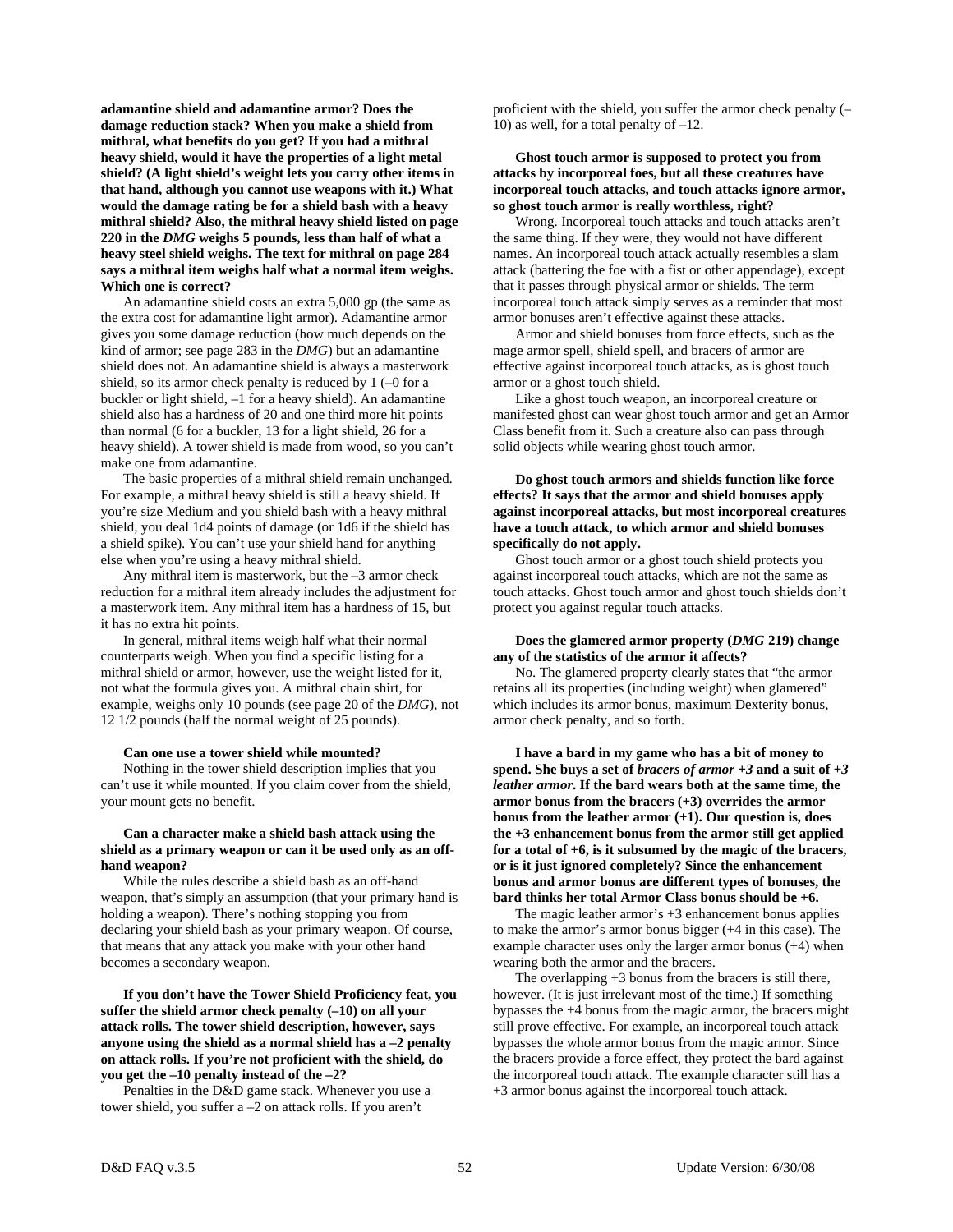**Just how and when can you use armor spikes? If you're using two weapons already, can you use armor spikes to make a second off-hand attack? What if you're using a weapon and a shield? Can you use the armor spikes for an off-hand attack and still get a shield bonus to Armor Class from the shield? What if you use a two-handed weapon? Can you wield the weapon in two hands and still make an off-hand attack with the spikes? What are your options for using armor spikes in a grapple? Can you use them when pinned? If you have another light weapon, can you use that and your armor spikes when grappling?** 

 When you fight with more than one weapon, you gain an extra attack. (Improved Two-Weapon Fighting and greater Two-Weapon Fighting give you more attacks with the extra weapon.) Armor spikes are a light weapon that can be used as the extra weapon.

 If you attack only with your armor spikes during your turn (or use the armor spikes to make an attack of opportunity), you use them just like a regular weapon. If you use the full attack action, you can use armor spikes as either a primary light weapon or as an off-hand light weapon, even if you're using a shield or using a two-handed weapon. In these latter two cases, you're assumed to be kicking or kneeing your foe with your armor spikes.

 Whenever you use armor spikes as an off-hand weapon, you suffer all the penalties for attacking with two weapons (see Table 8–10 in the *PH*). When using armor spikes along with a two-handed weapon, it is usually best to use the two-handed weapon as your primary attack and the armor spikes as the offhand weapon. You can use the armor spikes as the primary weapon and the two-handed weapon as the off-hand attack, but when you do so, you don't get the benefit of using a light weapon in your off hand.

 You cannot, however, use your armor spikes to make a second off-hand attack when you're already fighting with two weapons. If you have a weapon in both hands and armor spikes, you can attack with the weapons in your hands (and not with the armor spikes) or with one of the weapons in your hands and the armor spikes (see the description of spiked armor in Chapter 7 of the *PH*).

 When grappling, you can damage your foe with your spikes by making a regular grapple check (opposed by your foe's check). If you succeed, you deal piercing damage to your foe (see Table 7–5 in the *PH*) rather than the unarmed strike damage you'd normally deal when damaging your foe with a grapple check. Since you can use armor spikes as a light weapon, you can simply use them to attack your foe. You suffer a –4 penalty on your attack roll when attacking with a light weapon in a grapple (see page 156 in the *PH*), but if your foe is bigger or stronger than you, this might prove a better tactic than trying to deal damage through a grapple check because there is no opposed roll to make—you just have to hit your opponent's Armor Class. You can't attack with two weapons when grappling, even when one of those weapons is armor spikes (see the section on grappling in Chapter 8 of the *PH*).

 You can't attack and damage your foe if he has you pinned. If you break the pin and avoid being pinned again, you can go back to attacking your foe. If your attack bonus is high enough to allow multiple attacks, you might break the pin and then use your remaining attack to damage your foe. To accomplish this, you must first use an attack to break the pin. You can break a pin using the Escape Artist skill, but trying to do so is a standard action for you; once you use the standard action to

attempt escape, you can't make any more attacks during your turn.

#### **Can I add both armor spikes and armor razors (***Und* **65) on the same suit of armor?**

 Yes. You can attack with either one, but not both at the same time.

#### **If my shield and my shield spikes are made from different material, what material counts when making a shield bash attack?**

 Use the material of the shield spikes. An adamantine shield with cold iron shield spikes would count as a cold iron weapon when making a shield bash attack.

# **If a character wearing spiked armor is swallowed whole, does the monster take damage? Can I use the spiked armor to escape?**

 No and yes. Armor spikes don't automatically deal damage to a monster that grapples you, constricts you, or swallows you whole. Armor spikes deal damage only when used as a weapon or to deal damage in a grapple.

#### **On what kinds of successful grapple checks do armor spikes deal damage?**

 The damage from armor spikes is dealt when you make a successful grapple check made for the purpose of dealing damage (the "Damage Your Opponent" option, *PH* 156).

 **Just how fast can a dwarf barbarian, or other race with a speed of 20, move in medium armor? There are two prevailing opinions on this: 25 feet (10 feet more than that of a typical dwarf in medium armor) or 20 feet (the result of consulting table 7–6 for a creature with a speed of 30 feet). What is the intent of the statements on page 122 of the**  *PH* **regarding table 7–6: "Dwarves, gnomes, and halflings have an unencumbered speed of 20 feet. They use the second column." That is, where should the emphasis be placed, on the mention of race or on the inclusion of unencumbered speed?** 

 Table 7–6 uses base speeds, not races. Always apply any speed increases a character has before applying the effects of armor (see page 147 in the *PH*). A halfling or gnome barbarian in medium armor has a speed of 20 feet. A dwarf barbarian in medium armor has a speed of 30 feet because medium or heavy armor doesn't reduce a dwarf's speed (see page 14 in the *PH*).

# **Is a character proficient with light armor, such as a rogue, considered to be proficient with mithral breastplate? What about a character proficient with medium armor, such as a barbarian—is he considered proficient with mithral full plate armor?**

 The description of mithral on page 284 of the *DMG* is less precise than it could be in defining how it interacts with armor proficiency rules. The simplest answer—and the one that the Sage expects most players and DMs use—is that mithral armor is treated as one category lighter for all purposes, including proficiency. This isn't exactly what the *DMG* says, but it's a reasonable interpretation of the intent of the rule (and it's supported by a number of precedents, including the descriptions of various specific mithral armors described on page 220 of the *DMG* and a variety of NPC stat blocks).

 Thus, a ranger or rogue could wear a mithral breastplate without suffering a nonproficiency penalty (since it's treated as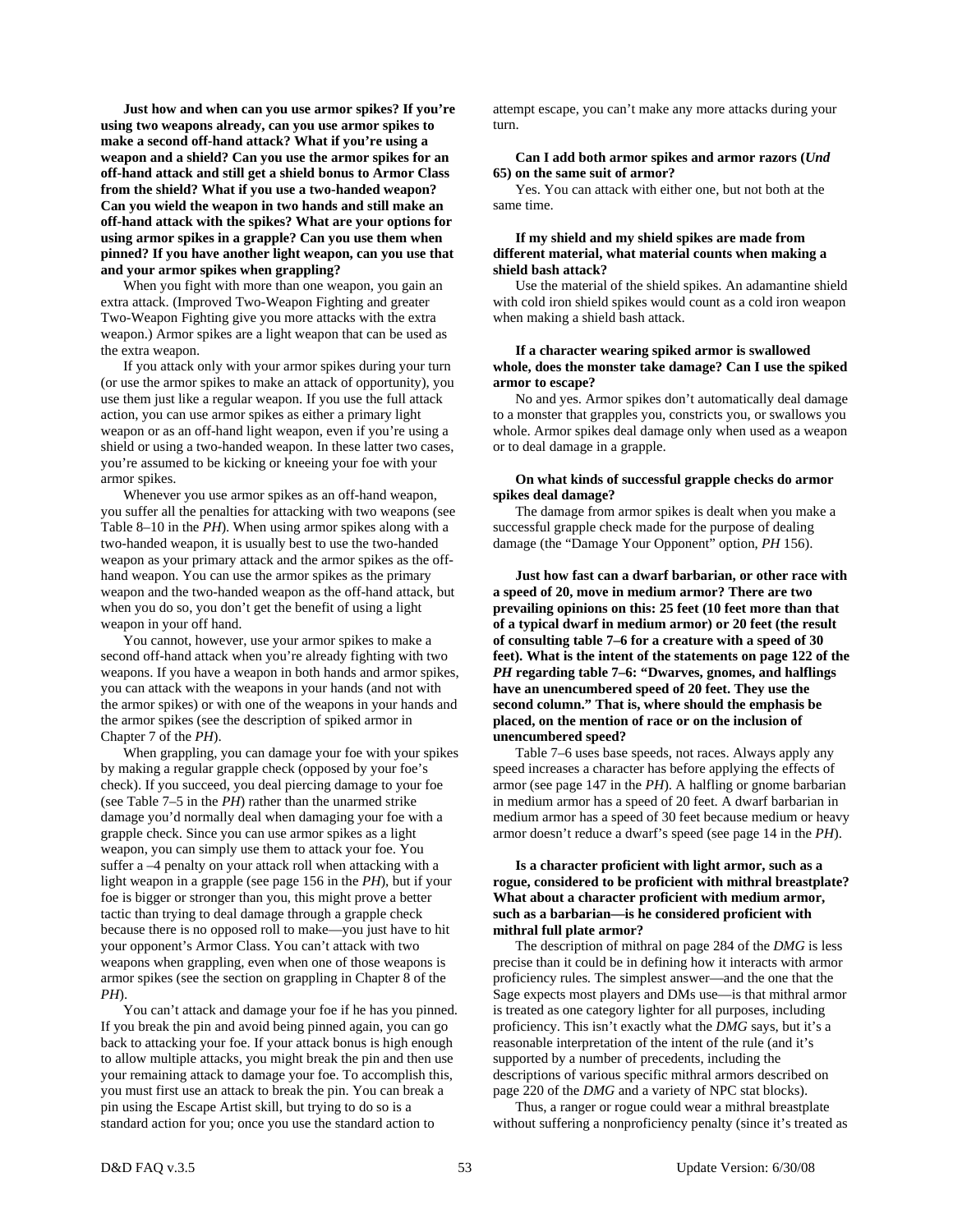light armor), and each could use any ability dependent on wearing light or no armor (such as evasion or the ranger's combat style). A barbarian could wear mithral full plate armor without suffering a nonproficiency penalty (since it's treated as medium armor), and he could use any ability dependent on wearing medium or lighter armor (such as fast movement).

 The same would be true of any other special material that uses the same or similar language as mithral (such as darkleaf, on page 120 of the *ECS*).

# **If you cast** *resurrection* **on dragonhide armor does the dragon come back to life?**

 Yes. The *resurrection* spell states that "so long as some small portion of the creature's body still exists, it can be *resurrected*" and that "the condition of the remains is not a factor." It would be up to the DM to determine the age and kind of the dragon resulting from such a spell, using the guidelines for minimum size required to make the armor in question (see page 284 in the *DMG*).

 The same would apply to any object crafted from part of a living creature, such as leather or hide armor, a necklace of boar tusks, or a cloak made from the fur of a dire weasel.

# Weapons

**Is it possible to fire a repeating crossbow with one hand like a modern semiautomatic pistol? A friend of mine says you need only one hand to fully operate a repeating crossbow, and that you could hold a repeating crossbow in each hand, firing both of them in the same round. I argued that repeating crossbows didn't work like that. Real-life repeaters were lever-action jobs invented by the Chinese. You pull back the lever with one hand while holding the crossbow with the other. The lever drew the string back and dropped another round in from the magazine. So it required two hands to operate. My friend countered that the repeating crossbow presented in the** *PH* **was not based on the real weapon and instead worked on a clockwork principal with a crank-wound spring pulling back the string after each shot. The idea is preposterous (the force required to cock a crossbow is powerful indeed). Such a device would require a massive and heavy spring which would be almost impossible to wind or it would be far too weak to be effective (not to mention being heavy as heck). The description in the** *PH* **does not mention any kind of spring wind system. Therefore, it must be assumed that the weapon works just like its real-life counterpart. So what is it? Is it a semiautomatic completely one-handed weapon? Or is it a simple, realistic two-handed lever-operated device? And if it is a spring-wound weapon, how many shots can it fire between windings, and how long does it take to wind?** 

 Ah, the joys of rules debates! Anyone can try to shoot a heavy or light crossbow one handed as noted in the heavy and light crossbow entries in Chapter 7 of the *PH.* As these entries point out, however, one-handed reloading is not possible.

You're right about the repeating crossbow. (So is your friend, up to a point. The game's repeating crossbow works a lot better than the Chinese original did.) The weapon has a lever (and the lever is shown in the picture of the weapon in the *PH*), but it's a cocking/reloading lever, not a windup lever for a clockwork mechanism. Your friend ought to read the description of the weapon: You reload the crossbow by pulling the lever after each shot, and that takes two hands, also as noted in the weapon description.

#### **Is a double weapon considered a two-handed weapon or a one-handed weapon plus a light weapon, for the purposes of feats such as Weapon Finesse and Power Attack?**

 A double weapon can be wielded in two ways, either as a one-handed weapon and a light weapon, or as a single twohanded weapon. Either way, it follows the normal rules for using such weapons.

*Wielding as Two Weapons:* The primary end (the "onehanded weapon") adds your Strength modifier to damage, and the secondary end (the "light weapon") adds one-half your Strength bonus to damage. When using Power Attack, bonus damage applies only to the primary end. If you have Weapon Finesse, you can add your Dexterity modifier instead of your Strength modifier to attack rolls with the secondary end (but not with the primary end).

*Wielding as One Weapon:* Add one-and-one-half your Strength bonus to damage rolls. When using Power Attack, double the bonus damage granted by the feat.

 The Sage strongly recommends that characters who wield double weapons record attack and damage values for both methods of use, to speed play.

 **Is it possible to make slashing attacks with a rapier, perhaps at some kind of penalty? This is particularly important for my swashbuckling character, for doing things like sundering necklaces without harming the wearer, and so forth.** 

 Technically, no, a rapier is a piercing weapon, not a slashing weapon.

 Unofficially, your DM might allow slashing maneuvers with, say a –4 attack penalty and perhaps a damage penalty (perhaps also –4).

# **A flaming burst, icy burst, or shocking burst weapon also is a flaming, frost, or shock weapon, respectively. What happens when the burst power is triggered? Does the burst damage augment or replace the damage from the energy power?**

 Damage from a burst weapon is in addition to any damage from the weapon's energy power. If the energy power is activated, you deal 1d6 points of energy damage from the energy power, plus extra energy damage from the burst power (see the power descriptions). For example, a confirmed critical hit from a *+1 flaming burst longsword* deals 1d6+1d10 points of fire damage in addition to the weapon damage from the critical hit itself.

# **The flaming burst, icy burst, and shocking burst weapon powers require a critical hit to trigger the burst. What happens when you attack a foe that isn't subject to critical hits? What happens if your critical hit is negated by fortification?**

In either case, the burst effect doesn't occur.

 If an effect is negated, it is invalidated, prevented, or ended with respect to a designated area or target. That's true whether the negation is automatic (such as from immunity) or contingent upon a roll or check (fortification).

 If another effect is contingent on the success of a root effect (like, say, any of the burst weapons in the *DMG*, which are triggered on a successful critical hit), and the root effect is negated, the contingent effect is also negated. In the case of these burst weapons, if the critical hit is negated so is the burst weapon's critical-dependant effect, since it is triggered on a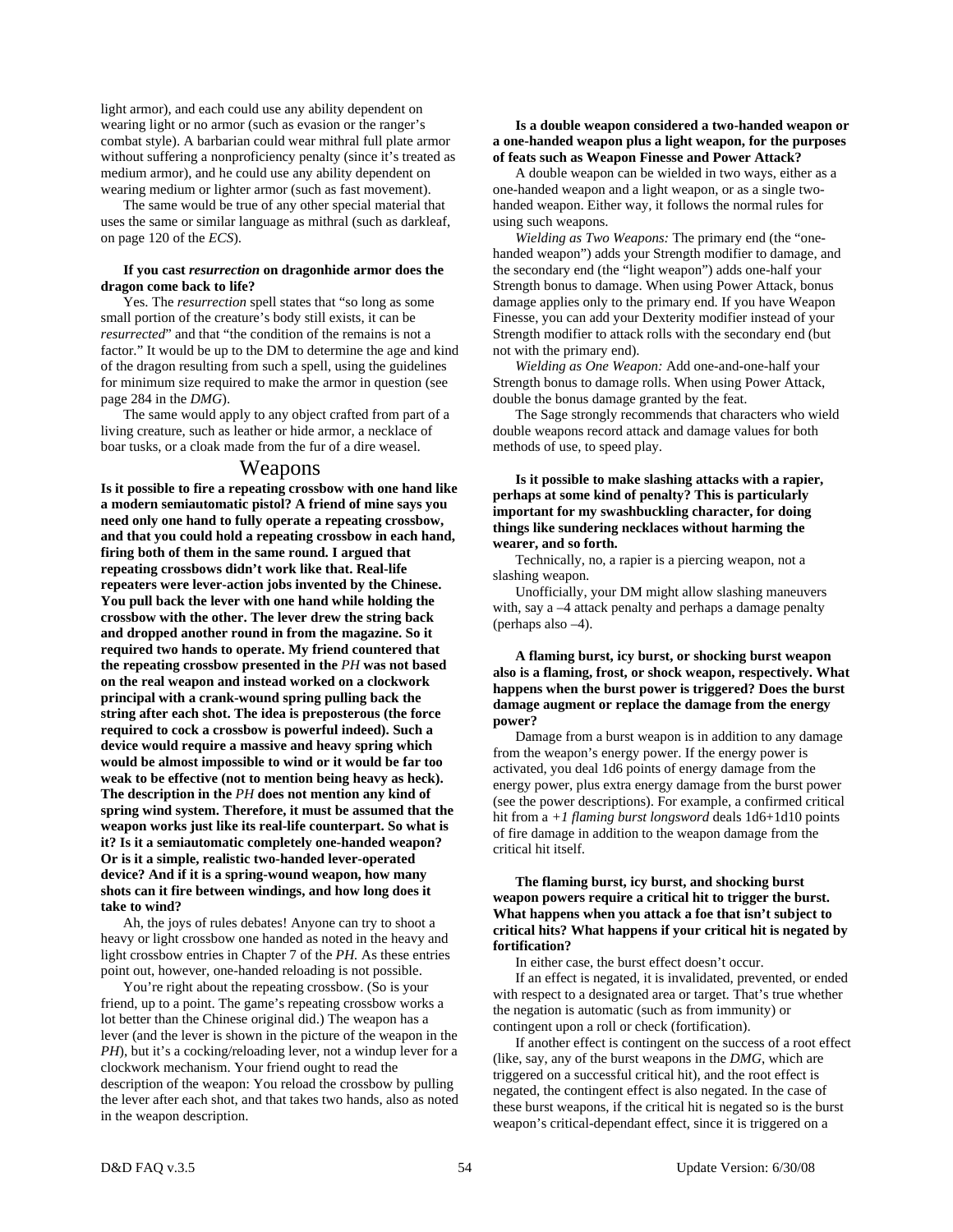"successful critical hit" (*DMG* 224 Flaming Burst entry and *DMG* 225 Icy Burst and Shocking Burst entries).

 There are exceptions to this rule, but they are called out specifically in the effect's description. For example, some weapon properties in the *MIC* state "this effect activates even if the target is not normally vulnerable [or subject to] to extra damage from critical hits." In these cases you would roll to confirm a critical hit, and with a successful critical confirmation you would apply the damage or effect for the special effect, though you would not add the extra weapon damage for the critical hit.

 Here's an example of how this works: If a fighter with an 18 Strength with a *+1 desiccating burst greatsword* (*MIC* 32) rolled a natural 19 on an attack against a water elemental (and hit the elemental), you would roll to confirm the critical, even though water elementals are immune to critical hits. On a confirmed critical, the weapon does 2d6+7 plus 3d8 points of damage from the desiccating property to the water elemental.

 Note: This FAQ entry is a correction of an older FAQ entry that allowed all of these types of weapons to burst even if the target was immune to critical hits or the critical hit was negated in some other way.

## **Since a vorpal weapon needs a successful confirmation roll to confirm a critical before its attack lops off someone's head, can the successful use of the fortification armor ability stop a vorpal weapon critical from taking off a head?**

 No. A vorpal weapon's trademark effect is triggered on a special kind of critical—on the roll of a 20 (and a confirmed critical) it cuts off a head. Creatures without a head are, of course, immune to this effect, but the description calls out a number of creatures immune to critical hits, but that have heads, as subject to the weapon's effect. Furthermore, it states that while these creatures can be subject to a vorpal weapon's decapitation ability, the decapitation might not kill or destroy them. These statements create an exception to the normal critical hit rules in a way similar to (though not as clear as) some of the weapon burst powers featured in *MIC*.

 Because of these exceptions, being immune to a critical or having an ability that negates a critical has no effect on the vorpal's head-taking properties. Only the lack of a head makes you immune to the vorpal's decapitation, and only in the cases where a head is not necessary for the creature to be alive (or it does not destroy creatures that are not alive) can a creature survive its decapitation effect.

 **The new descriptions for the flaming, frost, and shock weapon special abilities say that these weapons' energy effects work only on command. Why was this changed in the revision? Does that mean that their wielders must use a standard action to activate them for each attack? Or do the energy effects last awhile? If so, how long do they last? What's the chance that you burn (or freeze or shock) yourself when holding onto an activated weapon? Can you put away an activated weapon without damaging the scabbard where you store it? What happens if you have ammunition with these effects? Do you have to activate each piece of ammunition separately? What happens if you have a flaming, frost, and shock weapon? Logically, such a weapon couldn't exist, but what if it did? Would you have to activate each property separately? Finally, how does all this affect flaming burst, icy burst, and shocking burst** 

#### **weapons? Do you have to activate these weapons' flame, frost, and shock properties for the burst powers to work?**

 The flaming, frost, and shock weapon special abilities always have been command activated; the revision just clarified that.

 Activating an energy power requires a standard action, but once you activate energy power, the power works until you use another action to deactivate it. You can activate or deactivate one of these powers on up to 50 pieces of ammunition at the same time, provided that all the ammunition is in your possession, all the ammunition is the same kind, and all the ammunition has the same power.

 Any attack you make with an activated weapon deals energy damage to your foe if you hit—you don't have to do anything special to deal energy damage with it.

 A burst weapon's burst power is use activated and it works even when the weapon's energy power is not activated (see the last sentence in each power's description).

 The energy from a flaming, frost, shock, flaming burst, icy burst, or shocking burst weapon never harms you while you're wielding or carrying the activated weapon (see the power descriptions), and it will not harm your equipment. If you lose or set down an activated weapon, the energy it produces will harm other objects it touches, so it is best to deactivate it first.

 There's nothing illogical about a flaming, frost, shock weapon (at least not within any framework that allows weapons to generate energy in the first place), and there's no rule against such weapons (think of the weapon as having fiery, frosty, shocking flames). The character creating such a weapon decides how it can be activated. Most such weapons probably are made so that the wielders can activate all three powers simultaneously, or activate them one at a time, as desired.

## **My stonechild (from** *RS***) fighter wields a fullblade (***AE***). If he increases the weapon's size by one category, can he still wield it, and would it give him reach?**

 First of all, your stonechild couldn't wield such a weapon. While a stonechild (as a Medium creature) can wield a normal fullblade as a two-handed weapon thanks to the Exotic Weapon Proficiency (fullblade) feat, he couldn't wield a fullblade of a larger size category at all, even with the feat.

 (Although the fullblade is described in *AE* as a "Huge" weapon, this is a reference to the 3.0 rules for weapon size. Using the 3.5 rules for weapon sizes, the fullblade used by Medium creatures is actually a Large two-handed weapon with a special rule that allows a Medium creature to wield it with two hands.)

 Normally, the smallest creature that could wield a Huge fullblade (that is, a fullblade sized for two-handed use by a Huge creature) would be a Large creature. A Medium creature with the powerful build racial trait, such as a goliath or halfgiant, with the Exotic Weapon Proficiency (fullblade) feat could also wield a Huge fullblade.

 As to the second issue, regardless of the wielder's or the weapon's size, a fullblade is not a reach weapon. Even a Medium creature with powerful build who wields a Huge fullblade can use it only against creatures at a distance of his natural reach (typically 5 feet), but no more than that.

 **How do reach weapons work if they are of a different size than the creature wielding them? Say, an ogre wielding a Small or Medium glaive, or a human with the Monkey Grip feat wielding a Large ranseur? What is the reach for each situation?**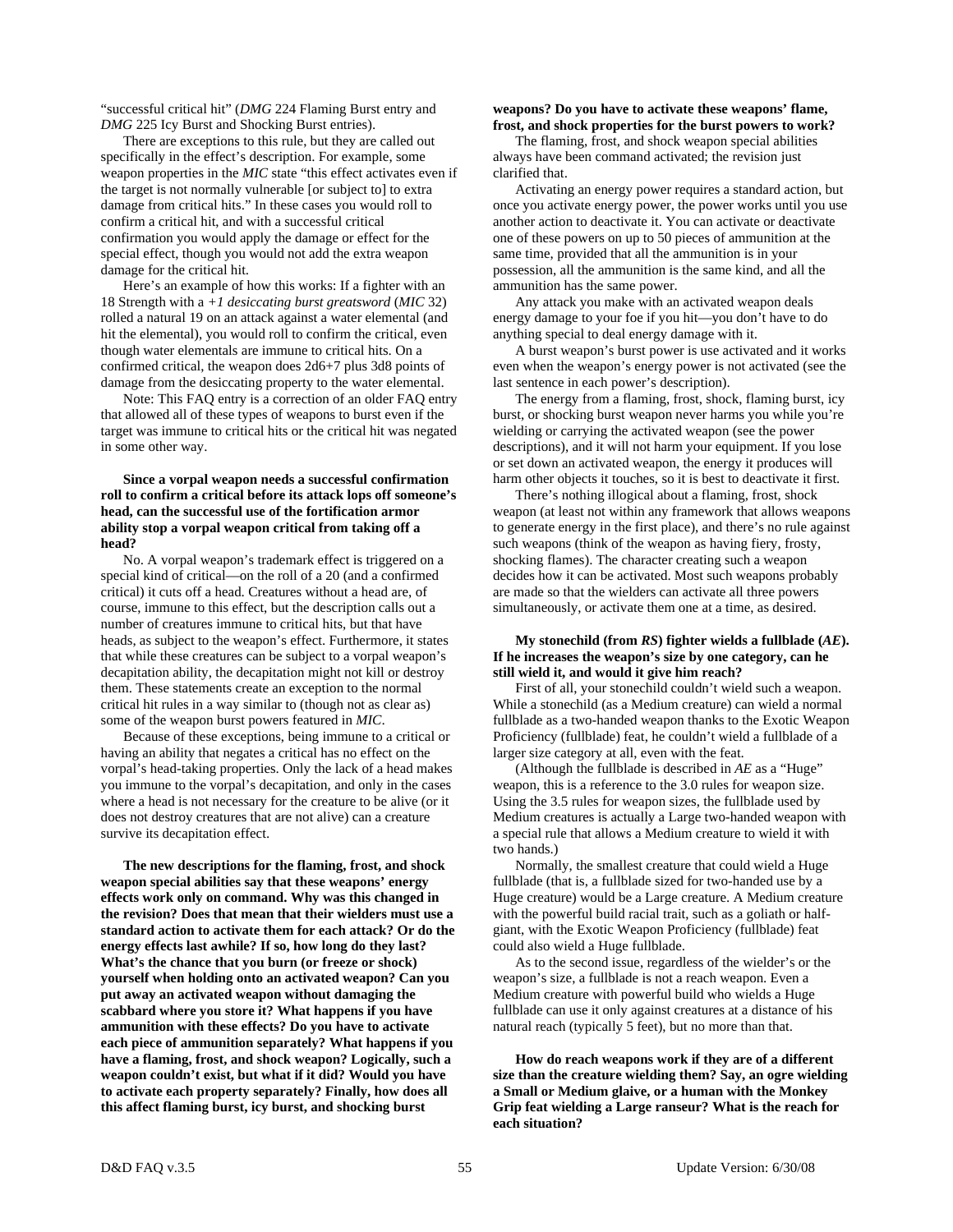A reach weapon doubles its wielder's natural reach, but only if the weapon is at least of an appropriate size for the wielder. Wielding a "too-small" reach weapon grants no reach.

 An ogre (Large) wielding a Medium or smaller reach weapon gains no reach from the weapon, and could thus attack foes either 5 feet or 10 feet distant (as normal for a Large creature wielding a non-reach weapon).

 A human (Medium) wielding a Large or larger reach weapon could attack a creature 10 feet away (but no further), and could not use the weapon to attack a creature 5 feet away (as normal for a Medium creature wielding a reach weapon). A human wielding a Small reach weapon would gain no reach from the weapon.

 The *PH* isn't as clear on this as it could be, although an example of reach in action on page 113 in the *PH* provides pretty strong support: "A typical Large character wielding a reach weapon *of the appropriate size* can attack a creature 15 or 20 feet away . . ." [italics added]. While this reference doesn't mention the ability to wield a reach weapon larger than the appropriate size, allowing such a weapon to grant reach to its wielder is a reasonable extension of the spirit and intent of the rule.

 **Exactly when is a weapon light, one-handed, and twohanded? And when do you take the –2 penalty for using a weapon of the wrong size? How does the system of weapon sizes work with exotic weapons such as the bastard sword and dwarven waraxe, which are one-handed exotic weapons, but two-handed martial weapons? If my dwarf wants to use a dwarven waraxe in one hand, how big a dwarven waraxe can she wield? Suppose my dwarf wants to fight with two weapons and use a dwarven waraxe as a light weapon in her off hand. How big a dwarven waraxe can she use then?** 

 When you're talking strictly about a weapon's size (as opposed to how one uses the weapon, see the previous question), the designations light, one-handed, and two-handed depend on the kind of weapon and on the size of the wielder for which the weapon was made. According to page 113 in the *PH,* a weapon has a size category, such as Small, Medium, or Large, that indicates the intended wielder's size. So, a Medium longsword is a longsword made for a Medium wielder. When a weapon's size category matches the wielder's size, Table 7–5 shows whether it is light, one-handed, or two-handed for that wielder. When the intended wielder and the actual wielder

# **Weapon and Wielder Size**

| Wielder Size |  |
|--------------|--|
|--------------|--|

| <b>Wielder Size</b>          |                          |                               |                          |                          |                               |                               |                               |                          |                                 |  |  |
|------------------------------|--------------------------|-------------------------------|--------------------------|--------------------------|-------------------------------|-------------------------------|-------------------------------|--------------------------|---------------------------------|--|--|
| Weapon<br><b>Fine Weapon</b> | Fine                     | Diminutive Tiny               |                          | <b>Small</b>             | <b>Medium</b>                 | Large                         | <b>Huge</b>                   | Gargantuan               | Colossal                        |  |  |
| Light                        | L                        | $\qquad \qquad$               | $\hspace{0.05cm}$        |                          | $\overbrace{\phantom{aaaaa}}$ |                               | $\qquad \qquad$               |                          | $\hspace{0.1mm}-\hspace{0.1mm}$ |  |  |
| One-handed                   | $1-H$                    | $L(-2)$                       | $\equiv$                 |                          |                               | $\overbrace{\phantom{aaaaa}}$ |                               |                          |                                 |  |  |
| Two-handed                   | $2-H$                    | $1-H(-2)$                     | $L(-4)$                  | $\overline{\phantom{0}}$ | $\overline{\phantom{0}}$      |                               |                               |                          |                                 |  |  |
| <b>Diminutive Weapon</b>     |                          |                               |                          |                          |                               |                               |                               |                          |                                 |  |  |
| Light                        | $1-H(-2)$                | L                             |                          | $\hspace{0.05cm}$        |                               |                               | $\overbrace{\phantom{aaaaa}}$ |                          |                                 |  |  |
| One-handed                   | $2-H(-2)$                | $1-H$                         | $L(-2)$                  | $\overline{\phantom{0}}$ |                               |                               |                               |                          |                                 |  |  |
| Two-handed                   | $\qquad \qquad$          | $2-H$                         | $1-H$ $(-2)$             | $L(-4)$                  | $\overline{\phantom{0}}$      |                               |                               |                          |                                 |  |  |
| <b>Tiny Weapon</b>           |                          |                               |                          |                          |                               |                               |                               |                          |                                 |  |  |
| Light                        | $2-H(-4)$                | $1-H(-2)$                     | L                        | $\overline{\phantom{0}}$ | $\overbrace{\phantom{aaaaa}}$ |                               | $\qquad \qquad$               |                          |                                 |  |  |
| One-handed                   | $\qquad \qquad$          | $2-H(-2)$                     | $1-H$                    | $L(-2)$                  | $\overline{\phantom{0}}$      |                               |                               |                          |                                 |  |  |
| Two-handed                   | $\overline{\phantom{0}}$ |                               | $2-H$                    | $1-H$ $(-2)$             | $L(-4)$                       |                               |                               |                          |                                 |  |  |
| <b>Small Weapon</b>          |                          |                               |                          |                          |                               |                               |                               |                          |                                 |  |  |
| Light                        | $\qquad \qquad$          | $2-H(-4)$                     | $1-H(-2)$                | L                        |                               |                               |                               | $\overline{\phantom{0}}$ |                                 |  |  |
| One-handed                   | $\overline{\phantom{0}}$ | $\overbrace{\phantom{aaaaa}}$ | $2-H(-2)$                | $1-H$                    | $L(-2)$                       |                               |                               |                          |                                 |  |  |
| Two-handed                   | $\overline{\phantom{0}}$ |                               | $\overline{\phantom{0}}$ | $2-H$                    | $1-H$ $(-2)$                  | $L(-4)$                       | $\overline{\phantom{0}}$      |                          |                                 |  |  |
| <b>Medium Weapon</b>         |                          |                               |                          |                          |                               |                               |                               |                          |                                 |  |  |
| Light                        |                          | $\overbrace{\phantom{aaaaa}}$ | $2-H(-4)$                | $1-H$ $(-2)$             | L                             |                               | $\overline{\phantom{0}}$      |                          |                                 |  |  |
| One-handed                   | $\overline{\phantom{0}}$ |                               | $\hspace{0.05cm}$        | $2-H(-2)$                | $1-H$                         | $L(-2)$                       | $\overline{\phantom{0}}$      |                          |                                 |  |  |
| Two-handed                   |                          |                               |                          | $\overline{\phantom{0}}$ | $2-H$                         | $1-H$ $(-2)$                  | $L(-4)$                       |                          |                                 |  |  |
| <b>Large Weapon</b>          |                          |                               |                          |                          |                               |                               |                               |                          |                                 |  |  |
| Light                        | $\qquad \qquad$          | $\overbrace{\phantom{aaaaa}}$ | $\qquad \qquad$          | $2-H(-4)$                | $1-H$ $(-2)$                  | L                             |                               | $\hspace{0.05cm}$        |                                 |  |  |
| One-handed                   | $\overline{\phantom{0}}$ |                               |                          |                          | $2-H(-2)$                     | $1-H$                         | $L(-2)$                       | $\overline{\phantom{0}}$ |                                 |  |  |
| Two-handed                   | $\overline{\phantom{0}}$ |                               | $\overline{\phantom{0}}$ |                          | $\overline{\phantom{0}}$      | $2-H$                         | $1-H(-2)$                     | $L(-4)$                  |                                 |  |  |
| <b>Huge Weapon</b>           |                          |                               |                          |                          |                               |                               |                               |                          |                                 |  |  |
| Light                        |                          |                               |                          | $\overline{\phantom{0}}$ | $2-H(-4)$                     | $1-H$ $(-2)$                  | L                             |                          | $\overline{\phantom{0}}$        |  |  |
| One-handed                   |                          |                               | $\overline{\phantom{0}}$ | $\overline{\phantom{0}}$ | $\overline{\phantom{0}}$      | $2-H(-2)$                     | $1-H$                         | $L(-2)$                  | $\equiv$                        |  |  |
| Two-handed                   | $\overline{\phantom{0}}$ | $\overline{\phantom{0}}$      | $\overline{\phantom{0}}$ | $\overline{\phantom{0}}$ | $\overline{\phantom{0}}$      |                               | $2-H$                         | $1-H(-2)$                | $L(-4)$                         |  |  |
| <b>Gargantuan Weapon</b>     |                          |                               |                          |                          |                               |                               |                               |                          |                                 |  |  |
| Light                        |                          | $\overbrace{\phantom{aaaaa}}$ | $\qquad \qquad$          |                          | $\overline{\phantom{0}}$      | $2-H(-4)$                     | $1-H(-2)$                     | L                        | $\overline{\phantom{0}}$        |  |  |
| One-handed                   | $\overline{\phantom{0}}$ | $\overline{\phantom{0}}$      | $\overline{\phantom{0}}$ | $\overline{\phantom{0}}$ | $\overline{\phantom{0}}$      | $\qquad \qquad$               | $2-H(-2)$                     | $1-H$                    | $L(-2)$                         |  |  |
| Two-handed                   |                          |                               | $\overline{\phantom{0}}$ |                          | $\overline{\phantom{0}}$      |                               |                               | $2-H$                    | $1-H$ $(-2)$                    |  |  |
| <b>Colossal Weapon</b>       |                          |                               |                          |                          |                               |                               |                               |                          |                                 |  |  |
| Light                        | $\qquad \qquad$          | $\overbrace{\phantom{aaaaa}}$ |                          |                          | $\overbrace{\phantom{aaaaa}}$ |                               | $2-H(-4)$                     | $1-H$ $(-2)$             | L                               |  |  |
| One-handed                   | $\overline{\phantom{0}}$ |                               |                          |                          |                               |                               |                               | $2-H(-2)$                | $1-H$                           |  |  |
| Two-handed                   |                          |                               |                          |                          |                               |                               | $\qquad \qquad$               |                          | $2-H$                           |  |  |

L: The user treats the weapon as a light weapon.

1-H: The user treats the weapon as a one-handed weapon.

2-H: The user treats the weapon as a two-handed weapon.

—: The user is too big or too small to use this weapon.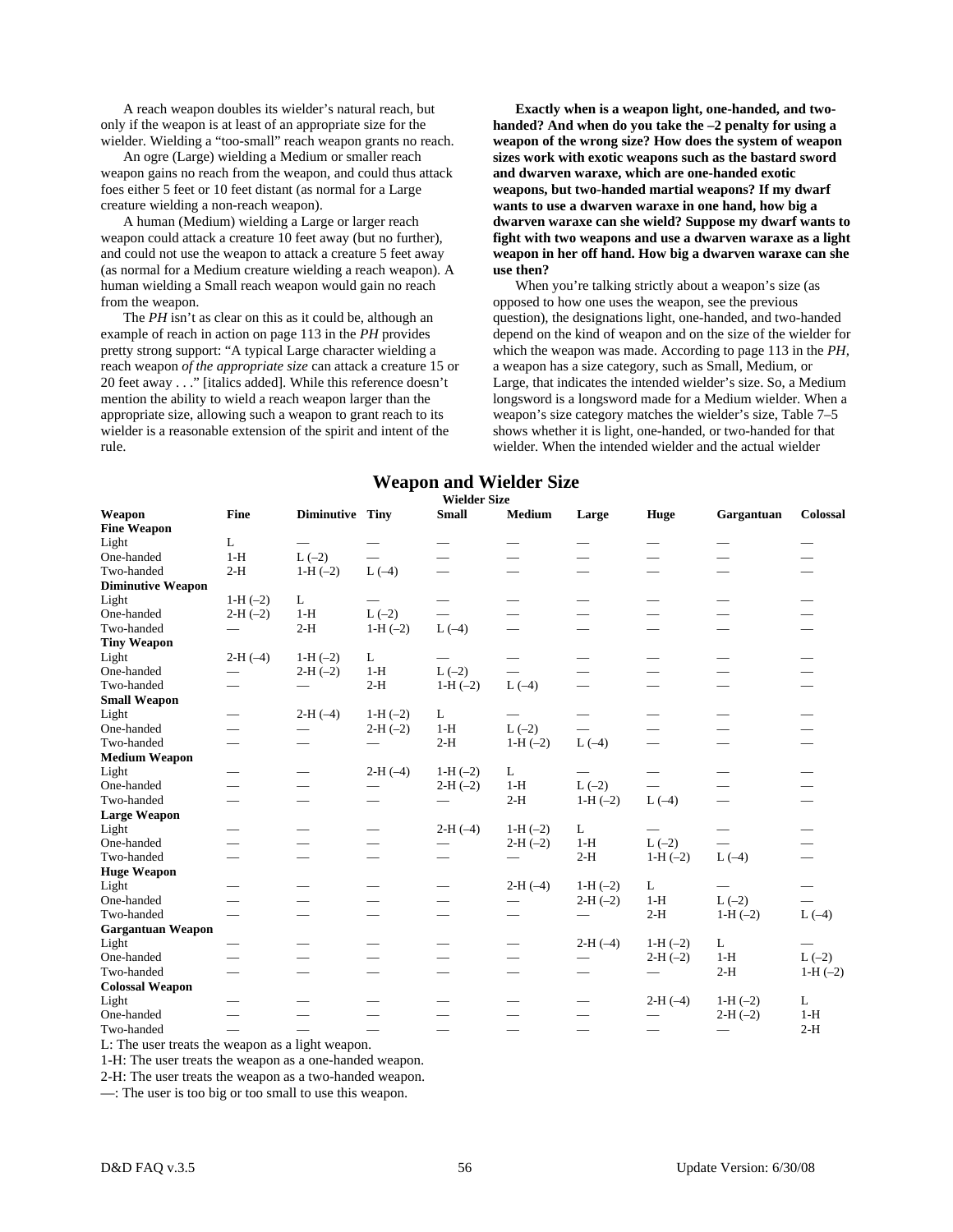aren't the same size, you have to compare the two creature sizes to determine how the actual user can wield the weapon. If the actual user is much bigger or smaller than the intended user, she can't use the weapon at all. The Weapon and Wielder Size table shows weapon sizes vs. user sizes.

 For example, a frost giant (a Huge creature) collects a greataxe, a warhammer, and a light hammer made for a dwarf (a Medium creature). The greataxe is a two-handed weapon for the dwarf, but the giant treats it as a light weapon. The giant suffers a –4 penalty when using the greataxe. The giant cannot use the warhammer (a one-handed weapon for the dwarf) or the light hammer (a light weapon for the dwarf).

 For the example character to wield a dwarven waraxe as a light weapon, the waraxe would have to be made for a Tiny character, and the dwarf would have a –4 attack penalty.

 As noted in the previous question, you can decide to wield a one-handed weapon in two hands and get the benefits of a two-handed weapon in combat. To do so, the weapon has to be designated a one-handed weapon for you. The giant in the previous example could not get two-handed weapon damage with the dwarf's greataxe because that weapon is a light weapon for the giant.

The bastard sword, lance, and dwarven waraxe are all twohanded weapons that can be used in one hand under the correct circumstances (the bastard sword and dwarven waraxe are shown on Table 7–5 as one-handed exotic weapons, but they're really two-handed weapons). Treat all three of these weapons as two-handed weapons when determining who can use them and how. For example, a Small character cannot use a lance or bastard sword made for a Medium creature, even when mounted (in the case of a lance) or when the Small character has the Exotic Weapon Proficiency (bastard sword) feat.

# **The description of the spiked chain states that it is a reach weapon that can be used against adjacent foes. What if a Large creature wields a Large spiked chain? Can it attack the squares that are 10 feet away? What are the adjacent foes of a Large or larger creature?**

 As with the vast majority of examples in the *PH,* the spiked chain description assumes that the wielder is a Small or Medium creature wielding a spiked chain appropriate to her size. What the description really means is that a character wielding a spiked chain can attack creatures that are within her natural reach (in addition to those at the normal range of a reach weapon). For a Medium or Small creature, that means creatures that are 5 feet away (i.e., "adjacent").

 A Large creature wielding a spiked chain (or similar reach weapon that also allowed attacks against adjacent creatures) could attack creatures within her natural reach (that is, who are either 5 or 10 feet away), in addition to those at the normal range of a Large reach weapon (15 or 20 feet away).

 A Huge creature wielding a spiked chain could attack creatures 5, 10, 15, 20, 25, or 30 feet away. A Gargantuan creature wielding a spiked chain could attack creatures 5, 10, 15, 20, 25, 30, 35, or 40 feet away, and a Colossal creature wielding a spiked chain could attack creatures anywhere from 5 to 60 feet away.

# **Can I throw weapons with both hands? What happens if I also use Rapid Shot?**

 The two-weapon fighting rules allow you to use thrown weapons in both hands. As described on page 160 in the *PH,* a dart or a shuriken is treated as a light weapon for the purpose of two-weapon fighting, while bolas, javelins, nets, or slings are

treated as one-handed weapons. For other thrown weapons, compare the weapon's weight to those listed here. Generally, a thrown weapon that weighs less than 1 pound (at Medium size) is effectively a light weapon for this purpose. Weapons already defined as light weapons are also considered light.

 As long as you can draw additional thrown weapons as a free action (such as from the Quick Draw feat), there's no reason you can't also use the Rapid Shot feat to get an extra throw with your primary hand. For example, if a 4th-level fighter has Quick Draw, Rapid Shot, and Two-Weapon Fighting, he can throw two daggers with his primary hand and a third with his off hand. His adjusted base attack bonus is  $+0$ with each dagger (+4 base attack bonus, –2 for using a light weapon in his off hand, –2 for using Rapid Shot).

 **The** *DMG* **says that only a magic weapon with the same or higher enhancement bonus can sunder another magic weapon or a magic shield, but the text for the sunder attack in the** *PH* **doesn't mention this. Also, the** *DMG* **says a magic item gets one extra point of hardness and one extra hit point per +1 of enhancement bonus. The** *PH,* **however, says it gets +2 hardness and +10 hit points per +1 of enhancement bonus. Which is correct? Finally, what happens when a weapon or shield has a special quality that increases the item's price as an additional enhancement bonus? Does the item gain hardness and hit points for that extra enhancement bonus? What about magic items that don't have enhancement bonuses? Do they get any extra hardness or hit points? When a special material gives a nonmagical enhancement bonus, such as adamantine, does the item gain any extra hardness or hit points from that bonus?** 

 You can sunder a magic item with any kind of weapon; you don't need something with an equal or higher enhancement bonus. Text to the contrary (found on page 222 of the *DMG*) is erroneous. A magic item gains +2 hardness and +10 hit points per point of enhancement bonus, as noted in the *PH* (page 165). Both of these corrections are noted in the *DMG* errata file.

 A magic item gains extra hardness and hit points only for the enhancement bonus that it actually has, not for the effective enhancement bonus used to calculate its price. For example, a *+1 flaming burst longsword* costs as much as a *+3 longsword*. A *+1 flaming burst longsword* has hardness 12 and 15 hit points whereas a *+3 longsword* has hardness 16 and 35 hit points.

 Magic items that have no enhancement bonuses—which is almost everything except weapons, shields, and armor—have no extra hardness or hit points. For example, a paper scroll has a hardness of 0 and 1 hit point, no matter how many spells it contains.

 Adamantine itself doesn't provide a nonmagical enhancement bonus; an adamantine item is always a masterwork item, so an adamantine weapon gives you  $a + 1$ enhancement bonus on attack rolls. Masterwork items don't have any extra hardness or hit points.

# **Are weapons made from cold iron resistant to spells that provide an enhancement bonus or a special ability, such as** *magic weapon* **or** *align weapon***?**

 In a word, no. You have to pay extra to make cold iron magic items, but temporary effects such as the spells you name have their normal effects when used on cold iron items.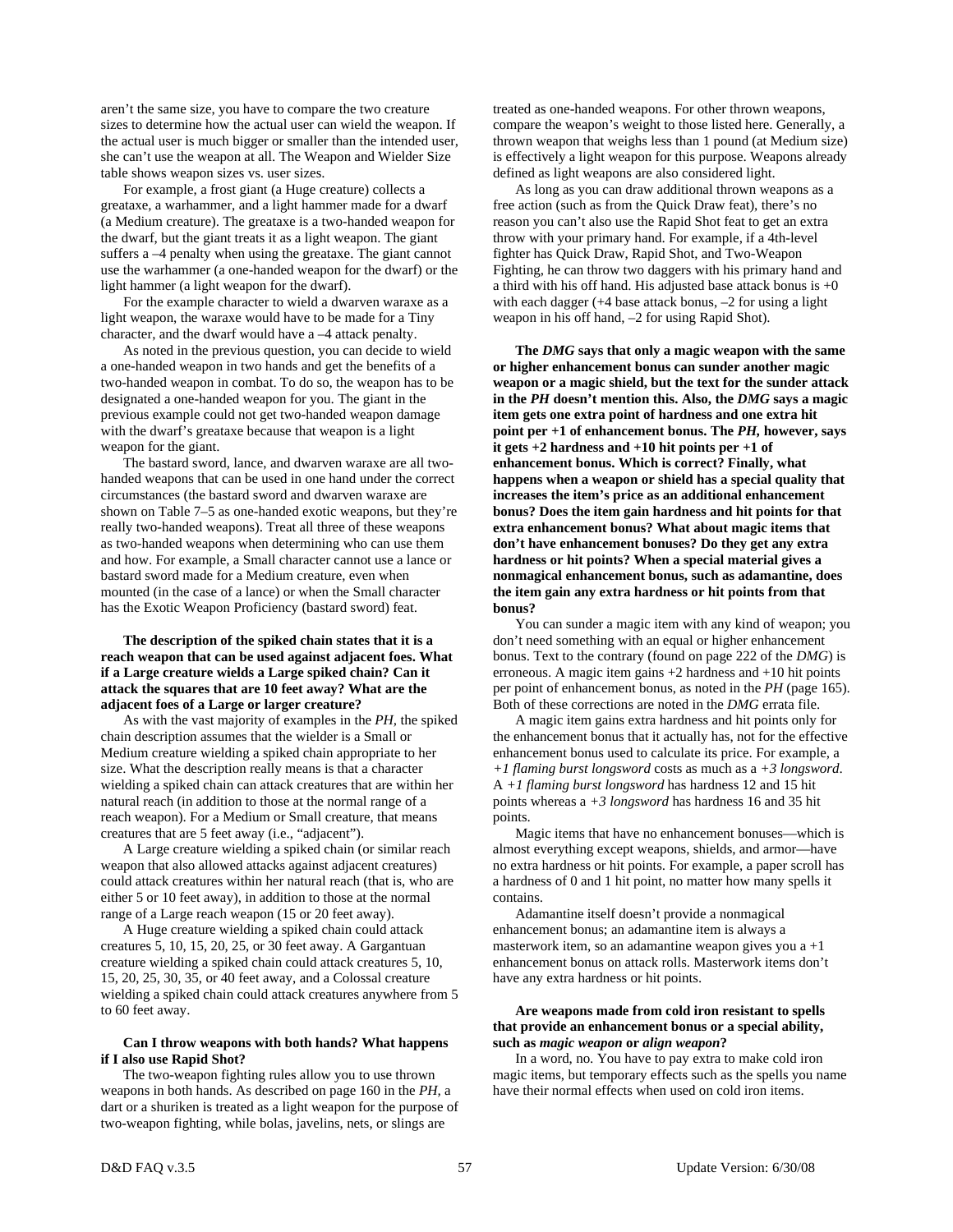**The descriptions of ghost touch weapons on pages 224 and 225 of the** *DMG* **says that a ghost touch weapon functions as either a corporeal or an incorporeal object, whichever is more beneficial to the wielder at the time. Does that mean that ghost touch weapons also ignore armor and natural armor bonuses to their target's AC in the hands of corporeal creatures?** 

 No, it does not. Ghost touch weapons allow corporeal wielders to strike incorporeal targets (and manifested ghosts) with no miss chance. They also allow manifested ghosts to make normal attacks (not incorporeal touch attacks) against targets on the Material Plane. An incorporeal creature or manifested ghost can also pick up and move a ghost touch weapon and can carry it along when the creature moves through a solid object. It is the latter property that's being described in the text you're quoting.

# **Does the sun power of a** *sunblade* **(***DMG* **228) count as sunlight for the purpose of affecting vampires or other creatures vulnerable to sunlight?**

 The *sunblade's* description notes that this "bright yellow radiance" is "like full daylight." This indicates only the brightness of the illumination, but not any other effects. A vampire within the area of the radiance therefore suffers no ill effects. To be deadly to such creatures, the description would have to say something like "this radiance is treated as sunlight for all purposes" or the like.

 **When buying ammunition using the special materials from Chapter 7 in the** *DMG,* **is the cost given to upgrade a single piece, or do you get twenty pieces, as you do when buying nonmagic ammunition? For example, do twenty adamantine arrows cost 61 gp (twenty arrows for 1 + 60 gp for adamantine ammunition), or 1,201 gold pieces (twenty arrows for 1 +60 gp per arrow for adamantine ammunition)?** 

 The ammunition prices for special materials are per piece. A single adamantine arrow costs  $60$  gp + 5 cp (the price for a single arrow). Twenty such arrows would cost 1,201 gp.

 **In the question above the Sage states, "The ammunition prices for special materials are per piece. A single adamantine arrow costs 61 gp. Twenty such arrows would cost 1,220 gp (not 1,201 gp)." Does that apply to all special materials, or just those that are automatically masterwork, or just those that have an addition to the cost rather than a multiplier?** 

 Unless stated otherwise, any time an item cost modifier is provided for ammunition, it applies to each piece. Each adamantine arrow costs +60 gp. Each cold iron arrow costs 1 sp (twice as much as a normal arrow). Each alchemical silver arrow costs  $+2$  gp.

#### **Does ammunition made with a special material, such as adamantine, break after use as with magical ammunition?**

 Yes, ammunition made from a special material breaks if it hits the target, and it has a 50% chance to break even if it misses the target. Mundane ammunition (neither magical nor made of a special material) has the same breakage chances.

 **For creatures that have damage reduction bypassed by epic weapons, does the weapon have to be a +6 or greater weapon, or can it just have enhancements that push it into** 

# **the epic category (like a** *+5 keen shocking burst vorpal longsword***)?**

 To be considered an "epic" magic weapon, the weapon's actual enhancement bonus must be +6 or greater. Special properties such as keen are treated as equivalent to enhancement bonuses only for the purpose of pricing and for the maximum power of a weapon (for non-epic gaming).  $A + 5$ *keen shocking burst vorpal longsword* is still only a *+5 weapon* for the purpose of bypassing damage reduction, and thus wouldn't overcome DR 10/epic.

#### **Can you use a whip with two hands, thus gaining 1.5 x Strength bonus?**

 Given that the whip is a one-handed weapon, while it might appear awkward, the rules of the game are clear that this is certainly possible.

#### **Can you use the Power Attack feat in combination with a whip?**

 Actually yes, this is also possible, since the whip is listed as a melee weapon.

# **Because the Pyrokineticist's Fire Lash creates a whip of fire that requires only a touch attack, can you apply a Str bonus to the damage? Can you power attack with this special weapon?**

 It would seem so. The wording in the description of this psi-like ability indicates that you can take advantage of any feat that would apply to the use of a standard whip. Since one of those feats is Power Attack, then by reason, you must be able to apply your Strength bonus to the damage of a fire lash as well.

 **Regarding the Mau-Jehe, the mind blade of legacy, should a soulknife be able to apply all of his mind blade class features to it? These include the size changing, both the direct +X bonus and the special quality bonuses, the +Xd8 psychic damage, and others. I know it counts as a mind blade for the purposes of Weapon Focus, but it seems that without the rest it is weaker than the real mind blade.** 

 All class features should be allowed—this counts as a mind blade in all ways.

# **When releasing a dancing weapon (***DMG* **224), what attack modifier does it use? Does it attack on the round it is released?**

 The dancing weapon uses its owner's base attack bonus and its enhancement bonus, but it doesn't get any of its owner's other attack modifiers (such as his Strength modifier, Weapon Focus, and so on).

 The dancing weapon makes a full attack (with multiple attacks if the owner's base attack bonus is +6 or higher) each round, starting on the round it is released.

# **The seeking property for ranged weapons says it negates "any miss chances that would otherwise apply" (***DMG* **225). Does this also negate the AC bonus from cover, since that creates a chance that your attack will miss?**

 No. The phrase "miss chance" specifically refers to percentile rolls used to determine whether an otherwise successful attack actually misses. Concealment is the most common effect that creates a miss chance, but it would also apply to similar effects such as the *displacement* spell (*PH*  223), but not to incorporealness.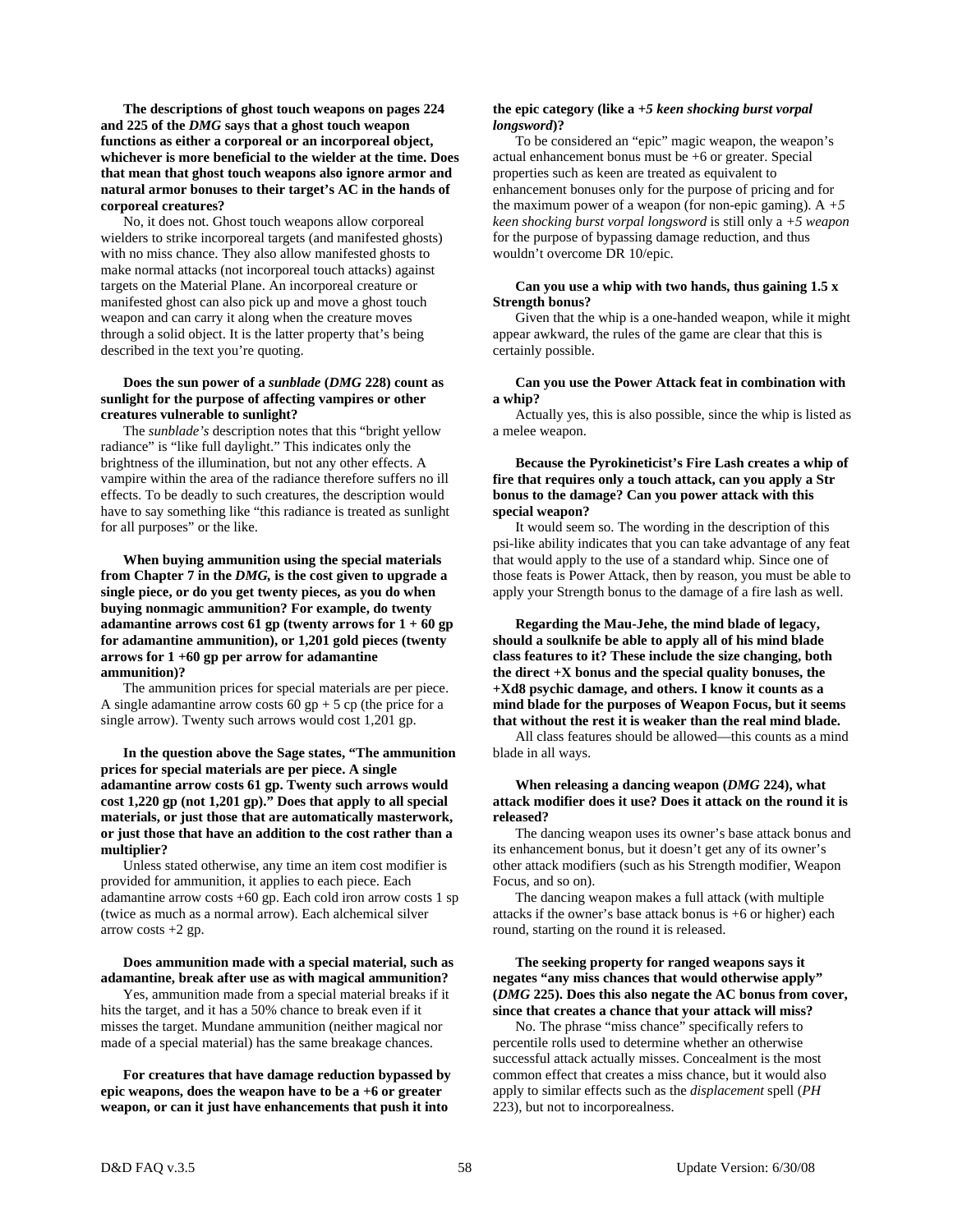# **Does the intelligent legacy ability (in** *Weapons of Legacy***) grant the legacy item the lesser and greater powers and special purpose an intelligent weapon normally gains?**

 No. Giving a legacy weapon sentience in this manner grants it the benefits listed for the intelligent legacy ability (see *Weapons of Legacy* page 191 for an example), but not any powers not listed there (such as lesser and greater powers and a special purpose).

# **Can a player add a weapon property to a nonweapon wondrous item? For example, can I add the** *shock* **property to my** *quiver of Ehlonna* **to let it grant that benefit to all the arrows stored in it?**

 By definition, the weapon properties are designed only to be added to weapons. Simply adding the *shock* weapon property to a *quiver of Ehlonna* doesn't necessarily mean the quiver now imparts that property to its arrows—by definition, it would apply only to attacks made with the quiver itself, which is pretty ludicrous.

 The Sage can certainly imagine a wondrous item that bestows a benefit resembling that of a weapon property—the *scabbard of keen edges* is a good example—but simply making it exactly the same effect and price would almost certainly be a mistake.

 As with any new magic item, the DM must balance the item's effect and price with similar effects in the game—a quiver that granted the *shock* property to every arrow it fired is significantly more efficient than simply crafting a batch of *+1 shock arrows*, and just using the existing "plus equivalent" price would be significantly cheaper than adding the *shock* property to your bow (since your bow likely has an existing enhancement bonus and/or other properties).

# **If a character gains a negative level by picking up an unholy weapon, and this results in her negative levels equaling her current level, is she killed even though the negative level goes away as soon as she releases the weapon?**

 Yes. The negative level gained from picking up an unholy (or similar) weapon is just like a normal negative level in all ways, except that it can't result in actual level loss and can't be overcome in any way while the weapon is held.

 If the negative level gained by picking up such a weapon results in the character's death from negative levels, she stays dead even after the weapon drops from her lifeless hands (just like a character killed by an *enervation* spell's negative levels stays dead even after the duration of the spell elapses).

# Rings

**I'm looking at the descriptions for the various commandactivated magic rings in the** *DMG,* **and I can't find any mention of how long these powers actually last once activated. For example, how long do you blink when you activate a** *ring of blinking***? How long can you turn spells when you activate a** *ring of spell turning***? What happens if I activate a ring twice? Do the durations stack?** 

 In the case of a ring (or any other item) that duplicates a spell effect, one activation functions for the same duration as the duplicated spell cast by a character of the ring's caster level. For example, when you activate a *ring of blinking* you will blink for up to 7 rounds since the ring's caster level is 7th. Since *blink* is a dismissible spell, you can use a standard action to deactivate the effect sooner if you like. In some cases, an item's description specifies a different duration for a spell

effect. For example, when you activate a *ring of spell turning,* the ring turns the next nine levels of spell cast on you, no matter how long that takes.

 If you activate an item again before a previous activation runs out, the two durations overlap, they do not stack. For example, of you active a *ring of blinking* and blink for 3 rounds, then activate it again, you wind up blinking for 10 rounds in total. In the case of a *ring of spell turning,* a new activation would mean the ring would turn the next nine levels of spells cast on you after the second activation (any unused turning from the previous activation would be lost).

# **Can a** *ring of counterspells* **counter a** *fireball* **spell or other area effect if the wearer is in the affected area?**

 The *ring of counterspells* counters spells that are cast on you only, not necessarily a spell that affects you. So if you were the target of a *fireball*, then the ring would counter it; however, if you were just standing too close to the intended target, you would be affected normally and the *ring of counterspells* would not come into play.

# **What is the duration of the** *invisibility* **granted by a** *ring of invisibility***?**

 In general, you should assume that any spell effect mimicked by a magic item treats all variables of the effect as if it were the spell cast with the item's caster level. In this case, the duration of the ring's ability is the equivalent of an *invisibility* spell cast by a 3rd-level caster (the ring's caster level): 3 minutes. Of course, nothing prevents a character from activating the ring's power more frequently than this (thus ensuring a constant invisibility), as long as he's willing (and able) to spend the actions to do so.

# **If you are playing a monstrous character with four arms, can you wear a magic ring on each hand, or are you still limited to two rings?**

 The limit is two rings per character, number of hands not withstanding. Magic item locations aren't just about where items fit on the body, they also relate to how magic flows through the body.

# **Does the shield of force created by the** *ring of force shield* **(***DMG* **232) require a free hand to use, or can I use it when wielding two weapons or a two-handed weapon?**

 The item is silent on the issue, so the Sage believes it appropriate to assume that the ring's shield functions just like a normal heavy shield (except for the lack of armor check penalty or arcane spell failure chance). Thus, it requires a free hand to gain the shield's benefit.

 Of course, a character wielding a weapon in that hand could activate the ring after making his attacks for the round (thus gaining its benefit while enemies attack) and deactivate it at the start of his next turn (allowing attacks with that hand). While you wouldn't be able to use the shield hand to make attacks of opportunity while the shield was active, you'd otherwise be nearly as effectively protected as if the shield were active continuously.

 **The description of the** *ring of sustenance* **says the user gets all the benefits of 8 hours of sleep in 2 hours. How does this affect a bard, sorcerer, or wizard who wants to regain spells? Specifically, how does this interact with the casting limit rule in the** *PH***?**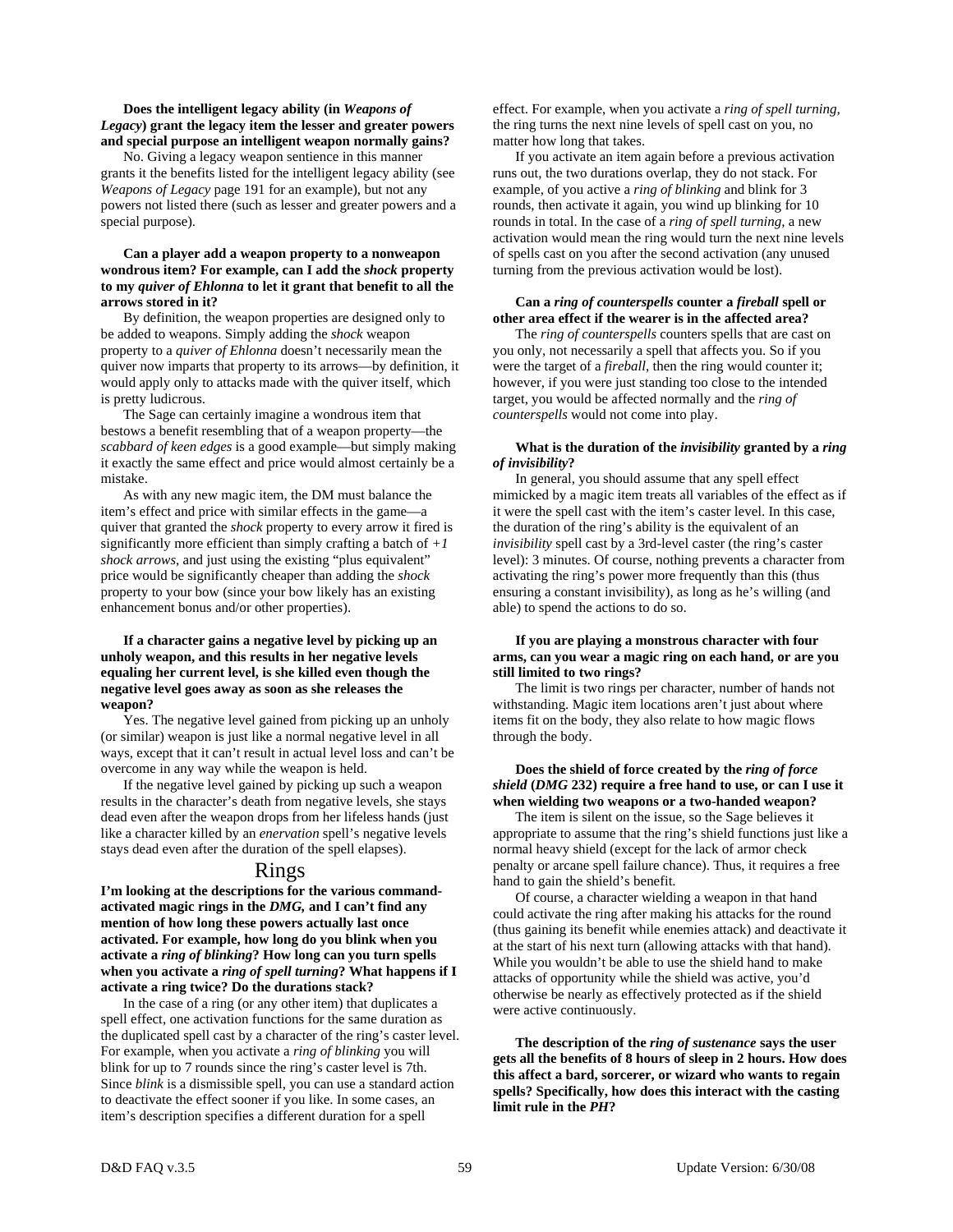In the case of a *ring of sustenance,* "all the benefits of 8 hours of sleep" means the character sleeps for 2 hours and regains 1 hit point per level (see the rules for natural healing on Chapter 8 of the *PH*). If the ring wearer is fatigued, 2 hours of sleep removes the fatigue.

 A wizard must have 8 hours of rest before regaining spells. If the wizard doesn't have to sleep for some reason, she still requires 8 hours of rest to regain any spells (see Preparing Wizard Spells on page 177 of the *PH*). A *ring of sustenance* doesn't change that.

 A bard or sorcerer regains spells only once a day, and a *ring of sustenance* doesn't increase that.

 A *ring of sustenance* also doesn't exempt the wearer from the casting limit rule. Whenever a spellcaster gets a new set of spells, any spell slot she used in the last 8 hours is not available. This rule has nothing to do with how much sleep the spellcaster gets; it reflects how long a spell slot must remain empty before the character can refill it. The ring doesn't make 8 hours pass, so it doesn't help the character refill the used spell slot.

# Rods

**Does a wizard (or other spellcaster who prepares spells) with a** *metamagic rod* **(***DMG* **236) activate it when preparing spells (thus preparing three spells with a metamagic effect without paying the extra spell level cost) or when casting spells (allowing her to apply the metamagic effect to any three spells she likes)?** 

 The latter. The metamagic rods function the same for any spellcaster—they allow her to apply a metamagic effect "on the fly" when casting the spell to be affected. The exception is the sorcerer (or by extension, any other spontaneous spellcaster) who must still use a full-round action to cast the affected spell.

# Scrolls

**If you aren't of the right level to read a scroll, you have to make a caster level check to actually use the scroll, right? If this fails, you have to make a DC 5 Wisdom check to avoid a mishap. What happens to the scroll if you fail both checks? Does the failure erase the scroll? What happens if you fail the caster level check, but make the Wisdom check? Is the writing on the scroll still there?** 

 If you do not succeed in activating a scroll spell, the spell is not used up. If you suffer a mishap when you fail to cast the spell, however, you activate the scroll after a fashion and the scroll is wasted. You likewise lose the spell on the scroll if you fail any Concentration check you might have to make while using the scroll. You also lose the spell from the scroll or if you fail any arcane spell failure roll you might have to make when using the scroll.

# **Can you take 10 or take 20 when attempting to activate a scroll?**

 No. If you need to make a check to cast a spell from a scroll (see page 238 in the *DMG*), you must make a caster level check to do so. You can never take 10 on a caster level check (see page 65 in the *PH*). Since there is a chance for a mishap when you fail to activate a scroll, you can't take 20 on the check (also see page 65 in the *PH*).

# **To use a scroll created by an artificer, what ability score is required?**

 Scrolls created by an artificer do not have an ability score linked to them and so it is not required to make a Use Magic

Device check to emulate an ability score in order to use them. Keep in mind that you might need to make a Use Magic Device check to emulate other requirements of the scroll.

# Staffs

**When you use a staff, you use your own relevant ability score and feats to determine the save DCs for the spells cast from the staff, and you can use your own caster level for those spells too, if it's higher than the staff's caster level. Does this mean you can apply metamagic feats you know to spells you cast from a staff?** 

 You cannot use metamagic feats on spells you cast from a spell trigger item (wand or staff) or spell completion item (scroll). As the introductory text for staffs on page 243 of the *DMG* says, your ability score and relevant feats determine the save DC for any spell you cast from a staff. From the core D&D books, "relevant feats" are Spell Focus and Greater Spell Focus. These feats apply to spells you cast from a staff, provided the staff spell is from the school to which you have applied the feats. Also as noted on page 243, the Spell Penetration and Greater Spell Penetration feats apply to spells you cast from a staff.

 **When you use a staff, you use your own relevant ability score and feats to determine the save DCs for the spells you cast from the staff, and you can use your own caster level for those spells too, if it's higher than the staff's caster level. So, suppose you're an archmage. Can you use the archmage's high arcana abilities, such as mastery of elements or mastery of shaping with a staff?** 

 The only high arcana ability that works on a spell cast from a staff is spell power, which increases the archmage's caster level.

# Wands

# **Can I make an** *eternal wand* **(***ECS* **265) of** *cure light wounds***? Can a wizard use such an item?**

 Yes and yes. The *eternal wand* entry states that it can hold any arcane spell of 3rd level or lower. The *cure light wounds* spell appears on the bard spell list and is thus considered an arcane spell.

 Furthermore, the entry states that "any character who can cast arcane spells" can use an *eternal wand*. The spell need not appear on the user's class spell list (a conclusion supported by the example, which describes magewrights wielding *eternal wands of magic missile,* a spell that doesn't appear on the class's spell list).

# **Can my cleric of Pelor activate a** *wand of holy smite* **if he doesn't have the Good domain? After all, it's on his deity's list of domain spells, so that's the same as being on my character's spell list, right?**

 Wrong. Your character's domain spells are indeed treated as being on your class spell list for the purpose of using wands, scrolls, and similar items, but that applies only for spells in domains that your character has actually chosen. If you haven't selected the domain as one of your two domains, the spells of that domain aren't considered on your spell list (unless they're already on your spell list from your class, such as aid, which is on all clerics' spell lists and not just the spell lists of clerics with the Good or Luck domain).

# Wondrous Items

*Boccob's blessed book* **allows a wizard to fill its 1,000 pages with spells without paying the 25 gp per page material cost.**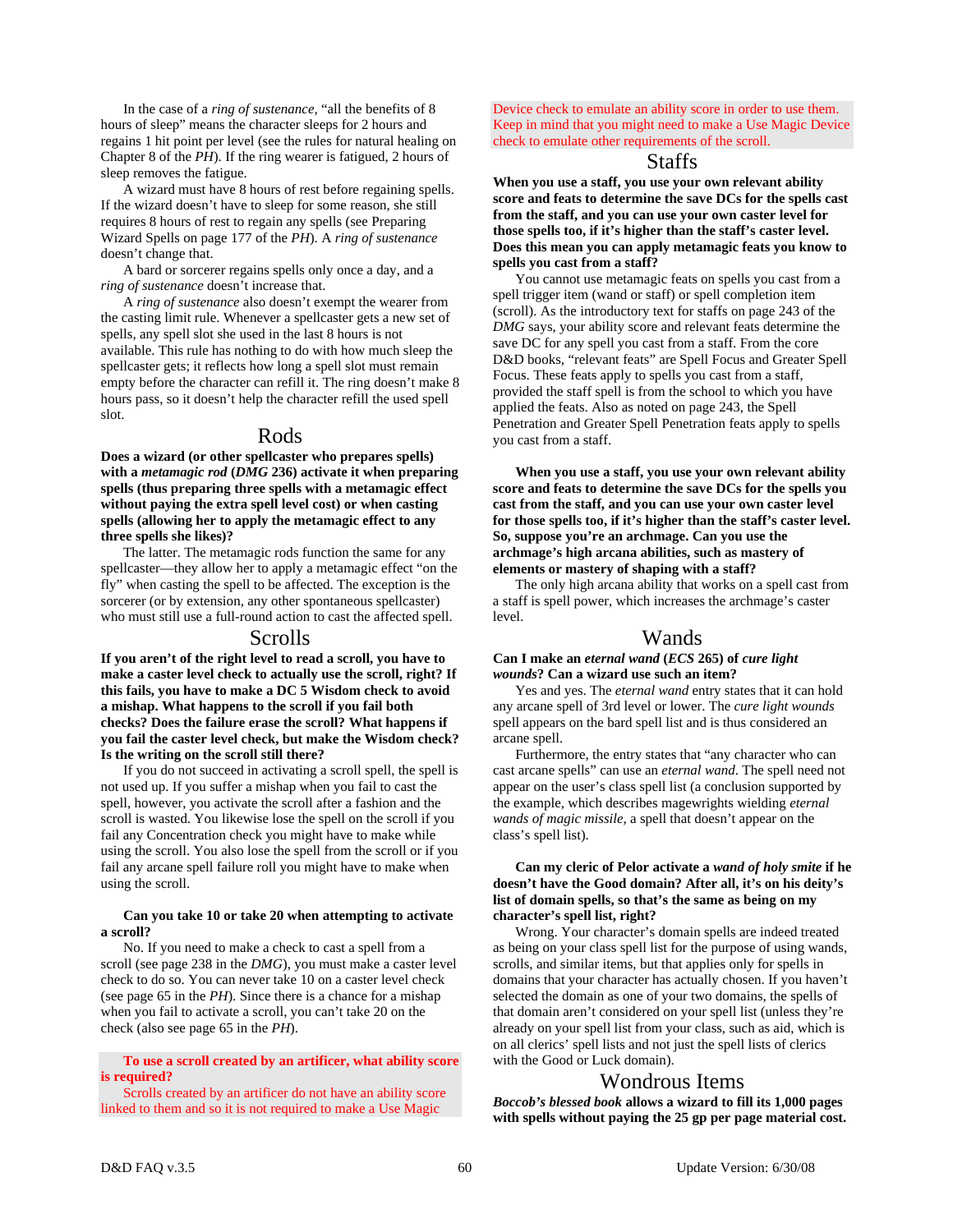**The** *PH* **(page 179), however, says materials for writing the spell (special quills, inks, and other supplies) cost 100 gp per page. Which number is correct? Does it cost 25 gp or 100 gp per page to write a spell into a spellbook? Does**  *Boccob's blessed book* **merely subtract 25 gp from the 100 gp per page cost? Also, can a wizard write a spell from any source she could otherwise copy? For example, suppose a wizard finds an arcane scroll with a spell that's on the wizard class list. Can the wizard copy that spell into a**  *Boccob's blessed book?* **Could the wizard do the same thing with a wizard spell from another wizard's spellbook? Or is**  *Boccob's blessed book* **only intended as a cheap way to back up spells from one's own spellbook? How long does it take to copy a spell into the book? Do you have to make any skill checks to copy the spell?** 

 The cost to write a spell into a spellbook is 100 gp per page (for materials) as noted in the *PH*. Note that with the arrival of D&D 3.5, this cost is half what it used to be, because spells now require only one page per spell level (minimum one page), rather than two pages per spell level.

 You can put any spell into a *Boccob's blessed book* that you normally could put in your regular spellbook. When you do so, you don't have to pay the 100 gp per page for materials. You still have to pay the cost for acquiring the spell (if any). For example you might buy a scroll to copy into the book, or you might borrow a spellbook from another wizard. When you obtain a scroll for the purposes of expanding your own spellbook, you pay the usual market price for the scroll, as noted in Chapter 7 of the *DMG.* If you borrow someone else's book, the usual price for each spell you copy is 50 gp per spell level. Also, you can research a new spell, see Chapter 2 in the *DMG.* Writing a spell into a *Boccob's blessed book* takes the same amount of time as writing it into a regular spellbook (24 hours), and the task requires the same Spellcraft check (DC 15 + spell level) you need to copy the spell into a regular spellbook (see page 179 in *the PH*).

#### **If I'm fighting with two weapons, do my** *bracers of quick strike* **(***MH* **42) grant an extra attack with each weapon?**

 No. The bracers grant you one additional attack with any one weapon held (not with each weapon held). If you're holding two weapons when you activate the bracers, you can take one additional attack with either weapon (but not with both).

# **The** *circlet of persuasion* **(***DMG* **252) grants a +3 competence bonus on Charisma-based checks. Does this bonus apply on turn/rebuke undead checks?**

 Yes—anything described as a Charisma check (as well as all Charisma-based skill checks) would gain this bonus.

#### **Can psicrowns or dorjes be recharged?**

 No. Just like a wand, staff, or any other charged item, once a psicrown or dorje's charges are exhausted, the item loses its special powers and becomes worthless.

 **The description for the** *glove of storing* **in the** *DMG* **ends with two sentences that have given me some trouble. The first says spell durations on items stored in the glove "continue to expire." What does that mean? Suppose I'm a 3rd-level wizard and I cast a** *magic weapon* **spell on a sword, then store the sword in the glove. Two weeks later, I retrieve the weapon from the glove. Is the weapon still** 

**under the effect of the spell, or has the spell long since expired? The final sentence is even more puzzling. It says that when an effect is suppressed or dispelled, the stored item reappears instantly. What does that mean? The stored item reappears when what effect is suppressed or dispelled? What happens if I've got my hands full when the stored item reappears?** 

 Although an item stored in a *glove of storing* is held in stasis, that stasis does not apply to any spells or other magical effects placed on the stored item. The spell or effect's duration continues to run as normal and it expires at the normal time. The 3rd-level wizard in your example casts a *magic weapon* spell that lasts 3 minutes. This duration is not extended if someone puts the weapon that has received the spell into the glove, even though the weapon is otherwise held in stasis. When you pull the weapon out of the glove after two weeks, the *magic weapon* spell effect is long gone.

 The final sentence in the item description refers to the glove itself. If the glove's magic is dispelled or suppressed, any item stored in the glove pops out. In your example, if *dispel magic* is used against the glove, the sword stored in the glove pops out if the spell succeeds. Because the glove is a permanent magic item, the dispel effect is only temporary (see the *dispel magic* spell description), and you can place the item back in the glove when it recovers from the effect. The same effect would occur if you take the glove into an *antimagic field*.

 Most magic storage items use extradimensional space (such as a *bag of holding*). When the magic on such an item is dispelled or suppressed, access to the item's interior is closed off, and you cannot deposit or retrieve anything in the magic storage item until the suppression ends. A *glove of storing* works differently. When its magic is dispelled or suppressed, an item stored inside pops out into your hand, just as if you recalled the item yourself. If you're already holding an item in that hand, you must either drop the stored item as it reappears or drop the item you're holding so you can hold the stored item. In some cases, your DM might decide you can hold both items at the same time, in which case you don't have to drop anything.

# **Do ability enhancing items (such as the** *headband of intellect, cloak of charisma,* **and** *periapt of wisdom***) grant bonus spells to the appropriate spellcasters? The spells these items are based on would seem to prohibit it, but the only things specifically addressed in the item descriptions are skill points.**

 Yes, you can get extra bonus spells if you have an item that increases the ability score that governs your spellcasting. To get the extra bonus spells, you must wear the item while resting to regain spells and all through your initial daily preparations for spellcasting. (Even characters who don't prepare spells need to meditate a little while at the beginning of the day; see Daily Readying of spells under the Sorcerers and bards section of Chapter 10 in the *PH*.)

 If you lose the item, you immediately lose the bonus spell slots the item gave you, starting with any uncast spells you have of the appropriate levels.

# **Does the** *ivory goat of travail* **(***DMG* **256) have all of the special attacks and qualities of the nightmare (including planar travel abilities) in addition to its normal statistics?**

 No. The reference to game statistics isn't as clear as it could be, but it is intended only as a short-cut (preventing the need to reproduce an entire stat block in the *DMG*). The *ivory*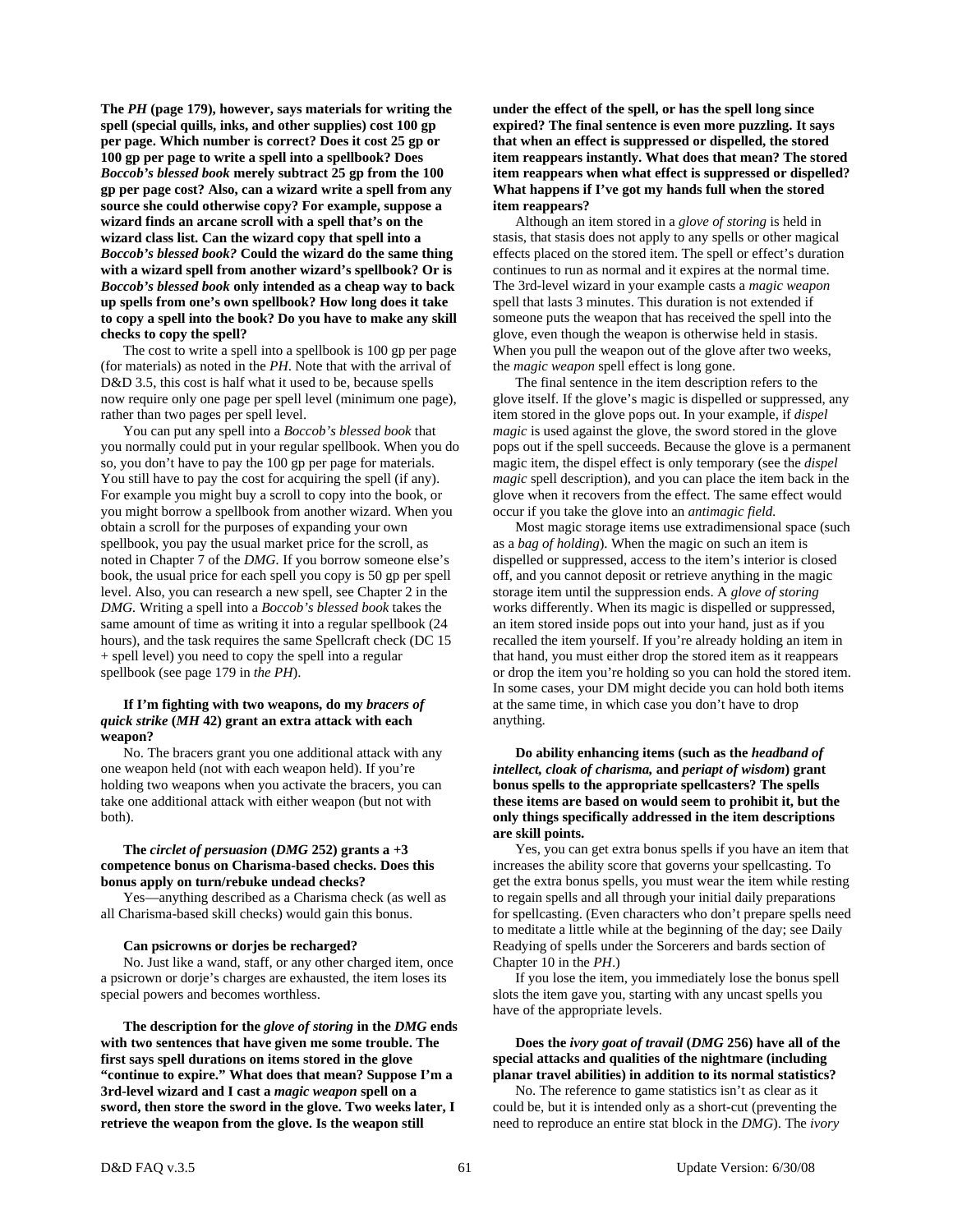*goat of travail* gains only the creature's numerical statistics (including HD, hp, initiative, speed, AC, attacks, damage [but not fire damage], space/reach, abilities, skills, and feats), not any of its special attacks or qualities.

# **Does a** *monk's belt* **(***DMG* **248) grant a non-monk wearer his Wisdom bonus to AC?**

 Yes. Note, however, that the wearer gains the AC bonus only when unarmored and unencumbered, since the belt clearly states that "this AC bonus functions just like the monk's AC bonus."

# **The** *monk's belt* **says it grants the "AC bonus" of a 5thlevel monk. What does that mean?**

 When the *monk's belt* refers to the "AC bonus" of a 5thlevel monk, it is referring to the monk ability called AC bonus. It grants +1 bonus to AC and adds your Wisdom modifier to your Armor Class if you are not wearing armor and are not encumbered.

# **Can a character benefit from multiple** *nightsticks* **(***Libris Mortis* **78) or multiple** *orange prism ioun stones* **(***DMG* **260)?**

 Neither of these items provides extra bonuses in multiples. The rules for stacking (*Rules Compendium* 21) do not allow untyped bonuses to stack if they come from the same source. However, this does lead to an interesting question: Could a character use a *nightstick* and then grab a second *nightstick* to use? The Sage recommends Dungeon Masters limit the *nightstick* and similar items to one a day.

# **Is a** *pearl of power* **a use activated item (as stated on page 213 of the** *DMG***) or a command word item (as stated in the item's description on page 263)? Does it require a standard action to use and then another action to cast the recalled spell, or is activating the pearl part of casting the recalled spell?**

 Technically, it is use activated, but still requires a command (a possibility allowed for in the description of use activated items on page 213). Therefore, activating it is a standard action (which is separate from the casting of the recalled spell).

 The question boils down to whether the use of the item takes time, or whether its activation is subsumed in its use and takes no extra time. The example for the latter is given as "swinging a magic sword with a built-in enhancement bonus" (*DMG* 213). This doesn't seem to fit the pearl's description at all, which states clearly that a "command" must be given for its function (recalling a spell) to occur. The pearl's activation isn't subsumed in casting the new spell—it specifically recalls a previously prepared and cast spell.

 This means that in most cases you can't activate a *pearl of power* and use the recalled spell in the same round. Obviously, some exceptions exist; any swift-action casting time spell, for example, could be cast in the same round that it was recalled.

# **Can a** *pearl of power* **be used to recall a spell of a lower level than it's designed for? After all, I could have prepared a lower-level spell in that spell slot.**

 No. A 5th-level *pearl of power* can recall only a 5th-level spell, even if all you prepared as 5th-level spells were multiple castings of *stoneskin*.

 Any metamagic effects (or other effects that altered the spell's level) apply, so a 5th-level *pearl of power* can recall the quickened *magic missile* you've already cast, but not the empowered *cone of cold* (since that's a 7th-level spell).

# **Is there a limit to the number of** *pearls of power* **that a character can carry or use?**

 No. Each pearl requires a standard action to activate, but there's no limit to the number of pearls a character can activate per day.

#### **Can you use a** *portable hole* **(***DMG* **264) to go through a wall or floor that's less than 10 feet thick?**

 No. The *portable hole* creates an extradimensional space it doesn't actually create a hole in an object.

#### **What classes contribute toward a psicrystal's abilities? What about monsters with psi-like abilities—do their racial HD count too?**

 Any class or prestige class that grants the ability to manifest psionic powers contributes its level for the purpose of determining a psicrystal's abilities, unless the class states otherwise.

 Racial Hit Dice don't contribute toward this purpose, even if the creature has a power point reserve or psi-like abilities.

# **The** *DMG* **says that the** *quiver of Ehlonna* **can produce whatever the possessor wishes. Does this mean that it can create whatever magic item I want?**

 No. It means that you can draw forth any item the *quiver of Ehlonna* holds just like it was a normal quiver, without any of the fumbling around you'd expect for an item with such great capacity.

 The word "produce" in this context doesn't mean "manufacture," it means "give forth," like when the nice highway patrol officer asks you to "produce" some identification.

 Not that the Sage has extensive experience with such situations, of course.

# **Can a** *thought bottle* **(***CAr***, 150) be used to restore XP lost from casting a spell or creating a magic item?**

 No. The item description indicates that its intended function is to restore lost levels. It doesn't erase XP costs from other sources.

# Creating Items

**I'm unclear about the exact cost of adding enhancements to a cold iron weapon. Page 284 in the** *DMG* **says any magical enhancements to a cold iron item cost an additional 2,000 gp. I am unclear as to whether this is a one-time cost or if it applies to each enhancement. For example, would a** *+1 cold iron frost longsword* **cost the same as a** *+2 cold iron longsword* **(10,330 gp) since both are "+2" weapons, or would it cost 12,330 gp (2,000 extra for the +1 enhancement, and 2,000 extra for the frost enhancement)? Also, is the extra cost (whatever it might be) added to the magic item's base (so that it takes longer to make a cold iron item), or just to the total price?** 

 You pay +2,000 gp each time you enhance the item, not for each magical property. When you first create the item, you add +2,000 gp on top of the cost of all other enhancements you add to the weapon, and that 2,000 gp increases only the item's market price. So your example *+1 cold iron frost longsword* would have a market price of 10,330 gp  $(30+300+8,000+2,000)$ . The cost to create the sword would be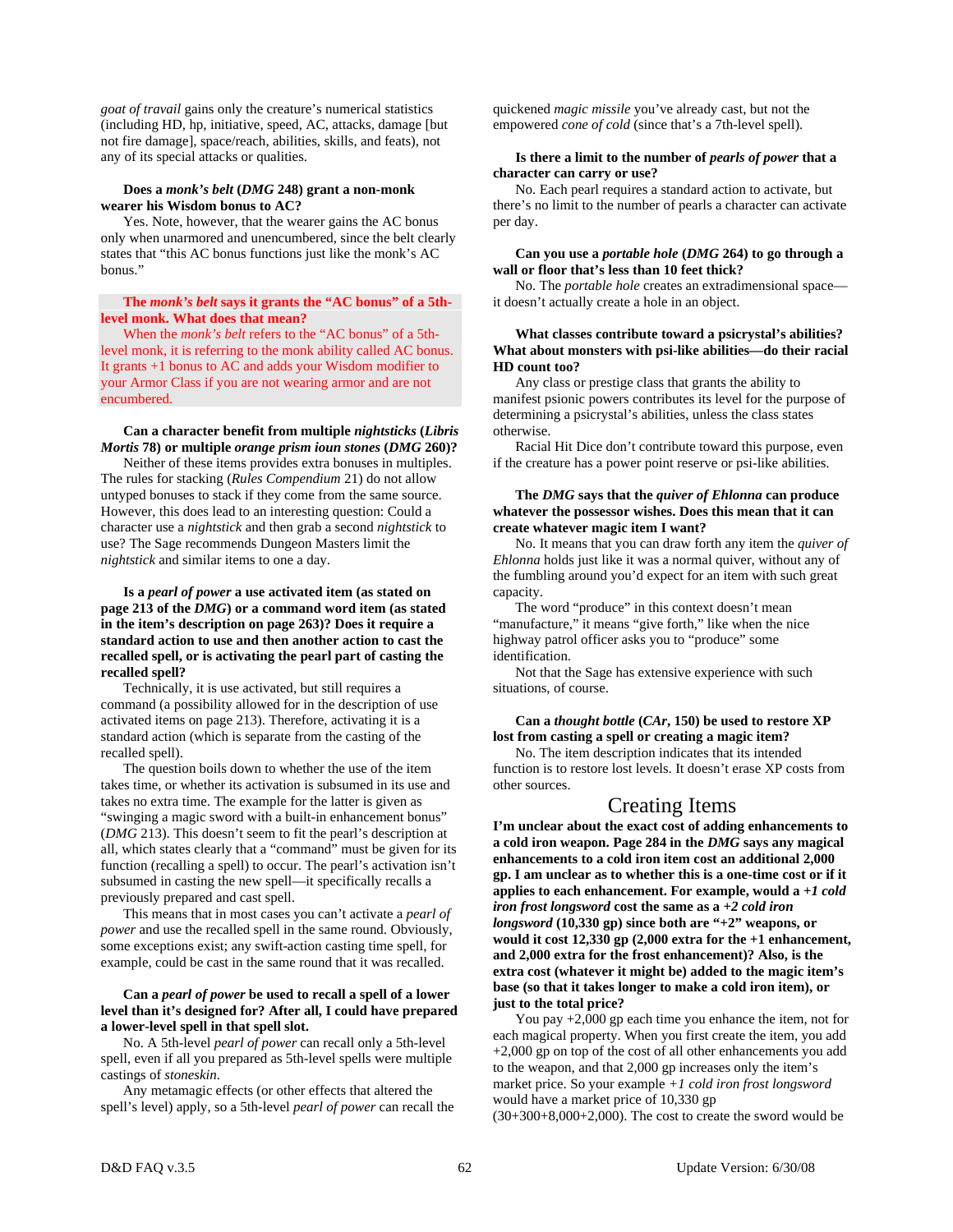6,330 gp (30+300+4,000+2,000) and 320 XP (1/25th of the 8,000 gp cost for the enhancements). The sword would take 8 days to make (the 8,000 gp divided by 1,000).

 If you later went back and added another +1 enhancement, you'd have to pay the extra 2,000 gp again.

 **If I buy a** *+2 cold iron longsword,* **it costs 10,330 gp (30 gp + 300 gp + 8,000 gp + 2,000 gp). I also buy a** *+1 cold iron longsword* **and it costs 4,330 gp (30 gp + 300 gp + 2,000 gp + 2,000 gp). Now, if I have someone upgrade the second sword to make it match the first, it costs 8,000 gp more (6,000 gp + 2,000 gp), bringing its total value to 12,330 gp (4,330 gp + 8,000 gp). It's the same product, but with two different market values.** 

 When setting the market value for any magic cold iron weapon, use the most efficient creation method. The two example swords have the same market value of 10,330 gp, but the second sword costs an extra 2,000 gp to make and the seller realizes that much less profit. One cannot simply pass along the cost of inefficient manufacturing to customers (even though in the real world it sometimes seems that way).

# **Can magic items be further enhanced or improved after initial creation? The players in my campaign are wondering if they can take a** *+1 longsword* **(whether they made or found it) and make it a** *+1 flaming longsword***. If they can, how would we calculate the costs?**

 "Adding New Abilities" on page 288 of the *DMG* addresses this issue. Typically, you must pay the difference in gp, XP, and days of time equal to the difference between the two items.

# **Say a wizard wanted to increase the armor bonus on her** *robe of the archmagi,* **or improve her** *ring of wizardry III* **to a** *ring of wizardry IV***. How would I figure out the cost for increasing such abilities?**

 Strictly speaking, neither of these items can be improved in the normal fashion (see previous question), since there aren't any "better" versions of them in the game. Both  $a + I$ *longsword* and *+2 longsword* exist in the game and have specific costs, so one can determine the cost difference between them (and thus the cost to improve one to be the other). There's no *robe of the archmagi* with a +6 armor bonus, however, and a *ring of wizardry IV* isn't just a *ring of wizardry III* with more powers (but rather a ring with a different variety of the same kind of power).

 That said, a DM willing to allow leeway in item creation could allow a character to upgrade such an item's capabilities, using the same guidelines as for improving any other item (see previous question). Improving a *robe of the archmagi's* armor bonus from +5 to +6 is a lot like improving *bracers of armor +5* to *bracers of armor +6* (an 11,000-gp difference).

 Changing a *ring of wizardry III* to a *ring of wizardry IV* is a slightly different issue (since the abilities aren't cumulative), but a DM willing to allow this should charge the character the difference between the two items (30,000 gp if she pays another character to upgrade the ring, or 15,000 gp and 1,200 XP if she upgrades it herself). Unlike the previous examples, this actually changes the power of the ring rather than simply adding more powers (it now doubles 4th-level spells but no longer doubles 3rd-level spells).

 **Are there reductions on magic item prices when the item is restricted to certain classes?** 

 The *DMG* suggests that a 30% discount might be appropriate for such a restriction (see the sidebar on page 282). Don't overdo discounts for restricted use—a character making a magic item for herself typically only intends for it to be used by her, and a restriction on use can be a lot like getting something for nothing (since the restriction doesn't really penalize the character in any way).

 **Can my wizard craft more than one item in a day if the total cost to create the items is no more than 1,000 gp?** 

 No. All items take at least one day to craft, so you can't combine multiple cheap items into a single day's work. A small loophole to this rule is the scroll with multiple spells, which counts as a single item.

 **According to the rules, creating a magic item takes one day per 1,000 gp in its base cost, with a minimum of one day. The random scroll generation charts in the** *DMG* **state that a scroll could have up to six spells on it. Does this mean that when I create a scroll I can place six spells on it? Does it count as one scroll or six for purposes of item creation (in other words, should it take one day or six)?** 

 A scroll with multiple spells counts as a single item for the purpose of determining the time to create it. A divine scroll with six castings of *cure light wounds* (market price 150 gp) would take 1 day to scribe; a divine scroll with six castings of *heal* (market price 9,900 gp) would take 10 days to scribe.

 You'd need to expend (and prepare, if that's required by your class) the spell once for each time it appears on the scroll. The act of scribing *cure light wounds* the first time onto a scroll expends *cure light wounds,* which means you'd need to have another one prepared to scribe it again.

# **Can sudden metamagic feats (***CAr***) be used to scribe scrolls or craft wands that include the metamagic effect? If so, how would you calculate the cost (since sudden metamagic feats don't alter the level of the spell)?**

 You can use a sudden metamagic feat in item creation; the cost to create the item would be just as if you were using the regular metamagic feat. For instance, using your Sudden Widen feat to create a *scroll of widened fireball* would cost as much as a scroll of a 6th-level spell (which is what a widened *fireball* is). The act of creating the scroll or wand would expend your daily use of Sudden Widen (since the act of creation triggers the spell, making it unavailable for casting).

 **The rules for magic item creation permit a character creating an item to use scrolls, wands, or even another caster as the source of the spells to be placed in the item. The rules do not, however, state clearly whether the character crafting the item has to be of a level sufficient to cast a given spell. Is the caster level of the character with the item creation feat being used to create the item (the "creator") a limit on the power of the item? For example, can a 3rd-level wizard with the Craft Wondrous Item feat create items containing any spell (assuming access to the spells by other means), or is he limited to 2nd-level spells?** 

 Unless stated specifically, items never have a minimum caster level as a prerequisite. (The "CL" entry is the default caster level of the item, not a requirement for creation.)

 A 3rd-level wizard with Craft Wondrous Item could create a *harp of charming* (even though he's not high-enough level to cast *suggestion,* a prerequisite for creation), as long he had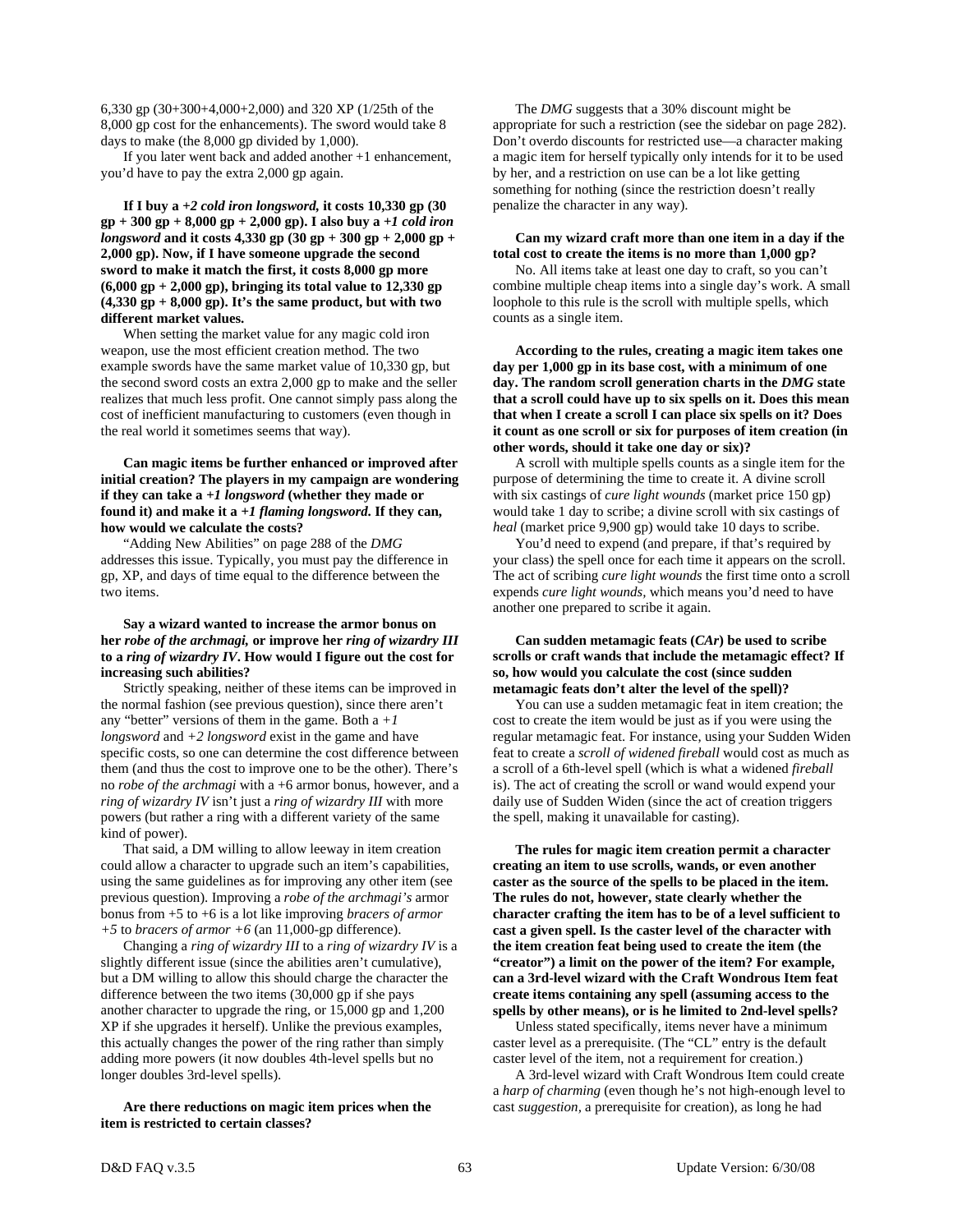access to the *suggestion* spell during creation (such as from an item or another character).

#### **Can you enhance a pair of gloves as a weapon (such as**  *+1 frost gloves,* **for example)? What would they cost?**

 Objects that aren't weapons can't be enhanced as if they were weapons. You can't create *+1 frost gloves* any more than you could create a *+1 frost corncob pipe* or a *+5 holy orcbane algebra textbook*. You could create a *+1 frost gauntlet* (since the gauntlet is a weapon described on Table 7–5: Weapons in the *PH*).

#### **Is it possible to have a weapon or an item enhanced with magic special abilities and imbued with psionic special abilities at the same time? If so, what would the creation process be like and how would you gauge market value?**

 Nothing in the *XPH* suggests that such an item couldn't exist. Assuming you were adding both kinds of special abilities at the same time, you'd just need to meet all the prerequisites (although spells or powers required could be contributed from other sources as normal).

 For example, a *+1 keen psychokinetic longsword* would require the creator to have both the Craft Magic Arms and Armor feat and the Craft Psionic Arms and Armor feat, and he would have to supply the *keen edge* spell and the *concussion blast* power. It might well be easier to create one "part" of the item first (for instance, a *+1 keen longsword*), then bring in a second crafter to add the second "part" (the psychokinetic ability).

#### **Several armor and weapon special abilities have fixed prices instead of a bonus equivalency. Do these abilities count toward the maximum +10 bonus in enhancements?**  No.

 That said, if you're using the guidelines for epic magic items (page 123 in the *EL*), any fixed-price abilities should count toward the 200,000-gp market-price "trigger" to determine if an item is considered epic.

### **Does a weapon property that adds to the price of the weapon, but which does not have an equivalent "plus" value, add to an intelligent weapon's Ego score?**

 The method of determining an intelligent weapon's Ego score doesn't take such properties into account, but it's reasonable to treat them as worth 1 point of Ego apiece (like a lesser power).

#### **Can you use a metamagic feat when creating items?**

 Yes; calculate the magic item's price using the new spell level (as adjusted by the metamagic feat).

 A *wand of maximized cure light wounds*, for example, would cost 21,000 gp (spell level 4 times caster level 7 times 750 gp). You couldn't make a *wand of maximized cure moderate wounds*, because that's a 5th-level spell, which is beyond the spell level limit of a wand.

 If you're not using the spell's level to calculate the price, remember to estimate the price using the improved potency of the effect for comparison (rather than using the non-metamagic version of the spell).

#### **Can a magic staff hold only one spell?**

 Yes. Even though all the staffs presented in the *DMG* contain multiple spells, the rules don't expressly ban you from crafting a staff with only one spell (and what's more, it's not significantly unbalancing to do so).

#### **If I make a magic item as a warforged component (***ECS* **268), can I choose for it not to take up the normal body slot by paying double the normal cost?**

The description of warforged components states that "components that do not occupy any space on the body cost twice what they would cost as ordinary magic items."

 That doesn't let you get around the normal body slot requirement; it says that items that don't need slots cost twice the normal price.

 If you craft a *ring of protection +1* as a warforged component, it costs just what a normal item of that type would cost and takes up a ring slot.

 If you craft a *bag of holding* as a warforged component, it costs twice what a normal *bag of holding* would cost to create (since it doesn't normally take up a body slot).

 Theoretically, you could craft a warforged component that didn't take up the normal body slot it requires, but that should cost at least four times normal:

1. Double normal cost as per the guidelines on Table 7–33: Estimating Magic Item Gold Piece Values in the *DMG*, and 2. Double normal cost for non-slotted items turned into warforged components.

# **If a character doesn't need to rest or sleep, can he spend 24 hours a day crafting items (including magic items) rather than just 8 hours?**

 The Craft skill doesn't actually specify exactly how many hours per day are required, just that checks are made per day. It seems reasonable to allow extra progress to a character who doesn't have to rest. If the DM chooses to allow this, the Sage recommends doubling the product of the check result and the  $DC$ 

 For example, a warforged armorsmith working on a breastplate (DC 15; 2,000 sp price) who rolled a 20 on his Craft check would make 600 sp of progress in a week's work (15 times 20, doubled), instead of the normal 300 sp of progress.

 For magic items, you can't work more than 8 hours per day (see *DMG* 283), even if you are capable of staying awake and alert all night long.

# **My dwarf fighter wants to craft a dwarven waraxe. Since dwarves treat waraxes as martial weapons, does he use the DC for exotic weapons (18) or the DC for martial weapons (15)?**

 He can use the martial weapon DC. The dwarf's weapon familiarity racial trait doesn't apply any specific limit to the situations in which dwarves treat waraxes as martial weapons, so it seems perfectly reasonable to allow dwarves to craft such items more easily than other characters. The same would be true for other races with similar traits (such as gnomes and hooked hammers). Note that elves simply receive free proficiency with certain weapons, but don't get to treat them as a different category of weapon.

# **The Craft skill indicates that you can use the skill in conjunction with the** *ironwood* **spell to make wooden items with the strength of steel. Does this override the spell's normal duration?**

 No. In this case, the skill entry is just pointing out a useful synergy with a particular spell; it's not suggesting that this changes the rules of the game in any way.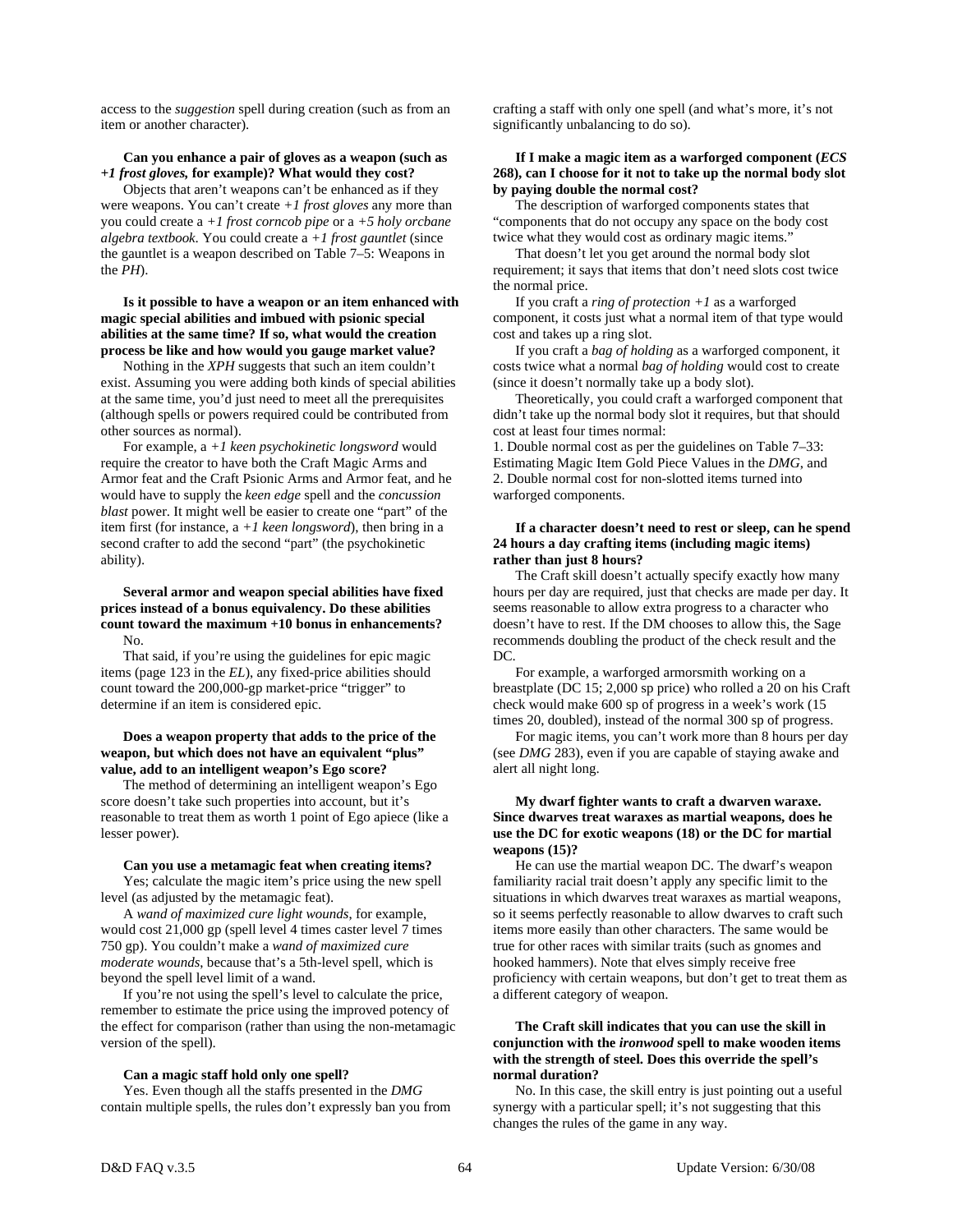# **Can a character craft a poison with a higher save DC than what's listed in the rules?**

There's no simple method that any character can use for this. Certain special exceptions can exist in feats, class features, or other areas of the game, but the Sage isn't aware of any specific examples.

# **Can a character with spell-like abilities, such as a warlock or factotum, craft alchemical items as if they were a spellcaster?**

 The rules are a bit vague on this point, but it's easiest to treat a character with spell-like abilities as a spellcaster for this purpose.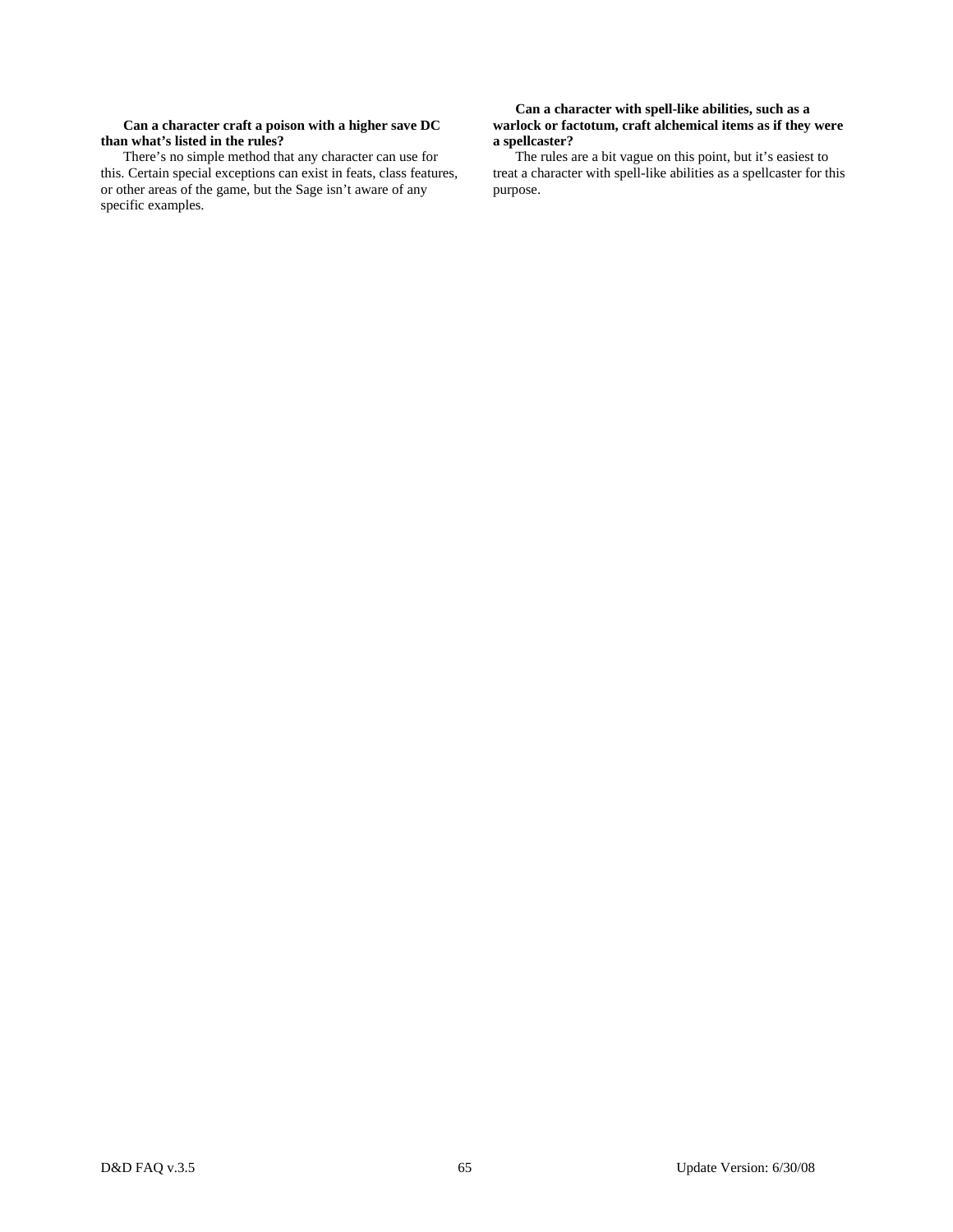# Combat

# **Does a shield bonus granted by a force effect protect against incorporeal touch attacks the way an armor bonus granted by a force effect will?**

 Yes, a force effect, such as a *shield* spell, that provides a shield bonus is also effective against incorporeal touch attacks.

 **Armor bonuses and shield bonuses both very specifically say they do not apply against touch attacks, except for force effects, which apply against incorporeal touch attacks. This implies that even force effects that grant an armor or shield bonus do not apply against regular touch attacks. Is that so? If so, why? If a** *mage armor* **spell can make it harder for a spectre to lay a hand on you, why wouldn't it also make it harder for a hobgoblin to lay a hand on you?** 

 A spectre doesn't "lay a hand on you"—it slams you, and the blow goes right through your armor (and through your shield if you have one). An incorporeal touch attack is so named only to remind you that (most) armor and shields do not apply. A touch attack and an incorporeal touch attack are not the same thing. If they were, they wouldn't have different names.

 An armor or shield bonus from a force effect applies against an incorporeal touch attack because the attack can't pass through the force armor or shield as it can through an object. An armor or shield bonus doesn't stop a regular touch effect, because touching it is the same as touching you (just as it is for any other kind of shield or armor you personally use).

# **Exactly when can a character make a Reflex saving throw? The saving throw section on the** *PH* **says Reflex saves depend on a character's ability to dodge out of the way. Does that mean you can't make Reflex saves if you can't move?**

 A character can attempt a Reflex save anytime she is subjected to an effect that allows a Reflex save. A Reflex save usually involves some dodging, but a Reflex save does not depend completely on a character's ability to move around. It also can depend on luck, variations in the effect that makes the save necessary in the first place, and a host of other miraculous factors that keep heroic characters in the D&D game from meeting an untimely fate.

 In most cases, you make Reflex saves normally, no matter how bad your circumstances are, but a few conditions interfere with Reflex saves:

- If you've suffered Dexterity damage or Dexterity drain, you must use your current, lower Dexterity modifier for your Reflex saves.
- If you're cowering, you lose your Dexterity bonus (if any). The maximum Dexterity bonus you can have while cowering is  $+0$ , and that affects your Reflex saves accordingly.
- If you're dead, you become an object. Unattended objects can't make saving throws.
- If you're entangled, your effective Dexterity score drops by –4, and you must use your lower Dexterity modifier for Reflex saves.
- If you're exhausted, your effective Strength and Dexterity scores drop by –6, and you must use your lower Dexterity modifier for Reflex saves.
- If you're fatigued, your effective Strength and Dexterity scores drop by –2, and you must use your lower Dexterity modifier for Reflex saves.
- If you're frightened or panicked, you have  $a 2$ penalty on all saving throws, including Reflex saving throws.
- If you're helpless, your Dexterity score is effectively 0. You still can make Reflex saves, but your Dexterity modifier is –5. You're helpless whenever you are paralyzed, unconscious, or asleep.

 **Will a reach weapon (or natural reach) allow you to make an attack of opportunity against a foe using the Spring Attack or Ride-By Attack feats against you? Don't you always get an attack of opportunity against a foe that moves in to make a melee attack against you when you have greater reach than that foe? What about a 5-foot step? If you have greater reach than your foe, won't you get an attack of opportunity against a foe that uses a 5-foot step to get close enough to attack you?** 

 Having superior reach allows a creature to threaten more squares, but it doesn't allow that creature to make attacks of opportunity when it otherwise could not.

 When you use either Spring Attack or Ride-By Attack, your movement does not provoke attacks of opportunity from the foe you attack using the feat. (The benefit from Ride-By Attack also extends to the mount.) Indeed, one of the main purposes of both of these feats is to allow you to close with foes that outreach you without getting smacked with an attack of opportunity. Remember, however, that neither feat prevents attacks of opportunity from creatures that you're not attacking.

 A 5-foot step provokes no attack of opportunity from anyone if that step is your only movement for the round, no matter how much reach those foes have. Again, one of the reasons the 5-foot step rule exists is to allow a slow, safe approach to foes that outreach you.

# **If a player who is disabled performs an action that brings him or her above 0 hit points, does he get a move action as part of the same round? Or does the disabled condition apply for 1 round before he's restored to normal actions?**

 Strictly speaking, going by the language in the *PH* on page 145 ("healing that raises your hit points above 0 makes you fully functional again, just as if you'd never been reduced to 0 or fewer hit points"), you should be quite capable of taking a move action after completing a standard action that brings you above 0 hit points.

# **If an enemy makes an attack against me that would provoke an attack of opportunity (such as a disarm or grapple attempt), do I get the attack of opportunity if I can't reach him? Would the Close-Quarters Fighting feat help at all?**

 Strictly speaking, if you don't threaten an enemy, you can't make attacks of opportunity against that enemy. Thus, if an ogre tried to sunder your elf's longsword from 10 feet away, you wouldn't get an attack of opportunity against the ogre (since an elf wielding a longsword doesn't threaten an enemy 10 feet away). This is true even if the ogre is reaching out with his hand, such as when trying to grapple you.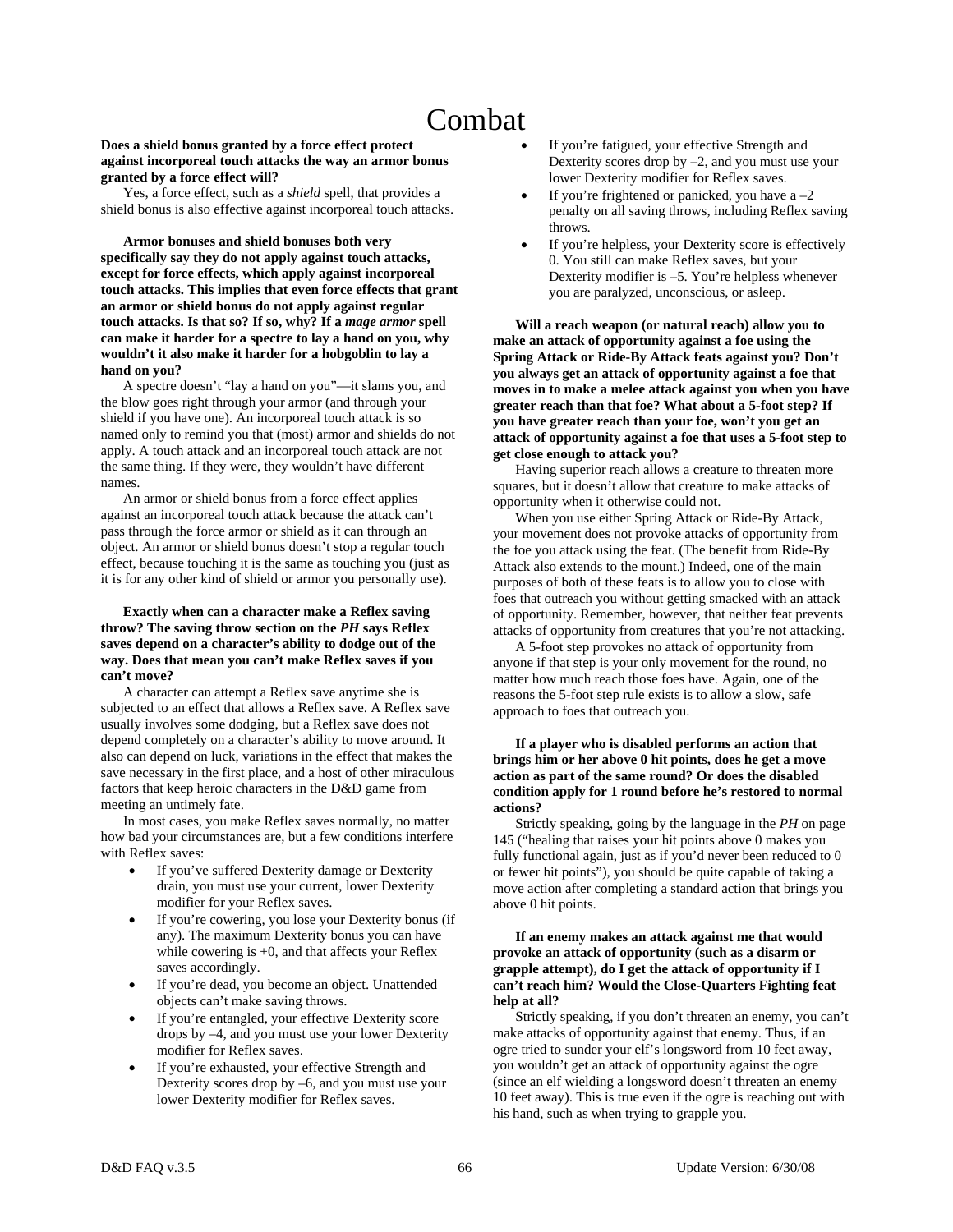Even the Close-Quarters Fighting feat doesn't help, since that feat applies only when the attack of opportunity against a grappling foe normally would be denied by "a feat or special ability that would normally bypass the attack" and lists Improved Grapple and improved grab as examples.

 If, as DM, this bothers your sensibilities and you and your players are willing to bend the letter of the rules a bit, consider the following house rule that the Sage has used in his games in the past: If a foe would provoke an attack of opportunity with any action that brings him (or something he holds) into contact with you or your space, you can make an attack of opportunity against the foe (or the object he holds, if that's what's contacting you). This means that an ogre trying to initiate a grapple would provoke an attack of opportunity that you could make against the ogre (since his hand and arm are clearly coming within your reach to grab you), while the same ogre trying to sunder your weapon with his greatclub would provoke an attack of opportunity that you could make only against the greatclub (that is, with a disarm or sunder attempt).

 **Just when do so-called full-round actions take place? Does a sorcerer's heightened spell (or any other spell with a metamagic feat applied) go off on the sorcerer's turn, or not until just before the sorcerer's action on the following turn? What about other full-round actions? The coup de grace has generated a lot of problems in our campaign. When is this action finished? If it's not over until just before the attacker's next action, can the target's friends save her, perhaps by getting in the way or dragging her out of reach?** 

 Any full-round action takes place entirely during the acting character's turn. That is, the action begins and ends during the acting character's turn in the initiative order. Though taking a full-round action leaves you no time to move (except, possibly, a 5-foot step) it does not continue into the next round in the same way a spell with a casting time of 1 round does. A fullround action is quicker than a 1-round casting time.

 Delivering a coup de grace requires a full-round action, not 1 round. The coup de grace is delivered during the attacker's turn, and the target's allies can do little about it except to drag the target out of reach before the attacker can act (this requires the allies to act before the attacker does during the current round), or fell the attacker with the attacks of opportunity the attacker triggers when delivering the coup de grace (this requires the allies to be in position to threaten the attacker). Since attacks of opportunity are resolved before the action that triggers them, they can prevent a coup de grace if they drop the attacker. Also, a helpless character's allies could ready an action to attack anyone that tries to hurt the helpless ally, but since doing so requires the ready action, they're usually better off dragging their helpless ally to a place of safety.

#### **Is a coup de grace attack an evil act? (i.e., can a paladin make such an attack without falling from grace?)**

 The coup de grace is simply a kind of attack and is neither inherently good nor inherently evil. In some cases, it's the best option against a foe (such as an unconscious but regenerating troll). If attacking a particular character would be considered an evil act—such as stabbing an innocent merchant in the middle of his shop—delivering a coup de grace on that character would be just as evil.

 Of course, if the paladin has already promised to face her foe in nonlethal combat, delivering a coup de grace would almost certainly violate her code of conduct.

# **If you have more than one attack, can you attack one foe, take a 5-foot step, and make another attack against a different foe (assuming of course, that you didn't otherwise move during your turn)?**

 Yes, you can take a 5-foot step before, after, or during your full attack action (provided that you don't take any other movement during the round).

 **When you normally get to make more than one attack a round, and you are wielding two weapons, do you get to add your full base attack bonus on one attack or both? Would a 6th-level fighter count the +6 base attack bonus for the first attack and the +1 for the second? Would you get +6 on both the first two attacks and a +1 on the third and fourth?** 

 Your full base attack bonus applies on the first attack you make with each hand. In the case of a 6th-level fighter wielding two weapons, he uses his full +6 base attack bonus on the first attack with his primary hand and on the first attack with his off hand. His second attack with his primary hand has a base attack bonus of +1, and if he has a second attack with his off hand (for example, if he has Improved Two-Weapon Fighting), it also has a base attack bonus of +1.

 **I have a 14th-level fighter with a 16 Strength and 19 Dexterity, who fights with two rapiers. He also has Greater Two-Weapon Fighting, Greater Weapon Focus (rapier), Greater Weapon Specialization (rapier), Weapon Finesse, and all the necessary prerequisite feats. His base attack bonus is +14/+9/+4, and with Weapon Finesse and Greater Weapon Focus, his attack bonuses jump to +20/+15/+10.** 

 **His off hand attacks are made with his best attack bonus (+20). The first off-hand attack is +18 (off-hand weapon is light). His second off-hand attack, from Improved Two-Weapon Fighting, is at a –5 penalty, and his third attack from Greater Two-Weapon Fighting is at –10.** 

 **Are those two attacks at a +15 and +10? Are the penalties reduced by 2 because a rapier is a light weapon, making them +17 and +12? I'm not sure if the negatives are final in the feat descriptions or if light weapons still need to be taken into account when calculating these attacks. I suspect that my two remaining primary attacks suffer a –2 penalty, for a total of +13 and +8.** 

 First of all, a rapier is not a light weapon. It is a one-handed weapon, as described on Table 7–5: Weapons, on page 116 of the *PH.* A rapier is treated as a light weapon only to allow you to apply your Dexterity modifier on attack rolls when using the Weapon Finesse feat (*PH* 102). Thus, a character wielding two rapiers is wielding two one-handed weapons, and takes a –4 penalty on attack rolls with both his primary hand and his off hand (see Table 8–10: Two-Weapon Fighting Penalties, *PH*  160).

 Your character's total attack bonus (not including any enhancement bonuses from the weapons or other effects) is  $+16$ (+14 [base attack bonus] +4 [Dex] +2 [Greater Weapon Focus] –4 [fighting with two weapons]). Both rapiers use this same attack modifier for the first attack made as part of a full attack. The second attack made with each rapier is at  $5$  less  $(+11)$ , and the third attack made with each rapier is at 10 less (+6). To put it another way:

 Primary hand's rapier: +16/+11/+6. Off hand's rapier:  $+16/+11/+6$ .

 **Is it possible to eliminate all penalties when fighting with two weapons?**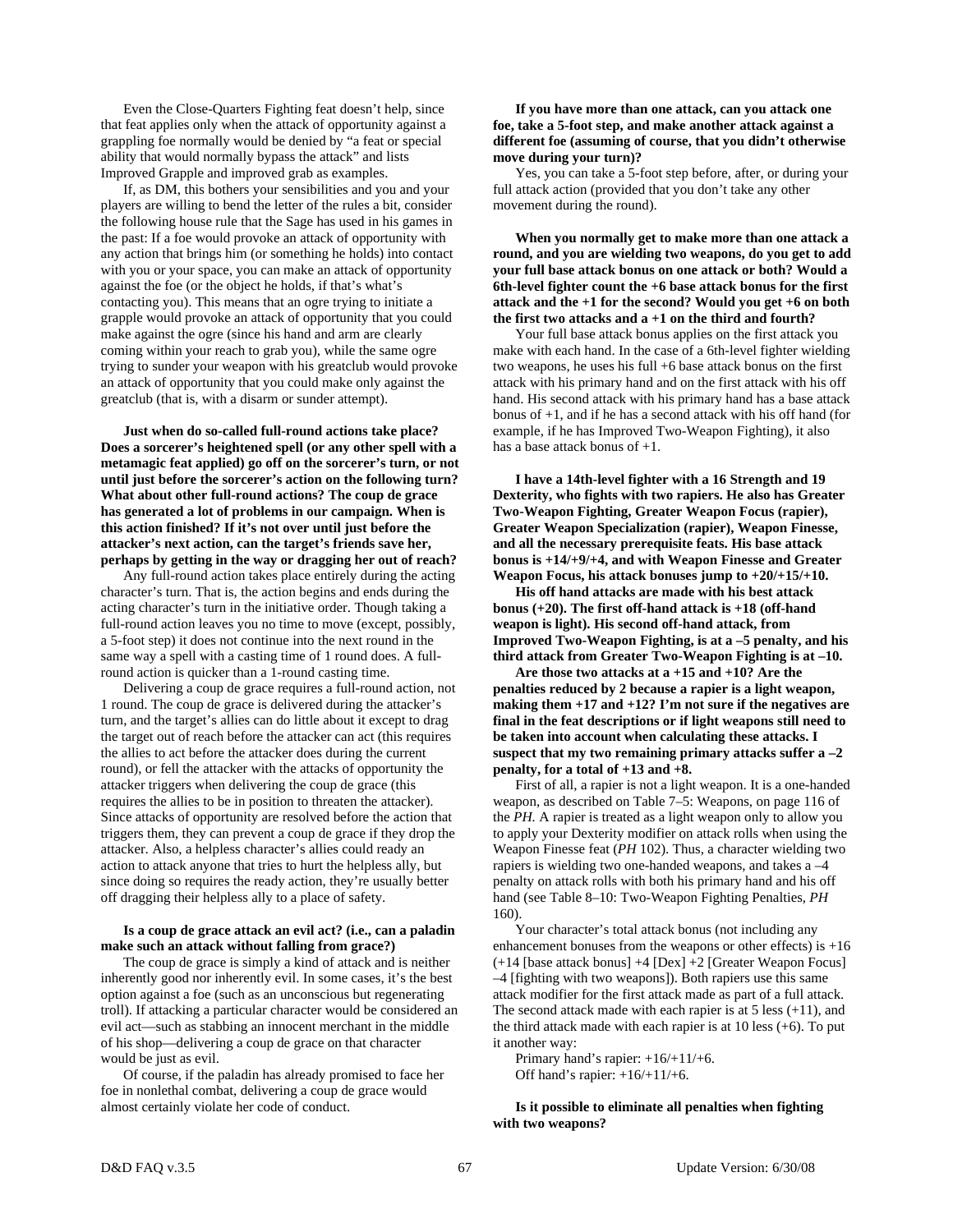Unfortunately,nothing currently in the rules allows you to eliminate all penalties outside of the Tempest prestige class; this prestige class has class abilities granted that allow it to reduce the penalties for two-weapon fighting. For more information (*CAd* 81). And for the complete list of prestige classes, consult the Prestige Class Consolidated Index on the Wizards of the Coast website.

## **Can you use the two-weapon fighting rules to make an extra unarmed attack if your first attack was also an unarmed attack?**

 In the Sage's opinion, yes. Unarmed attacks are described as using any part of your body to attack in several places, so using two parts of your body to attack, like both hands, seems permissible.

 **My character has 18 Strength and wields a two-bladed sword. When I make only a single attack with it, how much of my Strength bonus can I add to the damage? Does it matter which end I swing with?** 

 When you make only a single attack with a double weapon, the weapon is treated as a two-handed weapon. Thus, you'd add 1–1/2 times your Strength bonus (in this case, +6). If you used Power Attack on this attack, you'd add double the value of the penalty you applied to your attack roll (+2 damage per – 1 on attack). It doesn't matter which end you swing with.

 **My DM thinks that if you have four attacks in a round, and you're using the full attack action, you have to designate all your targets at the beginning of the round, and that you can't switch your targets once you start rolling your attacks. I think you choose the target for any attack after you have seen the effect of your last attack. Please help us.** 

 Well, your DM is always right, but the rules are on your side. You pick a target for each of your attacks as you make the attacks, not at the beginning of your turn; see the description of the full attack action in Chapter 8 of the *PH*.

 **How long does it take to draw a projectile weapon? The**  *PH* **says that drawing a weapon is a move action. Is this limited to weapons that are "drawn" from a sheath or scabbard, or to any weapon on the creature's person that is not in a sealed container?** 

 The game rules do not differentiate between melee, thrown, or projectile weapons as far as defining the action required to draw them. A longsword, dagger, greataxe, or longbow each require a move action to draw, or they can be drawn for free as part of a regular move by a character with a base attack bonus of +1 or greater.

 If a weapon is stored in a container (such as a dagger in a backpack, or a short bow in a *bag of holding*), then it is retrieved as if it were a stored item (a move action that provokes attacks of opportunity).

# **Does drawing a wand from a wand sheath provoke attacks of opportunity or can I draw it as if it were a weapon? If I have Quick Draw, can I draw a wand as a free action?**

 As described on page 142 of the *PH,* the "draw a weapon" action also applies to weaponlike objects carried in easy reach, such as wands. (The Sage would suggest that magic rods and staffs also fall into this category.) Thus, drawing a wand

doesn't provoke attacks of opportunity, and a character with Quick Draw could draw one as a free action.

 Wands and rods (but not staffs) also fall into the category of "light or one-handed weapons" for the purpose of drawing them in conjunction with the Two-Weapon Fighting feat (see page 142 of the *PH*).

# **In a previous column, the Sage ruled that switching weapons from one hand to the other should take a move action. My group and I thought that seemed pretty long, since it's only a free action to drop something. Why can't you just drop it into your other hand?**

 It's not really true that switching weapons from one hand to another is just like dropping a weapon. When you drop a weapon, you're releasing it and letting it drop to the ground, with no real guidance (or attention) as to exactly where it lands. Switching a weapon from one hand to another is certainly more complex than simply dropping it. At the very least, switching hands would require you to use one hand to take the weapon from the other and at most it involves using both hands together in a coordinated action. Either way that sounds a lot like drawing a weapon, which is a move action. When you simply drop a weapon, you don't really care where it lands, and it doesn't require you to use the other hand to guide the action.

 **What kind of action is it to drop gear, such as a backpack or a sack? For instance, I have players that load up their PCs with so much gear that they become encumbered. During battle they argue that it's a free action to drop their gear to lose the encumbrance penalties. I feel that they are trying to get a fast one over me. What do you think?** 

 Generally speaking it is a free action to drop anything that you're holding in your hands. That said, anything that you strap to your person, such as a backpack, should be treated similarly to a shield, which takes a move action.

 **I was planning on playing a dwarf ranger with a crossbow, but ran into a quandary. The description of a light crossbow says it normally takes a standard action to reload. Does this mean you can fire a light crossbow only once every other round? How does this affect Rapid Shot and multiple attacks earned for higher levels?** 

 It appears that you're misreading the light crossbow description. Loading a light crossbow requires a move action not a standard action—and provokes attacks of opportunity, as described in the weapon's description on page 115 and in Table 8–2: Actions in Combat in the *PH*. Thus, you can fire a light crossbow once every round as long as you spend your move action to reload it.

 You can't fire a light crossbow more than once per round (whether due to a high base attack bonus or the Rapid Shot feat) unless you are capable of reloading the crossbow as a free action (such as with a repeating crossbow or with the Rapid Reload feat). Once this requirement is met, you can fire a light crossbow as many times per round as you could fire a bow (once per attack granted by your base attack bonus, with one additional attack if you have Rapid Shot).

 **The boomerang in** *CW* **says that I have to make an attack roll to catch it when it returns to me. Does this require an action? What about when I'm trying to catch other objects, such as a potion thrown to me by my ally? Do**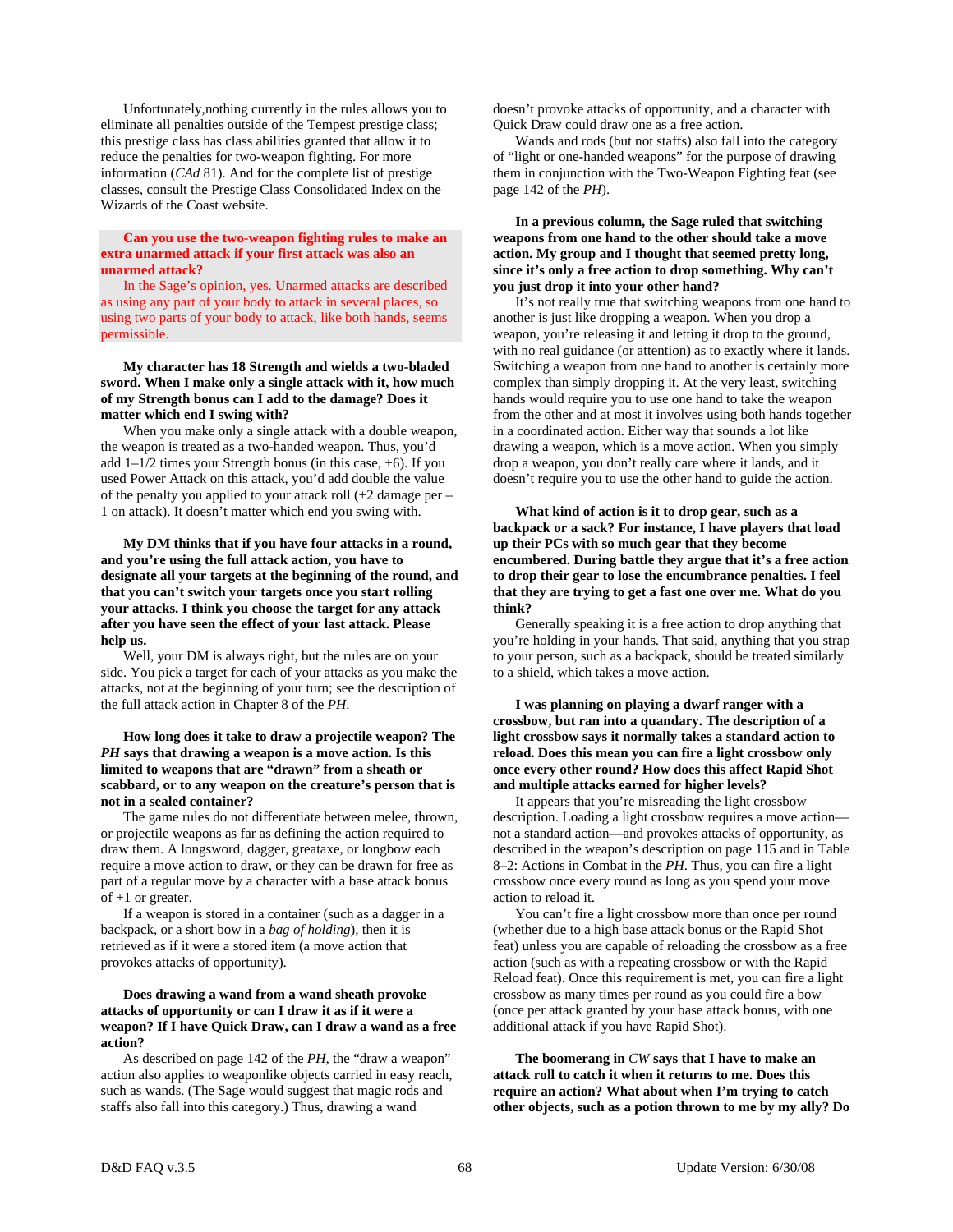## **I need to make an attack roll, and if so, what kind of action is required (if any)?**

 Since the boomerang's description doesn't indicate that an action is required, you can assume that it doesn't require one. In this case—somewhat like the returning weapon property in the *DMG*—the act of catching the boomerang is part and parcel of throwing it in the first place.

 The game rules don't really handle the specific issue of catching an object thrown to you by an ally, but we can extrapolate from the information in the *PH* and other sources to propose a simple method of adjudicating this.

 Using the boomerang as an example, it would appear that an attack roll is necessary to catch a typical object. This is a melee touch attack, but it should add the catching character's Dexterity modifier rather than Strength modifier.

An object's AC is  $10 +$  Dex mod (typically  $-5$  for  $0$  Dex) + size modifier (see Table 8–1: Size Modifiers on page 134 the *PH*). A potion (size Fine) would have an AC of 13, while an unconscious halfling rogue lobbed to you would have an AC of 6.

 Most importantly, catching an object thrown to you requires a standard action. Since you're likely doing this on another character's turn, you'll probably have to ready an action to do so.

 Of course, this only covers catching something thrown to you, not at you. Most characters don't have any ability to catch something thrown at them (such as a dagger or a big rock), although certain feats (such as Snatch Arrow) might allow this.

# **Are there range modifiers for ranged touch attacks, and if so, what are they? Perhaps the same as the range modifierss for making Spot checks?**

 There is no category of weapons that is simply labeled "ranged touch weapons." There are spells that allow you a ranged touch attack (e.g., *scorching ray*). There are no range increments for these, and the maximum range is given in the spell description. Outside of this, if you are using a feat or ability that allows you to make an attack with a ranged weapon (such as the bow) as a ranged touch attack, you would use the range increment given for the weapon you're using.

# **Can you take a free action and a standard action as part of a readied action? For example, suppose I ready an action to attack the first monster to come into melee range. A monster comes into range, and I take an attack—can I also shout, cast a quickened spell, or use some other free action?**

 Using a strict reading of the ready rules (on page 160 of the *PH*), the answer is no. While the ready action allows you to combine a 5-foot step as part of the readied action, it doesn't say anything about allowing free actions.

 Furthermore, the first sentence of the second paragraph under the Ready heading ("You can ready a standard action, a move action, or a free action.") seems to support this, as it clearly sets up a free action as one of the three options, rather than including it as an addition to be included along with either of the other two options.

 Since speaking is generally defined as a free action you can perform "even when it isn't your turn" (see the *PH* 144), you don't need to combine a shout with the readied action. You can simply perform it any time you want, including right before or after taking a readied action. The same is true of any spell (or action) that you can cast (or perform) when it isn't your turn, such as *feather fall,* or any spell whose casting time is 1 immediate action. (The immediate action is defined in several

recent rulebooks, including the *XPH* and *CAr*. It is reprinted here for your reference.) You couldn't cast a quickened spell, though, since that can't be done when it isn't your turn.

#### **Immediate Action**

Much like a swift action, an immediate action consumes a very small amount of time, but represents a larger expenditure of effort and energy than a free action. However, unlike a swift action, an immediate action can be performed at any time even if it is not your turn. Using an immediate action on your turn is the same as using a swift action, and counts as your swift action for that turn. You cannot use another immediate action or a swift action until after your next turn if you have used an immediate action when it is not currently your turn (effectively, using an immediate action before your turn is equivalent to using your swift action for the coming turn). You also cannot use an immediate action if you are currently flatfooted.

# **According to the** *EL,* **a DC 35 Tumble check allows a character to stand up from prone as a free action (instead of a move action). Does this provoke attacks of opportunity? What happens if the check fails? How does it differ from the thief-acrobat prestige class's "kip up" class feature?**

 The "free stand" action described in the *EL,* and repeated in *CAd,* still provokes attacks of opportunity as normal. If the check fails, the character still stands up but must spend a move action to do so. (This is similar to the fast mount or dismount action given in the Ride skill description in the *PH*.) If the character does not have a move action remaining, she remains prone.

 As originally described in *Song & Silence,* the "kip up" class feature was silent on whether the act provoked attacks of opportunity, and thus it must be assumed that it doesn't change the normal rules for standing up from prone. However, the new thief-acrobat prestige class description in *CAd* stipulates that this action does not provoke attacks of opportunity, and takes precedence over the older version. It also doesn't require any kind of check on the thief-acrobat's part.

 **Is it possible for an attack of opportunity to provoke an attack of opportunity? For example, a fighter attempts to trip a cleric. The cleric chooses to make a sunder attack against the fighter's weapon as his attack of opportunity. Does the sunder attack then provoke an attack of opportunity from the fighter?** 

 Yes. An attack of opportunity is adjudicated just like any other attack, and it is subject to the same rules (including provoking additional attacks of opportunity). This can lead to odd situations where as the reason for the original action no longer exists. If this starts to confuse you, just remember that D&D combat is an abstract representation of battle, and not necessarily a precise second-by-second representation of every maneuver. Even the "sequential" nature of D&D combat—I make my attacks, then you make your attacks, then I make my attacks, and so forth—is an artificial creation used to keep combat moving quickly.

 Using the example you provide, the fighter is indeed allowed to make an attack of opportunity against the cleric. (This attack could, in turn, provoke yet another attack of opportunity from the cleric, but the cleric could make such an attack only if he were allowed more than one attack of opportunity in a single round.)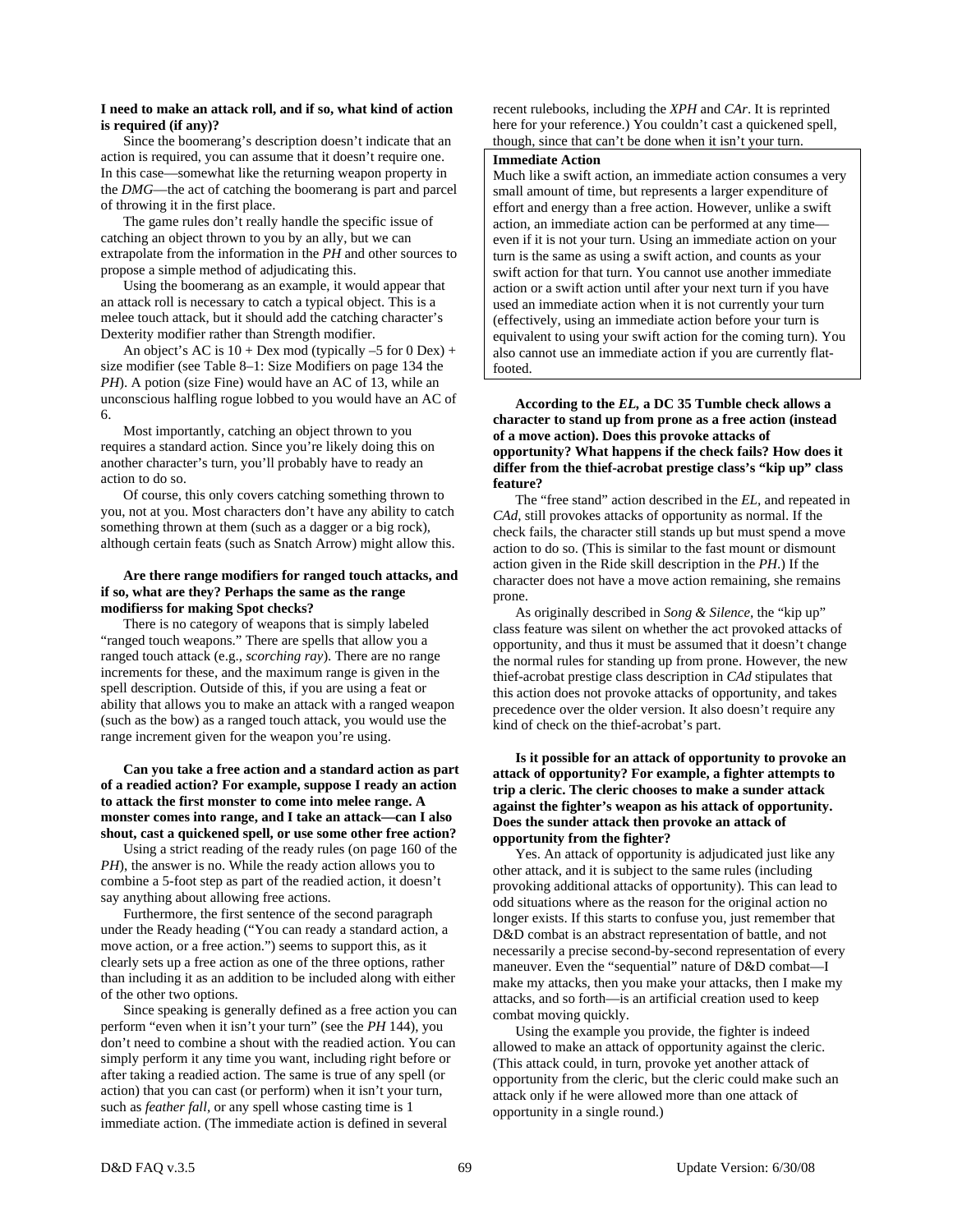These attacks are performed in a "Last In, First Out" sequence. The last attack of opportunity declared is the first one resolved, with the remaining attacks resolved in reverse order of their declaration, assuming the character can still make the attack. If the fighter drops the cleric with his attack of opportunity, the rest of the attacks in the sequence—including the cleric's attack of opportunity and the fighter's original trip attack—do not occur. The actions are still "spent," however the fighter doesn't get to use that original attack on some other target (although if he has other attacks remaining he can take them as normal).

#### **Can you make a trip attack (or other special attack) as an attack of opportunity?**

 Yes, as long as you make the trip attack (or other special attack) with a weapon with which you threaten the target. For example, unless you wield a weapon that allows you to make a trip attack, trip attacks are unarmed attacks; a character who doesn't threaten while unarmed couldn't make an unarmed trip attack as an attack of opportunity.

# **If you make a trip attack as an attack of opportunity, does your target get a chance to make a trip attack in return if you fail? What about a disarm attack?**

Yes and yes.

# **Does uncanny dodge make you immune to feinting in combat?**

 No. If uncanny dodge said "you never lose your Dexterity bonus to AC," the answer would be yes, but that's not what it says. Uncanny dodge allows you to retain your Dexterity bonus to AC when flat-footed or struck by an invisible attacker. Although a feint creates a very similar situation (by disallowing the defender from using his Dexterity bonus to AC), it doesn't specifically render the character flat-footed. (For example, the target of a successful feint still threatens the feinting character.) Thus, uncanny dodge wouldn't negate the effect.

# **Say my character has a 3 in Dexterity, giving him a negative modifier to his AC. Now if he is caught flat-footed, he is denied his Dex modifier to his AC. Does this mean that his AC is actually better if he is caught flat-footed?**

 Actually, the definition for flat-footed indicates that you lose your Dexterity bonus to AC (if any); it doesn't remove a penalty that you normally receive from having a low Dexterity score.

# **How long does it take for an untrained person to apply poison to a blade, while having a 5% chance to poison themselves? Additionally, how long does it take someone trained with poison, like an assassin?**

 Applying a poison to a weapon is the same kind of action as applying an oil: a standard action. This remains the same whether or not the character can apply poison without risk to himself. The ninja class that appears in *CAd* gains the ability at 9th level to apply poison as a move action.

 When in doubt, if a task requires using or activating something, it's probably at least a standard action (and might be a full-round action). Most move actions either involve actual movement of the character (such as walking, climbing, or standing up) or moving an item (such as drawing a weapon, closing a door, or retrieving a stored item). That isn't a hardand-fast rule of the game, but it's a useful tool to evaluate

corner cases that aren't handled by Table 8–2: Actions in Combat on page 141 of the *PH.*

 **Total cover prevents any attack against you. You can use a tower shield to get total cover if you give up all your attacks. What does "give up all your attacks" mean? Can you move while getting total cover from the shield? Can you cast a spell? Also, do you get total cover from all directions or from just one side of your square? Will the total cover from a tower shield negate spell effects? Will it negate attacks of opportunity from movement or from other actions such as spellcasting? Will it prevent charge attacks against you? What about bull rush attacks? Can it prevent grapple attacks or snatch attacks? Will it stop fear effects, gaze attacks, or clouds of poison gas? Will it defeat traps?** 

 To claim total cover from a tower shield, you must use a standard action. The tower shield rules don't say that, but that's what they mean. Since you can take only one standard action each round, you cannot also attack, cast a spell, activate a magic item (except for some use-activated items), use a special ability, use total defense, or start or complete a full-round action during the same round you claim total cover from the shield. You can, however, take a move action before or after you claim cover from the shield.

 Like other kinds of cover, the shield has to have a location relative to you on the battlefield. When you use the shield for cover, choose one edge of your space (not a corner). You have total cover against any attack's line of effect that passes through that side of your space. If an attack's line of effect goes through the corner of the side of your space that the shield blocks, you get cover from the shield (+4 AC, +2 on Reflex saves) instead of total cover. If an attack's line of effect passes through a side of your space that the shield does not block, you get no cover from the shield at all. To determine where the line of effect enters your space, draw a line from the attacker's center to your center. Or, in the case of a magical effect, from the effect's point of origin and your center.

 Once you claim cover from the shield, the shield keeps blocking the side of your space that you chose until the beginning of your next turn, when you can again decide whether you'll use the shield for cover. Once you choose the side of your space that the shield blocks, you cannot change it until your next turn.

 You continue to threaten the area around you while you use the shield for cover; however, it provides your opponents with the same benefits you get. You cannot make attacks through the side of your space that the shield blocks, and should you attack through the corners of that space, your foe gets cover against your attack. Since cover of any kind prevents attacks of opportunity (see page 151 in the *PH*), the shield keeps you from making attacks of opportunity in a pretty wide swath.

 Total cover or cover from a tower shield has the following effects in different situations:

• **Magical Attacks:** A tower shield's effects on magical attacks depend on the kind of magical attack. Any attack aimed at your equipment is aimed at you. If a magical attack has you as a specific target (that is it does not merely affect the area that contains you but is aimed right at you), the shield has no effect. All rays fall into this category, as does any spell that has a Target entry in its header and any spell that has an Effect entry and affects creatures (provided, of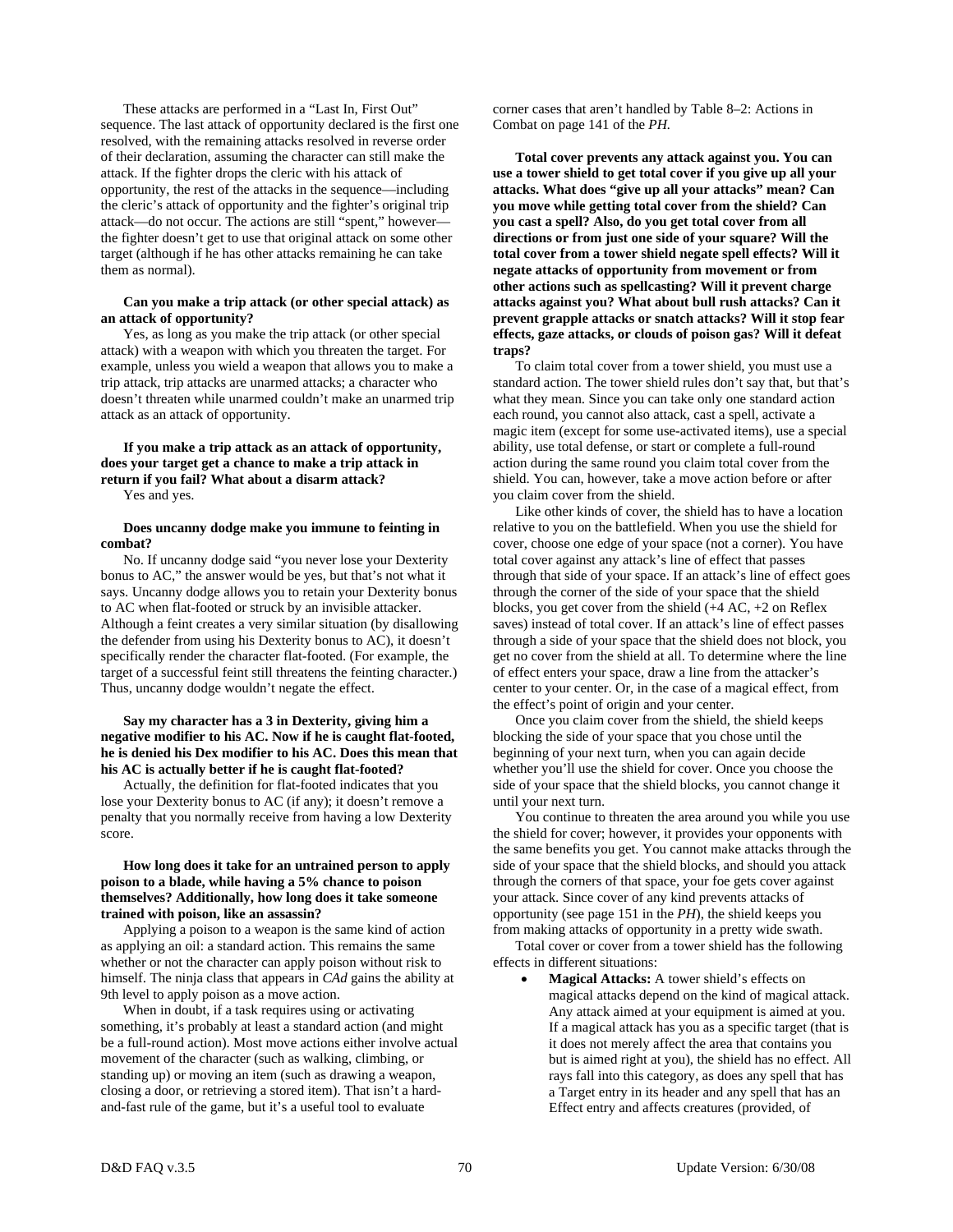course, that the attacker can and does choose the shield user as a target). Magical attacks that fill areas (bursts, cones, cylinders, lines, emanations, and spreads) are subject to all the rules for cover on page 151 of the *PH*. Such attacks are completely blocked if line of effect between you and the attack's point of origin passes through the side of your space the shield blocks. You get cover (+4 AC, +2 on Reflex saves) if the magical attack's line of effect passes through the corner of the blocked side. Spread effects reach around the shield if they normally would extend into your space, but you still get a Reflex save bonus for cover when they do. A gaze attack is blocked if the shield would give you total cover against attacks from the creature with the gaze attack. If the shield gives you cover only, you're still subject to the gaze attack (although you could avert or close your eyes to avoid the attack).

- Attacks of Opportunity: As noted earlier, cover or total cover prevents attacks of opportunity. So you could, for example, hunker down behind a tower shield and pick up a weapon or rummage around in a backpack and avoid attacks of opportunity against you. If you're moving while using the shield for cover, things get a little more complicated. You must determine whether the shield gives you cover (or total cover) at the point during your movement when you'd normally provoke an attack of opportunity. Remember that attacks of opportunity are usually resolved before the actions that provoke them. In many cases, the shield won't be positioned correctly to protect you during your whole move.
- **Charging and Bull Rushing:** Opponents can charge you while you claim cover from the shield. An opponent moves as normal when charging you, moving to the closest square from which a melee attack normally would be possible. If the shield gives you total cover from the attack, the attack automatically fails. Foes can bull rush you normally, moving right into your space in spite of the shield. You normally get an attack of opportunity against someone entering your space, but not if the shield gives your foe cover or total cover.
- **Grapple and Snatch Attacks:** Total cover from a tower shield blocks such attacks (the foe just can't get hold of you). The foe could, however grab the shield. Conduct such attacks just like any other grapple or snatch attack. Your foe can't damage you unless he pins you first. You can escape the foe's hold simply by dropping the shield (a standard action since it's strapped to your arm), so long as the foe has not pinned you.
- **Traps:** Cover or total cover from a tower shield is just as effective against a trap as it is against any other attack.

#### **If I ready a spear for a charge does that mean I have to make an attack against the first enemy to charge me?**  That depends on how you word your readied action.

 If you say, "I ready my spear against a charge from the next enemy who charges me," then the answer is yes. The triggering condition you stated for your readied action has been met.

 If you say, "I ready my spear against a charge from the raging orc barbarian," you don't need to take your readied action against anyone else who charges you (and in fact you can't, since the triggering condition hasn't been met).

 You can be as general or specific as you want (within reasonable limits) when stating the conditions under which your readied action triggers.

# **The** *PH* **says that to determine cover I must draw a line between my square and my target's square. What if my target or I take up more than one square?**

 Whenever a rule requires you to choose "a corner of your square," you can choose any corner of any square you occupy (even one that isn't on the border of your space). The same is true when picking a corner of an opponent's square, although a creature can't provide cover to itself. (That is, just because you can draw a line from a corner of your square to a corner of a target's square that's in the middle of its space doesn't give that creature cover against your ranged attack.)

# **Given that being prone means you are lying on the ground (***PH* **311), who can be prone? Can oozes be prone? What about creatures with no limbs like snakes? What about incorporeal creatures?**

 Anybody can be "prone." Creatures that use limbs for locomotion can use a free action to drop prone and must use a move action to stand up again. Something with no motive limbs, such as a snake, can go prone or "stand up" as a free action. Such creatures might want to become prone to gain an Armor Class bonus against ranged attacks. (Although giving something like a gelatinous cube that option defies common sense and should not be allowed.) Officially, there's an attack of opportunity any time a creature stands up. The Sage, however, heartily recommends no attack of opportunity when a snake or similar creature "stands up."

 **Being tripped makes you prone. Who can be tripped? Beholders? Gelatinous cubes? What effect does tripping have on these creatures? Can a prone character be tripped again? What about flying and swimming creatures? Many creatures have neither legs nor any relationship to the ground or gravity. How does tripping affect them?** 

 Anything using limbs for locomotion can be tripped. Things that don't need limbs for locomotion can't be tripped. You can't trip a snake, a beholder, or a gelatinous cube. You won't find this in the rules, but then it really doesn't need to be in there—the rules can leave some things to the DM's common sense.

 A creature flying with wings can be "tripped," in which case the creature stalls (see Tactical Aerial Movement on page 20 of the *DMG*). You can't make an incorporeal creature fall down. You also can't trip a prone creature.

 Creatures can't be tripped when they're swimming (the water holds them up). Likewise, a burrowing creature is driving its body through a fairly solid medium that serves to hold it up.

 **When a character gets up from prone, when does the attack of opportunity take place? When he is still prone? When he is standing? Can the attacker choose when to attack? In one case, the attacker can get a +4 bonus to hit. In the other, he can make another trip attack.** All attacks of opportunity happen before the actions that trigger them (see Chapter 8 in the *PH*). When you make an attack of opportunity against someone who's getting up, your target is effectively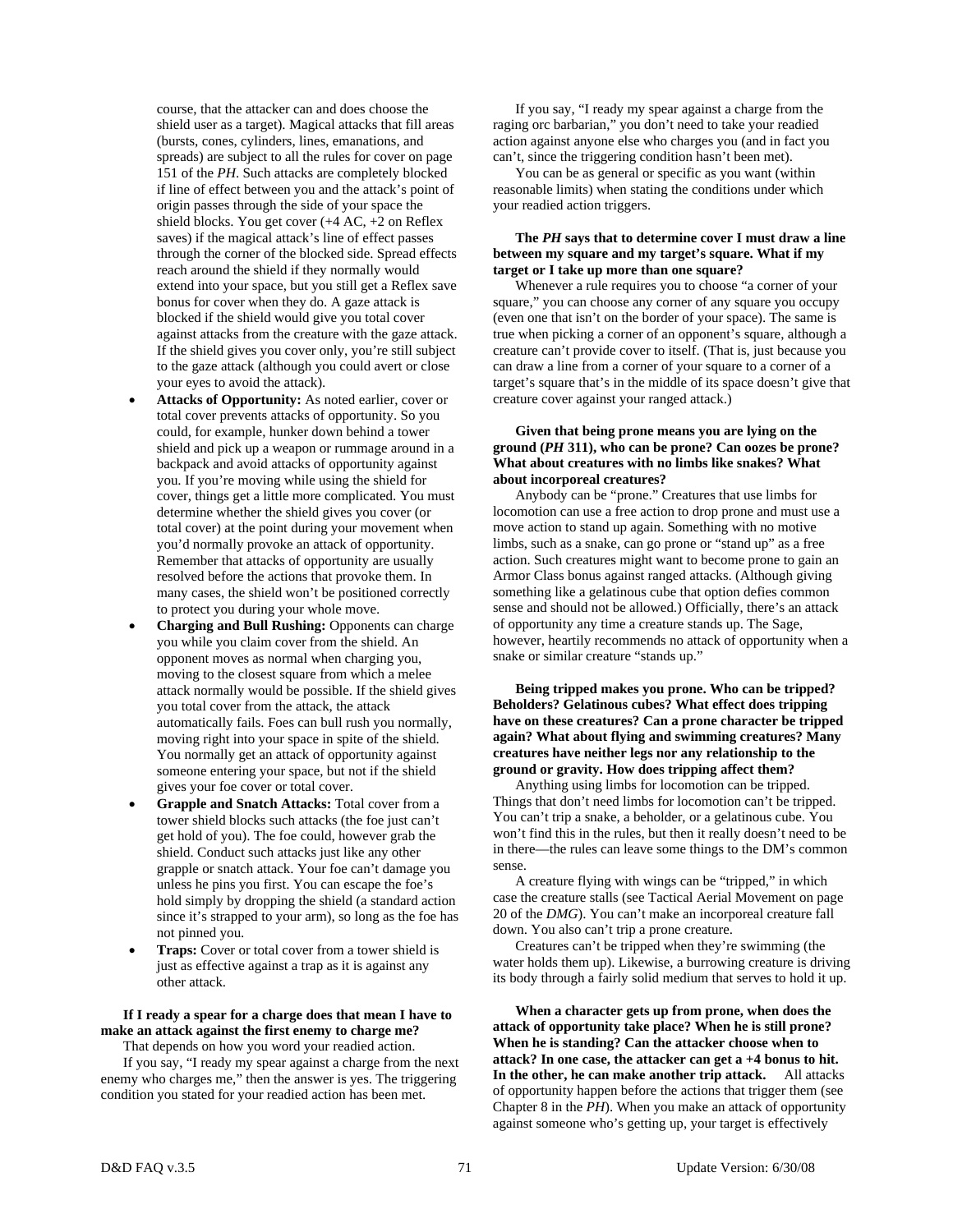prone, and therefore cannot be tripped. You could ready an action to trip a prone foe after he gets up, however.

#### **Can prone characters move? The rules on crawling would obviously apply here, but this question also includes things like limbless creatures and oozes.**

 If a creature has no motive limbs, you move at your normal speed when prone, otherwise you must crawl.

# **Can my character make a jumping charge attack, either with a long jump or a high jump? Do I need the feats Fleet of Foot or Psionic Charge? If I can make a high jump as part of a charge, can I use it in conjunction with Battle Jump?**

 You can make a long jump as part of a charge. You must still follow all the normal rules for making a charge, such as moving in a straight line on the battle grid. This tactic can let you avoid some of the normal restrictions against charging. If a square of difficult terrain is between you and your charge target, you could possibly jump over it with a long jump. (The fact that your jump means that your movement isn't a perfectly straight line doesn't make the charge illegal—you're still moving in a straight line as far as the battle grid is concerned, and the jump isn't really changing your direction.)

 Making a high jump as part of a charge is trickier. It's hard to imagine a significant high jump that doesn't change your direction; after all, you're now moving vertically rather than laterally. Furthermore, if you have to slow your movement at any point of the charge, you can't make the charge. For instance, if you make a high jump toward a ledge as part of a charge, then have to pull yourself up to the ledge before continuing, that's not a charge, it's a move or a double move. It's the same for the "hop up" maneuver described on page 77 in the *PH*: Since it counts as 10 feet of movement, you can't perform such a maneuver as part of a charge.

 Fleet of Foot (found in the *PG*) and Psionic Charge (from the *XPH*) might make performing a high jump as part of a charge a little easier. Both feats allow a single change in direction of up to 90 degrees during the charge, which should be sufficient to allow you to make a high jump as part of a charge. Neither feat allows you to ignore the restrictions on slowed movement during a charge.

 If you're capable of making a high jump that brings you at least 5 feet above an enemy, you could employ the Battle Jump feat (from *Una*) without having to start at a higher location. Of course, that would require a Jump check result of at least 40 for a Medium opponent, so it's out of reach of most characters. You'd also have to make the Jump check from adjacent to your foe, so it would provoke attacks of opportunity (since you're moving upward out of a threatened square). All in all, it sounds like a pretty tricky maneuver, but cinematically very exciting indeed.

# **Can I overrun multiple opponents as part of the same action? It seems like a hefty fighter should be able to blast past several opponents if he is willing to take all of the associated attacks of opportunity and other drawbacks.**

 The overrun rules allow you to overrun only a single opponent as a standard action taken during your move. If the defender chooses to avoid you, the overrun attempt doesn't count against your actions, which means that you could try to overrun another foe during the same move.

 **What happens if you attempt a coup de grace with a weapon that deals nonlethal damage, such as a sap or a weapon with the merciful property? Is the coup de grace still automatically a critical hit? Is the target required to make a Fortitude save? If so, what's the DC, and what happens if the target fails? What happens if you use a normally lethal weapon to deal nonlethal damage as a coup de grace?** 

 This question takes us beyond the rules. You could rule that you cannot deliver a coup de gace with nonlethal damage, but if you want rules for using nonlethal damage in such an attack, try these:

 When you attempt a coup de grace with a weapon that deals nonlethal damage, you automatically hit and inflict a critical hit. Note that you cannot deliver a coup de grace to a creature that is immune to critical hits. Calculate the nonlethal damage from the resulting critical hit just as you would normally. If the nonlethal damage isn't sufficient to render the subject unconscious (see page 153 in the *PH*), the subject should make a Fortitude save (DC of  $10 +$  the nonlethal damage dealt). If the save fails, the subject is rendered unconscious. The subject immediately suffers enough nonlethal damage to make his current nonlethal damage total equal to his current hit points +10. For example, you perform a nonlethal coup de grace on a helpless gnoll that currently has 12 hit points. You hit the gnoll and deal 10 points of nonlethal damage, not enough to knock out the gnoll. The gnoll, however, must make a DC 20 Fortitude save. If the gnoll fails the save, its nonlethal damage total immediately rises to 22 (current hit points +10), and it falls unconscious. This is roughly the equivalent of being killed when you fail your saving throw against a lethal coup de grace, since death occurs at –10 hit points.

# **If a creature has 0 reach, it must enter an enemy's square to attack that enemy, correct? If the creature enters the enemy's square, does it now threaten the enemy? Is it possible for the creature to flank the enemy? If so, where would an ally need to be positioned to flank the enemy?**

 If you're armed and you're in a position to make a melee attack against a foe, you threaten that foe (see Threatened Squares under the Attacks of Opportunity section in Chapter 8 of the *PH*). To be armed you must wield a weapon or have natural weaponry. If your reach is 0, you can threaten foes in the same square with you only.

 A creature with a reach of 0 cannot flank an opponent (see Flanking in Chapter 8 of the *PH*). Such a creature can neither gain a flanking bonus from an ally nor grant a flanking bonus to an ally, not even when two or more of them enter the same foe's square and attack.

# **Which square is a rider in when on horseback? What if two people are on the horse? What about a larger mount?**

 A mounted character shares his mount's entire space. Effectively, she is in all squares simultaneously. This is true regardless of how many creatures are riding the mount or the relative difference between the rider's space and the mount's space. Remember that a creature in combat is in continuous motion within its space, shifting back and forth as the battle rages around it. This is just as true for a mount, which means that its rider is also shifting around within the mount's space.

 **When grappling, the order of events is as follows: starting the grapple (the "grab"), then grappling, then**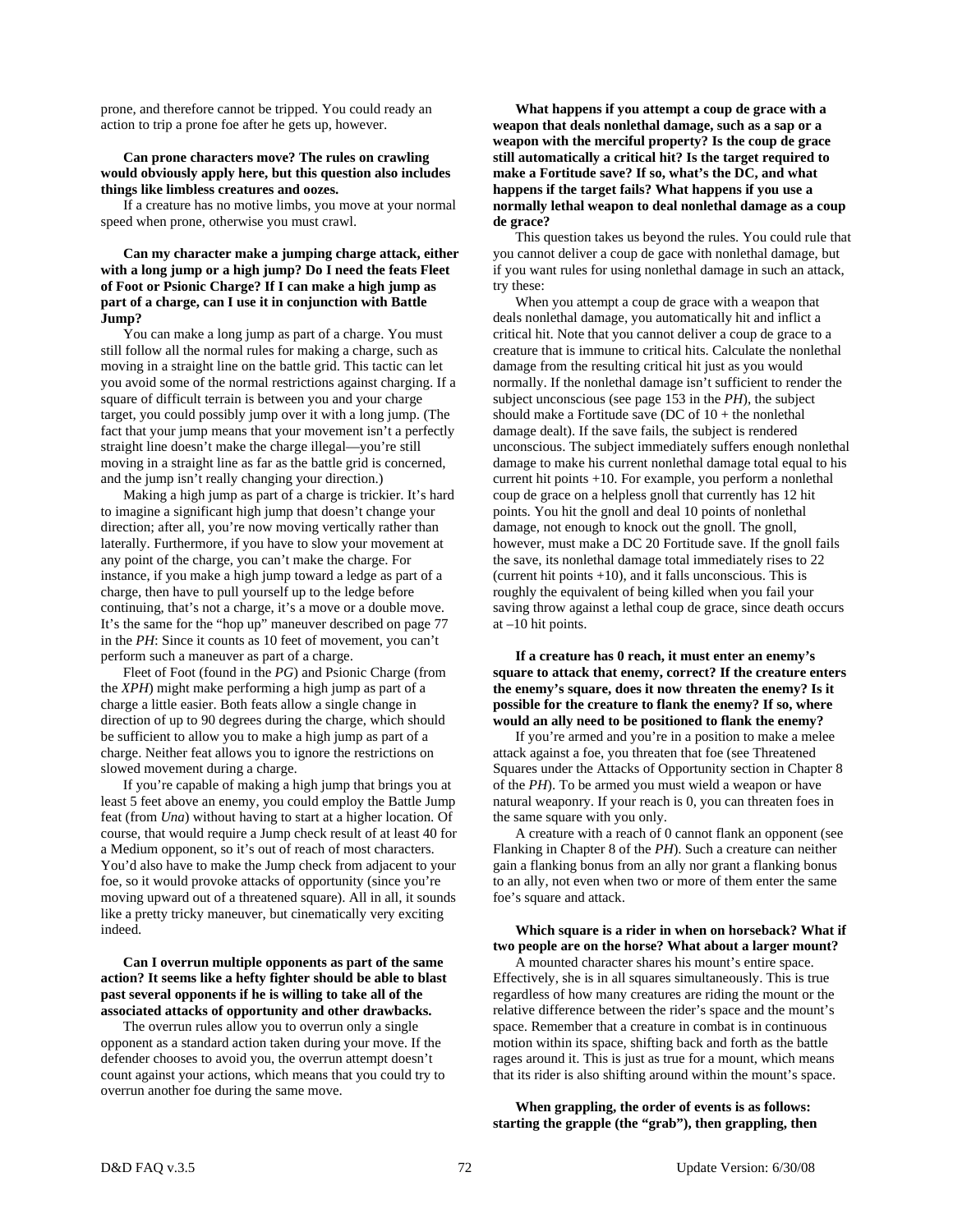# **pinning, right? How many of these can you do in a round? Can you, in one attack, go all the way to pinned or is it based on the number of attacks you have?**

 It's the latter. You can grab someone and establish a hold with one attack, but pinning an opponent is an option only when you can make an attack and you already have a foe in your grasp (see If You're Grappling in Chapter 8 of the *PH*). To grab and pin someone in one turn, you have to have at least two attacks available that turn.

# **Can you always use Escape Artist instead of a Strength check when you're grappling, or is this only for escaping a grapple?**

 You don't make a Strength check when grappling; you make a grapple check, which is like a melee attack roll. (See Grapple Checks in Chapter 8 of the *PH*).

 If a foe has grappled or pinned you, you can make an Escape Artist check to escape the grapple or break the pin. You cannot use an Escape Artist check for anything other than escape. That is, you can't use an Escape Artist check to establish a hold, damage your opponent, draw a light weapon, move, establish a pin, use the opponent's weapon, or even to oppose your foe's grapple check when the foe is trying to do any of those things to you.

# **If a creature with reach, such as an assassin vine, grapples you, it then pulls you into its space. Does this move happen all at once or is there a limit to how far you are pulled in a round?**

 When an attacker grapples, the attacker must move into the defender's space, not the other way around. If you can reach a foe and you establish a hold, you move into the foe's space as part of the grapple attack; this movement is free and doesn't count against your movement for the turn (see Starting a Grapple in Chapter 8 of the *PH*).

 A monster with the Improved Grab special attack, such as an assassin vine, pulls the foe into its own space rather than moving into the foe's space (see the Improved Grab entry in the *MM* glossary). This is also part of the attack and does not count as part of the attacker's or defender's movement.

# **Can you score a critical hit with a grapple check made to damage your opponent?**

 No. Despite its similarity, a grapple check is not an attack roll, and thus can't score a critical hit (nor does it automatically succeed on a natural 20 or fail on a natural 1).

# **My assassin has been grappled by a monster. Can he use his hide in plain sight ability to hide in the shadow of that monster and get away?**

 The rules for grapple include a specific list of actions that you can take while grappled. Unfortunately, none of those actions allow you to hide.

# **What are the rules for mounted charges? Do characters on mounts need only a 10-foot straight path when charging? Or do they need more room?**

 The rules for mounted charges are the same as for other charges. You must move before your attack, not after, and you must move at least 10 feet (2 squares) on your mount and you can move up to double your mount's speed directly toward the designated opponent. This applies no matter how big you or your mount is. A riding dog and an elephant both need 10 feet of movement to perform a charge.

# **When you make a mounted charge, must you stop once you are in melee range of your target? Or do you continue past the opponent?**

 If you don't have the Ride-By Attack feat, your movement for the turn you perform a charge ends when you attack. You must make the attack as soon you can.

# **How many times can a mounted character charge in a combat situation? Can a mounted character charge an opponent that is engaged in melee with another party member?**

 Generally, a mounted character can charge once a round, just as any other character can. You can indeed charge a foe engaged in melee with an ally, provided you can meet all the requirements for charging (see page 154 of the *PH*).

 Any character making a charge must meet all the requirements for making a charge: all movement for the round must be directly toward the designated target, nothing should block or slow that movement. You cannot charge through another creature (except a helpless creature), even though moving through an ally's space doesn't slow you down.

# **Is sunder a special standard action or is it a melee attack variant? It has its own entry on the actions table, but the text describing it refers to it as a melee attack. Is sunder a melee attack only in the sense of hitting something with a melee weapon, or is sunder a true melee attack?**

 Sunder is a special kind of melee attack. If it were a special standard action, its description would say so (as the descriptive text for the Manyshot feat says).

 If you make a full attack, and you have multiple attacks from a high base attack bonus, you can sunder more than once, or attack and sunder, or some other combination of attacking and sundering.

 Sunder does indeed get its own entry in Table 8–2: Actions in Combat in the *PH.* It needs one because unlike a regular melee attack, sunder provokes an attack of opportunity (although not if you have the Improved Sunder feat).

 You can also disarm, grapple, or trip as a melee attack (or attack of opportunity).

 **In a combat, Bob the fighter is unconscious from wounds, and Grog the orc moves into Bob's square. A friendly cleric heals Bob so that Bob regains consciousness. So the orc and prone Bob are now occupying the same square. Now what happens? The rules say that Bob and Grog can't be in the same square, right? So, what happens? Is Grog somehow prevented from entering Bob's square? Does Grog have to leave when Bob wakes up?** 

 You can enter another creature's square and even stop there if the creature is helpless, or if that creature is much bigger or smaller than you are (see Moving Through a Square in Chapter 8 of the *PH*).

 Assume that Bob is prone (no rule says you're prone when you lose consciousness, but common sense demands that it be so), and that he can remain in Grog's square so long as he remains prone. If he gets up, he must leave Grog's square first, which provokes an attack of opportunity from Grog.

 **Earlier, you talked about Bob the fighter, who was unconscious and later woke up, prone, to find Grog the orc standing in his space. You said Bob has to stay prone so long as he remained in Grog's space, and that Bob would**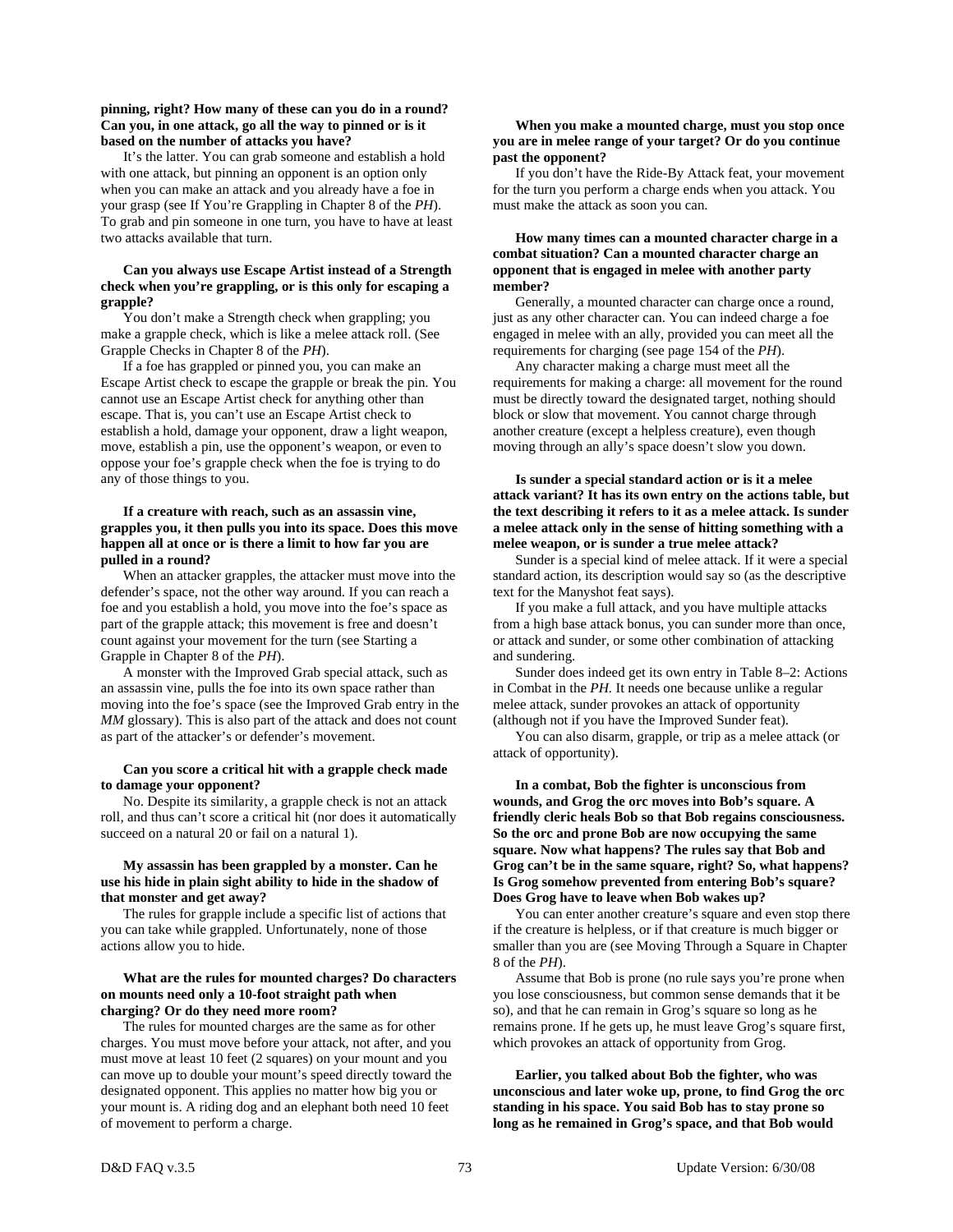**provoke an attack of opportunity upon leaving that space. Suppose Bob made a grapple attack on Grog? He can grapple Grog, can't he? Bob would be at a negative for being prone but would not provoke an attack of opportunity, would he? Assuming Bob establishes a hold on Grog, how long does the prone penalty last?** 

 Sure, Bob can grapple Grog. Bob's initial grab attack provokes an attack of opportunity from Grog unless Bob has the Improved Grapple feat or some other circumstance prevents Grog from threatening Bob. (For example, Grog would not threaten Bob if Grog were wielding a reach weapon.) If Grog deals damage to Bob with an attack of opportunity, Bob's grapple attempt is over.

 If Grog doesn't damage Bob, Bob's initial touch attack would suffer a –4 penalty for being prone. If the grab succeeds, Bob is still prone and still suffers the –4 penalty for being prone for the ensuing opposed grapple check. (Some DMs I know would give Bob an offsetting bonus wrapping himself around Grog's ankles, but I don't recommend doing so; it's pretty easy to kick loose from somebody lying on the ground when you're standing up).

 If Bob gets a hold on Grog, he normally would have to move into Grog's space to maintain the hold. This movement would provoke attacks of opportunity from foes that threaten Bob. However, Bob is in Grog's space already, so he doesn't have to move to maintain the hold, and he is spared attacks of opportunity from Grog's allies.

 You can move when grappling (see page 156 in the *PH*). Normally you drag foes along with you when you move during grappling, but there's no reason why Bob can't just use a move action to stand up in Grog's space once he has hold of Grog. Bob has to win an opposed grapple check against Grog (still at –4 for being prone) to stand up. This doesn't provoke an attack of opportunity from Grog (who doesn't threaten Bob or anyone else while grappling), but it does from Grog's allies if they threaten Bob (see page 143 in the *PH*). Once on his feet, Bob can keep grappling without the prone penalty, or just let Grog go. If Bob lets go, he can leave Grog's space with a 5-foot step and not provoke any attacks of opportunity. (Getting up is a move action, but it's not "movement" for purposes of taking a 5-foot step because Bob isn't actually moving any distance, see page 144 in the *PH*).

# **What type of area does turning or rebuking undead affect? The** *PH* **says that a character must have line of effect but need not have line of sight to the undead he is trying to affect, but it doesn't specify the shape of the area.**

 A turn/rebuke attempt is similar to, but not exactly like, a 60-foot-radius spherical burst. Like a burst, the effect expands from the point of origin (which must be a grid intersection of the turning character's space) out to a maximum distance from the point of origin. Like a burst, a turn attempt can't affect creatures with total cover from the point of origin (that is, it can't go around corners).

 However, unlike a true burst, a turn/rebuke attempt doesn't automatically affect all creatures within its maximum "area." The "energy" of the turn/rebuke attempt might become exhausted before reaching the extent of the area (because the turning character has run out of Hit Dice that he can affect), or it can skip over creatures (because the creature's HD exceeds the turning character's maximum HD affected). Compare this to a *fireball,* a burst-shaped spell that affects all creatures within its area regardless of their number or HD.

Ultimately, a turn attempt doesn't really have an "area"—it

has a maximum number of targets it can affect (determined by the turning damage roll), each of which cannot exceed a designated HD cap (determined by the cleric's level and his turning check result). While thinking of it as a burst can help somewhat, it can also lead to confusion, so the Sage doesn't advise mixing up the terms in this way.

 **Suppose a fighter and an archer go at the same initiative. The archer is not in an adjacent square but only one square over. The fighter is not using a reach weapon. Assuming the archer plans to use a full attack action (and doesn't use a 5-foot step), and since they have the same initiative, could the fighter move his 5-foot step (toward the archer) as the archer is firing and get an attack of opportunity?** 

 The question is moot, because two characters never have the same initiative. If two characters tie with their initiative rolls, you must break the tie before starting the combat (see Initiative in Chapter 8 of the *PH*).

 The fighter could use the ready or delay special initiative actions to act at about the same time as the archer. In the case of the ready action, the fighter could ready an attack against the archer when the archer shoots. When the archer shoots, the readied action is triggered. The fighter acts before the archer shoots (readied actions are resolved prior to the actions that trigger them, see the ready description in Chapter 8 of the *PH*). Assuming that the fighter has not previously moved this round, he could make a 5-foot step and then attack the archer. Since the fighter now threatens the archer, the fighter can make an attack of opportunity against the archer when the archer fires, provided the archer does not use a 5-foot step to get out of reach first.

 If the fighter was delaying, the action would be resolved in the same way, provided the fighter chose to act before the archer. If the delaying fighter acts after the archer, the fighter won't get any attack of opportunity against the archer (this turn, at least).

# Maneuvers and Stances

**Can I enter a stance or activate a boost in the middle of taking another action? For instance, can I charge up to a foe, enter a stance (***ToB* **43), and then make the attack granted by the charge? Or can I activate a boost such as burning blade (***ToB* **52) after I've made the attack roll?** 

 No. As a general rule, you can't interrupt one of your actions with another action. The *PH* provides various exceptions (drawing a weapon while moving, the Shot on the Run feat, and so on). You could enter the stance before beginning the charge, or after resolving the attack(s) granted by the charge, but not between. Alternatively, you could just move up to the foe, then enter the stance, and then make the attack, but this wouldn't be a charge. You must activate a boost before you begin an attack if you want to apply it to that attack. Once you've rolled, you can't activate the boost.

# **Can a martial adept (***ToB***) initiate a maneuver or change a stance while grappling? While pinned?**

 The grapple rules provide a list of actions available to a grappling character, but it's obviously not an exhaustive list. (It doesn't, for example, mention "speaking" as an option.) It's really intended more as a description of how grappling alters many normal actions available to characters (such as attacking and moving). Thus, the DM must apply a bit of his own common sense when adjudicating any grapple situation.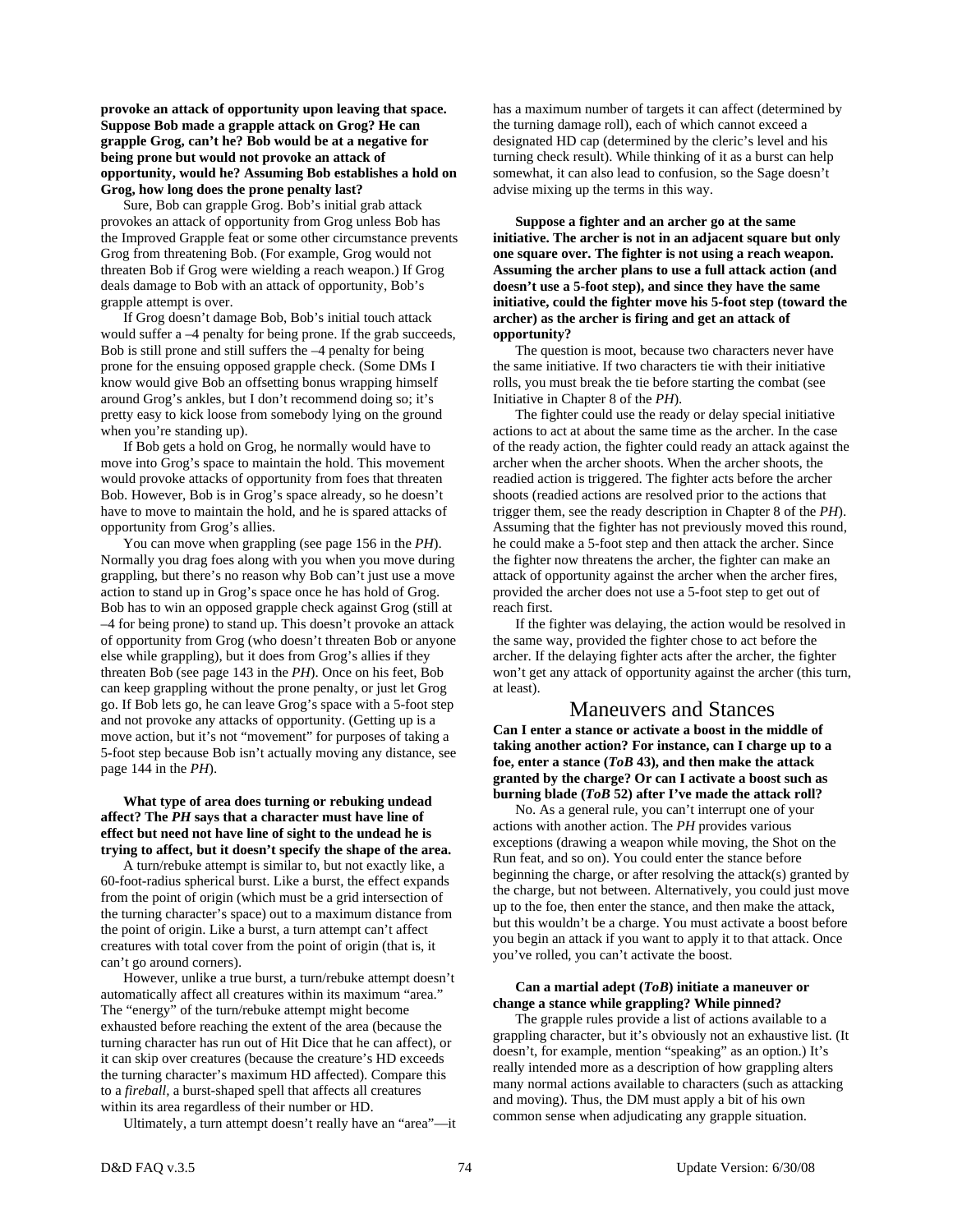Any maneuver that involves an attack can be used while grappling, as long as it's made with an unarmed strike, natural weapon, or light weapon against another character you are grappling (*PHB* 156).

 It's easiest to rule that other maneuvers and stances can be initiated normally while grappling unless something intrinsic to the maneuver indicates otherwise. (For example, a maneuver that requires movement can't normally be initiated while in a grapple because the grappling character can't move freely.) Many maneuvers and stances are designed for use by grappling characters, and it seems counterintuitive to restrict those options. A grappling character is somewhat limited in his physical mobility, but to prevent him from initiating a maneuver or stance seems unreasonably limiting.

 The Sage strongly recommends that a pinned character not be allowed to initiate a maneuver or stance. The rules clearly state that "to initiate a maneuver or stance, you must be able to move" (*ToB* 38), which suggests that a pinned character shouldn't be able to accomplish this.

 **When a multiclassed martial adept chooses to learn a new maneuver in place of one he already knows, can he choose to "lose" a maneuver from one class and "gain" a maneuver from another class?** 

 No. Both maneuvers must be taken from the same class's list of maneuvers.

 **Many strikes and maneuvers in** *ToB* **grant a benefit with a successful attack. If a creature's damage reduction completely negates the damage from the attack, does the benefit still accrue?** 

 As it turns out, there are four answers to this question: sort of yes, yes, yes, and no.

 If the maneuver or stance simply adds to the damage dealt by the attack, add that damage before applying damage reduction (which might in turn reduce or even negate that extra damage). For example, a character in the Punishing Stance adds +1d6 to damage rolls with melee attacks. If you hit a creature with DR 10/— with attack that deals 8 points of damage and an extra 3 points from Punishing Stance, that creature would take 1 point of damage.

 If the maneuver or stance adds energy damage to the attack (such as Lightning Throw), damage reduction doesn't reduce that damage (see Damage Reduction, *DMG* 291-292).

 If the maneuver or stance simply requires a hit (or "successful attack") to apply its effect, that effect occurs even if you don't deal damage with the attack that triggers it. Even if your foe's DR completely negates the damage from your Leading the Attack strike, your allies still gain the +4 morale bonus on attack rolls and your Martial Spirit stance still allows you to heal 2 points of damage.

 If the maneuver or stance requires you to deal damage to the target, damage reduction that completely negates the damage dealt by the attack prevents the special effect from occurring. This is similar to the Stunning Fist feat (which functions only against a foe "damaged by your unarmed attack") or injury-based disease or poison effects.

# **If a martial maneuver states that it allows a save but doesn't list the save DC, how do I calculate it?**

If a maneuver doesn't list a DC, it is equal to  $10 +$  the maneuver's level + an ability score modifier based on the discipline:

- Desert Wind: Wisdom
- Devoted Spirit: Charisma
- Diamond Mind: Strength
- Iron Heart: Strength
- Setting Sun: Strength
- Shadow Hand: Wisdom
- Stone Dragon: Strength
- Tiger Claw: Strength
- White Raven: Intelligence

# **If a single opponent is affected by multiple iron guard glare stances (***ToB* **59), what happens?**

 Play it just like it's written, remembering that the penalties won't stack (since they're all from the same effect). An ogre threatened by two different characters both in the iron guard's glare stance would take a –4 penalty to attack any ally of either character. Assuming the two threatening characters are allies of each other, the ogre can't avoid taking a –4 penalty on his attack roll no matter whom he swings at (unless he moves to a place where one or the other no longer threatens him).

# **What exactly can or can't iron heart surge (***ToB* **68) remove?**

 Instantaneous effects can't be removed by iron heart surge. However, any effect with a duration of 1 or more rounds, including permanent-duration spells or effects, can be removed by iron heart surge, nor does iron heart surge restore damage or ability drain.

 Iron heart surge doesn't replace lost levels (though it would remove any negative levels resulting from a single spell or effect). It would neutralize a single poison coursing through your system, or a single disease that afflicted you.

# **Does the use of the shield counter maneuver (***ToB* **60) incur penalties for two-weapon fighting? If so, do these apply to the next round's attacks as well?**

No. The shield bash allowed by this maneuver suffers a  $-2$ penalty on the attack roll (as listed in the maneuver description), but no other penalties for two-weapon fighting apply.

# **Does the Jump check and subsequent jump made as part of the Sudden Leap boost (***ToB* **89) count against the initiator's movement as described in the Jump skill?**

 No. Sudden Leap is its own swift action, not part of a move action, so the movement is in addition to any you might make using other actions.

# **Does the wall of blades maneuver (***ToB* **70) work against touch attacks? What about touch attacks from spells?**

 Yes—this counter works equally well against touch attacks and normal attacks, regardless of their source.

# **Can you use white raven tactics (***ToB* **94) on yourself to gain another turn right after your current initiative score?**  No. White raven tactics doesn't work on the initiator.

# **If you are in the thicket of blades stance and an opponent tumbles past you, do you get an attack of opportunity?**

 Yes, you can make an attack of opportunity even if an opponent uses Tumble or other types of movement that would normally not allow you to make them, such as the Spring Attack feat.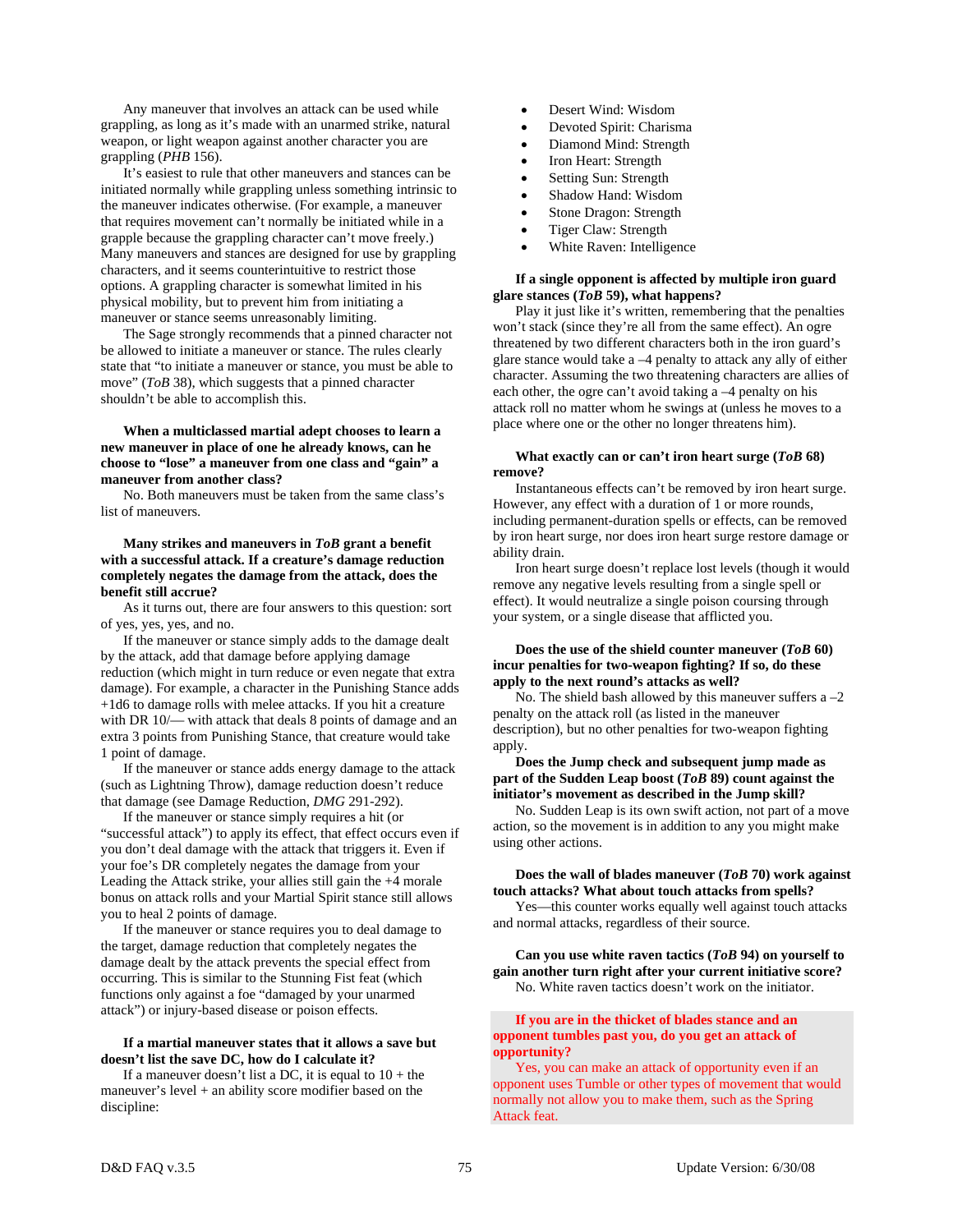# Spells

Within the spell section, you can find general spell questions as well as questions alphabetized by a specific spell highlighted by the question and answer.

# General Spell Questions **For a good cleric, what kind of action is it to spontaneously convert a prepared spell into a** *cure* **spell?**

 It's not an action at all. It's part of casting the spell (and thus part of the action you use to cast the spell). Evil clerics spontaneously casting *inflict* spells use the same rule.

 You can apply a metamagic feat to a spontaneous spell, but when you do so, the spell takes at least a full-round action to cast (or an extra full-round action of the spell normally has a casting time); see Spontaneous Casting and Metamagic Feats in Chapter 5 of the *PH.* 

# **How many times in a day can a priest have his or her spells replenished? I have a player who cites the** *PH* **as saying that the priest need meditate for only 1 hour to regain his spells. Please shed some light on this if you can.**

 A cleric (or other divine spellcaster) regains spells once a day. This requires 1 hour of meditation at the correct time of day (which can vary depending of the character and his deity). See Preparing Divine Spells in Chapter 10 of the *PH.* 

# **How does a favored soul or other spontaneous divine spellcaster ready his spells for the day?**

 Unless stated otherwise in the class description, favored souls, shugenjas, and other purely spontaneous divine spellcasters ready spells each day just as sorcerers do, and they require 8 hours of rest beforehand and 15 minutes of concentration.

 The spirit shaman's spellcasting entry (*CD* 16) states that the character needs only 1 hour of quiet meditation at a particular time each day to regain her spells (much like a cleric).

 **Many animated objects have hardness scores. What affect, if any, will an animated object's hardness have on spells used against the animated object? For example, an animated wooden table would have hardness 5, right? How would that hardness affect spells such as** *fireball, lightning bolt, Melf's acid arrow, ray of frost,* **and** *magic missile?*

 If the spell in question has an energy descriptor, hardness affects the attack as noted in the rules for damaging inanimate objects (see page 165 in the *PH*); here's a summary:

- Hardness applies to acid and sonic attacks. These attacks deal normal damage both to creatures and to objects, and thus would deal normal damage to an animated object (less the effect of the hardness). You would subtract 5 points for hardness from whatever damage a *Melf's acid arrow* spell deals to the animated table in your example.
- Hardness applies to electricity and fire attacks. These attacks deal half damage to inanimate objects, but animated objects are creatures and they take full damage (less the effect of the hardness). You would subtract 5 points for hardness from whatever damage a *fireball* or *lightning bolt* spell deals to the animated table in your example. Reduce the damage for a successful saving throw before you apply hardness.
- Hardness also applies to cold damage. Cold attacks deal one-quarter damage to inanimate objects, but again, an animated object takes full damage less the effect of the hardness. You would subtract 5 points of damage for hardness from whatever damage a *ray of frost* spell deals to the animated table in your example. Since *ray of frost* deals only 1d3 points of damage, it will prove ineffective against the animated table unless you somehow increase the damage the spell deals.
- Hardness applies to force attacks. These attacks deal normal damage both to creatures and to objects (when applicable), and thus would deal normal damage to an animated object (less the effect of the hardness). You would subtract 5 points for hardness from whatever damage a *magic missile* spell deals to the animated table in your example. A *magic missile* spell normally cannot be aimed at an object. Because an animated object is a creature, however, it can affect the animated table in the example.

 **Several spells, such as** *scorching ray* **and** *meteor swarm,* **require the user to make multiple ranged touch attacks. Does the caster have to use the full attack action to use all the ranged touch attacks these spells allow? If so, how does this work? Does the caster have to hold the charge (like a touch spell) and then use the full attack action later? Also what attack bonus does the caster use? Can the caster use his full attack bonus for each ranged touch attack, or does the caster's attack bonus decrease by 5 for each attack? What happens if the caster uses the Quicken Spell feat and casts the spell as a free action? What attack bonus does he use then? How many ranged touch attacks can he make? Do the caster's other actions during the rest of the round affect his attack bonus when using the spell?** 

 Both of the example spells have a casting time of 1 standard action and an instantaneous duration. The caster uses the cast a spell action (a standard action), and makes all the ranged touch attacks the spell allows as part of that standard action (not as part of the attack or full attack action); making these attacks is not an action at all.

 The caster uses his full attack bonus for all the ranged touch attacks from either example spell. Any other spells that allow multiple ranged touch attacks work the same way unless their descriptions specifically say otherwise.

 Casting a quickened version of either example spell works exactly the same way (although you'd have to be an epic-level character to cast a quickened *meteor swarm*); the caster makes all the ranged touch attacks the spell allows as part of the free action he used to cast the spell. The caster generally uses his full attack bonus for each ranged touch attack. Any other attacks the caster might make during the same round as the quickened spell have no effect on the caster's attack bonus for the ranged touch attacks; however, if the caster does something that gives him an attack penalty on all his attack rolls until his next turn, such as fighting defensively, that attack penalty also applies to his ranged touch attacks from the quickened spell.

 **The rules for targeted spells say you have to be able to see your target. Does this mean that you can use a mirror to look around a corner and fire such a spell at a target you**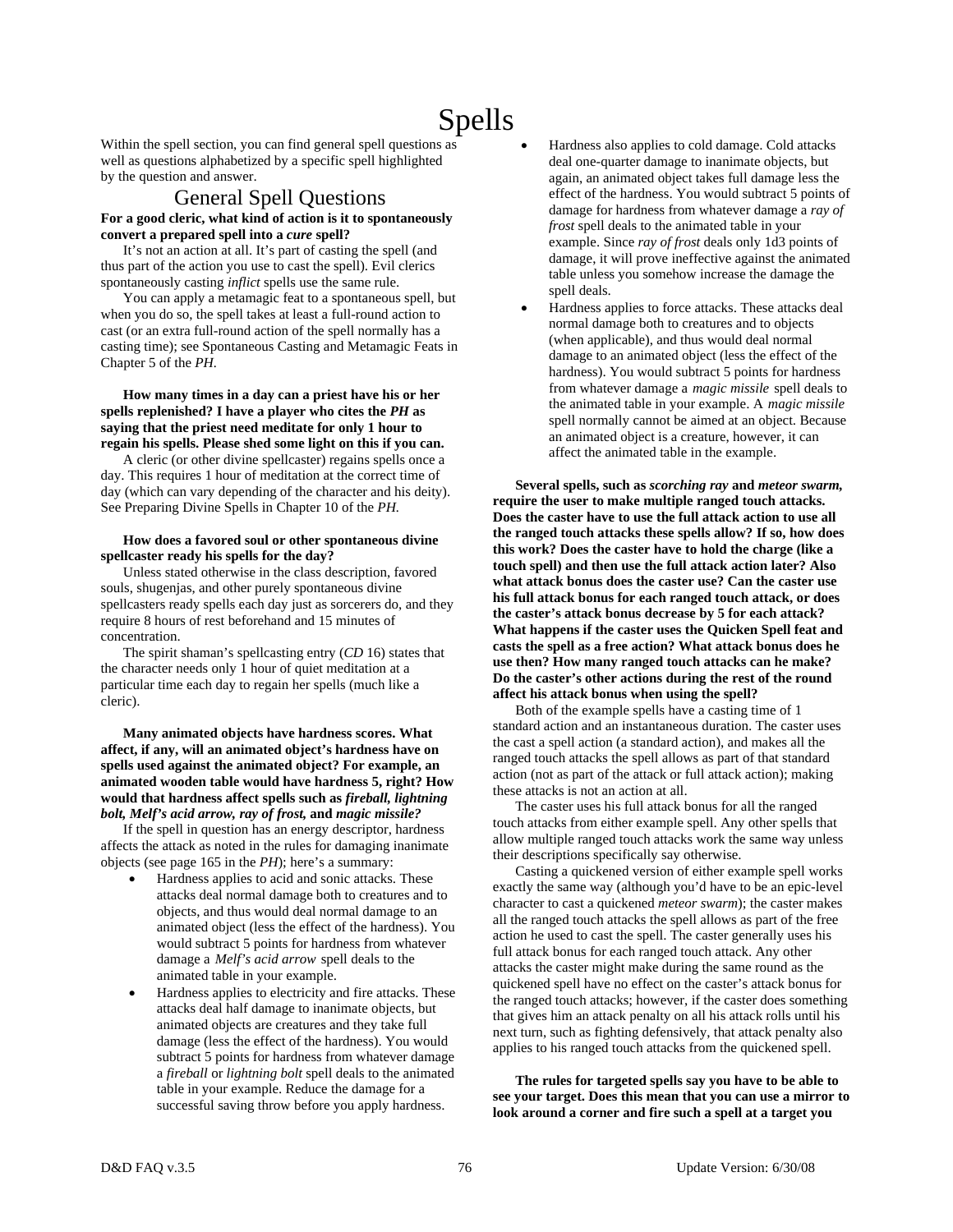# **see in a mirror? For example, can you use a mirror to shoot a magic missile around a corner at your target?**

 No. First, you must see (or touch) your target to use a targeted spell. Seeing an image of your target doesn't suffice. Second, you must have line of effect to your target (that's true for just about every spell), and you don't have line of effect through (or around) a corner. If you want to aim a targeted spell around a corner, you'll have to peek around the corner at least a little bit. You still can claim cover from the corner, however.

# **Would a spell used to duplicate a healing spell (such as**  *limited wish* **used to duplicate** *cure serious wounds***) function in the Mournland?**

 No. Even though the original spell might not be of the healing subschool, it perfectly duplicates the chosen spell in all aspects (except for the save DC). A *limited wish* used to duplicate *cure serious wounds* would be treated as a conjuration (healing) spell and thus would fail to function if cast in the Mournland.

# **Can you perform a coup de grace with a ray spell?**

 No. The coup de grace action specifically allows you to use a bow or crossbow, provided you are adjacent to the target (*PH*  154).

 That said, allowing spells with a ranged touch attack to deliver a coup de grace against an adjacent target wouldn't be an unreasonable house rule.

# **Necromancy sounds evil. Are all the necromancy spells available to good-aligned spell casters?**

 First of all, most necromancy spells aren't considered "Evil," at least as far as the game rules are concerned. The game rules only care whether a spell has the Evil descriptor, such as *animate dead*.

 That said, most spellcasters aren't prevented from casting spells with the Evil descriptor, nor do they suffer any penalty or ill effect for doing so. Only certain classes have restrictions or ramifications involved with using spells with an alignment descriptor, and those are clearly spelled out in the class descriptions.

 For example, clerics and druids can't cast spells of an alignment opposed to his or his deity's (if he has one). A neutral good cleric of Moradin couldn't cast spells with the Evil descriptor (because that's opposed to both his and his deity's alignment). Even though the cleric himself isn't lawful, he also couldn't cast spells with the Chaotic descriptor, because that's opposed to Moradin's alignment of lawful good.

### **Can a spell cast with a swift action be counterspelled?**

 Yes, you can counter a spell cast with a swift action. The rules for readying an action (*Rules Compendium* 110) allow you to react to another character casting a spell. There are no restrictions on this based on the type of action used to cast the spell.

# **Is it possible to counterspell a spell that has no spell component?**

 For normal counterspelling, the Spellcraft check requires identification of verbal or somatic components. If those are missing, you cannot pass the Spellcraft check, so you cannot counter that spell. However, if you are using *dispel magic* to counter the spell, identifying the spell is not required and the Spellcraft check is skipped, so you can counter spells with no components.

# **Can you rest for 8 hours more than once a day? For example, could I cast a spell that lasts for the entire day, then rest, and then do it again?**

 While this is technically within the rules, the Sage nevertheless would support any Dungeon Master that disallowed it. Ultimately, it comes down to the DM's vision of how magic works in her campaign.

# Specific Spells

# **Is the** *alarm* **spell a trap, and if so can a rogue disable it?**

 No and no. Unfortunately, the rules don't clearly define a category of spells that qualify as traps, so we must rely on individual spell descriptions to adjudicate this question.

 Despite the *alarm* spell's similarity to *glyph of warding* they're both long-lasting defensive spells used to protect an area—the spell description for *alarm* doesn't contain any details about how to disable it, nor is it listed in the Disable Device skill description as a spell that creates a disarmable trap (*PHB* 72). Thus, we must conclude that the *alarm* spell should not be treated as a trap and cannot be disarmed with Disable Device.

# *Alter self* **(***PH* **197), the base spell in the** *polymorph* **chain, says that the new form must be within one size category of your normal size. Is the same true of other spells in the chain?**

 Not necessarily, although the rules aren't as clear as they could be. *Polymorph,* and any spell that refers back to it (such as *polymorph any object*), allows the new form to be of any size of Fine or greater. *Shapechange* specifically delineates its size limitations (Fine to Colossal), which is a much clearer way of saying the same thing.

 **The description for the** *antimagic field* **spell says that it negates supernatural abilities but not extraordinary abilities. The description for the damage reduction special quality in the** *MM* **glossary says damage reduction can be either supernatural or extraordinary, but it doesn't say which monsters have which kind. Suppose my fighter/wizard casts** *antimagic field* **on herself and attacks a pit fiend. The pit fiend has damage reduction 15/good and silver. The** *antimagic field* **would negate the weapon's "good" quality, right? Does the pit fiend lose its damage reduction special quality completely? Or is silver extraordinary and good supernatural? What about the damage reduction of golems, dragons, werewolves, and other creatures?** 

 Damage reduction is extraordinary unless the weapon property that bypasses the damage reduction is "magic" (as in damage reduction #/magic) or one of the four alignment qualities (chaotic, evil, good, or lawful), in which case it is supernatural. Damage reduction that is bypassed by any other weapon quality that a manufactured weapon could not have without being magical also would be a supernatural special quality.

 When a creature's damage reduction entry has two or more elements, some extraordinary and some supernatural, only the supernatural elements go away inside an *antimagic field.*

 If a creature's damage reduction entry has multiple parts separated by the word "and," a weapon must have all those qualities to bypass the damage reduction. A creature such as a pit fiend, whose damage reduction is 15/good and silver, has damage reduction that's difficult to bypass because the weapon must be both good and silver to overcome its damage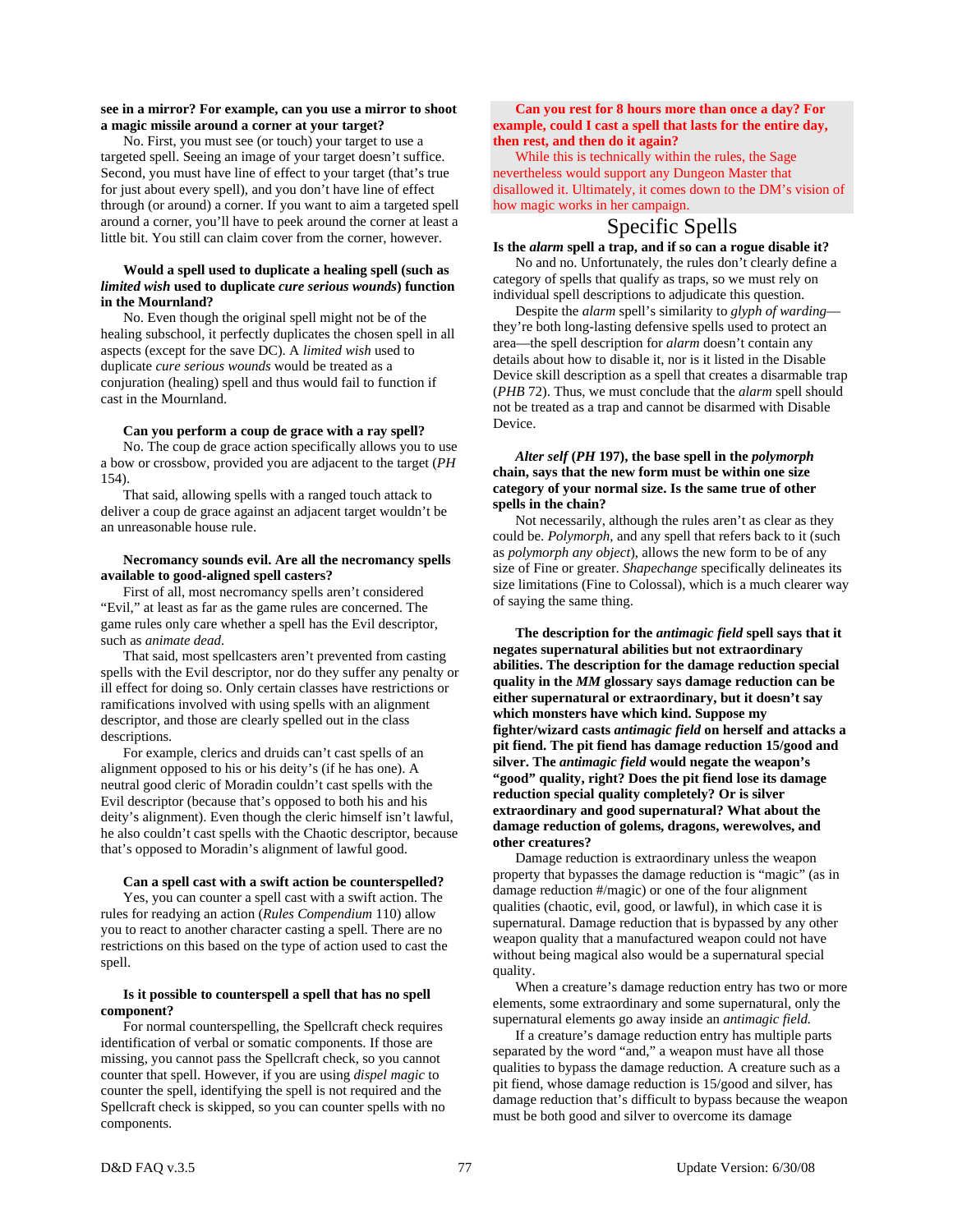reduction. Attacks from a creature with the good subtype would bypass a pit fiend's damage reduction if the creature wielded a silver weapon. As a natural ability, such a creature's attacks with natural or manufactured weaponry bypass damage reduction as good weapons. Otherwise, a silver weapon must also be magical and have the good quality to bypass the damage reduction. Inside an *antimagic field,* however, only the "silver" portion of the pit fiend damage reduction functions, so the pit fiend effectively has damage reduction 15/silver. Anyone wielding a silver weapon can bypass the pit fiend's damage reduction inside an *antimagic field*.

 If the damage reduction entry has two or more elements separated by the word "or," then an attack needs only one of those qualities to bypass the damage reduction. For example, a bearded devil's damage reduction entry reads 5/silver or good, so any silver weapon or any good weapon can bypass the damage reduction. Inside an *antimagic field,* the "good" element in the damage reduction would still be suppressed, and a silver weapon still would bypass the damage reduction.

# **If a creature with "DR 10/adamantine or good" enters an** *antimagic field,* **what happens to its damage reduction? Does it become DR 10/adamantine, and if so, doesn't that make the creature more powerful than it was before?**

 You've correctly determined the effect of the *antimagic field* on the creature's damage reduction. As defined by the official errata for the *MM,* damage reduction can be either extraordinary or supernatural. In the case of creatures with damage reduction formed of multiple components, DR might even be both simultaneously!

 In the case of this hypothetical creature, the damage reduction has both extraordinary and supernatural components. DR #/adamantine is an extraordinary special quality, and thus is not negated by an *antimagic field,* while DR #/good (as a supernatural quality) is negated. Thus, a creature with DR 10/adamantine or good within an *antimagic field* effectively has DR 10/adamantine. Of course, for the vast majority of characters the *antimagic field* also negates the "good" component of their weapon's attack*,* so this affects only such creatures whose attacks are naturally aligned (such as archons).

 Note that examples of the odd situation you describe (where a monster's damage reduction becomes more potent within an *antimagic field*) are extremely rare. Such a situation only comes about when

 1. a monster's DR combines an extraordinary DR component (such as slashing) with a supernatural DR component whose method of bypass isn't also negated by the *antimagic field* (such as silver), and

 2. the two components are linked by "or" rather than "and." In most cases, DR components noted as supernatural require bypass methods that are also negated within an *antimagic field* (magic weapons, obviously, fall into this category, as do alignment components in the majority of situations). For those creatures whose damage reduction combines extraordinary and supernatural components with "and," dropping the supernatural portion actually makes the creature's DR weaker. A lich in an *antimagic field* has DR 15/bludgeoning rather than DR 15/bludgeoning and magic, which makes it easier to damage, not harder.

 **Can an** *antimagic field* **be detected by** *detect magic***?** 

 No. By definition, magical effects can't function within an *antimagic field*. Since *detect magic's* effect would have to

extend into the *antimagic field* to detect it, the *antimagic field* can't be detected by *detect magic*.

 **In a recent game we began wondering if the** *arcane sight* **spell lets you see illusions,** *glyphs of warding,* **and other kinds of magical traps. We agreed that the spell would reveal the auras from glyphs, symbols, and most other magical traps, but not see an aura around the illusion of a door, floor, or creature.** 

 It's correct that the *arcane sight* spell won't automatically allow you to look right through an otherwise opaque figment, such as an illusory door, floor, or wall. Any active illusion, however, has a magical aura that divination spells such as *detect magic* or *arcane sight* can reveal. In the case of *arcane sight,* you know immediately if anything you can see has a magical aura, and you know what that aura's power is (as explained in the *detect magic* spell description). You also immediately know the aura's location. If what you're looking at happens to be a figment, you do not know it's a figment. You can, however, make a Spellcraft check (making the check doesn't require an action from you) to determine the aura's school. If the check succeeds, you know that the aura is from the illusion school, but you cannot tell its subschool (it could be a figment, glamer, pattern, phantasm, or shadow).

 Looking at an illusion with *arcane sight* counts as interacting with it, however, and if the illusion in question allows a saving throw to disbelieve, you can immediately make a saving throw. If you have identified the aura's school as an illusion, you have grounds to find the illusion's reality suspicious, and you get  $a +4$  bonus on the saving throw (since you know it's some kind of illusion). If you make a successful saving throw to disbelieve a figment or phantasm, then you can see through it, although the figment or phantasm remains visible as a faint outline (see the discussion of the illusion school in Chapter 10 of the *PH*).

# **What are the Challenge Rating adjustment and level adjustment for an awakened animal?**

 The rules don't state such values, so it's up to the DM to decide. Chapter 4 of the *MM* suggests that an animal should gain +1 to its Challenge Rating per 3 extra HD; since *awaken* adds 2 HD along with an Intelligence and Charisma boost, +1 seems like a reasonable value.

 Since most animals don't have a level adjustment listed, calculating the effect of an *awaken* spell on LA is more complicated. Your best bet is to look at the final result and determine a level adjustment for that creature (rather than calculating separate level adjustments for the original animal and the *awaken* effect). Page 25 of *SS* has advice on setting level adjustments.

### **Does an awakened tree gain skills and feats?**

 Here we must determine which of two statements takes precedence. The *awaken* spell states that the tree "has characteristics as if it were an animated object" (except for its type and its Intelligence, Wisdom, and Charisma scores), while the *MM* indicates that any creature with an Intelligence score has skills and feats.

 The Sage believes that the spell's description should take precedence, so the tree wouldn't gain any skills or feats.

**When casting the** *awaken* **spell upon an animal (in this case a wolf with 2 Hit Dice) does the +2 Hit Dice gained by**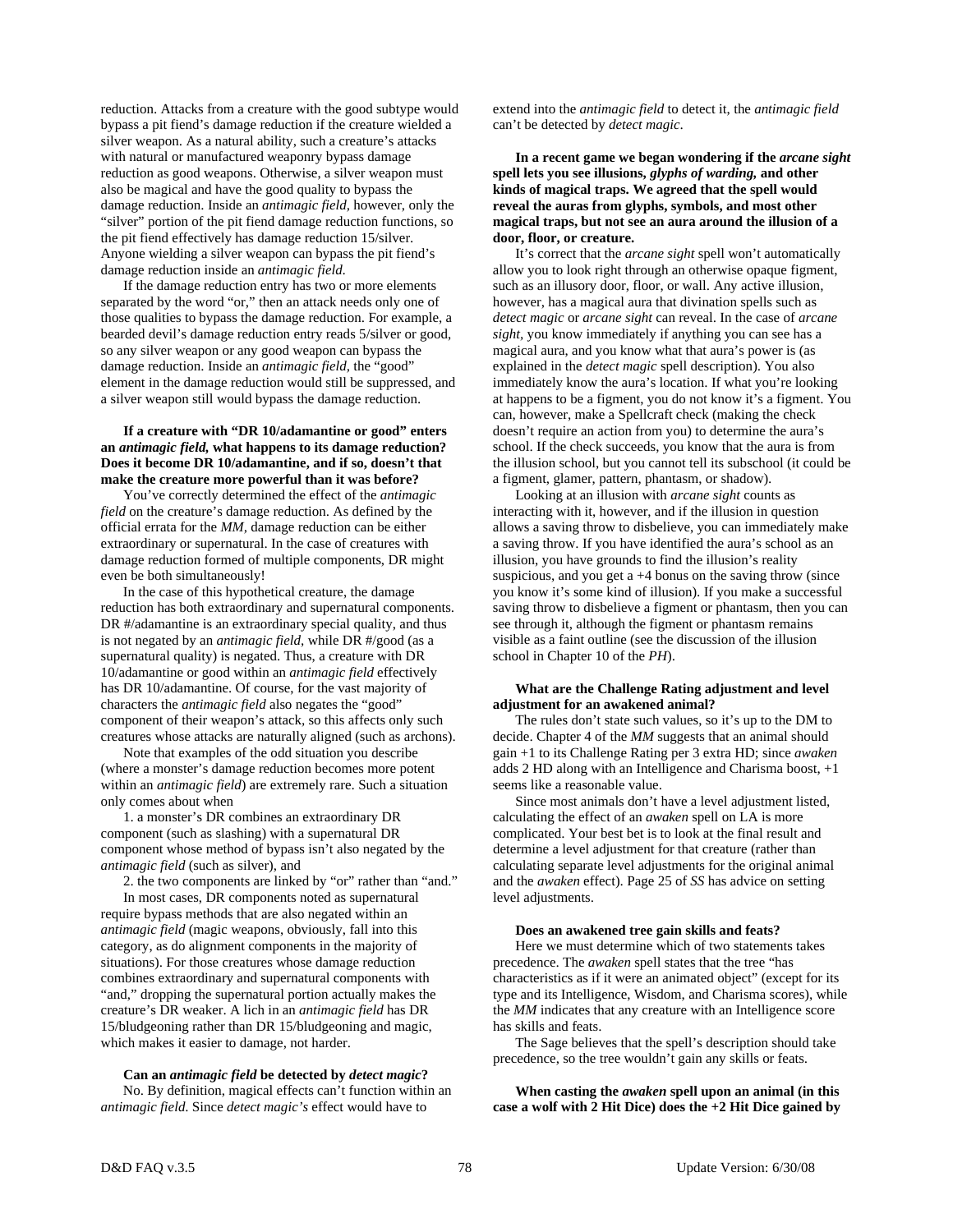# **the spell cause the animal to grow in size (given that the advancement for a wolf is 4 HD for Large size)?**

In general, creatures do not grow in size by gaining Hit Dice. The advanced creature entries in the *MM* are there if the Dungeon Master wants to use the same creature but provide an appropriate challenge to a higher level party—but these creatures do not grow if they gain Hit Dice through levels, spells, or other effects. The same would be true if an animal gained Hit Dice due to being an animal companion; the creature would not grow in size, it would simply gain the benefits listed on the animal companion table.

# **Upon casting** *awaken undead* **(***LM* **62), does the undead in question gain skills and feats?**

*Awaken undead* specifically states that the targets "do not regain any skills or feats they had in life," which strongly suggests that the creatures don't gain skills or feats of any kind (other than the armor and weapon proficiencies they had in life, as indicated in the next sentence).

 **When do you make your save against a** *blade barrier* **spell? Suppose you have already moved in the round and someone casts a** *blade barrier* **spell on you. You are supposed to move out of the area in the most direct path to avoid damage from the spell. Since you've already moved, do you even get a save against the spell? If you make your save and cannot move yet, do you take damage from the spell anyway? Or do you get to move again? Or do you wait until it's your turn and then make the save?** 

 You make the save when the spell hits you. If you succeed, you take no damage from the spell, and you wind up on one side of the barrier or the other (under the current rules, the barrier must be vertical). Upon making a successful save, you choose which side of the barrier you'll be on. If movement is necessary to place you on that side, you immediately move to that side along the shortest possible path, even if you've already moved that round. For Medium creatures, such movement will be fairly minor (usually 5 feet). In the case of very big creatures, the DM might want to limit the creature to the side that requires the least movement. If you can't move, or if you can't move to a safe side, you're stuck in the barrier and you take damage.

# **What kind of damage does a slashing wooden weapon (such as a longsword crafted with the** *ironwood* **spell) deal if I cast** *brambles* **(***CD* **156) on it? What about a piercing wooden weapon?**

 The *brambles* spell description assumes that the spell is being cast on a bludgeoning weapon (all example weapons are bludgeoning), so when it says "the weapon deals both piercing and bludgeoning damage" it means that the weapon's damage is now treated as piercing damage in addition to its normal type of damage.

 However, the spell can be cast on any wooden weapon, not just a bludgeoning weapon. A slashing weapon that gained this effect would deal slashing and piercing damage. A piercing weapon that gained this effect would deal only piercing damage.

# **Do the bonuses granted by** *brambles* **and** *spikes* **(***CD* **156 and 181) stack?**

 No and yes. The two spells each grant an enhancement bonus on attack rolls, and thus only the higher enhancement bonus (that granted by *spikes*) would apply. However, the

damage bonus granted by each spell is untyped and would therefore stack with each other.

# **If a character with** *bull's strength* **takes 4 points of Strength damage from a poison, does the damage apply to his actual Strength or does it just negate the bonus?**

 Both effects (the bonus from *bull's strength* and the damage from poison) exist separately. Each one adjusts the character's Strength score accordingly, and if one effect ends the other remains as normal.

Let's walk through two examples:

 A human fighter with Strength 14 drinks a *potion of bull's strength*, which increases his Strength to 18. A few rounds before it elapses, he takes 4 points of Strength damage, reducing his Strength to 14. This has no impact on the potion's effect, and the character still technically has a +4 enhancement bonus to his Strength score (so another *bull's strength* spell would have no effect). When the potion's duration elapses, the +4 bonus disappears, reducing his Strength to 10.

 A halfling wizard with Strength 8 takes 10 points of Strength damage, reducing his Strength to 0. (There are no negative ability scores.) If the party's paladin casts *bull's strength* on the halfling, his Strength increases to 4 for the duration of the spell. If, during that spell's duration, the halfling takes another 5 points of Strength damage, his Strength is once again 0. When the spell wears off, he loses the +4 bonus but is still at Strength 0.

 **Exactly how many bolts of lightning can you call with a**  *call lightning* **spell? Can you save up the bolts you're entitled to call every minute, or do you lose them if you don't call them when they're due? Or does the spell last until you've called all the bolts the spell can produce?** 

 Once you cast the spell, you can call a bolt of lightning every round, not every minute. During the round when you cast the spell, you can call a bolt as part of the spellcasting action. During later rounds, it takes a standard action to call a bolt.

 The spell's duration starts running the moment you finish the spell. You can call a maximum of one bolt each round while the spell lasts. If you let a round go by without calling a bolt, you can't save that bolt for later, but you can keep calling bolts during later rounds until the spell's duration runs out.

# **What exactly is the limit to what you can "persuade" a charmed enemy to do with the** *charm person* **spell? How trusting of the caster is a charmed individual?**

 The spell description for *charm person* indicates that the target's attitude toward you becomes "friendly" as defined by the Diplomacy skill (*PHB* 72).

 Thus, a charmed enemy wishes you well, and will chat, advise, offer limited help, or advocate for you.

 The spell suggests that you might convince a charmed fighter to hold back an onrushing dragon for a few seconds, but that's a pretty extreme example and would certainly require the opposed Charisma check described in the spell entry.

 A charmed enemy doesn't automatically trust anything you say, but it "perceives your words and actions in the most favorable way" (*PHB* 209).

 **When you cast** *charm person***, can the verbal component sound like regular conversation and the somatic component look like normal gestures, such as shaking hands?** 

 No. You can't cast *charm person* by saying hi and shaking someone's hand.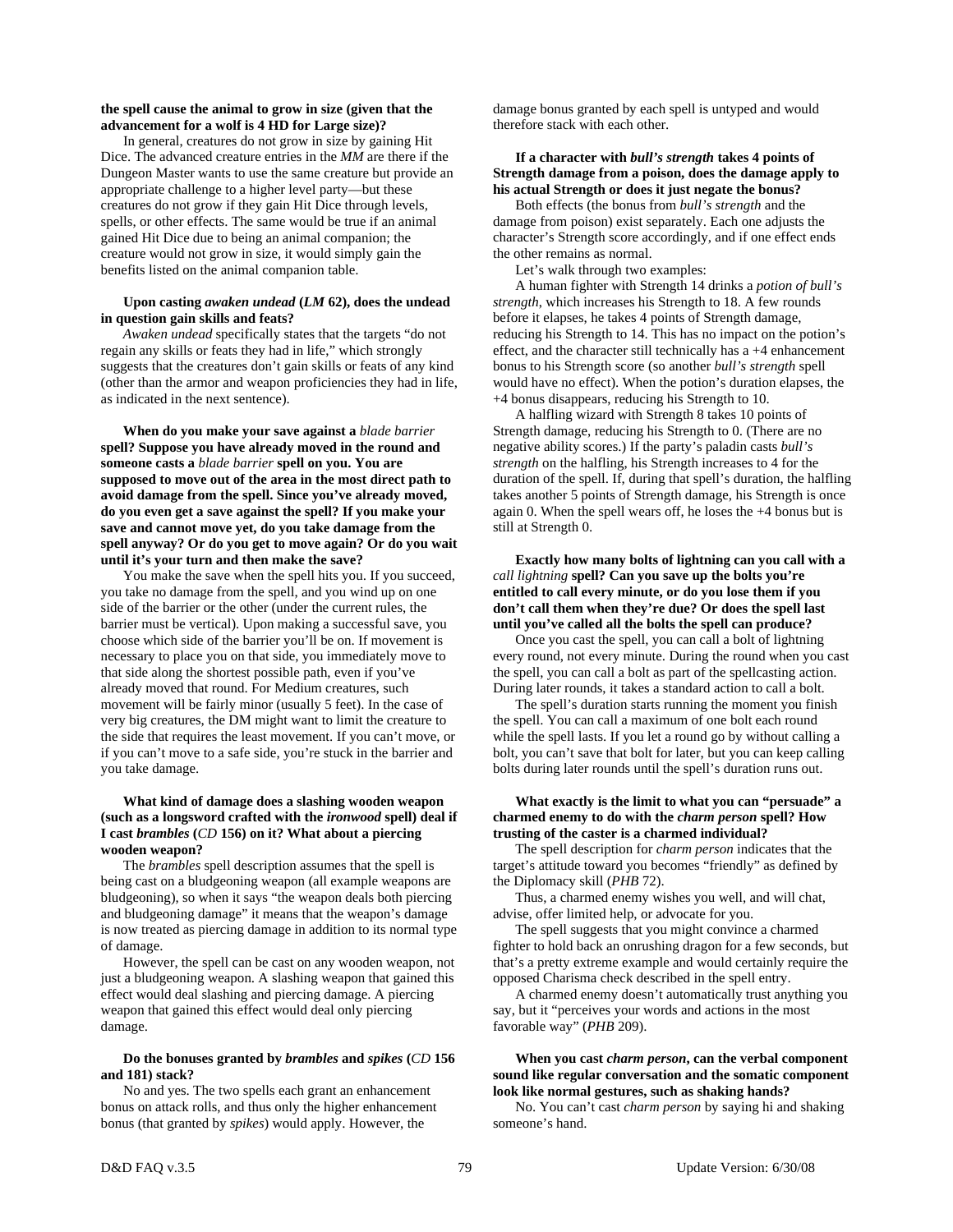A spell's verbal components don't sound like normal speech, and a spell's somatic components don't look like normal gestures. When someone's casting a spell, it's pretty obvious that they're casting a spell (though not always obvious what spell they're casting).

 There are plenty of feats, class features, and skill tricks that can let you conceal or alter a spell's verbal and somatic components. The right combination might allow you to pull off the trick you're describing.

# **Does the spell** *death ward* **protect you from an assassin's death attack?**

 The assassin's death attack is an extraordinary ability, so *death ward* does not protect you from it. The *death ward* spell only protects you from magical death effects, death spells, energy drain, and negative energy effects.

# **Is it possible for** *detect magic* **to locate an invisible creature?**

 Yes, although not very efficiently. Remember that *detect magic* reveals the location of magical auras over the course of 3 rounds. A creature rendered invisible by a spell or magical effect could be located via *detect magic,* but only after 3 rounds of concentration. Furthermore, the invisible creature must remain within the spell's area for the entire 3 rounds of concentration; if the creature moves out of the area, the process must start again from the beginning. However, even if everything works according to plan, you still don't necessarily know that you've found an invisible creature—at best, the caster of *detect magic* would know that she had located a faint aura of illusion magic in a particular space.

# **Can you use** *detect magic* **to detect supernatural effects? For example, can it detect a wildshaped druid?**

 Supernatural abilities are magical, and thus their effects would produce magical auras. Although the *detect magic* spell doesn't have a line entry for supernatural effect, you can use the same line as "Magic item (caster level)"—a supernatural effect's caster level is equal to the creature's Hit Dice unless noted otherwise (*MM* 315).

# **Can** *detect magic* **be used to identify magical traps? Would** *nondetection* **block this?**

 *Detect magic* locates magical traps, but it can't identify anything more than the location and strength of the aura revealed (and, with a successful Spellcraft check, the school of magic involved). Thus, technically the spell doesn't actually reveal the fact that the magical trap is, in fact, a trap.

 *Nondetection* wards a trapped object from *detect magic* (requiring a caster level check to pierce the nondetection). An even better option is *Nystul's magic aura*, which can conceal a magic trap's aura (or change it to appear as that of another spell of your choice).

# **How does the** *disintegrate* **spell affect undead?**

 In the same way that it affects living creatures. Since the *disintegrate* spell also works on objects, it can also affect undead (*MM* 317).

# **What happens when multiple creatures dominate the same target?**

 In most cases, both dominate effects would work normally. Each time one of the controllers gives the target a command, the target follows that command to the exclusion of all other

activities. As long as the commands don't conflict, the target simply follows all commands given.

 The only sticky situation comes when the orders conflict, but that's handled on page 172 of the *PH*: "If the controlled creature receives conflicting orders simultaneously, the competing controllers must make opposed Charisma checks to determine which one the creature obeys."

 **If a spellcaster is subjected to the** *enervation* **spell and gets two negative levels, does the character also lose the ability to cast his highest level of spells? The descriptive text for negative levels says that a spellcaster loses one spell or spell slot (the highest) for each negative level. This would imply that the spellcaster could still cast his highest level spells so long as he hasn't been enervated for more negative levels than he has spells of his highest level.** 

 You are correct. A spellcaster with a negative level loses one spell of the highest level he currently has available to cast. He does not necessarily lose his whole highest level of spells (although that's a real possibility when a spellcaster picks up several negative levels).

 **If a creature or player under the effect of** *enlarge person* **(or similar abilities) is disarmed, what happens to the weapon when it falls to the ground? Does it return to normal size? If so, will it grow again when picked up? If it remains enlarged, will the effect be contingent on the owner's effect (both in duration and if the spell is cancelled or dispelled)?** 

 Actually yes, the weapon (or other item) immediately reverts to its normal size when it leaves the possession of the character/creature affected by *enlarge person*. Unfortunately, the weapon does not become larger again upon being retrieved. If it doesn't ever leave the possession of the affected character/creature, then the weapon (or item) retains its larger size until the duration of the spell runs its course, or the spell is dismissed or dispelled. If the effect is dispelled on the creature, it is likewise dispelled on the items in that creature's possession.

# **The** *entangle* **spell allows for DMs to alter the effect of the spell based on the nature of the entangling plants. Exactly what sorts of effects can the DM create? What are the limits of these changes? What sorts of plants or terrains would cause these kinds of effects?**

 Page 8 of the *DMG* talks about adjudicating situations that aren't explicitly covered by the rules: "When in doubt, remember this handy little rule: Favorable conditions add +2 on any d20 roll, and unfavorable conditions penalize the roll by –  $2$ .

 The "DM's best friend" can apply to this situation. Are the plants in the area particularly scarce or frail? Grant  $a + 2$  bonus on saves to resist the spell and a +2 bonus on checks to escape it. Is the area filled with so many dangling vines and branches that the characters have to hack through it just to move? Apply a –2 penalty on such saves and checks. It's probably not worth the DM's time to worry about more complex alterations anything much more detailed might well merit an entirely different spell be created to manifest such effects.

 **Will a** *dispel magic* **spell dispel an** *Evard's black tentacles* **spell? The spell description says the tentacles are immune to all types of damage, but is a** *dispel magic* **spell "damage?" If** *dispel magic* **works against the tentacles, does**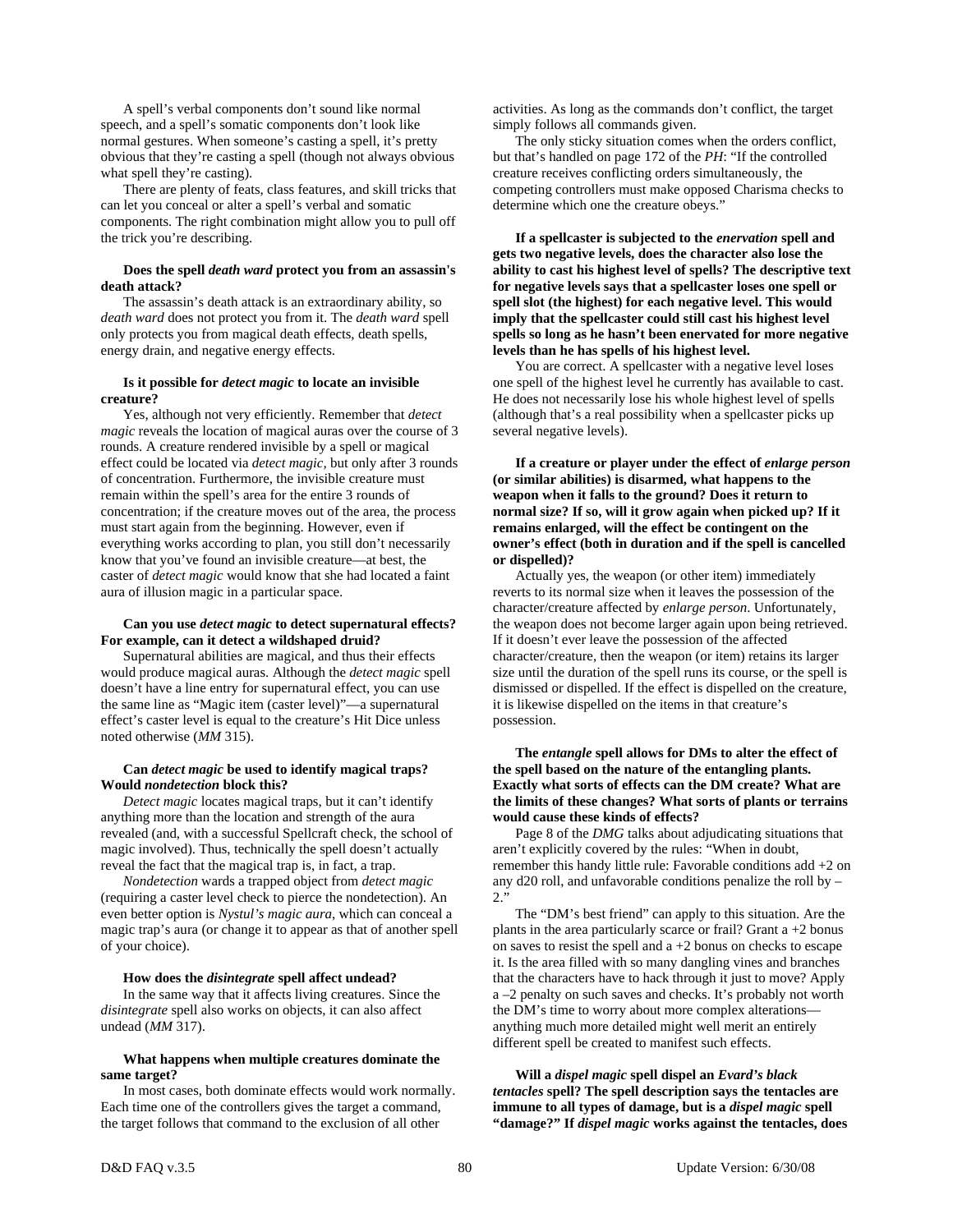# **it dispel just one tentacle or all of them? Will a** *disintegrate* **spell destroy a tentacle the way it can destroy the various Bigby's hand spells?**

 You can't damage the field of tentacles from an *Evard's black tentacles* spell, not even with a *disintegrate* spell. You can dispel the field, however, in exactly the same way you can dispel other spells that fill an area. If the *dispel magic* is successful, all of the tentacles go away.

# **Can a character use** *dispel magic* **against a monster's spell-like or supernatural abilities? For example, a party encounters a basilisk, and the wizard casts** *dispel magic* **on it to suppress its gaze attack. Does the spell suppress the gaze attack for 1d4 rounds as it would a magic item?**

Supernatural abilities aren't subject to dispelling at all.

 You can't suppress a spell-like ability with *dispel magic,* but you can dispel an ongoing effect from a spell-like ability provided that the spell duplicated is subject to *dispel magic.* For example, a covey of three green hags can use several different spell-like abilities, including *dancing lights, animate dead,* and *forcecage.* You could use *dispel magic* to dispel the hags' *dancing lights* effects, but not *animate dead* or *forcecage. Animate dead* has an instantaneous duration, so there's nothing for *dispel magic* to dispel once the effect is in place. *Forcecage* is not subject to dispelling, as noted in the spell description.

# **Exactly how do the tentacles from an** *Evard's black tentacles* **spell attack creatures? For example, does a tentacle have a miss chance when attacking an invisible opponent? Also, how do you figure out where the individual tentacles appear? Can more than one tentacle appear in the same 5-foot square?**

 The *Evard's black tentacles* spell creates a field of numerous tentacles in a 20-foot radius spread. Tentacles sprout from all the surfaces within the spread. The spell actually works something like an *entangle* spell that's capable of dealing bludgeoning damage. The spell uses an opposed grapple check instead of a saving throw to determine if creatures within its spread are affected. Any creature inside the spread might become grappled, as noted in the spell description. The spell does not make an initial touch attack as with normal grappling attempts, so it cannot miss, even if a creature is invisible or otherwise concealed. The spell cannot grapple incorporeal creatures, and a creature using a *blink* spell has a 50% change to avoid being grappled.

 As noted earlier, the spell creates a field of numerous tentacles. These tentacles fill up the spread, and it's not necessary to determine where any particular tentacle is.

# **Is a character who remains within the area of effect of an** *Evard's black tentacles* **spell subject to being grappled again after avoiding the tentacles initially, or only upon entering the area?**

 It appears that *Evard's black tentacles* attack anyone a) in the spell's area when the spell is cast, or b) anyone entering the area, but not c) anyone within the area of the spell on later rounds but free of the tentacles. Thus, if you avoid the initial attack or free yourself from the grapple, the tentacles won't attack you again.

**How do spells like** *Evard's black tentacles* **and** *ice storm* **affect a creature with damage reduction overcome by magic and bludgeoning? Do the tentacles and hailstones deal magical bludgeoning damage?** 

 Any damage dealt by a spell or other magical effect is unaffected by damage reduction.

# **How does** *Evard's black tentacles* **work on the Ethereal Plane? How about the Astral Plane?**

Just fine, thanks for asking.

 The Sage is guessing, however, that you're more interested in knowing how the spell works with no surface to be cast upon, rather than when cast on another plane. (After all, both the Ethereal and Astral Planes include areas of solid ground.)

*Evard's black tentacles* functions only if there is a surface from which the tentacles can spring. The spell includes "water" as a surface from which the tentacles can grow, but it's unclear whether this means the surface of a body of water or simply anywhere within a body of water (the Sage leans toward the former option, as it often makes more sense). The spell simply fails to function if cast in open space, whether that's the void of the Astral Plane or the air a hundred feet above the ground.

# **Can you detect** *explosive runes* **with** *detect magic* **before they actually explode?**

 Assuming you don't cast *detect magic* while actually reading the runes, yes. For example, a character casting *detect magic* from across the room, or on a closed book with *explosive runes* on an interior page, would detect the *explosive runes* but wouldn't set them off.

 **Does the** *feeblemind* **spell affect only a character's base Intelligence score, or does the spell make the subject's Intelligence score 1 regardless of magical bonuses? If the spell affects only base Intelligence, will any magic that boosts Intelligence (such as a** *potion of fox's cunning***) break the spell? Do you have to get your Intelligence to 3 or higher to break the spell?** 

 A *feeblemind* spells reduces the subject's Intelligence and Charisma scores to 1 (not just Intelligence). Of course, if the subject already has a score of 0, *feeblemind* doesn't increase the score. The subject's Intelligence and Charisma become 1 (or stay at 0) regardless of any enhancements or other increases to those scores.

 A *feeblemind* effect remains until the subject receives a *heal, limited wish, miracle,* or *wish* spell. The subject cannot benefit from any effect that increases Intelligence or Charisma until the *feeblemind* effect is removed.

# **The** *feeblemind* **spell keeps you from casting spells, presumably because it makes your Intelligence and Charisma scores 1. What if it is your Wisdom score that governs your spells? Can you still cast spells then? Can you use spell-like abilities? Supernatural abilities? Extraordinary abilities?**

 You can't cast any spells when you're feebleminded, no matter what ability governs your spells. The spell scrambles the higher functions of your brain, rendering you unable to use spells and suppressing your Intelligence and Charisma scores.

*Feeblemind* prevents the use of spell-like abilities, but not supernatural or extraordinary abilities. Also, as noted in the spell description, you cannot use any Intelligence- or Charismabased skills while feebleminded.

# **Can a corporeal undead be affected by a** *flesh to stone* **spell? What about a wizard's homunculus?**

 Both undead and constructs are immune to any effect that requires a Fortitude save *unless the effect also works on objects*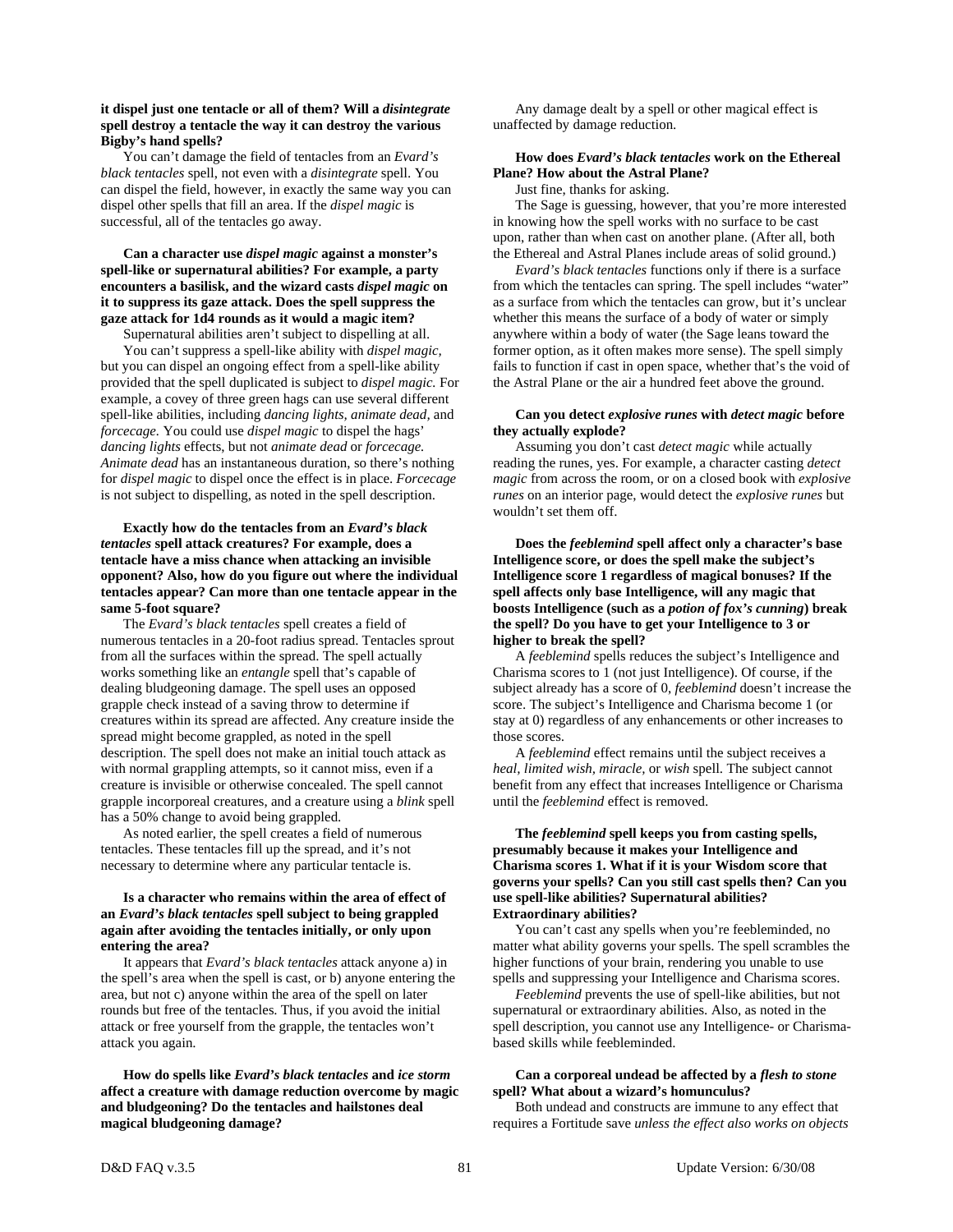*or is harmless* (italics added). *Flesh to stone* falls into neither of those categories, as indicated by its Target entry ("One creature") and its Saving Throw entry ("Fortitude negates").

# **Does** *freedom of movement* **allow one to use spells such as** *dimension door* **and** *ethereal jaunt* **despite being under the effect of** *dimensional anchor***?**

 *Freedom of movement* does not allow a caster to use spells such as *dimension door* or *ethereal jaunt* while under the effects of *dimensional anchor*. Can you still move or act normally while under the effects of these spells? The answer is yes, though there are spells that will fail if you try to cast them.

# **Does** *freedom of movement* **negate the ranged attack penalty of –2 per 5 feet of water crossed? If not, is there a benefit to the aquatic property for ranged weapons (***MIC* **28)?**

 *Freedom of movement* does specifically state that it allows the subject to move and attack normally while underwater, but then follows up the attacks section with only melee attack entries. It also mentions that hurled weapons do not gain this bonus of *freedom of movement*. Using this information, we can infer that ranged attacks do not gain the benefit of *freedom of movement*, and therefore would suffer all normal penalties while under water.

# **Does** *freedom of movement* **work against mimics and other adhesives?**

 Yes. *Freedom of movement* will allow a creature to escape from any type of adhesive or creature that uses some type of adhesive attack, such as the mimic. This is of course unless the entry specifically states that *freedom of movement* will not allow the creature to escape.

# **Swallow whole uses the grapple rules to determine whether you are swallowed.** *Freedom of movement* **spell says you win all grapple checks. Does** *freedom of movement* **automatically allow a character to succeed against the swallow whole attack?**

 *Freedom of movement*'s wording is actually a bit more specific on this case, and it reads, "The subject automatically succeeds on any grapple check made to resist a grapple attempt, as well as on grapple checks or Escape Artist checks made to escape a grapple or pin."

 So, by the rules as written, it would not help against the grapple check made to prevent a creature from being swallowed whole. However, a Dungeon Master could definitely rule that the attack is so similar to grappling that the *freedom of movement* effects would still apply.

 Also, swallow whole attempts usually happen after the creature has successfully grabbed or grappled a foe, and *freedom of movement* would definitely help against that initial grapple attempt.

# **Does the** *freedom of movement* **spell protect a character from being stunned? The argument is that "stun" is a condition that hinders movement.**

 *Freedom of movement* is one of those tricky spells that has a lot of open-ended wording that might lead to confusion. The spell becomes much more manageable if you just look at it as something that ignores any physical impediment to movement or actions. If you assign this restriction, then it makes sense that *freedom of movement* works against *solid fog*, *slow*, and *web*;

each of these spells puts something in the way of the creature that stops them from moving/acting, or specifically targets the creature's physical movement.

 With this interpretation, spells and effects such as *hold person* that apply a mental impediment to taking any action would not be bypassed by *freedom of movement*. These are mental effects, and *freedom of movement* only helps you bypass physical effects (such as *solid fog*) or effects that specifically impede just your movement, not spells that stop you from taking any action, as *hold person* does.

 In the same vein, *freedom of movement* would not work on someone who had been turned to stone by a medusa's gaze or by a *flesh to stone* spell.

 To answer the original question, being stunned is one of those mental effects and would normally deny a creature the ability to act at all. Since it's not specifically focused on just impeding movement, and it is a mental, not physical impediment, *freedom of movement* would not help a stunned creature to act or move normally.

 This interpretation of *freedom of movement* can make it easier to adjudicate the effects of the spell, but it is also more restrictive. As always, it will ultimately be up to the Dungeon Master to make the best call as he sees fit for his campaign and play session.

 **Is a Balance check required to stand up while prone in the area of a** *grease* **spell? What about to perform other move actions?** 

No and no.

 **If my character moves from a square within the area of a** *grease* **spell to an adjacent square outside the spell's area, does he have to make a Balance check?** 

 No. As a general rule, terrain effects apply only to characters entering a square with the terrain effect, not to those leaving such a square. A creature leaving a greased square need not succeed on a Balance check to do so (of course, he must have succeeded on a Reflex save to remain standing).

# **Is a character in the area of a** *grease* **spell considered flat-footed?**

 Yes. Any character who is attacked while balancing is considered flat-footed unless he has 5 or more ranks of Balance (*PH* 67).

# **If a creature standing in the area of a** *grease* **spell takes damage, does it have to succeed on a DC 10 Balance check or fall down?**

 Yes. Any creature who takes damage while balancing must make another Balance check against the same DC (in this case, 10) to remain standing (*PH* 67).

# **Could a person use a full-round action to move 5 feet through difficult terrain as a way to get out of the area of a**  *grease* **spell without making a Balance check?**

 No. This action (described on page 144 and page 149 of the *PH*) simply represents the fact that no matter how difficult the terrain is (or how slow your movement has become), you can still move at least 5 feet each round.

 **When I affix a** *dispel magic* **to my** *hallow* **spell, what type of dispel effect is it—a targeted dispel, area dispel, or counterspell? Can I choose when I create the** *hallow***?**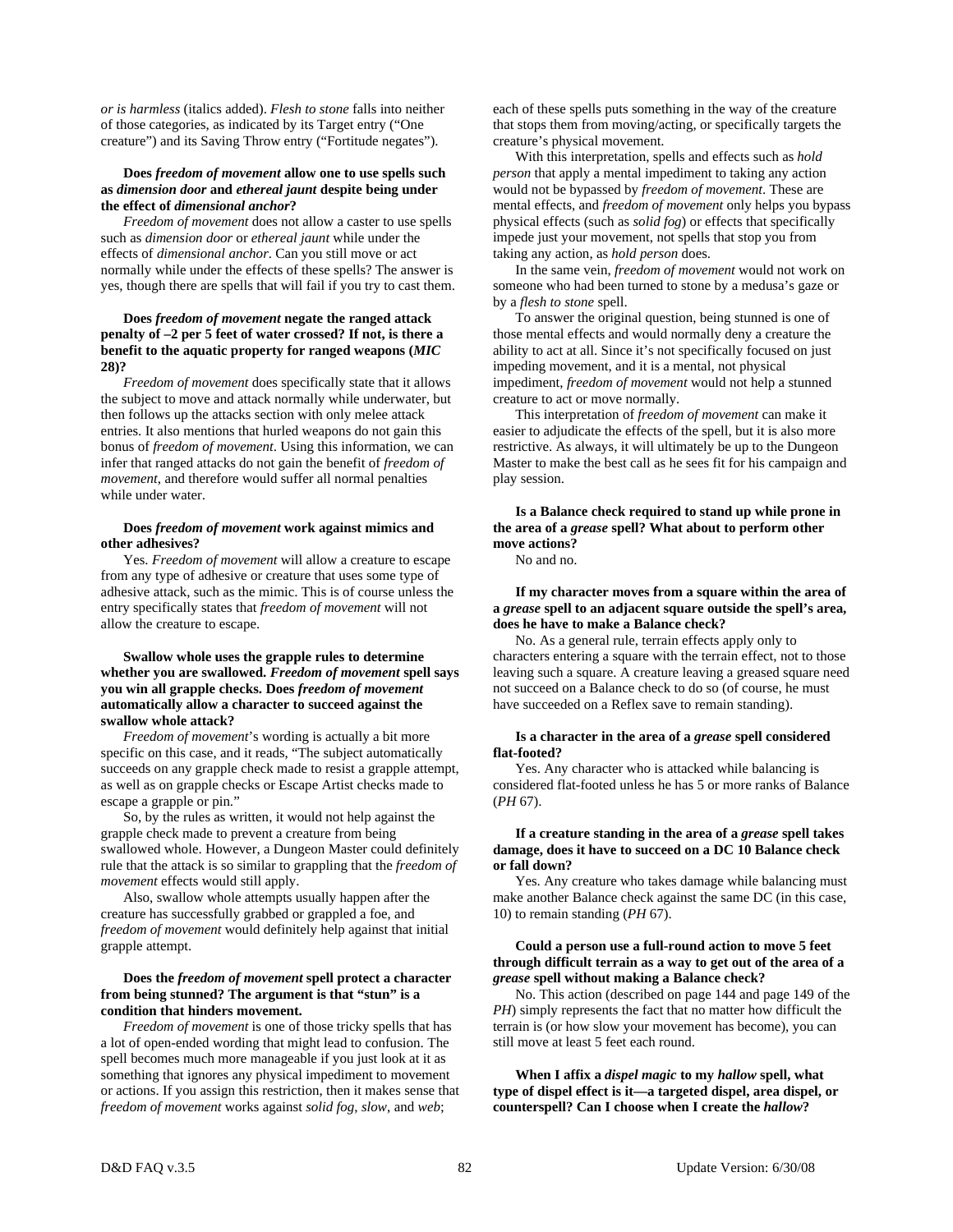A *dispel magic* fixed to a *hallow* or *unhallow* spell can be treated only as an area dispel, not as a targeted dispel or a counterspell.

# **When a spell effect is fixed to a** *hallow* **spell, how do unusual durations (such as those of** *protection from energy***) or instantaneous durations (such as those of** *dispel magic***) work?**

 The spell effect fixed to a *hallow* or *unhallow* spell is treated as being cast on any eligible creature each time it enters. In the case of "ablative" spell effects that are used up gradually (such as *aid* or *protection from energy*), the full effect of the spell is renewed each time the eligible creature re-enters the hallowed/unhallowed area (with the newer version entirely replacing the older version). In the case of instantaneous effects (such as *dispel magic*), the spell affects eligible creatures each time they enter.

# **Is there any way to get rid of an** *unhallow***? It is instantaneous, which implies that it lasts forever and can't be dispelled.**

 You can't use *dispel magic* to end a *hallow* or *unhallow* effect (although you can use *dispel magic* to end the duration of the spell effect tied to the *hallow* or *unhallow*).

 If everlasting *unhallows* bother your sensibility, the Sage recommends the following house rule: Allow *hallow,* if cast anywhere within the area of the *unhallow,* to negate the *unhallow* effect (and vice versa). This prevents PCs from easily overcoming an *unhallow* (thanks to the costly material component and casting time) while simultaneously allowing for such effects to be overcome with the proper effort.

 **The** *harm* **spell deals 10 points of damage per caster level (to a maximum of 150 points at 15th level) and cannot take a target's hit points to less than 1. If the target creature makes a successful saving throw, the damage is reduced by half, but the spell still cannot reduce the target's hit points to less than 1. What happens when the spell deals 50 points of damage or more to the target (as it might to any creature that has 51 hit points or more)? Does the death from massive damage rule apply? What if I have 110 hit points and an 11th-level caster casts** *harm* **on me? I'll take 109 points of damage from the spell if I fail my save, or 55 points if I make my save, right? In either case, I'll have to make a DC 15 Fortitude save to avoid death from massive damage, right? If my hired lackey, who has 49 hit points, receives the same spell, he'll take either 48 points of damage or 24 points. In either case, he's not subject to death from massive damage. Is this correct?** 

 Technically, that's right. If you take 50 points of damage (or more) all at once, you're subject to the death from massive damage rule (see page 145 in the *PH*). It makes no difference what the source of that damage is.

 In the case of the *harm* spell, the death from massive damage rule creates a situation that's arguably absurd, because once you have 51 hit points or more, you suddenly become susceptible to instant death from the spell when lesser beings (with fewer hit points) do not. If the situation really bothers you, you might try one of the following house rules:

 *No Instant Death from Harm Spells:* The death from massive damage rule doesn't apply to damage inflicted from a *harm* spell.

 *Expended Instant Death from Harm Spells:* Whenever you fail your save against a *harm* spell, you must make a DC 15

Fortitude save or die, no matter how much damage the spell actually deals to you. If your save against a *harm* spell succeeds, you still have to make a DC 15 Fortitude save or die if the spell deals at least 50 points of damage to you.

 The first unofficial rule should prove easier to remember and use, and it matches the intent behind the *harm* spell better than the second rule. The second rule, however, provides a better fit with the death from massive damage rule.

# **Would casting** *detect magic* **be considered an attack for the purpose of ending an** *invisibility* **spell?**

 The *invisibility* spell states that "for purposes of the spell, an attack includes any spell targeting a foe *or whose area or effect includes a foe.*" [Emphasis added.] *Detect magic* and similar spells have an area, so if this area included a foe, it would count as an "attack" for this purpose.

# **Would an invisible character counterspelling an enemy's spell count as making an attack and thus end the invisibility? What about a targeted** *dispel magic***?**

 According to page 150 of the *PH,* "to use a counterspell, you must select an opponent as the target of a counterspell." Thus, by definition, this falls into the category of spells "targeting a foe," so a counterspell would end the invisibility.

 Likewise, a *dispel magic* targeted on a foe is a spell "targeting a foe," so it would end the invisibility.

# **Does casting** *flaming sphere* **in a non-offensive manner—e.g., to start a campfire—count as an attack for purposes of ending an** *invisibility* **spell?**

 No. As stated in the description of the *invisibility* spell, actions directed at unattended objects do not break the spell. You could use *flaming sphere* to burn down a whole village and it wouldn't end an *invisibility* spell, even if the ensuing blaze included foes in its area (since that would fall into the category of causing harm indirectly). (Of course, the Sage does not condone such reckless activity.)

# **I was wondering if a subject of a successful** *flesh to stone* **spell (or other petrifying abilities) would then be affected by**  *soften earth and stone***?**

 No. *Soften earth and stone* does not affect magical stone, or earth or stone creatures. A creature affected with the *flesh to stone* spell is both of these things.

# **Does casting** *sanctuary* **end an** *invisibility* **spell because it requires a foe to resist its effect with a saving throw? What about** *wall of fire***?**

 No. Any spell that only causes harm indirectly (including causing harm due to another creature's actions, such as *sanctuary*) is not an attack, even if its effects can be resisted with a saving throw.

 Other spells that can fall into this category include *fire trap* (since its harmful effect is triggered by a character opening the trapped item), *spike stones* (since its harmful effect is triggered by a character walking over it), and *wall of fire* (since its harmful effect is triggered by a character approaching within 20 feet).

 Of course, even some of these spells can be cast in such a way as to end an *invisibility* spell. If *wall of fire* is cast within 20 feet of another creature, it immediately and directly causes harm to that creature, which would end *invisibility*.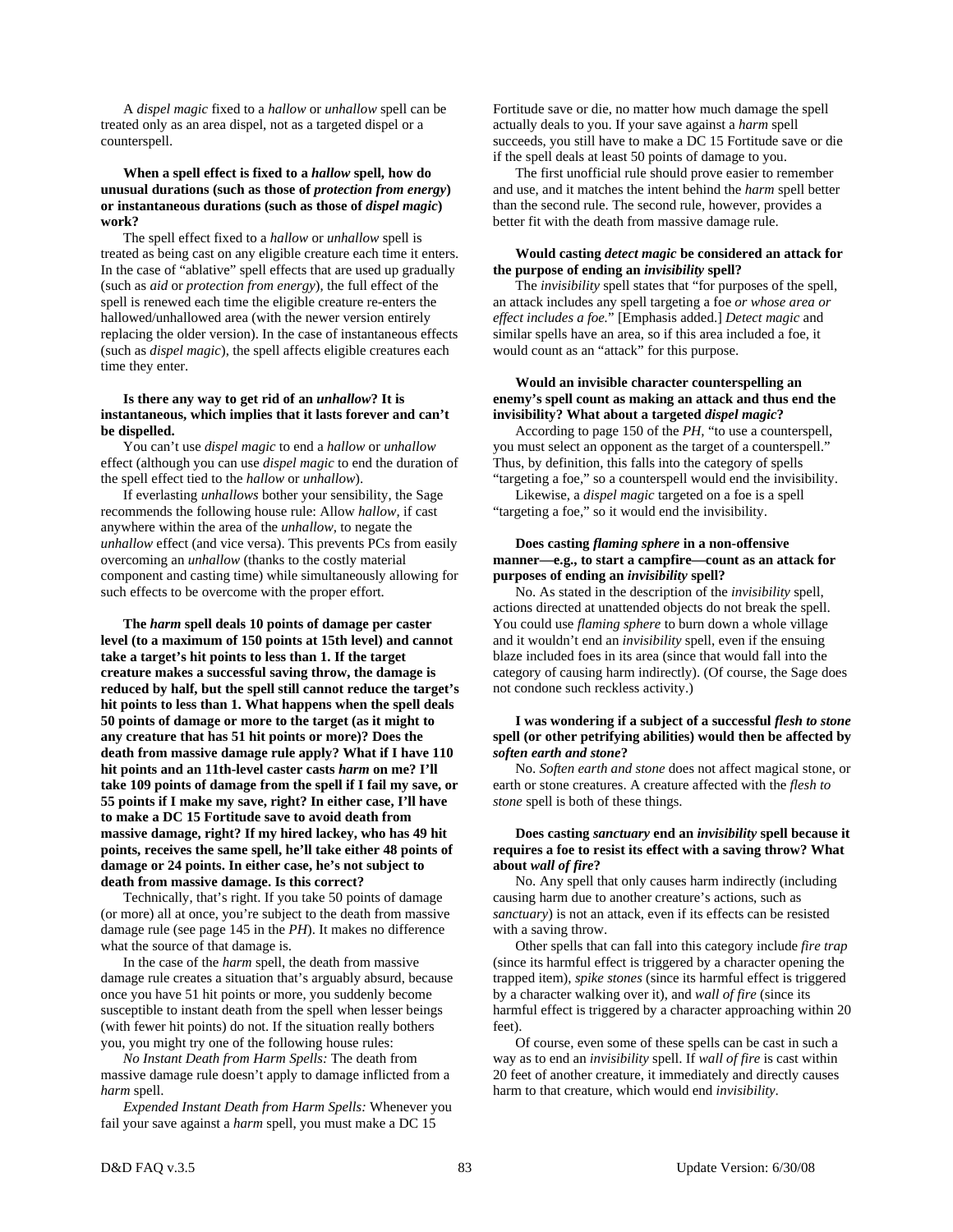**A question came up where an invisible sorcerer under**  *greater invisibility* **cast a** *cone of cold* **on the party. On my turn I tried to cast** *hold person* **on him, and we were unsure of what would happen—whether or not I could target him because the cone originated from his square, or if just the square he was standing in was too vague for the** *hold person* **to work?** 

 Actually, if you cannot see your target for a spell such as *hold person*, you cannot target the creature with the spell. Simply knowing the location the creature happened to inhabit upon casting a *cone of cold* wouldn't be good enough for this purpose.

# **Can the** *magic jar* **(***PHB* **250) spell be used to possess a soulless clone (***PHB* **210)?**

 No. While you are in a *magic jar*, you can sense and attack life forces. Since a soulless clone has no life force, you can't attack it to possess it.

 **Let's say you've been fighting a giant created by the**  *major image* **spell for a couple of rounds, and it has gotten a few good hits on you. Finally, you make your will save and you find out that the giant you were battling was an illusion. Do you regain your hit points once you find out it was an illusion or do you still have the damage you took?** 

 *Major image* is a figment, so it can't damage you at all, even if you don't detect the illusion (see the discussion of the Illusion school in Chapter 10 of the *PH*). If the giant was created with a shadow effect (such as the *greater shadow* conjuration spell), it can damage you. If you take damage from the illusory (shadow) giant and later realize the giant was an illusion, you don't regain any hit points.

 **Are the multiple figments from a** *mirror image* **spell legal targets for cleaving? That is, if you have the Cleave feat and you hit an image and destroy it, can you then attack another target within reach (such as another figment from the spell or perhaps the spell user)? What about Whirlwind Attack? Can you use this feat to attack all the images around the spell user? What about spells that allow multiple targets, such as** *magic missile***? Can you aim** *magic missiles* **at different images?** 

 For all intents and purposes, the figments from a foe's *mirror image* spell are your foes. You aim your spells and your attacks at the figments just as though they were real creatures. Any spell you can aim at a creature you can aim at an image. When you use a spell that allows you to select multiple creatures as targets, such as *magic missile,* you can choose multiple images as targets.

 If you have the Cleave or Great Cleave feat, destroying an image with a melee attack triggers the feat (and your cleaving attack might well strike the spell user instead of another image). Likewise, you can use Whirlwind Attack to strike at any image you can reach. A Whirlwind Attack almost certainly will allow you to strike once at the spell user.

# **Is there a way to decide which squares the figments from a** *mirror image* **spell occupy? Or do the images distribute themselves randomly? If it's the latter, how does the DM decide where they go?**

 Although the spell description says the images from a *mirror image* spell always stay within 5 feet of either the user or another image, it's easiest to assume that all the images

occupy the same space the spell user occupies. Any attack that can reach the user's space can affect an image.

 **The** *mirror image* **spell description says the images have an Armor Class of 10 + size modifier + Dexterity modifier. Can you improve this with spells the spellcaster casts on herself, such as** *shield* **or** *mage armor***? If so, why doesn't the spell description say the images have the caster's Armor Class? What happens if the caster has cover from her surroundings? Will cover improve the images' ACs? What about concealment? Will fog or foliage produce a miss chance for a foe that aims an attack at an image? What about magical concealment, such as a** *blur* **or** *displacement* **spell?** 

 The images from a *mirror image* spell don't use the caster's Armor Class. Use the formula in the spell description to calculate each image's Armor Class (10 + caster's size modifier + caster's Dexterity modifier). Use the caster's current Dexterity modifier for each image's Armor Class, no matter how the caster happened to get that modifier. Any Armor Class improvements the caster might have from equipment she carries or wears, or from magic operating on her person, don't apply to the images. For example, a Medium user with a Dexterity score of 16, a *shield* spell, and a suit of *+2 leather armor* has an Armor Class of 21 (10 +4 shield, +4 armor, and +3 Dexterity), but her images have an Armor Class of 13 (10 +3 Dexterity).

 It's easiest to assume the images share the user's location on the battlefield, and gain any cover bonuses that might apply to the spell user in that location. If the character in the previous example were behind cover, she would have an Armor Class of 25 and her images would have an Armor Class of 17.

 If the user has concealment from her surroundings, the images have the same concealment. The images also look just like the caster, and they share purely visual effects such as the *blur* or *displacement* spell. If the *mirror image* user is also using either of these effects, an attack aimed at an image has the same miss chance an attack aimed at the caster has.

 **What happens if a** *mirror image* **user is incorporeal? Are the user's images also incorporeal? Do attacks aimed at the images have the incorporeal miss chance? If the incorporeal user moves through a wall, can the images move through the wall, too? What happens if the user goes to another plane? Do the images go along? What if the** *mirror image* **user employs a** *blink* **spell?** 

 Incorporeal spell casters create corporeal effects. So the figments from an incorporeal user's *mirror image* spell are themselves corporeal. Attacks aimed at the images have no incorporeal miss chance.

 The images, however, appear like the caster and move as the caster moves. If an incorporeal user moves through a wall, its mirror images also appear to move through the wall.

 If a *mirror image* user moves to another plane, the images go along. If the user employs a *blink* spell, the images blink right along with the user, and any attack aimed at an image has the same miss chance (50%) it has if aimed at the caster.

 **What happens when an attacker accidentally uses a touch spell against a figment from a** *mirror image* **spell? You can hold the charge with a touch spell, right? So if you touch an image (which really isn't there), is the touch spell discharged? Does the touch spell user get a chance to disbelieve the image and avoid discharging the spell?**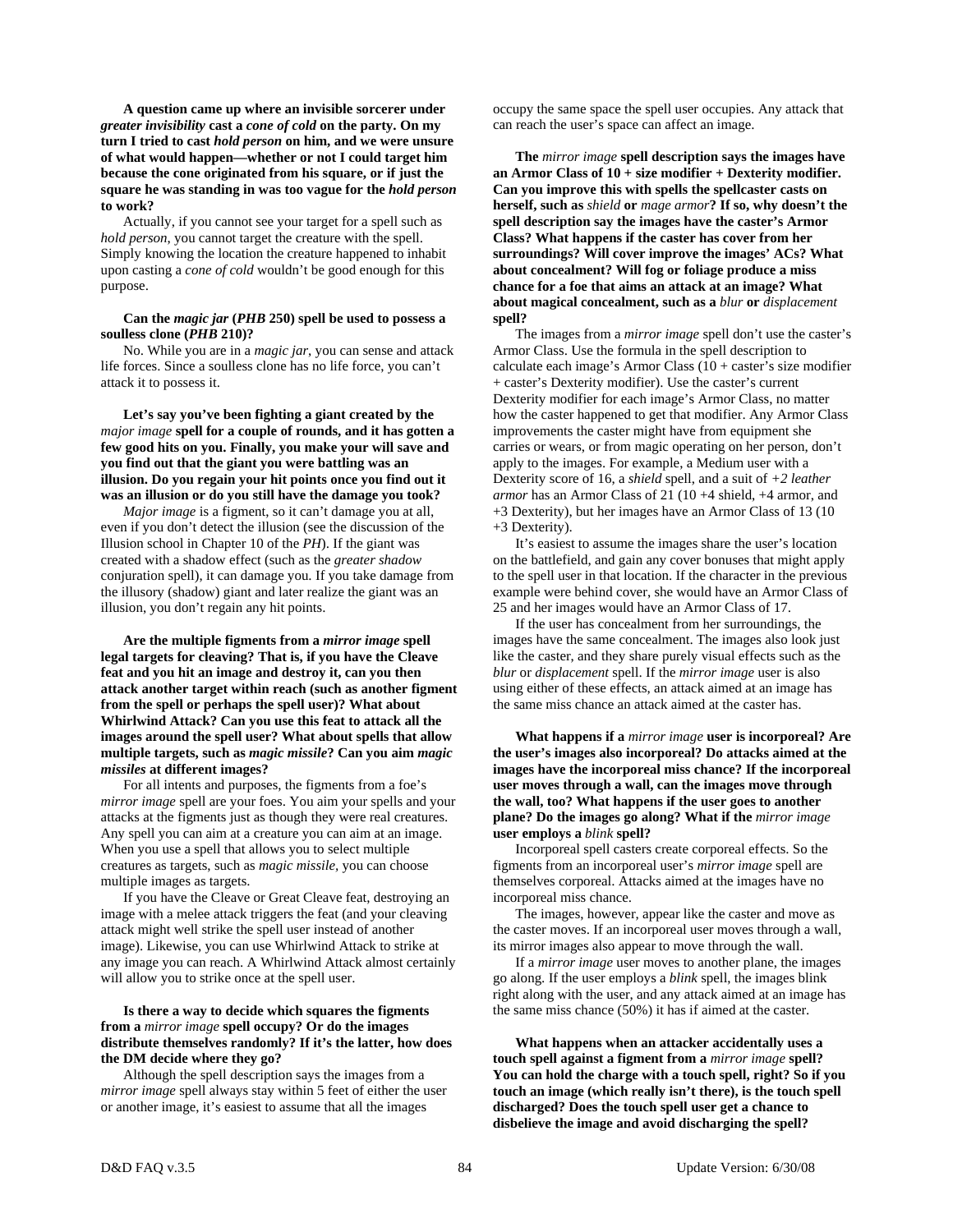As noted in an earlier question, the figments from a *mirror image* spell function just like creatures for the purpose of aiming spells. If a foe using a touch spell touches an image, the spell is harmlessly discharged (though the image is destroyed). There is no chance to disbelieve a *mirror image* spell—if there was, the spell would have a saving throw entry and the entry would read "Will disbelief."

# **Am I right in assuming that when the** *mislead* **spell description refers to** *improved invisibility* **it really means**  *greater invisibility***?**

Yes, you are.

# *Mordenkainen's disjunction* **does not say that it actually physically destroys an item. Can a** *wish* **restore the item's original magic abilities?**

 The *wish* spell has a specific list of effects that it can safely produce, but "restore the magic of an inert item" isn't exactly one of them. However, it does allow you to "create a magic item, or add to the powers of an existing magic item," which seems pretty close. This costs twice the normal XP cost for crafting the item, plus an additional 5,000 XP.

# **Would** *Mordenkainen's disjunction* **affect an intelligent magic item?**

*Mordenkainen's disjunction* states that it affects all "magic items" within the radius of the spell. Even though intelligent items are considered to be creatures (specifically constructs, according to page 268 of the *DMG*), they are also still "magic items" and thus can be affected by *Mordenkainen's disjunction*.

 The Sage can already hear the next question: What's the difference between a golem (creature; immune to *Mordenkainen's disjunction*) and an intelligent magic item (creature; not immune to *Mordenkainen's disjunction*)?

 Unfortunately, this is just one of those places where two completely separate areas of the rules have grown together in an unusual manner. Historically, golems and intelligent magic items haven't shared much (if anything) in common. But as the rules for golems have made them more like magic items (in that they're crafted in a similar manner) and the rules for intelligent magic items have made them more like golems (in that they're considered creatures with the construct type), weird situations like this occur. Two adjacent branches, but growing from slightly different trees, and therefore interacting slightly differently in occasional corner cases of the rules.

 Here's the important distinction: Golems are not magic items, and *Mordenkainen's disjunction* affects only "magical effects and magic items." Intelligent magic items are, as one would expect from their name, magic items (even though they're also creatures), so the spell affects them.

 If *Mordenkainen's disjunction* stated that it affected only objects, the answer might be different (since an intelligent magic item is a creature, not an object). But it doesn't, so it's not.

# **Can a** *Mordenkainen's disjunction* **destroy magic items stored in a** *bag of holding***? What happens to the items within if it destroys the** *bag of holding***?**

 It's not entirely clear where items stored within a *bag of holding* (or similar storage item) actually "are" (whether stored inside a bigger-than-it-looks container or actually floating in some extraplanar void). The bag's entry (*DMG* 248) simply describes it as opening "into a nondimensional space" with an "inside larger than its outside."

 The Sage's suspicion is that most DMs consider items within a *bag of holding* to be "not there"—that is, the items aren't actually bouncing around on the owner's hip but are instead suspended in an extradimensional/extraplanar "somewhere else." The Sage further suspects that this determination is a combination of a) ease of game play and b) a leftover legacy of previous editions of the game.

 The simplest solution, then, is to say the items in a *bag of holding* aren't actually present to be affected by *Mordenkainen's disjunction* (or any other effect that might otherwise damage items stored in a bag or pack).

 That doesn't, however, render such items perfectly safe. The rules don't state this clearly, but the entry for the *bag of holding* strongly suggests that if it is destroyed by any means, the contents are "lost forever." Thus, a *Mordenkainen's disjunction* spell that successfully turns a *bag of holding* into a normal bag also "destroys" anything held within the bag. (A *dispel magic* or similar effect that simply suppressed the bag's magic would strand the items temporarily, but they'd be reachable again as soon as the magic returned.)

 **Is it possible to cast the** *permanency* **spell from a scroll? If so, who pays the XP cost for the spell effect made permanent: the scroll creator or the individual who casts the spell from the scroll? Who must meet the minimum level requirement for making a particular spell permanent? For example,** *see invisibility* **has a minimum level of 10th. Does the scroll creator or the individual who casts the spell from the scroll have to meet this minimum? Does the minimum level refer to arcane spellcaster's caster level or character level?** 

 In general, when you create a scroll with a spell that has an XP cost, you have to pay the XP cost for casting the spell along with the costs for creating the scroll (see Creating Scrolls in Chapter 7 of the *DMG*). Since the creator has paid all the costs, the scroll user doesn't have to pay them.

 In the case of the *permanency* spell, however, it's best to make the scroll user pay the cost of actually making a particular spell's effect permanent. The scroll creator still pays the XP cost to make the scroll.

 You must use the spell's caster level to determine if the spell meets the minimum level to make a spell permanent. In the case of a character casting a spell herself, the spell's caster level is the caster's class level in the class that made the spell available in the first place. For example, when a 12th-level wizard/3rd level fighter casts any wizard spell, the spell's caster level is 12th.

 In the case of a spell cast from a scroll, the spell's caster level is the scroll's caster level. The scroll's creator sets the caster level for the scroll when making the scroll, as noted in the Magic Item Descriptions section of Chapter 7 of the *DMG*.

# **Do the cleaning and dirtying effects of** *prestidigitation* **remain in effect after the spell's duration ends? In other words, if I use** *prestidigitation* **to clean dirt off my clothes, do my clothes remain clean when the spell ends, or do they magically become dirty again?**

 As stated in the spell's description, "Any actual change to an object (beyond just moving, cleaning, or soiling it) persists only 1 hour." Thus, the effects listed within the parentheses remain beyond the spell's normal duration.

 **Can you use** *polymorph* **to take the exact physical appearance of a specific person?**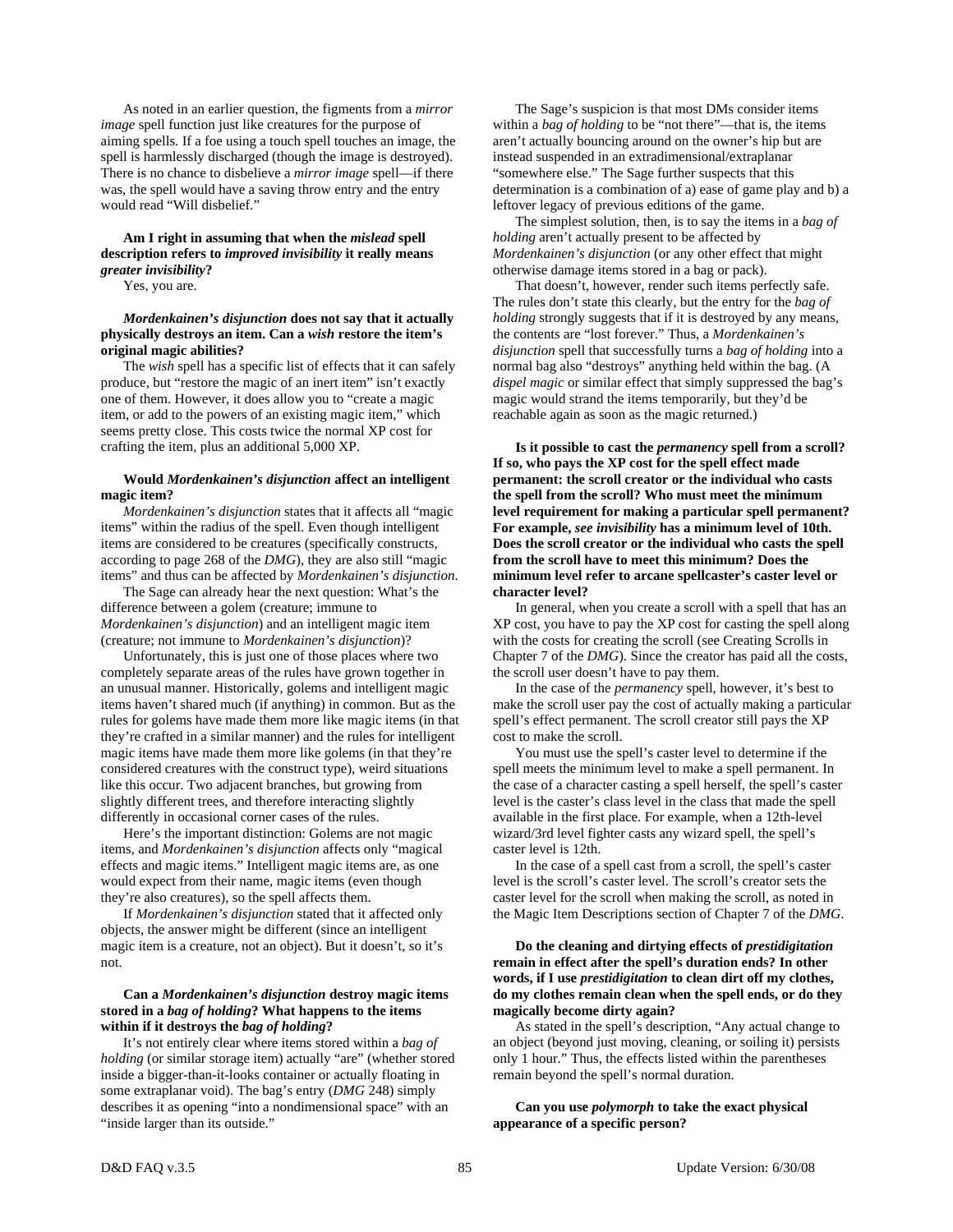Yes. When using *polymorph* (or any other effect based on the *alter self* spell), you can freely designate the form's minor physical qualities, and you can be as precise as you want in doing so. To successfully pass as another person, you must also make a Disguise check (free as part of the effect of the spell). You gain  $a + 10$  bonus on this check, as per the spell's description. It's reasonable for the DM to rule that you must be familiar with a person's physical appearance before you can mimic that person precisely.

 *Baneful polymorph* **indicates that a target with the shapechanger subtype can revert to its original form as a standard action. Does this end the spell effect, or can the character return to the form designated by** *baneful polymorph***?** 

This ends the spell effect.

# **Do the polymorph subschool rules (introduced in** *PH2***) apply to psionic powers as well?**

 The *polymorph* subschool rules refer only to spells, but it's reasonable to treat psionic powers that mimic spells of that subschool as having the *polymorph* "subdiscipline" for purposes of adjudication. As always, the rules of a particular spell or power take precedence over the subschool—the subschool's really just there to handle new spells created after the fact (and to save a lot of repeated text).

### **If a character has polymorphed into a hydra and loses a head, what happens when he returns to his normal form?**

 Upon returning to normal form, a character retains any gross physical changes made during the spell's effect. Getting an arm chopped off while polymorphed into an ogre means you're missing an arm when you return to your normal form. If your normal form doesn't share (or have a reasonably matching equivalent of) the body part that was "changed" during your sojourn in a different shape, congratulations: you're off the hook. For example, a character returning from hydra form after losing a couple of heads still has his one normal head. A character returning from wyvern form after losing a wing would be missing the equivalent arm (since the wyvern's wings are its forelimbs).

# **Can you become advanced versions of creatures with**  *polymorph\** **(***PH* **263), or just the most basic as presented in the** *MM***?**

 The rules don't explicitly prevent this, but for speed of play (and reasons of sanity) it's entirely reasonable for a DM to disallow any forms other than those detailed in the *MM* (or other allowed volumes of monsters). If the DM chooses to allow advanced creatures, the player must supply full statistics for the advanced version before play begins. Remember that the Hit Die limit for the various *polymorph* spells still applies (a 7th-level wizard can't use *polymorph* to assume the form of a 10-HD advanced sahuagin).

\*The question and answer uses "*polymorph*" to refer specifically to spells that rely on the *polymorph* or *alter self*  spell to adjudicate their effect (including *alter self, polymorph, polymorph any object*, and *shapechange*), psionic powers based on the *metamorphosis* power (including *metamorphosis* and *greater metamorphosis*), and any other effect based on either of these lists.

# **Can you use** *polymorph\** **to turn into a creature with a template?**

 No. *Polymorph* is based on *alter self*, which clearly states that "[Y]ou cannot take the form of any creature with a template, even if that template doesn't change the creature type or subtype."

\*The question and answer uses "*polymorph*" to refer specifically to spells that rely on the *polymorph* or *alter self*  spell to adjudicate their effect (including *alter self, polymorph, polymorph any object*, and *shapechange*), psionic powers based on the *metamorphosis* power (including *metamorphosis* and *greater metamorphosis*), and any other effect based on either of these lists.

# **What happens to the equipment worn and carried by a character** *polymorphed\** **into another creature capable of wearing and carrying the same gear? What if the new creature's size is different?**

 Unless stated otherwise, all spells in the *polymorph* chain function as described in the *alter self* spell description, which states that if the new form is capable of wearing or holding the item, it remains worn or held; otherwise it melds into the new form and becomes nonfunctional. A human *polymorphed* into another Medium humanoid-shaped form (such as an elf, grimlock, or bearded devil) can wear or hold all his gear, so it remains in place.

 However, this is one of those times when size definitely matters, since your gear doesn't automatically change size as a result of *polymorph*. Assuming the new form has appropriate body locations—for instance, a human *polymorphed* into a troll or a pixie—most of your magic items (rings, cloaks, boots, and other items of magic clothing or jewelry) still fit just fine regardless of your new size (see "Size and Magic Items" on page 213 of the *DMG*).

 Nonmagical clothing and accoutrements that don't fit the new size meld into the character's body when he is *polymorphed*. (The Sage recommends that DMs err on the side of leniency when determining what the new form can or can't wear.)

 Similarly, armor (even magic armor) doesn't resize to fit wearers of different sizes. The human described above loses the benefit of his *+1 full plate armor* as it melds into his body, even though the new form is capable of wearing armor.

 As long as your new form can hold weapons (that is, it has hands or other similarly dexterous extremities), you hold on to whatever weapons you had before the change. However, since the weapons are no longer of a size appropriate to you, you take a penalty on attack rolls with them as described on page 113 of the *PH*. A human *polymorphed* into a troll can still hold his Medium weapons (although they're now one size category too small for optimal use and thus he'll suffer a –2 penalty on attack rolls). On the plus side, he can now wield that Medium greatsword with only one hand, meaning he could pick up a shield or a second weapon to wield simultaneously.

 If your barbarian is regularly *polymorphed* into a troll or stone giant, you might want to consider carrying an extra Large weapon for use in those situations.

\*The question and answer uses "*polymorph*" to refer specifically to spells that rely on the *polymorph* or *alter self*  spell to adjudicate their effect (including *alter self, polymorph, polymorph any object*, and *shapechange*), psionic powers based on the *metamorphosis* power (including *metamorphosis* and *greater metamorphosis*), and any other effect based on either of these lists.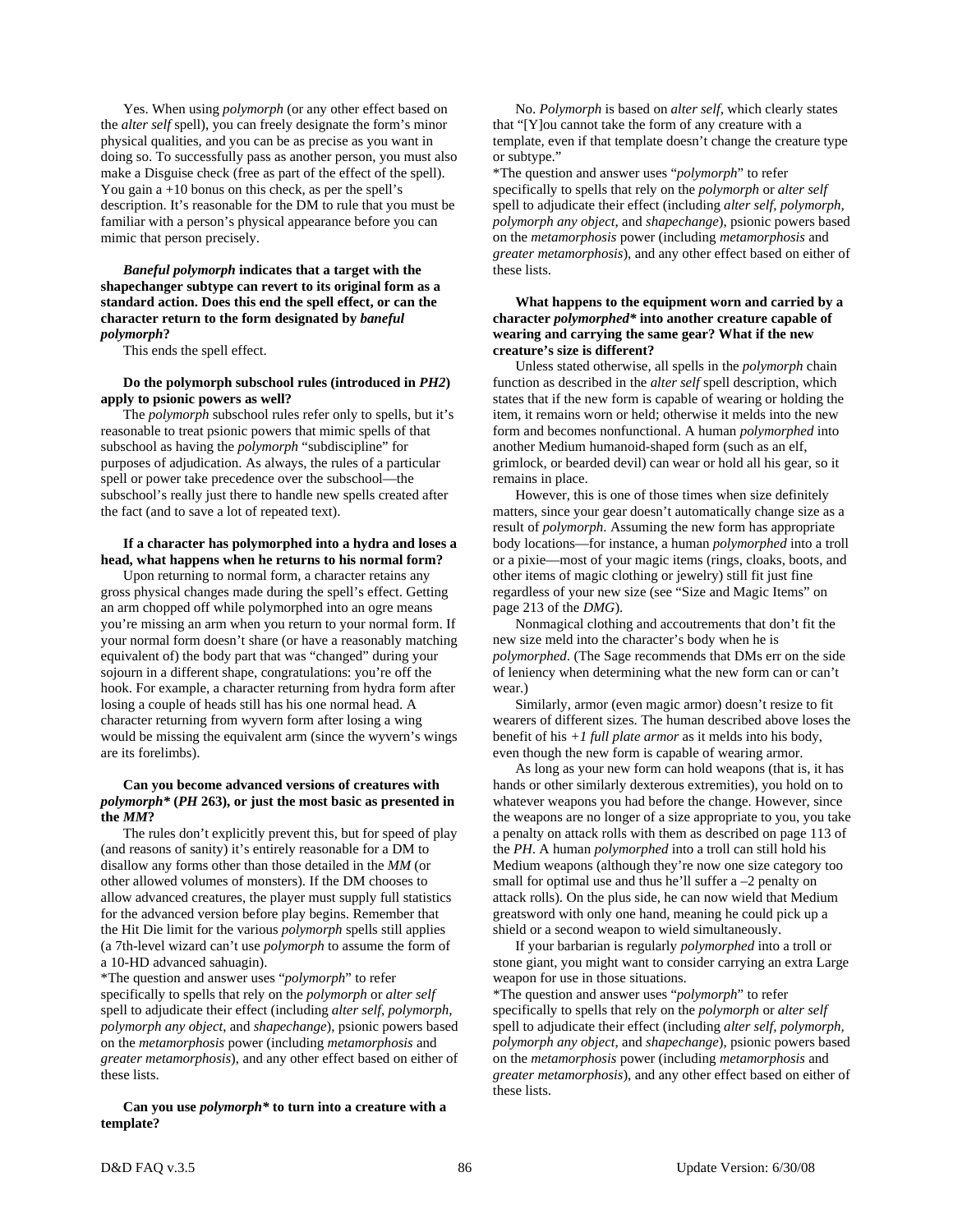# **If my goliath is transformed into a stone giant by**  *polymorph***\*, can he wield Huge weapons? What if the wizard just casts** *enlarge person* **on him instead?**

*Alter self,* the base spell for the *polymorph* chain, states that you lose any extraordinary special attacks or qualities "from your normal form that are not derived from class levels." Since powerful build is an extraordinary quality derived from your form (it's a racial trait), it's lost when he takes a new form. (The same is true of half-giants, who also have this trait.)

 (On the bright side, your now-Large character can still wield the Large weapons he was carrying around before the *polymorph* took effect, which is more than the half-orc barbarian *polymorphed* into a stone giant can say.)

 Most simple size-change effects, such as *enlarge person,* allow the character to retain all racial traits. A goliath whose size increased to Large could wield Huge weapons without penalty (and if reduced to Small size, he could wield Medium weapons without penalty). *Enlarge person* and *reduce person* wouldn't accomplish this (since they work only on humanoids, not on monstrous humanoids like goliaths), but the *expansion* psionic power would.

\*The question and answer uses "*polymorph*" to refer specifically to spells that rely on the *polymorph* or *alter self*  spell to adjudicate their effect (including *alter self, polymorph, polymorph any object*, and *shapechange*), psionic powers based on the *metamorphosis* power (including *metamorphosis* and *greater metamorphosis*), and any other effect based on either of these lists.

 **When my human uses** *polymorph***\* to take the form of another creature, he loses any extraordinary special attacks and qualities. Does this include his bonus feat and bonus skill points? If so, how do I figure out which feat and skill points are derived from his racial traits?** 

 A human's bonus feat and bonus skill points—like most other racial traits—are considered extraordinary qualities, and thus are lost when the character would lose such abilities (including when *polymorphed*). This is a good reason to keep track of which feat is your human bonus feat, since it might have wide-reaching effects. (For instance, if Dodge was your bonus feat, you'd lose the benefits of any other feats that have Dodge as a prerequisite, such as Mobility and Spring Attack.)

 Keeping track of where your bonus skill points are spent is more onerous, and likely less significant to play. If most of your skills are maxed out (that is, their rank equals your level +3, or half that for a cross-class skill), it's probably easiest simply to designate one skill as the repository for all your bonus skill points.

 For ease of play, some DMs ignore this side effect, but doing so represents a clear benefit granted to humans. Be aware that players of nonhuman characters can resent this "freebie." \*The question and answer uses "*polymorph*" to refer specifically to spells that rely on the *polymorph* or *alter self*  spell to adjudicate their effect (including *alter self, polymorph, polymorph any object*, and *shapechange*), psionic powers based on the *metamorphosis* power (including *metamorphosis* and *greater metamorphosis*), and any other effect based on either of these lists.

# **When you cast** *polymorph***\* twice in succession on the same target, does it keep any of the abilities gained from the first spell's form?**

 No. This falls into the category of "one effect makes another irrelevant" (see page 172 in the *PH*). A *polymorphed* elf wizard who then casts *shapechange* wouldn't retain any of the abilities gained from *polymorph*—only the wizard's original form (elf) and new form (from *shapechange,* the last spell cast) matter.

\*The question and answer uses "*polymorph*" to refer specifically to spells that rely on the *polymorph* or *alter self*  spell to adjudicate their effect (including *alter self, polymorph, polymorph any object*, and *shapechange*), psionic powers based on the *metamorphosis* power (including *metamorphosis* and *greater metamorphosis*), and any other effect based on either of these lists.

# **What kind of spells work on characters transformed into creatures of different types than their own by**  *polymorph***\*? Can you cast** *hold person* **on a humanoid who is transformed into a dire bear or would** *hold monster* **be required?**

 If a creature's type changes (such as from *polymorph*\*), it is affected by spells according to its new type. An elf *polymorphed* into a dire bear is immune to *hold person* (since she is now an animal), but could be affected by *hold animal* or *hold monster*.

\*The question and answer uses "*polymorph*" to refer specifically to spells that rely on the *polymorph* or *alter self*  spell to adjudicate their effect (including *alter self, polymorph, polymorph any object*, and *shapechange*), psionic powers based on the *metamorphosis* power (including *metamorphosis* and *greater metamorphosis*), and any other effect based on either of these lists.

# **If, while under the effect of a spell that depends on type (such as** *hold person***), my character is transformed into a different creature type by** *polymorph***\*, does the spell's effect remain?**

 Yes. A spell only checks to see if you are a legal target when it is cast. If you become an illegal target later (such as via the *polymorph* spell), the spell remains in effect. \*The question and answer uses "*polymorph*" to refer specifically to spells that rely on the *polymorph* or *alter self*  spell to adjudicate their effect (including *alter self, polymorph, polymorph any object*, and *shapechange*), psionic powers based on the *metamorphosis* power (including *metamorphosis* and *greater metamorphosis*), and any other effect based on either of these lists.

 **What properties of** *polymorph* **are inherited for the spell**  *polymorph any object* **(***PH* **263)? The guidelines suggest that it overrides the normal rules for creature type (an object isn't any type of creature) and Hit Die limits (turning a pebble into a human or a shrew into a manticore, for example), but the spell doesn't explicitly describe the changes.** 

 You correctly note that *polymorph any object* isn't as clear as it could be. The intent of the spell, however, becomes clear by reading the accompanying charts. *Polymorph any object* retains all the limitations of *polymorph* except as follows:

 • It can affect an object, and also adds "object" to the list of new forms allowed. It doesn't add any more eligible creature types for the new form (you can't use *polymorph any object* to assume the form of a construct, elemental, outsider, or undead).

 • The assumed form still can't have more Hit Dice than your caster level (to a maximum of 15 HD at 15th level), but the secondary limit of the subject's original HD doesn't apply. A pebble (with no HD) or a lizard (with 1 HD) can be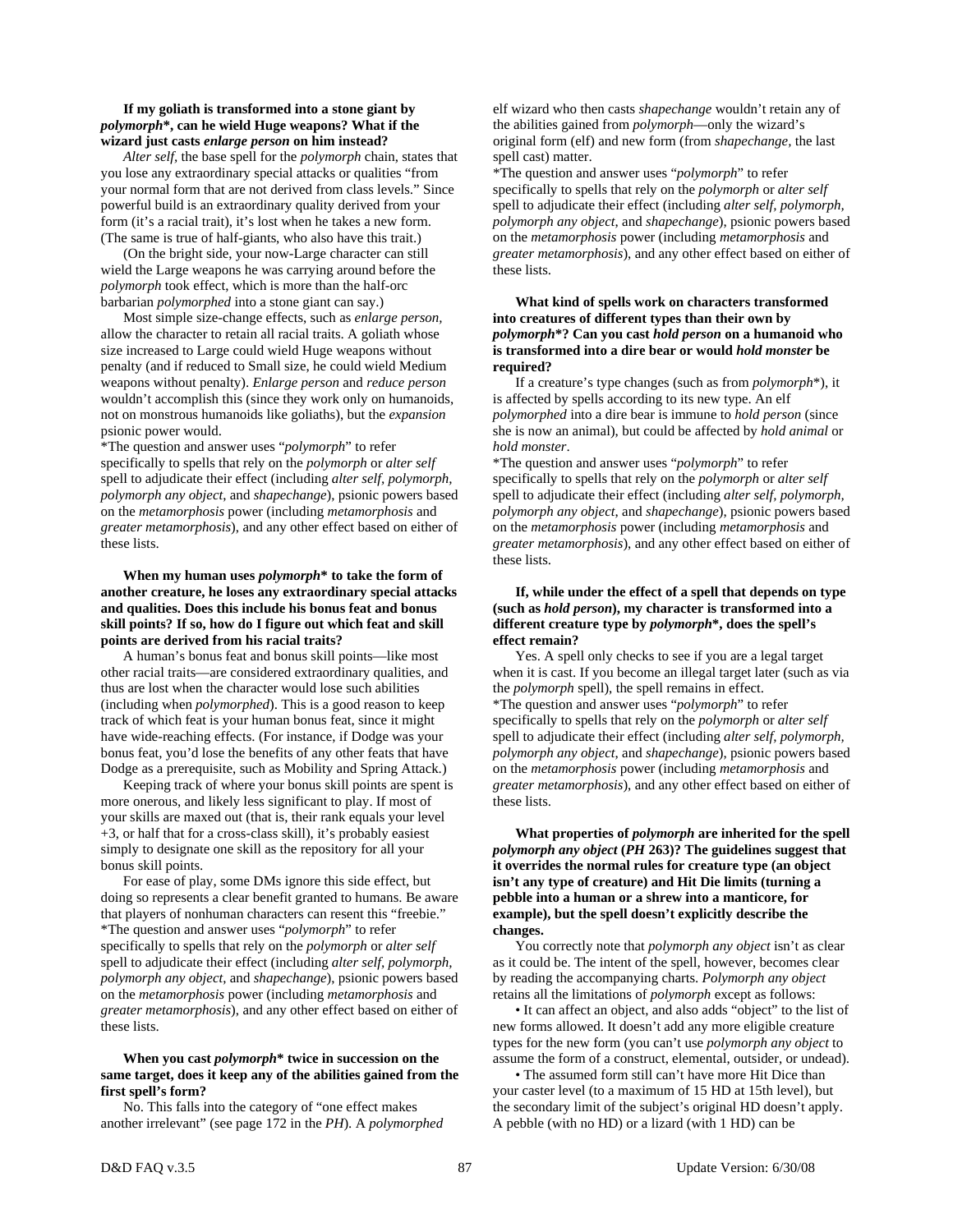transformed into any form whose HD don't exceed 15 or the caster's level, whichever is lower. (Arguably, *polymorph any object* should have a higher HD cap than *polymorph,* but that's not how the spell is written.) The new form can even have no HD at all (as in the case of a creature *polymorphed* into an object).

# **If I use** *polymorph\** **to turn a target into a 1-HD humanoid (such as an elf or an orc), what class (and level) is it and how are its feats and skill points arranged?**

 Normally, a target retains its class and levels (i.e., Hit Dice) when transformed by *polymorph*\*. An ogre transformed into an orc still has 4 HD and doesn't gain any class levels (although he retains any he had). This is true in all cases except when the new form is an object (which obviously can't have HD or class levels).

 Now, if the target of the spell has no class levels (or HD), such as an object affected by *polymorph any object,* the Sage recommends that the new form be treated as a 1st-level commoner, with feats and skills chosen by the DM. \*The question and answer uses "*polymorph*" to refer specifically to spells that rely on the *polymorph* or *alter self*  spell to adjudicate their effect (including *alter self, polymorph, polymorph any object*, and *shapechange*), psionic powers based on the *metamorphosis* power (including *metamorphosis* and *greater metamorphosis*), and any other effect based on either of these lists.

# *Polymorph\** **grants the extraordinary special attacks of the creature that you become. What happens when you swallow whole an opponent who does not then escape your belly before the spell expires?**

*Alter self* states that "any new items you wore in the assumed form and can't wear in your normal form fall off and land at your feet" which sounds like a pretty close approximation of what's happening with swallow whole. Since your normal form (assumedly) isn't capable of swallowing creatures whole, any swallowed creature would appear adjacent to your space and prone.

\*The question and answer uses "*polymorph*" to refer specifically to spells that rely on the *polymorph* or *alter self*  spell to adjudicate their effect (including *alter self, polymorph, polymorph any object*, and *shapechange*), psionic powers based on the *metamorphosis* power (including *metamorphosis* and *greater metamorphosis*), and any other effect based on either of these lists.

# **What's the difference between the** *polymorph* **spell and the polymorph subschool of the transmutation school (appearing in** *PH2***)?**

The polymorph subschool was created to provide a central location for rules used by spells that change a character's form. This allows new shape-changing spells to avoid reiterating the same information over and over again.

 Existing spells that change a character's form (such as *alter self* and *polymorph*) might vary from the basic rules presented in the subschool. In places where a spell presents different information from the subschool, the spell takes precedence.

 **Are racial traits considered extraordinary abilities for the purpose of** *alter self, polymorph,* **and similar effects? That is, do I lose my racial traits or keep them when I change my form?** 

Unless a racial trait is specifically referred to elsewhere as an extraordinary, supernatural, or spell-like ability (such as blindsense or damage reduction), it isn't any of those.

 Unfortunately, the spells in question are silent in indicating whether racial traits are kept or lost. For *alter self* and the alternate form and change shape special abilities, it's reasonable to conclude that they are retained (and new ones aren't gained), since your type and subtype(s) remain the same regardless of the new form.

 However, the *polymorph* spell (and any other spell that specifically refers to it) does change your type and subtype(s) to match the new form. Thus, your existing racial traits should be lost (and new ones gained) when using such an effect. (It's perfectly fine, as a house rule, to have the character retain his own racial traits in place of those of the new form, if the DM and players find that easier to track.)

 Other spells of the polymorph subschool replace the character's existing racial traits (as well as virtually all other game statistics) with those of the new form, which makes the switch easier to adjudicate. See the polymorph subschool in *PH2* for details.

 Any racial trait specifically designated as extraordinary, supernatural, or spell-like ability follows the normal rules for the spell used.

# **What exactly does the second effect of** *protection from evil* **do, anyway?**

 The Sage feels your pain. While the first and third effects of *protection from evil* are relatively straightforward, the second is less clear. The key phrase that defines this particular effect of the spell is as follows: " . . . the barrier blocks any attempt to . . . exercise mental control over the creature (including enchantment (charm) effects and enchantment (compulsion) effects that grant the caster ongoing control over the subject . . .)."

 (The spell also blocks attempts to possess the creature, but effects that accomplish this are so few as to barely be worth mentioning.)

 The first part of this phrase describes the basic criteria by which the DM should judge *protection from evil*'s effect: If the incoming effect attempts to exercise mental control over the creature, *protection from evil* likely suppresses that effect. The parenthetical portion of the phrase provides two specific examples (pointed, obviously, at rules elements of the *PH*) to help judge what exactly is meant by that:

- 1. Enchantment (charm) effects. Simple enough *protection from evil* automatically suppresses any enchantment (charm) effect, such as *charm person* or *enthrall*.
- 2. Enchantment (compulsion) effects that grant the caster ongoing control over the subject. This is where adjudication gets trickier, because you have to decide what "ongoing control" means. The Sage recommends a broad definition, which includes any non-instantaneous effect that prevents the target from exercising full control over its own actions.

 Examples would include the obvious (such as *command* or *dominate person*), but also the less obvious, such as *daze*, *sleep*, and *Tasha's hideous laughter*. Such effects would be suppressed for as long as *protection from evil* lasts on the target.

 There are still plenty of enchantment (compulsion) effects that don't grant the caster ongoing control over the subject. *Heroism*, *crushing despair*, *mind fog*, *power word blind*, *rage*,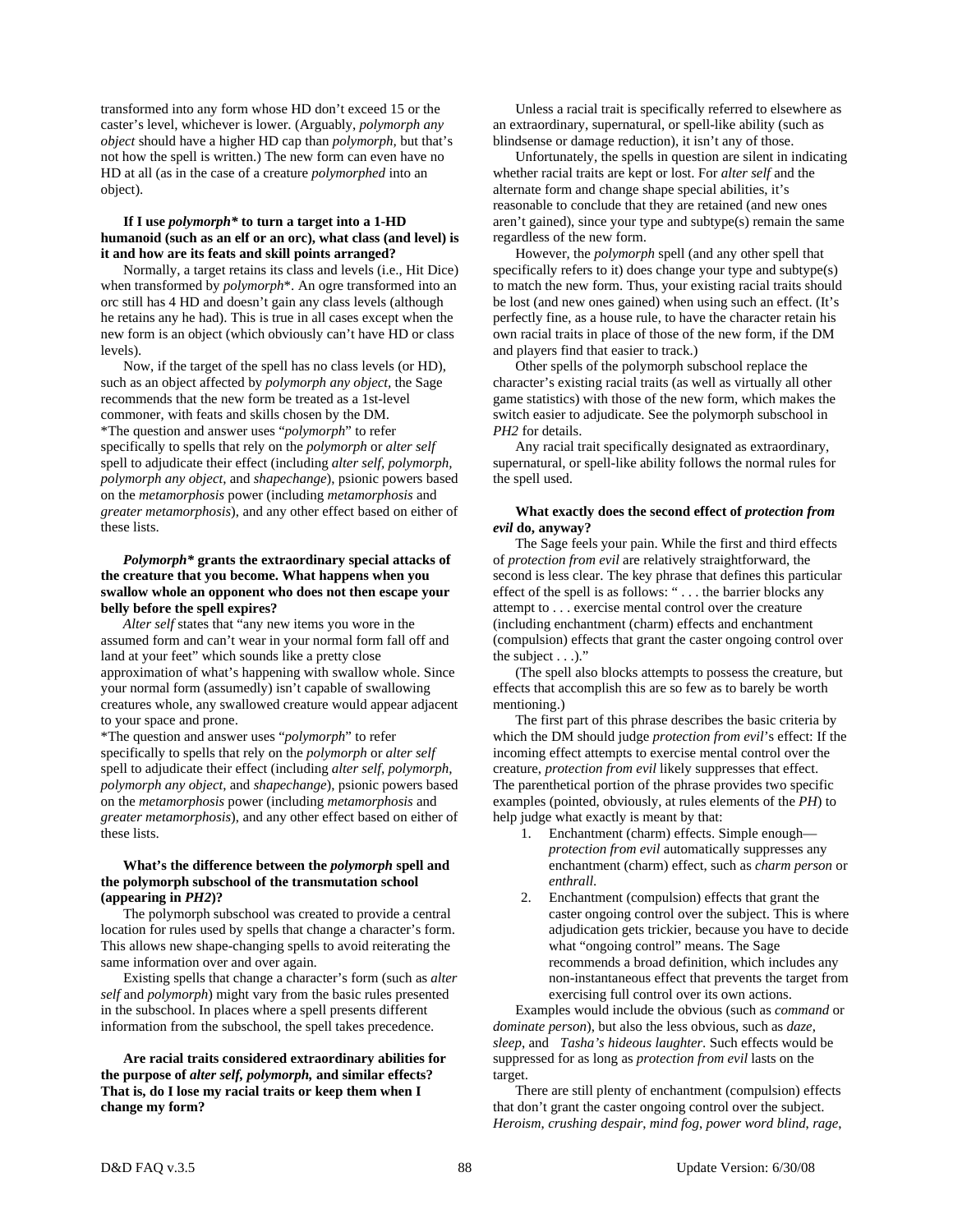and *touch of idiocy* are examples. *Protection from evil* has no effect on such spells.

 But what about mental control effects that aren't enchantment effects, such as psionics? In such cases, the DM must use the rules and his own best judgment in concert to adjudicate the effect. Psionic powers of the telepathy discipline are the equivalent of enchantment spells, for example, and thus are affected in the same way. Nonspell effects that closely mimic enchantment spells should be treated as if they were spells of the appropriate subschool (charm or compulsion).

# **Can a summoned evil outsider physically block a path, a door for example, from a character with** *protection from evil***? Can the character push him aside without canceling his** *protection***?**

 Well, any creature can physically block the path of a character, if the blocking creature occupies the only spaces of the egress. There are ways to get around this—overrun, bull rush, and tumble are the first nonmagical means that come to mind.

 In the case of the former two, while the attempts don't provoke attacks of opportunity from the evil outsider (thanks to the *protection* spell), if they do involve checks to knock the opponent over or push them, that counts as an attack or forcing the barrier against the blocked creature, and thus cancels the *protection*. Tumble, though, is a perfectly fine way to whiz past that pesky evil outsider while keeping the integrity of the barrier.

 **Does armor with the wild special ability (***DMG* **219) retain its functionality when used with a shapechanging ability other than wild shape (such as** *shapechange,* **alternate form, druid's a thousand faces class feature, and so on)?** 

 No. The armor specifically states that it allows the wearer to benefit "while in a wild shape." Even other effects functionally identical to wild shape (such as alternate form) don't allow the wearer to gain the wild armor's benefit.

 **How does** *Rary's mnemonic enhancer* **work with preparing extra spells? Can I cast** *Rary's mnemonic enhancer* **in the middle of the day, and then prepare three levels of new spells with 15 minutes of preparation? Or do I have to cast the enhancer in the morning to get the new spells? The spell description says you prepare and cast the extra spells normally, so I assume that you have to take the 15 minutes to prepare the new spells in the middle of the day. Is this correct?** 

 Perhaps a general overview of the *Rary's mnemonic enhancer* spell can help: You can use the spell either to prepare up to three levels of extra spells or to retain a single spell of up to 3rd level that you have already cast.

 When you use the enhancer to retain a spell, you simply cast the enhancer within 1 round of casting the spell you want to retain. The spell you choose to retain reappears in your mind, ready to cast, without any further effort on your part.

 When using the spell to prepare extra spells, you follow all the rules for preparing spells. You could indeed cast *Rary's mnemonic enhancer* in the middle of the day and then spend 15 minutes preparing up to three levels of additional spells. Or you could cast the spell at the beginning of the day and prepare all your spells, your normal allotment and the extras, as part of your usual preparation time (usually 1 hour; see page 178 in the *PH*).

 **Are undead and/or deathless considered dead for the purposes of** *resurrection* **spells? For example, could a 2,600 year-old lich (such as Vol from the** *ECS***) be resurrected normally, because she was made into a lich 2,600 years ago, or would a 260th-level cleric be required?** 

 Ah, if only it were that easy to defeat a lich, a creature of such great power! But no—the *PHB* (page 272) description of *resurrection* states: "constructs, elementals, outsiders, and undead creatures can't be resurrected." Still, I would like to meet that 260th-level cleric.

# **When you grow larger with** *righteous might,* **do you also get the –2 penalty to Dexterity for growing from Medium to Large? The spell description does not indicate that, but other descriptions for size increase do.**

 No. The changes to statistics by size indicated in Table 4–2 in the *MM* are primarily a guideline for monster creation, rather than hard-and-fast rules. Although many size-change effects mimic the numbers given on that table, each such effect has its own unique properties that don't necessarily match the table. (The *enlarge* spell, for example, grants only a +2 bonus to Strength, in contrast to the +8 bonus listed on Table 4–2.)

 **I know the spell description for** *scrying* **says the spell creates a magical sensor located near the subject. I'm wondering if the spell can scry on locations or items as well as creatures? If it cannot scry on a location or item, can it at least look around the creature's location and see what the location looks like? I mean, to me, it sounds like you cast the spell and all you see is the creature. That's not terribly useful for someone trying to find a kidnapping victim. Is there any way to look at an area remotely?** 

 The subject of the *scrying* spell must be a creature. You can study a location (not a specific creature or object) with the *clairaudience/clairvoyance* spell. In the latter case, you must specify the location. In the case of *scrying,* you need only specify the subject creature.

 When the *scrying* spell shows you a creature, however, you also see the area around the creature, to a distance of about 10 feet (see the paragraph immediately after the saving throw table in the spell description). In game terms, you see the creature and everything within 10 feet of the creature (the bigger the creature the more area you see). This might allow you to see other creatures or features near your subject.

# **When my sorcerer** *shapechanges* **into the form of a creature with special attacks, what Hit Dice do I use to calculate the DC of those abilities—the creature's normal HD, my caster level, or something else?**

 When you use *shapechange* (or related magic) to assume another creature's form, your Hit Dice are considered to be the same as your normal Hit Dice.

 For example, an 18th-level human sorcerer *shapechanged* into a dire bear would be treated as a 18-HD creature for the purpose of determining what effect an evil cleric's *blasphemy* spell might have upon him. A 17th-level elf wizard shapechanged into a horned devil would use his own 17 HD to determine the save DC of his fear aura, stun, and infernal wound supernatural attacks.

 This has no effect on your hit points or any other statistics derived from your HD, such as base attack bonus, base save bonuses, and so on.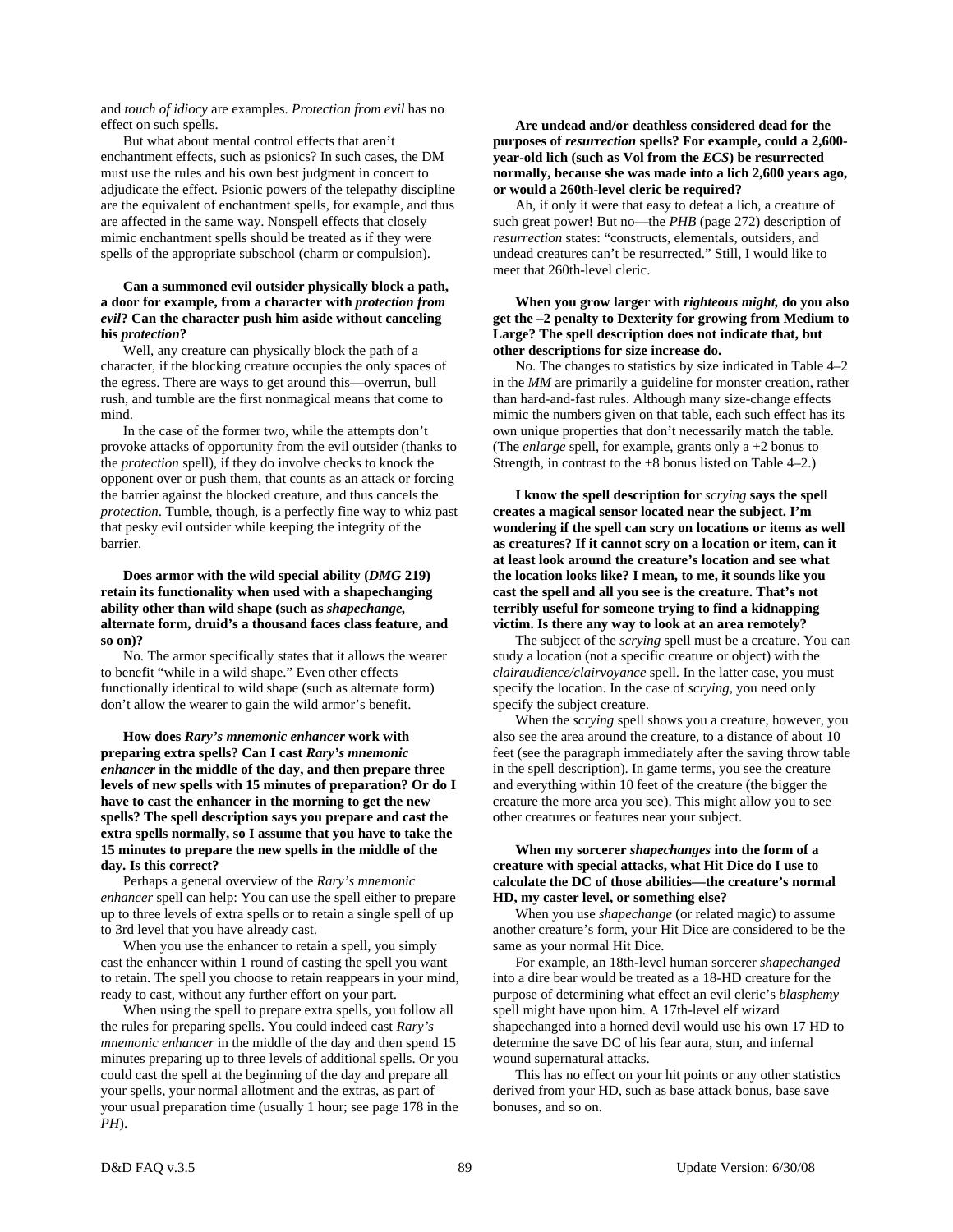**If you cast** *shapechange* **(***PH* **277) to take the form of a choker (***MM***34), you gain its quickness supernatural quality. Could you cast a swift action spell in a round when you take an extra standard action? If so, wouldn't that allow you to cast three spells in a single round (one with each of your two standard actions, and one swift-action spell)?** 

 Yes and yes. (Theoretically, so could any choker with spellcasting ability.)

# **When attacking a warforged with** *shocking grasp,* **do you get the +3 bonus on the attack roll for attacking a creature wearing metal armor?**

Yes. The full entry reads ". . . if the opponent is wearing metal armor (or made out of metal, carrying a lot of metal, or the like)" (*PH* 279). That describes a warforged pretty well.

 Even a warforged with the Unarmored Body feat (*RE* 120) still has some metallic materials within its body.

# **Can a** *spectral hand* **spell deliver a touch spell from a staff or wand? What about from a scroll?**

 No. The spell delivered by *spectral hand* must be one that you cast. Activating a magic item is not the same as casting a spell, even if the effect is virtually identical.

# **What kind of action is it to attack with a** *spectral hand* **spell?**

 Attacking with a *spectral hand* is part of the action of casting the touch spell to be delivered. If the initial touch attack misses, you can make additional attacks with the *spectral hand* in later rounds using the normal rules for holding the charge of a touch spell (*PH* 176).

# **Does a** *spiritual weapon* **get to make attacks of opportunity?**

 Actually, since the spell indicates specifically that *spiritual weapon* strikes as a spell, and not a weapon, it is not allowed an attack of opportunity when normally provoked. Likewise, the technical definition of an attack of opportunity requires that you threaten the opponent in question (see *PHB* page 137). While you do direct the spiritual weapon to attack, you are not technically wielding the weapon, and so you do not threaten the square into which it is attacking.

 **Could you clarify how the** *stoneskin* **spell works? One of my players is insisting that the damage reduction 10/adamantine from the spell is applied before reducing the damage of 10 hit points per level that the spell will absorb and that the recipient takes no damage until the 10 hit points per level of caster are exhausted. I say the damage reduction is the absorbed damage, with the remainder of the damage applying to the recipient of the spell.** 

 You are right. When the damage reduction from the spell prevents damage to the recipient, deduct that damage from the 10 hit points per level that the spell will absorb. Any damage the spell does not absorb is dealt to the spell recipient. For example, a 7th-level wizard places a *stoneskin* spell on you. A monster hits you and deals 12 points of damage. Assuming the monster doesn't have adamantine weapons (probably a safe assumption) the spell absorbs 10 points of damage (and can absorb 60 points more), and you take 2 points of damage.

 **Does the** *speak with dead* **spell work on destroyed undead? For example, can my cleric kill a zombie and then** 

# **use** *speak with dead* **on it to learn who created it? The spell description implies the one-time act of becoming undead ruins any chance the spell will have of working against a creature ever again, even after it is "dead" again.**

 *Speak with dead* doesn't work on undead creatures, only on corpses. An undead creature is not alive, but it's also not a corpse—a corpse is an object. (The undead creature might have been made from a corpse, but it has transformed into something else, mainly a creature). If you destroy an undead creature, it ceases being a creature and becomes an object again.

 *Speak with dead* probably won't work on a destroyed undead creature, either, since they're probably too badly damaged to respond to the spellcaster's questions.

### **What would happen to a warforged who is subject to a**  *stone to flesh* **spell?**

 Nothing. Since that spell affects a petrified creature or a cylinder of stone, a warforged can't be subject to that spell. This is also covered on page 23 of the *ECS*.

 **Can a wizard use a** *summon monster* **spell to get a familiar from the list of creatures for that spell? Would she need to apply the Persistent Spell feat to the** *summon monster* **spell, upping the duration to 24 hours and allowing time to bond the potential familiar to her? And does a summoned familiar receive the benefits of the Augment Summoning feat?** 

 There's so much wrong with these questions that the Sage hardly knows where to begin.

 1. The fact that a creature appears on a *summon monster* list has no effect on the creature's eligibility to be selected as a familiar. The only creatures legal to select as a familiar are those listed in the *PH,* with occasional expansions to that list as presented in other sources (such as in *Sto*). Some feats, such as Improved Familiar (*DMG* 200) further expand the list of eligible creatures.

 2. You can't use Persistent Spell on a *summon monster* spell, because the spell doesn't have a "fixed or personal range" as required by the feat (see *CAr,* page 81).

 3. Augment Summoning has no effect on a familiar's abilities. Familiars are obtained by completing a 24-hour magical ritual (*PH* 54), typically with the desired creature present, not by means of a summoning effect.

# **If a spellcaster dies after summoning a monster, does the monster continue to fight?**

A summoned monster continues to carry out your last command as best it can, or it attacks your opponents (whoever they were when you died) failing that.

# **Does it take an action to give orders (or new orders) to summoned creatures?**

 No. You can communicate with a summoned creature using normal speech, which doesn't take an action.

# **Can the caster command a summoned creature to make special attacks, such as bull rushing or grappling? What about commanding it to deal nonlethal damage?**

 Yes. As long as the caster is capable of communicating to the summoned creature, and as long as the creature is capable of carrying out the commanded action, the caster can give any command he wants and the summoned creature will attempt to carry it out.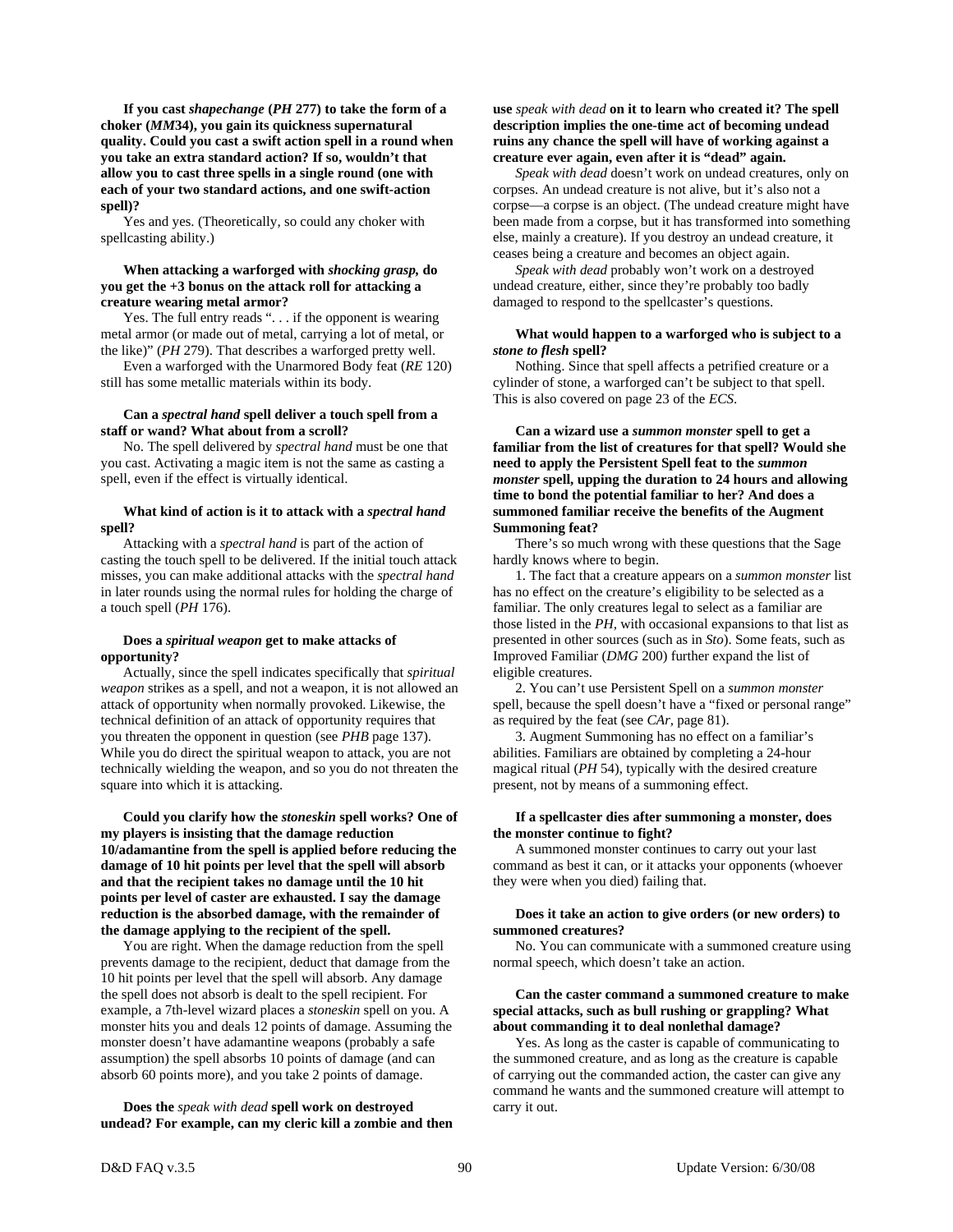# **Can a summoned creature move beyond the range of the spell that summoned it?**

 Yes. Once a creature is summoned, it need not respect the original range limit of the spell or effect that brought it.

# **Do metamagic effects apply to creatures summoned by summoning spell? For example, does a monster summoned by a maximized summon monster spell have maximum hit points?**

 No. The metamagic effect applies only to the specific rules of the spell itself -- the spell's range, its casting time, the variable number of creatures summoned, and so forth -- not to the monsters it brings.

 For example, an *extended summon monster I* would double the duration that the monsters remain, but wouldn't have any effect on the durations of the monsters' special powers.

# **Does a summoned creature appear with the equipment listed for it in the** *MM***?**

Yes.

 **What happens to a summoned monster's equipment when it dies or the spell ends? What if it's not carrying the equipment any more? What if it's carrying something new?** 

When a summoned creature goes away, so does everything it came with. If it's holding or wearing something it didn't appear with, that item drops to the ground in the creature's space after it disappears.

 **Does the Imbued Summoning feat (***PH2* **42) affect only one summoned creature or all creatures summoned by the spell?** 

 Only one summoned creature (chosen by you) gains the benefit of the spell you choose to cast.

# **Does Augment Summoning (***PH* **89) apply to creatures I summon with a magic item, such as a wand?**

 Yes, as long as the magic item is specifically using a summon spell.

# **Can a summoned creature (such as a shadow) create spawn? If so, what happens to the spawn when the summoned creature goes away?**

 Yes, and they continue to exist normally after the spawning creature goes away. Assuming that the summoned creature that spawned them is still alive (remember, when a summoned creature "dies" in combat it isn't actually killed), the spawn remains under the control (if any) of its creator.

# **The** *PH* **indicates that a summoned creature goes away if its hit points drop to 0 or lower. Does a dire boar's ferocity ability mean it stays summoned until it reaches – 10?**

 No. The rule you references states: "A summoned creature also goes away if killed *or* its hit points drop to 0 or below" (emphasis mine). While a dire boar's ferocity ability means that it can fight on when disabled or dying, it does not stop the monster from going back to where it came from when it reaches 0 hit points.

 **Can you choose not to bring along an item you carry when you cast** *teleport***? If you're manacled, can you** *teleport* **out of the manacles?** 

 The *teleport* spell states that you "can" bring along objects, which indicates that it isn't mandatory. Thus, a manacled wizard could cast *teleport* to free herself from captivity.

# **Does an object with momentum maintain that momentum if teleported?**

 Nothing in the rules suggests that the rules of physics wouldn't continue to apply, so it appears that momentum is maintained. If you're plummeting toward the ground when you cast *teleport* to reach a safe spot, you'd still be "falling" and would therefore take damage as appropriate to the distance you actually fell before teleporting.

# **Can I** *teleport* **into or out of an extradimensional space, such as that created by** *Mordenkainen's magnificent mansion* **or a** *portable hole***?**

 No. Such spaces are considered to be on another plane, and thus can't be reached by *teleport* since that spell specifically states that interplanar travel isn't possible.

 An effect that allowed interplanar travel would allow you to travel from an extradimensional space to another plane (such as from within a magnificent mansion to the Material Plane).

 Theoretically, even the reverse might be true (transport from the Material Plane into a *rope trick,* for example), although this is certainly trickier. An extradimensional space isn't actually a "plane," per se, so any spell that takes you to a specific plane wouldn't necessarily succeed. It's probably easiest to say that such effects don't function unless somehow specifically designed to do so—after all, who really wants to open up his *portable hole* to find the angry lich archmage waiting to ambush him?

# **Can you ride your own** *Tenser's floating disk***?**

 No. While you could command your *Tenser's floating disk* to move close enough for you to sit upon it, it has no ability to move under its own power. It can follow you only at a maximum rate equal to your normal speed.

# **If you threaten a critical hit while under the effect of a**  *true strike* **spell, does the +20 insight bonus also apply to the critical hit confirmation roll?**

 Yes. The confirmation roll uses exactly the same attack modifier as the original (and can even have additional modifiers, if the character has special abilities that affect the confirmation roll).

# **If a spell that targets a creature (such as** *cause fear***) is tied to the area of an** *unhallow* **spell, does it target creatures inside the area every round, or only when they enter the area?**

 A spell tied to *unhallow* picks its targets only when they enter the area, not every round they remain within. In the case of *cause fear,* each creature entering the area with fewer than 6 Hit Dice would be required to attempt a will save against the effect, but once within the area would not be required to save against the effect again. If a creature left the area and returned later, the spell would be effectively "cast" again, targeting that creature once again.

 Spells that don't have targets (such as *invisibility purge*) simply apply their effects continuously within the area of the *unhallow* spell. A character who turned invisible after entering an unhallowed area with *invisibility purge* tied to the area would be rendered instantly visible by the purging effect.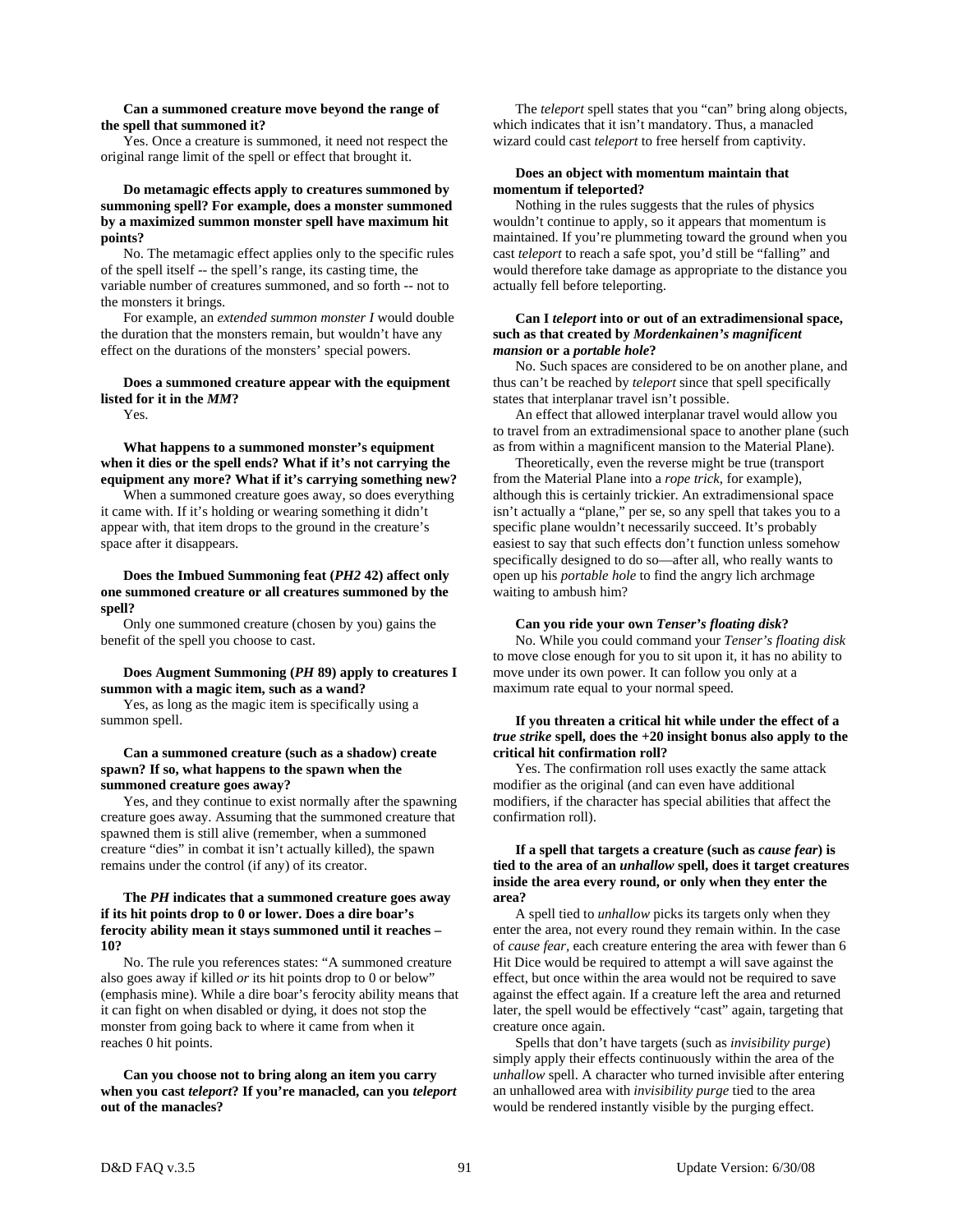**The** *unyielding roots* **spell (***CD***) anchors the recipient, making it impossible for him to move from his space. The flanking rules are based on the lack of facing in the game, but presume that a creature is always turning to deal with adjacent attackers. Should the immobility imbued by this spell also make it easier for a creature to flank the recipient, as the recipient cannot move to face the attacker?** 

 A creature under the effect of *unyielding roots* is just as vulnerable to flanking as any other creature, but no more so. There are a whole category of immobilizing spells and effects, such as hold person, that would appear to create similar situations, but these effects don't alter the fundamentally abstract nature of D&D combat.

 On the other hand, if you're using the Combat Facing variant found in *UA,* the *unyielding roots* spell could create some interesting tactical limitations for the recipient.

 **The** *mass lesser vigor* **spell has a fixed range (of 20 feet), which makes it eligible for the revised Persistent Spell feat in** *PG.* **Does that mean a 17th-level druid could use a 9thlevel spell slot to give nine creatures fast healing 1 for 24 hours, or does the built-in limit of 25 rounds make that pointless?** 

Unlike Extend Spell, Persistent Spell replaces a spell's normal duration with a new duration of 24 hours. In this case, the effect overrides the normal maximum duration of the spell, so it would indeed grant nine creatures fast healing 1 for 24 hours (a pretty reasonable effect for a 9th-level spell).

 **Do you have to pay the 5,000 XP cost for a** *wish* **spell every time you cast it, or just when you duplicate spells with an XP cost? What about** *limited wish***? Suppose you use the "undo misfortune" function of the** *wish* **spell, or any of the other specific functions listed under the spell. Is there an XP cost then?** 

 Whenever you cast a *wish* spell, you pay at least 5,000 XP for the spell. You could pay more XP for the spell if you use it to duplicate a spell with a higher XP cost, or if you use it to create or improve a magic item, as noted in the spell description.

 The long bullet list of effects (which includes the "undo misfortune" function) in the *wish* spell description shows the kinds of result you can get from the spell without any great risks. If you use one of these functions, you still pay the *wish* spell's XP cost, but the wish comes out the way you want. If you try to accomplish something your DM thinks is more powerful or difficult than what appears on the bullet list, you risk unintended consequences from the wish, as noted in the spell description. Since the DM is free to devise such intended consequences, it pays to stick within the limits the spell description sets down.

 When you cast a *limited wish* spell, the minimum experience cost is 300 XP, but it could be more, as noted in the spell description.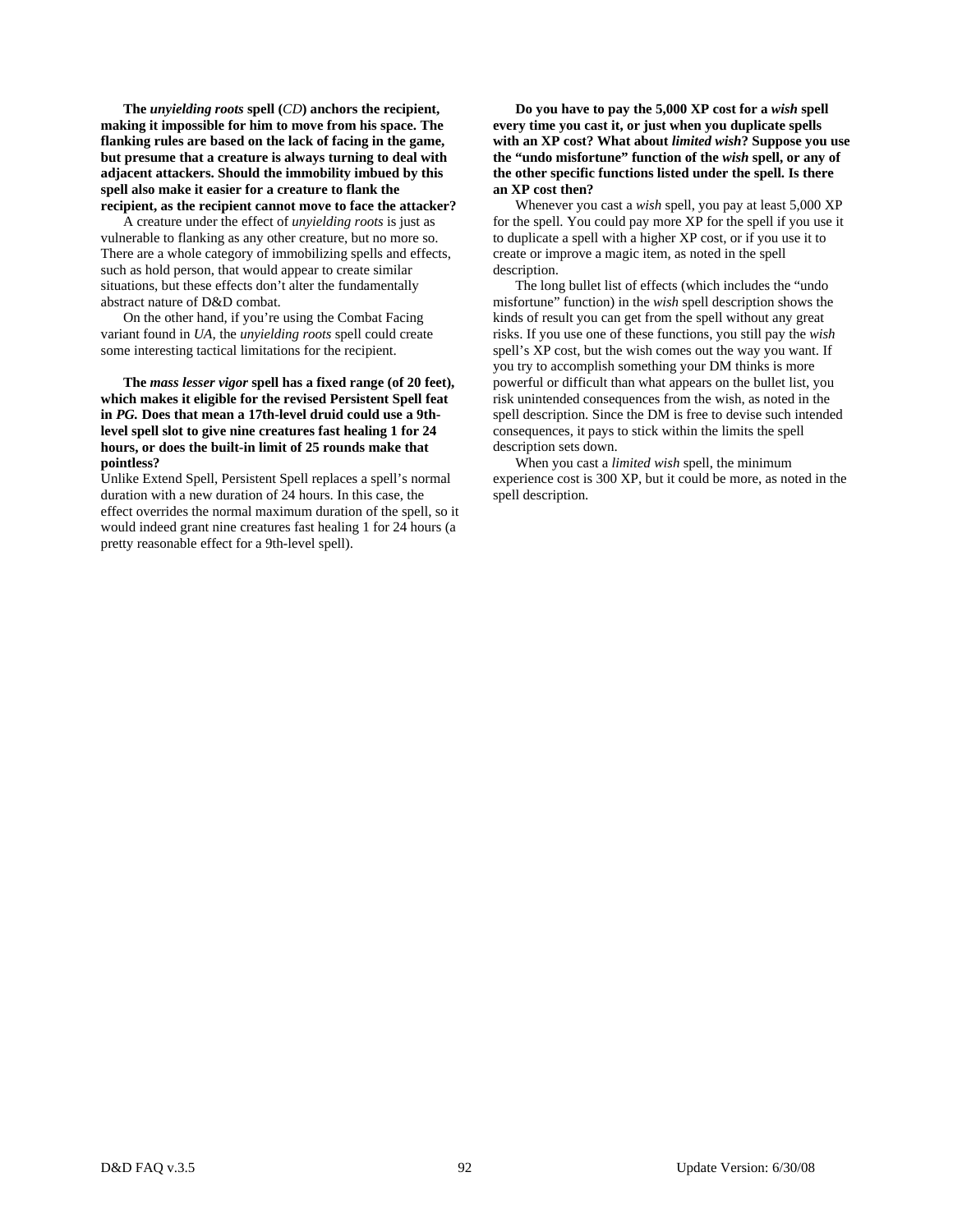# Powers

Within this section, you can find general powers questions as well as questions alphabetized by a specific power highlighted by the question and answer.

General Power Questions

**If you augment a power, is its effective power level increased? Say I manifest** *mind thrust* **(***XPH* **120) at an opponent protected by a** *globe of invulnerability. I***s it still a 1st-level power no matter how many power points I spend?** 

An augmented power's level remains the same unless the augmentation listing specifically states otherwise. *Mind thrust* (a 1st-level power) can't ever pierce a *globe of invulnerability* (which protects against spells and powers of 4th level or less), regardless of how many power points you spend to augment *mind thrust*.

# **Does damage reduction help against powers that deal slashing, piercing, or bludgeoning damage, such as** *crystal shard* **(***XPH* **89)?**

 Spells (and powers), spell-like abilities, and energy attacks ignore damage reduction (*DMG* 292). Thus, even if a spell or power describes its damage as bludgeoning, piercing, or slashing, it is still a spell (or power) effect, and thus damage reduction does not apply (unless the spell or power's description specifically states otherwise).

 **I have a question about psionic focuses. Psicrystal containment allows you to use your psicrystal's focus instead of your own, and Epic Psionic Focus allows you to use the same psionic focus to power two psionic feats. What isn't covered is whether you can expend two psionic focuses at the same time. Can you use both your own personal focus and the psicrystal's focus in the same round? For example, could you use your personal focus for Deep Impact and your psicrystal's focus for Psionic Weapon on the same attack?** 

 You can use them simultaneously if you are doing different things with the expended focus, but if you are using two foci simultaneously to amp damage on the same weapon, it probably doesn't work—*unless* the DM feels there is a good reason to allow the combo. I could certainly see this being allowed in some cases.

 **When attempting to regain your psionic focus, does the check automatically fail if you take damage? Can you make the check "defensively" to avoid attacks of opportunity?**  No and no.

# Specific Powers

**In** *XPH,* **nearly every mention of ectoplasm says that it reaches into the Ethereal Plane and affects incorporeal creatures. The** *astral construct* **power (***XPH* **77) creates a construct made of ectoplasm. Does that mean that an astral construct doesn't suffer the normal miss chance when attacking an incorporeal creature?** 

 The Sage must take issue with your opening assertion. After checking all references to ectoplasm in *XPH,* the Sage confirmed that not one of these states anything about the substance affecting incorporeal creatures. The *ectoplasmic cocoon* power states that it extends into the Ethereal Plane, but this is a property of the power, not of ectoplasm in general (and the power says nothing about it affecting incorporeal creatures).

 Ectoplasm is not the same thing as force. Neither ectoplasm nor objects or effects created by or from ectoplasm have any particular special properties (other than being affected by the *dismiss ectoplasm* power).

 **The** *control body* **power (***XPH* **86) says that you can control any humanoid, including undead and outsiders with a humanoid physiology. How far does a "humanoid physiology" extend? What about a balor (a humanoidshaped creature with wings), a glabrezu (which has extra arms), or a salamander (which has a tail instead of legs)? Is there something official about what counts as "humanoid physiology" or is it a DM ruling?** 

 There's no official definition of humanoid physiology. This is one of those places where common sense and DM judgment must rule the day. The Sage advises that "humanoid physiology" should reasonably include any creature whose body is shaped like a humanoid (upright, probably bipedal creature) and includes all the basic parts of a humanoid (legs, arms, a torso, a head). Extra parts—such as wings, a tail, a pair of extra arms, or even an extra head—shouldn't push the creature out of this category. The Sage would even allow some leeway in the area of legs, since both the centaur (with its horselike body and four legs) and the halfblood yuan-ti (which might have a snake's tail instead of legs) are considered "monstrous" humanoids.

 When in doubt, look at the creature's descriptive text—if it's described as having a humanoid form, it's probably reasonable to consider it as having humanoid physiology. Ultimately, there's nothing wrong with the DM being overly lenient in his rulings on this topic.

 Among the outsiders in the *MM,* the Sage would consider the following to be of humanoid physiology: angel (astral deva, planetar, solar), most archons (hound archon, trumpet archon), azer, barghest (in goblin form only), most demons (babau, balor, dretch, glabrezu, hezrou, marilith, nalfeshnee, quasit, succubus, vrock), most devils (barbed devil, bearded devil, bone devil, chain devil, erinyes, horned devil, ice devil, imp, pit fiend), eladrins (bralani, ghaele), genies (djinn, efreet, jann), lillend, mephit, night hag, planetouched (aasimar, tiefling), rakshasa, salamander, slaad, titan, triton, and xill.

 Virtually all the undead in the *MM* have "humanoid physiology." only the nightcrawler, nightwing, and any skeleton or zombie created from a creature without a humanoid physiology would seem to be exceptions.

# **Does the** *damp power* **psionic power (***Complete Psionic***, page 82) trump an effect that empowers or maximizes a spell or power?**

 Yes and no. An empowered *fireball* affected by *damp power* would deal 1 point of damage per die, plus 50%. A 6thlevel sorcerer's empowered *fireball* would thus deal 9 points of damage. A maximized *fireball*, however, no longer has variable, numeric effects (because they've been maximized), so *damp power* would have no effect on its damage.

# **Can the** *psionic identify* **power (***XPH* **112) be used to identify magic items as well as psionic items? Does the**  *identify* **spell identify psionic items?**

 Assuming you use the psionics-magic transparency rule detailed on page 55 in the *XPH,* yes and yes.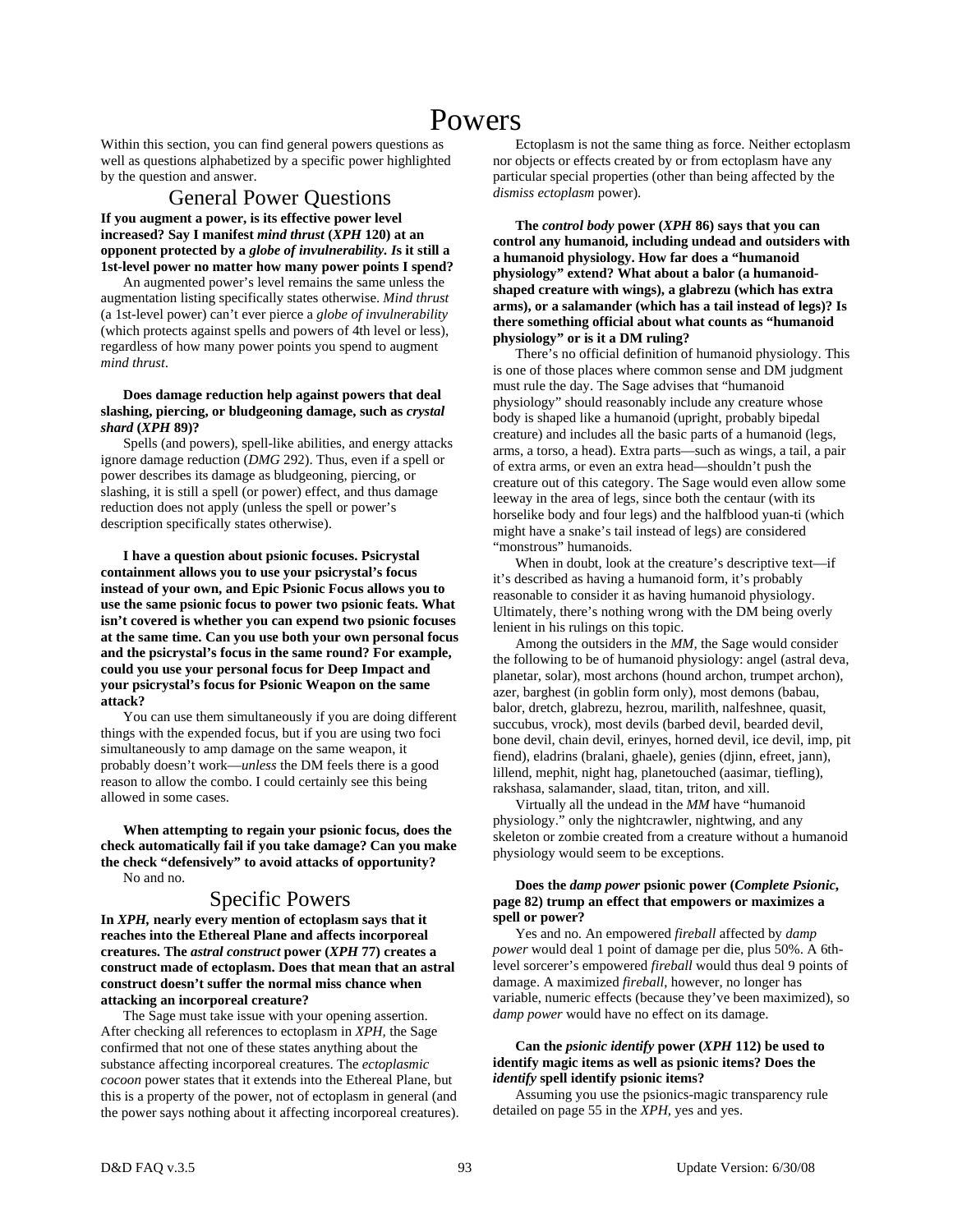### **Could a character use** *psychic reformation* **(***XPH* **127) to change a character class he had gained at an earlier level?**

 No. *Psychic reformation* clearly states which characterbuilding decisions can be changed: skill points, feats, and acquired powers. No other options are available.

# **What exactly counts as a "purely mental" action, such as those allowed to the second mind created by the** *schism* **power (***XPH* **130)? Does a silent, still spell count? What about a spell-like ability or a quickened spell?**

 The *schism* power specifically includes manifesting a power as an example of a purely mental action. Elsewhere in *XPH*, this is expanded to include "casting spells with no verbal, somatic, or material components." Thus, a silent, still spell wouldn't count unless the spell also had no material components (including focuses).

 A spell-like ability is essentially a spell without verbal, somatic, or material components (and is described on page 180 of the *PH* as being activated "mentally") so that qualifies as purely mental. This would also include psi-like abilities.

 Although a quickened spell doesn't provoke attacks of opportunity, it still includes any verbal, somatic, or material components required by the nonquickened version of the spell, and thus doesn't automatically qualify as a "purely mental" action by virtue of its speed.

 The Sage can think of a few other actions that fall into the category of "purely mental" actions:

- Communicating with *telepathy*.
- Concentrating to maintain a spell.
- Dismissing a spell.
- Directing or redirecting an active spell.
- Lowering spell resistance.

 • Making a Knowledge check (assuming you aren't consulting a text or other resource). Some other skill checks might be allowed at the DM's option (such as a Spellcraft check made to identify a spell effect), but only if the character makes the check without any movement.

 When in doubt, the DM should use common sense and a pretty literal definition of "purely mental" to determine if something fits the bill. If the action requires any physical movement whatsoever (including speech), it shouldn't qualify.

# **If a condition (such as being stunned) affects me while**  *schism* **(***XPH* **130) is manifested, is the second mind also affected by the condition?**

 Yes. *Schism* allows you to attempt a second save against a charm or compulsion effect, but the benefit doesn't go any further than that. A stunned character with a second mind is just as stunned as one without a second mind, and the second mind can't take any actions either.

 One notable exception is paralysis, which specifically points out that "purely mental actions" (see previous question) are still allowed, which means that your second mind could act normally (and your primary mind could still use purely mental actions as well, of course).

# **Can the** *timeless body* **power be dispelled?**

 Yes. The *timeless body* power renders you invulnerable to all attacks and powers. However, the power doesn't protect itself, nor does it protect any other effects currently active on you.

 *Dispel psionics* (or *dispel magic*), even if targeting you specifically, isn't affecting you—it's affecting the ongoing powers or spells active on you. Thus, it is unaffected by the protection granted by *timeless body*.

 Since *timeless body* doesn't prevent characters from targeting you with attacks or powers (just from affecting you with them), *dispel psionics* can dispel a *timeless body* effect (or any other effects on a character protected by *timeless body*).

# **Does** *vampiric touch* **work when used against undead, specifically mummies?**

The *vampiric touch* spell, on page 298 of the *PHB*, has a target entry of "Living creature touched." A mummy, or any other undead creature, is not living and therefore is not a legal target for the *vampiric touch* spell. It just won't affect them at all.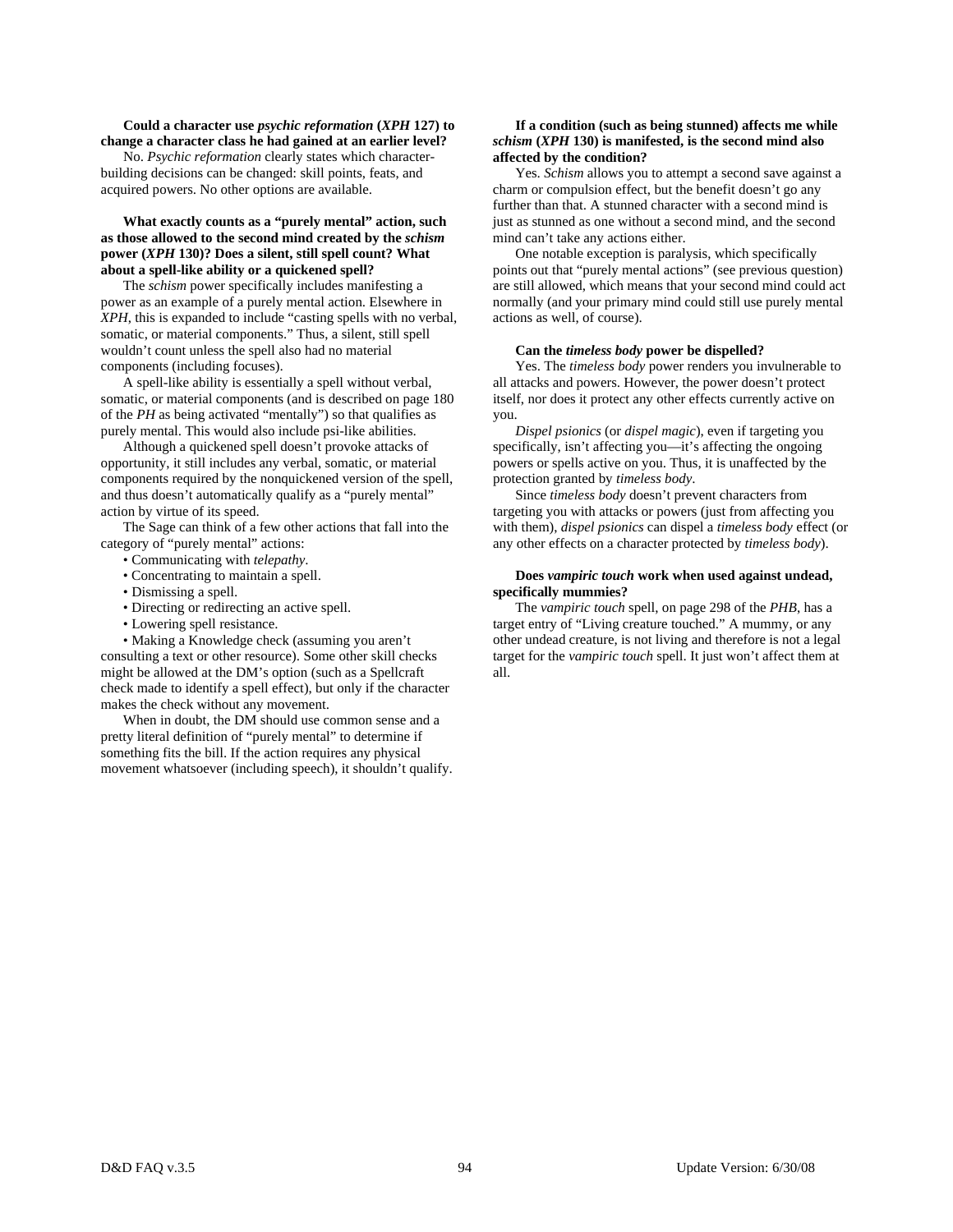# **Monsters**

**The entry on flight in the** *MM* **doesn't elaborate on whether carrying a medium or heavy load actually prevents flight, or it simply slows the flyer down below the indicated speed (and in the latter case, it doesn't explain by how much the creature is slowed down). Some of the monster entries do make mention of medium and heavy loads in terms of carrying capacity (griffins and spider-eaters, for example). Does that mean those creatures can fly with medium or heavy loads? Is it even possible for a flying creature to get airborne at less that its listed fly speed.** 

 You can use a fly speed only when carrying a light load or less. If your load is medium or heavy, you cannot fly; certain kinds of magical flight, such as a *fly* spell, don't have this restriction. Check the description of the flying effect to be sure.

 A griffin or a spider-eater can carry a medium or heavy load, but it cannot fly when doing so.

 Most flying creatures can get aloft at less than their full fly speeds, provided that they can maintain their minimum forward speeds (see Tactical Aerial Movement in Chapter 2 of the *DMG*). You also can fly when wearing medium or heavy armor if the weight of the armor (plus everything else you carry) doesn't exceed your light load rating. The armor still slows you down (page 20 in the *DMG* has an expanded table of reduced speeds). For example, a balor is a Large creature with a Strength score of 35. A light load for a balor is 2,128 pounds. To calculate that, we must use the tremendous Strength rule on page 163 of the *PH* and find the light load rating for Strength 25 (the number between 20 and 29 that has the same 1's digit as 35). This gives us a value of 266 pounds. Since the balor's Strength is 35, we multiply 266 by 4, which gives us 1,064 pounds. The balor is a Large biped, however, so its carrying capacity doubles (1,064 x  $2 = 2,128$ ). A balor can fly so long as it carries less than 2,128 pounds. A breastplate for a Large biped weighs 60 pounds (from Table 7–6 in the *PH*), so its weight won't keep a balor from getting aloft when wearing it. Since a breastplate is medium armor, the balor's base fly speed of 90 feet is slowed to 60 feet (from the table on page 20 of the *DMG*). Since the balor has good maneuverability, it has no minimum forward speed and can easily fly wearing the breastplate. Even if the balor had poor maneuverability, its minimum forward speed would be 45 feet (half its base speed of 90 feet), and it still could fly at a speed of 60 when wearing the breastplate.

 If a creature's base flying speed is greater than listed on the chart on page 20 of the *DMG,* just divide the creature's base flying speed into equal parts dividable by 10 and then add up the reduced values for those base speeds off the chart. For example, if a flying creature with a fly speed of 150 feet wears medium armor and can still get aloft, it can fly at a speed of 105 feet. (Its minimum forward speed, if it had one, would be half the base flying speed, or 75 feet.) The reduced speed of 105 feet was calculated by splitting the fly speed into 70 feet and 80 feet  $(70 + 80 = 150)$ . At reduced speed, 70 feet becomes 50 feet and 80 feet becomes 55 feet  $(50 + 55 = 105)$ .

 Note that some creatures in the game cannot fly when wearing medium or heavy armor, no matter what their load happens to be (for example, the avariel from *Rac*), so be sure to check the creature's description for any special limits on its flying ability.

 **Suppose you have a flying mount: a griffon. What do you have to do to use the ride-by tactic in the air or in** 

**swooping down on a target? Do you need to take the Flyby Attack feat? Or does the Ride-By Attack feat cover flying mounts as well? For the mount to make a single attack when riding or flying by, does it also need to somehow gain a feat? If so, which one?** 

 If the example rider wants to make attacks while flying by foes, she needs the Ride-By Attack feat and needs to charge (and fly) in a straight line (see the next question). For the mount to attack in the same situation, it would need the Flyby Attack feat. The rider's Ride-By Attack feat won't help the mount attack, and the mount's Flyby Attack feat does not help the rider attack.

 Note that you have to have a fly speed to take the Flyby Attack feat. If you merely ride a flying mount, you don't meet the prerequisite for the feat. If you can meet the prerequisite, your flying mount still doesn't benefit from your Flyby Attack feat (although it's possible that a feat or class feature might allow you to share the feat).

 **With the rules erratum that prohibits overruns as part of a charge, the Ride-By Attack feat is now nearly useless. You must use the charge action to use the Ride-By Attack feat, and that requires you to travel in a straight line toward your target. Using the example in the** *PH,* **this would appear to rather specifically mean along a line from your entire square (or squares if riding a horse or other mount with a space of 10 feet or greater), to the target square. Ride-By Attack allows you to continue moving along the straight line of the charge after your attack. This would have to mean that at some point you would enter the square (or squares) of the creature you attacked. (At least I cannot conceive of any other way it could be done). Since you cannot enter your foe's space unless the creature is already dead, Ride-By Attack is now pretty much useless if you can't also overrun the foe. Some have suggested that you could charge in a manner that would not bring you through the target creature's square (or squares). To do so, you would not be charging directly toward the target and likely not moving by the shortest route (also a charge requirement) or attacking it from the first possible square (another charge requirement). In any of these cases, you would be breaking the rules for a charge. Am I wrong about any of this?** 

No, you've got it about right.

 When using the Ride-By attack feat, you must conduct your charge so that you move in a straight line toward the closest square from which it is possible to attack your chosen foe, so long as it is a square that allows you to attack and then continue on in the straight line of the charge. You still must attack your foe the moment you reach that square. (Although the feat description doesn't say so, you and your mount also must move at least 5 feet after you make your attack to get the benefit of the feat.) This is a special rule for charging when using the Ride-By Attack feat. Note that the Flyby Attack feat (discussed in the previous question) does not require you to move in a straight line. You merely make a single move and take another standard action at some point during that move.

 **How do you use the damage reduction of 3.0 monsters with the new 3.5 rules? Is there a way to convert a damage reduction entry so that it works with the new rules?**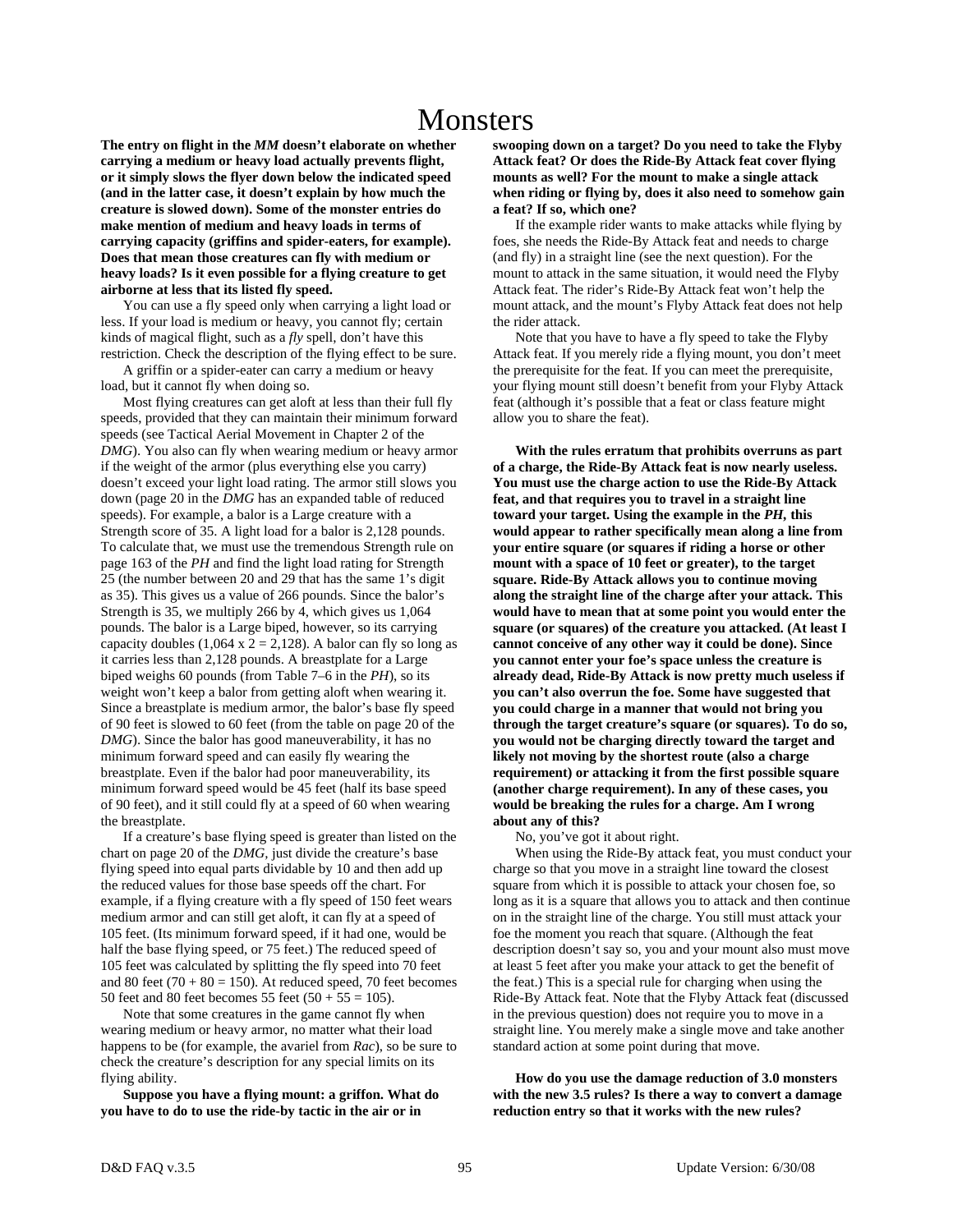First, download a free copy of the *D&D v.3.5 Accessory Update* booklet. This has 3.5 damage reduction values for monsters from *MM2, FF, DD, EL,* and the *MP.* You can find a link to the booklet right on the D&D homepage on the Wizard's of the Coast website: www.wizards.com/dnd.

 To convert damage reduction values for other monsters, just look for a similar monster in the 3.5 *MM* and assign your monster a similar damage reduction. Devils, for example, get damage reduction #/good and silver. In most cases, the # would be 15 or less (and usually 10 or less).

# Damage Reduction

Unless otherwise stated by the monster's description, use these definitions to determine whether damage reduction components are extraordinary or supernatural.

**Extraordinary** 

- DR #/slashing, piercing, or bludgeoning
- DR #/adamantine
- $\cdot$  DR  $\#$ / $\_\$

# **Supernatural**

- DR #/silver or cold iron
- DR #/magic
- DR #/chaotic, evil, good, or lawful

# **Do creatures with special attacks increase the DC for those attacks when they gain class levels? Are they calculated based on the creature's new ECL or its new CR?**

 Unless specifically noted in a monster description, the DC of a creature's innate special attacks depends only on its racial HD, and not from HD gained from class levels. A horned devil who gained levels of fighter, for instance, would not use its fighter HD to calculate the DC of its fear aura or stun supernatural special attacks. A creature's ECL or CR has no effect whatsoever on the save DCs for its special attacks or any other ability.

 However, if the creature's ability scores change—such as from the increase at every 4-HD interval—that might well affect the DCs of its special attacks. If that horned devil, for instance, improved its Strength from 31 to 32 when it gained its first class level (giving it 16 HD total), its stun save DC would improve by 1. Each special attack lists the ability score upon which it is based (such as Strength for the horned devil's stun).

# **Why do some creatures have effective character levels higher than their challenge rating? If a hound archon is only CR 4, how can it possibly be as good as an 11th-level character? After all, an 11th-level NPC is CR 11, not CR 4.**

 Effective character level (ECL) and challenge rating (CR) appear similar—after all, they're both numbers that rate a creature's toughness—but they actually measure two very different things. A monster's CR measures how tough that monster is in a typical combat encounter against player characters, while its ECL measures how powerful a PC it would make.

 Take the hound archon as an example of why this is true. In a typical fight, it likely gets a chance to use its *aid* spell-like ability only once. However, in a party of adventurers, it can use this ability on itself and every member of the party an unlimited number of times. This means that a smart group of PCs have *aid* in effect for every battle they fight—even a high-level cleric can't guarantee that. Similarly, while a hound archon can use its *greater teleport* ability only a few times at most in

a fight, a PC with the ability to use *greater teleport* at will has an enormous advantage, both in and out of combat.

 The hound archon's damage reduction is also much more useful when used by a PC than by a monster. Most PC groups have the ability to deal with a creature's damage reduction, either overcoming it with the necessary weapons or ignoring it altogether by damaging the monster with spells or other effects. However, most monsters don't have this option. The vast majority of foes faced by a hound archon have no recourse but to use their normal attack forms, meaning the hound archon can ignore the first 10 points of damage from each and every attack made against it.

 In the end, a hound archon's special powers don't make it tougher than any other CR 4 monster (such as a gargoyle or vampire spawn), but they make it much more potent than a standard PC of a similar level.

 **What happens when a monster that carries a disease attacks another monster of the same kind (or somehow bites or scratches itself)? What happens if the monster attacks a monster of a different kind that carries the same disease? For example dire rats and wererats both carry filth fever. What happens when one dire rat bites another or bites a wererat?** 

 Although the rules don't specifically say so, creatures that carry a disease are generally immune to that particular disease. Thus, a dire rat cannot infect itself, another dire rat, a wererat, an otyugh, or any other creature that causes filth fever (or vise versa), since they are both already carriers.

# **How are save DCs for disease attacks calculated? Judging from the** *MM,* **disease DCs would seem to be based on Constitution. But that can't be correct, can it? The higher the Constitution score the healthier the monster, right?**

 When a monster has a disease special attack, the save DC for that disease is 10 plus  $+1/2$  the creature's Hit Dice plus the creature's Constitution modifier.

 As a general rule, any special attack that comes from the attacker's body uses Constitution to determine the save DC. In the case of a mundane disease that functions as a special attack, healthier creatures carry a more virulent strain. For example, Table 8–2 in the *DMG* lists a DC of 12 for filth fever. Nevertheless, it requires only a DC 11 Fortitude save to avoid contracting filth fever from a dire rat's bite, while an otyugh's bite causes the same disease on a failed DC 14 save.

 Special attacks that involve supernatural diseases often use Constitution to determine the save DC as well. In some cases the creature or the disease might warrant using a different ability score. A mummy's mummy rot, for example, uses Charisma instead of Constitution because undead creatures lack Constitution scores.

 When a character is exposed to a disease in some manner other than a monster's special attack, use the save DC listed on Table 8–2. For example, if a character steps on a rusty nail and is exposed to filth fever, the save DC is 12.

 **What happens when creatures use their natural weapons as secondary attacks along with a manufactured weapon? For example, lizardfolk have two claws that also serve as hands. What happens when they wield a onehanded weapon in one hand and nothing in the other? Do they lose both claw attacks in exchange for their attacks with the weapon?**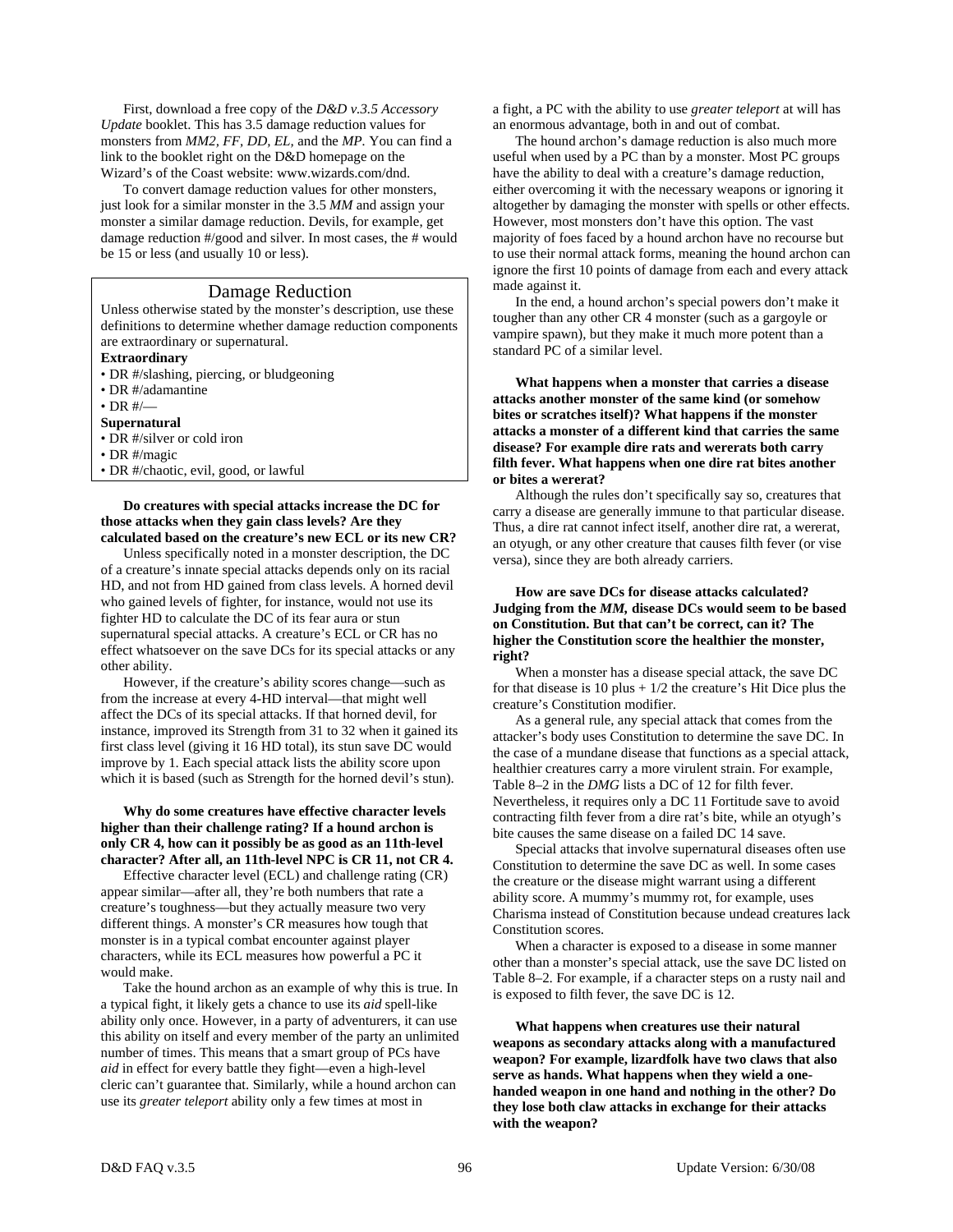Wielding a manufactured weapon doesn't prevent a creature from using all its natural weaponry, provided that the creature is using the full attack action and the additional natural weapons are free.

 The example lizardfolk can't make a claw attack with the "hand" that holds its weapon, although it does get to attack with the weapon itself. But, if it's using the full attack action, it can use its other claw as a natural secondary attack (–5 to attack rolls, half Strength bonus), and can also bite as a natural secondary attack. In effect, the lizardfolk is using its normal full attack routine with the manufactured weapon attack substituted for one claw attack.

# **How many attacks does a creature with multiple natural weapons get while it's grappling? How many grapple checks can it make in a round?**

 Under normal circumstances, a creature can can attack with only one of its natural weapons while grappling (and it takes a –4 penalty on such attacks; *PH* 156). A grappling dire bear can attack with either a claw or its bite.

 The rake special attack gives the creature "two additional claw attacks that it can use only against a grappled foe" (and which don't take the normal –4 penalty to such attacks; MM 314).

 A creature that chooses to make grapple checks in place of attacks—that is, to damage its opponent, escape from the grapple, move, pin its opponent, or use its opponent's weapon—is allowed one grapple check for every attack that its base attack bonus would allow (even if it doesn't normally make multiple attacks in this manner). These attacks deal damage as an unarmed strike made by a creature of that size (1d3 for Medium, 1d4 for Large, 1d6 for Huge, and so forth, plus its Strength modifier).

A creature with  $BAB +0$  to  $+5$  can make one grapple check in place of an attack, BAB  $+6$  to  $+10$  two, BAB  $+11$  to  $+15$ three, and  $BAB +16$  to  $+20$  four. The dire bear, for example, can make two grapple checks in place of attacks, thanks to its base attack bonus of +9: one using its full BAB and the second using its BAB –5.

 **How do I know whether a monster gets multiple attacks for a high base attack bonus? Some of the monsters in the**  *MM* **have multiple attacks, but others don't, even with the same base attack bonus. Why doesn't a great wyrm red dragon get eight bite attacks per round? After all, its base attack bonus is +40.** 

 The rules for multiple attacks are different for manufactured weapons (such as swords and bows) and for natural weapons (such as claws and bites). A creature wielding a weapon gets multiple attacks based on its base attack bonus, regardless of whether that creature is a goblin, a giant, or a pit fiend. Regardless of its base attack bonus, a creature never gets more than four attacks with any given weapon purely from its base attack bonus (see the sidebar on page 207 of the *DMG*) thus, if a great wyrm red dragon could wield a manufactured weapon, it still could make only four attacks with it as part of a full attack action (at  $+40/+35/+30/+25$ ).

 Creatures do not receive additional attacks from a high base attack bonus when using natural weapons. A young adult red dragon gets only one bite attack per round, even though a fighter with the same +19 base attack bonus attacks four times per round with a sword or other manufactured weapon.

 **What happens when a monster has a high base attack bonus, and it uses a manufactured weapon along with a secondary natural weaponry? For instance, suppose a 5thlevel lizardfolk fighter wields a battleaxe. What would this creature's attack routine be?** 

 Just add the natural secondary attacks to the manufactured attacks the creature can make. Assuming that the example character has five fighter levels, she has a base attack bonus of +6 (+1 for being a lizard folk, +5 for fighter levels). Assuming the character doesn't use a shield, she has two natural secondary attacks available—her bite and her free claw. She has a –5 penalty when using a natural secondary weapons. So, when the character uses the full attack action, her attack routine is +6/+1 melee (battleaxe)/+1 melee (bite)/+1 melee (claw).

 However, if the example character were using the standard attack action instead, she could make only one attack. This single attack could be a +6 if she used the manufactured weapon or a claw (a lizard folk's claws are the primary natural weapon), or  $+1$  if the character chooses to bite. You always take the secondary weapon penalty when you use a secondary natural weapon (see the *MM* glossary).

# **When a creature has natural weaponry, do all its natural weapons become secondary attacks when it uses a manufactured weapon? If so, what happens to the damage rating for a primary natural weapon that gets demoted to secondary status?**

 When a creature uses both manufactured and natural weapons together with the full attack action, treat the manufactured weapon as the primary attack (using the creature's full attack bonus) and treat all the natural weapons as secondary natural attacks  $(-5$  attack penalty, or  $-2$  if the creature has the Multiattack feat).

 The basic damage rating for a secondary natural weapon doesn't change, but the creature gets only half its Strength bonus to damage for the secondary attack, even if it would otherwise be a primary natural weapon. The troll entry in the *MM* provides a good example of this.

# **What happens when a creature's secondary natural weapon becomes a primary natural weapon? For example, what is the attack and damage bonus if a lizardfolk uses its bite for an attack action or for an attack of opportunity?**

 A secondary natural weapon is always a secondary natural weapon, even when a creature attacks only with that weapon. A lizardfolk attacking with only a bite has a  $-5$  attack penalty  $(-2)$ with the Multiattack feat) and gains only 1/2 its Strength bonus with the bite attack. Secondary weapons are inherently less effective than a creature's primary natural weaponry, mostly due to limits of the creature's fighting skills or physiology. See page 312 in the *MM* for details.

# **Can a creature make a slam or claw attack when both his hands are used for something else, such as holding a two-handed weapon?**

 As long as the creature can easily let go with one hand, yes. A two-handed weapon requires two hands to wield in combat, but not to hold. A frost giant could choose to make a slam attack instead of a greataxe attack without having to drop the greataxe.

 On the other hand, a frost giant carrying a heavy weight in both arms doesn't have a free hand to use for a slam attack. He'd have to drop the object (a free action) before making a slam attack.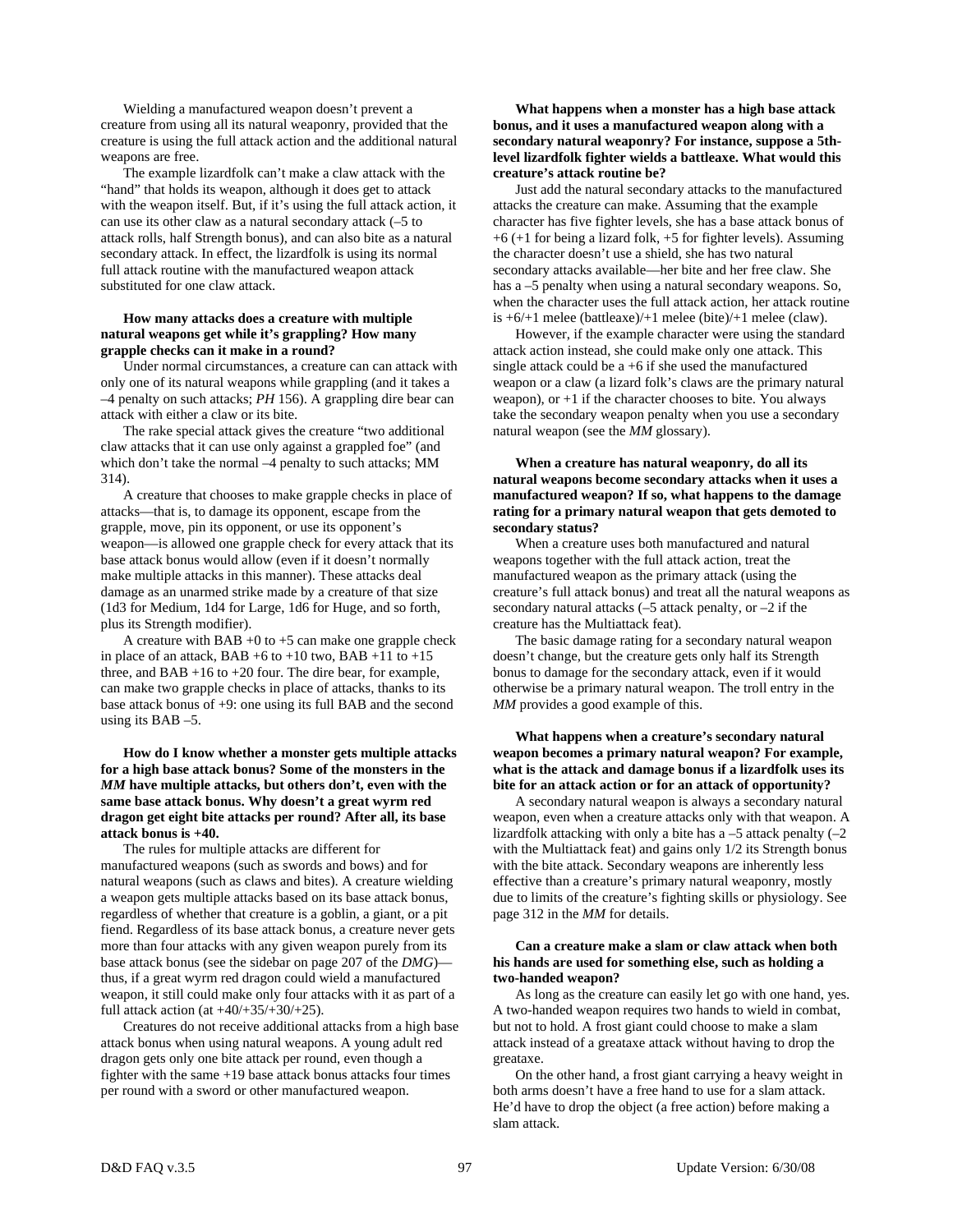**When a monster uses a special attack option, such as trip or sunder, must it make the attack with its primary natural weapon? Are there any limits on which natural weapons can be used in a trip or sunder attack? When a monster has multiple natural weapons, can it use each of those weapons to make trip or sunder attacks?** 

 A monster with natural weaponry doesn't need to use its primary natural weapon to make sunder or trip attacks. If it uses a secondary weapon, however, the penalty for a secondary weapon applies to the attack  $(-5 \text{ or } -2 \text{ with the Multi attack})$ feat). In the case of sunder, the secondary weapon penalty applies to the opposed attack roll the creature makes to accomplish the sunder attack. In the case of a trip attack, the secondary weapon penalty applies to the melee touch attack roll the creature makes to start the trip attack.

 A creature can make a trip attack with just about any natural weapon, although the DM must exercise some common sense in the matter. Claw and bite attacks are excellent for trip attempts, as are tentacle attacks. Since tripping in the D&D game involves grabbing a foe and pulling him down, stings, gores, hooves, and most slam attacks should not work for tripping (although tail slaps work).

 A natural weapon must deal bludgeoning or slashing damage to be useful for a sunder attack. Gore and sting attacks deal only piercing damage and thus aren't useful for such attacks (see page 312 in the *MM* for a list of natural weapons and their damage types), but again, some common sense is in order here. Creatures with pointy fangs, such as monstrous spiders or big snakes, probably deal only piecing damage with their bite attacks and aren't really smart enough to make sunder attacks anyway.

 In either case, a monster making a sunder or trip attack follows all the rules a player character uses for the attack in question, including provoking an attack of opportunity.

 A monster with several natural weapons can make a sunder or trip attack with each one, provided that it uses the full attack action, and its natural weaponry is useful for the attack in question.

 Note that some monsters have special trip or sunder attacks. In such cases, use the rules given in the monster's description, not the general rules discussed here. For example a wolf can make a free trip attempt when it hits with its bite attack and does not provoke an attack of opportunity when doing so. Likewise a bebilith's rend armor attack is similar to a sunder attack, but it works only on a foe's armor, and only when the bebilith hits with both claws. Rend armor doesn't provoke an attack of opportunity.

# **What happens when a creature with multiple natural weapons gets to make an attack of opportunity? Does it have to use its primary natural weapon? What happens if the creature has a pair of primary weapons, such as a bear's two claws.**

 An attack of opportunity is a single melee attack; no matter how many weapons or natural weapons the creature making the attack has available.

 When a creature with natural weaponry makes an attack of opportunity, it can use any natural weapon it has. If it decides to use a secondary weapon, however, it suffers the usual –5 attack penalty for a secondary attack (or –2 if it has the Multiattack feat), and it applies only half its Strength bonus on damage if the attack hits.

# **How does poisoning (or any other ability draining effect) work, exactly? Can a character get ability damage through poison several times from one monster in the same encounter? Can there be more than one secondary saving throw for poison?**

 First, poison causes ability damage, not ability drain. You can heal ability damage on your own (unless you lose the fight and become a monster snack), but you need magical intervention to recover ability score points lost to ability drain.

 In either case, there's no limit to the number of times a monster can beat down your ability scores with successful ability damage or ability drain attacks. Resolve each attack and apply their consequences separately. A monster could have an ability drain or ability damage attack that could not affect the same foe multiple times, but that would be a special case noted in the monster's description. None of the creatures in the *MM* have such a limitation.

 In the case of poisons that deal ability damage, you must make a saving throw against the poison's initial and secondary effects each time a poisonous attack hits you. For example, if a Huge monstrous scorpion stings you five times, you'll have to make five initial saves and five more secondary saves, each one minute after the initial save for that attack. A character could survive a long fight with a poisonous creature only to succumb to its venom later. Smart players break out the *neutralize poison* spells, healer's kits, antitoxin, or all three after encountering venomous foes.

 In the case of poisons that have nondamaging effects, such as paralysis or unconsciousness, the effects don't stack, but each one runs for its full duration.

 **The description for gaze attacks in the** *MM* **says any opponents within range of the gaze need to make saving throws. The** *DMG* **says any characters within range must save. Which is correct? If a creature with a gaze attack has allies, do the allies have to make saves against the gaze attack? Is it possible for a creature to suppress its own gaze attack? If so, how?** 

 The *DMG* is correct. Anyone, ally or enemy, who looks into the eyes of a creature with a gaze attack has to save against the attack. Allies, however, can avert their eyes from the creature with the gaze attack and avoid having to make saving throws 50% of the time; this doesn't provide complete protection, but it helps. The creature with the gaze attack gains concealment relative to its allies that are averting their eyes, but since those allies probably aren't going to attack the creature, that's not a big concern.

 Since looking into the eyes triggers a save against a gaze attack, the creature with the attack can stop using its gaze simply by closing its eyes; this is not an action, and the creature can do so anytime, even when flat-footed or during another creature's turn. The creature is blinded so long as it keeps its eyes shut. The creature also can veil its eyes with a translucent cloth. This stops the gaze attack, but all other creatures have partial concealment (20% miss chance) relative to it.

 **The text on page 289 in the** *DMG* **says a supernatural ability cannot be dispelled. Table 8–1 on the next page, however, says it can. Which one is right? If supernatural abilities cannot be dispelled, can they be removed or countered in other ways? What would happen, for example, if a medusa turns my character to stone? Can anything restore my character?**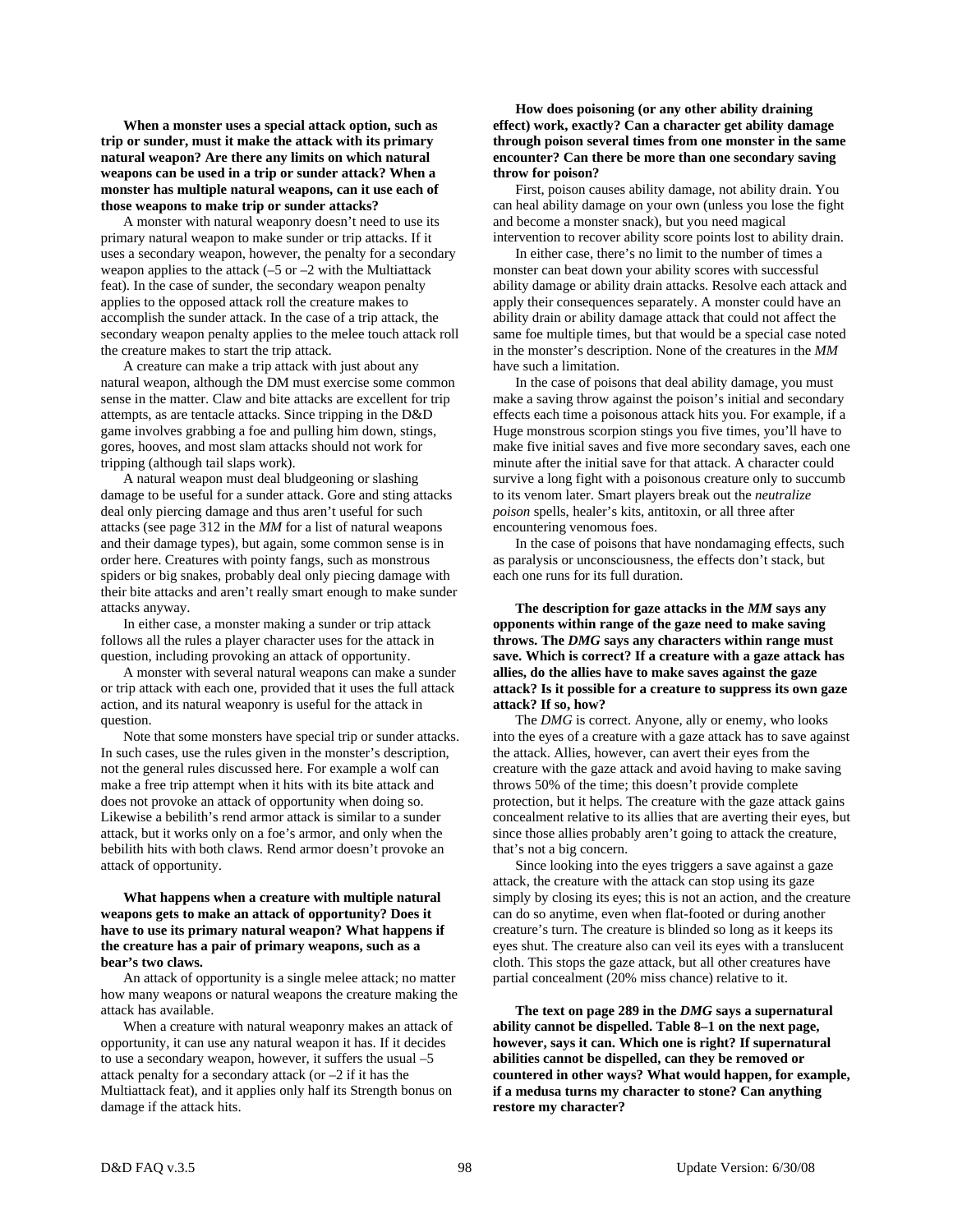The table is wrong. While you cannot dispel a supernatural ability with the *dispel magic* spell, you can remove or reverse its effects on an area, object (but not one in the supernatural ability user's possession), or creature (but not the ability user itself) in other ways. For instance, the petrified victim in your example can be restored through a *break enchantment* spell or a *stone to flesh* spell. Supernatural effects are not subject to counterspelling, but some of them can be countered in other ways if they have the right descriptor (or if they duplicate spells with the right descriptor). For example, the darkmantle's supernatural darkness ability duplicates the 2nd-level *darkness* spell, which has the darkness descriptor. This ability counters and dispels any light effect of its level or lower, and the 3rdlevel *daylight* spell (which counters and dispels all darkness effects of its level or lower) negates the darkness created by a darkmantle's darkness ability.

 Likewise, spells such as *dispel evil* can remove supernatural enchantment effects if they duplicate spells that can be dispelled otherwise. For example, a *dispel evil* spell removes a vampire's *dominate person* effect from a victim. Similarly spells that block mental control, such as *protection from evil* or *magic circle against evil,* suppress the effects of a vampire's *dominate person* ability, as noted in their spell descriptions.

# **Are monsters' ability scores adjusted as they age (like PC races)?**

 The rules include no information on age categories for creatures other than the PC races listed in various books, so the Sage concludes that ability score adjustments by age (such as those described on Table 6–5: Aging Effects, in the *PH*) apply only to those races for which they're listed.

 If a DM wanted to create age categories for other creatures, the Sage advises using existing numbers as a guideline.

# **Does a human who becomes an undead apply the ability score adjustments as he ages?**

 The Sage recommends that aging effects not be applied to a PC who becomes undead.

 It seems unreasonable that an undead's physical ability scores should change based on the original race's lifespan (why should a dwarf vampire stay strong longer than a half-orc vampire?).

 Similarly, applying adjustments to mental ability scores seems to create more problems than it's worth. Should a skeleton that's been dead for 200 years be wiser than one that was just created? If a long-dead ghost gets smarter with age, why doesn't a long-dead mummy?

 That said, if a DM wanted to apply aging effects to ability scores for undead PCs, it's not terribly unbalancing. He should just be prepared to answer a lot of corner-case questions—and most DMs will find it more hassle than it's worth.

# **Can a half-dragon elf gain (and use) the Mark of Shadow? What about an elf lich?**

 Yes and no. Simply changing your type normally doesn't bar you from manifesting a dragonmark associated with your race (or from using a dragonmark you've already manifested).

 Undead, however, are incapable of manifesting or activating any of the dragonmarks described in the *ECS*.

# **Do spell resistance, damage reduction, or caster level for spell-like abilities increase as a monster advances by Hit Dice?**

 Unless a monster's description states otherwise, most monster special abilities aren't Hit Dice-based, and thus are unaffected by advancement either by HD or by class level. (An exception is the save DC for any monster special ability, which is specifically described as using HD in its calculation).

 Again, a DM can create exceptions to this rule; for example, increasing spell resistance by +1 per point of Challenge Rating increase (not per HD) is a good way of keeping a monster's SR relevant.

# **When I advance a couatl (or other creature with the "spells" special attack quality) by increasing its Hit Dice, what happens to its spellcasting ability?**

 Gaining a HD or class level generally has no effect on a monster's spellcasting ability. That said, it's reasonable to grant a monster who gains a level in the same class as its existing spellcasting ability another level of spellcasting in that class (as well as the 1st-level class features of the class).

 For example, a rakshasa who gained a level of sorcerer should cast spells as an 8th-level sorcerer (7 levels from its race, plus 1 from its class), and should also gain the class features of a 1st-level sorcerer.

# **Can an animal increase its Intelligence when it gains an ability score increase at every 4 Hit Dice? If its Int increases beyond 2, does it become a magical beast?**

 The Sage recommends that the DM *not* allow an animal (or any nonintelligent creature) to increase its Intelligence via HD advancement except as a very special case. Even the biggest 18-HD viper in the jungle shouldn't be able to have an Intelligence of 4.

 Regardless, an animal's type doesn't change simply due to an Intelligence increase.

# **The** *MM* **says a creature isn't proficient with armor unless it is specifically listed as such (or is wearing armor in its description). What about warhorses and riding dogs, which are often protected by barding?**

 Technically, such creatures aren't proficient in armor, and thus suffer a penalty on attack rolls equal to the armor check penalty. Many DMs choose to ignore this penalty for animals trained for combat (such as warhorses and riding dogs), which is perfectly reasonable.

# **The** *MM* **lists outsiders as having proficiency with all martial weapons. Does that mean that aasimar, tiefling and genasi PCs are automatically proficient with all martial weapons?**

Yes.

# **In an encounter with creatures of mixed Challenge Ratings (for example, a CR 9 boss with a mix of CR 6 and CR 3 minions) how do you figure Encounter Level and XP?**

 The Encounter Level of a group of monsters is an estimate of the encounter's relative challenge. Its only value is as a signal to the DM regarding how dangerous the encounter might be to the PCs—it's never used to calculate XP or anything else.

 To estimate the EL of a mixed group of monsters, calculate the EL for each group of monsters with the same CR as if each group was a separate encounter. Then, calculate the EL for the two lowest-EL groups of monsters as if each group were a single monster with a CR equal to its EL. Repeat until you have only one number left: that's your EL estimate.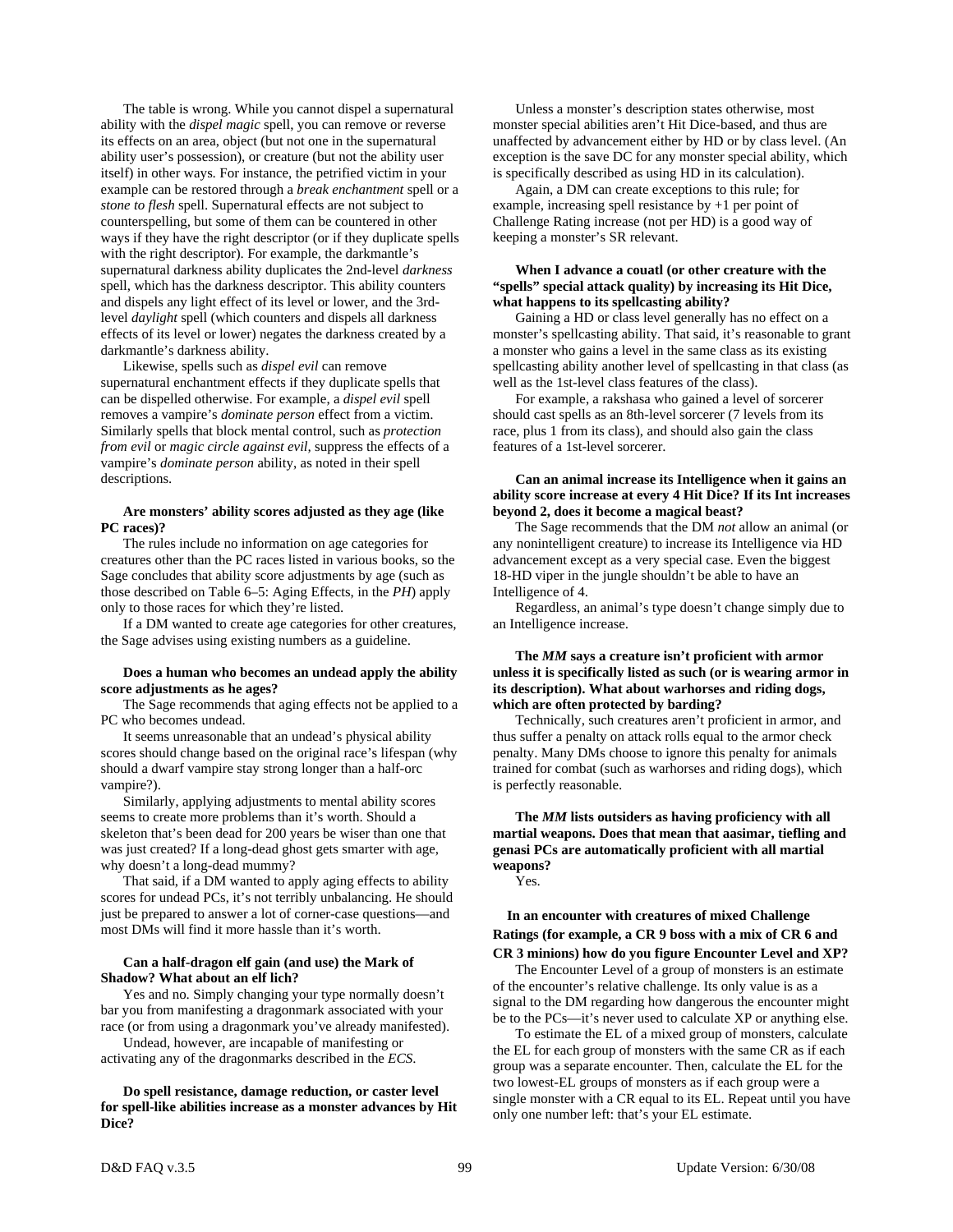For example, imagine an encounter with a CR 9 boss, two CR 6 lieutenants, and four CR 3 minions. To estimate the EL for this encounter, start by determining the EL of each group of creatures: four CR 3 foes represent an EL 7 encounter, two CR 6 enemies are an EL 8 encounter, and a single CR 9 foe is an EL 9 encounter. A CR 7 plus a CR 8 monster is roughly an EL 9 encounter (it's a lot like the 8 + 6 mixed pair on Table 3–1: Encounter Numbers in the *DMG*), and when you add that to the other CR 9 component, you have an EL 11 encounter.

 This isn't a perfect method—it can easily overestimate the value of low-CR minions, particularly in large numbers—but it's good in most cases. If you find that the EL for a mixed group is more than two or three points higher than the CR of the toughest single participant, take your estimate with a grain of salt.

 Experience, on the other hand, is always calculated based on each monster's individual Challenge Rating, never by the Encounter Level. Each monster in an encounter is worth a number of XP based on its CR and the PCs' levels, and the total XP reward for the encounter is the sum of these values.

 The encounter with a CR 9 creature, two CR 6 creatures, and four CR 3 creatures grants XP equal to the sum of the normal XP rewards for one CR 9 creature, two CR 6 creatures, and four CR 3 creatures. Assuming the party was 8th level, the reward would thus be 7,600 XP (3,600 XP for the CR 9 foe, 1,200 XP for each of the CR 6 enemies, and 400 XP for each of the CR 3 monsters), divided by the number of characters.

# **I understand that CR, and thus EL, is based on challenging a party of four player characters. How should I adjust the EL of an encounter when the party consists of more or less than four characters?**

 A good rule of thumb is to increase an encounter's EL by 1 when you add a character to the adventuring party. You can do this either by increasing the number of foes present or by toughening up one or two of the enemies.

 Be careful about overloading your encounters for large groups of PCs—even a group of eight PCs can't necessarily deal with an encounter with three or four times the normal number of foes, particularly if those foes can easily gang up on a single PC. One hill giant probably can't take out a 7th-level fighter, but three or four definitely can, even if that fighter has a half-dozen buddies standing behind him waiting to take their turn in initiative.

 On the other hand, if there are fewer than four characters in the party, simply reducing the EL might not go far enough. It's possible, even likely, that such a group lacks crucial capabilities expected of a typical adventuring party, such as healing, melee defense, or ranged attacks, and thus might not be able to deal with normal-style encounters even if you significantly reduce the EL.

 In such a case, the DM must adjust the encounters on a case-by-case basis so that the party isn't unduly punished for their lack of capabilities, perhaps by using monsters with unusually low attack modifiers and damage values (for groups lacking a fighter or similar character), or by minimizing the use of monsters with long-distance attacks (for groups lacking a wizard, archer, or other ranged-attack character).

# **Do all creatures with the outsider type gain proficiency with all martial weapons?**

 Races that start as outsiders should have proficiency with all martial weapons. However, if a creature starts as a nonoutsider but later becomes one, it is the Sage's opinion that he

### should not gain this benefit.

 **What happens if you fight a carrion crawler or ghoul and get hit with several different paralyzing attacks at once? Do you have to save against each one? If so, is the duration of the paralysis extended for each failed save or do the effects run concurrently? What happens if you later receive a spell such as** *remove paralysis***? Will it take more than one spell to remove all the paralysis effects?** 

 As with poison, you have to make a saving throw for each paralyzing attack that hits you. If you fail your save more than once, the paralysis effects don't stack. The effects overlap and you stay paralyzed until the effect with the longest duration wears off. Likewise, if you become paralyzed and are later affected by another paralysis effect, you remain paralyzed from the time the first effect started until the last effect ends.

 Generally, overlapping effects remain in place until all their durations run out or they're all negated somehow. In the case of the various "remove" spells in the *PH* (*remove blindness/deafness, remove curse, remove disease, remove fear,*  and *remove paralysis*), one spell removes all the overlapping effects that currently affect you, provided that those effects are subject to the spell. For example, if you have four overlapping paralysis effects, one *remove paralysis* spell deals with them all. When such a spell allows you a new saving throw against an effect rather than simply removing it (as *remove paralysis* does when the caster splits it among several recipients), make one saving throw against the overlapping effect with the highest save DC. If that save is successful, the spell removes all the overlapping effects. If the save fails, the spell has no effect.

# **Does a celestial or fiendish animal, which has a 3 Intelligence, understand a language?**

 The celestial and fiendish templates don't indicate that the creature gains the ability to understand any particular language, but it's reasonable for a DM to grant such a creature the rudimentary ability to understand a single spoken language. Celestial (for that template) or Abyssal or Infernal (for the fiendish template) seem like reasonable options, but a DM can alter this as desired.

# **If a construct has to make a Concentration check, what ability modifier do I apply on the check? Is it –5, just as if the score were 0?**

 Having no ability score (that is, an entry of "—") is different from having a score of 0. If a creature has no ability score (such as a construct, which has no Constitution score), the ability modifier for that score is  $+0$ . (See page 7 in the *MM*.) Thus, a construct has a +0 modifier from its Constitution on Fortitude saves, Concentration checks, and any other Conbased roll.

 The same rule applies to undead (which have no Constitution score), vermin (which have no Intelligence score), or any other creature that lacks an ability score. Remember that undead are specially noted on page 317 of the *MM* as using their Charisma modifier for Concentration checks (but not on any other Con-based rolls).

 **How tall is a Medium creature? How about Large or Huge? I appreciate the example creatures given in the** *PH* **and** *DMG,* **but when advancing monsters, or even when trying to give accurate descriptions during a game and answering my players' questions, comparative size doesn't help too much. (For example, if it is as big as a purple**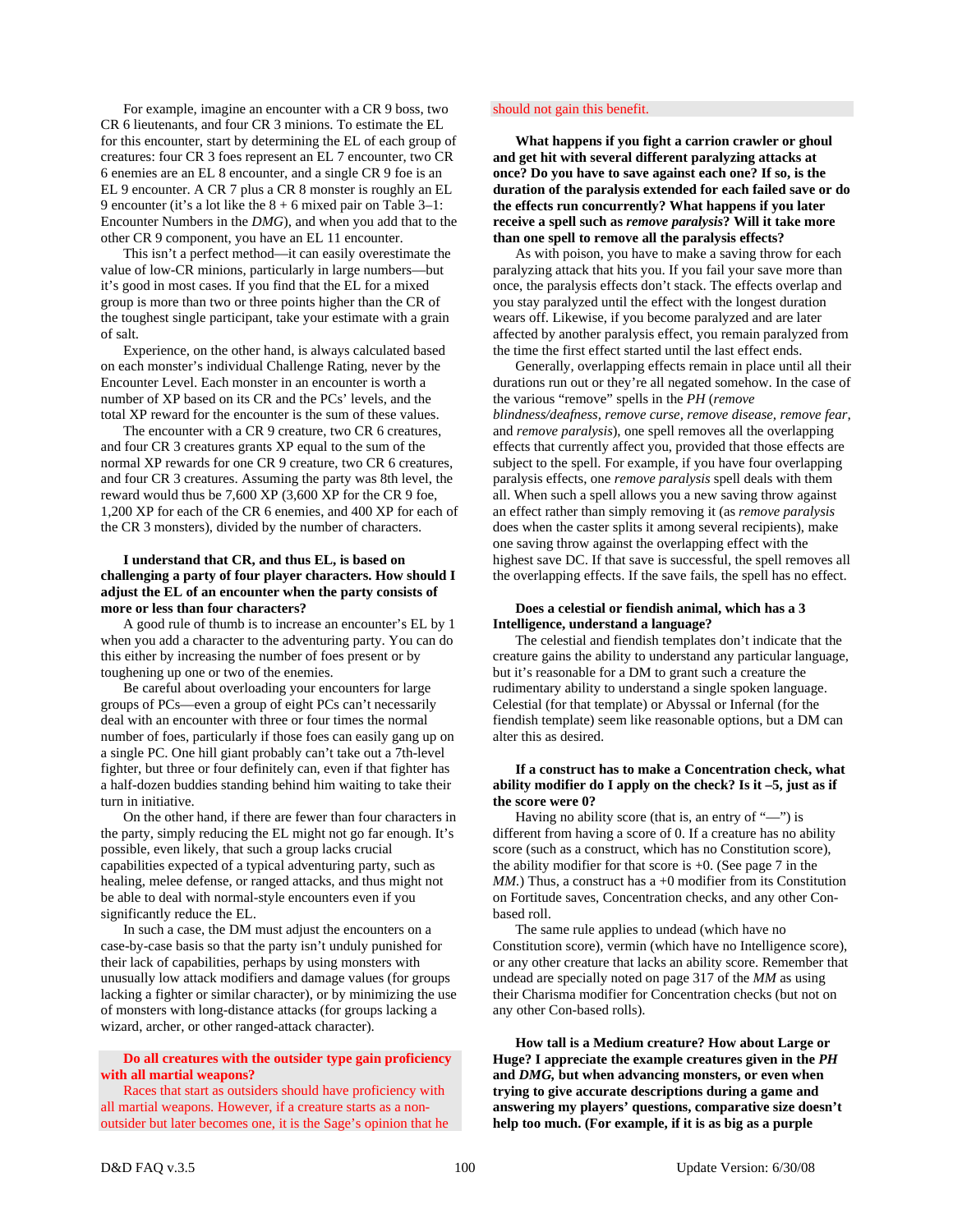**worm, how big is a purple worm?) If an actual listing could be given, such as anything 4 to 7 feet tall is Medium, 7 to 15 feet is Large, 15 to 30 feet is Huge, and so on, it would be of immense use.** 

 You'll find creature size listings in the *MM* glossary; see the Size entry and Table 7–1: Creature Sizes on page 314. Be sure to read the notes accompanying the table.

# **Can a doppelganger be a mindspy (***CW* **62)?**

 The mindspy prestige class requires that you have the *detect thoughts* spell or that you can use it as a spell-like ability. The doppelganger has a supernatural ability that allows him to use *detect thoughts*. So, strictly speaking, the doppelganger's *detect thoughts* ability does not satisfy the mindspy's requirement. In the Sage's opinion, however, DMs should allow doppelgangers to mimic the requirements (no pun intended) for the mindspy prestige class, since their supernatural ability provides the required prerequisites.

# **Does a dragon's crush attack provoke attacks of opportunity when it enters its targets' squares? What about if its targets have reach weapons? What about when the dragon moves away after the crush attack?**

No, maybe, and yes.

 The initial crush attack does not provoke attacks of opportunity, even though the dragon is entering enemy spaces.

 Assuming the dragon has to move up to its targets to deliver the crush attack, enemies with reach get attacks of opportunity if the dragon leaves threatened squares. It's not the crush attack that provokes, but the dragon's movement.

 When the dragon moves away after the crush attack, it provokes attacks of opportunity as normal for movement.

# **Can a dragon use its breath weapon as an attack of opportunity?**

 No. Only melee attacks can be used as attacks of opportunity.

#### **Can a dragon's breath weapon harm a golem?**

 Yes. Although the golem main entry describes "immunity to magic" as granting immunity to "most magical and supernatural effects," individual golem entries clearly state that it applies only to "any spell or spell-like ability that allows spell resistance." Thus, golems are affected normally by a dragon's breath weapon unless the golem's entry states otherwise.

# **Can or do creatures other than dragons have overland travel speeds?**

 The overland travel speeds listed for dragons in the *MM* are a special ability of dragons. Other creatures could potentially be created with a similar quality, but it would have to be included in the creature's description.

### **Dragons are immune to sleep and paralysis effects. Does this include "unconsciousness" effects, such as from drow poison or a** *color spray* **spell?**

 No. Both sleep and paralysis effects create specific conditions defined in the rules (although the "sleeping" condition created by most sleep effects is typically defined in the effect, rather than the glossary). Unconsciousness is an entirely different condition, and dragons are not immune to becoming unconscious.

# **Can a dragon use wands and scrolls of the cleric spells it's allowed to cast as arcane spells? What about spells from the domains it can cast as arcane spells?**

 Yes, no, and maybe. Many dragons can cast cleric spells and spells from certain domains as arcane spells. Effectively, these spells are added to the dragon's sorcerer spell list as arcane spells. This means that it can activate spell trigger items (such as wands and staffs) containing such spells.

 Scrolls, however, always have a type of magic (arcane or divine) inherent to them. A dragon who can learn and cast cleric or domain spells as arcane spells can't use a divine scroll with such a spell on it, any more than a wizard could use a divine scroll of *dispel magic* (even though it's on her spell list).

# **If a dragon with racial access to domain spells takes a cleric level, can it pick from the domains it has racial access to in addition to those granted by its deity? Does it gain any special benefit if it selects a domain that it already has access to from its dragon kind?**

 No. Racial access to a domain allows a dragon to learn and cast spells from that domain as if they were sorcerer spells, but doesn't allow any access to that domain for other purposes, nor does it grant any special stacking benefit if the dragon later gains the domain from cleric levels or any other feature.

# **Does a dragon with Power Attack add twice the number subtracted from attack rolls to damage rolls when making a tail slap?**

 No. While it shares some mathematical similarity to a twohanded weapon, the tail slap (or any other natural weapon that adds 1–1/2 the creature's Strength bonus on damage rolls) doesn't gain any other benefits applied to the use of a twohanded weapon.

 **Can a dragon wear magic rings, cloaks, bracers, and so on built by and for humanoids? Can it wield rods, staves, wands, or weapons? If it can, does it have to take off or put away its equipment when it changes forms using alternate form, or do the items it wishes to use in its new form remain intact and useable through its transformation?**

 As described in an earlier question, most magic items can be worn by any creature that has an appropriate body part upon which to wear it, regardless of the creature's (or the item's) normal size. *Dr* has a sidebar dedicated to precisely this topic (page 24); basically, the answer is that a dragon can wear or use just about any magic item other than armor (unless it's specially made for the dragon, of course).

 As indicated in the *MM* errata, any gear worn or carried by a dragon that uses alternate form either stays worn or carried (if the new form can wear or carry it) or falls to the ground in its space.

# **Does a dragon use its HD or its sorcerer caster level as the caster level for alternate form?**

 As noted on page 315 in the *MM,* supernatural abilities (such as the dragon's alternate form) have "an effective caster level equal to the creature's Hit Dice" unless otherwise noted. The "Caster Level" column on each dragon's "Abilities By Age" table applies to its sorcerer spellcasting ability and its spell-like abilities (see page 69 of the *MM*).

 **A very young silver dragon (Constitution 15) uses alternate form to take the form of an average elf (Constitution 8). He takes 4 points of Constitution damage.**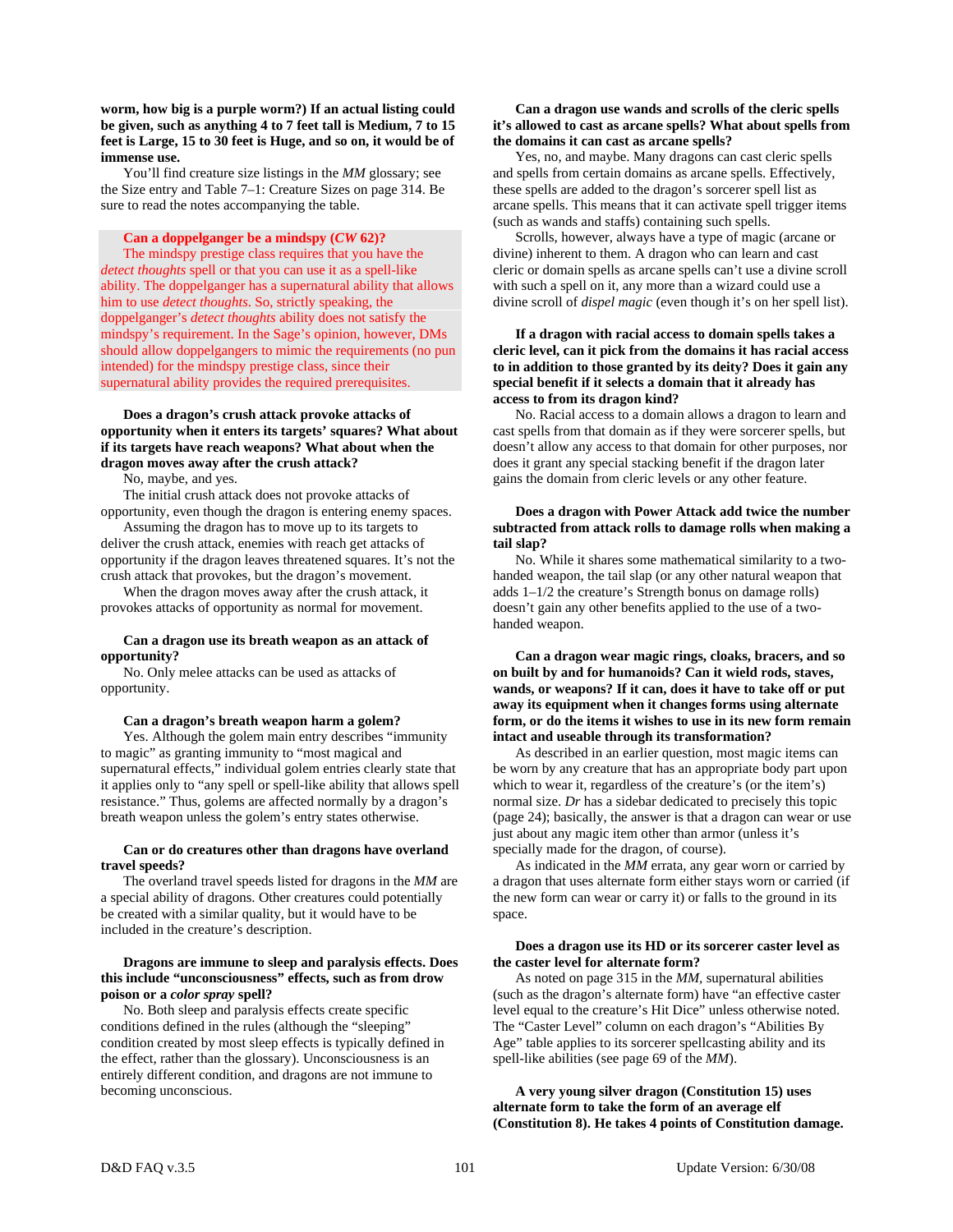# **When he changes back to his natural form, does the Constitution damage remain? What if he takes elf form again—does his Constitution become normal for an average elf again (8), or does the damage still remain?**

 Alternate form doesn't eliminate any penalties, damage, or drain currently affecting your ability scores. The dragon with 4 points of Constitution damage would have Constitution 11 in dragon form and Constitution 4 in elf form until the damage was removed.

# **What are the rules for leaping onto the back of a dragon? What about leaping onto the back of a flying dragon (such as from off a** *carpet of flying***)?**

 Assuming you're not talking about leaping onto the back of your dragon mount (which is covered by the Ride skill), you're in uncharted territory. A Jump check seems like a good start (you must jump high enough or far enough to get into position), and after that it seems like you're doing something much like initiating a grapple (a dragon who doesn't want you on its back should get a chance to resist your attempt).

 Whenever you're trying something that doesn't seem covered in the game rules, start by looking for existing rules that mimic what you're attempting, rather than simply creating a new rule from scratch. You might find that existing rules for similar actions get you most of the way there.

# **Is it possible for two dragons of different colors to breed? If so, which parent does the hatchling take after?**

 According to a strict reading of the half-dragon template, it can be applied to creatures of the dragon type (including true dragons). Thus, it appears within the framework of the rules to, for instance, create a half-white dragon green dragon. It'd be entirely up to the DM to determine which of the parents is the base creature and which is the half-dragon template.

 That said, it doesn't really seem in the spirit of the template—it's designed to make an existing creature more draconic, and the Sage can't see how a creature that's already a dragon can become "more draconic." Thus, such creatures should be extraordinarily rare at most.

# **Chapter 10 in the** *PH* **says a spellcaster must have one hand free to cast a spell with a somatic component, and the caster must have any material components in hand already if he doesn't have a free hand. So, how does a creature like a naga cast spells at all? Nagas don't have hands!**

 Creatures that have hands need at least one free hand to cast spells with somatic or material components (or both).

 Creatures, that don't have hands don't need hands to cast spells (see page 315 in the *MM*). They use body movements to complete somatic components and use material components either by touching them (but not if they're in another creature's possession) or by having them somewhere on their bodies. A naga might carry material components stuck to its scales or even temporarily swallow them.

 **I was wondering about ghosts making physical attacks. The text on the incorporeal subtype in** *MM* **glossary says that these creatures lack a Strength score. The ghost template has the incorporeal subtype and the example ghost has a Strength score. The template makes no exception for ghosts having a Strength score. Do ghosts have this Strength score just when manifesting? Can ghosts use Power Attack if they lack a Strength score? How do ghosts attacking with ghost touch weapons work as far as damage** 

# **modifiers from Strength? When using a ghost touch weapon, does a ghost still make an incorporeal touch attack? If a ghost lacks a Strength score, how can they physically move things in the Material Plane or Ethereal Planes? Does a ghost's Dexterity modify only incorporeal touch attacks?**

 Ghosts have Strength scores in spite of having the incorporeal subtype. A ghost on the Ethereal Plane is not incorporeal.

 A manifested ghost functions on the Material Plane exactly like an incorporeal creature does. A manifested ghost can't exert any Strength on the Material Plane and cannot manipulate any objects unless it has the telekinesis power or unless it has the malevolence power and successfully uses it to take over a corporeal body (in which case it has whatever Strength score the body has). A ghost touch weapon also allows a ghost to exert Strength on the Material Plane.

 A manifested ghost using a *ghost touch* weapon against a foe on the Material Plane makes a normal attack against the target's normal Armor Class (not an incorporeal touch attack). If the attack is a melee attack, the ghost's Strength modifier (not its Dexterity modifier) applies to the attack. A ghost with the Weapon Finesse feat can use its Dexterity modifier for a melee attack with a ghost touch weapon. If the ghost has the Power Attack feat, it can use that feat with a *ghost touch* weapon.

 A ghost on the Ethereal Plane uses its Strength score in the same manner as any other creature on the plane does.

 **The entries for all the golems in the** *MM* **say that golems have magic immunity, which is supposed to allow golems to completely resist most magical and supernatural effects except for specific ones listed in each golem's description. (Most of those heal, slow, or damage the golem.) Can you cast beneficial spells on a golem? For example, can you turn a golem invisible? Can you teleport one? Could you cast**  *darkness* **on a golem? How about** *fly* **or** *reverse gravity***? To put it another way, if you are not trying to directly cause damage or drastically alter the golem (such as with**  *polymorph***), will the spell work? Clearly, if you cast**  *darkness* **on yourself and the golem attacks you, once it moves into the area of darkness, it can no longer see you. But can you cast** *darkness* **on the golem? Could a golem use a magic item, such as a** *ring of invisibility***?** 

 As noted in each golem's entry, a golem resists any spell or spell-like ability that allows spell resistance. (In previous versions of the D&D game, golems were impervious to most supernatural effects as well, but that is no longer the case.) In most cases, you can tell if a spell or spell-like ability works on a golem simply by looking up its spell resistance entry. Let's take a quick look at the effects you've listed:

 *Invisibility:* You cannot turn a golem invisible with any version of the *invisibility* spell. (They all have spell resistance entries of "yes.") This immunity to being made invisible doesn't mean the golem has any special ability to see or detect invisible creatures or objects.

*Teleport:* The spell resistance entry for the various versions of the *teleport* spell is "no," at least for creatures. Note that when you're using the *teleport* spell, you teleport yourself and other willing creatures. Unless you can command the golem (and you probably don't unless you created the golem), it probably isn't willing to accompany you and receives a saving throw to resist.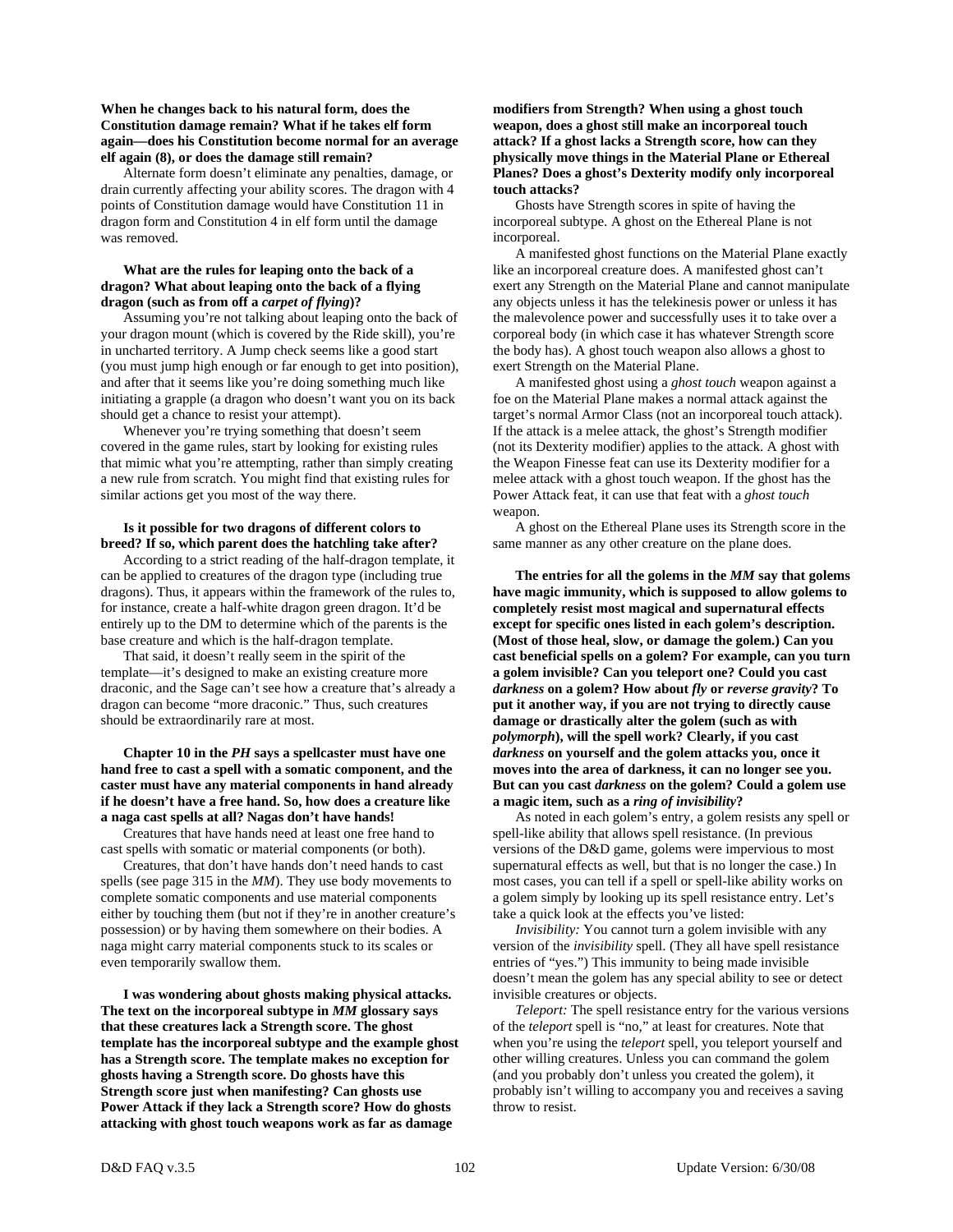*Darkness:* You can't cast a *darkness* spell on yourself, on a golem, or any other creature—only on an object (see the spell description). Golems have no special ability to see through darkness (and the spell resistance entry is "no"). The *silence* spell provides a better example of how a golem's magic immunity (and spell resistance in general) works. You can cast *silence* on a creature, and when you do so, spell resistance applies (see the spell description). A *silence* spell automatically fails if you try to cast it on a golem.

 Once a *silence* spell is operating, silence reigns throughout the emanation the spell creates. If a golem moves into the emanation, the golem still cannot hear or make any noise.

 *Fly:* You can't use a *fly* spell to make a golem fly (the spell resistance entry is "yes").

 *Reverse Gravity:* The spell resistance entry is "no," so it affects a golem as readily as it affects any other creature or object.

 Note that a golem cannot voluntarily lower its magic immunity so that it can receive a harmless spell, but a golem's magic immunity does not extend to magic the golem uses on itself (just as spell resistance doesn't apply to such effects). A golem can make use of any magic item that works continuously or is use activated (provided whoever commands the golem is on hand to put the item on the golem or order the golem to pick it up). Being mindless, a golem cannot use any item activated by command, spell, or spell completion.

 **One of my players tried to use** *Mordenkainen's disjunction* **on a golem. The spell failed to get through the**  *antimagic field* **provided by the golem's creator, so I didn't have to make a ruling this time. My question is, would it have worked? Is a golem more of a creature, having been listed in the** *MM,* **or a magic item, as it's created just like one? On that subject, a golem is immune to magical effects, would this include** *Mordenkainen's disjunction***? That is, is a golem a magical effect for purposes of resolving a**  *Mordenkainen's disjunction* **spell?** 

 You can't disjoin a golem because a golem is a creature, not a magic item or magical effect.

 Anything that has both a Charisma score and a Wisdom score is a creature, not an object. *Mordenkainen's disjunction* would destroy any magical effect a golem was using, such as a slow effect from a stone golem.

# **The golem description in the** *MM* **says that golems are immune to magic, but the individual golem descriptions say they're only immune to spells or spell-like abilities that allow spell resistance. Which one is right?**

 The "immunity to magic" entry in the opening text of the golem entry (page 134 of the *MM*) is only a general description of that special quality. Each golem's specific immunity to magic entry provides the actual rules mechanics for adjudicating that immunity.

 For example, a clay golem is immune to *fireball* (because that spell allows spell resistance), but not to *Melf's acid arrow* (because it doesn't allow spell resistance). It would be immune to *disintegrate,* except for the special note that follows indicating the effect of a *disintegrate* spell on a clay golem.

 **While stone golems are immune to magic and have DR 10/adamantine, would an alchemical substance such as stonebreaker acid (***AE***) have an effect on it? The acid affects only stone and deals 3d10 points of damage on the first round and 2d10 points of damage on the second round.** 

 A stone golem would suffer the normal damage from stonebreaker acid. Damage reduction doesn't reduce acid damage (the way hardness does). A stone golem is immune to spells or spell-like abilities that allow spell resistance, but stonebreaker acid is neither.

# **Can a golem be affected by** *dispel magic* **as if it were a magic item?**

 No. A golem is a creature, not an object, so *dispel magic* has the same effect on a golem as it would on any other creature (that is, it might dispel any ongoing magical effects on it, but it doesn't suppress the golem's animating force or anything like that).

### **Can a character use** *stone shape* **to turn a stone golem into an inanimate block of stone?**

 *Stone shape* doesn't affect creatures, only objects, so it would have no effect on a stone golem.

### **How does a golem see? Does it have eyes? Can it be blinded (or blindfolded)?**

 It's best to assume that a golem's visual ability (and other sensory abilities) work just like a normal creature of its general shape (that is, a humanoid creature), even if it doesn't possess any obvious organs dedicated to those senses. Put a blanket around its head and it can't see any better than a normal person; put it next to a really loud noise and it can't hear someone sneaking up on it.

 The same applies to skeletons, elementals, animated objects, and other creatures without any apparent sensory apparatus. It's a bit tougher with creatures that don't have a normal shape—the DM just has to wing it as best he can.

# **When does the effect of a clay golem's cursed wound go away? Can a character use** *remove curse* **(or a similar spell) to eliminate the effect?**

The effect of the cursed wound lasts until all damage dealt to the target by the clay golem has been eliminated. (In general, any healing successfully applied to the character should eliminate the clay golem's damage first.) Even if a cleric succeeds on a caster level check to heal an affected character, if any damage from the clay golem persists after that, he'd have to make another caster level check the next time he wanted to heal that character. If you don't want to track damage from individual foes in this way, assume the effect lasts until all damage on the character has been healed.

 The name of the special ability strongly suggests that any effect that affects a curse would also affect this ability. Thus, it's reasonable to conclude that a *remove curse* spell would remove the cursed wound effect.

# **Can a golem with no ranks in a skill take 10? Do you need at least a basic Intelligence to take 10 on a skill check?**

Taking 10 does not require that you have ranks in a skill or an Intelligence score. That said, it is good to remember that a golem can not use a skill that requires Intelligence or Constitution (Knowledge (religion) or Endurance, for example) because it does not have them.

# **What is the difference between a golem and a construct?**

Golems are a specific category of construct that all share a certain set of qualities and abilities. Because of this, they are listed together in the *MM*. However, "golem" is not really a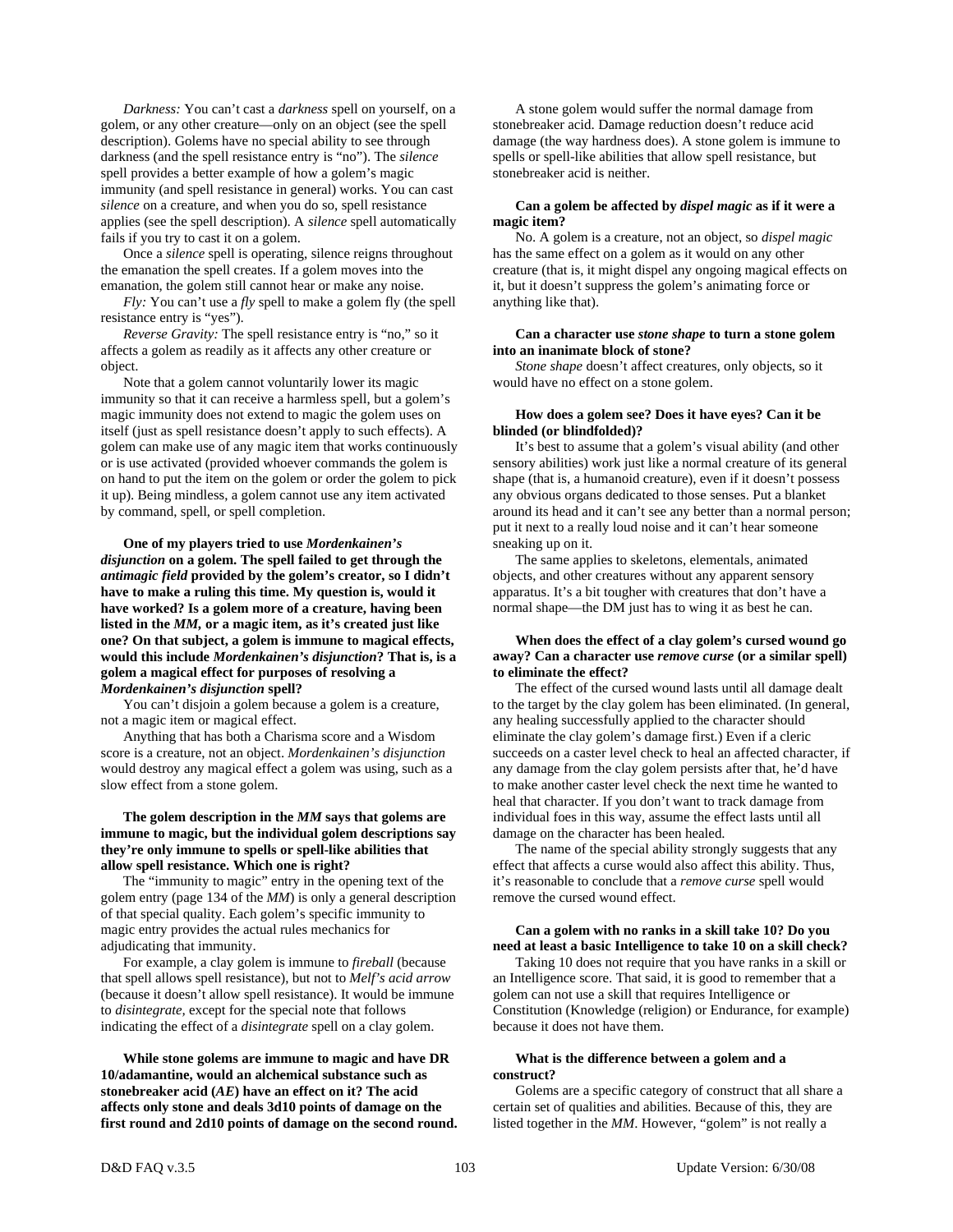type or subtype. All golems are constructs and (a) follow all the rules for constructs on page 307 of the *MM*; and (b), also have immunity to magic and some further rules discussed on page 134 of the *MM*.

# **Are golems immune to psionics like they are to spells?**

The rules covered in Psionic and Magic Transparency discussed on page 55 of the *XPH* have you treat psionic powers the same way you would treat a spell, so a golem would be immune to psionic powers because of its magic immunity.

### **Do conjuration spells such as Evard's black tentacles have an effect on golems?**

The easiest way to find out if a golem is affected by a spell is to check the spell to see if it allows spell resistance; if it does, then the golem is immune to the spell. Many conjuration spells—including *Evard's black tentacles*—do not allow for spell resistance, so they would work normally against a golem.

# **If two half-vampires (from** *LM***) mate, will the child be a half-vampire too?**

 In general, the game rules are silent as to whether templates are passed down from parent to child. Thus, it's entirely up to the DM to rule on the matter, using his best judgment.

 The first hurdle is to determine whether the templated creature is even capable of producing offspring. Since halfvampires aren't undead, it seems reasonable to conclude that they are capable of breeding.

 Then, you should apply a little game-world logic to it. Does it make sense for the template to "breed true," or is it a onetime-only kind of thing that should disappear in later generations? The text for the half-vampire template describes them as being born that way (rather than changed later), so clearly something vampiric is being passed down from parent to child.

 The most important question of all, however, is whether you want it to be true in your game. If it fits the story you're trying to tell, do whatever's necessary and fair to the players. But if it just rubs you the wrong way, there's no reason you have to allow it.

 **Is there any limit on the number of chains a kyton can control during a single day with its dancing chains ability? The monster description says the kyton can control only four chains at once, but what happens if a controlled chain is destroyed or dragged out of range? Controlling chains is a standard action, but does the number of chains the kyton controls affect that at all? Is controlling four chains still a standard action? Do the chains have face to worry about (by which I mean, do they require a certain amount of space to fight) like a Tiny animated object would? Or could four animated chains all fit in a 5-foot square? How do the chains make saving throws? Are they unattended nonmagical objects (assuming the chains were nonmagical before being animated)? Are they attended nonmagical objects or attended magical objects? Are they creatures? What happens when an energy effect, such as fire, hits the chains? Does their hardness reduce the fire's damage?** 

 Using the dancing chains ability to control chains is always a standard action for a kyton, no matter how many it already controls, what it decides to make them do that round, or how long the kyton has controlled them previously. For example, controlling four chains so that they attack four different foes is a standard action for a kyton. The following round, the kyton

can use another standard action to control those four chains (or any other four chains in range) again. There's no limit to the number of different chains the kyton can control in a day, but it can't control more than four at once.

 Treat a kyton's dancing chains like a spell effect. They have a location on the battlefield, but they don't take up any space. Dancing chains can attack anything within 15 feet of their location. They attack only when the kyton uses a standard action to make them attack and do not make attacks of opportunity.

 Dancing chains make saving throws as unattended magical objects. Use the kyton's caster level to determine their save bonus; the standard kyton from the *MM* has a caster level of 8 (because it has 8 Hit Dice), so its dancing chains have a saving throw bonus of  $+6$  (2 + 1/2 caster level).

 Hardness applies to all types of damage unless specifically stated otherwise by the effect. (Page 165 in the *PH* is sometimes misinterpreted to suggest that hardness doesn't apply to acid and sonic damage; in fact, the phrase "apply [damage] normally after a successful hit" simply means that the damage isn't halved or quartered, as other energy damage is.)

 Although they are not creatures, the dancing chains take damage from spells as though they were (in much the same way that *Evard's black tentacles* or the various *Bigby's hands* do). So, the dancing chains take normal damage from cold attacks (not quarter damage as inanimate objects do) and they're subject to damage from *magic missile* spells. Spells that don't deal damage generally won't harm the chains unless they also affect objects.

# **How big is a lich's phylactery?**

 The *MM* describes the most common form of a lich's phylactery as a Tiny metal box. *LM* provides some additional examples of lich phylacteries, but establishes that the object is always of Tiny size.

# **Where exactly, in relationship to its phylactery, does a destroyed lich reappear?**

 The rules are silent on this issue. The Sage believes it reasonable to assume that the lich reappears in the immediate vicinity of its phylactery, since that is where its lifeforce is stored. (That's how the Sage has interpreted the rule in his past campaigns.) This suggests that any hiding-place for a phylactery must allow enough nearby space for the lich's body to reappear. Ultimately, though, the rules don't indicate a clear answer to this question, leaving it up to DMs to rule as they prefer. Either way, the answer should remain constant within a campaign, and it should be possible for characters to learn how this works (such as via a Knowledge [religion] check).

# **If a lich is defeated, what happens to its body and equipment? What if it's carrying its phylactery?**

 A lich reduced to 0 hp is destroyed, just as any undead. The rules are silent on exactly what that means, but regardless this has no effect on its possessions (including its phylactery if the lich is foolish enough to be carrying it at the time).

# **Can a lich create a backup phylactery in case its primary phylactery is destroyed? What about a new one after its first one is destroyed?**

No and no. Each lich can create only one phylactery.

 **If a lich's phylactery is destroyed, does this destroy the lich as well?**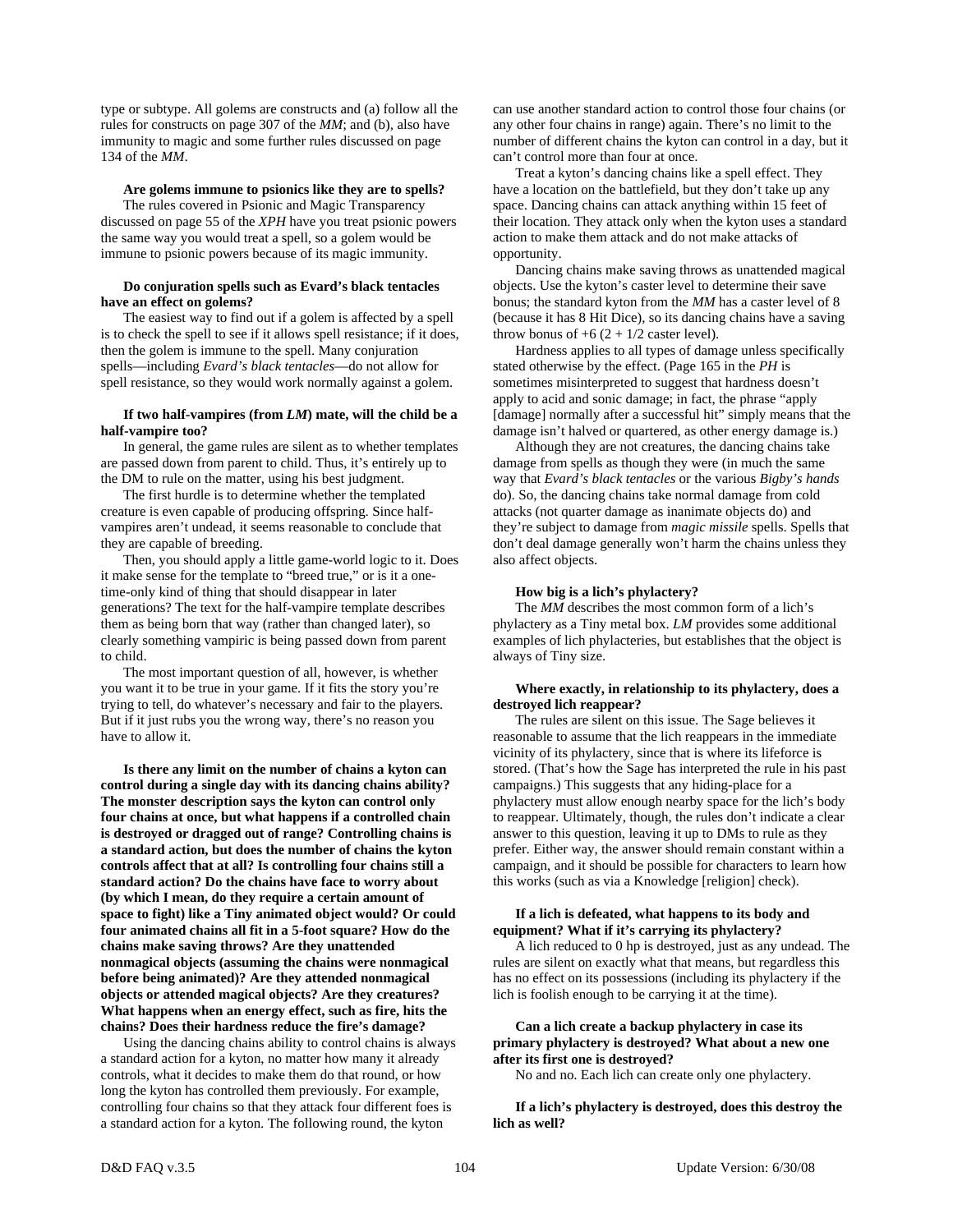Destroying a lich's phylactery doesn't destroy the lich (or have any effect on an existing lich). However, this act prevents the lich from reappearing after the lich is destroyed, so it's a good first step in any attack plan against a lich. (Alternatively, you can destroy the lich first and then try to track down the phylactery to destroy it next, but then you're racing the clock of 1d10 days until the lich reappears.)

# **If a lich is destroyed on a different plane of existence from where his phylactery is stored, does it still reappear as normal?**

 Yes. The rules don't indicate that the lich and phylactery must be on the same plane in order to function.

# **If a lich and its phylactery are both destroyed, is there any means of bringing the lich back?**

 A lich without a phylactery is "forever destroyed" (*LM* 151), but forever lasts only as long as the DM says it does. Certainly, it seems reasonable that any method capable of restoring a destroyed undead creature to life or unlife should work even on a lich whose phylactery has been destroyed.

# **I know you can't resurrect a lich, but after one is destroyed, could you resurrect the base creature from which it was created?**

Yes, you could, since you can "resurrect . . . someone who has been turned into an undead creature and then destroyed" (*PHB* 272). The only caveat to that rule would be in order to resurrect the creature who has become the lich, you must also destroy its phylactery. Only then is the lich truly destroyed.

# **If you deliver the killing blow to a lich using a weapon made of thinaun (which sucks the soul into it), does this keep its soul from going to its phylactery, therefore trapping it until it is released from the weapon?**

 No. A thinaun weapon sucks a soul into it if the " . . . weapon is touching a creature when it dies" (*CW* 136). Since a lich is already dead and has a life force rather than a soul, thinaun weapons are not sufficient to thwart a lich's return to undeath by way of its phylactery.

# **How are the hit point totals listed for the lycanthropes in** *MM* **determined? They seem to use two different Con scores for calculating HD. According to the alternate form errata, shouldn't they use one or the other?**

 The lycanthropes are exceptions to the normal rule, and they use the humanoid form's Con for the base HD and the animal form's Con for the animal's HD.

# **Are afflicted lycanthropes supposed to have worse damage reduction than natural lycanthropes, or is the text to that effect in the** *MM* **an error? Are afflicted lycanthropes really unable to pass on lycanthropy? Is that an error, too?**

 Afflicted lycanthropes do indeed have lower damage reduction ratings than natural lycanthropes, since they are meant to be less powerful than their natural counterparts.

 Afflicted lycanthropes also cannot pass on the curse of lycanthropy, although natural ones can. This was a calculated decision that prevents one afflicted PC from deliberately infecting the rest of the party. It also puts a sanity cap on the campaign-wide implications of a "werewolf plague."

# **How should a character afflicted with a template (such as a PC who becomes a werewolf) deal with his newly acquired level adjustment? What if he later gets rid of the lycanthropy?**

 The simplest method to adjudicate this is to use the character's new ECL to determine the point at which he gains his next level. A 4th-level barbarian who contracts lycanthropy from a werewolf (and thus gains 2 Hit Dice and a +2 level adjustment) becomes an ECL 8 character, and thus wouldn't gain another class level until his XP total would advance him to 9th level. In the short term, this means the character has an advantage over his comrades (since he hasn't yet "paid" for his level adjustment), but this is a self-correcting problem.

 If the curse of lycanthropy is later lifted, the character loses the level adjustment. Technically speaking, he should then gain any class levels "due" to him according to his XP total. At the DM's option, these levels could be applied gradually rather than all at once. One option might be to give the character one level immediately and then two class levels every time he would gain a single level until his character level is appropriate for his XP total. This makes the change less abrupt, but also represents a significant penalty to the character, so this option should be used only if everyone is comfortable with it.

# **When a character contracts the curse of lycanthropy from another lycanthrope, do they inherit the same animal form of their attacker?**

 Yes. Though it does not state it explicitly in the *MM*, it's generally assumed that when you contract the curse of lycanthropy you take the form of the inflicting lycanthrope.

# **I recently had my group fight five mummies. The argument that came up was that they felt you should roll only one time for the despair effect. I had them roll one time for each creature. They also feel that from then on they were immune to all future effects against other mummy encounters. I did not think so, but could not find a clear answer. Did I make a bad call?**

You adjudicated this encounter correctly. The entry for despair states that each creature must make a separate Will save against each mummy that he or she sees. Also, a creature cannot be affected only by the same mummy's despair ability for 24 hours, whether or not the DC 16 Will save is a success or a failure.

# **I'm confused as to how mummy rot works. I know it isn't cured until a character is magically healed. But how often does a player take damage, and what good does a successful Fortitude save do?**

As soon as a character is hit by a mummy's slam attack, he must make a DC 16 Fortitude save. If he makes the save, his immune system fights off the disease and the mummy rot has no effect. If the character fails the save, he has contracted the disease. After the incubation period has passed, in this case 1 minute or 10 combat rounds, the character takes the disease damage: 1d6 points of Constitution and 1d6 points of Charisma damage.

After initial damage, follow the rules for disease (*DMG* 292–293): The character must make a Fortitude save once per day to avoid repeated damage. The first such successful save negates the damage and the second cures the disease.

Mummy rot, however, cannot be cured in this manner alone. First the curse must be broken through *break*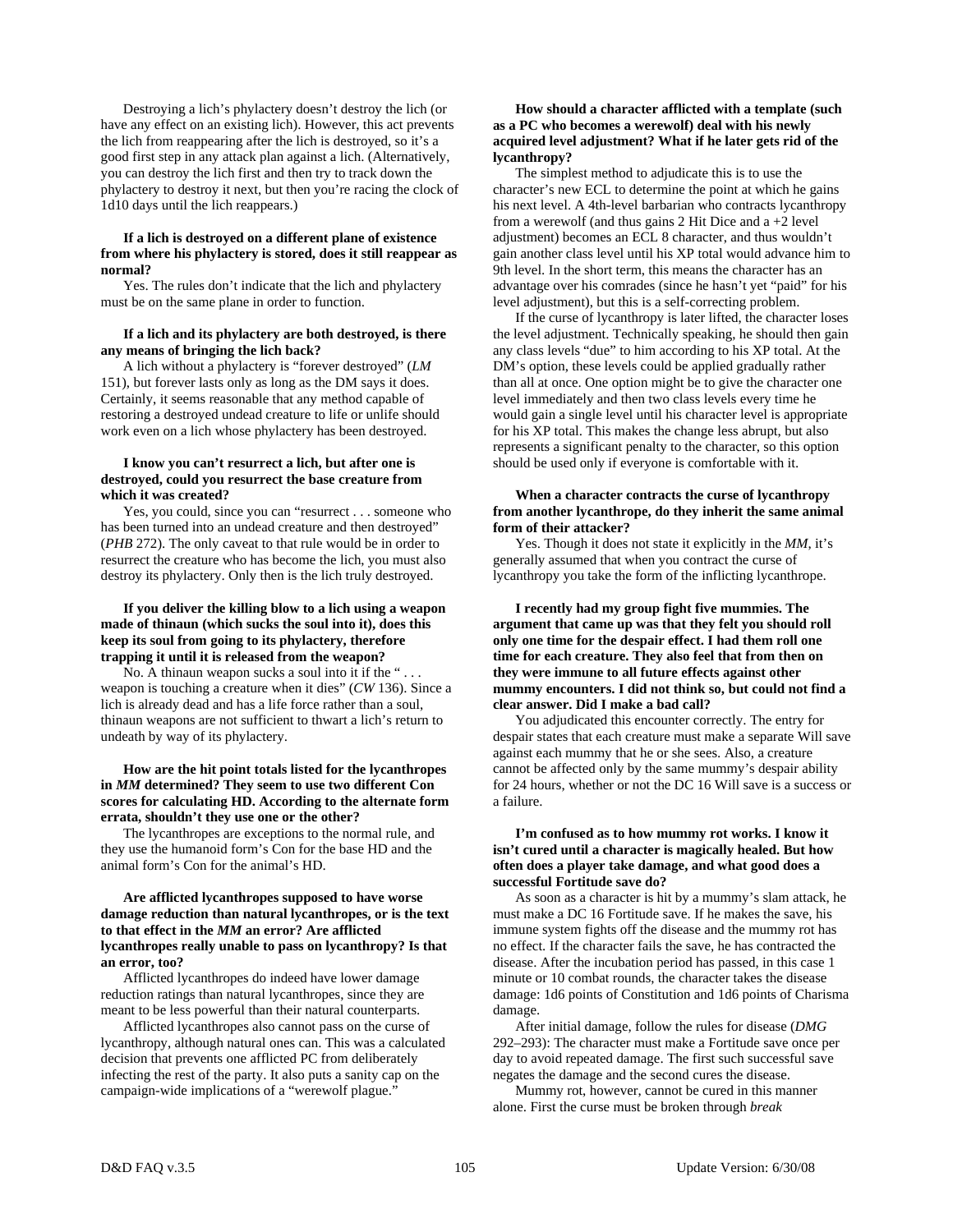*enchantment* or *remove curse,* then the disease can be healed or removed as normal.

# **Can the** *resurgence* **spell remove mummy rot? If it can, can my character cast it multiple times until the saving throw succeeds?**

Yes, as written *resurgence* can be used to let the recipient reroll the original saving throw of an ongoing supernatural effect (as long as it allowed a saving throw in the first place) even mummy rot and other ongoing supernatural curses and diseases. You can even cast multiple *resurgences* until the recipient finally succeeds at the save. Keep in mind that any hit point or ability damage taken from the effect that is ended will not be restored, as stated in the *resurgence* spell description.

**I created a half-ogre mummy. In the MM, under Natural Attacks, it states that Large creatures can have a slam attack for each arm or armlike appendage. Now, my DM read this and said that since the word "can" is underlined, that he can't actually make a ruling about whether my character would get two slam attacks or not. Can you elaborate on when and why a Large creature receives those additional slam attacks? Is it a racial ability, a feat, or DM discretion?** 

The rule you are referring to in the glossary entry for Natural Weapons on page 312 of the *MM* states "(. . . Large creatures with arms or armlike limbs can make a slam attack with each arm). Refer to the individual monster descriptions." This actually means that Large or larger creatures with multiple armlike limbs do have the ability to make slam attacks with each of those limbs unless the monster entry specifically states otherwise. The ogre entry does not have slam attacks in its entry. Because of this, it could make unarmed strikes as a Large creature only if it happened to be unarmed.

An "ogre mummy" is not a creature in the *MM*. If using only that resource, the DM will have to use the monster creation rules using the guidelines provided, and the number of slam attacks would in fact be decided by the DM. However, if a DM wanted to create a new "ogre mummy" creature, it would be her discretion to decide if the creature should have 1 or 2 or no slam attacks.

If you and your DM need inspiration for your specific issue, the *LM* sourcebook has a "Mummified Creature" template on page 110 that can perfectly suit your needs. It even happens to have a mummified ogre as its example, and the beast has only one slam, despite its Large size.

The monster creation rules in the *MM* are not an exact science. Rather, they are a set of general tools for DMs to create or advance monsters for their game. Much of the information in the *MM* assumes that the reader is a DM and has the fiat to modify rules and abilities on the fly for her own sense of game balance and the enjoyment of the group. If the DM allows a player to use those rules to create a PC, the DM should still keep an eye on the process and provide any advice, rules adjudication, or house rules needed to make the character viable and balanced for her particular game.

# **Are oozes immune to entangle effects such as a net or a tanglefoot bag?**

Not as a rule, no.

 **Does the immunity to psionics special quality of a psionkiller (***XPH* **208) also render it immune to spells?** 

 Yes. According to the psionics-magic transparency rule (*XPH* 55), spells and psionics are treated as equivalent for adjudicating most effects. This includes both immunity to psionics (which means the psion-killer is immune to spells that allow spell resistance) and immunity to magic (which means that golems are immune to powers that allow power resistance).

 **Attempting to create a psion-killer (***XPH* **208) requires the creator to manifest—among other powers—both**  *fabricate,* **a shaper-only power, and** *mind seed,* **a telepathonly power. Since a psion can focus on only one discipline and cannot use a device with discipline-only powers from other disciplines, how is a psion or any other psionic character supposed to create these creatures? While the Expanded Knowledge feat allows access to these powers, creating a psionic golem already requires at least three other feats (Craft Psionic Arms and Armor, Craft Universal Item, Craft Psionic Construct), and a fourth feat seems a bit much.** 

 As page 282 in the *DMG* points out, while the prerequisites for a magic item must be met for it to be created, "access through another magic item *or spellcaster* is allowed [italics added]." Although it is a creature, a psion-killer is created just like a magic item (or a golem). Thus, multiple characters could work together to create a psion-killer, with one supplying *fabricate* and the other *mind seed*.

# **What is the hierarchy of metals that a rust monster prefers to eat? More specifically, in what order will a rust monster eat the following metals: silver, gold, copper, iron, platinum, adamantine, mithral?**

 As mentioned on page 216 of the *MM*, rust monsters prefer ferrous metals (steel and iron) over precious metals (gold or silver), but the exact hierarchy is at the whim of a particular rust monster's appetites and can be influenced by the frequency of metals in its home environment.

# **What happens when a rust monster touches an iron golem? What about when an iron golem touches a rust monster?**

 The touch of a rust monster can destroy "up to a 10-foot cube of metal," which seems like plenty enough to encompass a Large creature, such as an iron golem. Though the iron golem doesn't quite fit into the category of objects allowed a saving throw against this attack, the Sage would certainly be on the side of any DM who chose to allow it one. If an iron golem deals damage to a rust monster, it's reasonable to rule that it loses the use of that slam attack (again, pending a successful save) until it is repaired.

# **Can the holy touch power of the saint template (***BE***) deal nonlethal damage? If not, can my saint choose not to deal holy damage, in instances where he would rather subdue a foe rather than kill it?**

 The saint can't choose for his holy touch damage to be nonlethal damage, just like a fighter wielding a *+1 flaming sword* can't choose for the fire damage to be nonlethal (even if the base weapon damage is nonlethal). The saint can't turn this power off. (In general, special abilities that don't involve activation can't be turned off.)

 **Can an undead shadow pass through walls, floors, and ceilings like a ghost can? Can it walk through shadows as in the** *shadow walk* **spell?**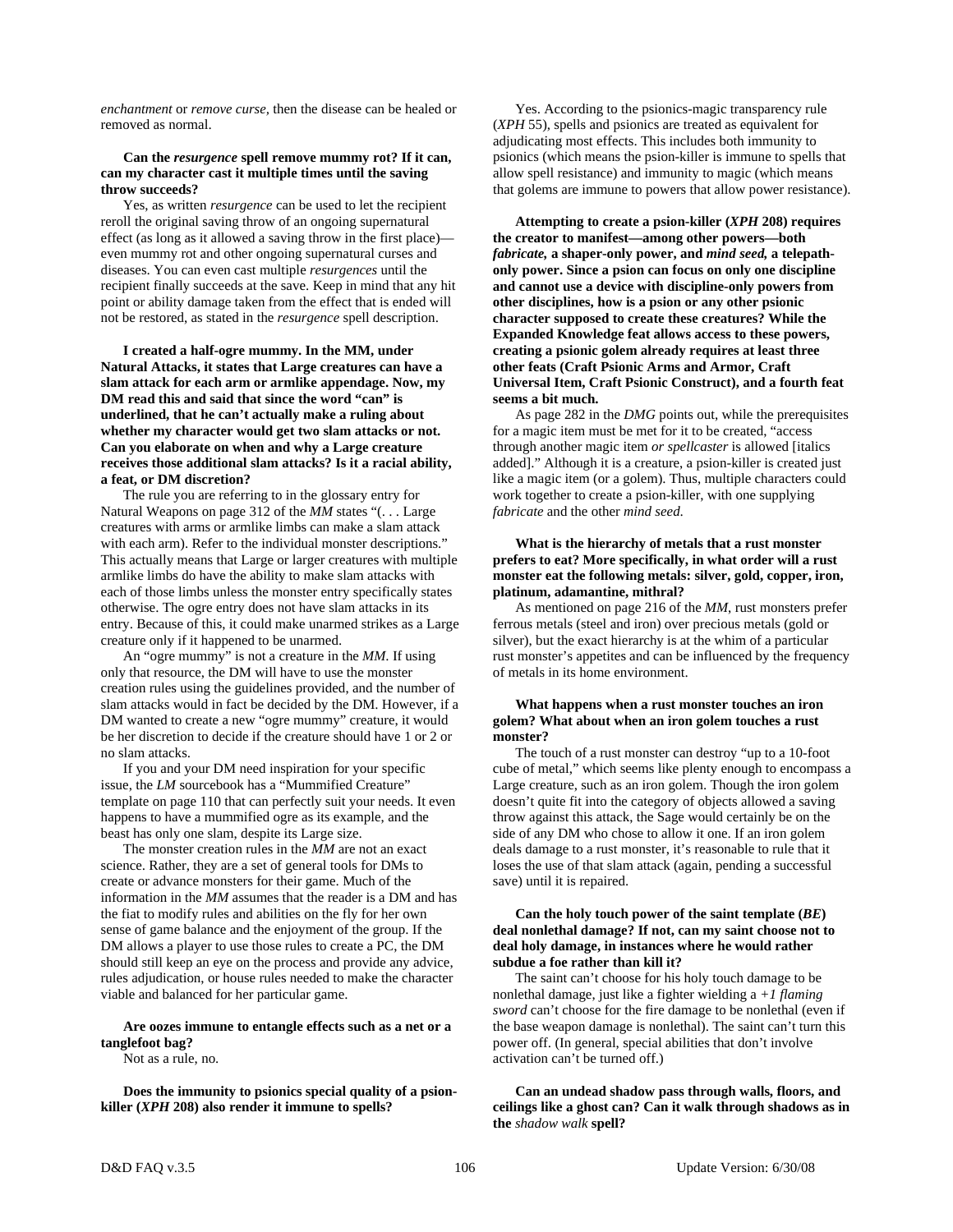Shadows are incorporeal, so they can move through walls and other solid objects. See the description of the incorporeal subtype in the *MM*'s glossary.

 Shadows do not have a shadow walk ability; if they did it would be mentioned in the shadow's creature description in the *MM*.

# **Does a lawful good solar gain the lawful subtype as well as the good subtype? What about a chaotic good solar and the chaotic subtype?**

 No. Simply having a particular alignment doesn't mean a creature also gains an alignment subtype. In the case of angels, their "goodness" is so much more significant to their being than either law or chaos that they gain only the good alignment subtype, even if their alignment includes lawful or chaotic.

# **If a spectre strikes my 1st-level pixie rogue, does he gain 2 negative levels (because his effective character level is 6) or does he die (because he has only 2 HD)?**

 Technically, both effects occur, but only the latter really matters to your character. A high level adjustment (such as the pixie's +4 LA) means that the character is particularly vulnerable to effects based on his Hit Dice (including spells such as *sleep* or effects such as *energy drain*). A 2-HD pixie who gains two or more negative levels dies immediately (just as any 2-HD character would).

 **A succubus with four levels of wizard is an ECL 16 character (6 HD, LA +6, 4 class levels). How many experience points does she have, and how many does she need to become a 5th-level wizard? How much wealth should she have if I'm creating her as a new character to play?** 

 Use your character's Effective Character Level (ECL) to determine XP needed to gain a new level.

 If you were creating a 4th-level succubus wizard from scratch, she'd have 120,000 XP (normal for a 16th-level character), and she'd need to earn another 16,000 to reach 17th level and take another level of wizard (or any other class), just like any other 16th-level character.

 Assuming your campaign uses the normal wealth guidelines, your 4th-level succubus wizard should have about 260,000 gp worth of gear and treasure, as appropriate for being 16th level. After all, she's likely adventuring with other 16thlevel characters, so it's only fair for her to have a similar amount of gear.

# **Is it possible to poison a troll or does its regeneration power prevent that? What happens if you use a poison that deals damage every round? Will the troll regenerate that damage without neutralizing the poison?**

 The regeneration special quality doesn't defeat poison. Most poisons in the D&D game deal ability damage and a troll or other regenerating creature remains susceptible to all forms of ability damage. It's even possible to slay a troll or other regenerating creature through Constitution damage. When a poison has a nondamaging effect, such as paralysis, regeneration doesn't defeat that either.

 Poisons in the D&D game have an initial effect and a secondary effect; they don't have round-by-round effects. You possibly could have some substance or special attack that deals damage every round, but such a substance is not a poison (at least not in the game sense of the term). A regenerating creature takes nonlethal damage from such an effect, and it

regenerates that damage. Of course, the effect might deal a type of damage the creature can't regenerate (such as acid damage dealt to a troll). In any case, the regeneration quality doesn't neutralize the damaging effect.

# **How long does a beheaded troll live? The ogre mage's description states that a severed head or other vital organ must be reattached within 10 minutes or it dies.**

 All creatures with regeneration follow the normal rules for regeneration (presented most recently in *MM4*), with exceptions as noted in the monster's description.

 Unlike the ogre mage, a troll regrows any lost body part in 3d6 minutes, even its head (*MM* 248).

### **Can a troll or other regenerating creature continue to act if it's been beheaded? Can it reattach its own severed head?**

 A headless regenerating creature (such as a troll) can't take any actions, because its brain can't send any signals to the rest of its body. Thus, it can't reattach its own head.

 The Sage supposes that the severed head could still make bite attacks (or use any other special abilities that don't require a body or limbs), but since it can't really move around it's pretty easy for PCs to avoid that danger.

# **If a beheaded troll's body is destroyed with acid or fire but the detached head remains intact does the head eventually grow a new body? If the troll is simply beheaded and left for dead, does its head or its body regenerate?**

 A troll reduced to –10 hp is dead and does not regenerate, even if intact body parts remain.

 If you chop a troll up into little bits but don't actually reduce its hp to –10, it will eventually regenerate entirely. As a rule, only the largest part of a troll grows into a new troll—you never get more than one troll from a pile of parts from a single troll.

# **Undead and constructs are immune to critical hits but are they immune to flanking as well?**

 No. A construct or undead creature can be flanked normally unless its description specifically indicates otherwise.

# **Undead and constructs are immune to ability damage and ability drain, but are they immune to ability score penalties such as that created by the** *ray of enfeeblement* **spell?**

 Undead and constructs aren't innately immune to ability score penalties. Note, however, that *ray of enfeeblement* and many similar spells that apply such penalties are necromantic effects, to which constructs (but not undead) are immune. So that *ray of enfeeblement* will work just fine against a wight, but not against a shield guardian.

# **Does an undead that takes class levels (i.e., a ghoul with fighter levels) use the class Hit Die for the class levels or a d12?**

 Vampires, liches, and other undead templates typically state that all HD are replaced with d12s; if the template doesn't say so, assume the HD remains the same. Normally, nontemplated undead can't have class levels—any exception is a very special case created for a particular purpose by the DM or adventure author. In such cases, the undead should probably use the normal class Hit Die, since the rules don't say anything about changing it in such cases.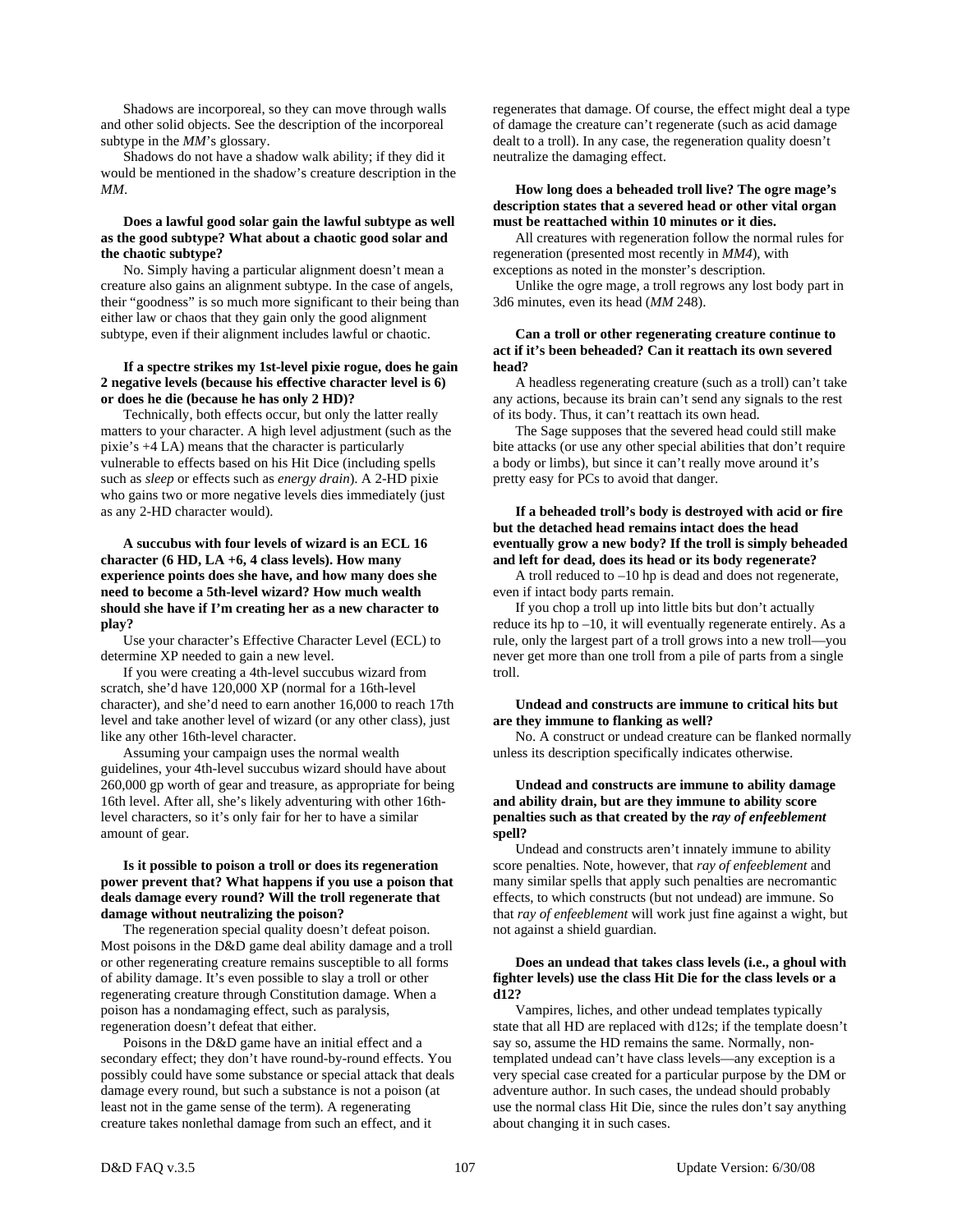# **Can an undead creature enter a rage? If so what benefit (if any) does it gain from the Constitution bonus?**

 An undead creature can indeed enter a rage. Since undead creatures don't have a Con score, the bonus to Constitution provides no benefit (and thus the undead doesn't gain any extra hit points when raging).

 You didn't ask about duration, but it's worth noting that since the modifier for a nonability is +0 (*MM* 312), an undead creature's rage would last 3 rounds.

# **Can an undead character gain levels as a druid? Would an undead druid become an ex-druid?**

 Nothing in the rules indicates that an undead creature can't be a druid, as long as it has an allowable alignment and reveres nature.

# **Are thinking undead such as vampires and liches immune to mind-affecting spells? If so, what is it about becoming undead that changes the way the mind reacts to spells such as** *charm monster***?**

 Yes, all undead are immune to mind-affecting spells. As to why that's the cause, many sages have theories but no one knows the real answer. Some suggest it is a boon granted by Vecna or Orcus, while others believe it is a side effect of the creature's defiance of life.

# **Is there any saving throw to resist the negative level applied by the energy drain attack of a vampire or other undead creature?**

 Typically no. In most cases where a creature has an energy drain attack, the negative levels are automatically applied. The save occurs 24 hours later, determining whether the negative level results in a permanent level loss.

# **If a vampire drains an animal's constitution to 0, does it create a vampiric animal?**

 No. The vampire's create spawn ability clearly indicates that it affects only humanoids or monstrous humanoids (*MM* 252). This applies both to energy drain and Constitution drain.

# **Under vampire vulnerabilities it states "driving a wooden stake through a vampire's heart instantly slays the monster." How is this done in combat? What roll to hit would be needed to score a hit on a vampire's heart? What about if it's wearing a chain shirt?**

 This is really not something you can do in the ebb and flow (not to mention abstraction) of combat. In order to slay a vampire in this way, the vampire must be incapacitated (read: helpless). This is a great tactic to use once you've defeated a vampire in combat and forced it back to its coffin.

# **What kind of action is required for the xeph's burst racial ability? Is it the same as the burst psionic power (a swift action)? And does it provoke attacks of opportunity?**

 Though the xeph's racial ability shares the same name as the psionic power, it doesn't refer to that power. Thus, the activation time would be 1 standard action, as normal for supernatural abilities. Activating the burst power does not provoke attacks of opportunity (though the xeph's movement would as normal, of course).

 **In the description for the zombie template, damage reduction is not mentioned as a special quality they get. However, every sample zombie listed has damage reduction 5/slashing. One of them or the other is either incorrect or missing information. My question is this: Do zombies get damage reduction or not?** 

 The published errata for the *MM* lists damage reduction as a special quality gained by all zombies. For current errata for various D&D rulebooks, visit **wizards.com/dnd**.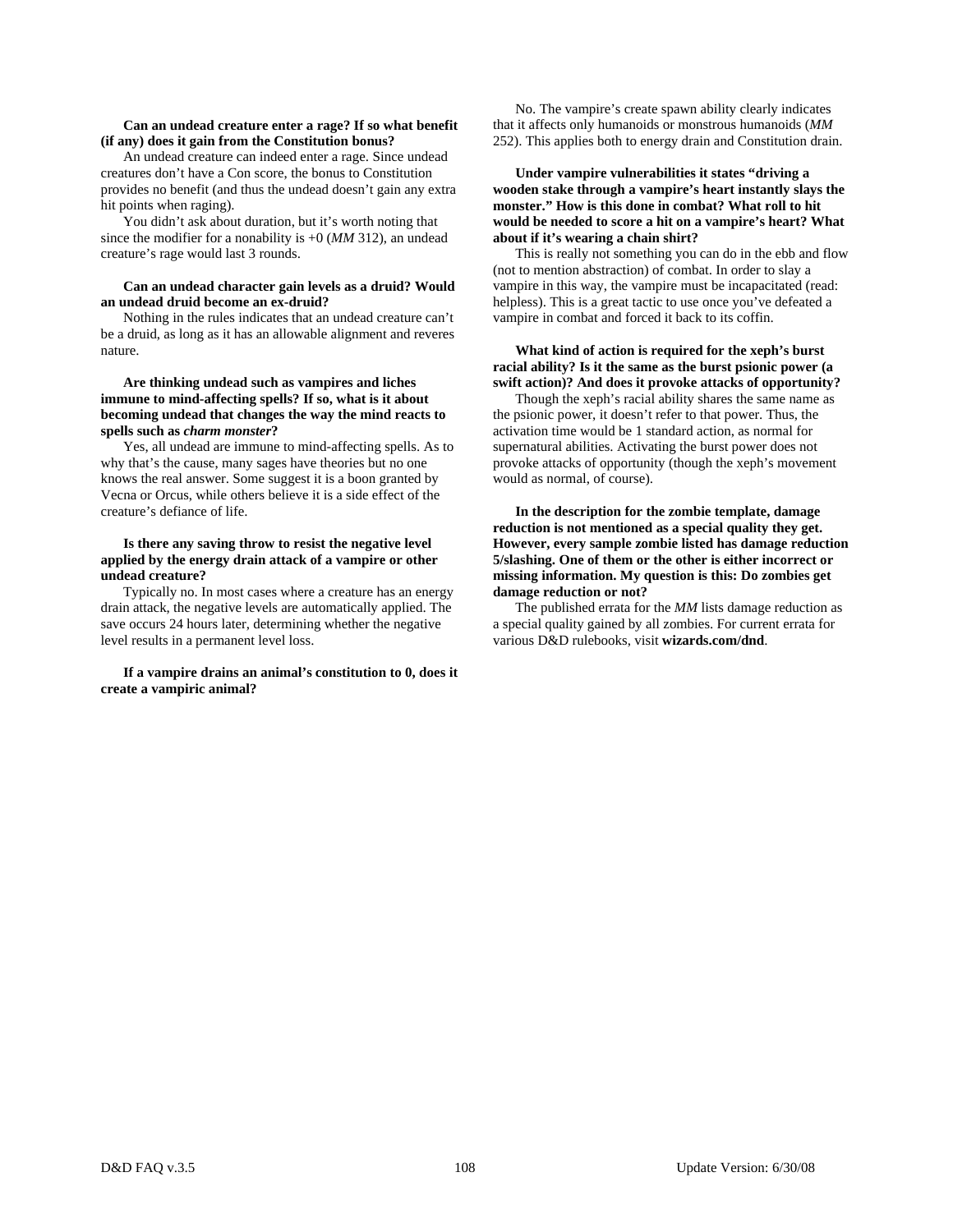# Miscellaneous

# **Can a character choose to delay a choice (such as spending skill points or selecting a feat) until a later level?**

 No. All choices regarding character advancement must be made as soon as they become available. You can't save skill points from one level to another, nor can you delay selecting a feat from, say, 3rd level to 4th level.

 That said, the retraining rules in *PH2* allow you to adjust such decisions later in your career, which accomplishes a similar result.

**The** *DMG* **says a character has a 5% chance to expose himself to a poison whenever a character applies it to a weapon or otherwise readies it for use. While the first part is pretty clear, I'm a bit undecided what "otherwise readies it for use" refers to. Does the "it" stand for the poison or does it mean the weapon (so whenever the character readies the poisoned weapon for use) itself?** 

 In this case, "it" applies to the poison. You have a chance to poison yourself when you put the poison on a weapon or when you put it on anything else where someone could be affected by said poison. Note that you also have a chance to poison yourself whenever you get a natural 1 on your attack roll when wielding a poisoned weapon.

 **Let's say a character encounters a trap and sets it off without being aware of the trap ahead of time. Now let's say you are the DM and you roll for the trap to see if it makes the hit but it fails. If a trap is triggered it cannot miss (unless it was broken or didn't work); it has to be dodged. What are you supposed to tell the player if you are the DM? You cannot just say, "You jump out of the way," because you can't control the PCs actions. How would you solve this dilemma? What should you tell the player?** 

 First, some traps certainly can miss; that's why they're assigned attack values. Perhaps the trap's mechanism doesn't work all that consistently, or perhaps the trap actually tracks and attacks its targets the way a creature would. Any trap that can't miss and has to be dodged should use a Reflex save, not an attack roll.

 In any case, you, as the DM, have three basic choices: Tell the player the trap missed the character. It is not necessary to elaborate.

 Tell the player the character dodged the trap. It's perfectly okay to assume small, involuntary actions on the part of a character, especially when they work to the character's benefit. You do indeed want to avoid dictating any character action that the player normally would think about before actually deciding to do it. For example, it's bad to inform a player that her character has just opened a door or picked up an object—your job as the DM is to explain that the door or object is there and then get on with the game once the player decides what to do about it. On the other hand, it's just as valid to dictate any purely reflex action that might occur as a result of the player's decision. Let's say a character walks past a door without giving it a second glance. If the door bursts open thereafter, it's fine to tell the player that the sudden event startles the character and sends a shiver through her body. The effect is harmless and is simply added as part of the game's narrative. Likewise, if a character picks up an object that turns out to be searing hot, it's okay to inform the player that the character has dropped the object. In this latter case, the player might legitimately object.

If so, you can allow the character a check or saving throw (perhaps a Concentration check) to hold onto the item.

 Finally, you could simply tell the player nothing. Perhaps the character didn't notice the trap at all; however, a Spot or Listen check might be in order just to determine if the character noticed something amiss.

#### **The table of wind effects in the** *DMG* **has a column that shows a DC. I don't understand this. What is the DC for?**

 It's the DC for the Fortitude save a creature makes to resist the wind effect shown on the table. For example, in a strong wind, a Tiny or smaller creature has to make DC 10 Fortitude save or be knocked down.

 **Does an enhancement bonus to an ability score raise the actual score (for example, a 16 Dexterity raised to a 20 Dexterity in the case of a** *cat's grace* **spell) or does it raise that ability's bonus (for example, a +3 modifier [from a 16 Dexterity] +4** *cat's grace* **= +7 Dexterity modifier)?** 

 An enhancement bonus to an ability score raises the score (and therefore the corresponding bonus by the proper amount). If your Dexterity is 16 and you get a +4 enhancement to Dexterity from *cat's grace,* your new score is 20 (+5 bonus).

# **What's the difference between ethereal and incorporeal? I understand that an ethereal creature is on another plane, but the plane is in the same place as the Material Plane.**

 Incorporeal has a very specific definition in D&D. An incorporeal creature is a creature present on the Material Plane, but insubstantial and incapable of being touched by nonmagical matter or energy. It is visible to viewers, although it typically appears translucent. Shadows, spectres, and wraiths are *incorporeal* 

 An ethereal creature is a creature that exists on the Ethereal Plane (a transitive plane described in the *DMG* and *MP*). In fact, you could simply replace the term "ethereal creature" with "creature on the Ethereal Plane" and the meaning would remain exactly the same. An ethereal creature can see into the Material Plane (although the Material Plane appears muted and indistinct), but the reverse isn't true—an ethereal creature is totally invisible to creatures on the Material Plane. Ethereal creatures can't affect the Material Plane, and thus they move easily through creatures and objects on the Material Plane.

## **What's the difference between a manifesting incorporeal ghost and an ethereal ghost that isn't manifesting? Aren't they both incorporeal? You can't see the nonmanifesting ghost, but he's still ethereal and therefore incorporeal, right? If the nonmanifesting ghost is incorporeal, but solid on the Ethereal Plane, can't it still use its incorporeal touch on foes but do so from effective invisibility? What about its other ghost abilities?**

 While both a manifested and nonmanifested ghost share certain abilities to ignore most effects from the Material Plane, they are not both "incorporeal" in a strict sense. A ghost that is manifesting on the Material Plane is an incorporeal creature, and it enjoys all the benefits and hindrances of that state.

 A ghost that isn't manifesting is ethereal, but is not treated as an incorporeal creature. A nonmanifesting ghost can't use its incorporeal touch attack on material or ethereal foes—it can't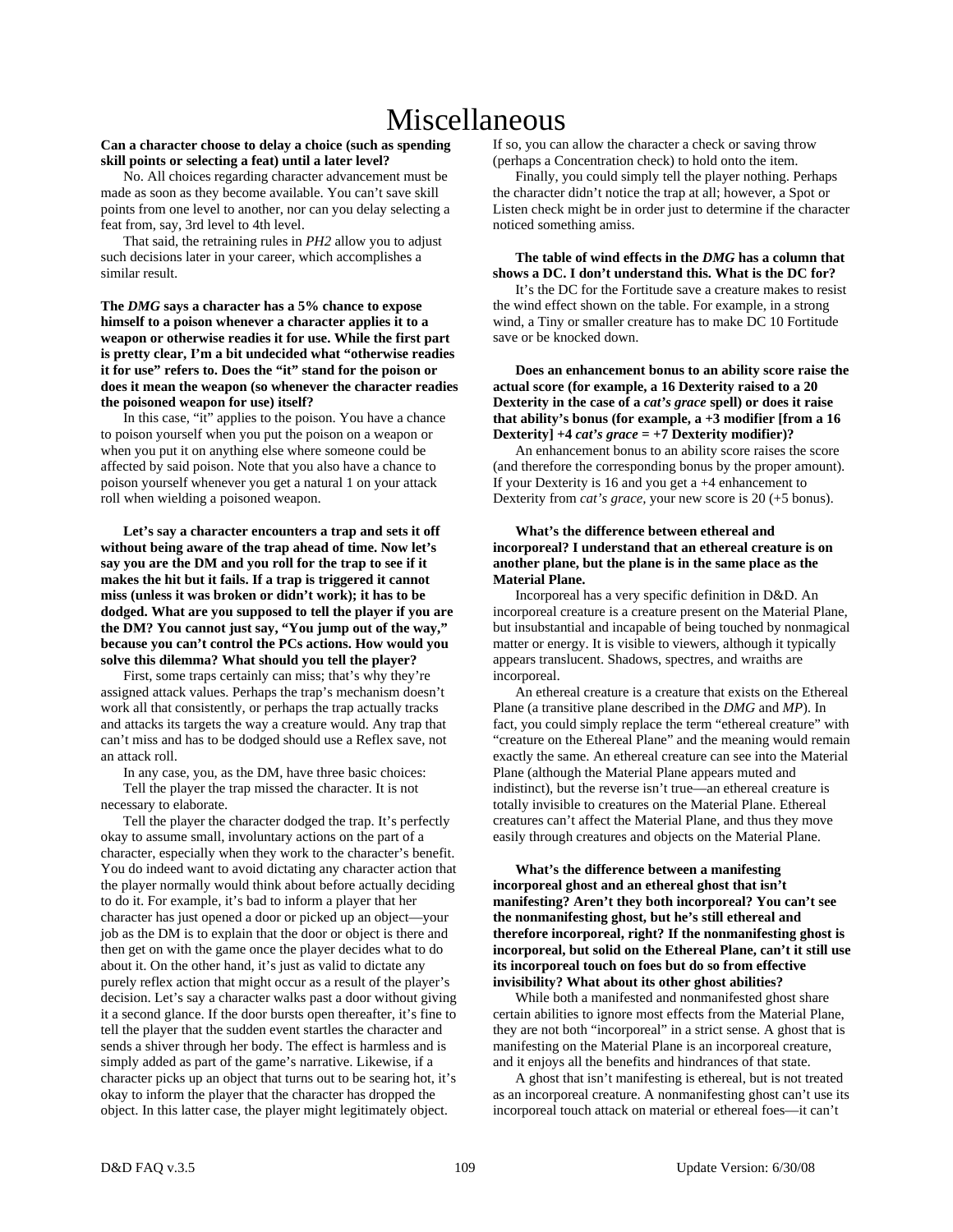interact with material foes due to its ethereal state, and it interacts with ethereal foes just as though it is corporeal. The only power that a ghost can use against material foes while it is ethereal is malevolence.

# **Can a ghost use its ghost abilities on ethereal targets while not manifesting? What about when it is manifesting? Can a ghost perceive the Ethereal when it is manifesting?**

 A ghost on the Ethereal Plane can use any of its special attacks that don't rely on incorporealness on other ethereal creatures. This would include corrupting gaze, frightful moan, and telekinesis, but not corrupting touch or draining touch (since both require the ghost to hit a living target with its incorporeal touch attack, which it doesn't possess while ethereal), and not malevolence (since that power requires the ethereal ghost to merge its body with a creature on the Material Plane).

 A ghost that has manifested on the Material Plane has the same limitations on seeing and affecting ethereal foes as other material creatures do. Thus, only its corrupting gaze affects an ethereal creature (although targeting a specific foe with corrupting gaze requires the ghost to be able to see the target).

## **The Ethereal Plane is only coterminous to the Material Plane. So if a ghost encountered a planar curtain on the Ethereal Plane, or if it could cast** *planeshift,* **could it go to another plane? If so, would it be manifested and incorporeal or solid on any other plane?**

 A ghost can't become ethereal from any plane but the Material Plane, and it cannot exist ethereally on any plane not coterminous with the Ethereal Plane. Also, a ghost can only manifest (that is, become non-ethereal but incorporeal) by going from the Ethereal Plane to the Material Plane. Thus it can't "manifest by default" when going from the Ethereal Plane to some plane other than the Material Plane, and it therefore can't travel to other planes (besides the Material Plane) from the Ethereal Plane.

 The only option a ghost on the Ethereal Plane has is to manifest to the Material Plane, which renders him incorporeal but not ethereal. Once manifested on the Material Plane, the ghost could travel to other planes (just like anyone else), but it couldn't become ethereal while on such a plane.

# **Assuming I know where it is, can I target an ethereal creature from the Material Plane with spells? My DM says I don't have line of effect for my spell because the creature is on another plane, but the** *DMG* **gives** *magic missile* **as an example of a spell that can affect ethereal targets.**

 Since force effects from or on the Material Plane are specifically defined as being able to affect ethereal creatures, they are treated as having line of effect to an ethereal foe even though the foe is technically on another plane. The same is true of gaze attacks and abjuration effects. Of course, you still have to be able to see the ethereal foe to specifically target it with *magic missile* or a gaze attack (spells or effects that don't require specific targets function normally even if you can't see the ethereal foe).

 **If force effects can hurt an ethereal creature from the Material Plane, does the reverse hold true? Can an ethereal creature attack creatures on the Material Plane with force effects? If they can, can they target them through walls and other physical barriers that exist on the Material Plane?** 

 No magical attacks cross from the Ethereal Plane to the Material Plane, including force effects, unless the effect specifically allows such to occur (such as the ghost's malevolence power).

# **Can ghost touch weapons affect ethereal creatures?**

 No. An ethereal creature, while insubstantial, is not strictly defined as an "incorporeal" creature and thus it can't be affected by a ghost touch weapon wielded by a material opponent.

## **What happens when a wall is built on the Ethereal Plane? Can someone using** *true seeing* **see through it and target ethereal creatures behind it? If you can't see through it, what if there's a hole in the wall? Could you target them then?**

 Solid objects are very rare on the Ethereal Plane, since no resources are present there to create them. Most objects on the Ethereal Plane were created elsewhere then magically transported to the Ethereal Plane (as described on page 56 of *MP*).

 An ethereal wall would be visible to someone using *true seeing* (or a similar effect). The rules don't describe whether such objects block line of sight, but it's reasonable to assume that they do. Thus, an ethereal wall would be visible as a wall to a creature that can see ethereal objects. Even though the creature could distinguish the wall from a material object, it still blocks vision (and thus line of sight) just as a normal wall would. A creature can look through an ethereal wall with a hole in it, and the creature could then target ethereal creatures behind the wall.

 **Does an ethereal object block force spells cast against targets on the Material Plane? If force spells affect incorporeal creatures, and stuff on the Ethereal Plane is incorporeal on the Material Plane, doesn't an ethereal wall get in the way? If so, does it get in the way of force effects such as** *mage armor,* **thus stopping a PC protected by such an effect from moving through?** 

 An ethereal wall would block force effects cast on the Material Plane. In essence, a creature affected by *mage armor* is "wearing" a suit of armor made of force—a suit of armor that can't pass through ethereal objects. His weapons, spells, and so on still can't affect ethereal objects any more than they normally could.

 **Can an ethereal creature or a ghost that isn't manifesting (and thus has a Strength score) grapple someone wearing** *bracers of armor* **or who has the** *mage armor* **spell cast on them? What about an incorporeal creature, such as a spectre? What if it's the other way around? Can a person that has a** *mage armor* **effect on him bull rush an ethereal ghost or an incorporeal spectre?** 

 *Mage armor* and *bracers of armor* aren't powerful enough to allow a material creature to interact normally with either incorporeal or ethereal opponents (or vice-versa). While the armor bonus from the *mage armor* spell or *bracers of armor* applies against incorporeal touch attacks, it doesn't turn the affected creature into a force effect himself. A monk wearing *bracers of armor* can't affect incorporeal or ethereal creatures with her unarmed strikes any more easily than she normally could, and neither could a fighter "wearing" *mage armor* bull rush an incorporeal or ethereal foe.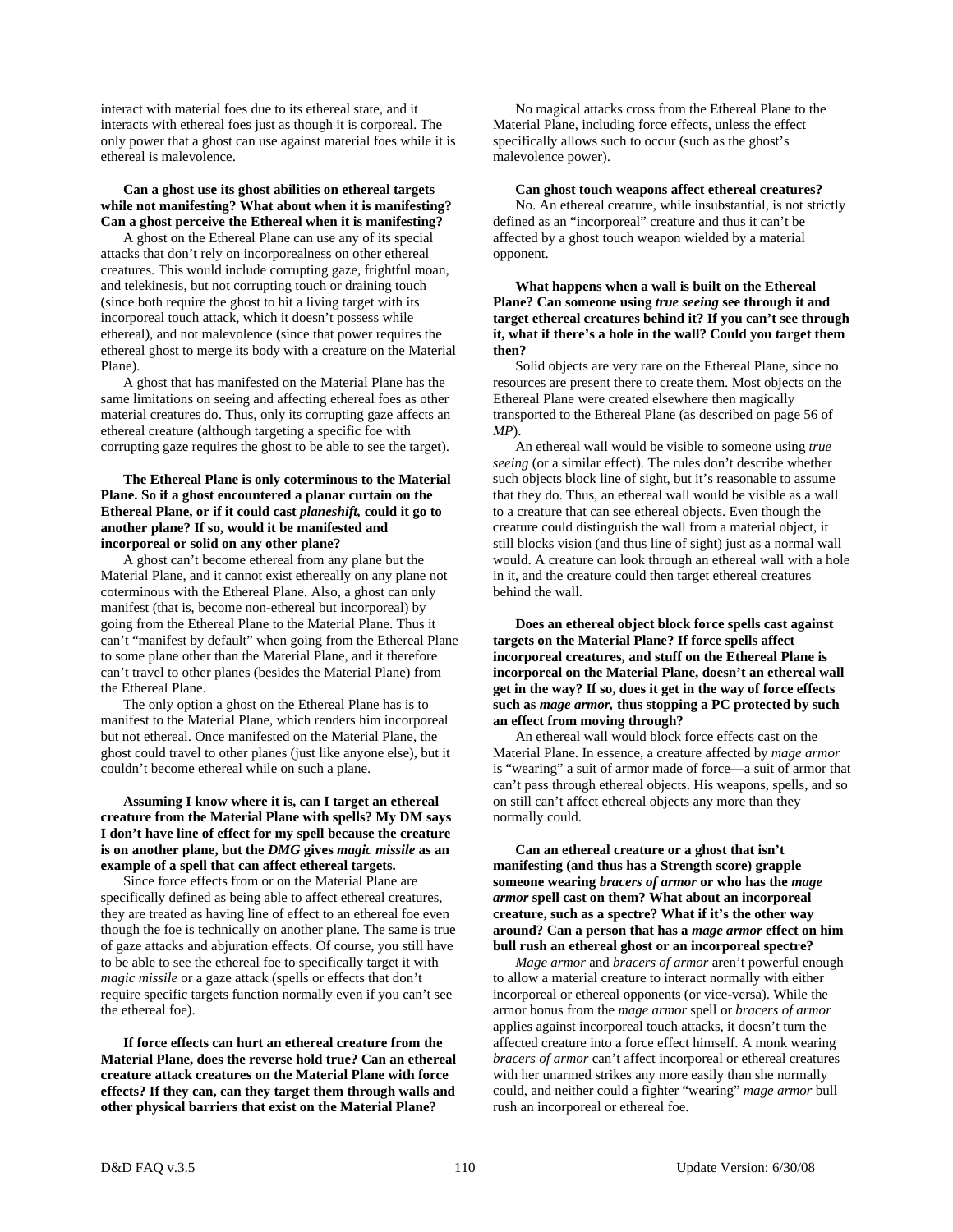## **How can I keep ethereal characters from wrecking my adventure? They can go anywhere they want in the dungeon and can't be affected by most monsters.**

 Etherealness is indeed a powerful tool in the hands of crafty adventurers. That said, it doesn't have to ruin a DM's plans. Just as a DM must remember to account for powerful divinations, teleportation, and other potentially plot-derailing effects wielded by high-level characters, the DM must examine the effects of etherealness on an adventure.

*Ethereal jaunt* is the most common tool used by PCs, which allows a 13th-level cleric or wizard (or a 14th-level sorcerer) to become ethereal for a brief period of time. In this case, two major issues limit the spell's effectiveness. First, the spell affects only a single creature: the spellcaster. This means that the ethereal spellcaster is on his own against any ethereal foes he might encounter (or against material foes who can see and affect ethereal creatures). Don't hesitate to roll on the Ethereal Plane Encounters table in Chapter 5 of the *DMG* from time to time—most of these foes pose a significant challenge to a single character, even one of a level capable of casting *ethereal jaunt.* (Treat a roll of 01–80 as "no encounter" unless you haven't determined what non-ethereal creatures live in the area.) Even a single encounter between the ethereal sorcerer and a pack of phase spiders or a hungry devourer could limit the use of this tactic to crucial situations.

 The second limitation is the short duration of the spell—a single round per caster level. The caster likely has little more than a couple of minutes to explore the area and return to safety. The DM should be very strict in timing the ethereal character's activities, and she might even require Intelligence checks to allow the ethereal character to retrace his path correctly (particularly if the ethereal character is winding his way through a complex dungeon, or passing through a lot of walls). Woe to the ethereal character who loses track of time or gets lost while exploring, as he might find himself materializing in hostile territory or, perhaps worse, inside a solid object (at which point he is shunted to the nearest open space, taking 1d6 points of damage per 5 feet shunted).

 At higher levels, the *etherealness* spell addresses both of these limitations, but ethereal encounters are still possible. Also, high-level foes (particularly spellcasters) should be equally aware of such options and might well install protections or guardians against such tactics. That doesn't mean that every high-level adventure should include a half-dozen devourers guarding the site from the Ethereal Plane, or that every wizard's tower must be built with *walls of force,* but it does mean that smart opponents should take every reasonable effort they can afford to guard themselves against likely avenues of invasion. Occasionally thwarting the PCs' traditional modes of operation is a good way to keep players on their toes.

 Remember that the Ethereal Plane isn't coexistent with any plane other than the Material Plane. Adventures on other planes don't allow ethereal scouting or infiltration, and thus make good changes of pace for high-level characters used to such tactics.

## **How does the Plane of Shadow mimic the Material Plane without the people on it doing all the things that people on the Material Plane do (like building structures and tearing them down)? Do buildings change themselves? What force decides when things change and what changes?**

 The Plane of Shadow is a morphic plane, where landmarks are continually in flux. Buildings and other objects often reflect the reality of the Material Plane (or a twisted version thereof),

but this is entirely due to the influence of the Plane of Shadow itself, and not because of any efforts of the native creatures (or shadowy parallels) living on that plane. Neither can efforts on the Material Plane necessarily result in specific results on the Plane of Shadow—while building a new castle on the Material Plane likely results in a shadowy parallel appearing on the Plane of Shadow, the layout, architectural style, or even the precise location itself almost certainly varies from the Material Plane structure. Anyone seeking to "outsmart" the Plane of Shadow in this manner is in for a disappointment.

 **Can you clarify how Challenge Ratings for traps work? Is the CR of a trap intended to be equivalent to the CR of a monster? If so, does the party (or the party's rogue) gain experience for overcoming a trap of a given CR? Are traps limited to a maximum CR of 10 or is that just the toughest level for which sample traps are listed in the** *DMG***?** 

 A trap's CR means the same thing that a monster's CR does—it rates the relative threat of the trap, and it indicates the XP award granted to the party for overcoming it. A trap is overcome either by disarming it—which gives XP to the whole group, not just the character responsible for disarming it—or simply for setting it off and suffering its effects, for which normal XP is awarded.

 Traps above CR 10 aren't included in the rules because the XP award for such traps wouldn't necessarily be appropriate to the trap's challenge. At a certain point, it becomes nearly impossible to adequately rate a trap's challenge for high-level PCs. Not only are Search and Disable Device skill modifiers extremely high, but it's difficult for a trap's effect (typically a one-shot effect) to be balanced to challenge but not wipe out characters. Challenge Rating 10 traps already include instantdeath effects, and it's tough to get more dangerous than that.

## **How much XP is an EL 5 encounter worth? The** *DMG* **doesn't have information on giving out XP by Encounter Level.**

 Encounter Level (EL) is purely a rough measurement of how much challenge a particular encounter presents. It has no mechanical function in the game—it's just a numerical value that lets the DM know whether a particular collection of monsters makes an appropriate encounter for the party. In general, an encounter with an EL that equals the party's average level is expected to use up about 20% of the party's resources. Encounter Level helps the DMs using published adventures—since it lets him evaluate at a glance if a particular room's inhabitants are appropriately tough for his PC group as well as DMs writing their own adventures, who can build encounters targeting a particular EL by assembling a group of varied monsters.

 There's no set XP award for each EL. Rather, XP is awarded based on the CRs of the monsters that make up the encounter. A single monster of CR 5 is an EL 5 encounter, but so is a pair of CR 3 monsters, or a CR 4 monster and two CR 1 monsters, and so forth. Each variation likely awards a different total of XP, though the totals are likely to be in a similar range.

 See "Challenge Ratings and Encounter Levels" in Chapter 3 of the *DMG* for more details on how to use these two terms in your game.

## **If I give a monster a powerful magic item, should I increase its CR?**

 Yes, but only if the item has a dramatic effect on the monster's statistics. Remember that increasing a monster's CR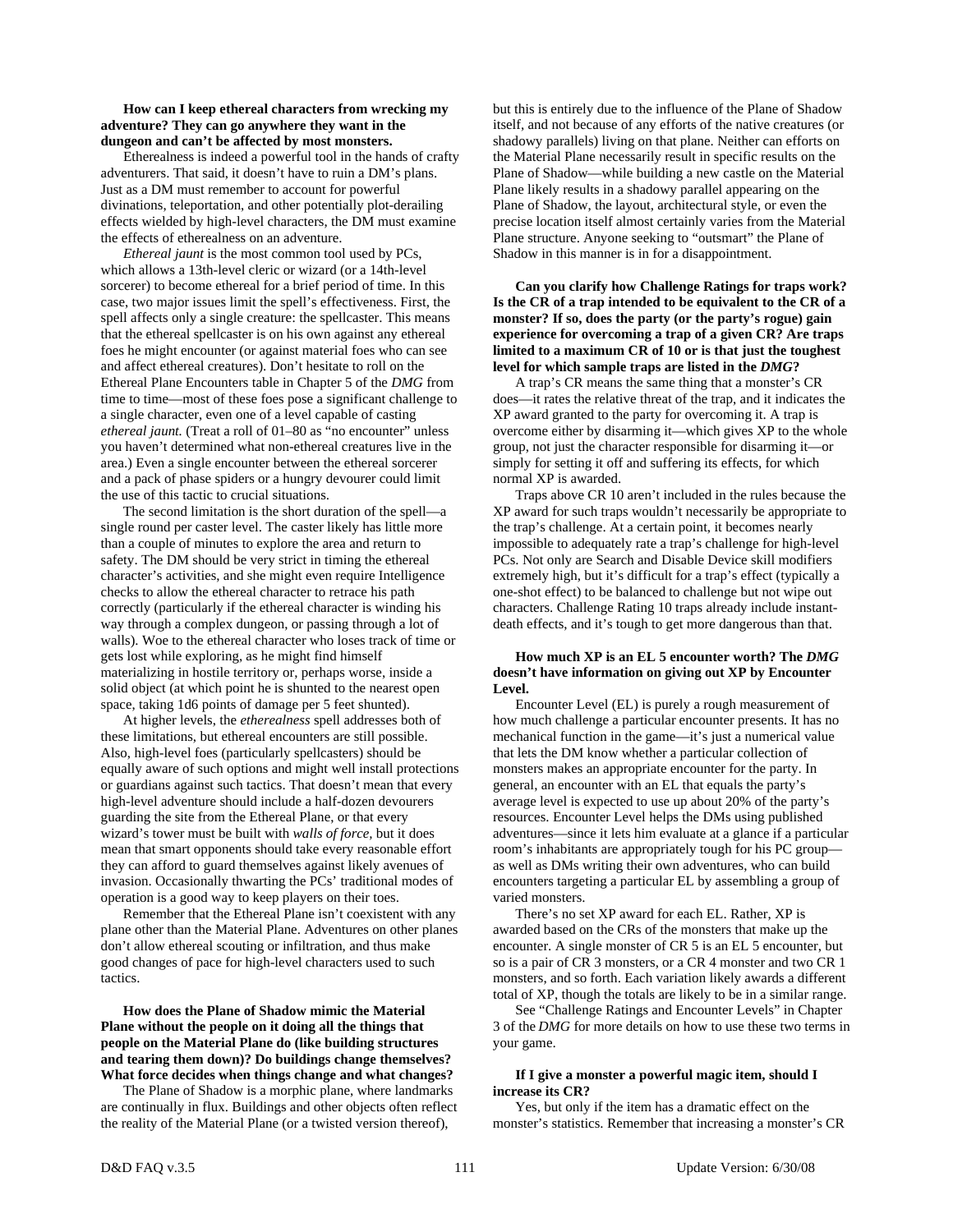by even a single point can increase the XP award by 50%, so it shouldn't happen very often.

 There's no hard-and-fast rule for adjudicating this, but a general rule of thumb might be this: To increase a monster's  $CR$  by  $+1$ , the added equipment should make it function as if it were at least a level or two tougher than normal (including hp, attack modifier, damage, saves, and so on). Changes smaller than that aren't enough to merit a CR change but might still merit an ad hoc XP adjustment (such as +10% or so). In the long run, it's probably not worth the DM's time to adjust XP awards too much, though.

 Giving a CR 3 ogre a masterwork greatclub makes it marginally tougher, but certainly not as tough as a CR 4 monster. Giving it full plate armor, an *amulet of health +2,* and  $a +1$  *flaming greatclub* increases its AC by 4 points, its hp by 4, its Fortitude save by  $+1$ , its attack by  $+1$ , and its damage by 4 or 5 points per swing, which might well merit an increased CR. (Of course, it still has poor Reflex and will saves, making it just as vulnerable to many effects, so it's arguable that this ogre isn't truly a CR 4 monster.) The right two or three extra potions might well change a 1st-level warrior from CR 1/2 to CR 1 if the potions had a great effect on his AC, attack modifier, hp, and damage rolls, but the same potions probably wouldn't alter the CR of a frost giant (since they reflect a smaller change, relative to the giant's original statistics).

 Remember also that many monsters, including all NPCs, are assumed to have equipment already. Don't adjust the ogre barbarian's CR for the gear he gets from his class levels, or the dragon's CR for the magic items it's using out of its hoard. A dragon wielding a *staff of the magi* or *sphere of annihilation* might merit a CR adjustment, but one wearing a *ring of protection* and carrying a few potions certainly wouldn't.

## **How far does a character fall in a single round? If my griffon-riding character falls off his mount 300 feet up, how long do other characters have to catch him?**

 This ends up being both a rules and a physics question. The short answer is, "In a single round, you fall far enough to hit the ground in the vast majority circumstances that come up in the game."

 Here's the long answer: A falling character accelerates at a rate of 32 feet per second per second. What that means is that every second, a character's "falling speed" increases by 32 feet. The distance he falls in that second is equal to the average of his falling speeds at the beginning of that second and at the end of that second. Thus, during the first second he falls 16 feet (the average of 0 feet and 32 feet, which are his speeds at the start and end of that second). During the next second he falls 48 feet (the average of 32 feet and 64 feet). He falls 80 feet during the third second, 112 feet the fourth second, 144 feet the fifth second, and 176 feet the sixth second. That's a grand total of 576 feet fallen in the first round alone, hence the short answer given above—the number of falls occurring in any campaign longer than this is probably pretty small. For ease of play, you could simply use 500 feet as a nice round number—it's easier to remember.

 Of course, the character falls even farther the next round, although acceleration soon ends due to the resistance of air on the falling body (this is what's called terminal velocity). If the Sage remembers his high-school physics, terminal velocity for a human body is roughly 120 mph (equivalent to a speed of 1,200 feet per round, or 200 feet per second); thus, the character's falling speed hits its maximum in the first second of the second round. It's safe to say that after 2 rounds the

character will have fallen nearly 2,000 feet, and will fall another 1,200 feet per round thereafter.

 In the example you give, other characters would clearly have no more than a round to react, and it's possible they'd have even less time. Remember that despite the sequential nature of D&D combat actions, things are happening very quickly—virtually simultaneously, in many cases. As a DM, I'd probably allow every character a chance to react to a long fall (such as the one you describe), as long as their action occurs before 1 full round has passed from the start of the fall. (As a side note, that's why *feather fall* allows its caster to cast it even when it isn't her turn—otherwise, adjudicating its timing would be a nightmare.) The difference between "you watch the character fall all the way to the ground before you can react" and "the character starts to fall, what do you do?" is really just up to the DM's sense of fun and fair play. Off the top of my head, I'd say that anything up to 50 or 60 feet is clearly too fast to react to (barring a readied action, of course), and anything that approaches 250 feet or more should probably allow characters some chance to react, but that's purely a personal opinion.

 Whatever decision you make, try to make the same decision every time, so that players know what to expect. If this situation comes up a lot in your game, it's probably worth creating a house rule so you don't have to try to remember what you did last time. (If your campaign routinely features 300-foot falls, your characters might want to invest in some *rings of feather falling!*)

 Now, if you start altering certain assumptions—such as the force of gravity, or the density of air that's resisting the falling character, or even the mass of the falling character—these calculations become less useful. Yet, unless your numbers are much different than the standard values, you can still use these as benchmarks.

## **If, during my move, my character falls down a shaft (or cliff, or whatever), can he continue to move with the same move action when he hits the bottom (assuming he survives)? What if he uses the** *catfall* **power (***XPH* **82)? What about if he has a** *feather fall* **effect?**

 The simple answer is no—falling takes at least some time, and in most cases ends up with the character no longer standing up. Together, these issues result in the character's move action "ending" with the fall.

 A DM willing to take on some judgment calls, however, can be a little open-minded on the issue. Assuming the character lands on his feet, and the fall was short enough to not take an appreciable amount of time (say, no more than a second or so), it might well seem reasonable to allow him to continue moving as part of the same action. The rest of this answer will tackle these two requirements in reverse order.

 As the Sage has pointed out in the past (see *DRAGON* #327), falling happens very quickly. In a single second, the typical character falls 16 feet; after 2 seconds, you've fallen 64 feet. It's probably okay to let a character who falls up to 20 feet or so to continue moving as part of the same action (assuming he remains standing at the end of the drop).

*Feather fall* says that the character falls 60 feet per round, or 10 feet per second. The Sage suggests that any *feather fall*aided drop of more than 10 feet is too slow to allow continued movement with the same action. (*Catfall* doesn't reduce falling speed, so it wouldn't have the same restriction.)

 Obviously, if the character has to stand up after the fall, his movement has ended and he must take a new move action to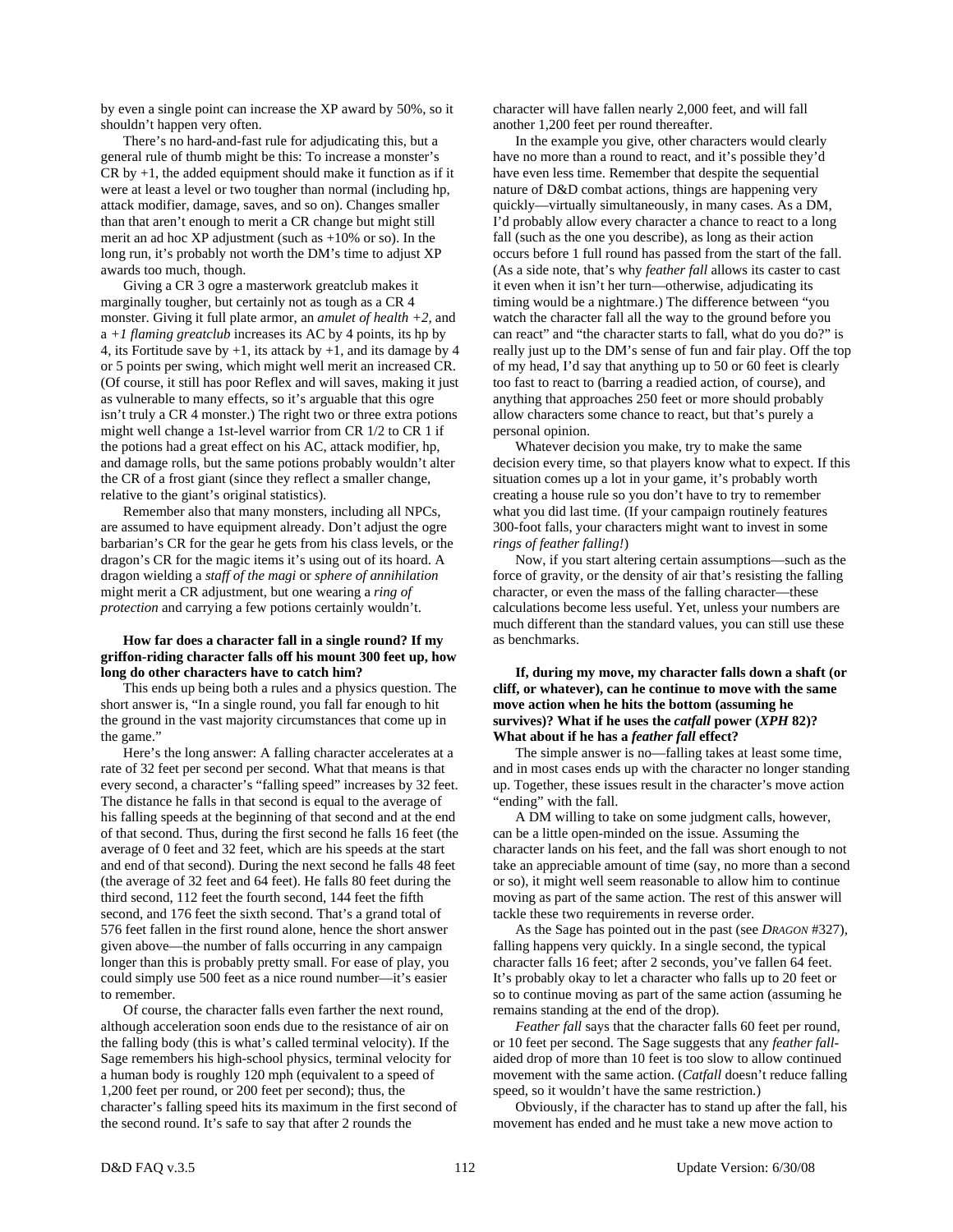move again. This is true even if he can stand up as a free action (since you can't typically take free actions in the middle of a move). In general, characters don't land on their feet after falling; however, the Sage could see some reasonable exceptions:

- A character who jumps down intentionally and takes no damage because of a successful Jump check (see the Jump skill).
- A character who jumps or falls down and takes no damage because of a successful Tumble check (see the Tumble skill).
- A character with the slow fall ability (such as a monk) who takes no damage from a fall because of this ability.
- A character under the effect of *feather fall* or similar effect that negates falling damage.
- A character who uses the *catfall* power. This one is clear, as the power specifically states that the character lands on his feet no matter how far he falls.

 Basically, if the character has an ability that negates the damage from the fall, you could choose to say that she also lands on her feet; assuming the fall was brief enough, she should have the option to keep moving as part of the same action that took her off the edge.

## **What exactly does "once per day" mean? Does it mean "once per 24-hour period" or is it recharged after the character has rested for 8 hours, like spells?**

 It means that in any given day, the ability can be used once. So what constitutes a day? That's where things get a little tricky and rely on the DM's common sense.

 The Sage advises using daybreak as the start of a "day," meaning that all daily-use abilities are recharged in full each morning, regardless of exactly when they were used during the previous 24-hour period. For the vast majority of games, that's when most abilities are recharged anyway (spells, for example), which makes it easy to use.

 If your players try to abuse this flexibility—such as by adventuring through the night and then suddenly getting all their abilities back when the sun comes up—the DM should feel free to be more restrictive. It's entirely reasonable to require a full 8 hours of rest before allowing daily-use abilities to recharge (even for those characters who don't require sleep).

# **If a monster has resistance and vulnerability to the same kind of damage (such as fire), which effect is applied first? And when does the saving throw come in?**

 Always roll a saving throw before applying any effects that would increase or reduce the damage dealt. For example, if a frost giant is struck by a *fireball* that would deal 35 points of damage, it would roll its Reflex save, then apply its vulnerability to fire after determining how much damage the *fireball* would normally deal. If the save failed, the frost giant would take 52 points of damage:  $35 +$  one-half of 35 (17.5, rounded down to 17). A successful save would mean the frost giant suffered only 25 points of damage: one-half of 35 rounded down (17), plus one-half of 17 rounded down (8).

 If the creature has both resistance and vulnerability to the same kind of damage, apply the resistance (which reduces the damage dealt by the effect) before applying the vulnerability (which increases the damage taken by the creature). For example, imagine our frost giant wore a *ring of minor fire resistance* (granting resistance to fire 10). If the save failed, the frost giant would take 37 points of fire damage: 35 (*fireball*) – 10 (resistance to fire  $10$ ) = 25, plus one-half of 25 (12.5, rounded down to 12). If the save succeeded, the frost giant would take only 10 points of damage: 17 (half damage from the *fireball,* rounded down) – 10 (resistance to fire  $10$ ) = 7, plus one-half of 7 (3.5, rounded down to 3).

 As a general guideline, whenever the rules don't stipulate an order of operations for special effects (such as spells or special abilities), you should apply them in the order that's most beneficial to the creature. In the case of damage, this typically means applying any damage-reducing effects first, before applying any effects that would increase damage.

## **Do temporary hit points from two applications of the same effect stack? What about from different effects? If I have temporary hit points from multiple sources, how should I apply damage?**

 Temporary hit points from two applications of the same effect don't stack; instead, the highest number of temporary hit points applies in place of all others. Temporary hit points from different sources stack, but you must keep track of them separately.

 For example, imagine a character who gained 15 temporary hit points from an *aid* spell. After taking 8 points of damage, she has 7 temporary hit points left from the spell. If another *aid* spell were cast on the same character granting 12 temporary hit points, this total would replace the other spell's total, meaning the character would now have 12 temporary hit points (rather than 19). If the character then cast *false life* on herself, she would add the full benefit of that spell to the temporary hit points from the *aid* spell.

 This also applies to temporary hit points gained from *energy drain* and similar special abilities. Each successful attack counts as one application of the effect (meaning that an attack that bestows 2 or more negative levels still counts as only one application of the effect). For example, a wight gains 5 temporary hit points each time it bestows a negative level with its slam attack. If it bestows another negative level while it has 2 temporary hit points remaining from the first attack, the new temporary hit points would replace the old ones.

 Temporary hit points are "first-in, first-out." Damage should be taken off the oldest temporary-hit-point-granting effect first; when that effect is exhausted, apply damage to the next oldest effect. For this reason, you must track each supply of temporary hit points separately.

# **Healing spells and spell-like effects don't work in the Mournland (***ECS* **188). What about magic items that create such effects, such as a** *potion of cure light wounds***? What about the paladin's lay on hands or the monk's wholeness of body? What about psionic powers that heal damage?**

 No magic item effect that duplicates a spell from the healing subschool functions within the Mournland. A *wand of cure light wounds,* a scroll of *cure serious wounds,* and a *potion of cure moderate wounds* are all equally useless inside that land's borders.

 Extraordinary and supernatural abilities that heal hit point damage function normally, making the paladin an extremely valuable member of a Mournland-bound adventuring party.

 Spells that heal damage but which aren't from the healing subschool (such as *goodberry*) work normally. Since psionic powers don't have the healing subschool (and in fact don't have subschools at all), they would also function normally.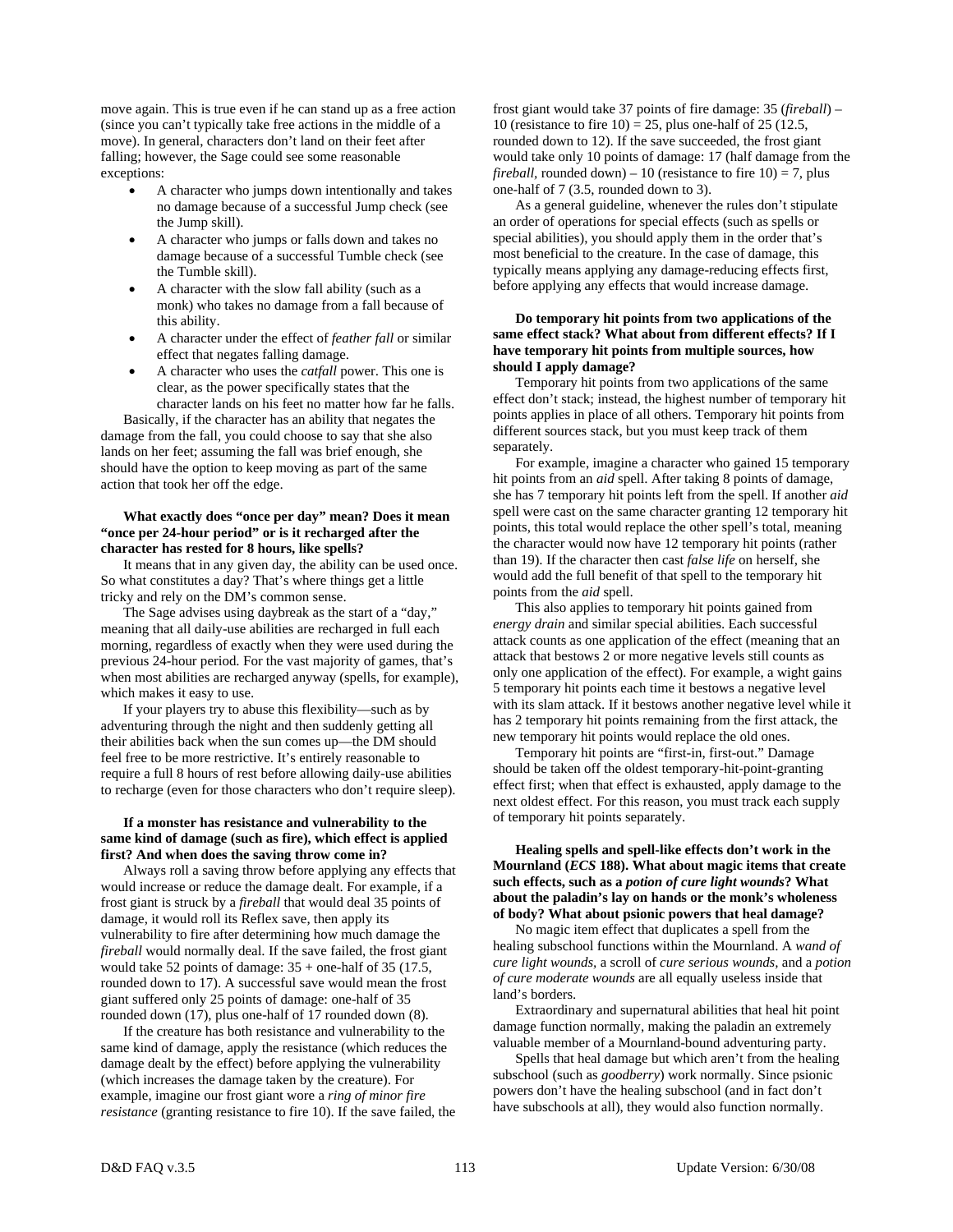Furthermore, while you are within an extradimensional space (such as that created by *rope trick* or *Mordenkainen's magnificent mansion*), you can ignore this restriction entirely.

#### **Does fast healing function within the Mournland?**

 No. The *MM* describes fast healing as "just like natural healing" (page 309), which indicates that it does not function in the Mournland.

# **Can I heal nonlethal damage while in the Mournland?**

 Yes, unless the healing results from a spell or spell-like effect from the healing subschool. Healing nonlethal damage isn't considered "natural healing" since it isn't described under the natural healing header in the *PH* (page 146).

 **Does** *regeneration* **function within the Mournland?** 

 Yes, unless it results from a spell or spell-like effect from the healing subschool.

#### **Does darkvision allow a character to read and write in the dark? Can he see his reflection in a mirror?**

 Darkvision is described as the "ability to see with no light source at all" (*DMG* 292). This suggests that a character with darkvision can read, write, and otherwise perform a normal range of actions despite being in complete darkness.

 The simplest answer to the mirror question is yes. To avoid delving too deeply into real-world physics—something it's best to resist, particularly in fantasy gaming—it's easiest to treat darkvision as allowing a character to perceive anything that a normal person could see with light.

## **If my character permanently changes type, does he change his base attack bonus or saving throws based on the new type?**

 A PC's base attack bonus and base save bonuses aren't based on his type, they're based on his class. A 10th-level aasimar wizard doesn't have the attack and save bonuses of a 10-HD outsider, she has the attack and save bonuses of a 10thlevel wizard.

 A PC with racial Hit Dice (such as a centaur) gains base attack and save bonuses from his racial HD as well as any class levels he has. If such a character's type changes, his base attack and saves change only if the source of the change indicates that they change. Some templates (such as the vampire template) stipulate that base attack and saves remain the same regardless of the change.

# **Does a character who has been swallowed whole treat the swallowing monster as flat-footed?**

 The Sage thinks that's a reasonable interpretation. The "swallow whole" entry on page 315 of the *MM* indicates that the AC of the interior of a swallowing creature has "no modifiers for . . . Dexterity." While this isn't necessarily quite the same as saying that the monster is denied its Dexterity bonus to AC, it's pretty close.

 In addition, it certainly seems true that the swallowed character has total concealment from (i.e., is "invisible to") the swallowing creature, which would allow the character to treat the creature as flat-footed against his attacks.

 Put together, this means that letting the rogue get gulped might make an effective way to defeat a swallowing monster . . . assuming the bite and ongoing damage doesn't kill her.

 **When a character dies and comes back to life a level lower, are there any guidelines as to which level he must lose? Does it have to be the last level he gained? When he gains a level again later, can he choose a different class than he did originally? What about a 1st-level character (who instead loses a point of Constitution)? Can he begin with a new class completely?** 

 The rules are silent on this issue, but it seems most logical if the character loses the class level he gained most recently. The same is true of any feats, skill ranks, or ability score adjustments gained due to the now-lost level. The character is under no obligation to make the same selection(s) when he next gains a level with XP.

 A character who regains a lost level from restoration or a similar effect must regain the same class level (and other abilities) that he lost. In other words, you can't use level drain and restoration to rebuild your character.

 A 1st-level character doesn't lose a class level, so he can't change his existing class level.

# **Do characters receive experience for killing a summoned monster? What about undead created with**  *animate dead* **or an outsider called with planar ally?**

 As a general rule, any creature whose presence on the battlefield is a direct result of another creature using one of its special abilities (such as summoning) during the battle doesn't grant XP to characters defeating it. This is because the monster is counted as part of the challenge provided by the summoning monster. A pit fiend's Challenge Rating (and thus the XP reward granted for defeating him) already takes into account the fact that he can summon allies; without that ability, he'd be worth less XP.

 However, there are plenty of situations where a DM should make exceptions to this general rule. Any time that a creature can bring an ally into play without reducing the resources it otherwise brings to the fight (or well outside of combat) you should strongly consider awarding XP for defeating that ally.

 Let's look at a few examples to see how this might work in play.

**Example 1:** Over the course of many days, a powerful necromancer stocks his lair with undead created via spells. When the PCs fight the necromancer and these undead minions, the necromancer has his full array of spells, so the act of creating these undead hasn't reduced the challenge he provides. Thus, the Sage recommends awarding full XP for defeating the undead.

**Example 2:** The same necromancer is on the run, knowing the PCs aren't far behind. He spends some of his precious daily allotment of spells to animate a few zombies, only minutes before the PCs bust down his door and attack. That's a lot more like summoning, since the creation of the undead represents a direct drain on the necromancer's immediately available resources. Still, he doesn't have to spend any rounds of combat casting the spells, so it's not quite the same. The Sage recommends awarding one-half XP for defeating the undead.

**Example 3:** An evil cleric uses *lesser planar ally* to call a succubus to serve him as a spy for 7 days, and sends her up against the PCs (without being present himself). The Sage recommends awarding full XP for defeating the succubus. If the PCs then track down and defeat the evil cleric before he's able to prepare spells again, it's tempting to reduce the XP award for the cleric by a little bit (since he's down one 4thlevel spell), but it's probably not worth the effort.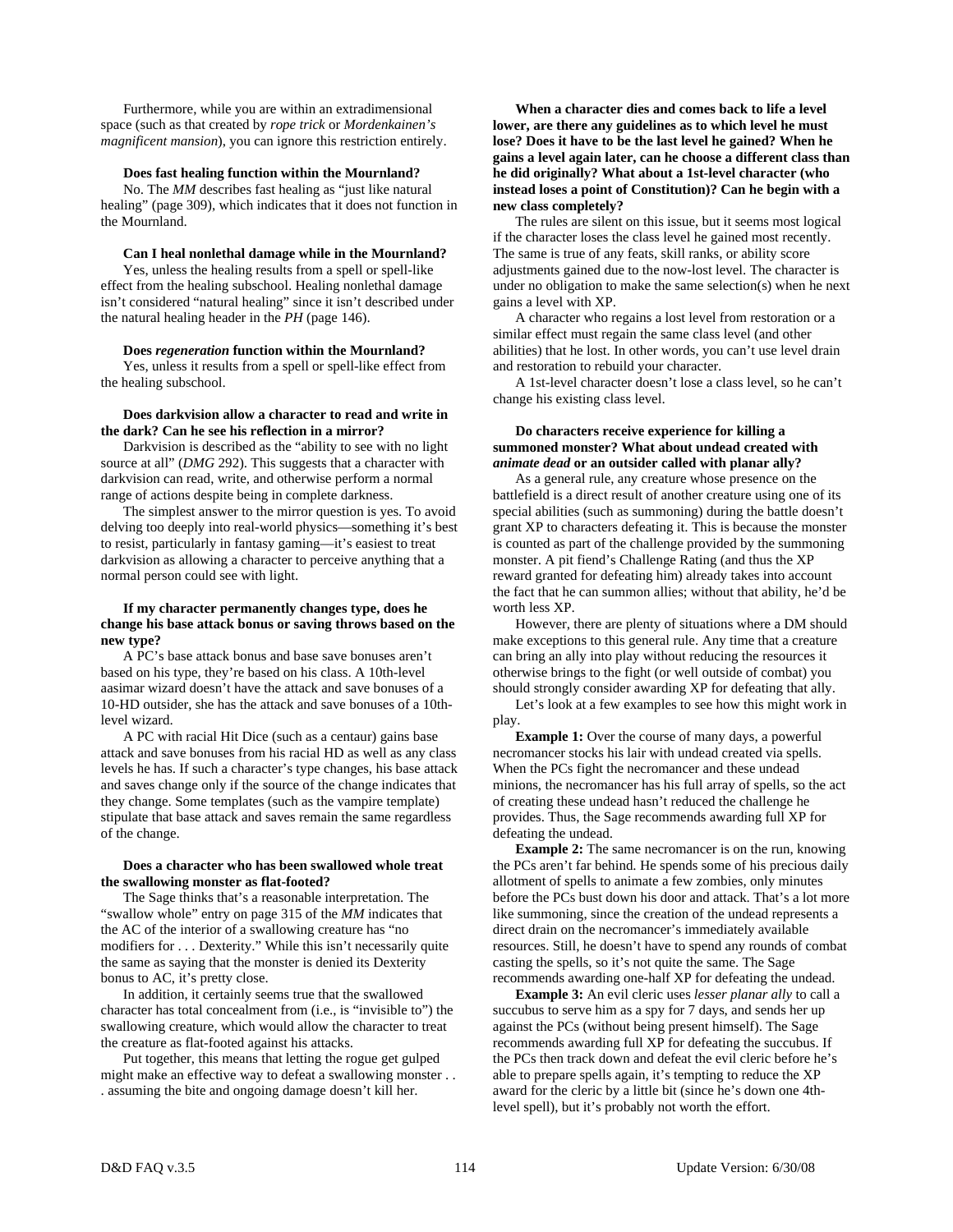When in doubt, err on the side of awarding XP. The DM shouldn't be looking for opportunities to deny the PCs fairly earned XP—if they bested the challenge, they should reap the reward.

#### **With a clear line of sight, how far can an average character see?**

 Each terrain entry in the *DMG* (pages 87–93) lists a maximum distance at which a character can spot another, assuming nothing on the map specifically blocks line of sight.

#### **Must everyone in a party belong to the same "team" for the purpose of using the teamwork benefits (***PH2* **157)?**

 No. As noted on page 158, "A character can join an adventuring party without joining the team that includes the other members of the group." Of course, a character in the party but not in the "team" doesn't gain the teamwork benefits.

 It's even technically possible for an adventuring party to have more than one complete "team" within it—the party's barbarian and rogue might be on a team with the Awareness and Crowded Charge team benefits while the druid and wizard belong to a separate team with the Group Trance and Steadfast Resolve teamwork benefits.

 It's fairly common for a team to not include pets (even intelligent pets such as familiars and special mounts), due to the added burden of ensuring the pet meets the team member prerequisites.

## **Can a character belong to more than one "team" for the purpose of gaining teamwork benefits (***PH2* **157)?**

 No, otherwise the limit of one teamwork benefit per 4 HD of the lowest-level member of the team would be meaningless.

## **When a character takes Constitution damage (such as from a wyvern's poison) and his Con modifier changes, what happens to his hit points? Does it simply lower his maximum hp, or does it reduce his current hit points too?**

 A character whose Constitution modifier changes adjusts both his current and full normal (maximum) hit point totals accordingly. Remember that your full normal hit point total can't be less than 1 per level (since even a Con penalty can't reduce your Hit Die roll to less than 1).

 An injured character who takes Constitution damage can be reduced to 0 or fewer hit points.

## **If a trap needs an attack roll to hit, is the attack against your normal AC or flat-footed AC?**

 Technically speaking, any attack made against you before you've taken your first action in combat, or any attack made by an attacker you can't see, uses your flat-footed AC. Most trap attacks fall into one or both of those categories, and thus by a strict reading of the rules should treat their target as flat-footed.

 Of course, any trap that doesn't fall into either of those categories would use your normal AC. A wall scythe trap that activates every round of combat wouldn't treat its targets as flat-footed once they'd taken an action.

#### **Can a spellcaster counterspell a magical trap?**

 Yes, but only if 1) the magical trap duplicates a spell and 2) he has readied the counterspell action to do so.

 For example, a mere 1st-level wizard could counterspell one of the *burning hands* traps detailed in the *DMG*, as long as she had readied a counterspell action to do so. However, even a 20th-level wizard couldn't counterspell a trap that simply

created a burst of fire without actually duplicating a specific spell.

 **If my character casts a silent and stilled spell of any sort that affects the target's behavior (***charm person***,** *suggestion***, and so on) and the target makes the saving throw, would they know they were being cast upon and who cast the spell? What would a typical NPC reaction be to this scenario?** 

 The target of a spell or effect is always aware that he's rolled a saving throw, though the caster of the spell isn't revealed.

 There's no guideline for how the average NPC would react to a spell being cast upon him, but the Sage certainly believes that he'd be concerned about it. Being the target of a spell can't be an everyday occurrence for normal folks (even in the world of **D&D**); one imagines that it's a little like seeing the red dot of a laser sight appear on your sleeve before disappearing.

 The nature of the effect might influence the target's reaction, but this is firmly in the camp of DM determination. Some DMs inform the target of a spell of its effect as part of asking for the save, while others keep such information secret. (It's almost impossible to keep it entirely secret from a player, since the player has to know what kind of save he's making.)

 Personally, the Sage recommends using as much transparency as you feel comfortable, particularly if characters have the ability to adjust their save result on the fly (such as with action points). It hardly seems cricket to drain away a paranoid player's action points with *bane* spells just because he's worried that one of those Will saves might be for *dominate person*.

#### **Can a creature augment its psi-like abilities?**

 Not exactly. Since a creature doesn't pay power points to manifest a psi-like ability, it can't spend extra power points to augment it (even if the creature has a power point reserve). However, when a creature manifests a psi-like ability, "the power is manifested as if the creature had spent a number of power points equal to its manifester level, which can augment the power (*XPH* 184).

#### **What effect does a negative level have on a psionic character?**

 The *XPH* is silent on this issue. Luckily, *Complete Psionic* includes a sidebar (page 100) that describes what happens. Basically, it's the same as for any other character, with the added loss of power points equal to your normal manifester level (that is, your manifester level before applying the –1 penalty from that negative level).

# **How much taint can handling an object or entering a room give you? And how exactly is taint measured by** *detect evil***?**

 The most current guidelines for the effect of taint (the corrupting power of evil) can be found on page 62 of *HH*. As soon as a character is exposed to an area or object suffused with evil, she acquires 1 to 3 points of taint. For each 24 additional hours of exposure to the area or object, the character gains 1 additional point of taint.

 Both of these guidelines are entirely subject to more specific descriptions of the situation, as well as to the DM's whim. The corrupting effect of evil should never be fully predictable to the players or their characters, since that diminishes the tension created by such situations.